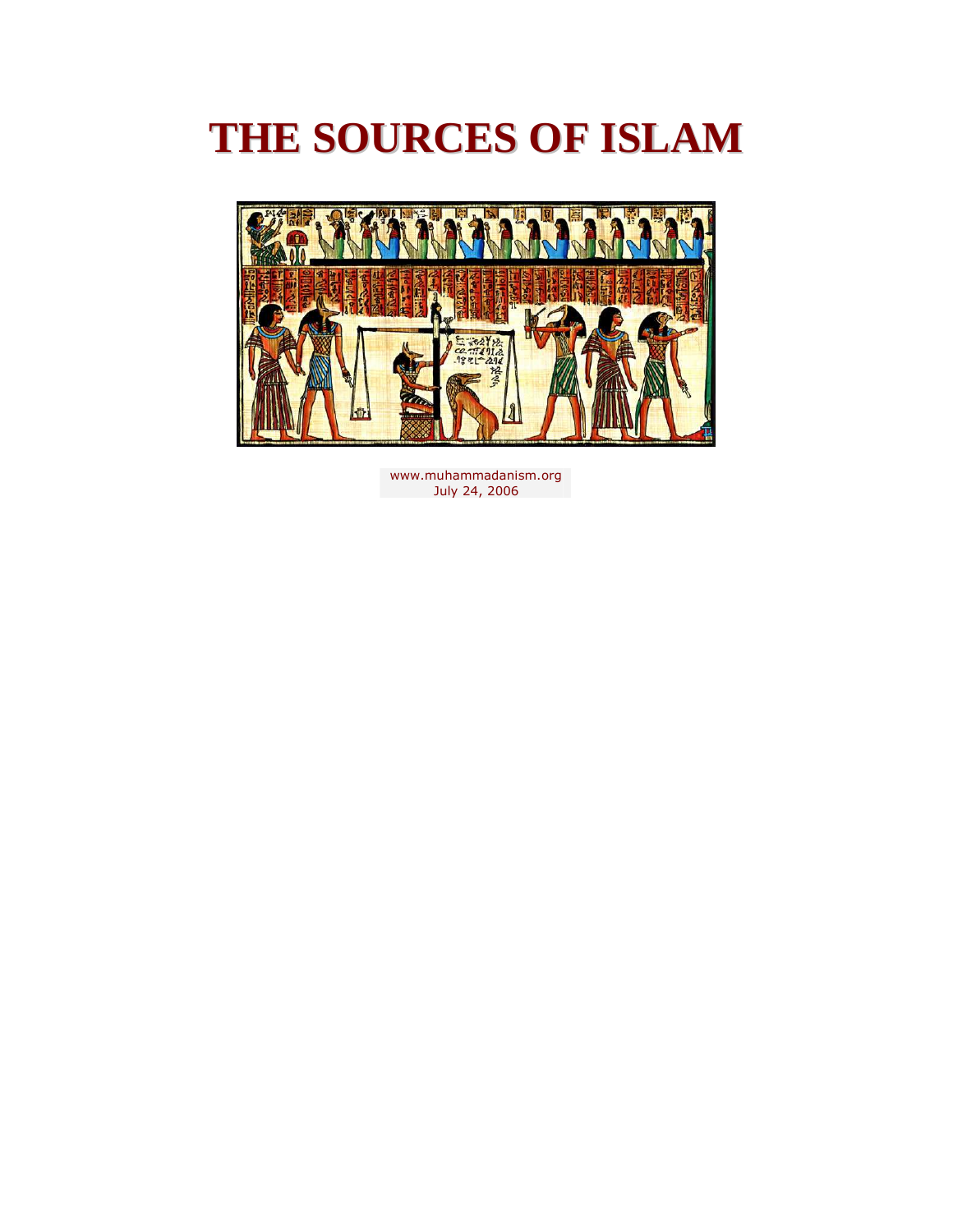## THE

## **SOURCES OF ISLAM**

AN

INQUIRY INTO THE SOURCES OF THE FAITH AND PRACTICE OF THE MUHAMMADAN RELIGION

BY

THE REV. JOHN C. BLAIR, B.A., R.U.I., (Q.U.B.) AUTHOR OF *Joseph the Good,* AND *The Great Indian Famine* 

THE CHRISTIAN LITERATURE SOCIETY FOR INDIA MADRAS ALLAHABAD RANGOON COLOMBO 1925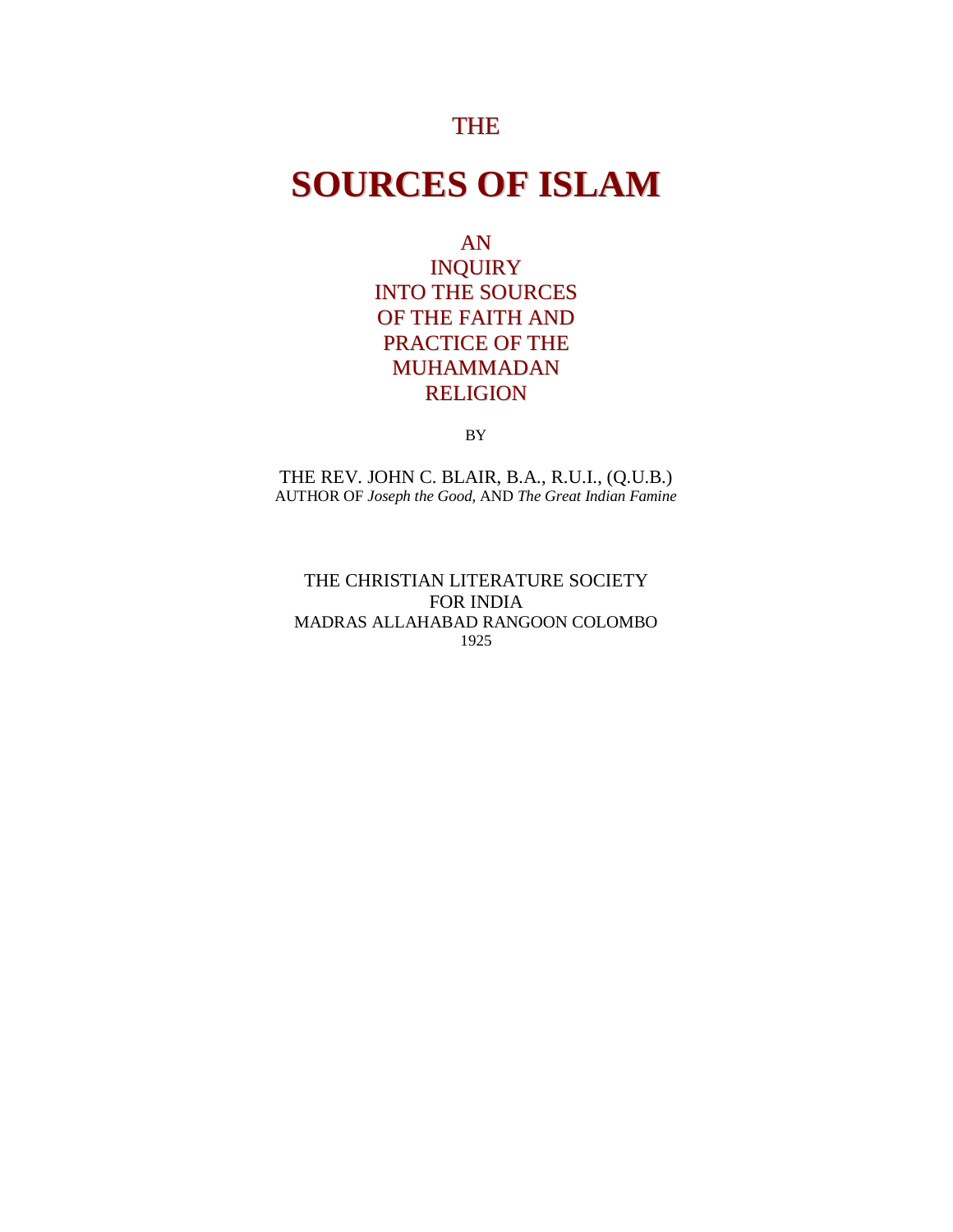DEDICATED TO THE MEMORY OF THE LATE MRS. C. E. ATKINSON A LOVING FRIEND AND HELPER OF ALL MISSIONS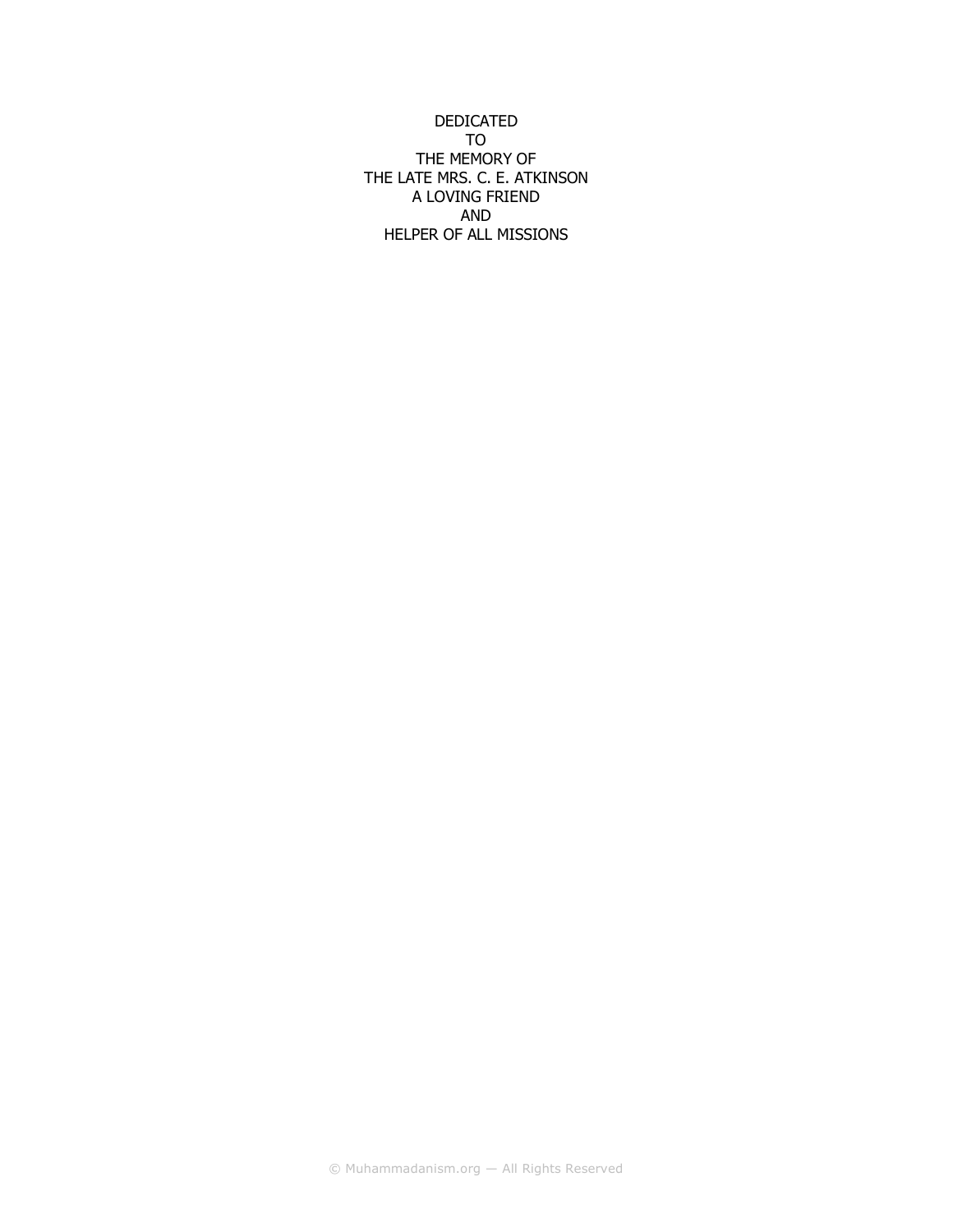## FOREWORD

IN these times, when we have been brought more than ever into close contact with the Muhammadan world through our experience of the part taken by the Turks in the late War and the agitation about the Khalifate, which affects us in India as well as in Egypt, Mesopotamia and other lands, a certain amount of interest has been aroused in people's minds with regard to the Muhammadan Faith, the religion of Islam. This religion, though in somewhat varied form, bears sway over a very large part of the oriental world. The question of its origin must naturally occur to every thoughtful mind, and many wish to learn at least a few leading facts concerning its chief tenets, its history and its founder. Although Islam, as the religion in question is called by its professors, is of too recent an origin to lead students of comparative religion to concern themselves much with it, yet its influence in the past and even in the present, was and is too great to be passed over by the thoughtful student. Hence this book will, I trust, be found useful to many interested in Eastern matters. Its author, the Rev. John C. Blair, has long lived in the East, and has learnt about Muhammadanism at first hand, not merely from books but also from contact and acquaintance with men who are themselves Muslims. But, besides this, his book bears witness to wide reading and careful study of the great subjects with which it so admirably deals. Mr. Blair has not only read and weighed almost all the leading authorities on these subjects, but he has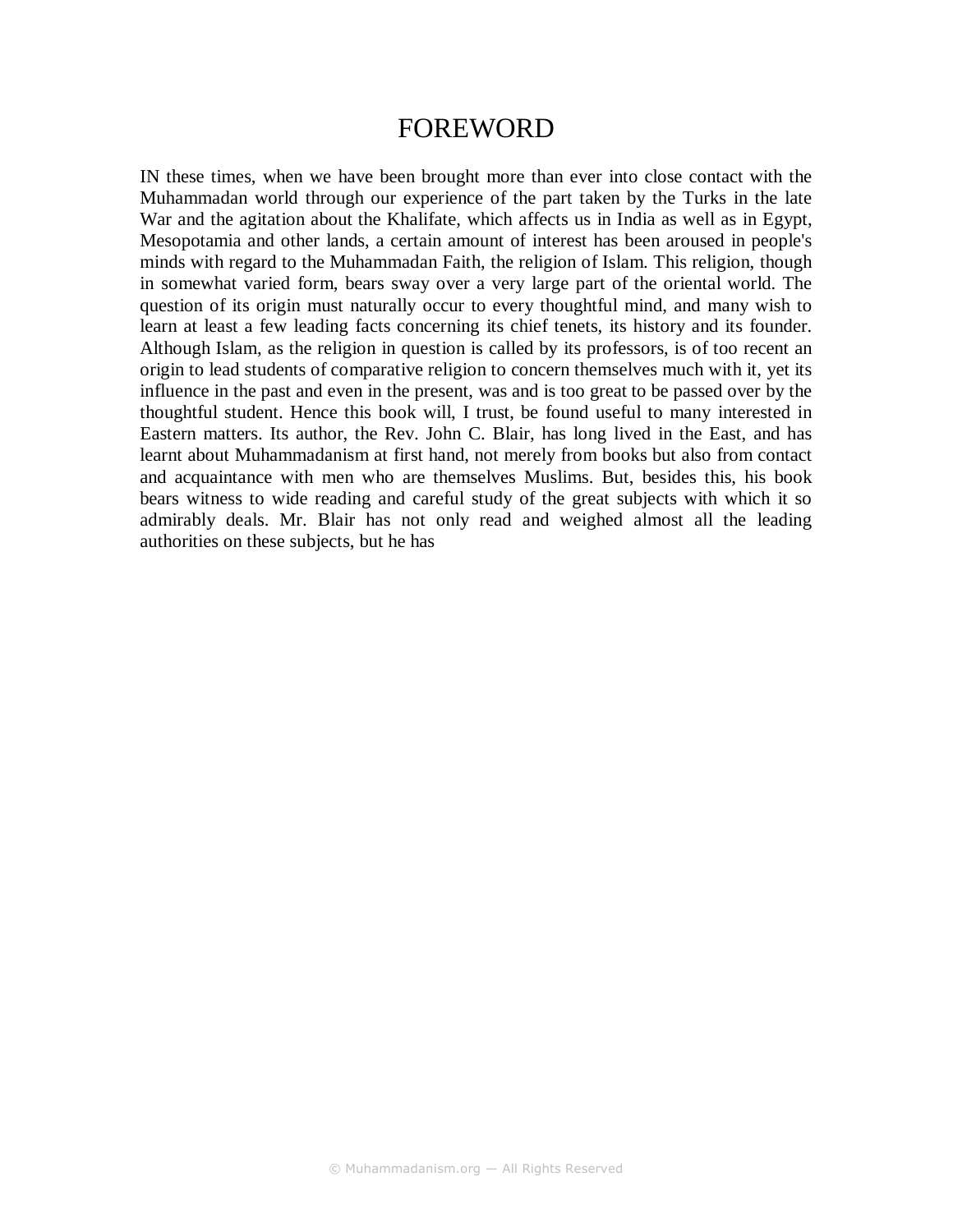#### viii FOREWORD

also given the result in a form both interesting and instructive. The reader will be able not only to learn whatever is good in Islam but also to perceive the influences which affected its founder in his early as well as in his later life, and he will thus be in a position to understand how much and how little originality to credit Muhammad with. He will learn, too, how the corrupt state of oriental Christianity at the time affected his attitude towards the religion of the Cross, how it was that a man, at one time at least deeply in earnest about religious matters, was repelled from accepting the truth, and perceive what fatal consequences to a large part of the population of the world have resulted from corrupt Christianity. Muhammadanism shews us clearly what Christianity would have been, had our Lord accommodated Himself to the prejudices and wishes of the militant part of the Jews in His own time. Muhammad, instead of imitating the 'Prince of Peace' became the 'Prophet with the sword' and the religion which he founded has participated largely in the 'Prophet's' spirit and followed his example. It has failed to give men that which the human spirit needs: hence the Muslim world, as well as the rest, needs the proclamation of the Gospel of Christ.

W. ST. CLAIR TISDALL.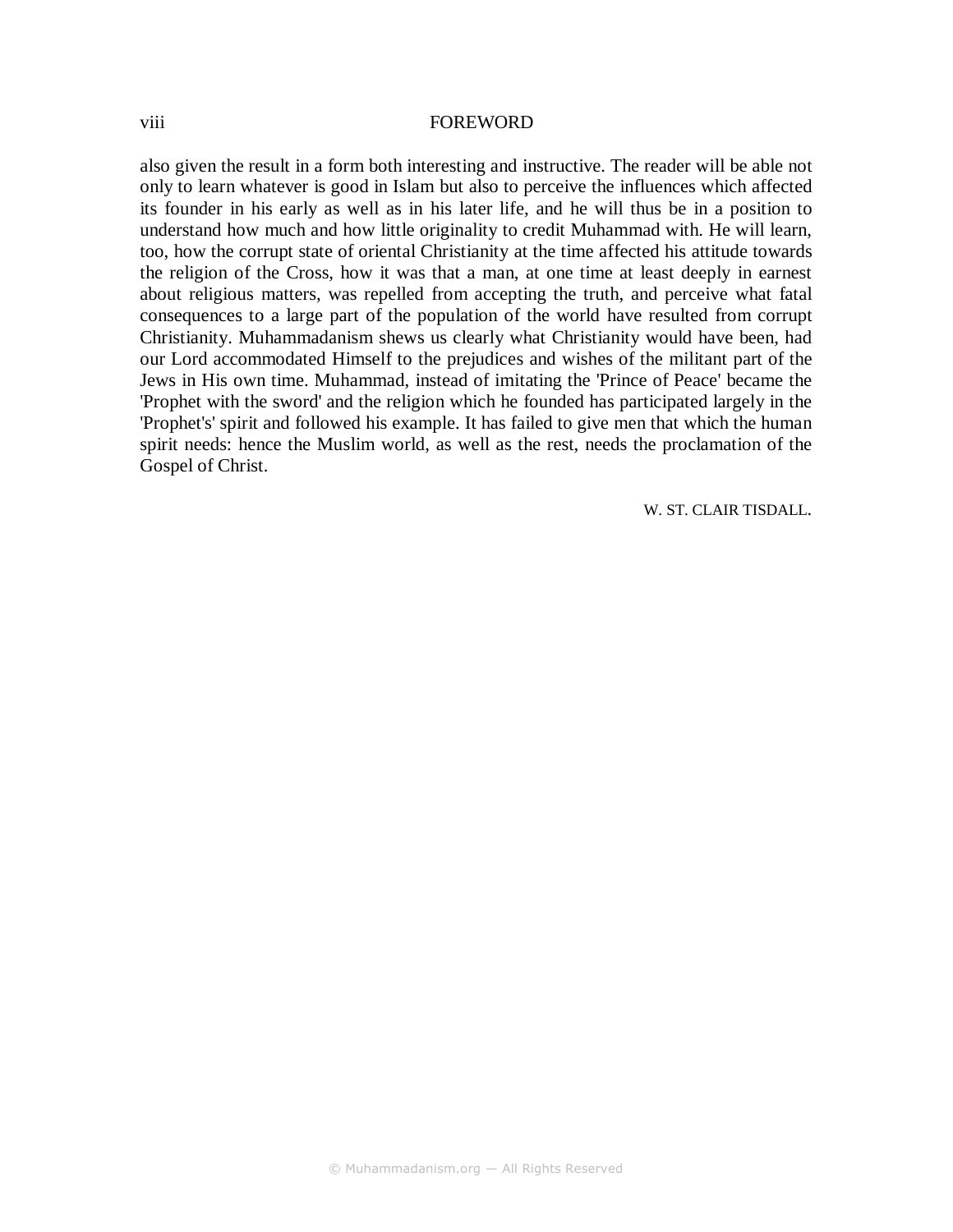## PREFACE

EXPERIENCE of work among Muslims and other races in Western India, during the past thirty-four years, has given the writer an opportunity of gaining a knowledge of Islam which may justify this inquiry into the sources of its Faith and Practice.

When on furlough, eight years ago, a more detailed study of the subject was begun by him with a view to writing the present treatise. Later, periods of illness on the field gave additional opportunities for further study; and, when on sick leave, many months were spent at the British Museum in original research on the subject.

In his study of the subject the writer has endeavoured to form his opinions not only from books, and the conclusions arrived at by others, but also from his intercourse with personal friends among Muhammadans, Parsis, Jews and Hindus, in India.

The conclusions arrived at have been supported by references to numerous authorities, which, with the Qur'anic references, are given as footnotes. Where the opinion of the writer differs from that of recognized authorities he has stated reasons in support of his own view.

The author hopes that the book will be of use to missionaries in their work among Muhammadans, and to all students of Islam; and that mission study-circles in the Home Church will also find it helpful in their study of the Muhammadan problem.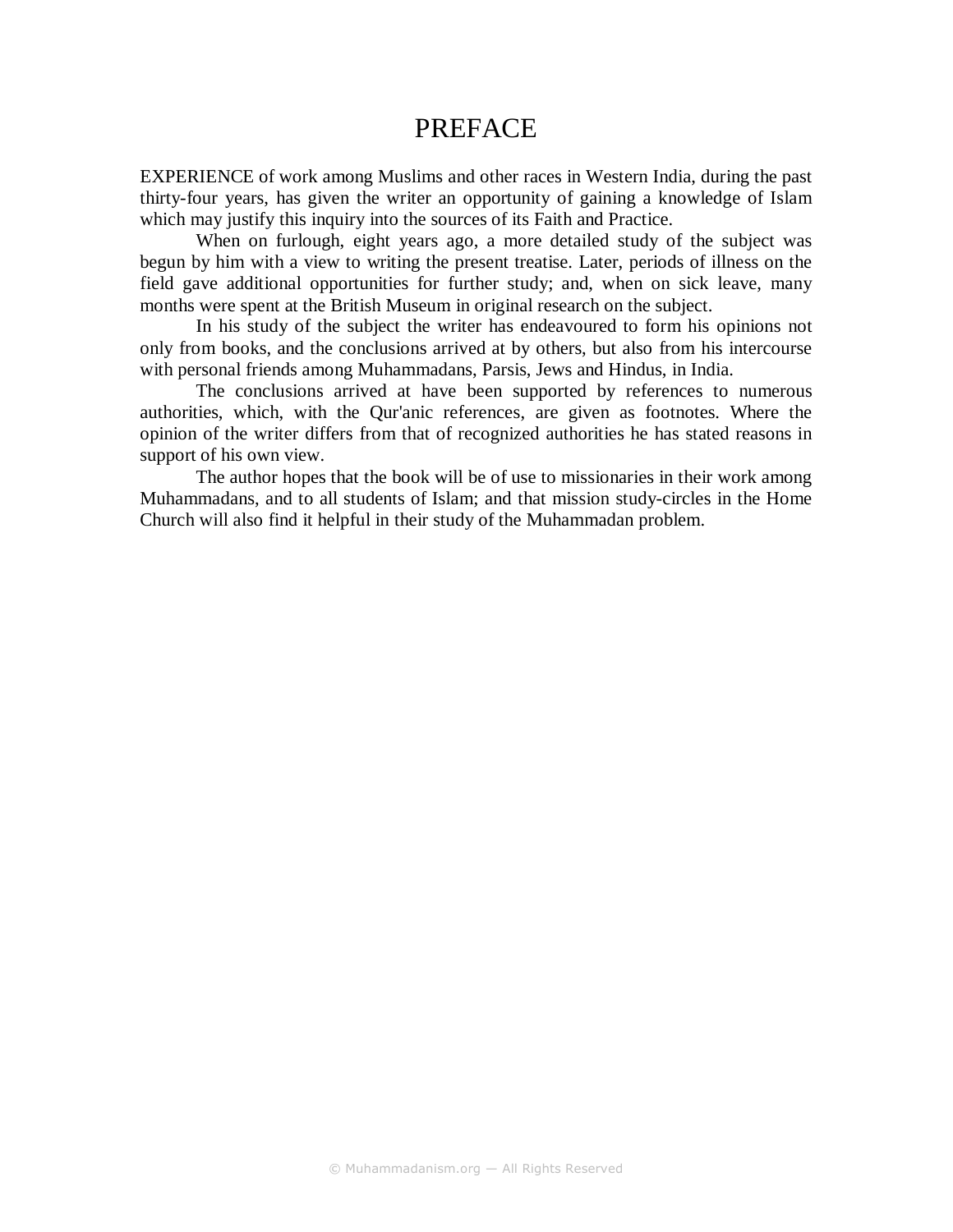#### x PREFACE

The usual etymological spelling of proper names has been followed, except in the case of a few well-known words such as Mecca, where any other spelling would appear pedantic.

The writer gratefully acknowledges the kindness of the following authorities in reading through the manuscript, and thanks them for giving several valuable suggestions: The Rev. Canon E. Sell, D.D., M.R.A.S.; the Rev. W. St. Clair Tisdall, M.A., D.D.; Professor D. S. Margoliouth, M.A., D.Litt., Oxford; the Rev. J. Sinclair Stevenson, M.A., B.D., Gujarat, India; and the late Rev. G. P. Taylor, M.A., D.D., Principal of Stevenson College, Ahmadabad, India. Especially are his thanks due to Dr. Tisdall, for writing a Foreword, and to Dr. Sell for reading and correcting the proofs when the manuscript was passing through the press.

*Deesa Camp, India, 1925.* 

J.C.B.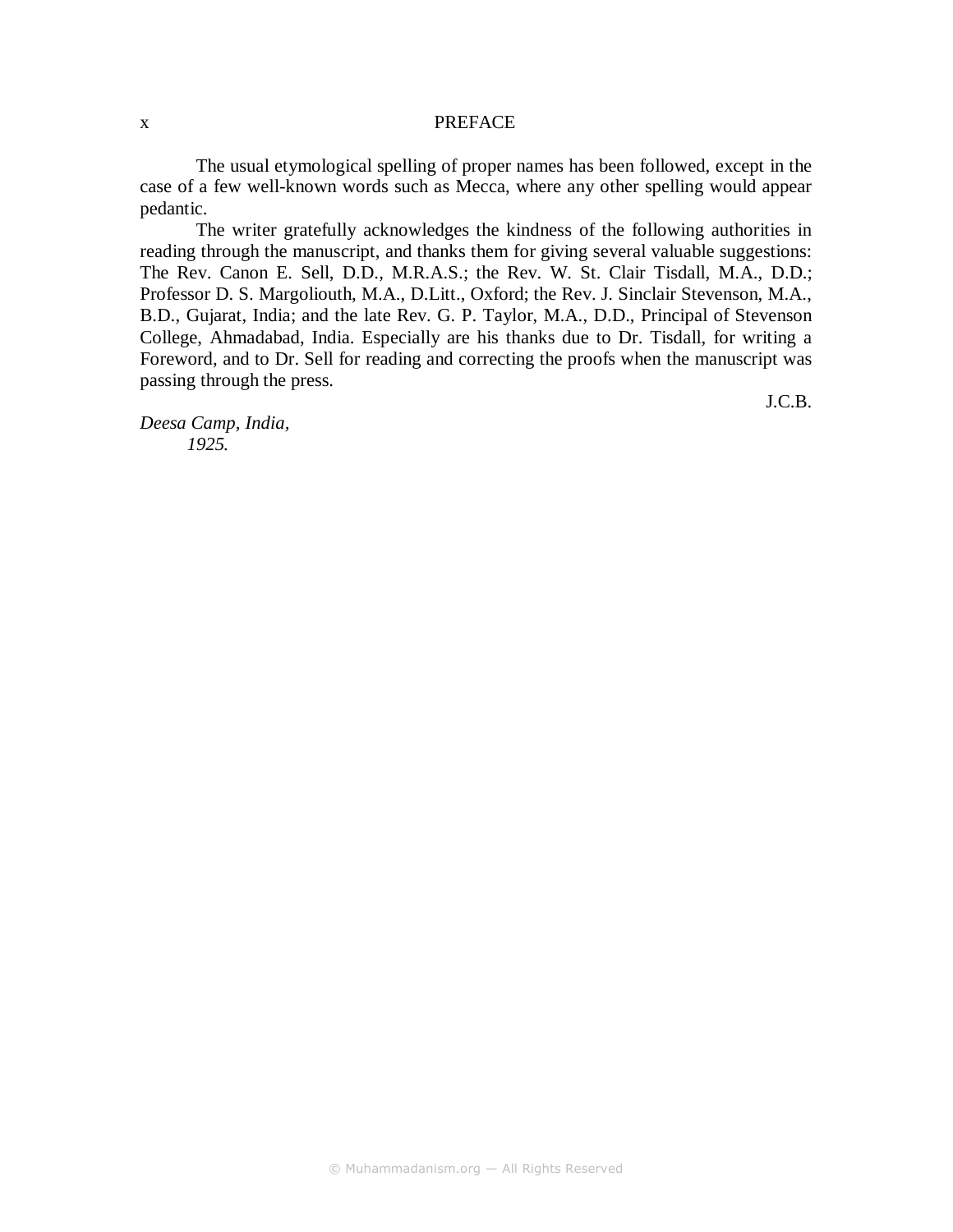## **CONTENTS**

|                                       |                                           | PAGE |
|---------------------------------------|-------------------------------------------|------|
|                                       | <b>INTRODUCTION</b>                       | X111 |
|                                       | <b>PART I. THE FAITH OF ISLAM</b>         |      |
| <b>CHAPTER</b>                        |                                           |      |
|                                       | PRE-ISLAMIC ARABIA                        | 3    |
|                                       | II. THE QUR'AN                            | 13   |
|                                       | III. THE UNITY OF GOD                     | 21   |
|                                       | IV. THE ANGELS                            | 33   |
|                                       | V. THE BOOKS AND THE PROPHETS             | 51   |
| VL.                                   | THE RESURRECTION AND THE DAY OF JUDGEMENT | 71   |
|                                       | VII. HEAVEN AND HELL                      | 92   |
|                                       | VIII. PREDESTINATION OR GOD'S DECREE      | 104  |
| <b>PART II. THE PRACTICE OF ISLAM</b> |                                           |      |
|                                       | IX. TASHAHHUD, THE RECITAL OF THE KALIMA  | 113  |
| $\mathbf{X}$                          | <b>PRAYER</b>                             | 118  |
| XL.                                   | ROZA-FASTING                              | 136  |
|                                       | XII. ZAKAT-ALMSGIVING                     | 145  |
| XIII.                                 | THE HAJJ, OR PILGRIMAGE TO MECCA          | 154  |
| XIV.                                  | <b>CONCLUDING REVIEW</b>                  | 174  |
|                                       |                                           |      |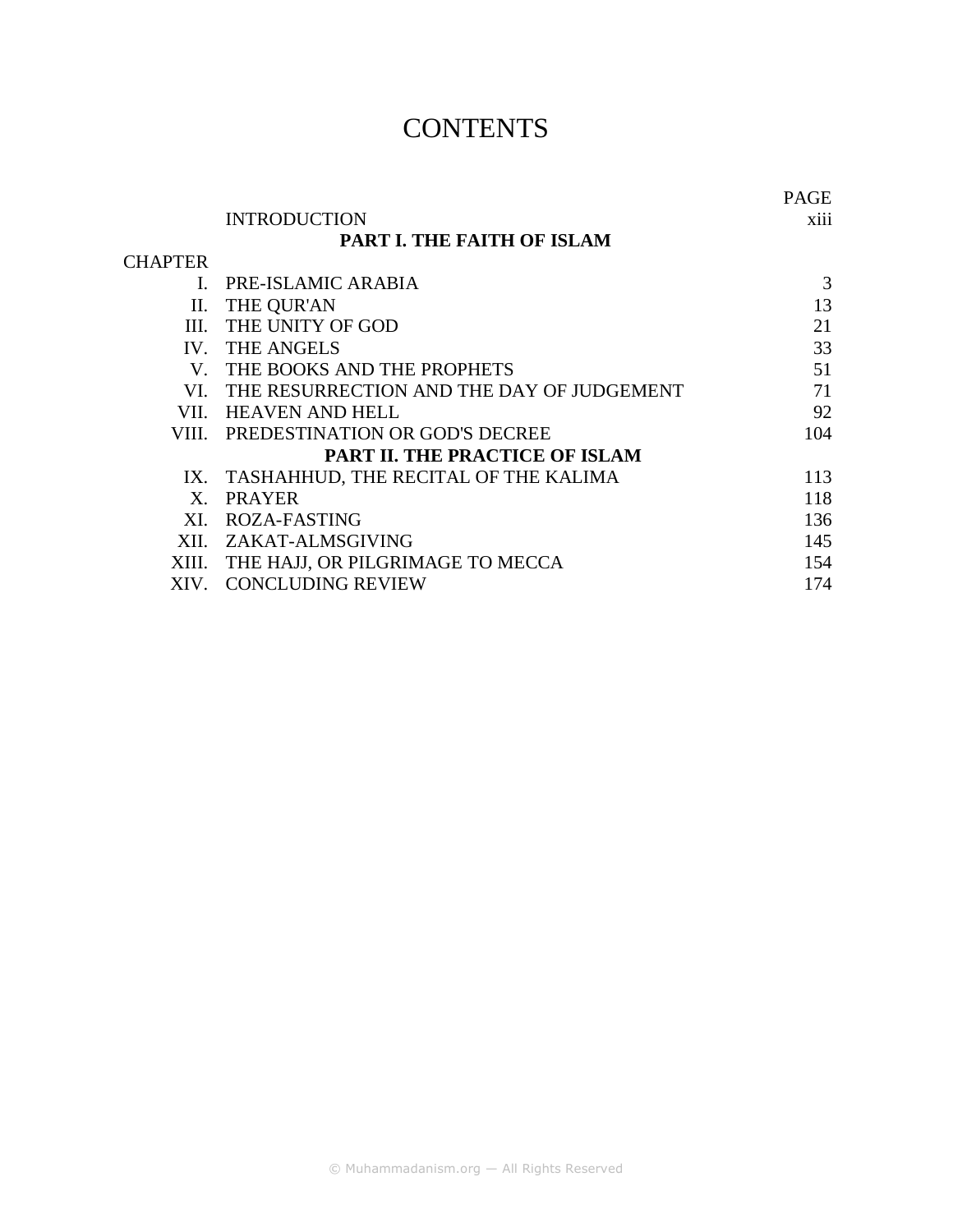## CORRIGENDA<sup>1</sup>

#### PAGE

- 3 note 1, line 5: *for* Ka'ba, *read* Ka'ba; and elsewhere.<br>7 side-heading: *for* Africa, *read* Arabia.
- 7 side-heading: *for* Africa, *read* Arabia.
- 7 note 2, line 8: *for* 52, 53, *read* 53, 54.
- 11 note 4, (p. 10) line 9: *for* linquas, *read* linguas.
- 14 14, note 4, line 4: *for Jalkut, read Yalkut.*
- 15 note 3: *for* Suratu'l-A'raf (vii), *read* Suratu'l-Hadid (lvii)
- 15 note 7, line 1: *for* Yunus, *read* Yunas.
- 115 line 13: *for* La-ilaha-il-lal-laho, *read* La-ilaha Il-lallahu.<br>140 line 27: *for* Dhu'lkaada, *read* Dhu'l-Oa'da.
- 140 line 27: *for* Dhu'lkaada, *read* Dhu'l-Qa'da.

 $1$ <sup>1</sup> The corrigenda have been corrected in the body of the text of this document file.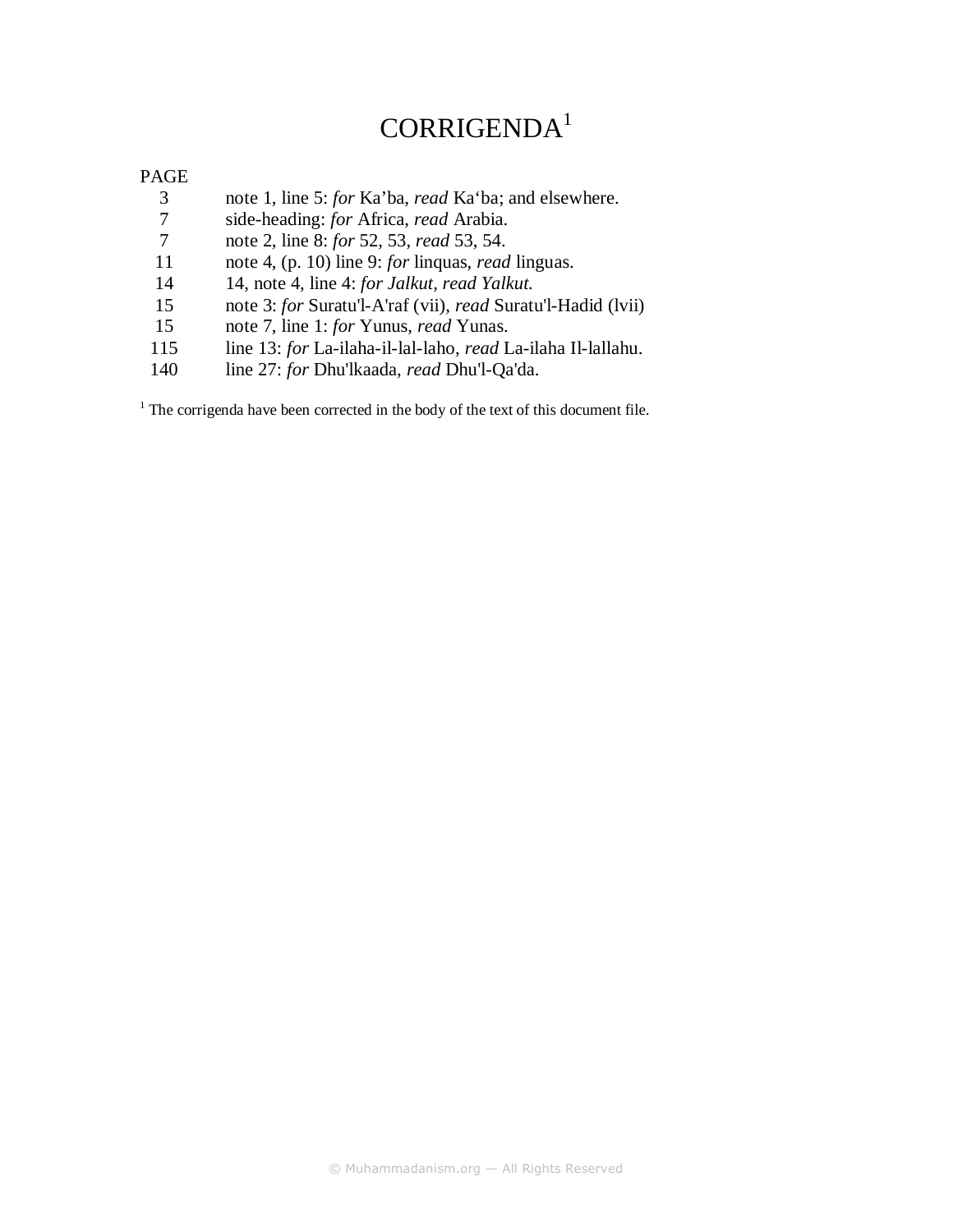## INTRODUCTION

AMONG the problems of peace which have followed the great world-war, the Muhammadan problem, which affects the British Empire in many parts of the world, is by no means the least prominent. And when we consider the extent of the Islamic world, embracing, besides Turkey, a large part of Africa, all Arabia, Syria, Persia, Afghanistan, almost a fourth part of India, $<sup>1</sup>$  and comprising one-eighth of the world's population, or</sup> about two hundred million people, $2$  who profess the Faith and observe the Practice of Islam, an inquiry into the sources of this Faith and Practice, apart from the interest inherent in the subject, cannot but be of great importance at the present time.

A residence of over thirty years in the East, where in the course of his calling, the writer was brought into personal contact with the Muhammadans of Western India, and has often, both publicly and in private, discussed with

 $1$  According to the last census of India, taken in 1921, there were 68,735,233 Muslims in India.

 $2<sup>2</sup>$  It is difficult to give absolutely accurate figures, owing to the absence of a census report in the Turkish Empire. Dr. S. M. Zwemer, who is a high authority on Islam, in his address delivered at the Keswick Convention in 1915, stated that 'there are scarcely 200,000,000 Muhammadans in the world' (*vide The Keswick Week*, 1915, p. 4).

Professor D. S. Margoliouth (*Mohammedanism*, p. 8) says — 'The number of Moslems in the world has been reckoned at 15.543 per cent of its whole population. For 1906 this was calculated at about 233 millions.'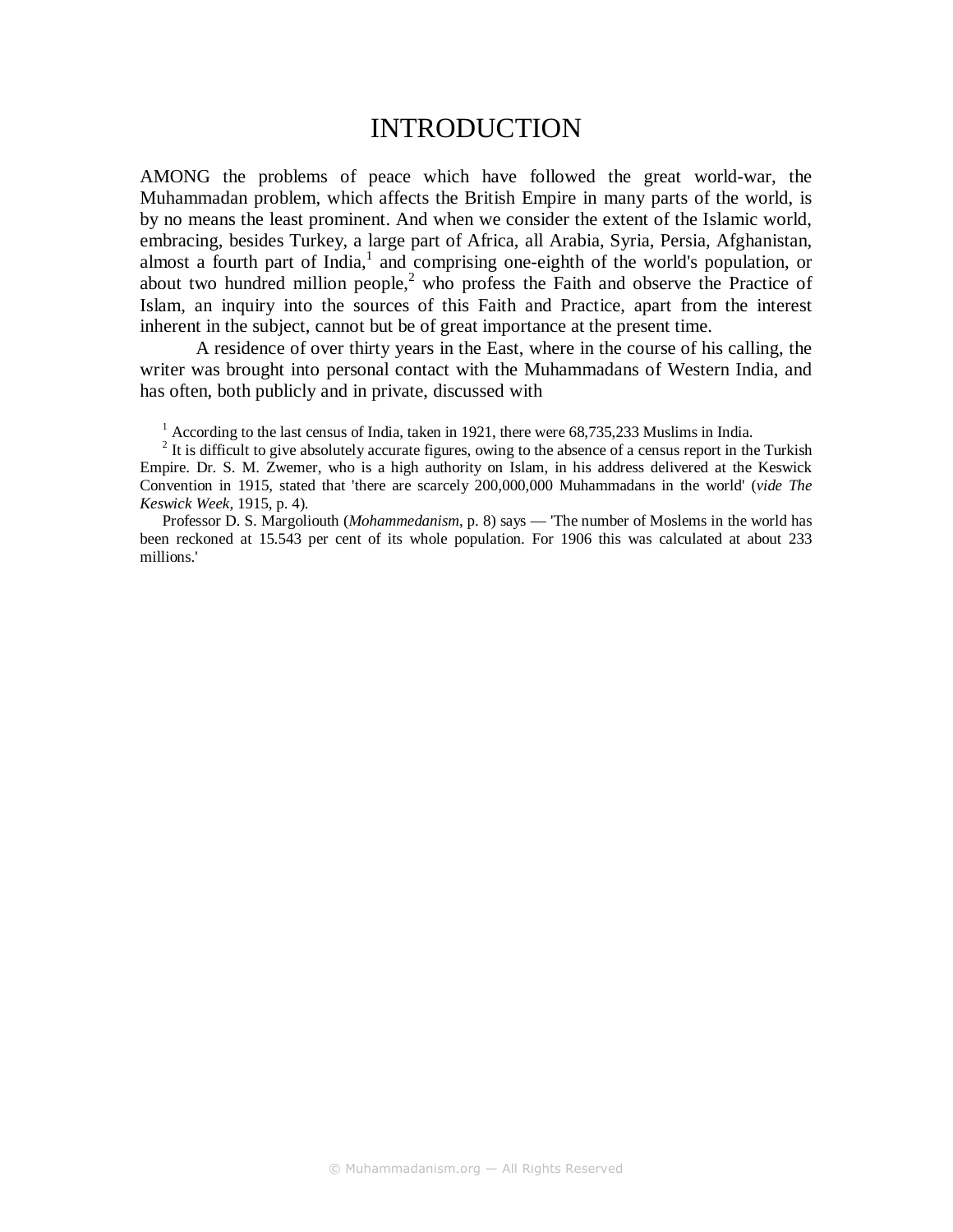#### xiv INTRODUCTION

their Maulavis<sup>1</sup> and others, in the vernacular, the foundations of the Muslim Faith, and visits to Egypt, Syria, and Palestine during furlough, which enlarged his knowledge of Islam, and gave him some acquaintance with the Bedouin tribes of the desert — these circumstances have afforded the writer a unique opportunity for the study of the present inquiry.

How, then, did Islam arise? How, and from what sources, did Muhammad, its founder, obtain the religious concepts which characterize its Faith and Practice? To what extent was he indebted to the religious beliefs of his race, and, also, to those beliefs which had been imported by foreign elements in the population? What did he borrow from other and earlier religious systems? And, finally, what elements in his system may be attributed exclusively to the personality of Muhammad?

Such is the problem before us, the solution of which, in so far as we can trace correctly the answers to the above questions, will furnish us with the sources of Islam.

It must not be supposed, however, that the mere similarity of the doctrines and religious practices of the Qur'an with those of Judaism or other Faiths, establishes the fact that Muhammad borrowed his Qur'anic tenets from these Faiths; for there are some religious concepts common to nearly every religion. But if it can be shown that the specific doctrines and practices of Islam existed in other religions, prior to the rise of Islam, it may be reasonably concluded that the Sources of Islam are to be found in these earlier religions.

 $<sup>1</sup>$  A Muslim doctor of divinity; also used of any teacher of the Muslim religion.</sup>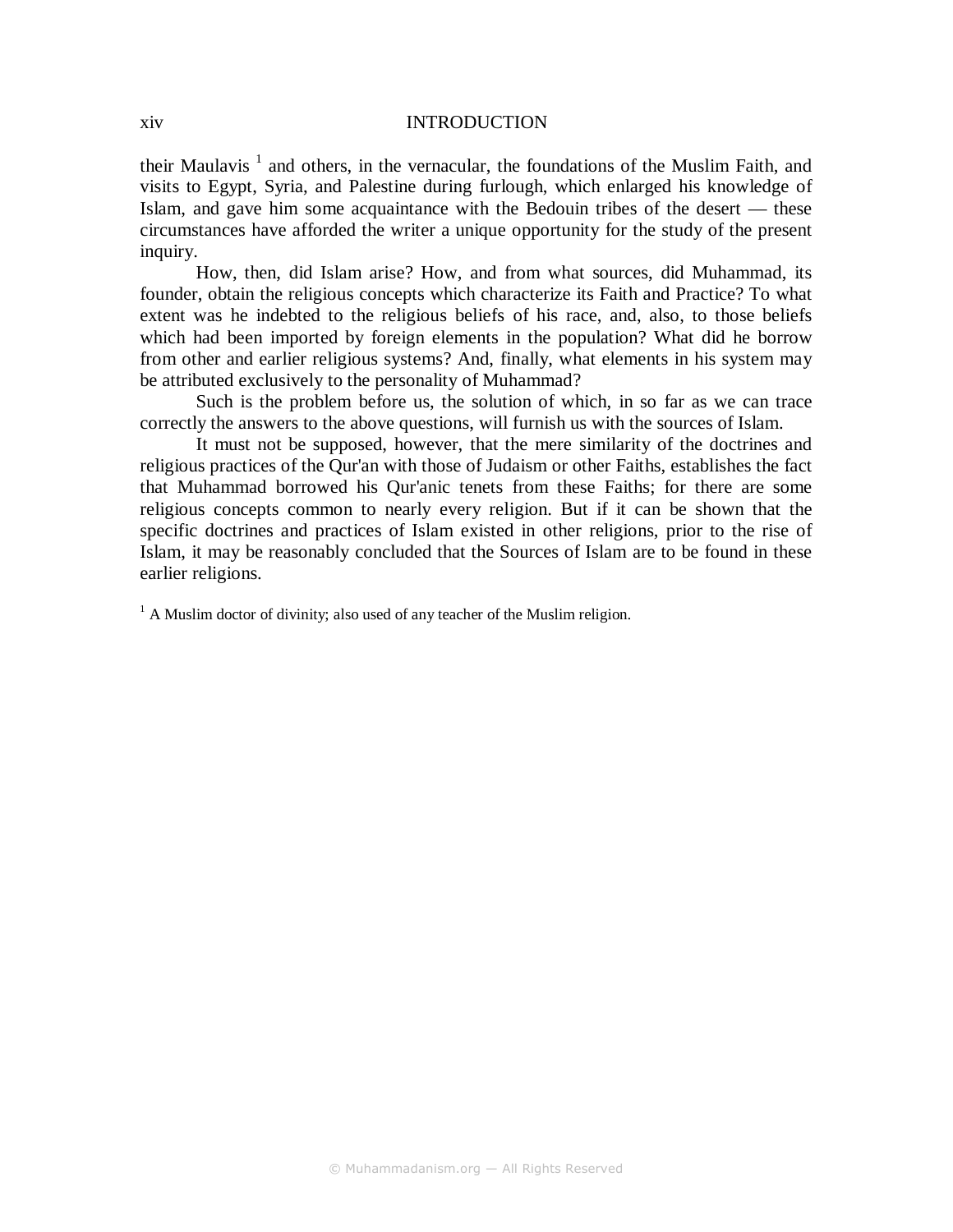#### INTRODUCTION xv

Before any inquiry can be made concerning the sources of the Islamic religion, it will be necessary, first of all, to ask, 'What are the peculiar principles or dogmas of Islam?' In this inquiry, therefore, our mode of procedure will be to enunciate these principles first, and then, where possible, trace them to their sources.

We must postulate, at the outset, that the scope of our inquiry will be largely restricted to what is contained in the Qur'an, which, as Sir William Muir has well said, is 'the groundwork and text of all inquiries into the origin of Islam.' <sup>1</sup>

The teaching of that great body of Muhammadan tradition which has grown up since the Qur'an was reduced to writing scarcely falls within the purview of our inquiry, except so far as it may amplify, or throw light upon, any passage of the Qur'an which may be under consideration.

It must be granted, however, that Muhammadans regard the Hadith or Tradition as a part of their rule of faith, and as possessing, also, a certain measure of inspiration. But as Muslim Tradition remained in an unrecorded form for almost a century, and was, therefore, liable to error in its oral transmission, and as it contains matter affected by bias and prejudice as well as much that is fictitious and fabricated, and is, moreover, on some subjects, $<sup>2</sup>$  in direct variance with the Qur'an, it is manifestly outside our province</sup>

<sup>1</sup> Sir W. Muir's, *Life of Mahomet*, vol. i. p. xxvii.

<sup>&</sup>lt;sup>2</sup> Tradition abounds with Muhammad's miracles, yet in the Qur'an, Muhammad disclaimed the power of working miracles. Suratu Bani Isra'il (xvii) 61, 92-95, 106; *vide* p. 68.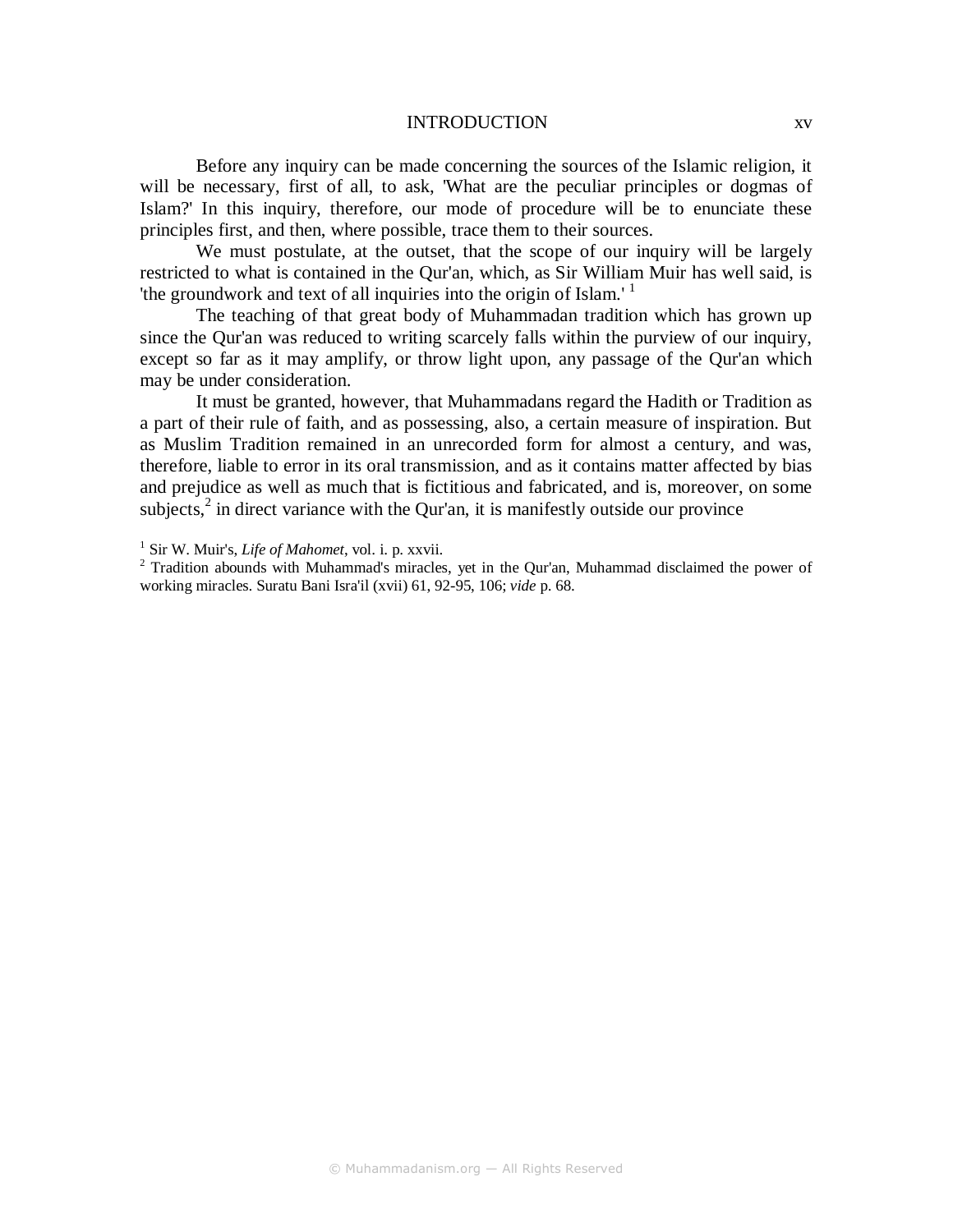#### xvi INTRODUCTION

to discuss the evidence for its acceptance. And, further, as faction  $1$  also played a large part in the compilation of Tradition, and we are never sure of being on historical ground, we may safely confine our attention chiefly to what is contained in the Qur'an, from which Muhammad professed to derive all his teaching, and which is the only authentic record of his 'revelations.'

<sup>1</sup> The followers of the House of 'Ali, together with the 'Abbasids, conspired to overthrow the Umaiyah dynasty, and to accomplish their object they perverted and fabricated tradition.

Kuenen (*Hibbert Lectures*, 1882, p. 11) says: 'The tradition is coloured throughout by the dogmatic convictions of the first believers; and is often open to the gravest suspicion.'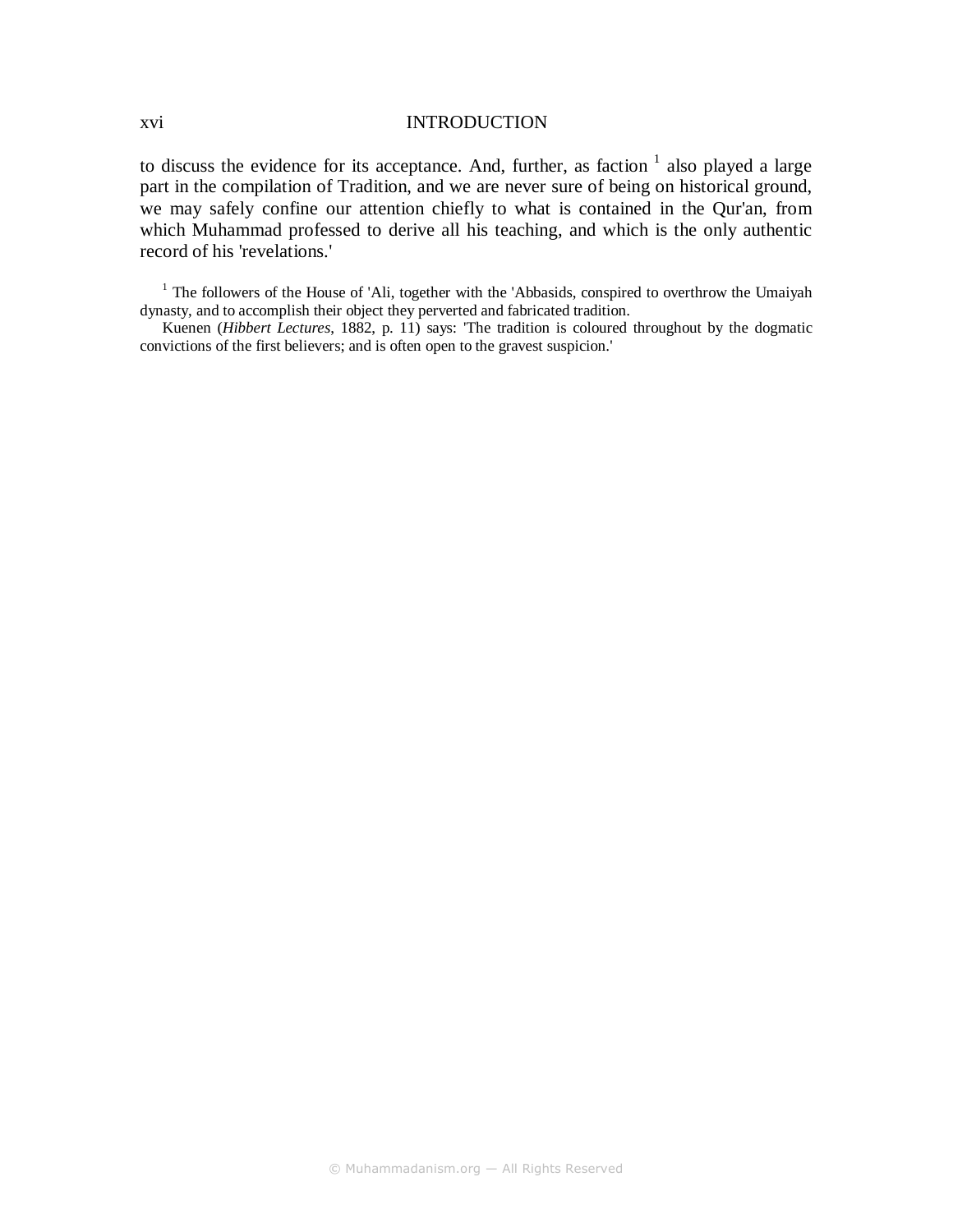# PART I

THE FAITH OF ISLAM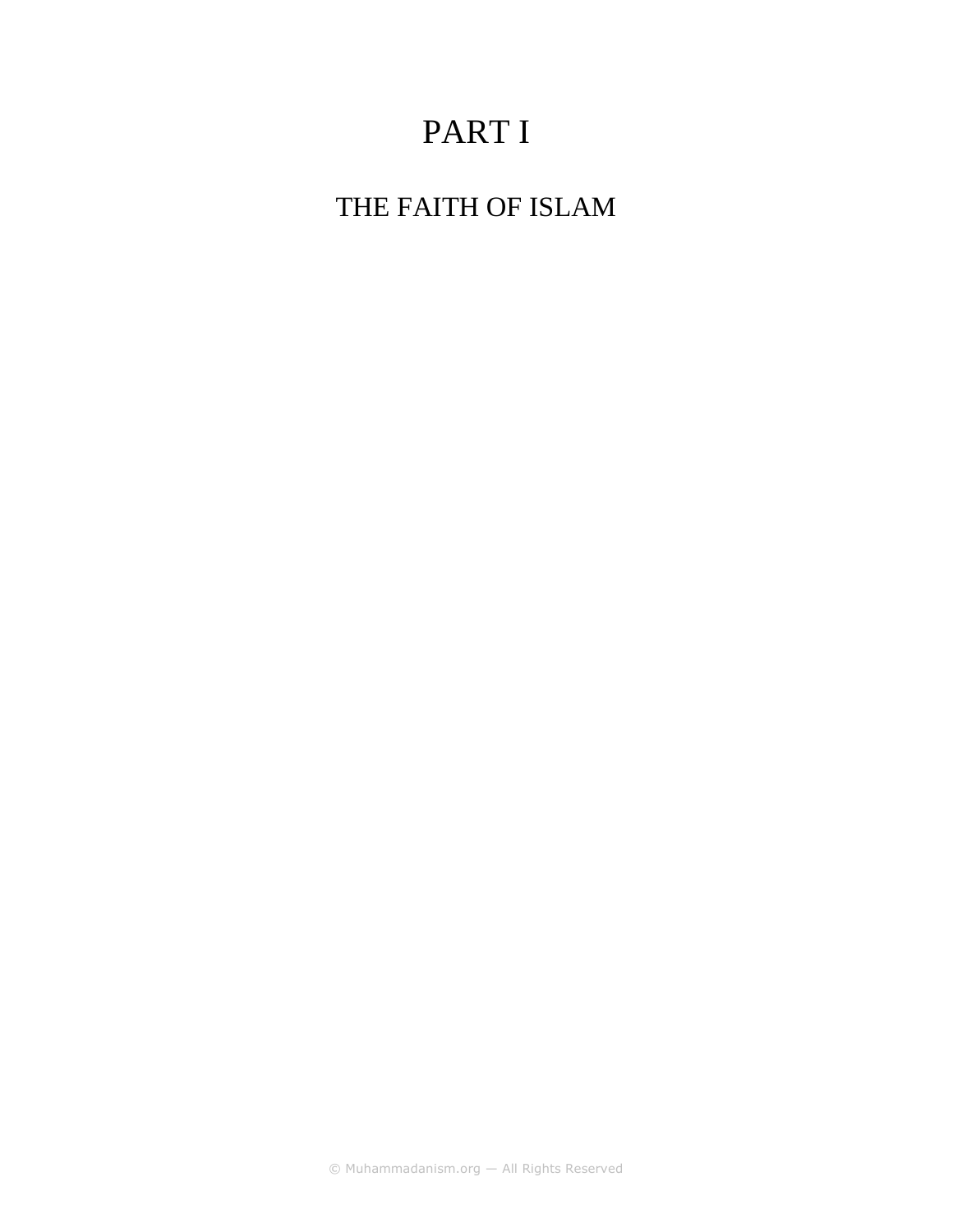## CHAPTER I

### PRE-ISLAMIC ARABIA

No one can escape the influence of the age in which he lives. Environment always affects and, as it were, colours a man's thoughts and their expression, as well as all his overt acts. To form, therefore, a just estimate of any historic personage, we must become acquainted with his historical background.

Perhaps there is no one to whom this principle more aptly applies than to Muhammad, the Founder of Islam. Certainly no religious 'reformer' was more influenced by his environment than he. Born and brought up in Arabia, inheriting the Arab's imaginative faculty and love of poetry, belonging, though poor, to a noble family,<sup>1</sup> for some years a child of the desert, and afterwards a shepherd leading his flocks amid the Arabian hills and dales, the sublime mystery of the desert and the impressive grandeur of the hills would appeal vividly to a religious temperament like Muhammad's, and excite within him high and lofty thoughts of the Supreme Being.

Then, when a young man, he attended the annual fairs and religious gatherings of his people, and witnessed those literary contests of poetical effusions in which the Arab mind delighted. Thus would Muhammad's receptive imagi-

<sup>1</sup> The Quraish, who were 'the most noble and polite of all the Arabians.' Muhammad's father, 'Abdu'llah, died before his son was born, and the child was committed to the protection of his grandfather, 'Abdu'l-Muttalib, who was high priest of the Ka'ba, and the foremost chief of Mecca.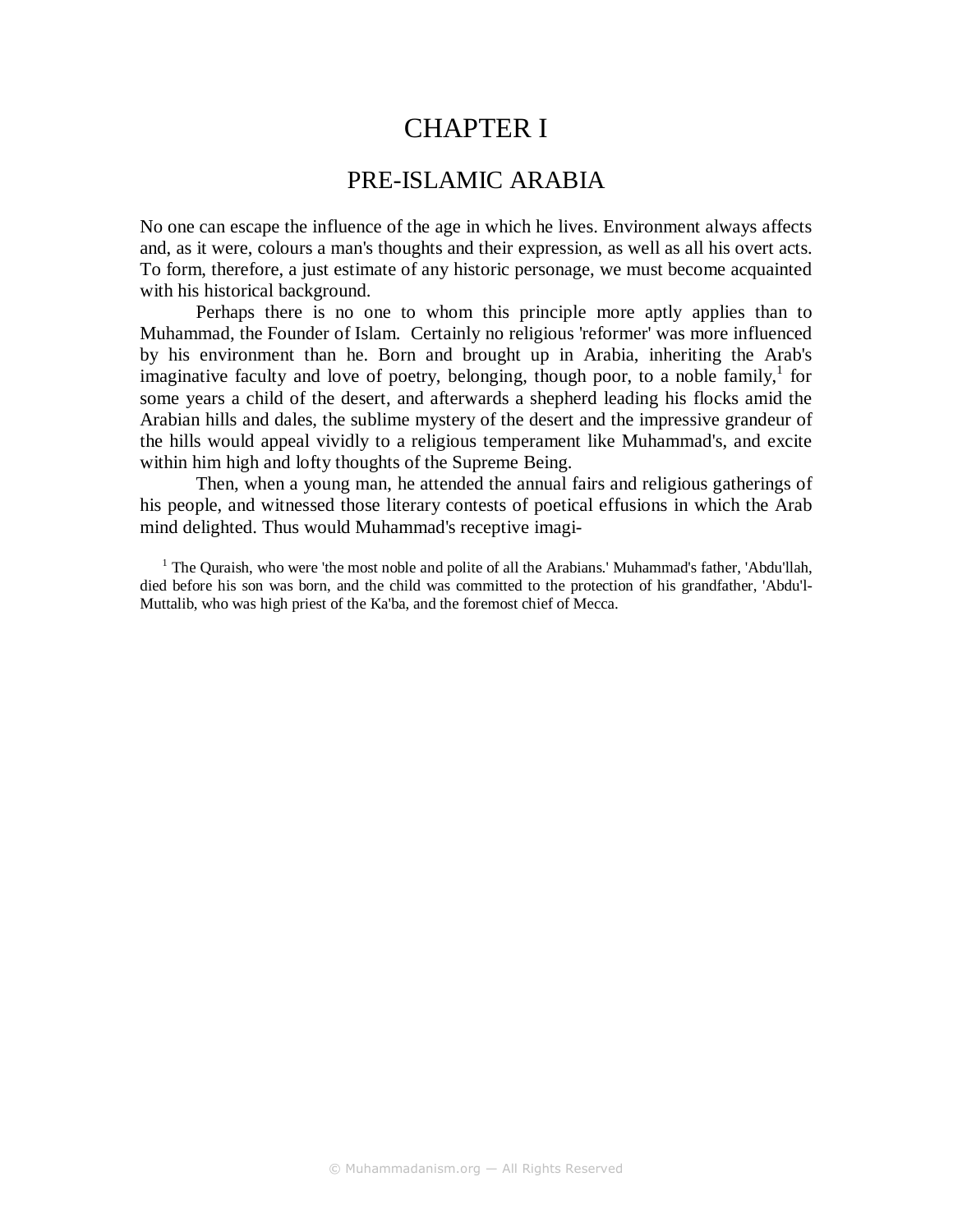nation become saturated with the religious sentiments of the Arabs, while, as we shall see later, his contact with the purer and more spiritual Faiths of the Jews and Christians residing in Arabia, coupled with his commercial journeys into Syria, where his knowledge of these Faiths became enlarged, would suggest to him, when compared with the degrading idolatry of his people, thoughts of another Faith, wherein he might combine what he considered the best in these systems of belief, stripped of what appeared to him to be their blemishes, and wherein also he might find the realization of his religious aspirations, and achieve, at the same time, his political ambitions.

It can scarcely be doubted, as many writers on Islam have pointed out, that the political side of his propaganda was kept prominently before the mind of Muhammad from the very commencement of his mission, and that, besides being a religious teacher and reformer, he also aimed at being the ruler of Arabia, the unifier of his countrymen, and their liberator from foreign control.<sup>1</sup> Whether this lofty ambition exceeded the bounds of nationality and aimed at universal empire, as ascribed to him by tradition, and which some verses in the Qur'an seem to indicate, cannot now, with certainty, be determined.<sup>2</sup> Islam itself, however, as a religion,

<sup>1</sup> It is related that on one occasion, in the early Meccan period, Muhammad's uncle and patron, through whose protection Muhammad's liberty, though attacking their religion, was not interfered with by the Meccans, in order to conciliate them, requested his nephew to moderate his offensive conduct, when Muhammad replied: 'Then give me that by which I can free my countrymen from the dominion of Persia.'

<sup>2</sup> Authorities are divided on this subject. Professor S. Hurgronje, Lammens, Muir and others take the negative view, while Nöldeke believes that the programme of conquest carried out after Muhammad's death had been drawn up by the prophet himself. Prof. T. W. Arnold states that from the beginning Muhammad considered his mission to be universal (*The Preaching of Islam*, 2nd ed., pp. 28-31). Prof. D. S. Margoliouth (*Mohammedanism*, p. 15): says 'Islam contemplated imperialism from the first.' Mirza Ghulam Ahmad (*Teachings of Islam*, pp.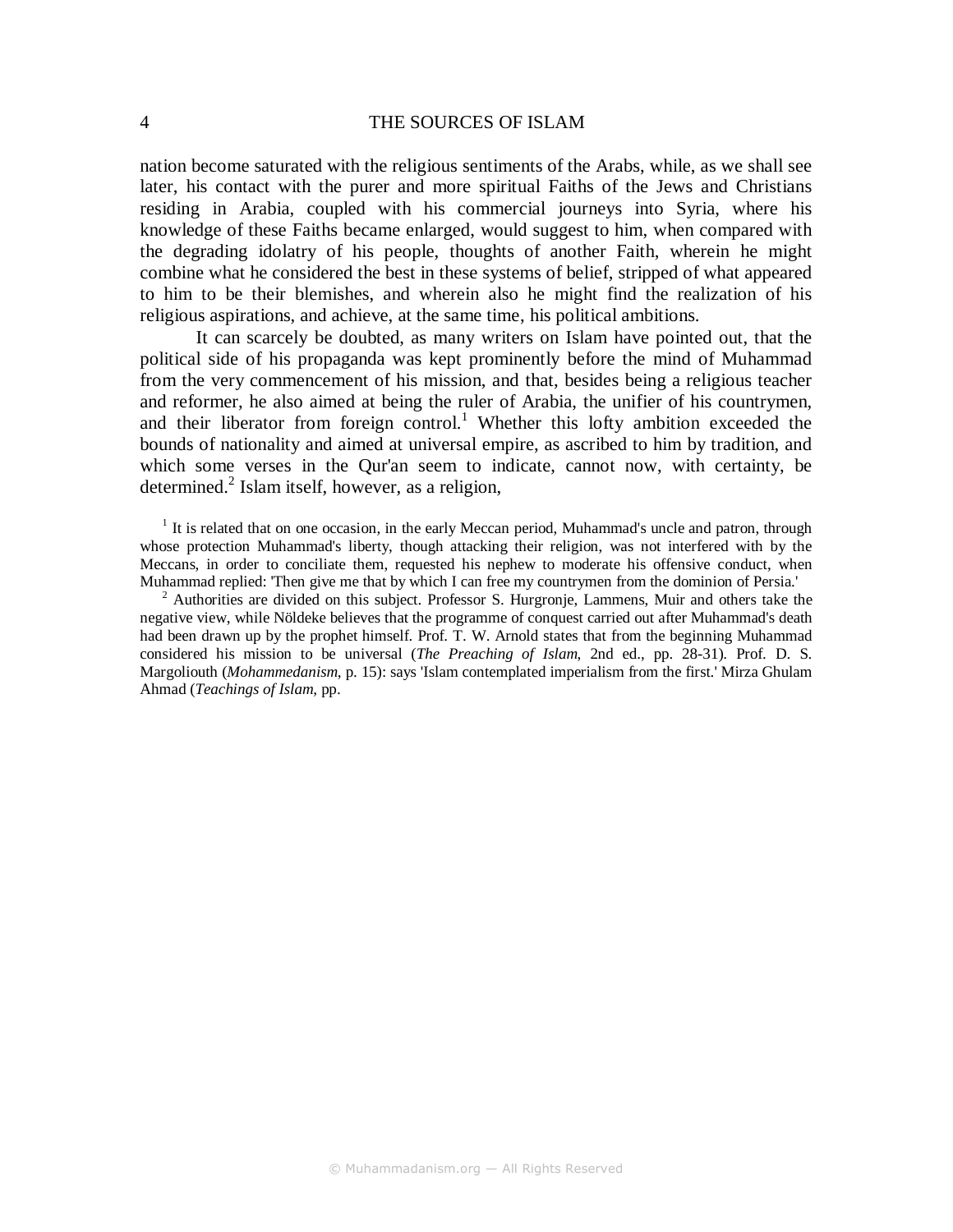#### PRE-ISLAMIC ARABIA 5

because of its unalterable, stereotyped character can never attain to universalism.

But to understand clearly the nature of Muhammad's environment, and to form an adequate appreciation of his historical background, which, doubtless, moulded largely his religious and political outlook, we must become acquainted with the religious and political conditions of Arabia in pre-Islamic times, or, as Muslims call them, the 'Times of Ignorance.'

What was the ethnic character of the people of Arabia, and what were their worship and religious practices? What elements in the population were alien or foreign to Arabia, having become settlers in the country by immigration, and what was their religion? And what were the social and political conditions in Arabia in the time of Muhammad, just before the rise of Islam? Any light which may be thrown on these questions will materially assist us in our quest for the sources of Islam, as revealing at least some of the factors and influences at work in Muhammad's environment which caused him, perhaps in some respects unconsciously, to conceive and give concrete expression to the politico-religious system which he founded.

The Arabs are said to be of Abrahamic descent. This claim as regards the northern and western inhabitants of the country cannot be disputed.<sup>1</sup> From the north large bodies

79, 80) says: 'The mission of the Prophet was . . . to be universal.' Weil states: 'The idea became fixed in Muhammad's mind that Islam as the only true religion was a religion meant not only for the Arabs but for all mankind.'

Several passages in the Qur'an seem to confirm this view: cf. Suratu Yusuf (xii) 104, ('It (the Qur'an) is simply an instruction for *all mankind*'); Suratu's-Saba' (xxxiv) 27 ('We have sent thee to mankind at large'); Kuenen (*Hibbert Lectures*, p. 53), however, states, 'The Arabic nationality was not the cradle, but the boundary-wall of Islam.'

1 Josephus (*Antiq. Jud*., Bk. 1, Chap. xii. § 2, p- 26) says: Ἀραβὲς δὲ µετὰ ἔτος τρὶς καὶ δέκατον. Ἰσµάηλος γὰρ ὁ κτίστης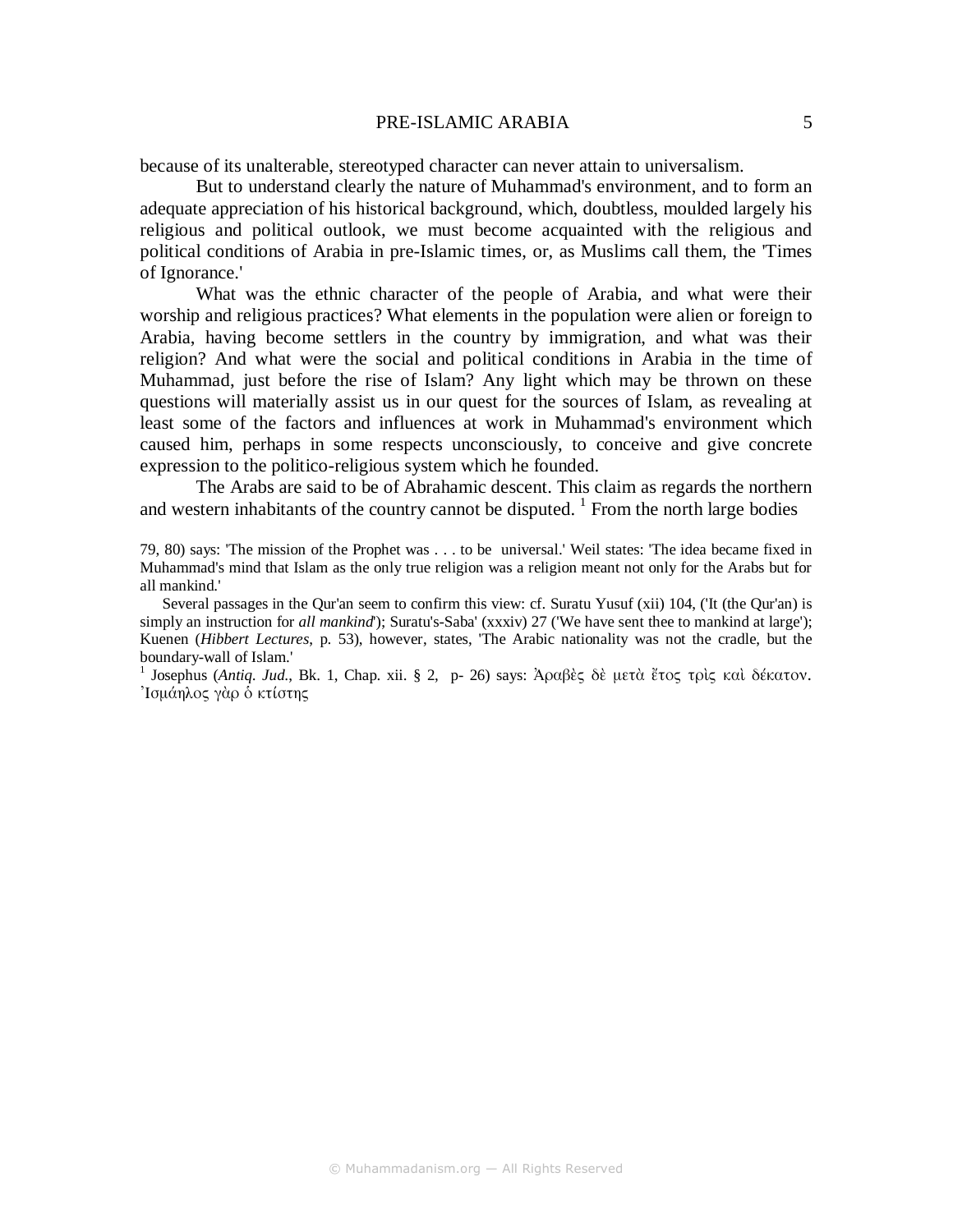of these Abrahamic tribes migrated southwards, penetrating Yaman and Central Arabia, and Muhammadan tradition speaks of some, also, settling in Mecca, where the national tradition of their Abrahamic descent was prevalent before the time of Muhammad. Moreover, besides this national tradition, the close affinity of the Arabic language to the Hebrew tongue in derivation, construction and idiom, points to a similar conclusion.

While there are traces of foreign or Ethiopian elements in the population, and it has been maintained that the first settlers in the Peninsula were of Hamitic descent, $<sup>1</sup>$  it is</sup> indisputable that the great mass of the people were Semitic in their origin and religion, and were, at first, followers of the Faith of Abraham in worshipping the One True  $Good<sup>2</sup>$ 

αυτῶν τοῦ ἔθνους, Ἀβράµω γενόµενος ἐκ τῆς παλλακῆς ἐν τούτῳ περετέµνεται τῷ χρόνῳ (The Arabians administer circumcision after the thirteenth year; for *Ishmael, the founder of their nation,* the son of Abraham by his concubine, was circumcised at that time of life').

The pure Arabs are said to have been descended from Joktan, the great-grandson of Arphaxad, the son of Shem (Gen. x. 22, 25); *vide* Sir W- Muir's Introduction to his *Life of Mahomet*, vol. i, pp. cxi-cxxv; Tisdall's *Religion of the Crescent*, p. 127; Mirzai Ghulam Ahmad, *The Teachings of Islam*, pp. 78, 79.

<sup>1</sup> Early Arabian inscriptions confirm this.

<sup>1</sup> Prof. D. S. Margoliouth has pointed out that the inscriptions which go back into remote antiquity are polytheistic. And Kuenen (*Hibbert Lectures*, 1882, p. 19) asserts: 'The opinion that Mohammed came to reawaken and to restore what already existed amongst his people, if only as a faint reminiscence of a distant past, finds no support in the Qur'an.' Kuenen's argument is inconclusive. If we accept the Abrahamic descent of the Arabs (which can scarcely be disputed), it follows that their ancient faith was 'the faith of Abraham,' viz. belief in the unity of God, faint glimmerings of which, as we shall see later, still existed in Arabia in Muhammad's time. Sprenger, Muir, Tisdall, Arnold, Mirza Ghulam Ahmad and other authorities hold the view stated in the text. J. M. Arnold (*Islam*, p. 16) says: 'At the bottom of the pagan creed of the ancient Arabs we have a disfigured patriarchal faith.' Sir Sayyid Ahmad Khan (*Essay on Various Religions of Pre-Islamic Arabs*, p.6) says: 'Four distinct revealed religions have from time to time prevailed in Arabia.' One of these, he says, was 'the religion of Abraham.'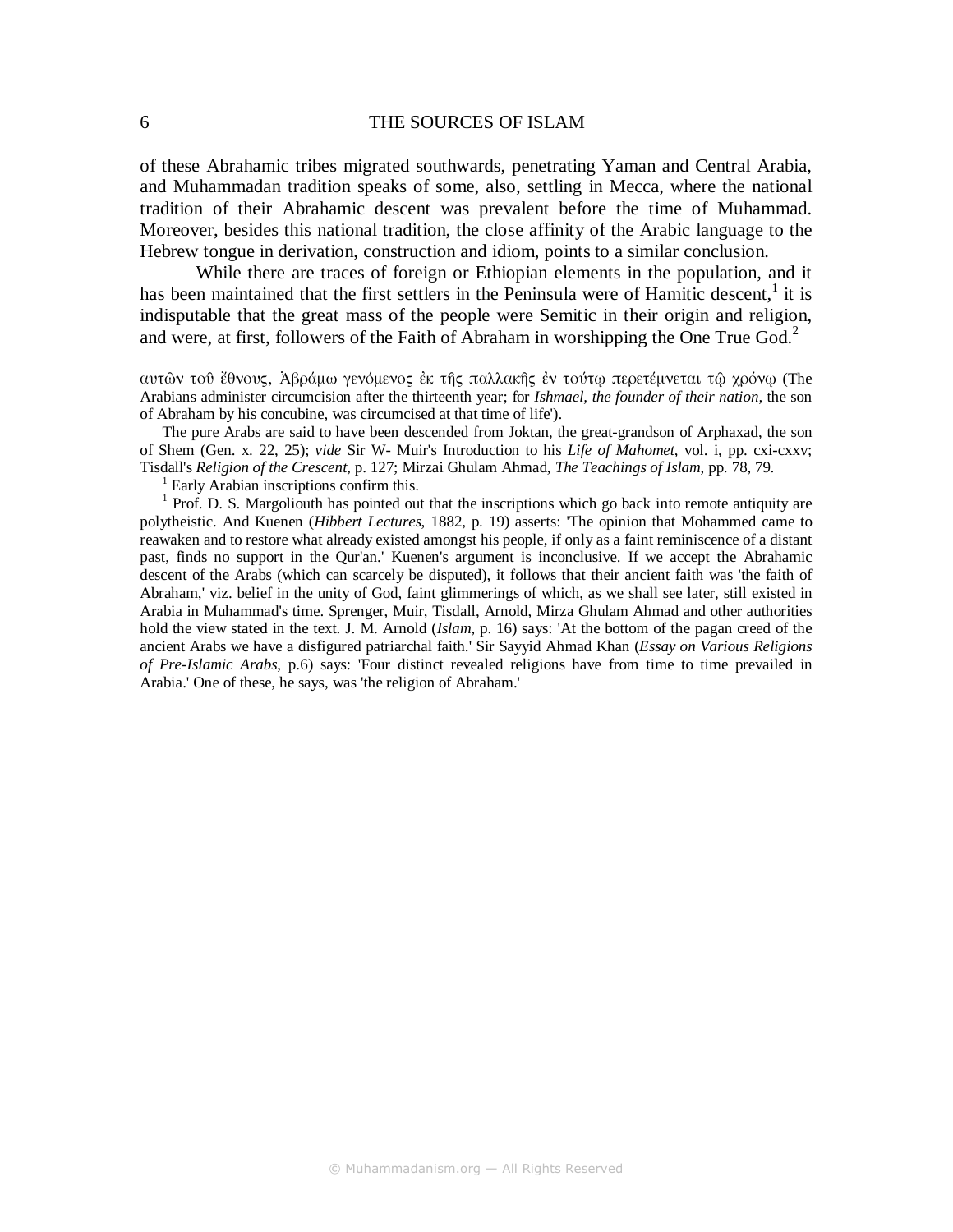#### PRE-ISLAMIC ARABIA 7

In the seventh century of our era, just before the rise of Islam, the people of Arabia consisted largely of independent tribes and clans, speaking the same language and observing the same religious customs, but without any recognised central authority.

Their religion was at this time gross idolatry, each tribe possessing its own tribal deity, while special reverence was paid to the Ka'ba, or temple of Mecca, which they called Baitu'llah, or the 'House of God.' According to tradition the Ka'ba possessed three hundred and sixty idols, one of which is said to have been a picture of the Virgin Mary and child.

Sabianism, the religion of a sect  $<sup>1</sup>$  which some have identified as semi-Christian,</sup> and others as largely anti-Christian, but who believed in the Divine Unity and worshipped the host of heaven along with the angels and their images, was prevalent among the Arabs, and some of the rites and practices of this sect were adopted by them, and afterwards imported into Islam by Muhammad.  $2$  There is reason to believe, as Sir William Muir has pointed out, that this cult, as regards the worship of the heavenly bodies, was, in Arabia, the earliest form of departure from the pure adoration of the  $deity.<sup>3</sup>$ 

<sup>1</sup> The Sabians appear to be of Hamitic descent. *Vide* Gen. x. 7.

<sup>2</sup> Abu'l-Fida, in his At-Tawarikhu'l Qadimah (*Hist. Ante-Islamica*, p. 148), quotes from an early Arabic writer, Abu 'Isa'l Maghribi, an account of this sect and their practices, which shows many points of contact with Islam.

The Qur'anic injunction [Suratu'l-Fussilat (xli) 37], 'Bend not in adoration to the sun or the moon, but bend in adoration before God who created them both,' refers to the Sabian practice of worshipping the heavenly bodies; *vide* chap. v. pp. 53, 54.

Sir Sayyid Ahmad Khan (*Religions of Pre-Islamic Arabs*, p.6), also refers to the similarity between the religious practices of the Sabians and Muhammadans, as regards prayer and fasting.

3 Sir W, Muir's *Life of Mahomet,* Intro. p. ciii; Tisdall's *Religion of the Crescent*, p. 128. Cf. Job xxxi. 26-28; Ezek. viii. 16.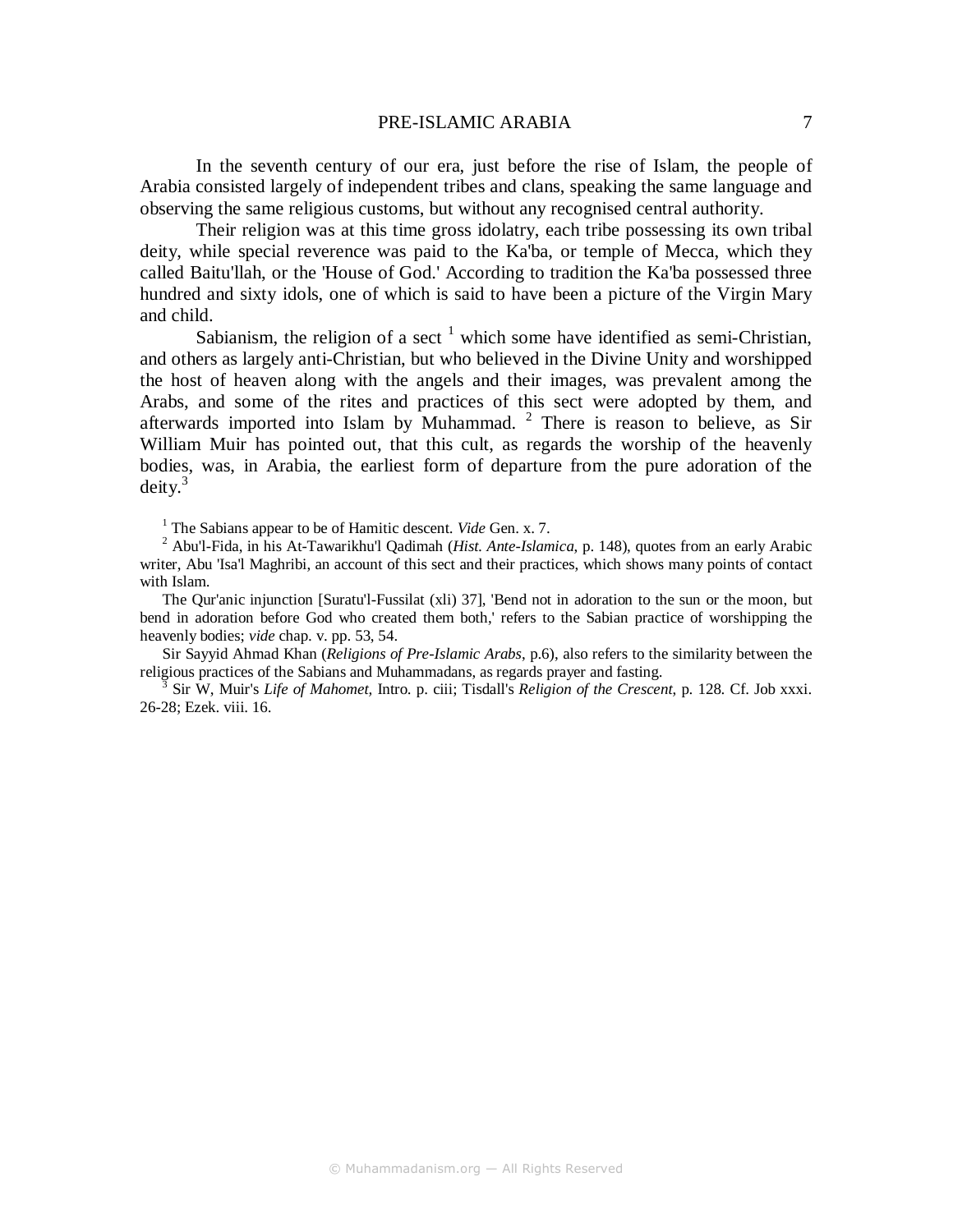Fetichism was also prevalent among the Arabs in the veneration paid by them to sacred stones. This custom of 'setting up' stones, which was common in Palestine in the Patriarchal period,<sup>1</sup> dates from great antiquity in Arabia, and was an ancient form of Semitic worship. Ibn Ishaq, the earliest biographer of the Prophet whose writings have come down to us, says that 'the custom arose from the practice of the Arabs, when going on a journey, of carrying away stones from the Ka'ba and paying homage to them wherever they went.

But although there had thus been a falling away from the primitive Faith of Abraham, resulting in a moral and spiritual declension of the race, $2$  there is evidence to show that the knowledge of the One True God, faint and imperfect though it was, had never really faded from the minds of the people. This subject will be discussed more fully in chapter iii, when dealing with the Unity of God. It is sufficient here to say that, along with the worship of their tribal and minor deities, the worship of Allah Ta'ala', 'God Most High,<sup>3</sup> was also performed by the Arabs, who regarded their inferior deities as intercessors with Him.

Further, scattered throughout the peninsula, there were colonies of Jewish tribes who, in early times, had sought a refuge in Arabia from the calamities which had befallen them in

 $1$  cf. Genesis xxviii. 18; xxxi. 45, 52; xxxv. 14; Exod. xxiv. 4; Joshua iv. 3, 7, 8; xxiv. 26, 27; 1 Samuel vii. 12; *vide* also Palmer's *Qur'an*, p. xiii.

2  *vide The Teachings of Islam*, Mirza Ghulam Ahmad, pp. 20,166-7. Dr. J. M. Arnold (*Islam*, p. 29) says: '*The Arabs* had widely swerved from their original patriarchal faith. The religion of the Arabs presents to us remnants of the patriarchal faith, the Sabian worship of the heavenly bodies, and the elements of a more corrupt idolatry.'

3 Abulfarag, 160. See also Palmer's *Qur'an*, p. xii; Sale's *Koran*, p. 12; Muir's *Life of Mahomet*, p. xvii, note. See also Tisdall's *Sources of the Qur'an*, pp. 33, 40, 260.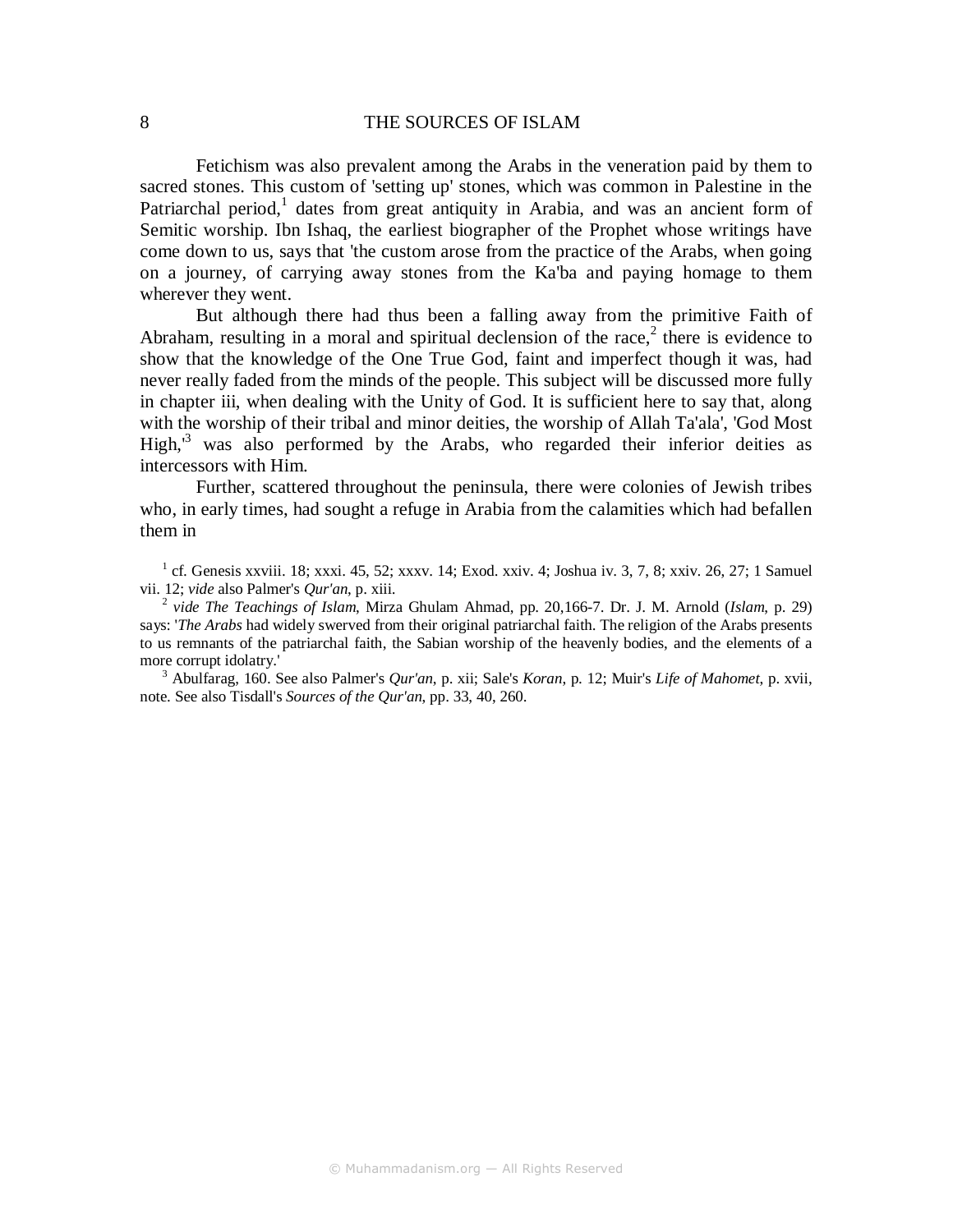#### PRE-ISLAMIC ARABIA 9

their own country;<sup>1</sup> and it cannot be doubted that the knowledge of the One God was fostered in the Arab mind by intercourse with these Jews.

There were also in the north the two states or kingdoms of Hira and Ghassan, both of Arab origin, through which the peninsula was brought into contact with the outer world. Hira, in the north-east, was adjacent to Persia and subject to it, while Ghassan, in the north-west, was subject to Rome.

Christianity seems to have been introduced into these states in the fourth century, and in the sixth century it appears to have become the Court religion at Hira. In Ghassan, a bishop, consecrated from Rome, had put an end to idolatry.

Just before the rise of Islam, these kingdoms had become decadent, and their glory had departed. Their power and influence in the peninsula were of the past. Thus in the north the ambition of the warrior-prophet to be ruler of Arabia was rendered easier of achievement..

In the south there was the kingdom of Yaman — the cradle of the Arab race from which, by the migration of some of its tribes in the second century, both Hira and Ghassan arose. This state, after passing through many vicissitudes, was invaded and subjugated by the forces of the Negus of Abyssinia in A.D. 525, because of the cruel persecution of the Christians in the adjoining province of Najran by Dzu Nowas, the ruler of Yaman, who had become a Jewish proselyte. But the rule of the Negus becoming distasteful to the Arabs, the Abyssinians were ultimately driven out of Yaman, and the state became subject to Persia.

<sup>1</sup> The sack of Jerusalem by Nebuchadnezzar; the havoc wrought by the successors of Alexander the Great; the attacks of Pompey sixty-four years before the Christian era, and of Titus seventy years after it; and the cruel retribution of Hadrian inflicted on Judæa in A.D. 136, are some of the calamities which drove many of the Jews into Arabia.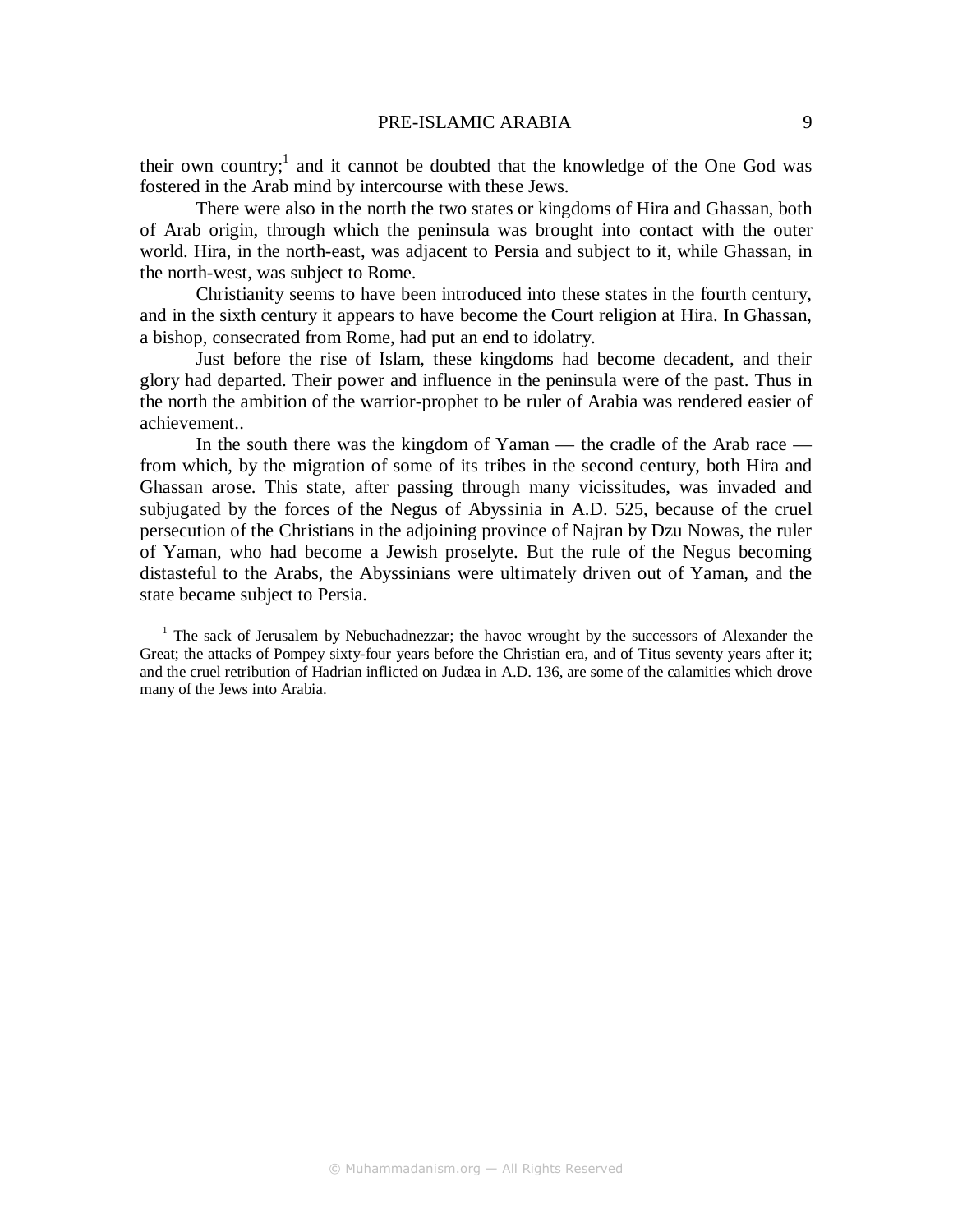Thus amid the paganism of Arabia, there were scattered Jewish tribes and Christians<sup>1</sup> by whom the knowledge of Judaism and Christianity was spread among the Arabs, many of whom embraced Judaism, and not a few, also, Christianity.

Moreover, as the Peninsula had been brought into contact with Persia, a knowledge of the Zoroastrian Faith, and of the legends and folklore of Persia was current among the Arabs, and, as we shall see later, Muhammad drew not a little of his teaching from this source. Again and again his own townsfolk charged him with repeating in the Our'an only 'tales of the Ancients.'<sup>2</sup>

It should, however, be noted here that the Judaism and Christianity which had found a home in Arabia were not the pure Faiths of the Old and New Testaments with which we are familiar. In that corrupt age, having lost much of their simplicity and purity and become embellished with legendary tales and false doctrines, both these systems of religion had become corrupt and effete.<sup>3</sup> The tales and legends which had thus grown up, with their distorted views of Scripture history, together with the 'floating Christian traditions of Arabia and of Southern Syria,' would find a ready access to the mind of Muhammad; and as there is no evidence to prove that the Scriptures had been translated into Arabic previous to the time of Muhammad, $4$ 

<sup>1</sup> Zwemer (*Arabia*, p. 163) says, 'Jews and Christians . . . dwelt in the vicinity of Mecca for two hundred years before the Hegira' (*vide* also J. M. Arnold's *Islam,* pp. 33, 34).

<sup>2</sup> 'And they say, "Tales of the ancients that he hath put in writing; and they were dictated to him morn and even"' [Suratu'l-Furqan (xxv) 6].

<sup>3</sup> Chrysostom says, 'The world had entered the Church.'

<sup>4</sup> The earliest known Arabic version of the Old Testament is that of R. Saadis Gaon, A.D. 900; and the oldest Arabic version of the New Testament is that transcribed by a Coptic Bishop in 1171, from a copy the date of which is uncertain. Some writers maintain that there was an Arabic version of the Scriptures before Mohammed's time, which he destroyed in order to prevent his charge against the 'People of the Book' being refuted. But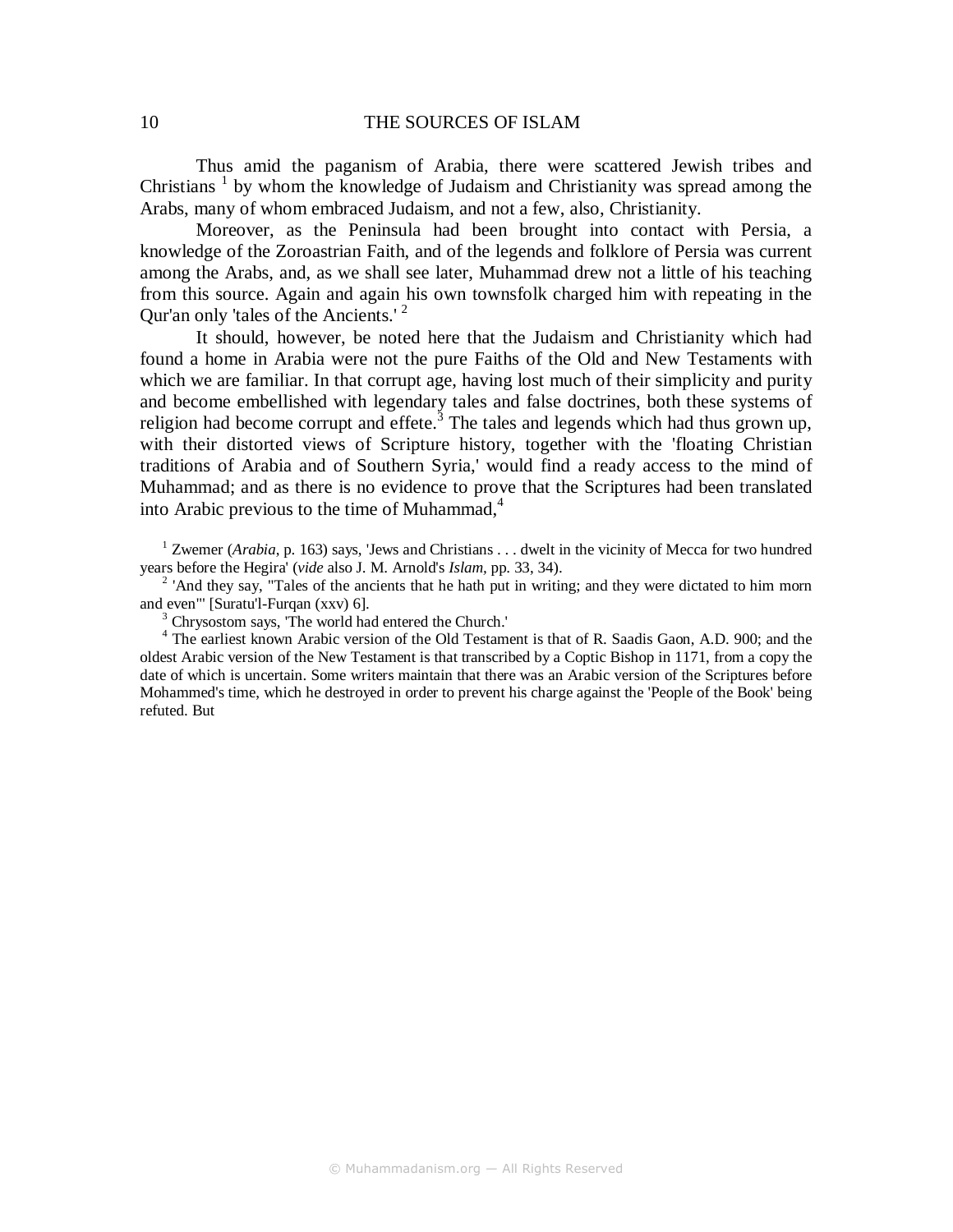#### PRE-ISLAMIC ARABIA 11

or that he had access to the original sources of these books, or if he had, $<sup>1</sup>$  that he, the</sup> 'unlettered Prophet,'  $2$  could have availed himself of their contents, we can readily perceive how the true and the false would commingle and become assimilated in the untrained but master mind of Muhammad.

Such, then, are the general features of Muhammad's historical background, as regards the religious and political condition of Arabia at the beginning of the seventh century.

The question now to be considered is, to what extent was Muhammad influenced by this background? What did he borrow from the various religious beliefs and systems then current in Arabia, and incorporate into the system which he founded and called by the name of Islam?<sup>3</sup> And how far can we trace to

it is difficult to conceive how Muhammad or his followers could have destroyed every copy of this Arabic version, if such then existed. Theodoretus (A.D. 450), it is true, said that the Old Testament had been translated into every language spoken in his time, but among those specified by him no mention is made of an Arabic version. 'Hebraici libri non modo in Graecum idioma conversi sunt, sed in Romanam quoque linguam, Ægypticam, Persicam, Indicam, Armanicam, et Scythicam, at queadeo Sauromaticam, Semelque ut dicam in linguas omnes, quibus ad hanc diem nationes utuntur' (Theodoretus, Bk. v. de Curan Graecor. tom ii. p. 521). The Ethiopic, Chaldee and Syriac versions are also omitted from this list, so that no definite conclusion can be based on this testimony.

<sup>1</sup> Fragments of these Scriptures may have reached Muhammad through his wife, Khadija, or her cousin Waraqa, who are said to have been acquainted with the Jewish and Christian Scriptures. Waraqa is said to have been a convert to Christianity.

<sup>2</sup> The Qur'an, Suratu'l A'raf (vii) 156. Cf. Suratu'l-'Ankabut (xxix) 47. The Arabic word translated here 'unlettered' really means 'Gentile' (al-Nabi'l*-Ummi*, i.e. 'The Prophet of the Gentiles' as distinguished from a prophet of the Jews and Christians, the 'People of the Book'); it refers to Muhammad's ignorance of the Scriptures of earlier prophets, before Islam was revealed.

3 Suratu'l-Baqara (ii) 106, 132[138]; Suratu Ali 'Imran (iii) 18, 19, 79; Suratu'l-Ahzab (xxxiii) 35; Suratu'l Hujurat (xlix) 14.

The word Islam is derived from the root Salama which, means 'safe,' 'secure'; whence we get Salam = 'peace,' and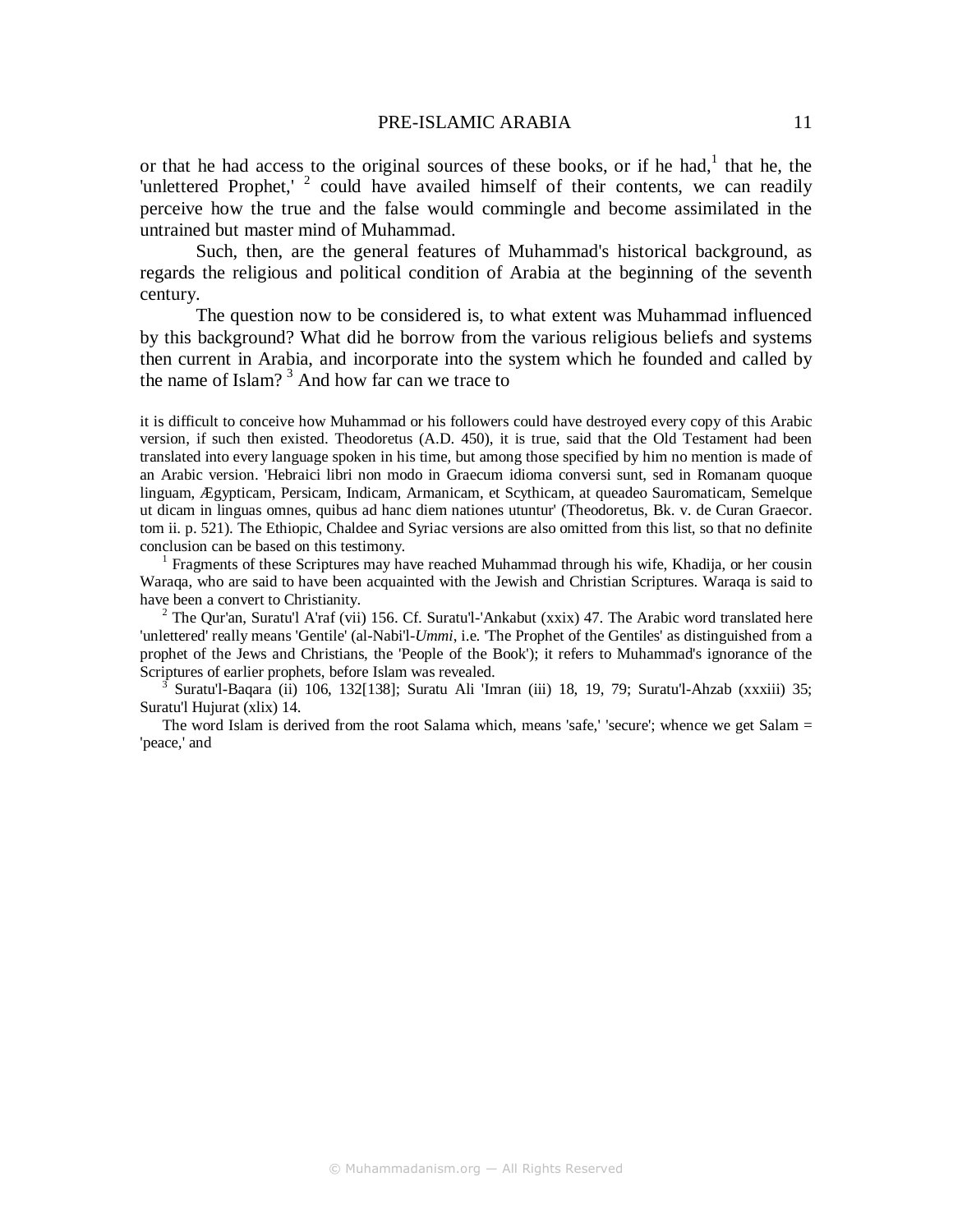their source these borrowed 'revelations' which are contained in the Qur'an, and which he affirmed to be from God?

Our first inquiry will naturally be concerning the nature and claims of the Qur'an.

Taslim = 'surrender,' 'capitulation.' These are extensions of the root Salama; whence also Islam (another extension — the infinitive) which means the state of security or safety owing to resignation to the will of God. Abdul Haqq says, Islam means 'Submission to the Divine Will.' Such it is, at least, in theory, but in practice Islam is a religion of 'works,' and the resignation which it denotes is that of fear and helplessness.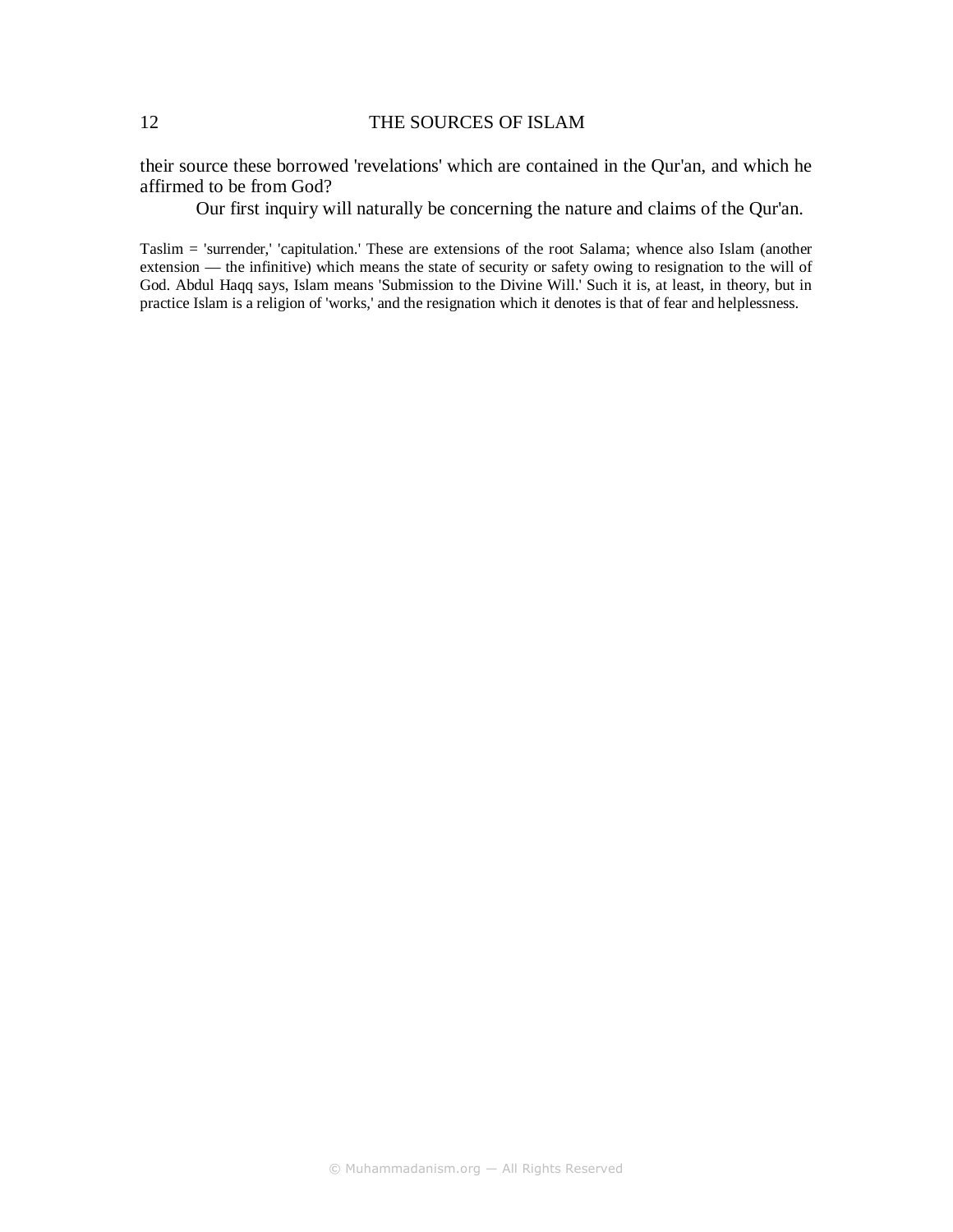## CHAPTER II

## THE QUR'AN

### 'VERILY IT IS A REVELATION PROM THE LORD'<sup>1</sup>

The word Qur'an means 'the reading' or 'the recitation,' and is the term given by Muhammad to the 'revelations' which he claimed to have received from  $God<sup>2</sup>$ .

These 'revelations,' he affirmed, were from all eternity inscribed on the 'Preserved Tablet'<sup>3</sup> in heaven, and were sent down from the highest to the lowest heaven, and revealed to him from time to time by the Archangel Gabriel.

The nature of Muhammad's inspiration is said to be objective, as the 'revelations' were communicated to him in the very words of God, through a medium external and known to him. It thus differs from the subjective

<sup>1</sup> Suratu'sh-Shu'ara' (xxvi) 192; cf. Suratu'l-Ahqaf (xlv) 1.

<sup>2</sup> Suratu'n-Nisa' (iv) 84; Suratu'l-Ahqaf (xlvi) 3, 7; Suratu'n-Najm (liii) 4.

<sup>3</sup> The original of these 'revelations' was said to be preserved under the Eternal Throne of God, and, hence, was called the 'Preserved Tablet.'

It may be noted here that the divine 'dictation' theory is a familiar one in the *Talmud* (*vide* p. 27, n. 2). In the tractate *Maggillah,* fol. 7 *a*, it is said: 'Shemuel asserted that the Book of Esther was dictated by the Holy Spirit. Yes, dictated for oral repetition.' And in *Baba Bathra*, fol. 15 *a*, in reference to the last eight verses of the Book of Deuteronomy (death of Moses), it is said: 'Up to this verse the Holy One, blessed be He, dictated, and Moses repeated and wrote it down; and from this verse forward He dictated, and Moses, with tears in his eyes, wrote it down; as thus it is read (Jer. xxxvi. 18): "Then said Baruch unto them, With His mouth did He utter clearly all these words unto me, and I wrote them in the book with ink."'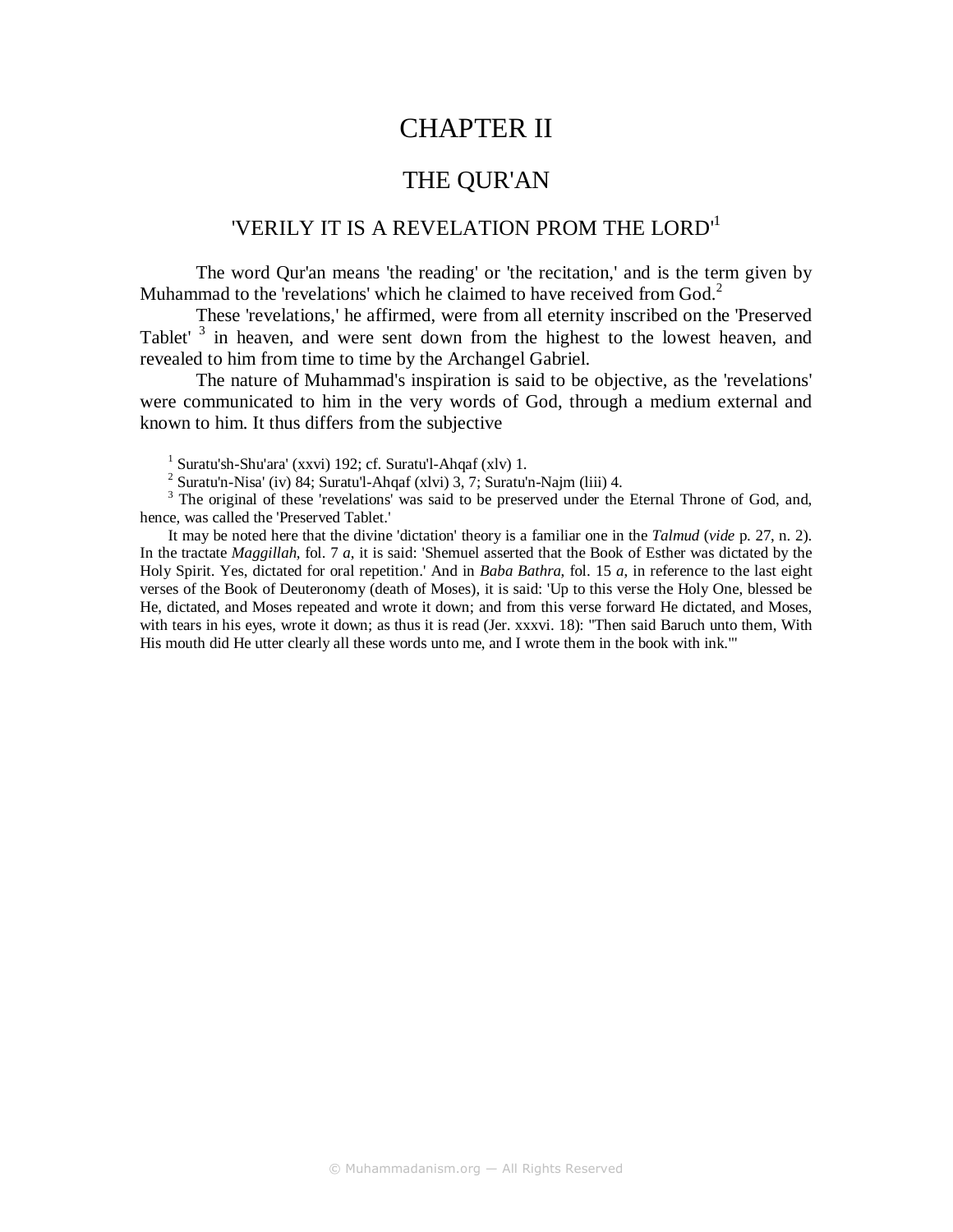inspiration of the sacred writers of the Old and New Testaments, 'who spoke as they were moved by the Holy Ghost,' along the line of their own reason.

The claim of a divine origin which Muhammad makes for the Qur'an, and which is accepted by Muslim divines and the Muhammadan world in general, is set forth in many of its Suras, and endorsed by Muslim Tradition.

'It is a glorious Qur'an written on a Preserved Table';<sup>1</sup> 'verily we have caused it to descend on the night of Power';<sup>2</sup> This Qur'an could not have been composed by any except God';<sup>3</sup> 'With Him is the Mother of the Book';<sup>4</sup> 'He (Gabriel) ... by God's leave hath caused the Qur'an to descend on thy heart';<sup>5</sup> 'We have sent it down piecemeal';<sup>6</sup> 'And to thee we

<sup>1</sup> Suratu'l-Buruj (lxxxv) 21, 22. It is interesting to note the origin of the idea of the' Preserved Tablet.' Muhammad borrowed the idea from the Jewish account of the two tablets of stone upon which God wrote the Law (Deut. x. 1-5). The word for tablet is the same in Hebrew and Arabic; and as the stone tablets were preserved in the Ark which was kept within the Tabernacle — the symbol of God's Presence — the idea arose that they were preserved in heaven. Later, the belief arose among the Jews that the whole of the Old Testament and the Talmud (*vide* p. 27, n. 2) were also written upon these tablets. Muhammad, coming to know this, naturally claimed that his Qur'an was also written upon one of these tablets, or it would not have been of equal authority with the Old Testament. Moreover, the Arabic is 'a' (not 'the') 'Preserved Tablet,' which indicates that there was a reference to the two tablets which were preserved in the Ark of the Covenant. In the tract *Aboth,* fol. 12 *b,* col. 1, it is said that at the creation of the world, 'Ten things were created on the eve of the Sabbath at twilight'; among these ten things were 'the writing and the tables of stone.'

<sup>2</sup> Suratu'l-Qadar (xcvii) 1; cf. Suratu Bani Isra'il (xvii) 106; Suratu'l-An'am (vi) 114.

 $3$  Suratu Yunas (x) 38.

<sup>4</sup> Suratu'r-Ra'd (xiii) 39, i.e. the original of the Qur'an existed either in the Mind of God, or was written upon the 'Preserved Tablet.' There is also a Jewish tradition that the Law existed before the Creation. *Midr*. *Yalkut*, 7.

<sup>5</sup> Suratu'l-Baqara (ii) 91.

<sup>6</sup> Suratu Bani Isra'il (xvii) 107; Suratu'l-Furqan (xxv) 34. The Jews also say that the Law was given to Moses by parcels.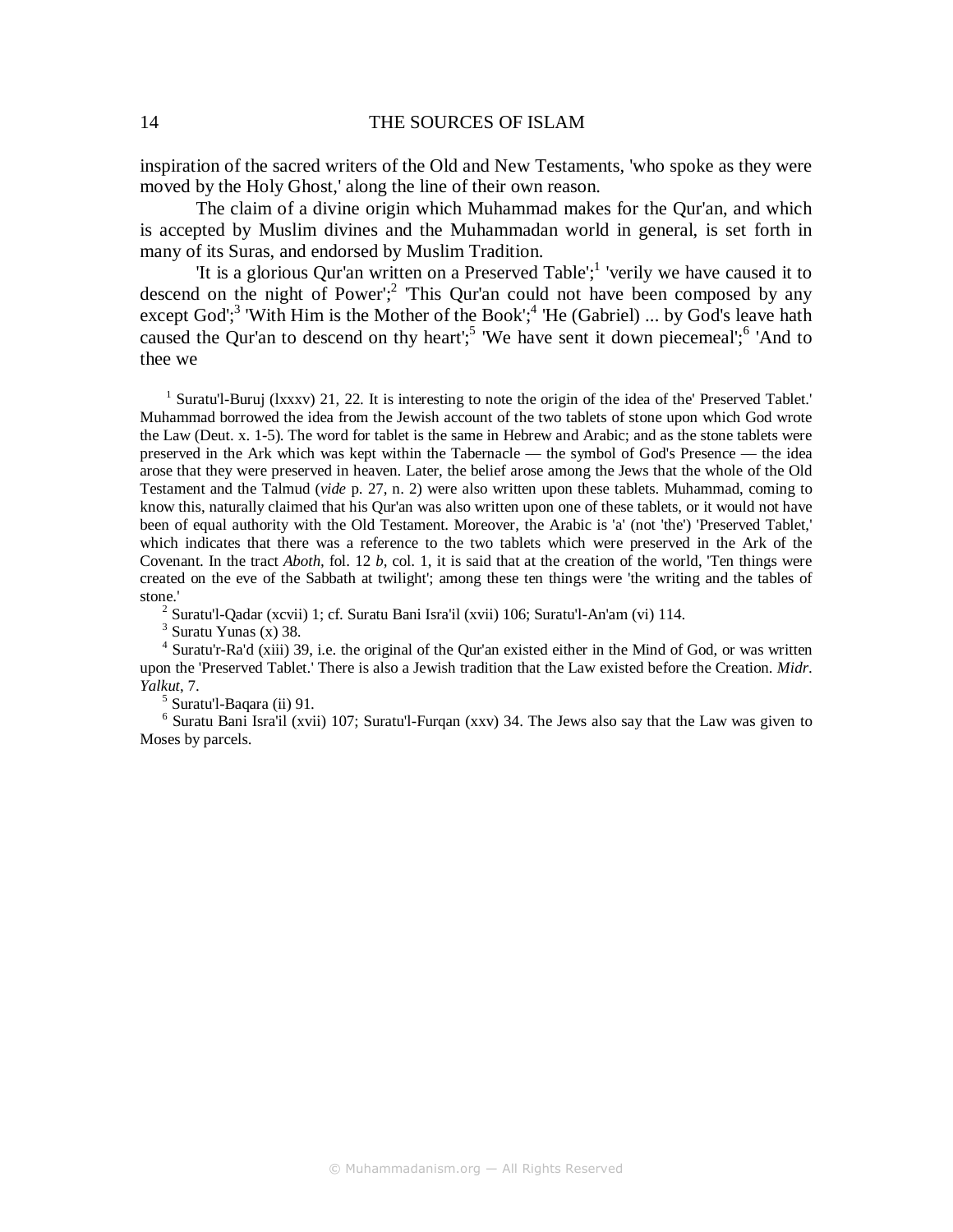#### THE OUR'AN 15

have sent down the book with truth confirmatory of previous Scriptures and their safeguard'; <sup>1</sup> it is 'an explication of everything necessary'; <sup>2</sup> No mischance chance theither on earth or in your own persons, but ere we created them it was in the book'.<sup>3</sup>

The 'Ulama<sup>4</sup> of Islam are also dogmatic in their assertions concerning the divine origin of the Qur'an. An-Nasafi, who lived in the sixth century of the Hijra, says, 'The Qur'an is the uncreated Word of God.' Al-Ghazali says, 'The Qur'an ... is subsisting in the essence of God.' And Ibn Khaldun writes, 'The Qur'an descended in the language of the Arabs.... And it continued to descend, section by section and in groups of verses, in order to explain the doctrine of the Unity of God and religious obligations, according as circumstances required.' <sup>5</sup> This Arabic writer also says, 'It was verily the Qur'an with which our Prophet was inspired, in the form of something recited just as it is in its words and in its sections; whereas the Law and the Gospel . . . were revealed to the Prophets in the form of ideas, and they explained them  $\ldots$  in their customary language.<sup> $\circ$ </sup>

The Qur'an is regarded by the Muhammadan world in general as the great outstanding miracle of Islam. We must admit that in some passages, especially those which describe the majesty and attributes of God, its sublime language is comparable only to that used by some of the Old Testament prophets. Muhammad, when challenged by his opponents to work a miracle, referred them to the Qur'an, and challenged them in return to produce even one Sura like it.<sup>7</sup>

- $<sup>1</sup>$  Suratu'l-Ma'ida (v) 52.</sup>
- $2$  Suratu'n-Nahl (xvi) 91; cf. Suratu'l-An'am (vi) 38.
- <sup>3</sup> Suratu'l-Hadid (lvii) 22.
- 4 Muslim doctors of divinity.
- 5  *Arabic Text*, vol. ii. p. 391.
- 6 Idem, vol. i, pp. 171, 172.
- <sup>7</sup> Suratu'l-Baqara (ii) 21; Suratu Yunas (x) 39; cf. Suratu Hud (xi) 16; Suratu Bani Isra'il (xvii) 90.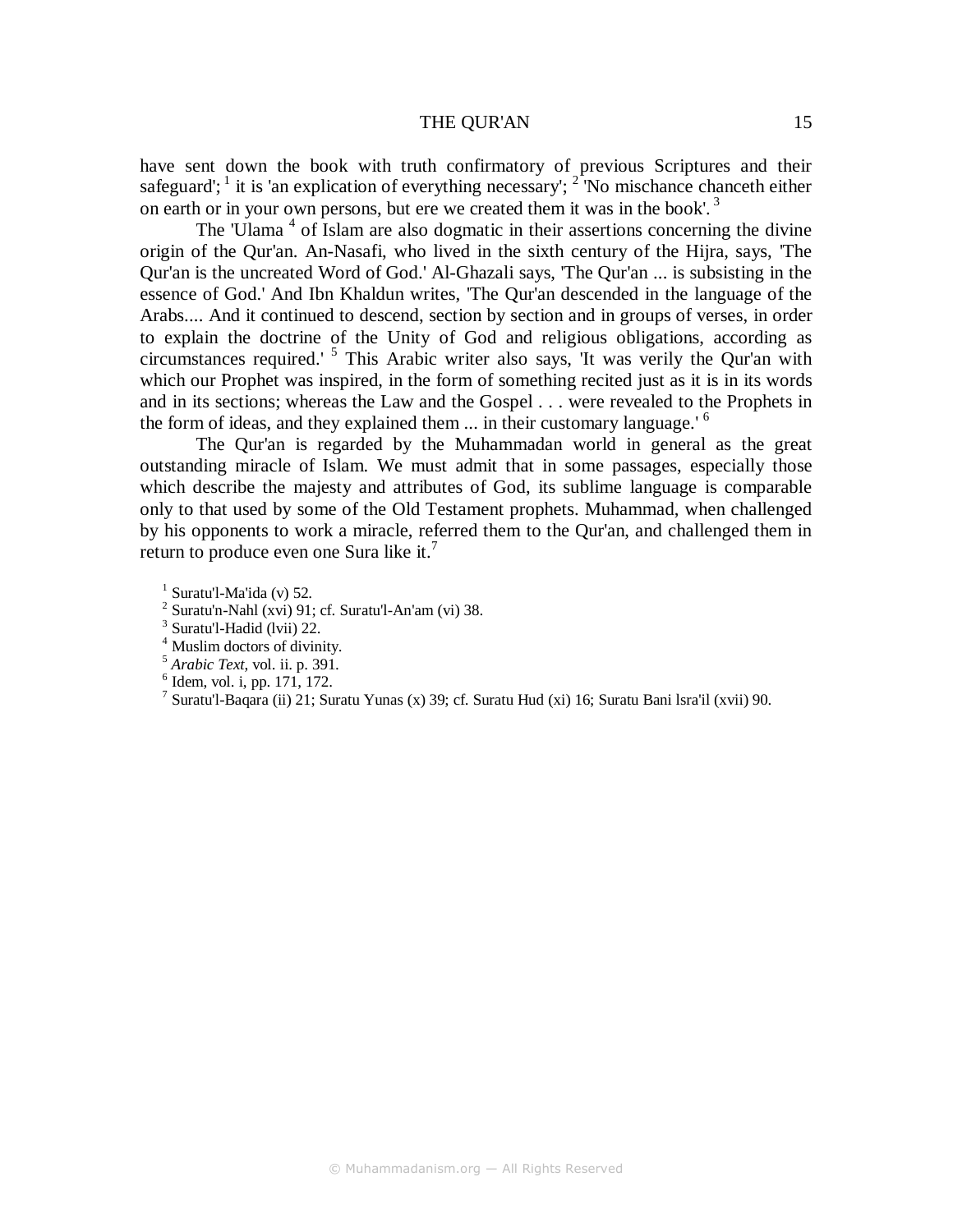Muhammad and his followers thus claim that the Qur'an is the Divine Word of God, according to which the sole source of Islam is none other than God Himself. But is this claim valid? Can it be substantiated? This is the question now before us, and an investigation of the contents of the Qur'an will enable us to arrive at a very definite conclusion. $1$ 

We must first point out that a sect of Muslim freethinkers, called the Mu'tazilas, who flourished in the second and third centuries of the Hijra, denied the eternal nature of the Qur'an, and, holding that it was created, asserted the subjective character of its 'revelations.' <sup>2</sup>

This sect passed away, and though a modern school, consisting of such men as Mr. Justice Sayyid 'Ali, influenced by western culture, has arisen holding the same liberal views, the orthodox theologians' of Islam, as well as popular opinion, reject their teaching as heretical and dangerous.

It should also be noted, when investigating the contents of the Qur'an, that its various 'revelations,' as collected and collated after Muhammad's death, are destitute of any chronological, or topical, arrangement. Earlier and later Suras, and Suras treating of the most diverse subjects, are brought together in wild confusion, and some of its chapters contain 'revela-

<sup>1</sup> We may note here the charges brought against Muhammad by the Quraish, his own townsmen, viz. that he was a fabricator, and that a certain person taught him. [Suratu'n-Nahl (xvi), 103 105]; and they call his Qur'an 'mere tales of the ancients,' Suratu'l-Anfal (viii), 31.

<sup>2</sup> Several Arab writers have also held this view. Ishmael Ibn 'Ali maintained the human character of the Qur'an, and that its composition could be equalled. Al Kindi, in his *Apology* (which was written about 215 years after the Hijra, i.e. about A.D. 830), says: 'From my own intimate acquaintance with the book, for I am an Arab, I know that it contains corruptions, that it is destitute of order, style, elegance, or accuracy of composition or diction.'

3 *vide* Mirza Ghulam Ahmad's *Teachings of Islam.*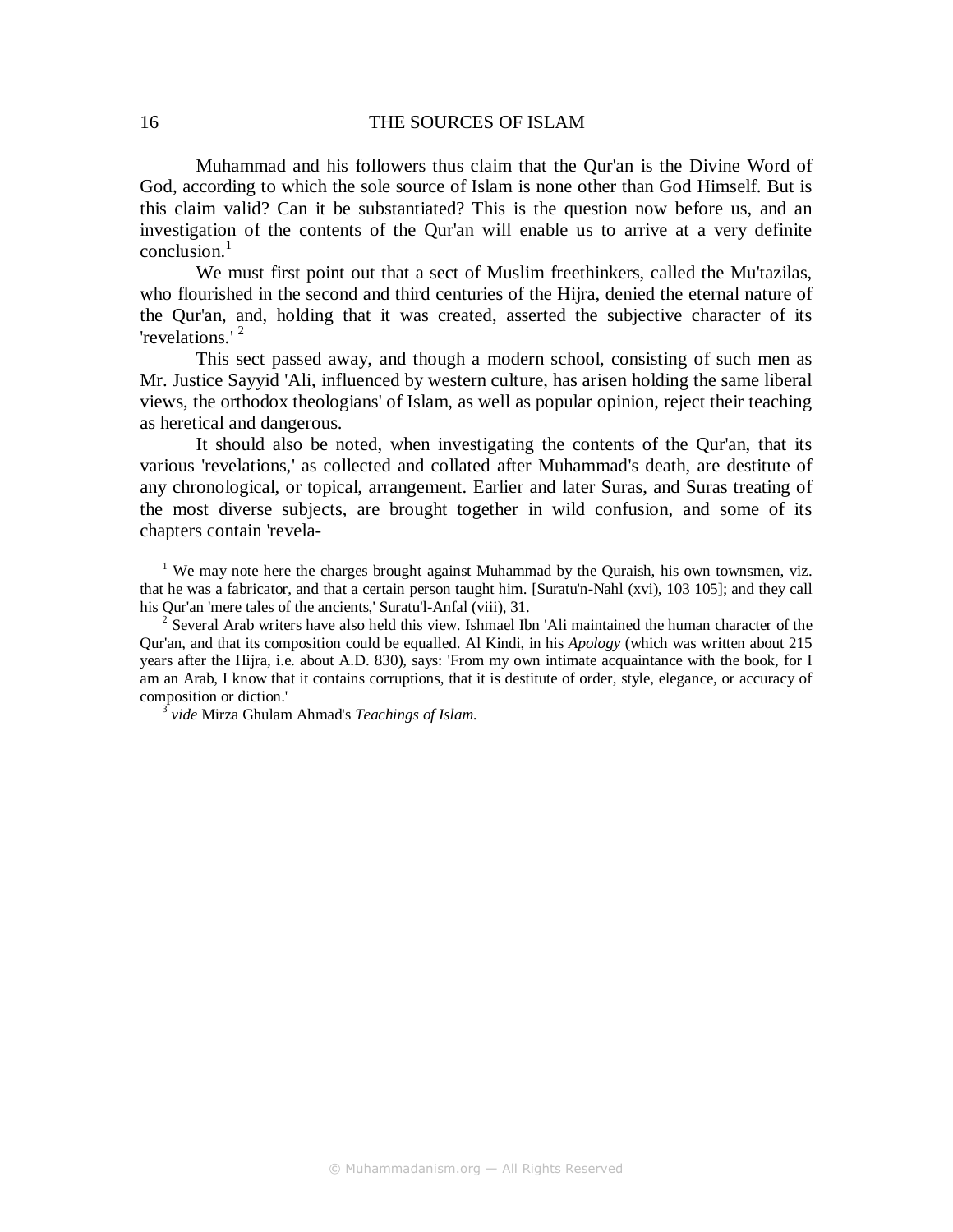#### THE OUR'AN 17

tions' promulgated at both Mecca and Madina,  $1$  the later passages not infrequently preceding the earlier ones. To read, therefore, the Qur'an as it is printed in most editions would convey no idea of its gradual historical development.

Attempts, however, have been made, notably by Weil and Nöldeke, followed by Sell, $^2$  Rodwell,  $^3$  and Sir W. Muir, upon internal evidence and events in Muhammad's life, together with Muslim tradition and the contemporary circumstances of the times, to give the Suras some kind of logical and chronological sequence, as they may have been delivered by Muhammad.

Moreover, the 'Book' contains no systematic teaching on either religion or ethics, its dogmas and moral precepts occurring indiscriminately throughout its Suras.<sup>4</sup>

With these hints and clues to guide us in our study of the Qur'an, we find that its earlier Suras consist of

<sup>1</sup> Imam Abu'l-Qasim Hasan Ibn Muhammed, in his introduction to the MS. *Chamis*, says: 'Whosoever will give his opinion respecting the book of God must know how the Suras appeared in succession in Mecca as well as in Madina.... He must be able to discover which Mecca verses are mixed up with Madina Suras, and which Madina verses were confounded with Mecca Suras.'

2 *The Historical Development of the Qur'an,* by Canon E. Sell, D.D. (S.P.C.K. and C.L.S., Madras).

<sup>3</sup> In Rodwell's *Koran* the Suras are arranged chronologically, as far as can be ascertained.

<sup>4</sup> Carlyle, who has written a high eulogy on Muhammad, wrote, at the same time, one of the severest criticisms of his book. 'It (the Qur'an) is as toilsome reading as I ever undertook. A wearisome, confused jumble, crude, incondite, endless iterations, long-windedness, entanglement; most crude, incondite insupportable stupidity in short. . . . With every allowance, one feels it difficult to see how any mortal ever could consider this (Koran) as a book written in Heaven, too good for the Earth, as a well-written book, or indeed as a book at all, and not a bewildered rhapsody; written, so far as writing goes, as badly as almost any book ever was' (*Heroes and Hero-Worship*, pp. 59, 60). Of Muhammad, Carlyle also writes (p. 61): 'The man was an uncultured, semi-barbarous Son of Nature, much of the Bedouin still clinging to him.' 'A candid ferocity is in him' (p.66); 'This wild Son of Nature' (p. 68). Yet Muhammad is Carlyle's Heroprophet!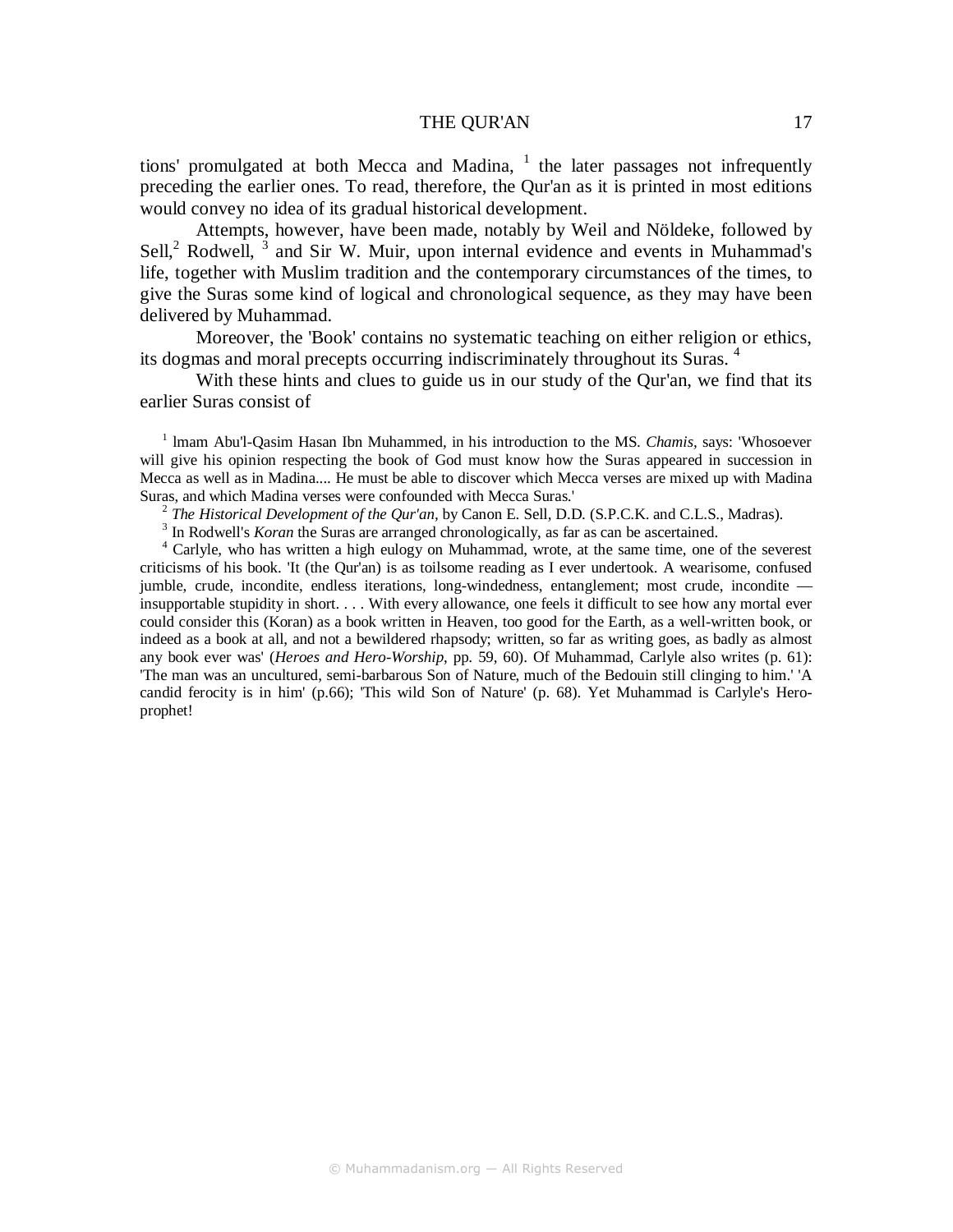wild poetic rhapsodies, sometimes tinged with melancholy, and sometimes charged with warning and expostulation, and at other times expressing the perplexity and fervour of a mind groping after the truth. Later, when Muhammad had assumed the prophetic office, the Suras ring with fervid denunciations of the idolatry of his countrymen, before whom he held forth the terrors of the Day of Judgment and the pains of hell-fire; while he also painted in glowing colours the sensual joys of Paradise for the Faithful, who believed in the One God Who had no 'partners.'<sup>1</sup>

Muhammad's relations with the Jews, being at first of a friendly nature, encouraged him to believe that they would recognize him as their promised Prophet, and his 'revelations' began to contain increasing references to their sacred Scriptures, whose divine authority he at this time acknowledged as co-ordinate with that of the Qur'an, which, he said, was 'confirmatory of previous Scriptures.' $2$ 

When, in later years, Islam had crystallised into a system, and, as the *latest*  'revelation' of God's will, was held to supersede these previous revelations, and although, at the last Pilgrimage, Muhammad banned both Jews and Christians from the sacred precincts of the Ka'ba and also from engaging in its rites, he, however, never repudiated these Scriptures, nor did he ever deny their authority, but always regarded them, and spoke of them, with reverence (*vide* pp. 29, 52, 53).

During the early Meccan period Muhammad only assumed the role of a 'warner' <sup>3</sup> and exhorter,

<sup>1</sup> Or 'associates' or 'companions'; these terms are used in the Qur'an to designate idols. Suratu'z-Zumar (xxxix) 65.

<sup>2</sup> Suratu'l-Ma'ida (v) 52; cf. Suratu Ali 'Imran (iii) 2; Suratu Yunas (x) 38.

3 Suratu'l-A'raf (vii) 188; Suratu'l-Furqan (xxv) 1; Suratu'l-Ahzab (xxxiii) 44; Suratu'l-Fussilat (xli) 18[19]; Suratu'sh-Shura (xlii) 5; Suratu'n-Nazi'at (lxxix) 45; Suratu'l-'Ankabut (xxix) 49; and other passages.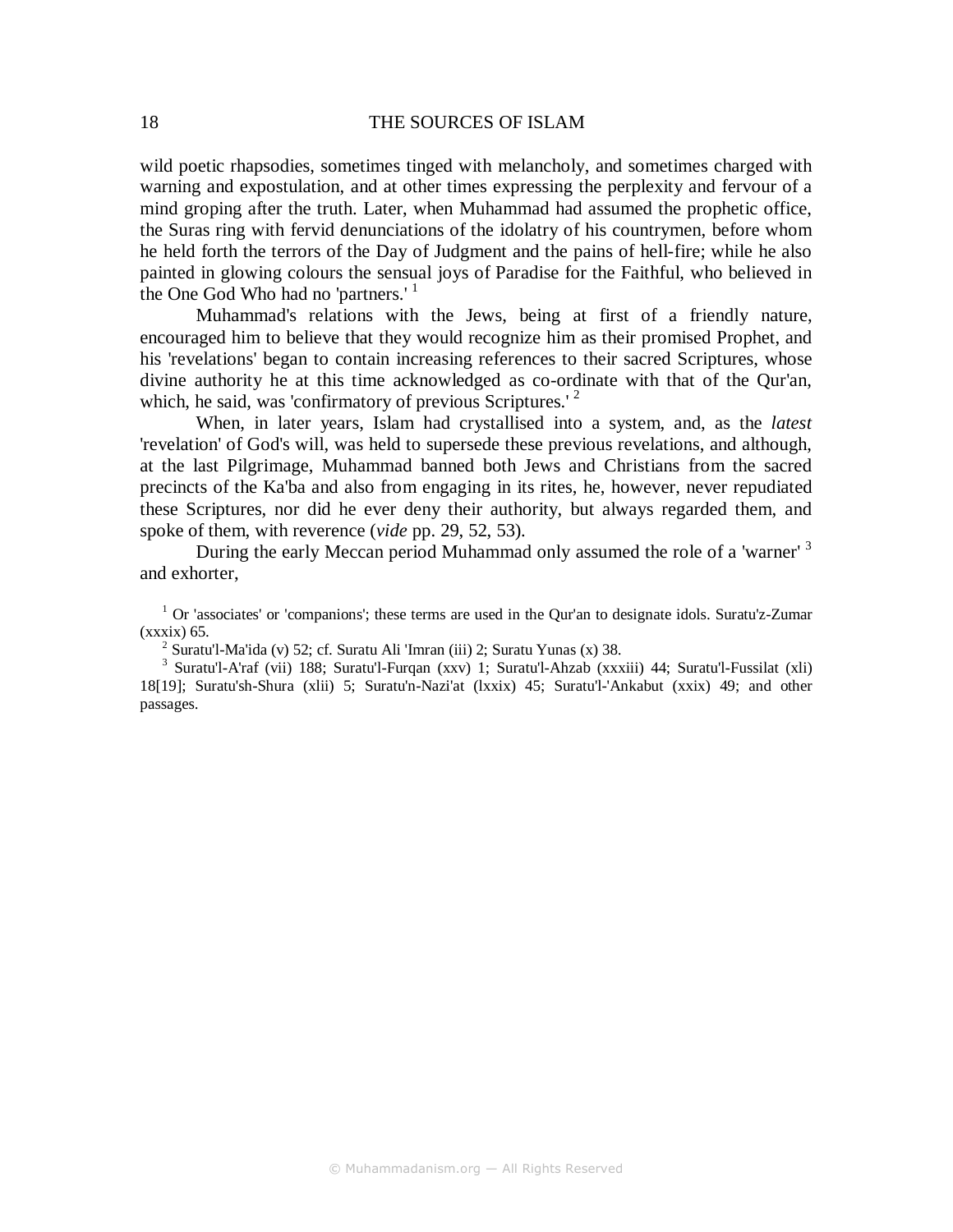#### THE OUR'AN 19

endeavouring by persuasion, and threats of future punishment, to win his countrymen from idolatry back to the primitive Faith of Abraham.<sup>1</sup> But when, at Madina, he began to feel his position and authority more secure, and when he found that his exhortations were ridiculed by his own people, and his claims to be God's Prophet rejected by the Jews and Christians, he dropped the humbler role of 'warner' and adopted that of a warrior-prophet, and scrupled not to use any means or weapons to brush aside all opposition to his authority, and to the achievement of his aim, which was to bring all Arabia under the sway of Islam, and subject to him as its divinely-commissioned Prophet. In Suras of the Madina period Muhammad in the same breath inculcates faith and obedience to himself as well as to God. 'Obey God and His Apostle' is the usual phrase now used by him.<sup>2</sup>

We shall now proceed to inquire what are the essential elements in the Faith of Islam, and to what sources they may be traced.

The Faith of Islam consists of six Articles;  $3$  which are inculcated in many parts of the Qur'an. Five of these Articles are mentioned in Suratu'n-Nisa' (iv) 135:

'Whosoever believeth not on God and His Angels and His Books and His Apostles, and in the Last Day, he verily hath erred with far-gone error.'

<sup>1</sup> Suratu'n-Nahl (xvi) 121, 124; Suratu'l-Hajj (xxii) 77. Muhammad did not pretend to preach a new religion; *vide* Snouck Hurgronje's *Mohammedanism*, p. 40. Kuenen's argument against this, that Muhammad only adopted this role in the later Suras, is not convincing; *vide* p. 6, note 2.

2 Suratu'l-Ahzab (xxxiii) 70; Suratu Muhammad (xlvii) 35; Suratu'l-Fath (xlviii) 9, 13, 17; Suratu'l-Hujurat (xlix) 14, 15; Suratu'l-Hadid (lvii) 7, 28; Suratu'l-Mujadala (lviii) 5; Suratu't-Taghabun (lxiv) 8, 12; etc.

 $3$  The above Articles of Belief are rigidly held by all classes of Muslims at the present day, as the writer has frequently verified by his intercourse with this class of the community, among whom he works.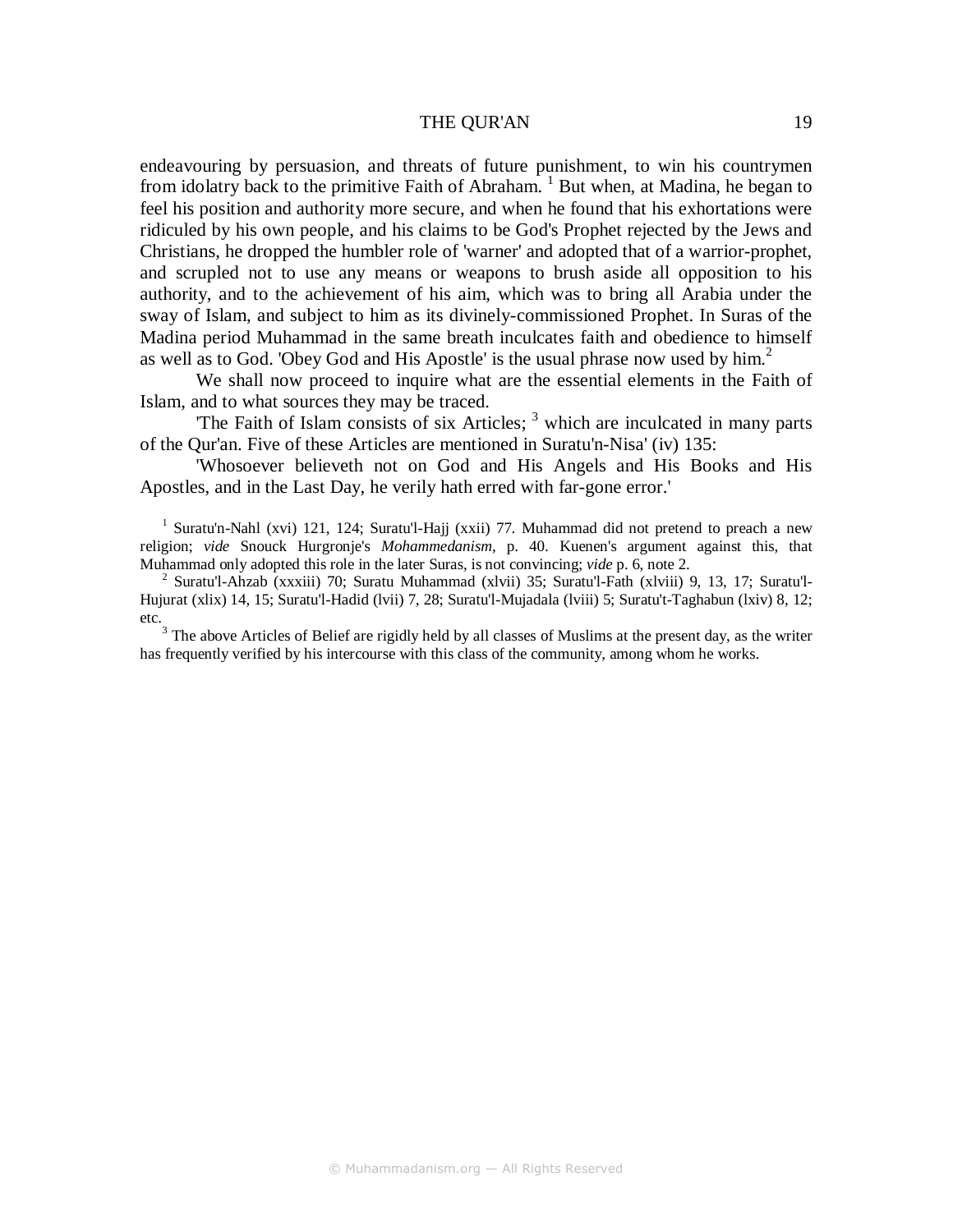The sixth dogma of Predestination, or God's eternal decree, is laid down in many passages of the Qur'an, such as 'God guideth whom He pleaseth into the Straight Path,<sup>1</sup> and 'God misleadeth whom He will.'<sup>2</sup>

The six Articles, therefore, which comprise the Faith, as distinct from the Practice, of Islam are:

1. Belief in the Unity of God.

2. Belief in the Angels.

3. Belief in the Books.

4. Belief in the Prophets.

5. Belief in the Day of Judgment, including Heaven and Hell; and,

6. Belief in Predestination, or God's eternal decree.

We shall examine these Articles of Belief separately, and inquire at the same time into their sources.

<sup>1</sup> Suratu'l-Baqara (ii) 209.

2 Suratu Ibrahim (xiv) 4; *vide* also Suratu'l-A'raf (vii) 177, 178; Suratu'l-Anfal (viii) 24; Suratu'n-Nahl (xvi) 38, 39; Suratu'l-Hajj (xxii) 16, 19; Suratu'l-Qasas (xxviii) 56, 68; Suratu'sh-Shura (xlii) 6; and many other passages.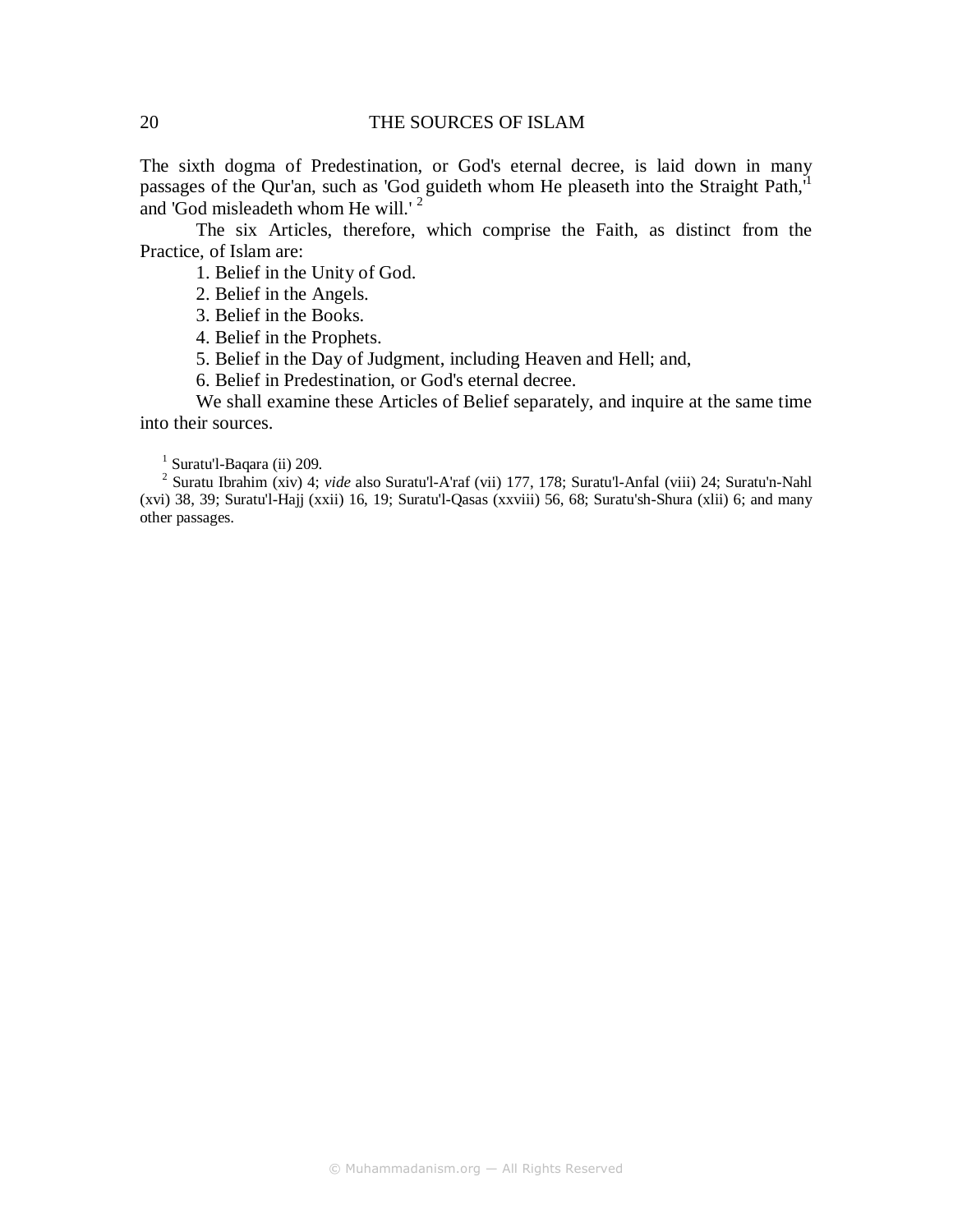## CHAPTER III

### THE UNITY OF GOD

He is God alone; God the eternal! He begetteth not, And is not begotten; And there is none like unto  $\text{Him}^1$ .

THE doctrine of the Divine Unity is the cardinal dogma of Islam. It is the keyword to the whole system, the foundation on which its super-structure rests. La-ilaha Il-lallahu, there is no God but God,' is the first and chief part of the Islamic Creed,  $2$  and is the twicerepeated cry of the Mu'adhdhin,  $3$  which we may hear from mosque or minaret when he daily summons the faithful to prayer. Again and again is this dogma reiterated in the Qur'an, and the frequency of its utterance, coupled with the passionate denunciations which Muhammad hurled against those who gave 'partners' to God, reveal the intensity of his belief in this doctrine. The dogma, indeed, possessed him and became the cornerstone in his system.

From whence did Muhammad obtain this idea of God's Unity? How did it arise in his mind? Was he the first to introduce it among the Arabs? To this last question we can give a decided negative.

<sup>1</sup> Suratu'l-Ikhlas (cxii).

 $2$  The rest of the Kalima, or Muslim Creed, is, Muhammad Rasulu'llah, 'and Muhammad is the Apostle of God.' The writer has frequently heard Muslims repeating the symbol in his discussions with them.

<sup>3</sup> The Muslim crier or caller to prayer; he proclaims the Adhan, or summons to prayer.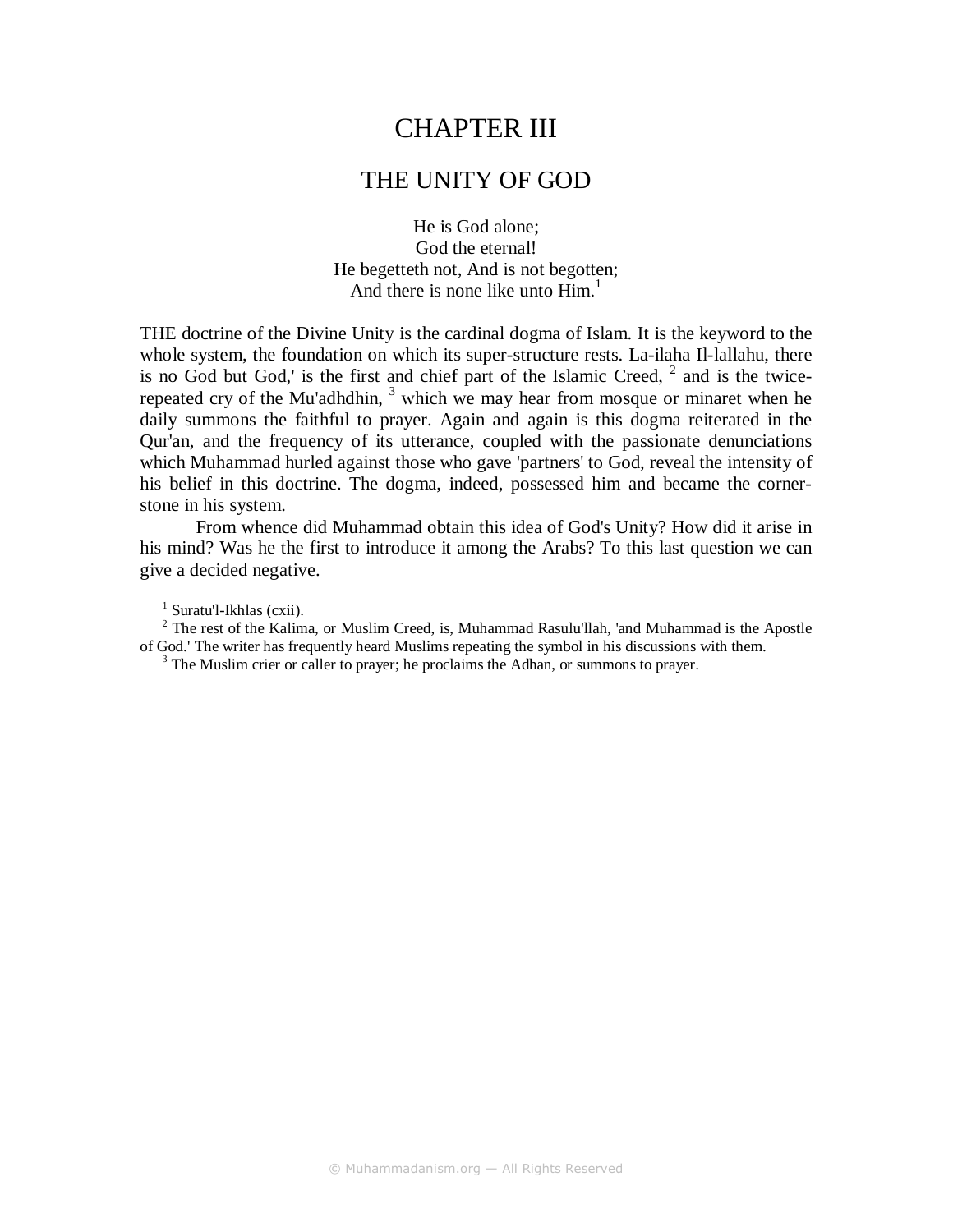The Monotheistic idea was not new to the  $Arabs$ ,<sup>1</sup> and it was in harmony with the traditional belief in their Semitic origin.

There can be little doubt that the original worship of the Shemites was that of the One True God;  $2^{\circ}$  and although the people in Muhammad's time had departed from their primitive faith, and had fallen into polytheism and idolatry, <sup>3</sup> there is evidence to show that their original belief in the Unity of God had not entirely faded from their minds.

We have seen in chapter i (p. 8), that the Arabs associated with the worship of their minor deities that also of Allah Ta'Ala', 'God Most High'; and although their idea of Him had become materialized, as shown by the nature of their votive offerings paid to Him along with their tribal gods, He was to them still the Chief Supreme God in their national Pantheon. Their other deities were regarded as inferior and subordinate to this Supreme Deity, and worshipped only as intercessors with Him.

Moreover, it was by Allah the Arabs swore when occasion arose for taking an oath to confirm any agreement.

And etymologically, also, Allah, which is made up of *al,* the definite article, and *Ilah,* 'God,' means *The* Supreme Being, and is the exact equivalent of ὁ θεός in Greek. The word, indeed, seems to be the translation in Arabic of the

<sup>1</sup> *Vide* Palmer's *Qur'an*, pp. xlix, lxvi. The Arabic writer, Ash-Shahristani, confirms this view; and Sir Sayyid Ahmad bears similar testimony in his *Essay on the Religions of the pre-Islamic Arabs*, pp. 5, 14. J. M. Arnold says, 'The Arabs had proceeded from *a more or less pure Monotheism to . . . actual idolatry*' (*Islam*, p. 21).

2 Dr. Dods, in his *Muhammad, Buddha and Christ*, p. 10, says that Muhammad's idea of God was the Semitic idea; see also Tisdall's *Sources*, p. 31; Renan also supports this view (*Hist. gen. et sys. com. des Lan. Sem*., liv. i. ch. 1).

<sup>3</sup> Ibn Ishaq and Ibn Hisham state that idolatry had been introduced among the Arabs at a comparatively short period before the rise of Islam.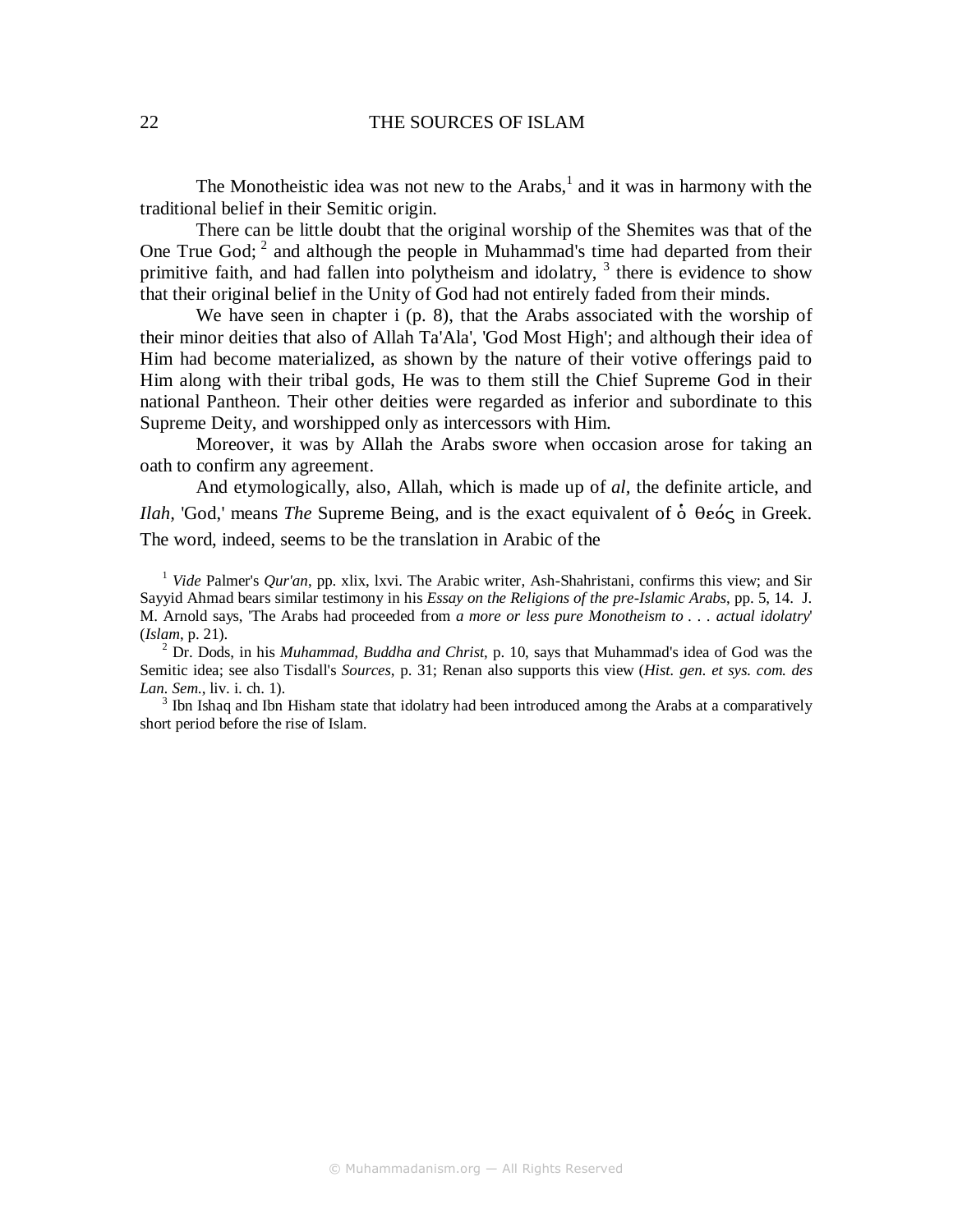#### THE UNITY OF GOD 23

Hebrew word לֵא, el, for God. The Urdu and Persian equivalent used is खुदा Khuda, the self-existing one, which is derived from the Persian खुद Khud, meaning self.

It was, doubtless, to this Supreme Being that Herodotus,<sup>1</sup> when speaking of the two chief deities worshipped by the Arabs, referred under the name of Ὀροτάλ which appears to be a corruption of Allah Ta'ala', 'God Most High.'

The word Allah is also frequently used in Arabic poetry  $2$  which has come down to us from pre-Islamic times.

The nomenclature in vogue among the Arabs in, and before, Muhammad's time, as regards proper names and names of places, also evidences the supremacy and oneness of Allah. Muhammad's own father was called 'Abdu'llah, which means a 'servant of Allah,' and the Ka'ba from time immemorial was called Beitu'llah, or 'House of Allah,' which is the equivalent of the Hebrew לֵית־אֵבּ *Beth-el,* or 'House of God.' <sup>3</sup>

Ibn Ishaq states that the Quraish, Muhammad's own tribe, when performing the religious ceremony called Ihlal, used these words when addressing the Deity: 'Labbaika, Allahumma! We are present in Thy service, O God:

<sup>1</sup> Herodotus, Book III, Chap. 8: "Σέβονται δ ὲ Ἀράβιοι πίστις ἀνθρώπων ὁμοῖα ταῖσι μάλιστα. . . . ∆ιόνυσον δὲ θεὸν µοῦνον καὶ τ ὴν Οὐρανίην ἡγεῦνται εἶναι . . . ὀνοµάζουσι δὲ τὸν µὲν ∆ιόνυσον Ὀροτάλ, τὴν δὲ Οὐρανίην Ἀλιλάτ."

Professor D. S. Margoliouth has pointed out that he thinks this identification of  $\mathcal{O}$ ροτάλ with Allah Ta'ala' is not probable. But several authorities (e.g. Pococke, Tisdall, Muir, Arnold and others) agree with the view stated in the text.

 $2<sup>2</sup>$  In the collection called Mu'allaqat the word Allah frequently occurs.

 $3$  The word God in the Hebrew expression has not the definite article, which the Arabic expression has; *vide* Sayyid Ahmad's *Essay on History of Mecca*, p. 6. So far as is known, it was the Ka'ba which Diodorus Siculus (B.C. 60) referred to in his Book iii, as possessing a shrine greatly venerated by the Arabs.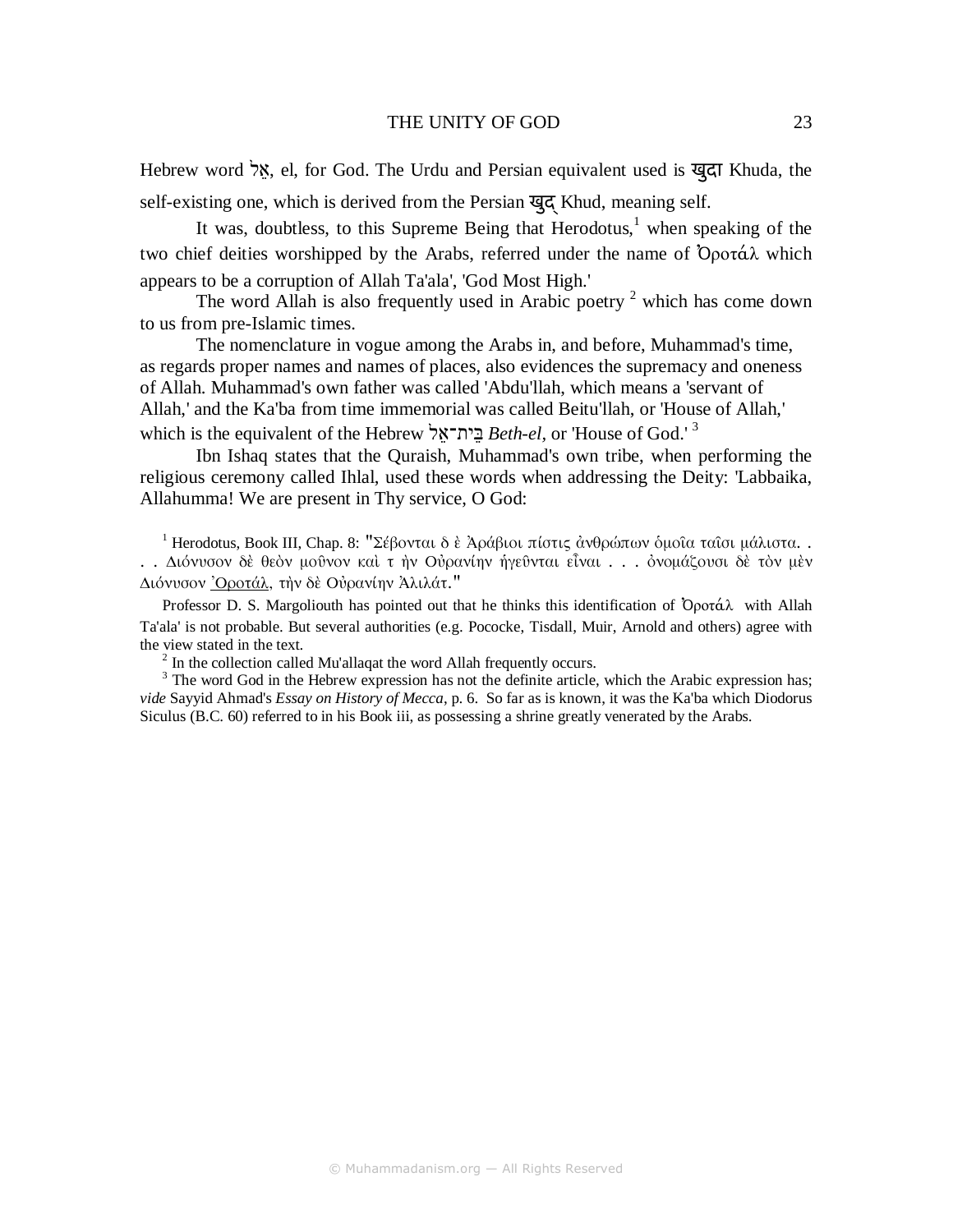we are present in Thy service. Thou hast no partner, except such partner as Thou hast; Thou ownest him and whatsoever he owneth.<sup> $1$ </sup> This early Arabic writer affirms that this mode of addressing God implies a belief in His Unity.

Finally, the readiness with which the Quraish prostrated themselves in the worship of Allah, when Muhammad temporarily lapsed  $2$  from the strictness and purity of his Faith, and agreed to acknowledge their minor deities as intercessors with Allah, is further evidence that the idea of the One Supreme God was not unfamiliar to them.

While, therefore, the various Arab tribes had their various tribal deities — the Ka'ba possessing three hundred and sixty such gods — Allah, '*The* God,' was regarded and worshipped by them as *The* Supreme Being, and their other gods were regarded as inferior and subordinate to Him, and were worshipped only as intercessors with Him.

The original source of the Islamic doctrine of the Divine Unity lies, therefore, in the Semitic idea of the Oneness of God, which was the ancient traditional belief of the Arabs, and, though largely dormant, was never really lost by them, and which some of the more thoughtful and religiously inclined among them sedulously followed.

Chief among these latter was a band  $3$  of four Quraish 'Inquirers,' called Hanifs, $4$ who rejected the idolatry

<sup>1</sup> Quoted by Ibn Hisham in his *Siratu'r-Rasul*, Egyptian ed., Part I, pp. 27, 28.

<sup>3</sup> Ibn Hisham, quoting Ibn Ishaq whose works have come down to us chiefly in quotations by the former, gives an account of this band in his *Biography of the Apostle* (*Siratu'r-Rasul*), vol. I, pp. 76, 77.

<sup>4</sup> The word 'Hanif,' which in Arabic came to signify 'impiety' in abandoning idol-worship, was at first used as a term of reproach

<sup>&</sup>lt;sup>2</sup> Although the lapse is not mentioned in the Qur'an, as we now possess it, and some authorities reject the story or gloss it over (*e.g.* Ghazali), we have the narratives of Wa-qidi and Tabari, two of the most reliable biographers of Muhammad, that it actually happened.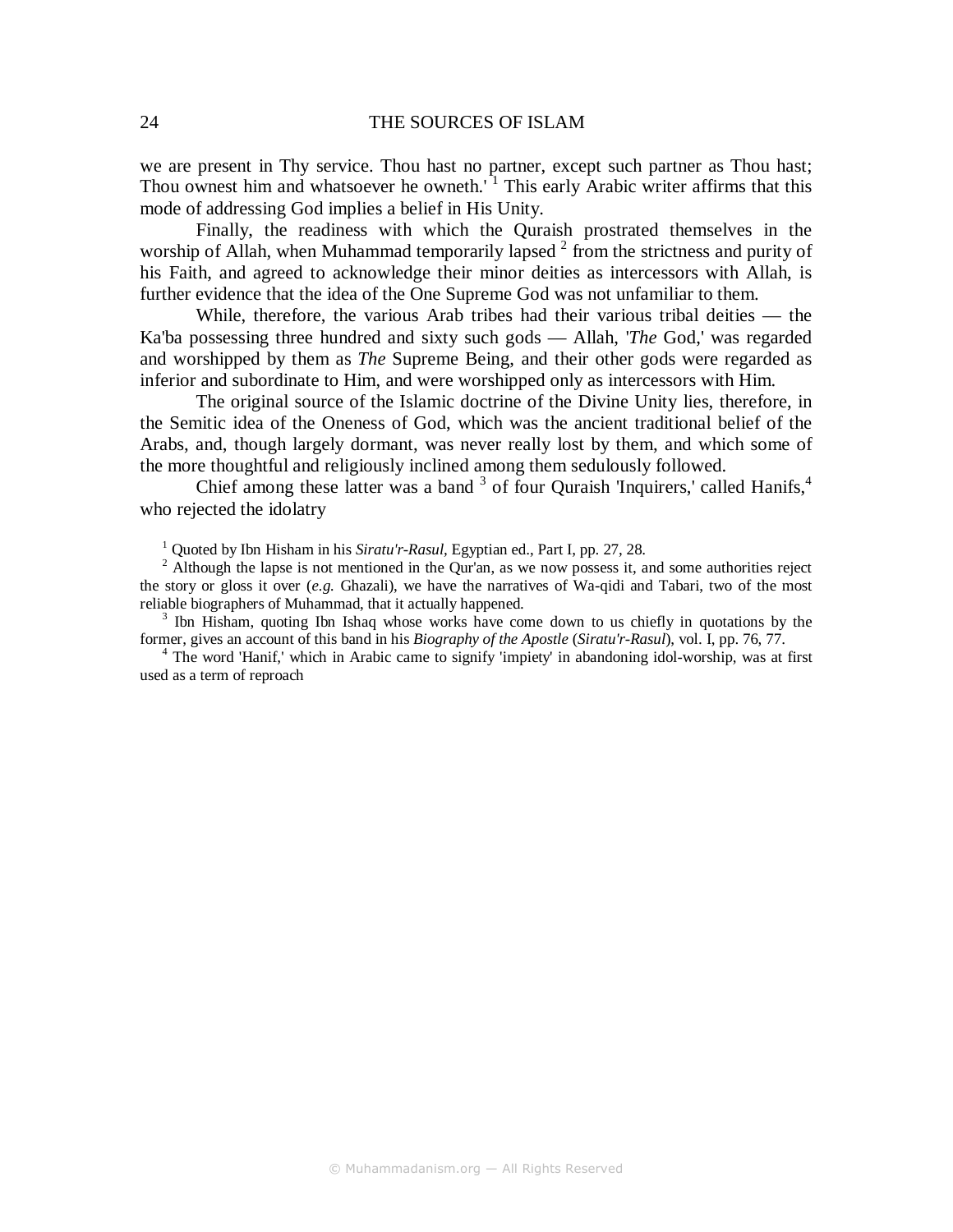#### THE UNITY OF GOD 25

of the Ka'ba, and asserted that they were followers of the Faith of Abraham. Two of these, 'Uthman ibnu'l-Huwairith and Waraqa ibn Asad, were cousins of Muhammad's wife Khadija, and are said to have become converts to Christianity, and to have been acquainted with the Jewish and Christian Scriptures. The third was 'Ubaidu'llah ibn Jahsh who, after embracing Islam, also became a Christian on emigrating to Abyssinia. The fourth was the aged Zaid ibn 'Amr, who reproved the Meccans for their idolatry, and asserted that he followed the 'Religion of Abraham.' He ultimately retired to live in a cave on Mount Hira, where he lived to a great age and died, it is said, in A.D. 612, only a few years before Muhammad assumed the prophetic office.

During Muhammad's periods of retirement to Mount Hira for meditation, as was his custom every year,<sup>1</sup> he would frequently come into contact with the aged Zaid, and by his intercourse with him, as well as with the other 'Reformers' who were his own relatives, he would have ample opportunity of becoming acquainted with their teaching. Indeed, we can scarcely exaggerate the influence which Hanifism had upon Muhammad during the nascent stage of Islam. Besides their great dogma of God's Unity, and their rejection of idolatry, which were in harmony with Muhammad's own belief, and would

towards the reformers. According to Ibn Hisham, the word for Hanifism, in pronunciation, became confounded with the word denoting 'purity'; and it was probably for this reason that these Reformers or 'Hanifs' adopted it, to express their rejection of idolatry, and their return to the 'purity' of the 'Religion of Abraham.' Kuenen (*Hibbert Lectures*, 1882, pp. 19-22, and App. n. 2) contests the idea that the term 'hanyf' had, originally, an unfavourable signification.

1 Ibn Ishaq says that in 'the days of Ignorance' the Quraish were accustomed to retire to Mount Hira every year during the month of Ramadan, for penance; *Siratu'r-Rasul,* vol. i, pp. 80, 81. There is no doubt that it was owing to this custom that Muhammad appointed this month of Ramadan as a time of abstinence for his followers.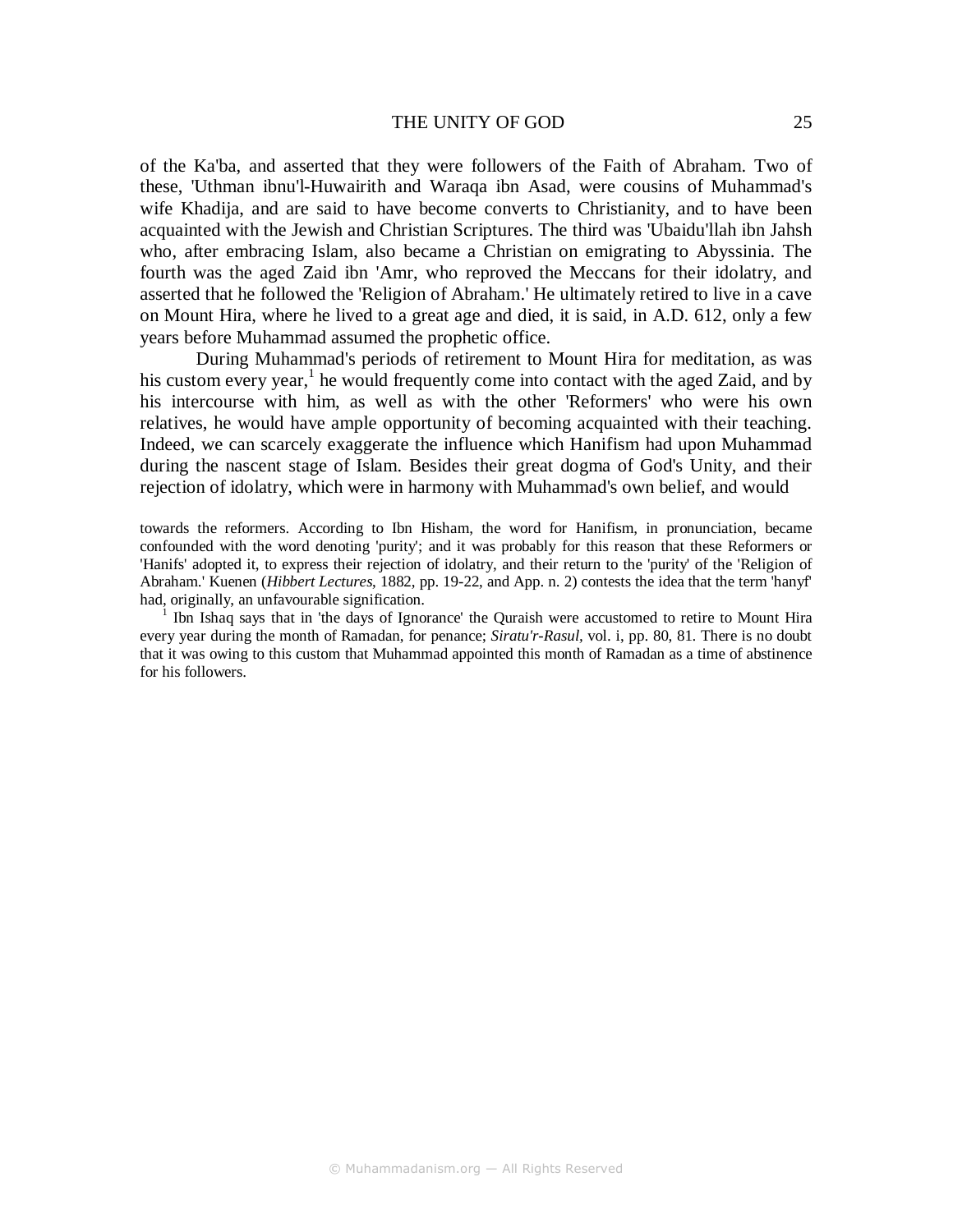doubtless strengthen and confirm it, practically all the chief points in the teaching of these 'Reformers' are to be found also in the Qur'an.<sup>1</sup> Sprenger says, 'Muhammad openly acknowledged Zaid as his precursor, and every word known as Zaid's we find again in the Our'an.'  $2$ 

Moreover, Abraham is referred to in the Qur'an as a Hanif,  $3$  the name by which these 'Reformers' called themselves, and in several passages the Qur'an exhorts men to become Hanifs by following the 'Faith of Abraham.' <sup>4</sup> Muhammad himself is commanded to 'follow the religion of Abraham, the Hanif,' who did not 'join gods with God.'<sup>5</sup>

In fact Muhammad at first adopted the name 'Hanifism' for his religion, which he afterwards changed to Islam.

Sir Sayyid Ahmad, in his work on the pre-Islamic Arabs, refers to the Hanifs as one of the 'four theistic sects existing in Arabia before Islam . . . , namely, the Sabians, the Hanifs, the Jews and the Christians.' He also speaks of 'two classes of theistic Arabs in the times of ignorance.' <sup>6</sup>

In view, therefore, of these facts concerning Muhammad's relations with the Hanifs, and bearing in mind that the main points in their teaching have been incorporated into the Qur'an by Muhammad, we must regard

<sup>1</sup> e.g. the prohibition against burying infant daughters alive; the happiness of believers in the 'Garden' of Paradise: the punishment of the wicked in hell: the names applied to God.

 $2^2$  For instance, in Suratu Ali 'Imran (iii) 19, Muhammad asks, 'Have ye become Muslims?' or 'Have ye surrendered to God?' These words are said by Ibn Ishaq to have been first used by Zaid in addressing the people.

3 Suratu Ali 'Imran (iii) 89; Suratu'n-Nisa' (iv) 124; Suratu'l-An'am (vi) 162; Suratu'n-Nahl (xvi) 121. The expression, 'sound in the faith,' in these passages, and in those referred to in notes 4 and 5, means in Arabic 'a Hanif.'

<sup>4</sup> Suratu'l-Baqara (ii) 129; Suratu'l-Hajj (xxii) 32, 77; Suratu'r-Rum (xxx) 29.

5 Suratu'n-Nahl (xvi) 124.

<sup>6</sup> *Maroam al-Arab qabl al-Islam*, pp. 222, 228.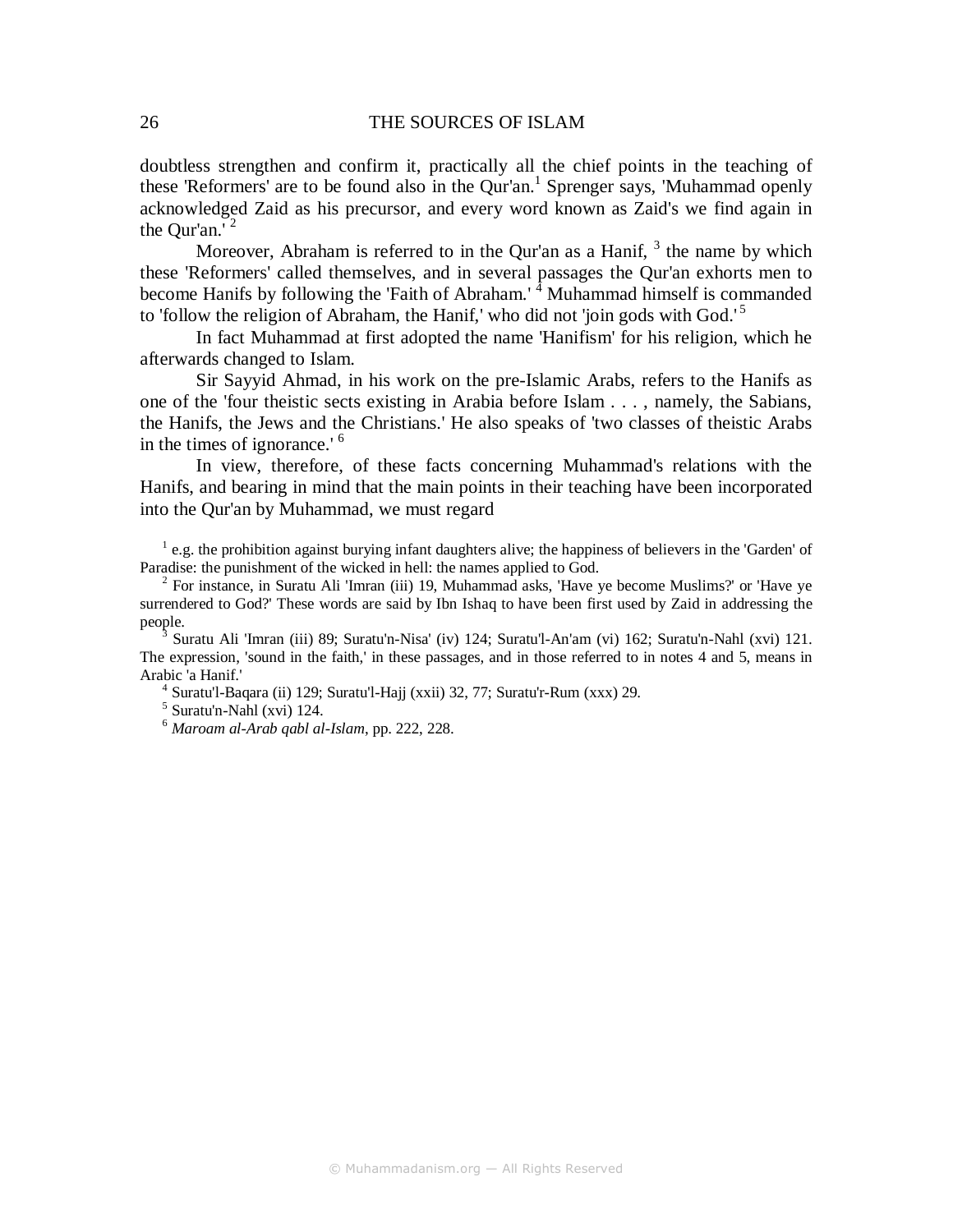#### THE UNITY OF GOD 27

Hanifism, or the dogmas of these Arabian 'Reformers,' as one of the Sources of Islam.

We have seen above that the original source of the Islamic doctrine of the Divine Unity lies in the Semitic idea of the oneness of God. This conclusion derives support from the testimony of several Arabic writers (Ibn Ishaq, Ibn Hisham and others), who affirm that the original worship of the Arabs, and especially those who claimed descent from Ishmael, was that of the one true God.

It must be admitted, however, that this idea of Allah as *The* Supreme Being, exalted above their minor deities, had little religious or moral significance to the Arabs, whose lives were not regulated in accordance with His essential attributes of righteousness and purity. But it cannot be denied that this monotheistic idea was not Muhammad's own conception, for the Arabs possessed it long before the rise of Islam, and all that Muhammad did was to recall it vividly to the minds of the people, and ultimately enforce it upon them with the sword.

Another factor, which, doubtless, strengthened Muhammad's belief in this great dogma, was his intercourse with Jews and Christians, and the knowledge, though inaccurate and distorted, which he thus gained of their religious systems. We have seen that there were many Jewish tribes and Christians in Arabia.<sup>1</sup> One of Muhammad's wives, Safiyya, was a Jewess, as was also his concubine, Raihana. Another concubine, Mary the Copt, was a Christian. There were also some Christian slaves at Mecca. Intercourse with all these people would tend to deepen Muhammad's belief in the Unity of God.

Muhammad's knowledge of the *Talmud*, 2 or of Jewish traditions based upon it, would also confirm his belief in

<sup>&</sup>lt;sup>1</sup> vide above, chapter i, pp. 8-10.

<sup>&</sup>lt;sup>2</sup> Talmud (lit. teaching) is the name given to a collection of works by Jewish Rabbis, handed down by tradition, and embodying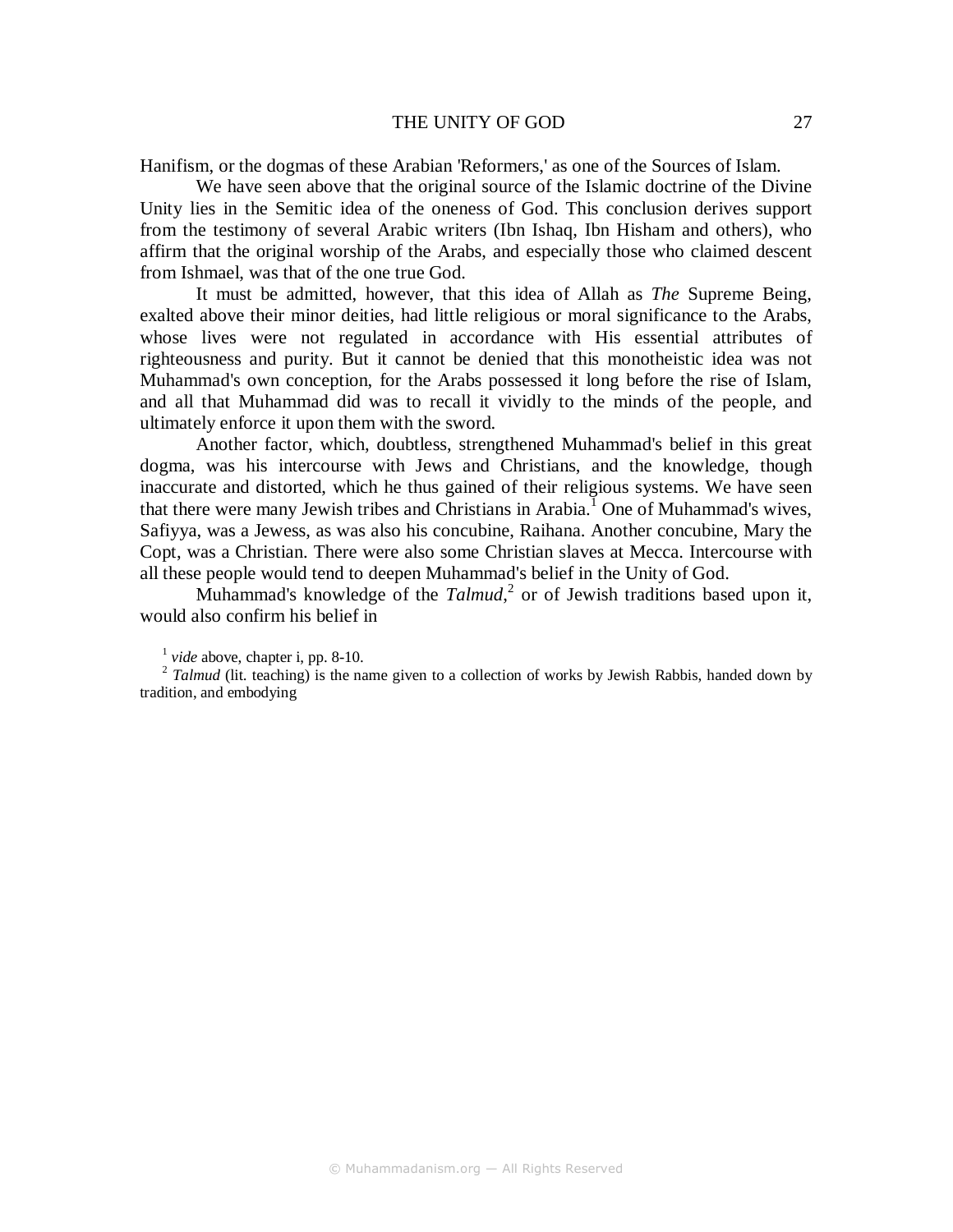the divine unity. His account in Suratu'l-Baqara (ii) 127, of what occurred when Jacob, at the point of death, called his sons, and they affirmed their faith in 'One God,' 'The God of Abraham,' is evidently taken from the Rabbinical account of this incident, according to which they say, 'The Lord is our God, and He is One.'<sup>1</sup> The tractate *Berakhoth* (*Jeru. Talmud,* fol. 12 *b*, col. 2), in explaining the use of the plural form יםִהֹלֱא *Elohim,* for God, emphasizes the Divine Unity.

The עַמ ֶשׁ *Shema*', or chief formula of the Jewish liturgy, which is recited morning and evening by the Jews, begins with the declaration of God's unity — 'Hear O Israel, the Lord our God is One Lord.' The *Talmud*<sup>2</sup> begins with a discussion about this great formula or confession, and the whole of the first chapter deals with it. The first part of the Kalima or Muslim Creed, reiterated in Suratu'l-Baqara (ii) 158, 'Your God is One God; there is no God but He,' is very similar to this great confession of the Jews.

the 'oral' or 'unwritten law' in contradistinction to the *Torah* (Pentateuch) or 'Written Law' of Moses.

It consists of two parts, namely, *Mishnah* and the *Gemara.* The *Mishnah* ( הָנ ְשִׁמ = instruction) is Rabbi Yehuda's compilation (in A.D. 200 circa) of the rules, regulations, explanations, and traditions, which had grown up among the Jews in reference to the Old Testament Scriptures, since the death of Moses. The *Gemara* (רַמָגּ = Supplement) is a commentary upon the *Mishnah.* There are two *Talmuds,* namely, the *Palestinian* or *Jerusalem Talmud,* which was completed about the end of the fourth century; and the *Babylonian Talmud,* which was completed in Babylon a century later. The teaching of the *Talmud* was known in Arabia, through the Jews residing there, before the rise of Islam.

<sup>1</sup> *Midrash* Rabbah on Gen., par. 98, and on Deut., par. 2. The term *Midrash* (from שַׁרָדּ lit. exposition) means a free exposition or exegesis of Scripture, and is applied to a number of early Rabbinical works of an exegetical and homiletic nature. These Rabbinical expositions are of two kinds, namely, the *Halakha* which deal with the legal aspect of the Scriptures, and *Haggada* which refer to expository and homiletic teaching. The *Halakha* and the *Haggada* both make up the *Midrash.* 

2  *Berakhoth,* fols. 2a-13a.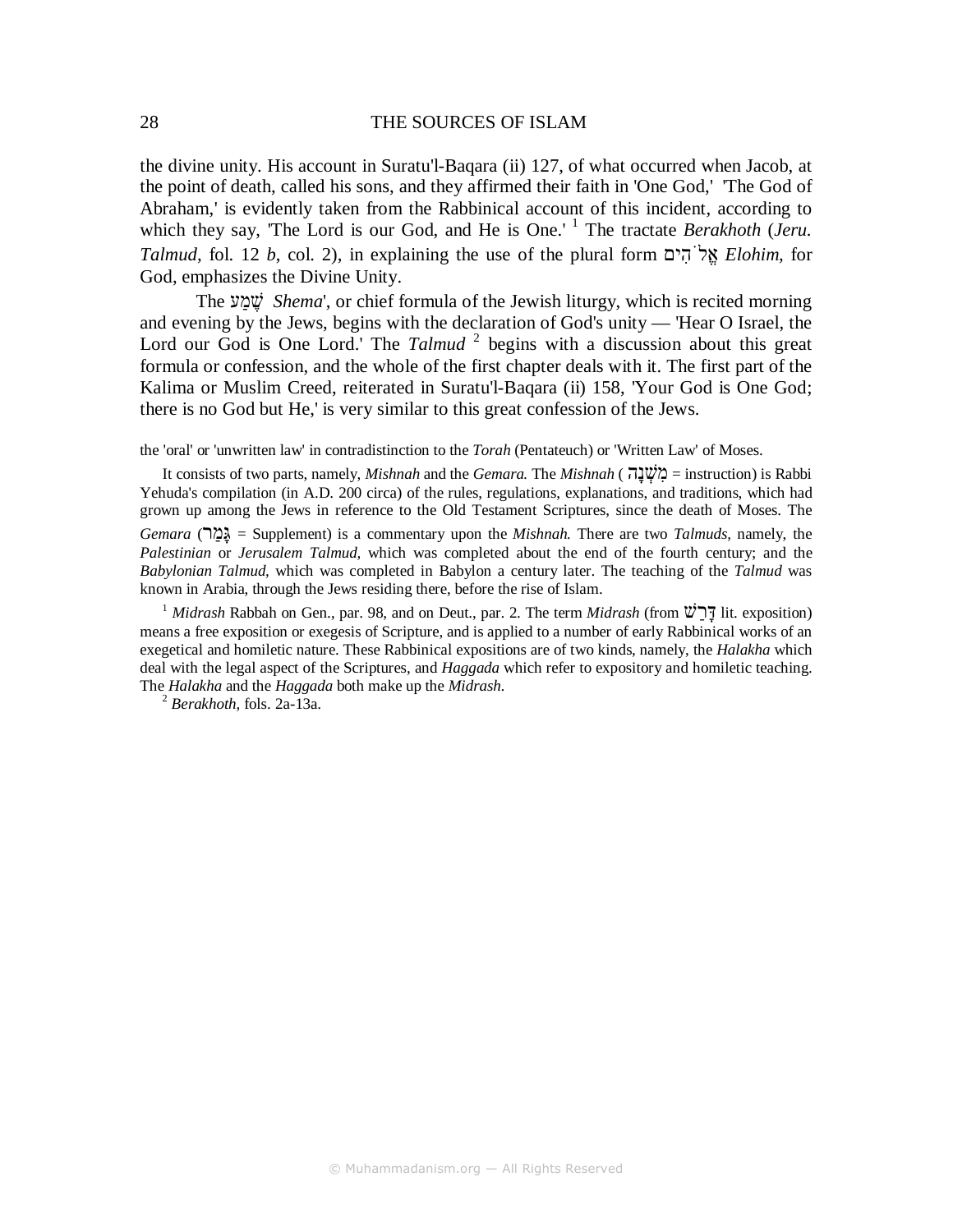## THE UNITY OF GOD 29

When a young man, about A.D. 590, Muhammad visited the annual fair at Ocatz, three days journey from Mecca, and he there came under the spell of the oratory of Coss, the Christian Bishop of Najran, whose fervent appeals on behalf of the One True God could not but leave a deep and lasting impression upon the religious mind of Muhammad.

There are several other channels or mediums by which Muhammad obtained his knowledge of Judaism and Christianity, which would tend to deepen his conception of the divine unity. But what has been stated is sufficient to show that the foundation and corner-stone of Islam — the great dogma of the unity of God — was not a new idea to the Arabs, and instead of being introduced to them by Muhammad, it existed among them from time immemorial, and was the primary source of this Islamic belief.

Finally, the Qur'an itself may be quoted in support of the conclusion here arrived at. In several passages Muhammad disclaims any intention of preaching, or of founding, a new religion, affirming that his mission was that only of a 'warner' <sup>1</sup> against the day of judgment, and to exhort  $2$  the people to return to the purity of the ancient faith of their great forefather Abraham, which, he said, was the faith of Adam and Noah, of Moses and Jesus,<sup>3</sup> the faith of the 'Hanifs,' which consisted in the worship of the one only and true God. The previous Scriptures which contained this faith, Muhammad asserted, were confirmed by his 'Qur'anic revelations,' <sup>4</sup> and, believing implicitly in the heaven-sent nature of these 'Books,' he claimed that his conception of God was the same as that which they revealed. ' Say, I believe in all the Scriptures which God hath revealed; . . . God is our Lord and your Lord. There is no  $\ldots$  Difference between us and you.<sup>5</sup>

<sup>1</sup> vide chap. ii, p. 18, n. 3 and p. 19, n. 1. <sup>2</sup> Suratu'sh-Shura (xlii) 12, 14. <sup>3</sup> Suratu'sh-Shura (xlii) 11. <sup>4</sup> Suratu Yunas (x)  $38.^5$  Suratu'sh-Shura (xlii) 14.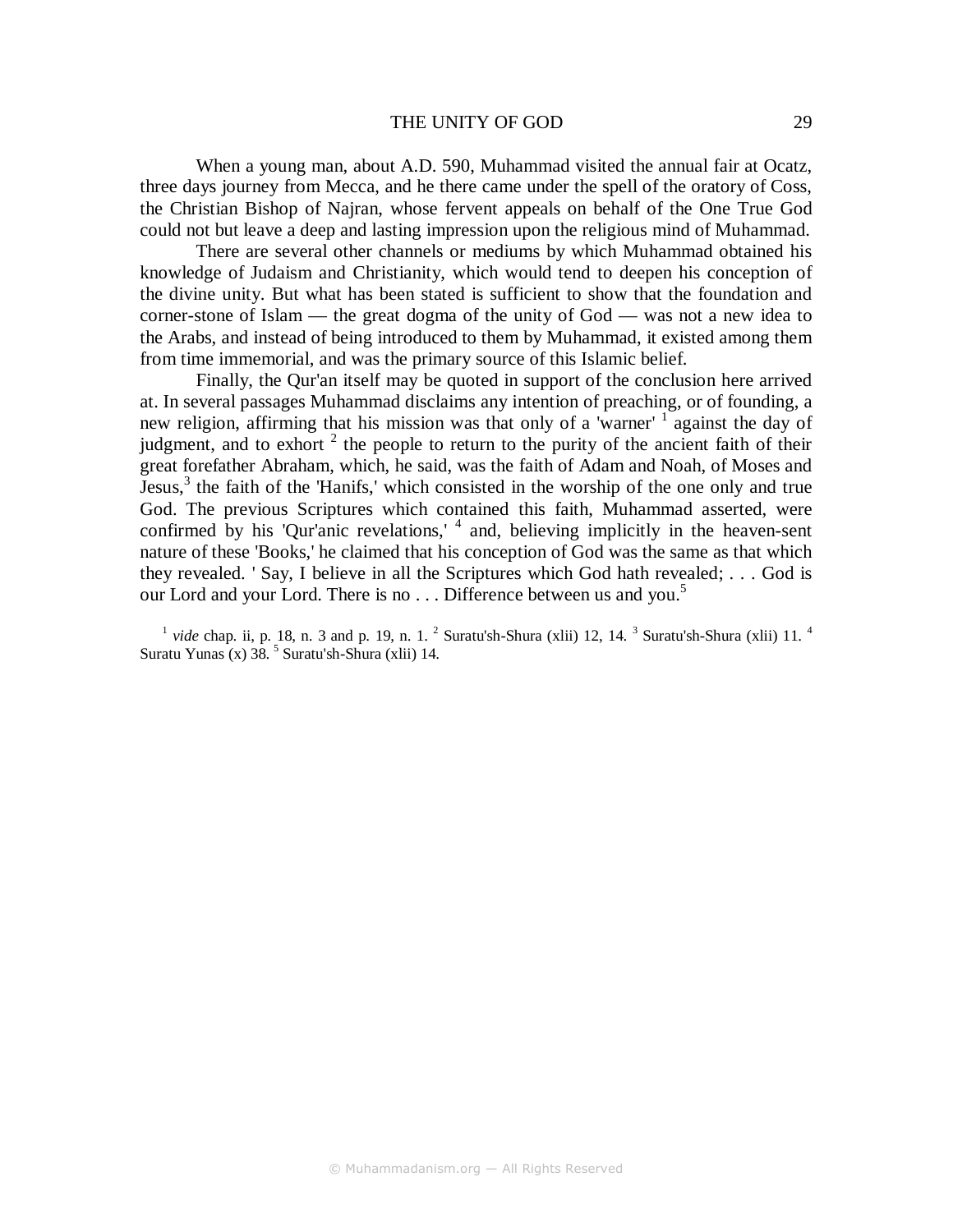From these passages of the Qur'an, Muhammad's own assertions, we may, therefore, conclude that the doctrine of God's unity had its source, not in Muhammad's own mind, but in earlier beliefs then current in Arabia.

Further, on analysing the Qur'anic conception of God, we find it lacking in several essential attributes of Deity as revealed in the Scriptures of the Old and New Testaments. Muhammad rightly conceived of God as a sovereign infinitely exalted, omniscient, allpowerful, holy, just, compassionate, and forgiving, and as thus conceived He stood far above, and remote from, men — a God between whom and His worshippers there existed an impassable gulf. But the great truth of the divine fatherhood of God, and of His infinite love in bridging that gulf, and coming near to His worshippers in order to impart to them His own divine power, to enable them to become holy, like Him, in heart and life — these great truths of God were unknown to Muhammad, and are absent from the teaching of the Qur'an. For, besides Muhammad's ignorance concerning the Person of the Holy Spirit, and his misconception of the doctrine of the Trinity, which he erroneously believed, or was led to believe, consisted of God, Mary and Jesus, $<sup>1</sup>$  he never understood</sup> the significance of the Incarnation, and seemed totally ignorant of the great doctrine of Redemption through the death of Christ. These facts we may regard as another indication that the *primary* source of Muhammad's idea of God's unity is not to be found in Christianity or Judaism, but, as shown above, in the ancient religious beliefs of his race.

As we have here referred to Muhammad's conception of God, it may not be out of place, in concluding this

<sup>1</sup> Suratu'n-Nisa' (iv) 169; Suratu'l-Ma'ida (v) 77, 116. Ibn Ishaq points out, and these references also imply, that Muhammad obtained his erroneous idea of the Trinity from the corrupt teaching of the Christians of his day; *vide* Koelle's *Mohammed and Mohammedanism*, p. 136; J. M. Arnold's *Islam*, p. 34.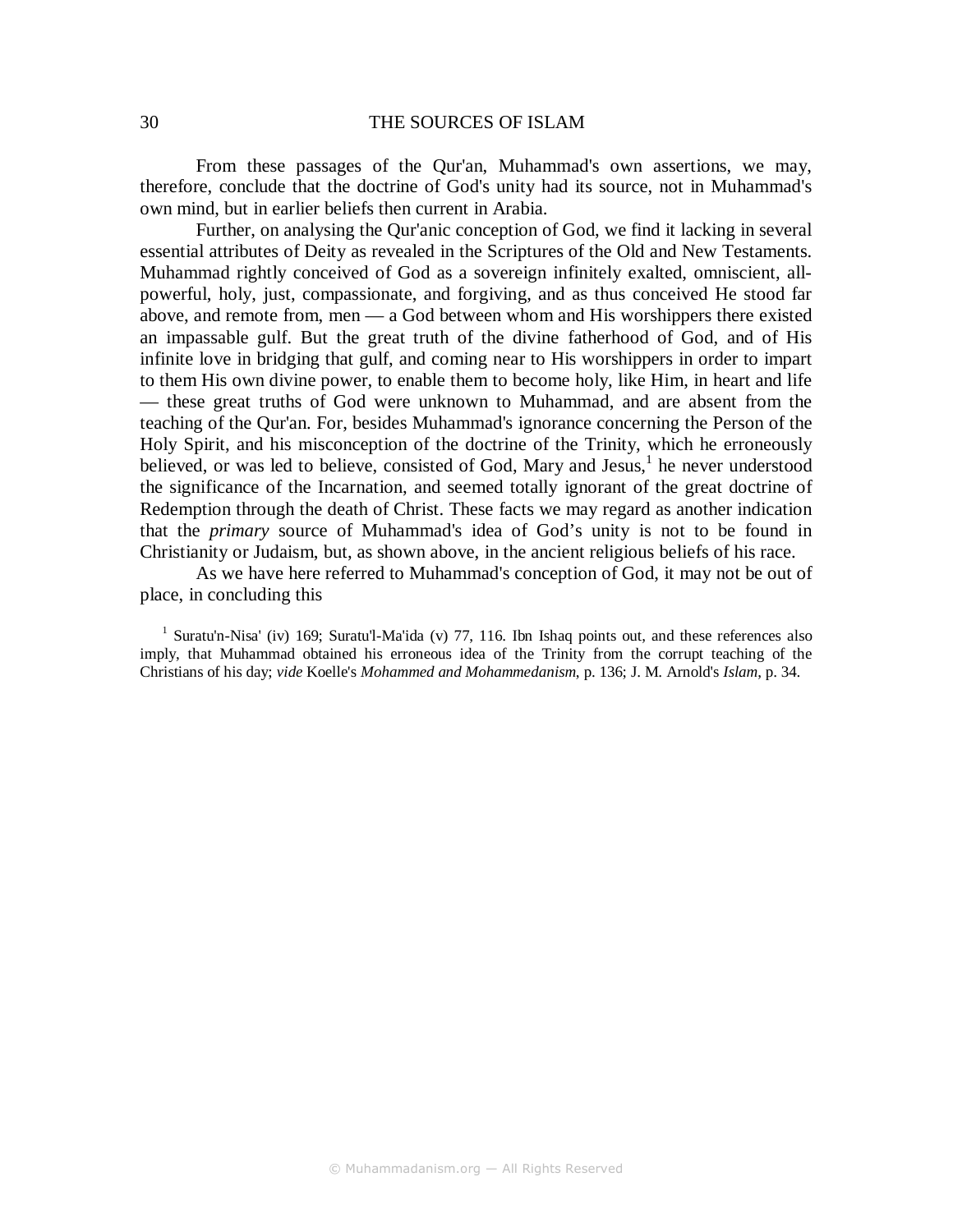## THE UNITY OF GOD 31

chapter, to notice the striking similarity which exists between some of the names applied to God in the Qur'an, and those applied to the Supreme Being (Ahura Mazda) in the *Avesta.* There are ninety-nine names of God given in the Qur'an, and seventy-five <sup>1</sup> applied to Ahura Mazda in the  $Avesta$ , and on comparing  $2$  them we cannot but conclude that Muhammad borrowed some of his names for God from the *Avesta.* We shall see in the succeeding chapters that Muhammad was indebted to Zoroastrianism for not a little of his Qur'anic teaching, and as these Avestic names of the Supreme Being would be then current in Arabia, there can be little doubt that they would be known to Muhammad, and that he imported some of them into the Qur'an, while others he would obtain by contact with Judaism and Christianity.

We may also note, in conclusion, that the formula, 'In the Name of the Merciful, and Compassionate God,<sup> $3$ </sup> with which every Sura of the Qur'an, except

<sup>1</sup> There are seventy-five Names of Ahura Mazda given in the *Ormazd Yast*; Bleeck says, in his translation of the *Avesta*, vol. iii, p. 23, note \*\*, that there should be only seventy-two, which is a sacred number with the Parsis. Educated Parsis, whom I have consulted, confirm this. The कस्ती Kasti, or Sacred Cord, worn by the Parsis after the age of seven years, consists of seventy-two threads, to correspond with the Names of Ormazd, their Supreme Being. 2

Names of God in the Qur'an: Names of God in the *Avesta*; Creator of all things (vi. 102). Creator (*Ormazd Yast*, 8, 13). The Lord (xli. 30, 46).<br>
The Knowing (xli. 36; xv. 25).<br>
Mazdau (the All-Knowing, *Ormazd Yast*, 8).<br>
Mazdau (the All-Knowing, *Ormaz*) The Strong (xxii. 41). The Strong One (*Ormazd Yast*, 7). The Glorious One (xxxiv. 6). The Glorious (*Ormazd Yast*, 12). The Wise (v. 42). The Wise One (*Ormazd Yast*, 15).

3 Called by Muslims the *Bismillah.* 

Mazdau (the All-Knowing, *Ormazd Yast*, 12). The Seeing (xxii. 60,74). The All-Seeing One (*Ormazd Yast,* 8,12). The Conquering (xiii. 17[16]). The Unconquerable One (*Ormazd Yast*, 8). The Swift Reckoner (v. 6). **He Who makes the true account (***Ormazd Yast*, 8). The Great (xxxi. 29). The Great One (*Ormazd Yast*, 15).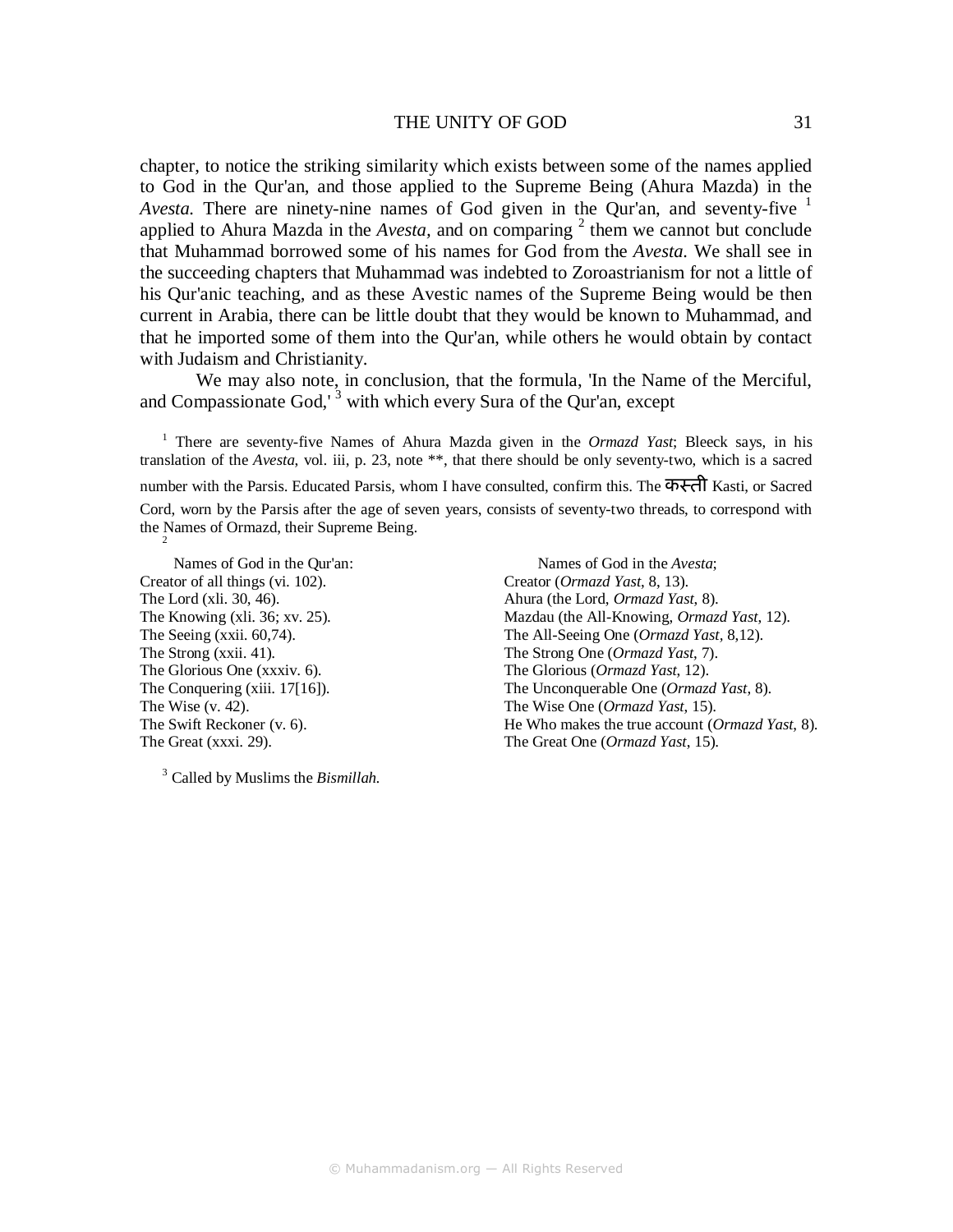the Ninth, begins, seems also to have been taken from Zoroastrianism. In an old Zoroastrian work entitled the *Dasatir i Asmani*, which consists of fifteen tractates, the *second* verse of each tractate has the formula: 'In the Name of God, the Giver, the Forgiver, the Merciful, the Just.' The *Bundahishnih* has the similar phrase, 'In the Name of Ormazd, the Creator.' The Jews, it is true, also used the form, 'In the Name of the Lord', or 'In the Name of the Great God'; and Rodwell holds that the Qur'anic formula is of Jewish origin.<sup>1</sup> But it is more probably of Persian origin, and Sale and Palmer believe that Muhammad borrowed it from the Persian Magi who used to begin their books with the words, 'In the Name of the Most Merciful, Just God.'<sup>2</sup>

1 The *Koran*, p. 19, n. 2.

2 Sale's *Koran*, Prel. Disc., p. 45: Palmer's *Qur*'*an*, p. lxviii. Personal inquiries of Parsi friends in India confirm the opinion stated in the text.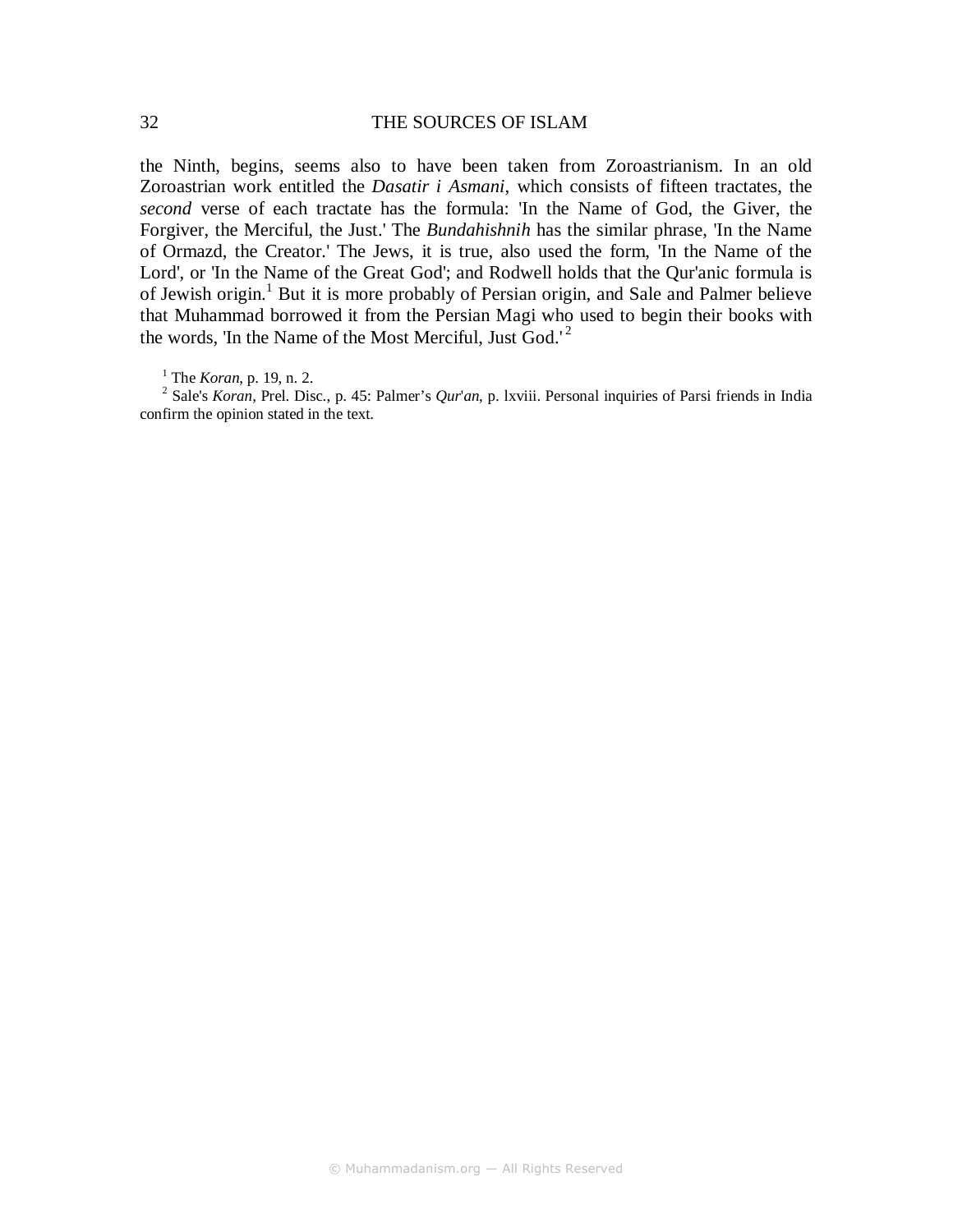# CHAPTER IV

# THE ANGELS

## 'THEY PRAISE HIM DAY AND NIGHT; THEY REST NOT.' <sup>1</sup>

THE second Article in the Muhammadan Creed  $2$  is belief in the existence of the Angels. They are said to have been created of fire,<sup>3</sup> with pure subtle bodies, not subject to hunger or thirst, and without distinction of sex.<sup>4</sup> They are also without sin.<sup>5</sup>

Their special functions are to celebrate God's praise and obey His behests;<sup>6</sup> they also intercede for men<sup>7</sup> and act as their guardian angels upon the earth.<sup>8</sup>

On several occasions<sup>9</sup> Hosts of Angels are said in the Qur'an to have aided Muhammad and his followers in battle, and to have enabled them to gain the victory over their opponents.

1 Suratu'l-Anbiya' (xxi) 20; cf. Rev. iv. 8.

<sup>2</sup> The Islamic Creed is generally cited in the short form of the Kalima, 'There is no God but God, and Muhammad is the Apostle of God.' The word 'Creed' is used here in its usual sense of a body of doctrine, and thus denotes all the Articles in the Faith of Islam.

3 Suratu'l-A'raf (vii) 11; Suratu Sad (xxxviii) 77.

<sup>4</sup> vide Muhammad al-Barkavi. <sup>5</sup> Suratu'l-Baqara (ii) 28.

6 ibid. (ii) 28; Suratu'r-R'ad (xiii) 12, 14; Surutu'sh-Shura (xlii) 3; Suratu'z-Zukhruf (xliii) 18.

<sup>7</sup> Suratu'l-Ahzab (xxxiii) 42; Suratu'l-Mu'min (xl) 7; Suratu Maryam (xix) 90[87].

8 Suratu'l-An'am (vi) 61; Suratu'r-Ra'd (xiii) 12; Suratu'l-Infitar (lxxxii) 10.

<sup>9</sup> In the battle of Badr (A.H. 2), Muhammad with only 319 followers defeated 1,000 Meccans; Suratu Ali 'Imran (iii) 11; Suratu'l-Anfal (viii) 9.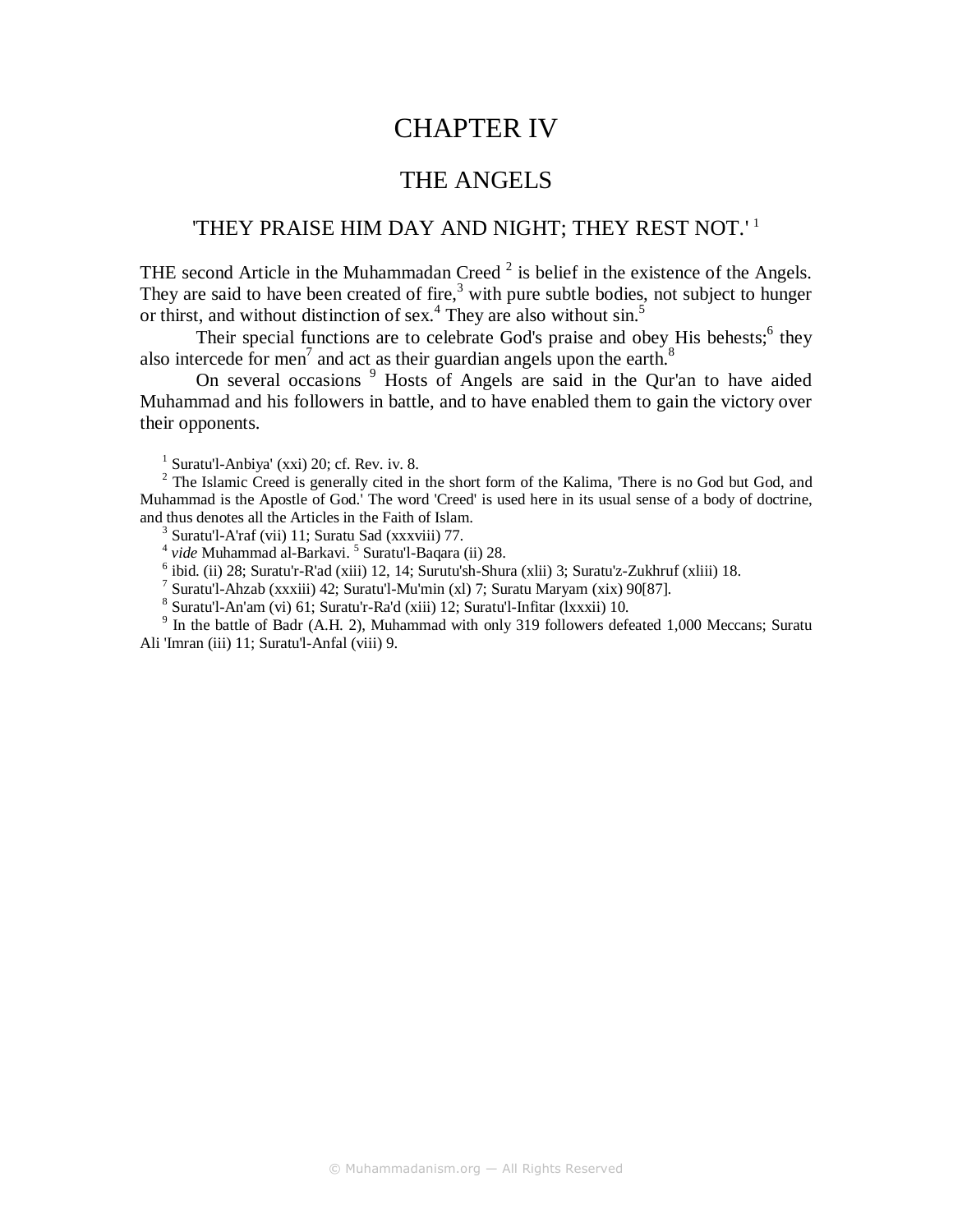Eight Angels are said to support God's Throne.<sup>1</sup> There are two 'Illustrious Recorders'<sup>2</sup> who attend each individual, one on his right hand and the other on his left, and who, besides acting as guardian angels, also write down all his words and actions.

There are also two 'Testers,' called Munkar and Nakir, black angels who visit every man in his grave immediately after death, and examine him with regard to his faith in Islam.<sup>3</sup> If his answers are satisfactory he will be allowed to sleep on in peace; but if he does not believe in God's Apostle, these angels beat him with an iron instrument, and his cries, it is said, can be heard by all near his tomb, except men and  $\text{Jim.}^4$ 

Two Angels are also said to attend every soul at the Judgement Day, one to drive it along and the other to witness against it.' $5$ 

<sup>1</sup> Suratu'l-Haqqa (lxix) 17; Suratu'l-Mu'min (xl) 7. The idea in these passages of the angels 'encircling' God's Throne seems to have been borrowed from Isaiah (vi. 1) and Ezekiel (x. 1) and also from Revelation (iv. 6). Isaiah saw them above, and Ezekiel beneath, God's Throne; and John saw them 'round about ' the Throne.

<sup>2</sup> Suratu'l-Infitar (Ixxxii) 11, 12; Suratu'z-Zukhruf (xliii) 80;, Suratu'l-Qaf (L) 16, 17.<br><sup>3</sup> The 'examination of the sepulchre' by these two angels is expressly taught in Muslim tradition, and indirectly also in the Qur'an. Suratu'l-Mu'min (xl) 11 ('Twice, O our Lord, hast thou given us death, and twice hast thou given us life'), and Suratu Muhammad (xlvii) 29, are said to refer to the visit of these angels, who restore the corpse to life to answer the questioning in the grave. Al-Ghazali, discussing the subject in the *Ihya' 'ulumu'd-Din* (vol. ii. pp. 17-42) says: 'These are two awful and terrible beings who will cause the creature to sit up in his grave, complete, both soul and body; and they will ask him, 'Who is thy Lord, and what is thy religion (Din), and who is thy prophet?" They are the two Testers in the grave, and their questioning is the first testing after death;' *vide* MacDonald's *Muslim Theology*, p. 305. This belief is general among Muslims to the present day, whose graves are made with sufficient space for the corpse to sit up during the examination.

4 Bukhari, whose traditions are generally considered historically accurate, records a tradition to the effect that Muhammad said that he heard the cries of the infidels in their graves, when passing through a cemetery, and his camel was frightened by their groans.

5 Suratu'l-Qaf (L) 20; literally *a driver and a witness.*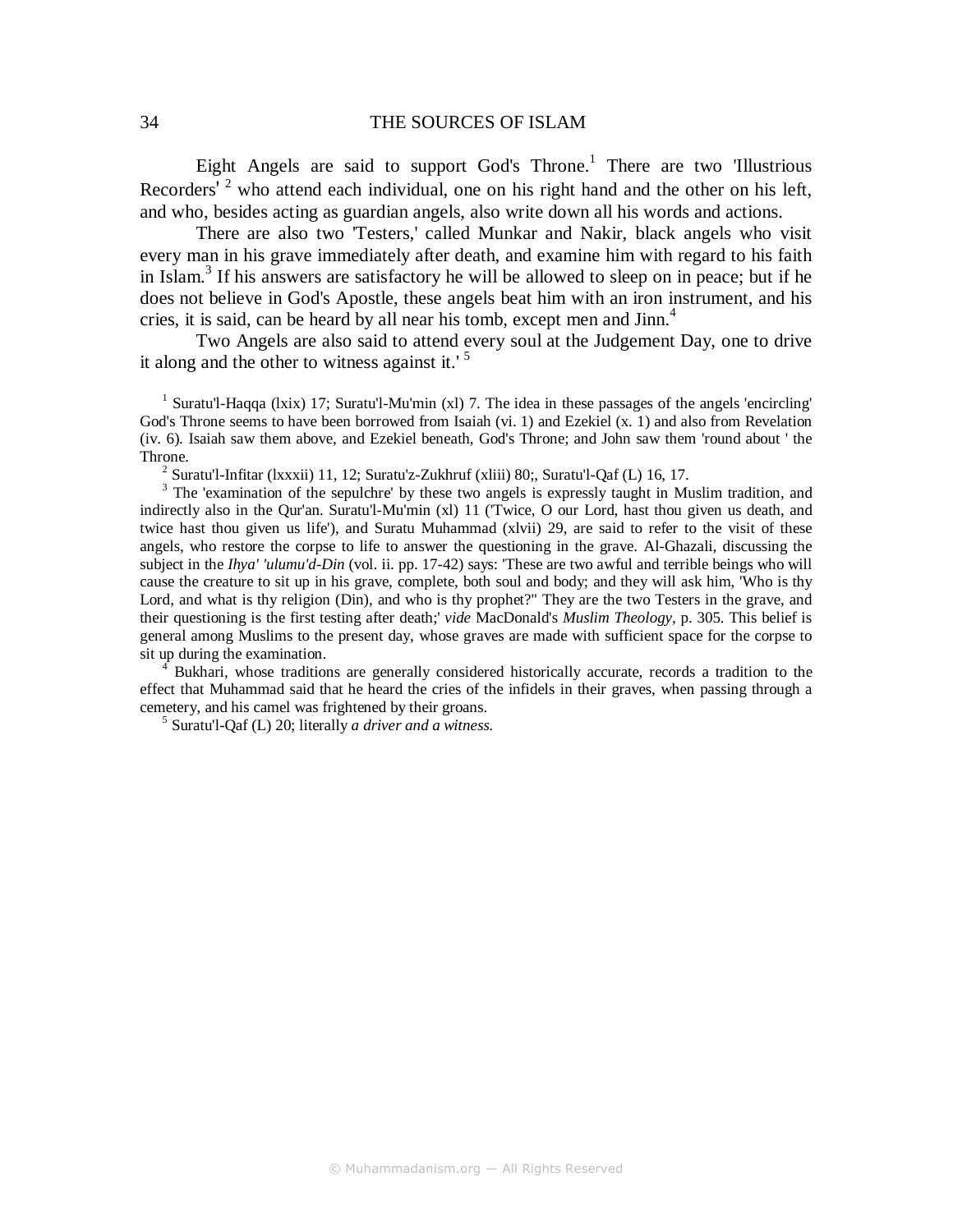#### THE ANGELS 35

Ridwan is the guardian angel of Paradise, and Malik is the chief of the nineteen angels who have charge of  $Hell<sup>1</sup>$ .

There are four Archangels, viz. Gabriel, $^2$  the Messenger of God, called also in the Qur'an, and perhaps confounded with, the Holy Spirit; Michael,<sup>3</sup> the Protector of the Jews; 'Azra'il, the Angel of Death;<sup>4</sup> and Israfil,<sup>5</sup> who will sound the trumpet on the Day of Judgement.

There is also Iblis, the Devil, who was once an angel in Heaven, but who fell for refusing, at God's command, to adore Adam, on the ground that he, having been made of fire, was nobler than Adam who was only created of clay.<sup>6</sup>

Two angels are also mentioned in the Qur'an by the names of Harut and Marut, who taught men sorcery at

1 Suratu'z-Zukhruf (xliii) 77; Suratu'l-Muddaththir (lxxiv) 30.

2 The angel Gabriel is mentioned by name in only two passages of the Qur'an, *viz.,* Suratu'l-Baqara (ii) 91, 92, and Suratu't-Tahrim (lxvi) 4. But he is referred to in Suratu'l-Baqara (ii) 81, 254; and in Suratu'l-Ma'ida (v) 109; and in Suratu'n-Nahl (xvi) 104, under the name of 'Holy Spirit' (Ruhu'l-Quds). Muhammad, either ignorantly or wilfully, confounded Gabriel with the Holy Spirit, as the two names are used synonymously in the Qur'an. Gabriel is also referred to in Suratu'sh-Shu'ara' (xxvi) 193, as 'Faithful Spirit' (Ruhu'l-Amin); and in Suratu'n-Najm (liii) 5, as 'One terrible in power' (Shadidu'l-Qawa); and in Suratu't-Takwir (lxxxi) 19, as an 'Illustrious Messenger' (Rasu'l Karim); cf. xix. 17; iii. 40. The Qur'anic idea that

Gabriel is the Holy Spirit was not a strange one to the Jewish Rabbis, who interpreted the words ַרוּח

יתִנָקְסֵפּ *clearly-speaking Spirit,* to be Gabriel (*Sanhedrin* 44); *vide* Geiger, *Was hat Mohammad aus dem Judenthume aufgenommen*, p. 82.

<sup>3</sup> Suratu'l-Baqara (ii) 92.

4 Suratu's-Sajda (xxxii) 11; Suratu'l-An'am (vi) 61; Suratu'l-A'raf (vii) 35; Suratu Muhammad (xlvii) 29.

5 Barkavi; *vide* Sell's *Faith of Islam*, pp. 226-27. There is a tradition given by Abu Huraira that the Prophet said: 'After the creation of the heavens and the earth, God created the trumpet and gave it to Israfil, who, with his mouth placed to it, is ever looking up and waiting for the order to blow it.' Suratu'z-Zumar  $(xxxix)$  68; Suratu'n-Nazi'at  $(xxix)$  6, 7.

<sup>6</sup> Suratu'l-A'raf (vii) 10, 11; Suratu'l-Hijr (xv) 33; Suratu'l-Baqara (ii) 32; Suratu Bani Isra'il (xvii) 63; Suratu'l-Kahf (xviii) 48; Suratu Ta Ha (xx) 115.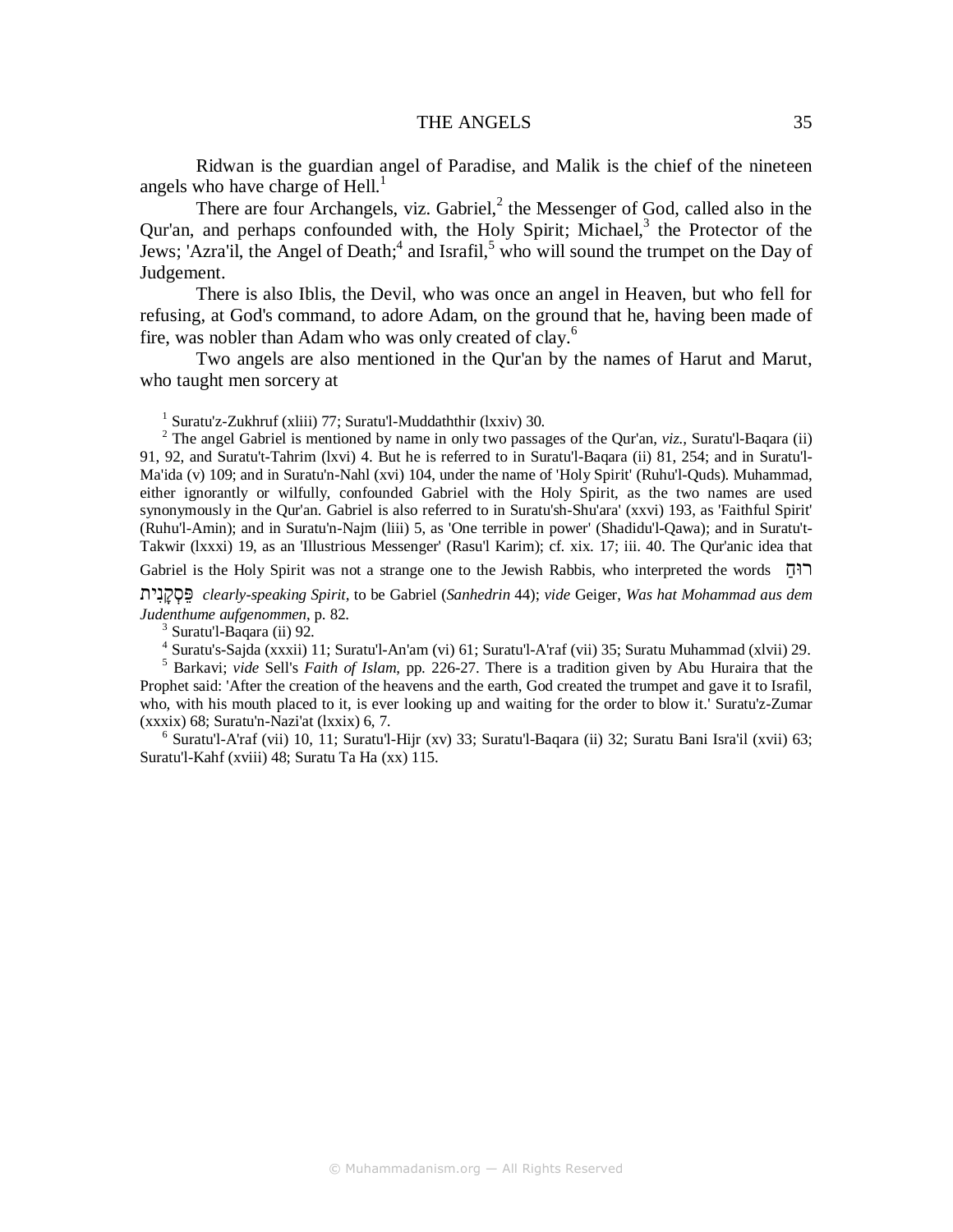Babel.<sup>1</sup> These, according to Muslim tradition,<sup>2</sup> were allowed by God to visit the earth, endued with the same desires as men, in order to test their fidelity to God, and having fallen they were punished by being suspended head downwards in a well at Babylon.

There is another order of beings called Jinn,<sup>3</sup> or Genii, who are said to have been created of fire, like the angels, but differing from them in the procreation of their species, and in being subject to hunger and thirst, and also death. To the Jinn as well as to men was Muhammad sent as a 'warner,' and some of them acknowledged his commission and became obedient to the Faith of Islam.<sup>4</sup>

They are supposed to have been created long before the creation of Adam, and ultimately became subject to Solomon.<sup>5</sup> Excluded from Heaven, they frequent the confines of the lowest heaven, and, with Iblis and other fallen angels, attempt to 'steal a hearing' <sup>6</sup> by listening to God's commands given to the angels. The shooting stars are said to be hurled at them in order to drive them away.<sup>7</sup>

The unbelieving Jinn, under whom Muhammad comprehended the Devil<sup>8</sup> and his angels, will be punished for ever in Hell: but the believing Jinn, it is held, will be converted into dust,

 $<sup>1</sup>$  Suratu'l-Baqara (ii) 96.</sup>

2 The legend is given in the *'Araisu'l-Majalis,* to explain Suratu'l-Baqara (ii) 96. The tradition is vouched for by many authorities, and is accepted by Muslims as having come down from Muhammad; *vide*  Tisdall's *Sources of the Qur'an*, pp. 93-96.

<sup>3</sup> Suratu'l-Hijr (xv) 27; Suratu'r-Rahman (lv) 14. According to tradition there are five distinct orders of Jinn, namely Jann, Jinn, Shaitan, Ifrit, and Marid.

4 Suratu'l-Ahqaf (xlvi) 28, 29; Suratu'l-Jinn, (lxxii) 1, 2, 13, 14, 19.

5 Suratu Sad (xxxviii) 36.

<sup>6</sup> Suratu'l-Hijr (xv) 18; Suratu's-Saffat, (xxxvii) 8, 10; Suratu'l-Mulk (lxvii) 5; Suratu'l-Jinn (lxxii) 9; *vide* this whole Sura (lxxii) entitled *Jinn*.<br>
<sup>7</sup> *vide* references under 6. 8 Suratu'l-Kahf (xviii) 48.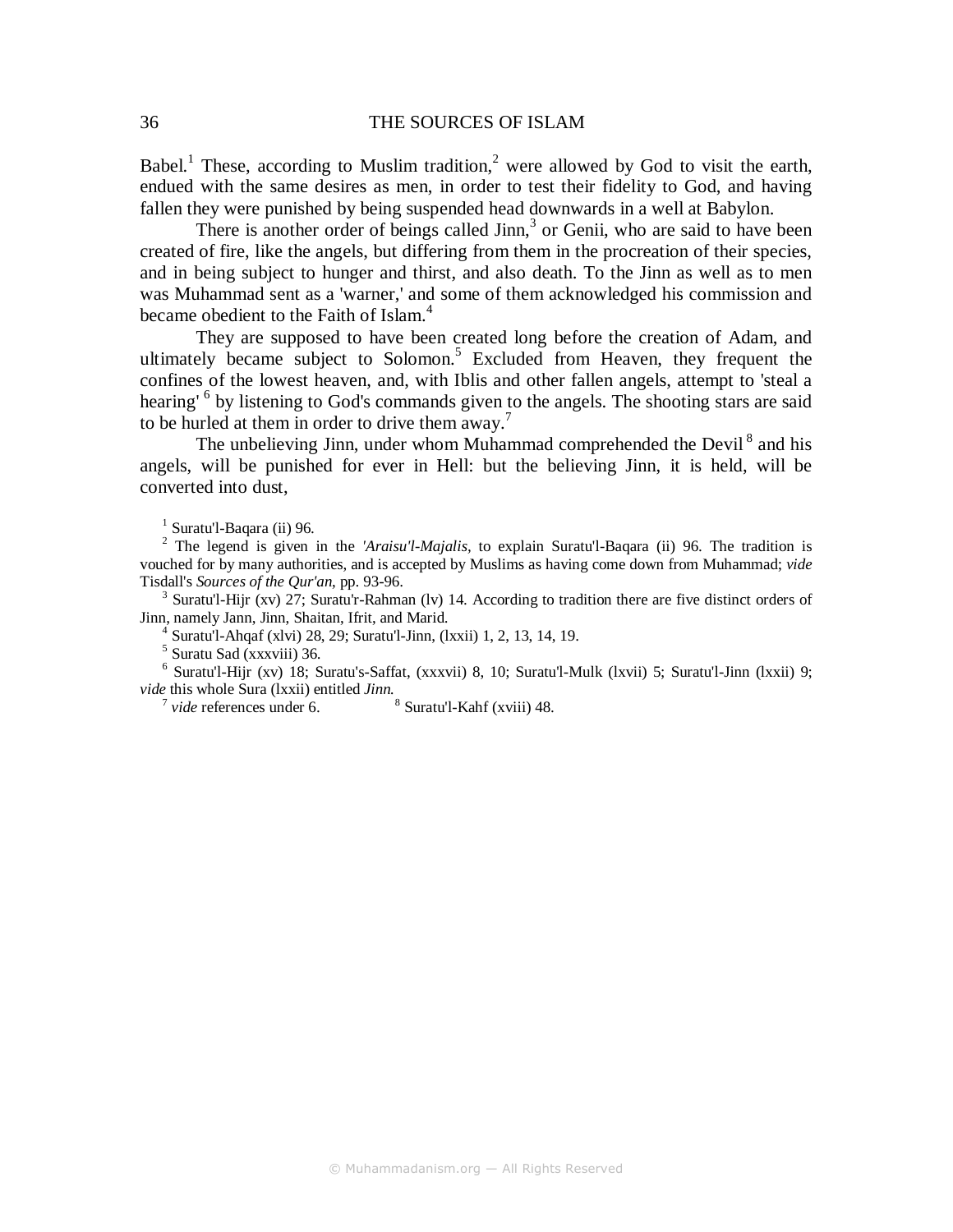like the animals; some, however, say that they will be allowed a certain amount of happiness near, but not actually inside, Paradise.

Such is the general outline of the Angelism and Demonology as taught in the Qur'an and Muslim Tradition.

With regard, now, to the source of these beliefs, speaking generally, we may say that they were borrowed directly from the Jews, coloured somewhat by local beliefs and superstitions, and indirectly from the Zoroastrians.

Belief in the existence of the angels was one element in the ancient Arab Cult, $<sup>1</sup>$ </sup> which the Arabs had partly borrowed from the Persians, and Muhammad doubtless held the belief in common with them. Palmer says that this belief is traceable to Chaldaea. $2$ 

The Arabs also believed in the existence of the Jinn, and this belief is also traceable to Persia.<sup>3</sup> The word (in the singular, Jinni) which is used for them in Arabic is also Persian, and comes from the Avestic Jaini, which means a wicked (female) spirit.

But the more specific treatment of the Angelology of the Qur'an was borrowed in the first instance from the Jews, who had obtained it from the Zoroastrians.

The Jews believed that the angels were created of fire  $4/4$  (an idea which they might have got from the

1 *vide* Palmer's *Qur'an*, vol. i, Introduction, p. lxix.

 $<sup>2</sup>$  idem, p. xi.</sup>

3 They are referred to in the *Avesta* under the names of demon-gods and goddesses, and *daevas.* (The use of the word *daeva,* which comes from the Indian word देव *deva,* in common use here for God, indicates an Aryan origin). *Yasna* xix. 1; x. 1; xxix. 4; xxxiv. 5; etc. Rodwell says that Muhammad derived his doctrine of the Jinn from Persian and Indian mythology; *vide* his *Koran,* p. 185, n. 2.

For meaning and use of the word, *deva (daeva),* by Hindus and Parsis, see below, p. 45, n. 2.

<sup>4</sup> *Hagigah,* fol. 14*a* ('every day ministering angels are created from the fiery stream').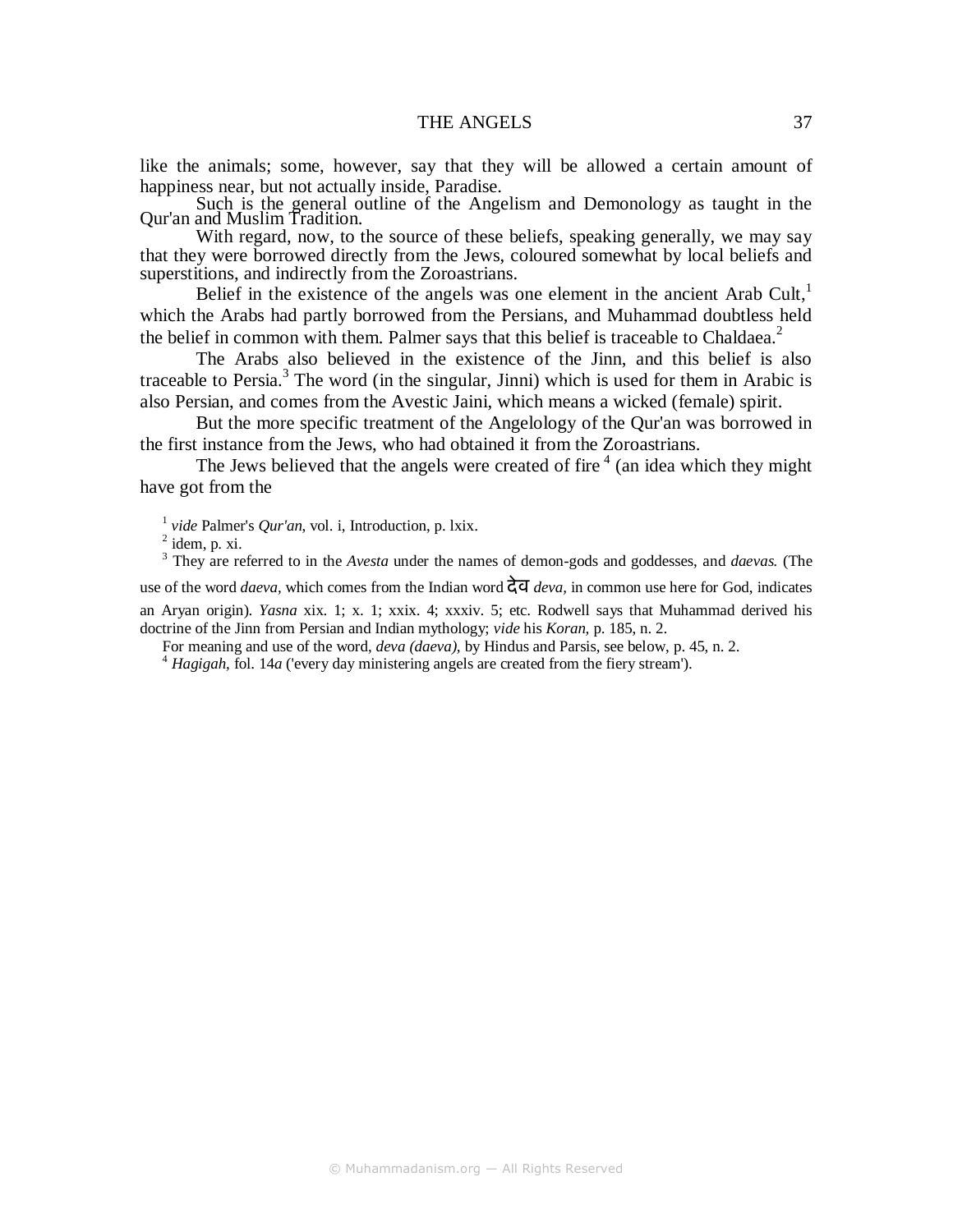104th Psalm),<sup>1</sup> and that they had different functions, *viz.* intercession for men and attendance upon them as guardian angels on the earth. $<sup>2</sup>$  Both these beliefs, we have seen</sup> above, Muhammad incorporated into the Qur'an. The latter idea is also contained in the first chapter of the Epistle to the Hebrews: 'Are they not all ministering spirits sent forth to minister for them who shall be heirs of Salvation.<sup>3</sup>

The theory of angelic mediation was one of the doctrines propounded by the heretical Gnostic sects in the early centuries of our era.

The Jews had also a 'Prince of Hell' similar to the Muhammadan Malik.<sup>4</sup> This name seems to have been borrowed from the Ammonite idol, Molech or Moloch, the god of fire, to whom human sacrifices were offered by burning. This idol is frequently mentioned in the Old Testament Scriptures, and would be well known to the Jews. The word also, both in Arabic and Hebrew, means 'ruler' or 'king.'

The 'examination of the sepulchre' after death is also a Jewish idea. It was believed by the Jews that the Angel of death examines every departed soul in the tomb, except those who died on the evening of the Sabbath, or who had lived in the land of Israel. $5$ 

There is also mentioned in the *Talmud* a guardian angel of Paradise, corresponding to the Muslim Ridwan, and in the *Avesta* there is a door-keeper of Paradise named Vohu-Mano. <sup>6</sup>

1 Psalm civ. 4; cf. Hebrews i. 7.

2  *Hagigah, fol.* 14*b* ('ministering angels accompany us'); *vide* also *Berakhoth* (*Jeru. Tal.*) fol. 14*a,* col. 2 ('The angels who accompany men').

<sup>3</sup> Hebrews i. 14.

4 He is called by the Rabbis גהינם שׁל שׂר.) *Othioth,* Rabbi 'Aqiba, viii, i); and Malik in Mu. tradition (*Mishkat,* Bab *Sifatu'n Nar wa Ahliha,* sect., ii.).

5 R. Elias, in *Tishbi.* 

6  *Vendidad, Farg*., xix. 31 (102).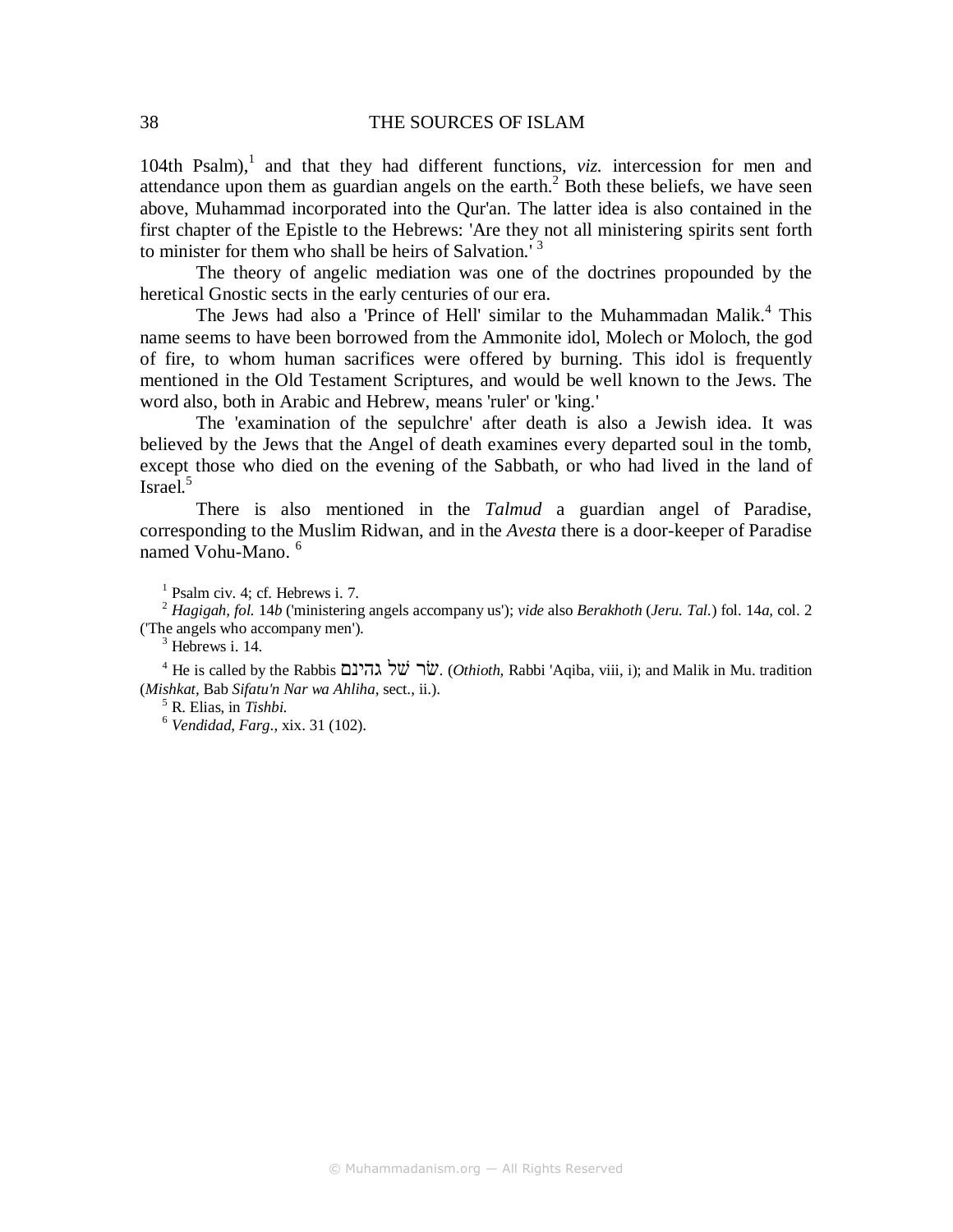## THE ANGELS 39

The names and offices of the four Archangels were also obtained from the Jews. Two of these names occur in the Old Testament Scriptures, viz. Gabriel, the Angel of Revelation;<sup>1</sup> and Michael, the Protector of the Jews.<sup>2</sup> 'Azra'il is the name given by Muslims to the Angel of Death, to whom the Jews give the name of Sammael. As neither of these names occurs in the Bible, $3$  both the Jewish and Muslim accounts given of this angel, which bear a marked resemblance to each other, were most probably derived from Persia.

In the *Avesta* there is an angel called Asto-Vidhotus<sup>4</sup> or Vidhatus, the 'bonedivider,' through whose agency the soul, at death, is parted from the body, when the bad Vaya<sup>5</sup> carries

<sup>1</sup> Daniel viii. 16; ix. 21; cf. Luke i. 19, 26. It was probably because Gabriel was thus referred to in 'the Books' that Muhammad said that he was the angel sent to him by God to reveal the Qur'an.

2 Daniel xii. 1.

<sup>3</sup> The name 'Azael (לְאָזֶל) occurs in *Midrash Yalkut* (ch. xliv) as one of the two angels in the cognate story of Harut and Marut, who were sent from heaven to test their fidelity when dwelling among men. See below, p. 40, n. 2, and p. 46, n. 3.

<sup>4</sup> Vendidad, Farg., v. 8 (25), 9 (31). Darmesteter says that the 'mythical descriptions' of Asto-Vidhotus 'might probably be completed by the Rabbinical and Arabian tales about the Breaking of the Sepulchre and the angels Munkar and Nakir.' *The Zend-Avesta*, vol. i. Intro. p. lxviii. n. 2. In the above reference (*Farg*., v. 8, 9), Ahura Mazda teaches that neither water nor fire kills a man, as these elements come from God and belong to the holy part of the world. 'Nothing whatever that I created in the world, said Ormazd, does harm to man; it is the bad Vai (see next note) that kills the man.'

<sup>5</sup> Vend., idem. 'Vaya' is the name given to the atmosphere in Indo-Iranian mythology, and also to the god who fights and conquers therein.

In the Avestan Mythology, Vayu is the place where the two opposing deities or principles of good and evil, viz. Ormazd and Ahriman, meet: and hence there arose the idea of a void space, Vai, between them, in which their meeting took place. Then, later, came the idea of two Vai, a good and a bad one; and, ultimately, by its relation to the heavens whose movements imply destiny, Vayu became the good Fate and

the bad Fate. The word Vayu (वायु ) is used at present in Indian dialects (1) for air or atmosphere, which points to the connexion that once existed between the Aryan and Semitic races; and (2) for the wind personified as a deity.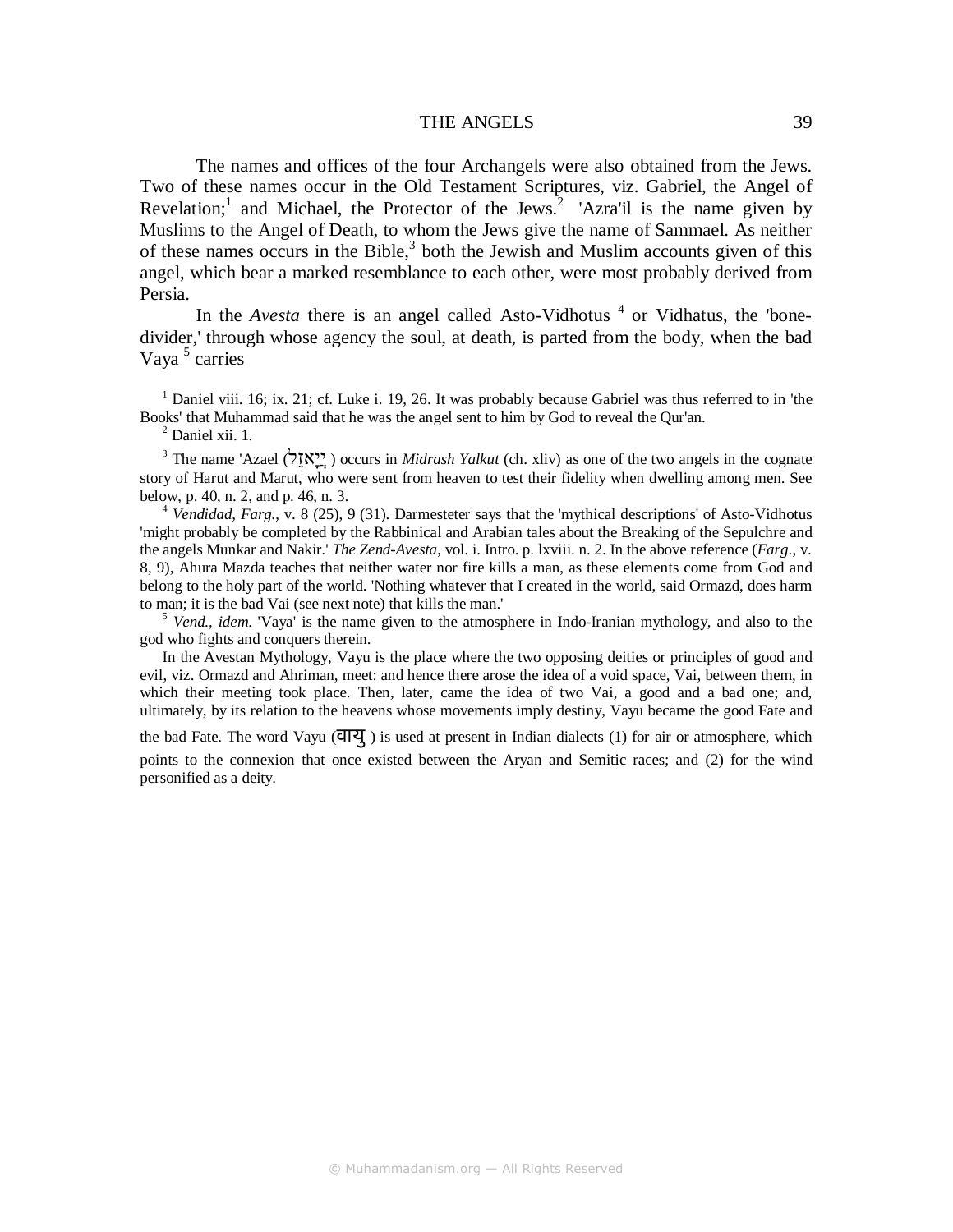it off. Closely related to Asto-Vidhotus is the fiend Viza-resha, who carries off in bonds the souls of the wicked. $<sup>1</sup>$ </sup>

The Muslim idea of the Angel of Death was, therefore, most probably obtained from Magian sources, through the medium of the Jews.<sup>2</sup>

The apocryphal *Gospel of Barnabas* contains a description of the functions of these Archangels similar to that contained in the Qur'an, but as this work is a manifest forgery, and was evidently written, long after Muhammad's time, by a Christian convert to Islam, it cannot be regarded as one of the Sources of the Islamic Faith.<sup>3</sup>

In the apocryphal *Book of Enoch*<sup>4</sup> the names of six Archangels are given, viz. Gabriel, Raphael, Uriel, Raguel, Michael and Sarakiel. Hughes, in his *Notes* (p. 80), says that this is 'an additional proof that when Muhammad availed himself of Jewish traditions, he quoted or adopted them with the same want of accuracy as when he appealed to the Divine Word of God.'

The Qur'anic story of the fall of Iblis or Satan bears marks of a Christian origin. Muhammad evidently conceived his erroneous idea of the fall of Iblis by mistaking the reference in Hebrews<sup>5</sup> to the angels worshipping the First-begotten, as applying to Adam instead of to Christ.

<sup>1</sup> *Vendidad*, xix. 29 (94).

<sup>2</sup> The *Talmud* frequently refers to the Angel of Death; *vide Kethuboth*, fol. 77, col. 2; *Baba Metzia,* fol. 86, col. 1; *Baba Kama*, fol. 50, col. 2; *Baba Bathra*, fol. 17*a*.

<sup>3</sup> This Gospel contains a complete history of the life of Jesus Christ, but many of the events are made to favour Islam. Muhammad is also foretold in it by name as the coming prophet who would perfect the dispensation of Jesus. It also gives Muhammad the title of Messiah, which is given by Muhammad in the Qur'an only to Jesus. There can be no doubt that the work is spurious.

<sup>4</sup> The Book of Enoch, translated by Archbishop Lawrence, chap. xx. 5 Hebrews i. 6.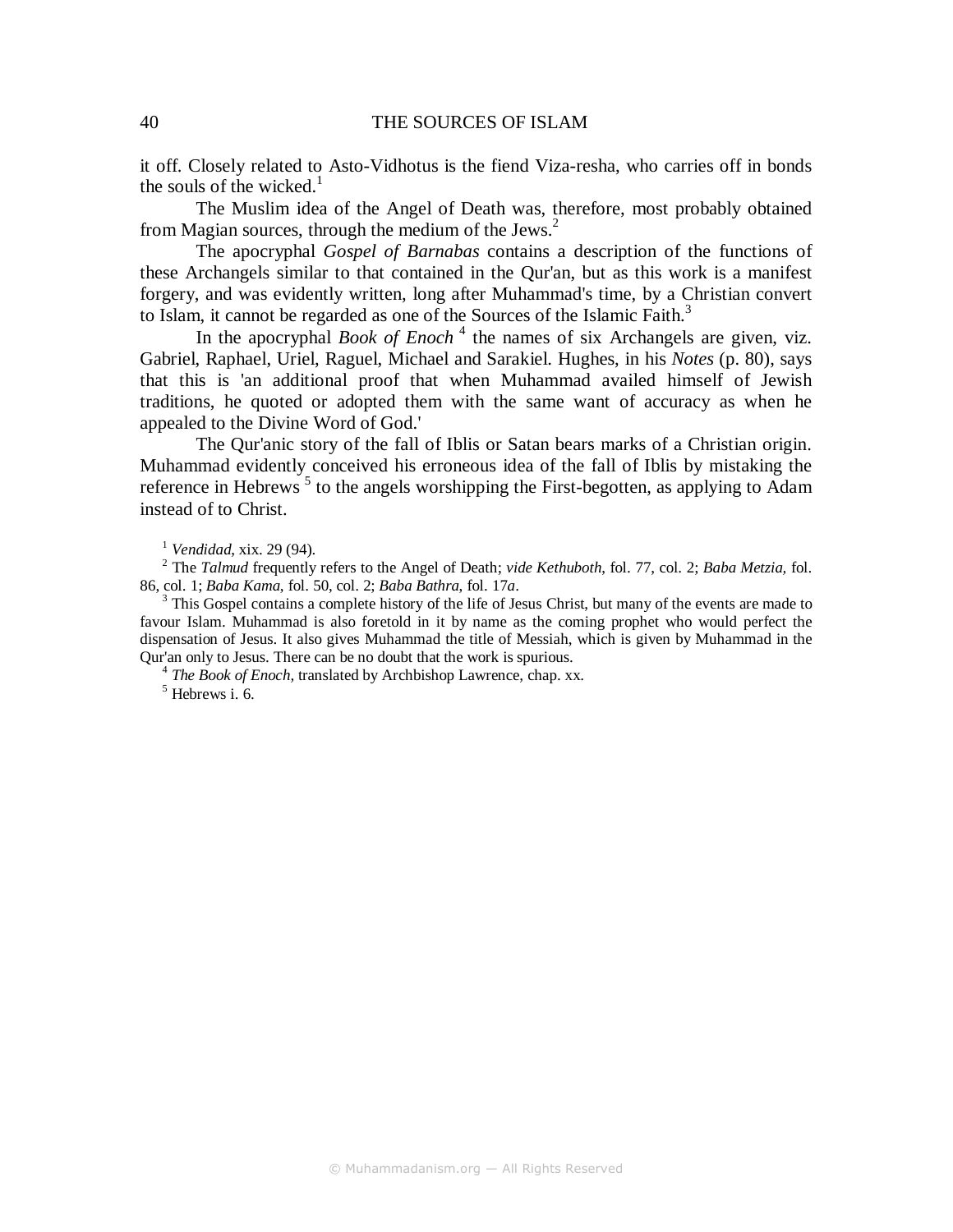#### THE ANGELS 41

All the Suras<sup>1</sup> in which references to the fall of Iblis occur, except one (the seventh, which is probably a late Meccan one), belong to the middle Meccan period, the fifth and sixth year of his mission, when Muhammad was in friendly intercourse with the Christians. Moreover, the name, Iblis (∆ιάβολος), which is used in the Qur'an, is the one also used by Christians, and not the general Hebrew one, Satan ( $\psi$ ָשׂטָן).<sup>2</sup>

The *Talmud* (*vide ante*, p. 27, n. 2) also speaks of the angels doing honour to Adam: 'Adam sat in the garden, and the angels brought him flesh and cooling wine.'<sup>3</sup>

The idea of a 'driver' and a 'witness' attending every soul at the Judgement Day is taken from an apocryphal work, called *The Testament of Abraham*<sup>4</sup> in which it is said that Abraham sees two fierce angels dragging the souls before the Judge for trial. The *Talmud* also refers to the two angels witnessing against a man at the Judgement: 'The two angels of the ministry, which lead him, witness against him' (*Hagigah,* fol. 16*a*). From *The Testament of Abraham* comes the idea of the two recording angel<sup>5</sup> mentioned in the Qur'an who attend every man, one on his right hand and the other on his left, to note down his every word and action.<sup>6</sup> This work (*The Testament of Abraham*) is of great antiquity, and will be referred to more particularly in chapter vi.  $\frac{7}{10}$ 

<sup>1</sup> Suratu'l-Hijr (xv) 28-44; Suratu Bani Isra'il (xvii) 63-65; Suratu'l-Kahf (xviii) 48; Suratu Ta Ha (xx) 115; Suratu Sad (xxxviii) 71-86; Suratu'l-A'raf (vii) 10-18. The legend is referred to in the *Midrash* of Rabbi Moses.

<sup>2</sup> Rodwell (*Koran*, p. 341, n. 3) says: 'It is possible that the Arabic word 'balas,' a wicked person, may have influenced Muhammad in the formation of the word Eblis.'

3 Tr. *Aboth,* chap. i. (*Gemara*); cf. *Sanhedrin*, fol. 29.

 $^7$  P. 84.

<sup>4</sup>  *The Testament of Abraham*, p.90.

<sup>5</sup>  *vide ante*, p. 34.

<sup>6</sup>  *The Testament of Abraham*, p. 91.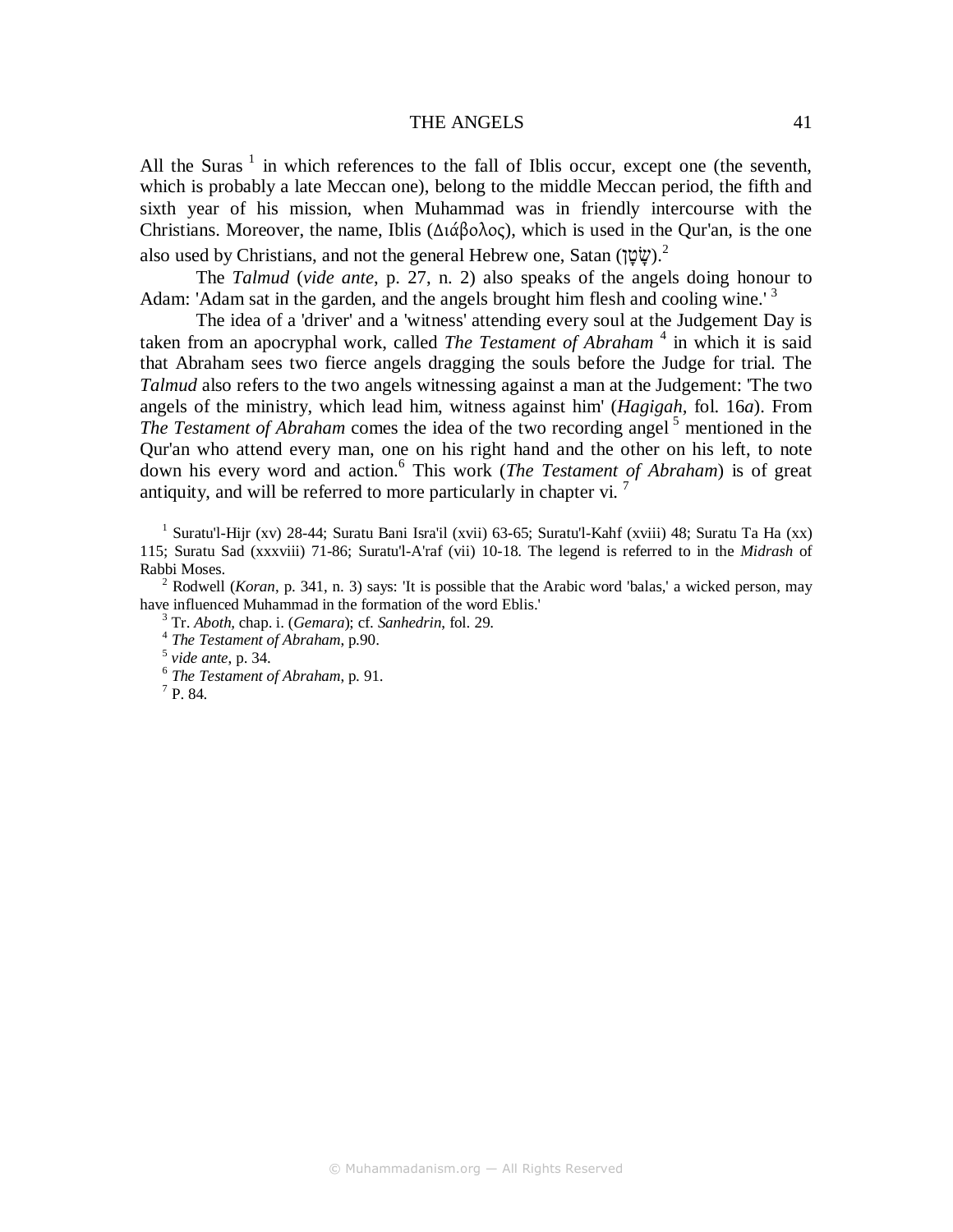With regard to the Jinn or demons, the *Talmud* contains many references to them. The second *Targum* (or Chaldee version of the Old Testament) on Esther i, ii, mentions the four classes of Demons which were given into the power of King Solomon.<sup>1</sup>

They are said to 'listen from behind a curtain' in order to obtain a knowledge of future events.<sup>2</sup>

In three things they are said to resemble angels, and in three to be like men. 'They have wings like angels: like angels they fly, ... and they know the future as angels do, with this difference, that *they learn by listening behind the veil what angels have revealed to them within.* In three respects they resemble men. They eat and drink like men, they beget and increase like men and like men they die.<sup>'3</sup>

The legend of Harut and Marut as related in the Qur'an and Traditions has its counterpart in Jewish tradition, and was evidently borrowed by Muhammad from the Jews,<sup>4</sup> although, as we shall see presently, the story is of composite origin.

But tracing the source of the Angelism and Demonology of the Qur'an further back, we find that the ancient Zoroastrians believed in the ministry of angels, and their sacred Book, the *Avesta*, is full of references to them <sup>5</sup> — either celestial (known as Amesha-Spentas), or of the waters, <sup>6</sup> or of the air.<sup>7</sup> They are spoken of under

<sup>1</sup> The *Babylonian Talmud* interprets the last seven words in Ecclesiastes ii. 8 (*musical instruments, and that of all sorts*) to signify 'male demons and female demons.'

2  *Hagigah*, fol. 16*a.* Cf. Qur'an, Suratu'l-Hijr (xv) 18; Suratu's Saffat (xxxvii) 8; Suratu'l-Mulk (lxvii) 5.

<sup>3</sup> *Hagigah*, fol. 16*a*.

4 It is contained in the *Midrash Yalkut,* chap. xliv.

<sup>5</sup> *Yast* ii. contains invocations and sacrifices to them.

6 *Sirozah* ii. 10; *Ormazd Yast,* 21; the whole of the *Aban Yast* (v) is devoted to 'Ardvi Sura Anahita, the great goddess of the waters.

7  *Sirozah* ii. 22, 27.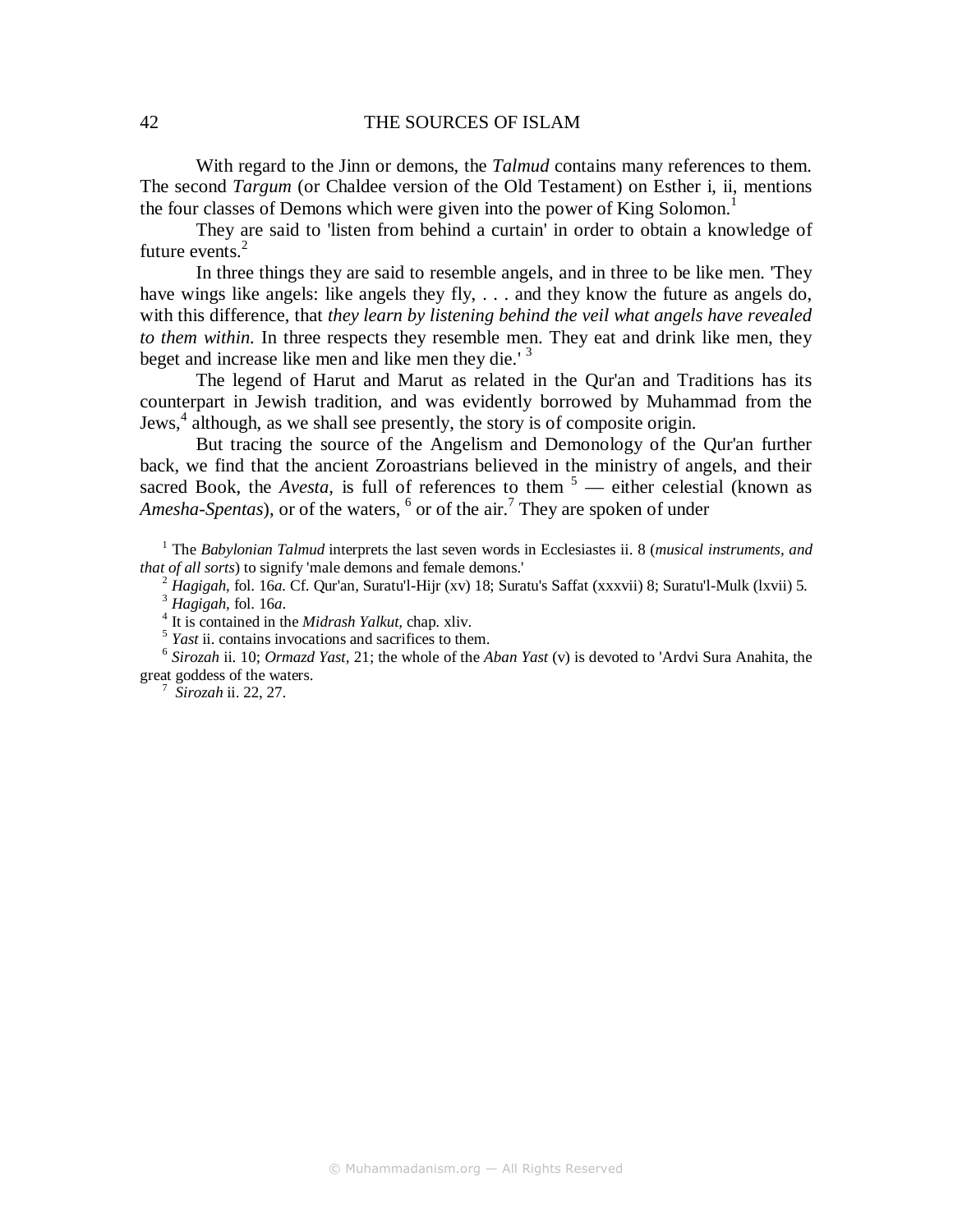#### THE ANGELS 43

different names, but with similar functions to those mentioned by the Jews, and referred to in the Qur'an or Muslim traditions: they give their names also to the days of the month. $^1$ 

In the *Vendidah* [*Farg. xxii.* 7 (22)], Nairyo-Sangha,<sup>2</sup> which is a form of Adhar (Atar), the Angel of Fire, corresponding to the Muslim Malik, is the Messenger or Herald of the good deity, Ahura Mazda, and would correspond to Gabriel, the Angel of Revelation. But later Parsi mythology ascribed this office of Messenger to the 'holy, tallformed, fiend-smiting, world-increasing Sraosha,<sup>13</sup> the 'best protector of the poor,<sup>14</sup> the Angel of Obedience.

The idea of 'Azra'il, the Angel of Death, we have noted, was obtained directly from the Jews, but, in its ultimate origin, is most probably Zoroastrian, as corresponding with the Avestic Asto-Vidhotus, 'the bone-divider,' who separates the soul from the body at death.

In this connexion we should note from the *Gathas* the *six abstractions or attributes*<sup>5</sup> of the Supreme Being (Ahura Mazda), in Zarathustra's doctrine of God, which later Parsi mythology crystallized or personified into archangels, under the class-name of *Amesha-Spentas* (*Ameshaspands* in Pahlavi), or

<sup>1</sup> In the *Avesta* the word '*Sirozah*' means "thirty days," and is the name of a prayer composed of thirty invocations addressed to the several Izeds who preside over the thirty days of the month. Darmesteter says: 'the very idea of the *Sirozah,* that is to say the attribution of each of the thirty days of the month to certain gods, seems to have been borrowed from the Semites; the tablets found in the library of Assurbanipal contain an Assyrian *Sirozah,* that is, a complete list of the Assyrian gods that preside over the thirty days of the month.' *Vide Avesta* vol. ii. p. 3.

2  *Yasna* xvii. 11 (68, 69); *Sirozah* i. 9; ii. 9. 3  *Sirozah* i. 17; ii. 17; *Yast* ii. 5; *Srosh Yast* (xi).

4  *Srosh Yast* ii. 3.

5 viz. 'Good (Best) Thought,' 'Right,' 'Dominion,' 'Piety,' 'Welfare' and 'Immortality': *Yasna* xxxiv. 11; xlv. 10; xlvii. 1; *vide* Moulton's translation in *The Treasure of the Magi*. Moulton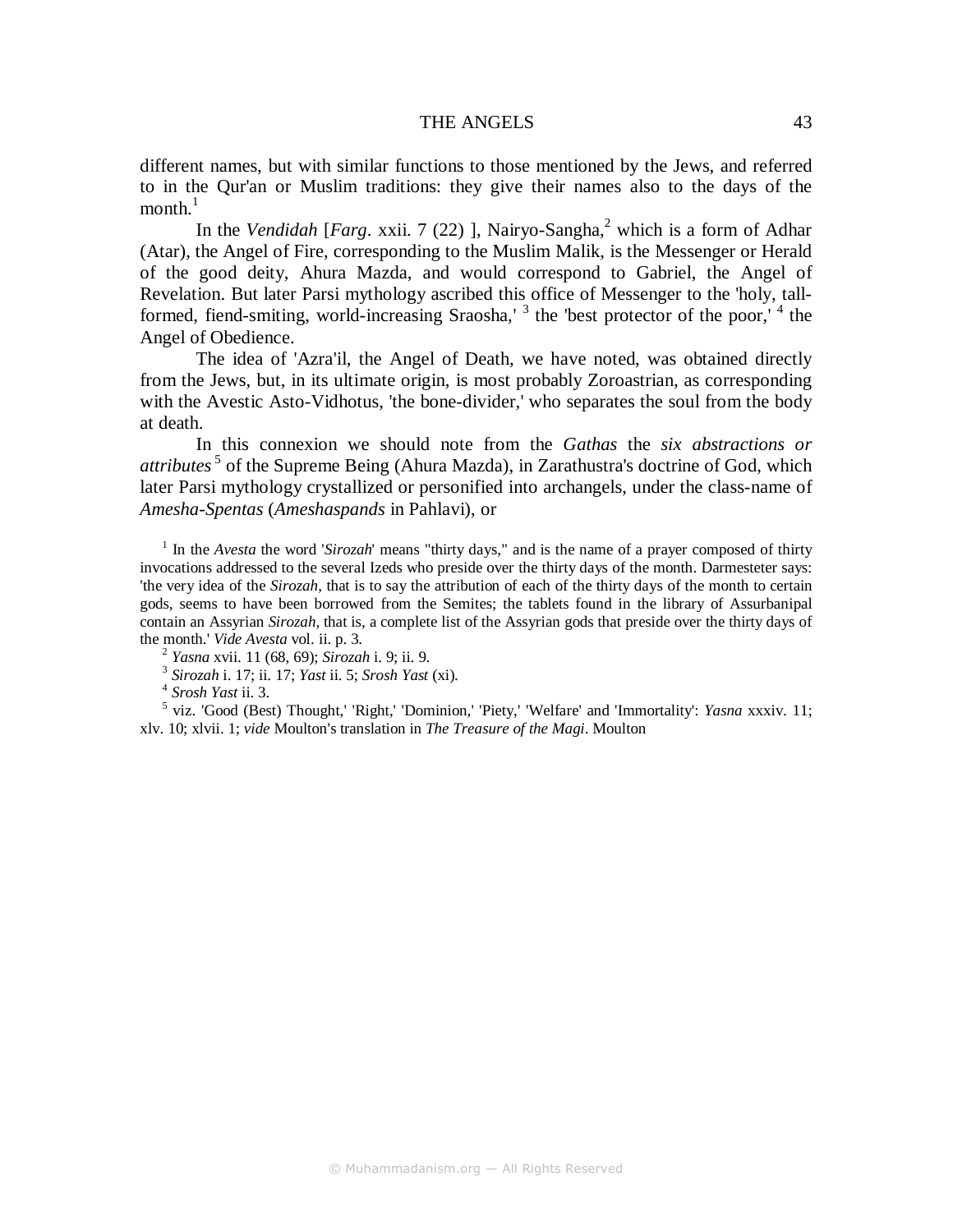'Immortal Holy Ones.' <sup>1</sup> The Deity, Ahura Mazda, is sometimes included under the *Amesha-Spentas,* and in the *Haptan Yast* (ii), or *Yast* of the seven *Ameshas-pands,* invocations and sacrifices are offered to them by name.<sup>2</sup>

It has been mentioned (p. 40) that the story of Iblis, as regards his fall, was derived by Muhammad from a Christian source. There is also a Greek element in the legend of Iblis's fall through his refusal to worship Adam because he had been created of fire and Adam only of clay. In the *Physics* of Aristotle fire is considered more honourable than earth, and in the hierarchy of the elements fire is placed the highest of all, and earth is the lowest.<sup>3</sup> Before the rise of Islam the ideas of the Greeks were more or less known to the Arabs, as Greek philosophical works had been translated into the language of both the Syrians and the Persians, with whom the Arabs were in contact.

With regard to the origin of Iblis, and his ascent from Hell, as related in Muslim traditions,  $4$  the story is,

points out (pp. 23-24) that as 'Good Thought ' can be replaced by Thy Thought' (*Y*s. xlvi. 7), the attribute 'Good Thought' is inseparable from the Deity, and, therefore, this and the other abstractions 'are not archangels at all, but Divine attributes within the hypostasis of Deity.' He deduces from this that Zarathustra 'grasped the supreme truth of the Oneness of God, but realized the vital corollary — blindness to which has vitiated the monotheism of Islam — that there must be a diversity within the Godhead if the unity is to be a fruitful doctrine' (p. 24). This is true of Zarathustra's conception of God as set forth in the *Gathas,* which are the only trustworthy source for a knowledge of his life and teaching. But later Avestic writings, as Moulton himself points out, lost the true doctrine of the great attributes of God, and simply regarded them as archangels; and this is the belief of the Parsis, as the writer finds it to-day.

<sup>1</sup> *Vide* Moulton's *Treasure of the Magi,* p. 21; also p. 28 for the origin of the word *Spenta* (Holy or Beneficent).

2 In later Persian mythology Ahura Mazda is not included among the *Amesha-Spentas,* and Sraosha is reckoned among them instead. *Vide* Bleeck's *Avesta,* vol. ii. p. 29, n. 1.

*<sup>3</sup>vide The Early Development of Mohammedanism*, p. 206, by D. S. Margoliouth.

<sup>4</sup> *Qisasu'l-Anbiya*, p. 9.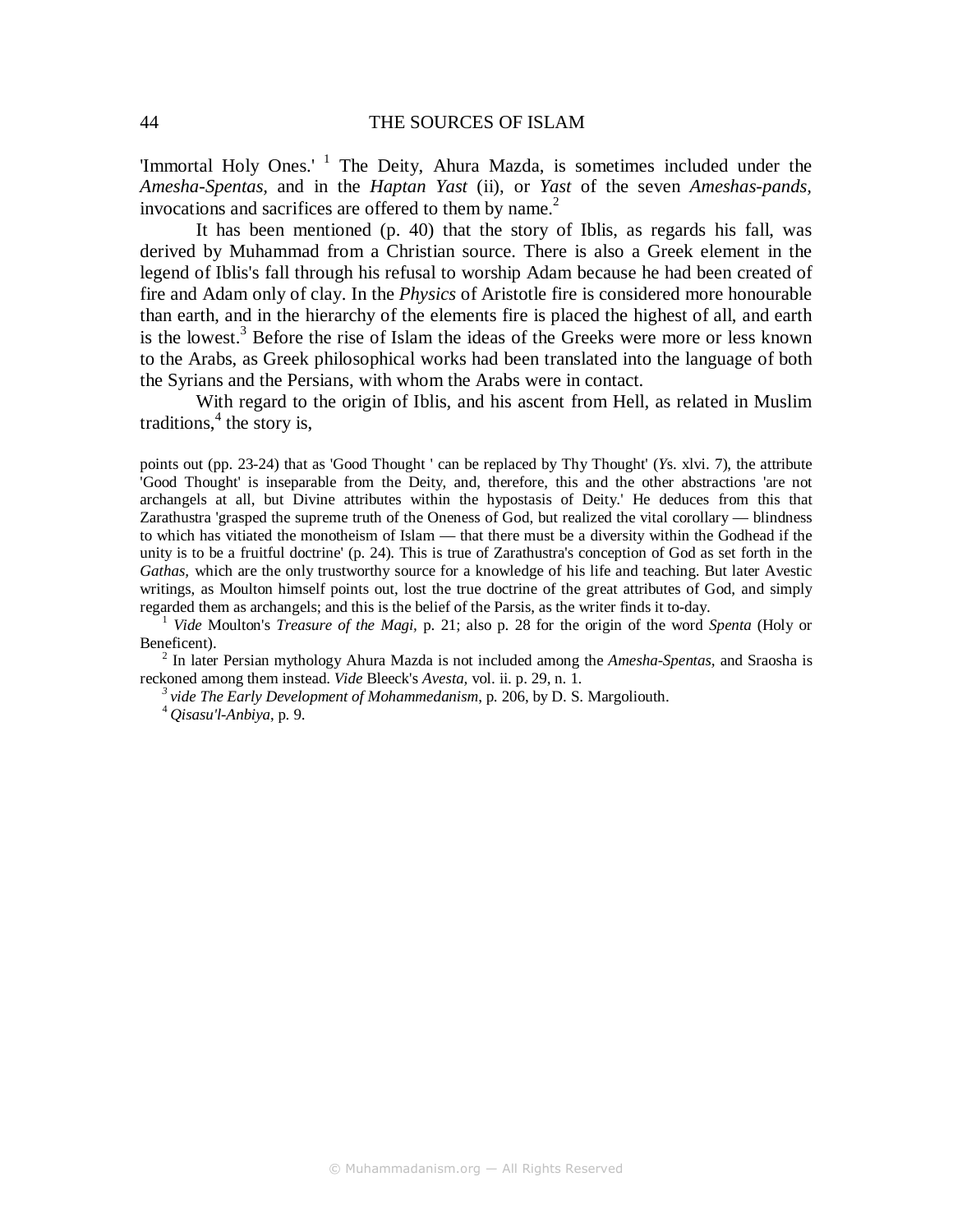#### THE ANGELS 45

in its main features, Zoroastrian (due allowance being made for the Dualism of the Parsis and the Monotheism of the Muslims). It is contained in a Pahlavi work called Bundahishnih<sup>1</sup> or *Creation*, which gives the name of Ahriman to the Evil Spirit. The account given of the Evil Spirit in this work, and the account in the *Qisasu'l-Anbiya* of the Muslims, both agree in making him at first dwell in darkness, and rise to the light after the lapse of thousands of years, when he begins to work for the destruction of God's creatures.

The *Avesta* is also rich in demonology<sup>2</sup>, and must

<sup>1</sup> Chapters i and ii. Ahriman, the Evil Spirit, is derived from Anro Mainyus ('the destroying mind') the name by which he is known in the *Avesta*.

2  *Vend*. *Farg*. xix. 43-47 (140-47), in which the wicked *Daevas,* or demons, assemble at the gate of Hell to consider the birth of Zarathustra. *Farg.* iii. 32 (105); viii. 31, 32 (98, 102): here the restless souls of the wicked, which are excluded from Heaven, are demons. The Persian sect of the Mahabadians held the belief that the soul of a person who had not spoken and done good became an Ahriman or Jinn. *Farg*. xix. 5 (16).

*Yast*, ix. 4; x. 26, 128-132; xi. 4, 13; xii. 23; xiii. 33, 57, 89, 90 (in the last reference the word or law of Ahura destroys the *Daevas*); xiv. 54-56; xv. 56; xix. 26-33.

The *Gathas* are also full of references to the *Daevas*; *Yasna*, xix 4; xxx. 6 (here 'they chose the Worst Thought'). *Yasna*, xxxii. 3-5; xxxiv. 5; etc.

The word *Daevas* (Skt. *deva*; Av. *Daeva*; Lat. *deus,* which appears in our word *Tuesday*) designated the gods, or 'heavenly ones,' worshipped by the Aryans, whose religion was then nature-worship, and which is to be found in the *Rig Veda*, or sacred Book of the Hindus. Zoroaster, which is the Græco-Roman form of Zarathustra, preaching a spiritual monotheism which centred in the worship of a Supreme Being called Ahura Mazda, 'the Wise Lord,' came as a Reformer among a people who worshipped these gods called '*daevas*.' Their worshippers rejected his teaching, and cruelly used those who accepted his religion. And when he saw the worshippers of these 'daevas,' after offering sacrifice to them, set forth on a cruel raid upon his peaceful cultivators, he regarded these gods as devils or demons who had chosen the 'Worst Thought,' and who incited their worshippers to 'do the worst things'; 'For ye (*Daevas*) have brought it to pass that men who do the worst things shall be called "beloved of the *Daevas*"' (*Yasna* xxxii. 4). Zarathustra therefore rejected these *daevas* as gods, and, hence, in his system the word '*daeva*' became a term for demon or devil.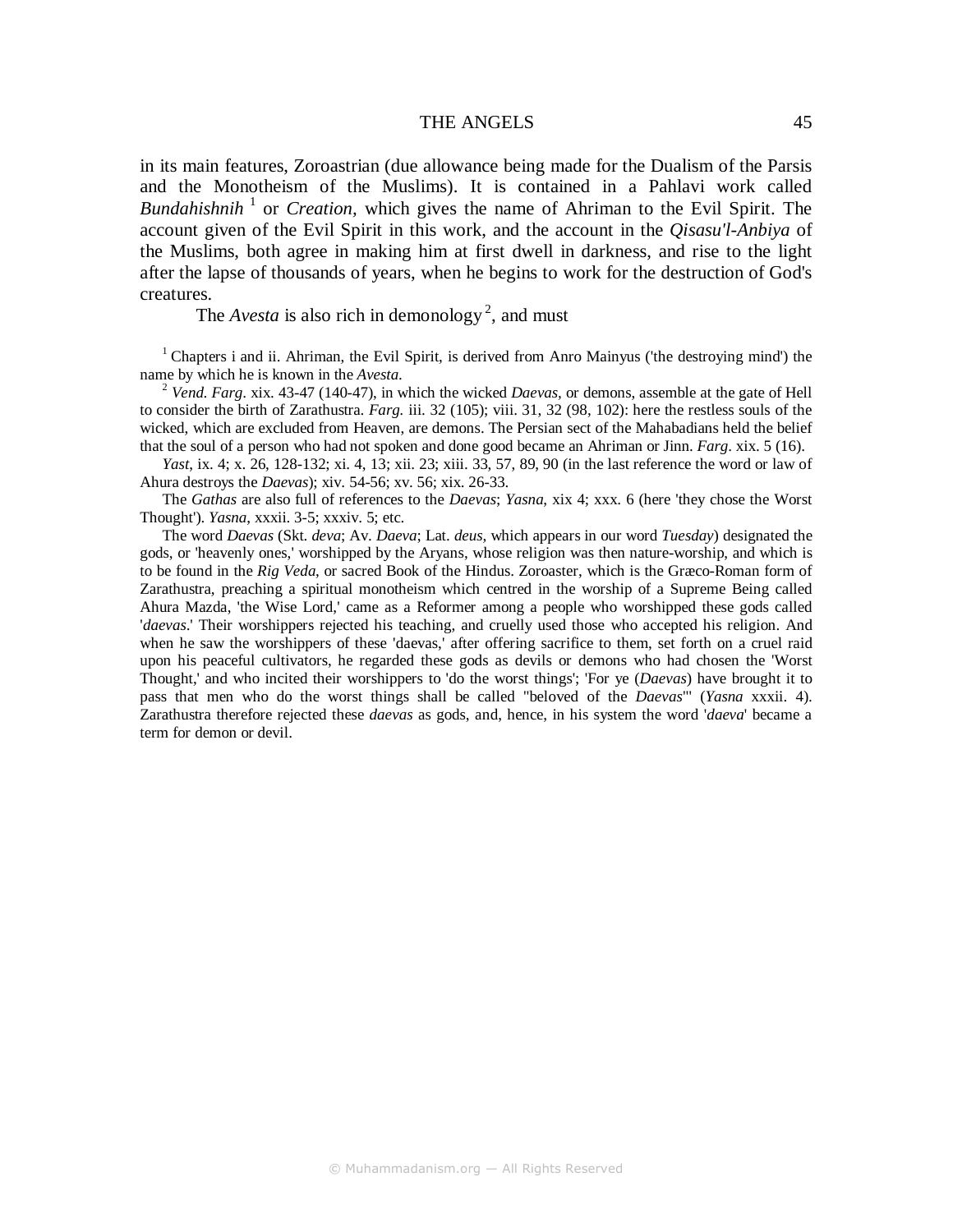have exercised a considerable influence on Judaism during, and after, the exile to Babylon where the Jews would come into contact with the Magi. $<sup>1</sup>$  Certainly, post-exilic</sup> Judaism is markedly different from pre-exilic in its doctrine of Evil. Muhammad was, therefore, indebted ultimately to the Persians for his doctrine of the Jinn, or demons, although, as we have seen (p. 42), he borrowed his ideas of them directly from the Jews, coloured somewhat by the Arab belief in their existence, which belief is also traceable to Persia.<sup>2</sup>

The legend of the two fallen angels, Harut and Marut, referred to in the Qur'an, and related more particularly in Muslim traditions, is interesting because of its possessing a composite origin. We have already mentioned (p. 42) that the story is related in the Midrash and was evidently incorporated into the Qur'an and Muslim traditions from Jewish sources, although the two sinful angels are there given other names.<sup>3</sup>

The names occur in Armenian mythology as Horot and Morot, and are applied to two deities which the Armenians worshipped before they became Christians in the third or fourth century of our era. They were supposed to promote the 'productiveness and profitableness of the earth.'

In the *Avesta,* Horot and Morot appear as Haurvatat and Ameretat, the fifth and sixth attributes of Ahura Mazda, which the 'Later *Avesta*' personified as His Chief Messengers or Archangels, the *Ameshas-*

1 *vide vide* Moulton, *The Treasure of the Magi*, p. 69.

2  *vide ante*, p. 37 and n. 3.

3 Shemhazai and 'Azael are the names given in the *Midrash Yalkut* to the two angels who sinned. According to the Muslim legend 'Azra'il (whom they now regard as the angel of death) accompanied Harut and Marut to the earth, and returned to Heaven without having sinned.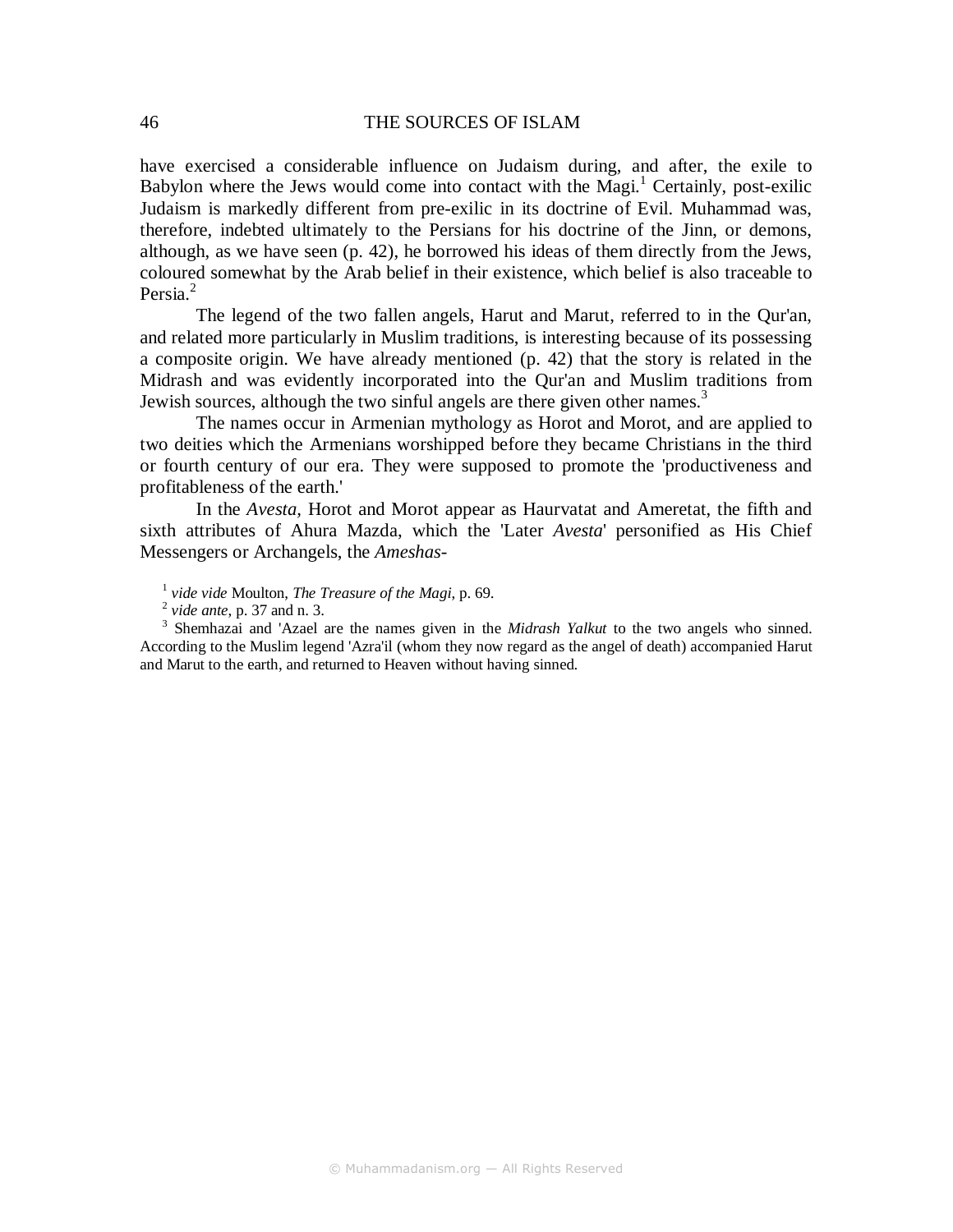## THE ANGELS 47

*pands,* or 'bountiful Immortals.' Haurvatat and Ameretat are always named together in the *Avesta,* as are Horot and Morot in Armenian mythology, and they represent respectively 'abundance' or 'prosperity of the seasons,' and 'immortality.'  $<sup>1</sup>$ </sup>

The words are really Aryan in origin (which is another indication that the Persians and Aryans belonged originally to the same family),<sup>2</sup> and occur in Sanskrit as Sarvata<sup>3</sup> and Amrita.

In the Aryan legend these demigods were represented as giving fertility to the earth. They were holy beings who came to earth at the command of God, just as in the Muhammadan legend; but their mission was not connected with sin. Muhammad, or his informants, confounded these beings with the two sinful angels of Jewish tradition, and adopted their names from the Armenian and Persian legends, which were originally quite distinct from, and independent of, the Jewish, although the myths resembled each other sufficiently to lead him to conceive them as one and the same.

There is, moreover, a somewhat similar legend in Babylonian mythology, from which the Jews borrowed some features of the story.<sup>4</sup> The Jews, in fact, were considerably indebted to Babylonian mythology for their elaborate doctrine of angels. 'The Talmud states,' Dr. Moulton says, 'that the Jews "brought the names of the angels from Babylon," which tallies with the obvious contrast between the pre-exilic angelology and the detailed and ordered hierarchies of later Judaism. This elaborated doctrine of angels and spirits was an

<sup>1</sup> *Avesta, Yast ii, 3, 8; Sirozah ii, 6, 7. In later Persian, Haurvatat and Ameretat became corrupted into* Khurdad and Murdad; *Sirozah* ii, 6, 7.

<sup>2</sup> *vide ante* p.39, n. 5, *et seq*. pp. 49, 94.

<sup>&</sup>lt;sup>3</sup> Sarvata' occurs as Sarvatati in the *Rig Veda*, which is the oldest sacred Book of the Hindus.

<sup>&</sup>lt;sup>4</sup> There is also a parallel story related in the *Mahabharata*, the great epic poem of Sanskrit literature.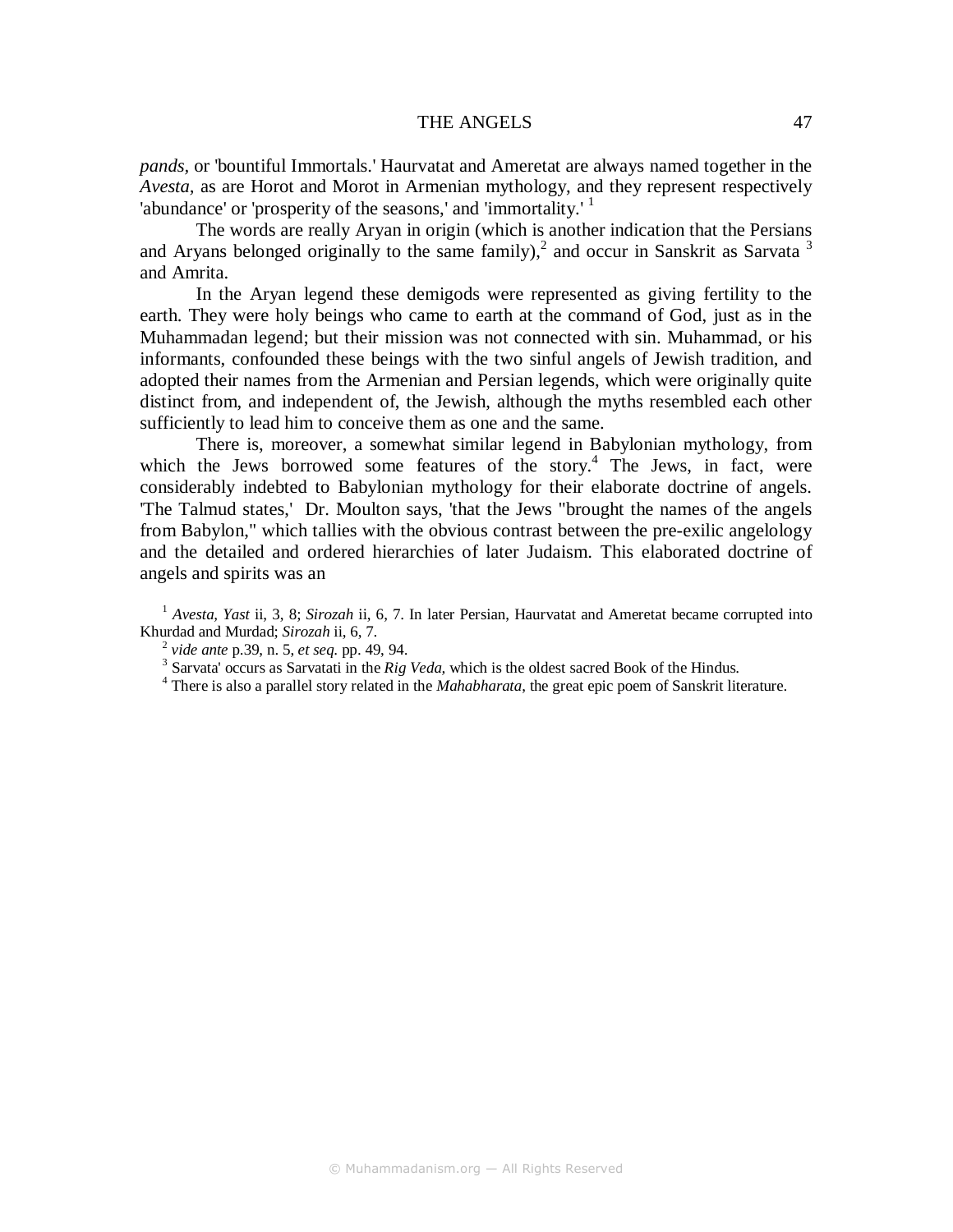unmistakably new thing, as is shown by the refusal of the conservative Sadducees to accept it. I see no *a priori* reason for denying the possibility that Persian (that is Magian) influence fostered the growth of this quasi-animistic angelology.<sup> $\frac{1}{1}$ </sup>

The legend of Harut and Marut ultimately found its way into the *Midrash*, the Babylonian myth furnishing some of the details, and Muhammad, becoming acquainted with it through his Jewish informants, admitted it to the Qur'an. Later, the story became elaborated in Muslim tradition. 'Hence,' as Dr. Tisdall says,<sup>2</sup> we have 'the strange phenomenon of the appearance of two Aryan genii as the chief actors in a scene borrowed from the *Talmud* in its main features.'

In brief, the legend of Harut and Marut as contained in the Qur'an and Muslim traditions, was taken from the *Midrash,* the names being borrowed from Armenian and Persian mythology, and also some features of the story from the Babylonians.

While dealing here with Zoroastrian influence on Islam, we may also point out that the heavenly maidens called *Huris*,<sup>3</sup> who, Muhammad says, were created for the faithful as one of the rewards of Paradise, and also the *Ghilman*,  $\frac{4}{3}$  or immortal youths who wait upon believers in Paradise, have a Zoroastrian source, as far as Muhammad was concerned, but may be also traced to Hindu mythology. They will be dealt with in a later chapter (vii), and it is sufficient now to point out that the *Huris* are identified with the

<sup>1</sup> *Early Zoroastrianism*, J. H. Moulton, D.Litt., p. 323. During their exile in Babylon the Jews would come into contact with the Magi; *vide ante,* p. 46.

<sup>2</sup> *The Sources of the Qur'an,* p. 101.

 $3$  Suratu'r-Rahman (lv) 56, 70, 72, 74; Suratu'l-Waqi'a (lvi) 22, 23, 34-36; Suratu'n-Naba' (lxxviii) 33.

<sup>4</sup> Suratu'l-Waqi'a (lvi) 17, 18.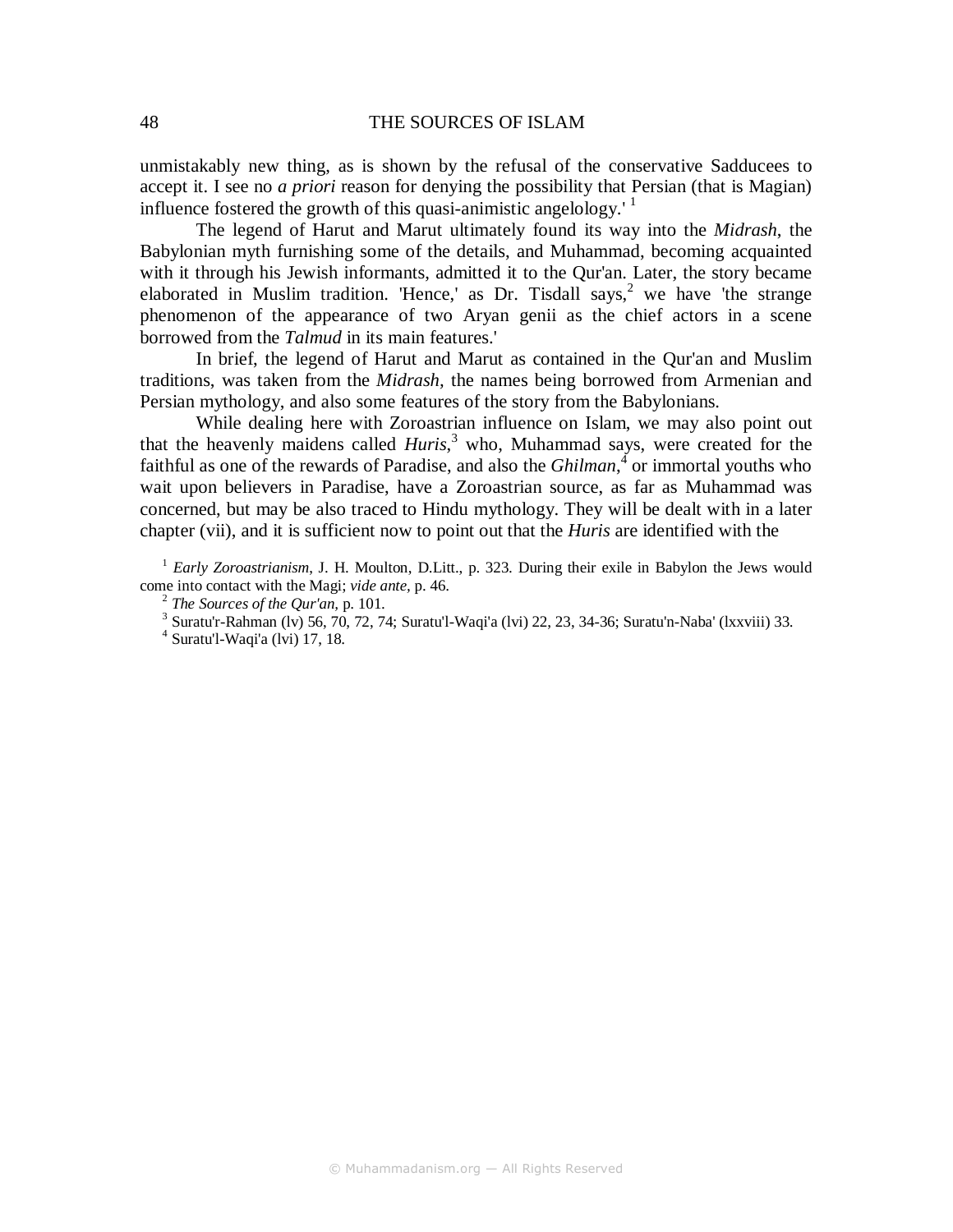## THE ANGELS 49

*Pairikas*  $<sup>1</sup>$  of the *Avesta* — those fair nymphs of seductive beauty who hover between</sup> heaven and earth.

The Arabic name for these beings is of Persian origin, and is derived from the Pahlavi *hur*, which is the Avestic *hvare*, denoting ' brightness' or 'sunshine.' <sup>2</sup>

The Hindus have a similar mythological belief in their *Apsarasas*, 3 or celestial maidens, who are supposed to dwell in the sky, or  $\overline{\tau}$  and 'swarga,' the heaven of the god Indra. These heavenly maidens of the Hindus are the *Pairikas* of the *Avesta* and the *Huris*  of the Qur'an. While, therefore, Muhammad was directly indebted to the Persians for the idea of his 'dark-eyed maidens,' their origin can be traced also to Hindu mythology, which further indicates the common origin of these two races.

<sup>1</sup> *Vend. Farg*., i. 10; viii. 80 (246); xi. 12 (34); xix. 5 (18); xxi. 10 (25). *Fast* i. 10; iii. 5; iv. 4; v. 13, 26, 50; vi. 4; viii. 8, 12, 39, 44; x. 34, etc. *Yasna* xvi. 8. The *Pairikas* are in modern Persian the *Paris*, or Fairies, which are believed in by the Parsis to-day. Bleeck points out that fairies, 'the *Paricani* of the ancients,' are to this day worshipped by the people dwelling in the valley of Pishin, to the east of Segestan. *Avesta* (Bleeck), vol. i. p. 10 n. \*\*.

 $2^{2}$  Some derive the word from Arabic, meaning 'dark-eyed,' but it is more probable that the Arabs, when they borrowed the idea of these shining maidens from the Persians; adopted also their word which best described them.

It is interesting to note that the Muhammadan writer, Sayyid 'Amir 'Ali in his *Spirit of Islam,* pp. 387, 394, speaks of the 'eclectic faith of Muhammad,' the 'Zoroastrian origin of the *Huris*' and of the 'Talmudic ideas of Hell.'

2 The *Apsarasas* are mentioned in the *Mahabharata* and the *Ramayana*, and in other Sanskrit literature.

There is a peculiar Indian belief mentioned by the Indian sage Manu in his *Dharmashastra* (book vii. §1.89), that those warriors, the Kshatriyas, who died in battle, 'not averting their faces,' but receiving all their wounds in front, are transported to Indra's heaven by these celestial maidens, the *Apsarasas.* This is similar to the Muslim belief that those who die in battle, fighting for the faith, are assured of Heaven, and a welcome there from the heavenly *Huris.* And just as many a Rajput warrior, abandoning all hope of life, boldly went to his death, receiving all his wounds in front, in order to gain the heaven of Indra, so many a Muslim believer cheerfully courted death in battle, because of his belief in thus obtaining immediate entrance to Paradise, and in the welcome awaiting him there from the *Huris*.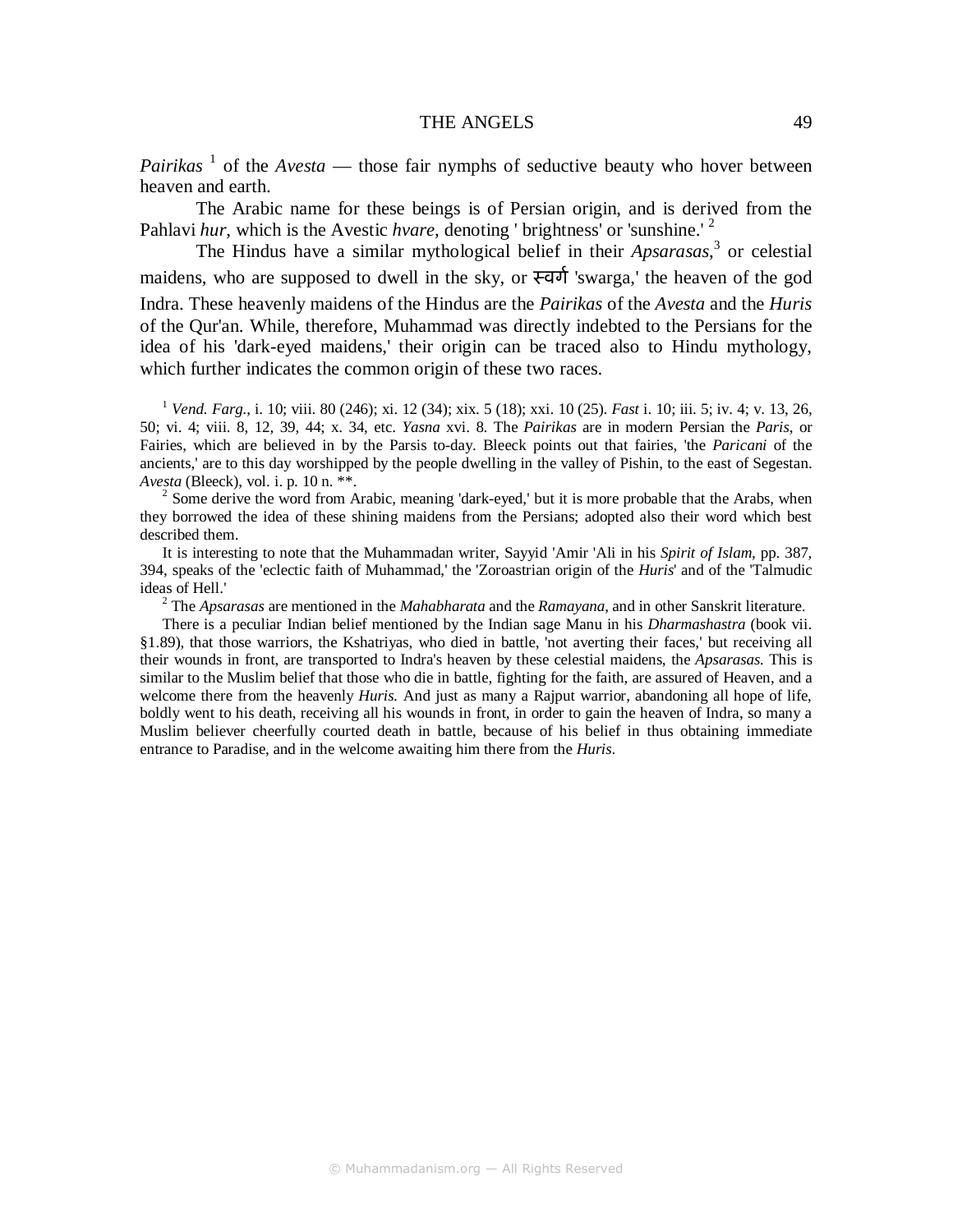The *Ghilman,* or beautiful youths of Paradise, have a similar origin, and are identical with the *Gandharvas* or celestial musicians of Indra's heaven.

In conclusion, and to summarize this section of our inquiry, it will be apparent from what has been said, that the Angelism and Demonology of the Qur'an were in no sense Muhammad's own invention, but were derived, in the first place, partly from local beliefs and superstitions; and while some parts of his teaching are traceable to Armenian and Babylonian mythology, and some to a Christian source, and one part to Greek philosophical thought, the main elements of his doctrine, were borrowed directly from Jewish sources, and were ultimately derived from Zoroastrianism.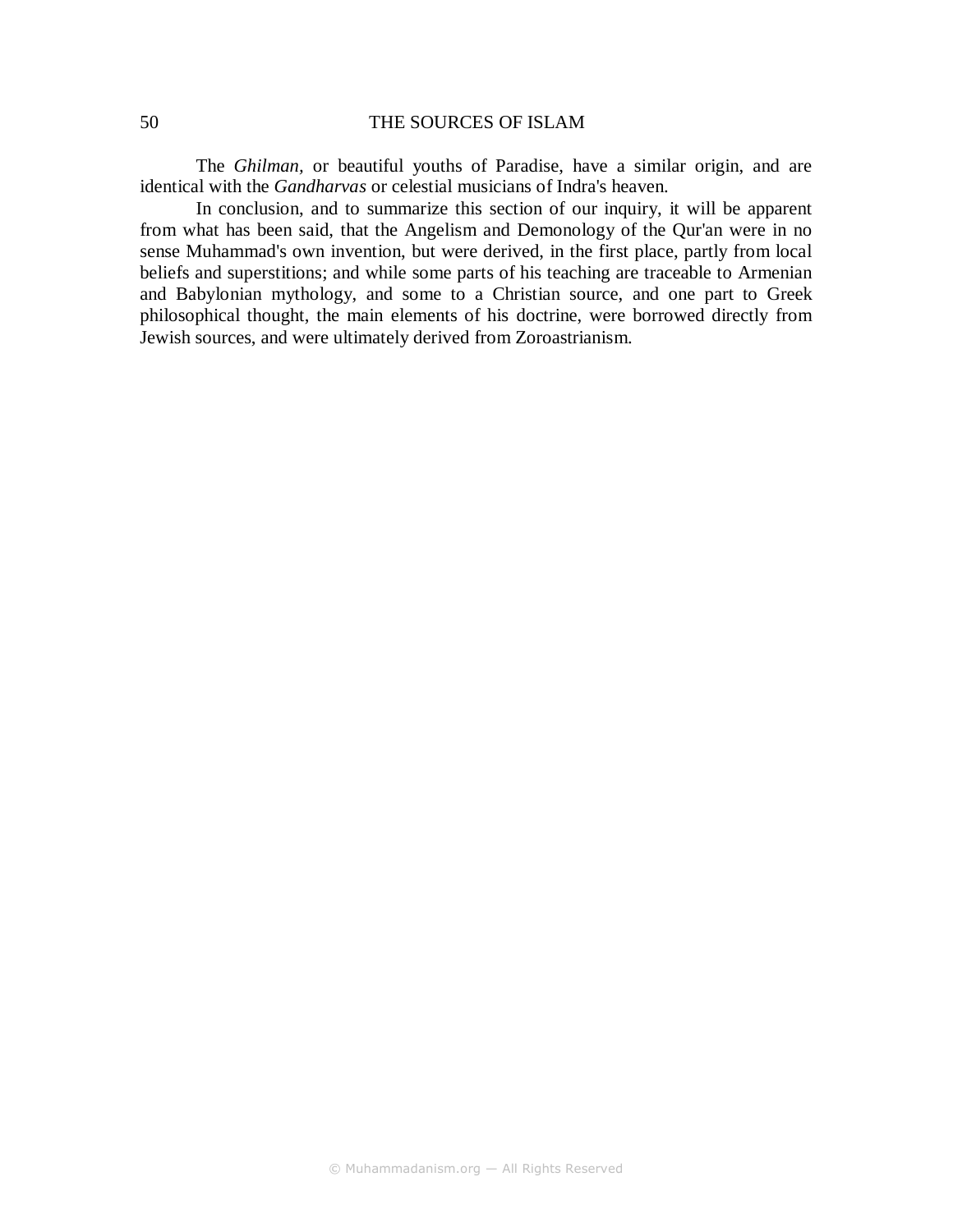# CHAPTER V

## THE BOOKS AND PROPHETS

'We believe in . . . that which hath been sent down to us, and . . . to Abraham and Ishmael and Isaac and Jacob, . . . And that which hath been given to Moses and to Jesus, . and to the prophets from their Lord. No difference do we make between any of them.<sup>'1</sup>

BELIEF in the Books, or Sacred Writings, forms another article of the Muslim Creed, and as they are connected with the Prophets, we shall consider both together in this chapter.

The Qur'anic theory of Revelation is that God, at different times in the world's history, revealed His Will in Books sent down to several prophets through the Archangel Gabriel, and that each Revelation was confirmatory of the preceding ones. There are various references in the Qur'an to these Revelations or Books, but the chief ones mentioned are the *Taurat*, 2 or *the Law* (the *Pentateuch*), revealed to Moses; the *Zabur*, or the *Psalms*,<sup>3</sup> revealed to David; and the *Injil*,<sup>4</sup> or the *Gospel*, revealed to Jesus, which is confirmatory <sup>5</sup> of the Law.

2 Suratu'l-Ma'ida (v) 48; in this passage *Taurat* evidently means the Scriptures of the Old Testament; it sometimes signifies the *Pentateuch* alone. Muir translates it here by the word 'Law'; *Life of Mahomet,* ch. vii. p. 155, and n. 1. Cf. Suratu'l-Anbiya' (xxi) 49, 105; in the last verse the 'Law' *= Pentateuch*.

 $\frac{3}{3}$  Suratu Bani Isra'il (xvii) 57; Suratu'l-Anbiya' (xxi) 105.

4 Suratu'l-Ma'ida (v) 50; Suratu'l-Hadid (lvii) 27.

<sup>5</sup> Suratu'l-Ma'ida (v) 50. The word *Injil* 'the Gospel,' is given by Muhammad in the Qur'an to the New Testament, or Canon of Scripture, in use among the Christians of his time.

<sup>&</sup>lt;sup>1</sup> Suratu'l-Baqara (ii) 130.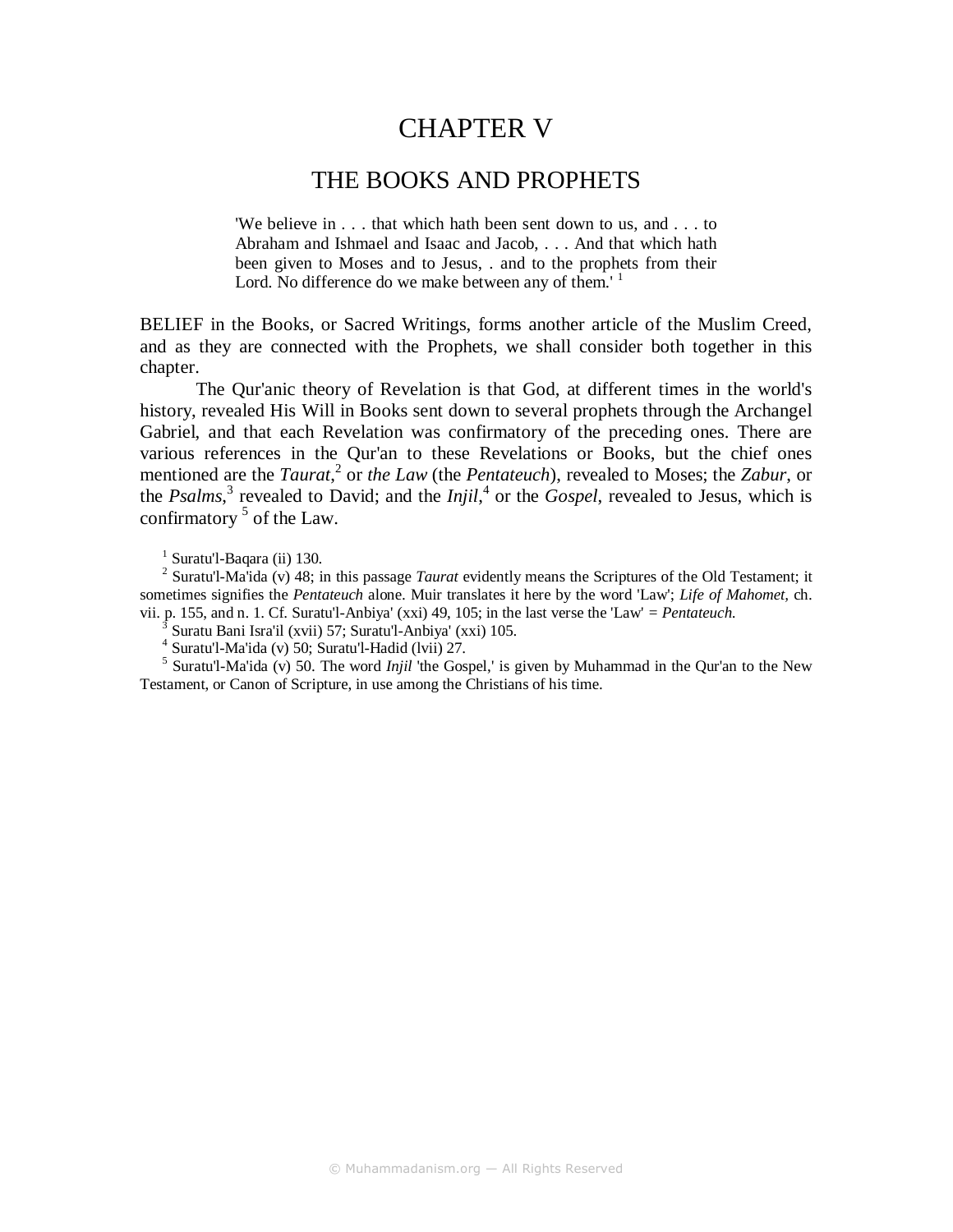The Qur'an is said to have been sent down to Muhammad, and is 'confirmatory of previous Scriptures and their safeguard.<sup>1</sup> It is designated in Arabic Al-Furqan,<sup>2</sup> the Illumination,' a word which frequently occurs in the *Talmud,* and which Muhammad borrowed from the Jews. The title Al-Furqan is also given to one of the Suras of the Qur'an (xxv), and the word is also applied in the Qur'an to the *Pentateuch*. <sup>3</sup> Revelation is said to have closed with the Qur'an, and Muhammad, who was the last, and therefore 'the seal of the prophets,<sup> $4$ </sup> is considered by Muslims to be the greatest of them.

In addition to these Books, Muslims also believe that there were one hundred other sacred Books revealed to various other prophets, namely, ten to Adam, fifty to Seth, thirty to Enoch and ten to Abraham.<sup>5</sup> These Books, which are called Sahifah (a pamphlet) in contradistinction to the four already mentioned which are called Kitab (a book), are said to have been lost. But the loss is not considered important as the Qur'an is supposed to contain all that is necessary to be known about them, just as it is also supposed to contain the substance of the Taurat, Zabur and Injil.

Muhammad always regarded and spoke of the Jewish and Christian Scriptures with reverence, and frequently

 $<sup>1</sup>$  Suratu'l-Ma'ida (v) 52; Suratu'l-Baqara (ii) 83, 85.</sup>

<sup>2</sup> Suratu Ali 'Imran (iii) 2; Suratu'l-Furqan (xxv) 1. (The prefix 'Al' is the definite article.) Authorities are divided as to the meaning of this word, Furqan. Rodwell (*The Koran*, p. 154, n. 2) says, it means *deliverance, liberation,* as in Suratu'l-Anfal (viii) 29, 42; and hence *illumination*. The usual interpretation is the *distinction* (between good and evil). Sale (*The Koran,* Prel. Discourse, sect. iii. pp. 43, 44) says, the word is used to denote a section or portion of Scripture, just as the Jews use the word p*erek* or p*irka,* which is from the same root.

 $3$  Suratu'l-Anbiya' (xxi) 49.

4 Suratu'l-Ahzab (xxxiii) 40.

<sup>5</sup> The Qur'an recognises as prophets some of those whom we call Patriarchs.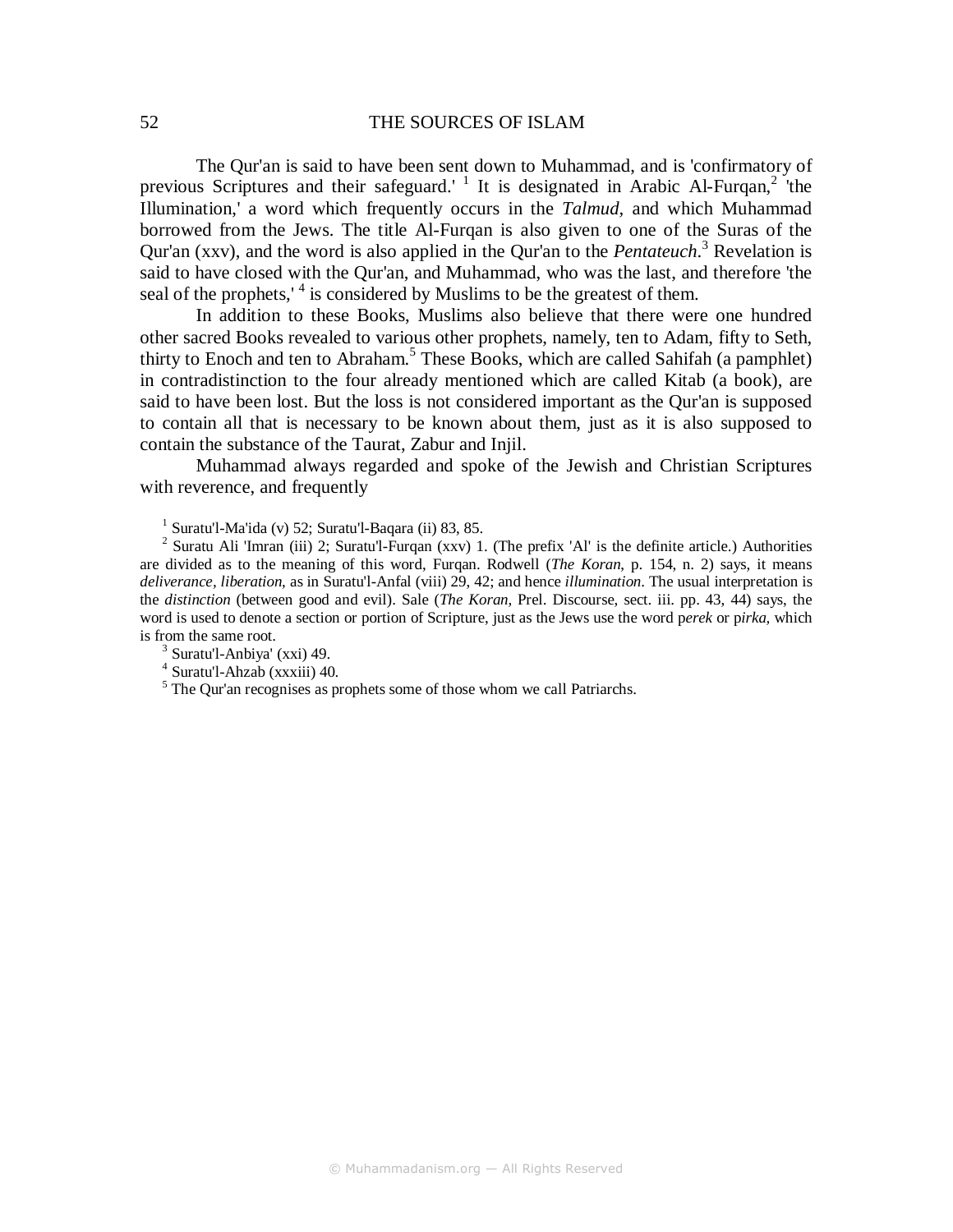appealed to them, especially at the commencement, or in the early part, of his mission, for confirmation of his Qur'anic revelations. So long, indeed, as he hoped for recognition by the Jews as God's prophet, did he affirm that his Qur'an simply contained the fulfilment of the Jewish and Christian Scriptures, in which they should find him, 'the unlettered Prophet,' described.<sup>1</sup> Muhammad never posed as the author of a new religion,<sup>2</sup> nor had he, up to this time, inculcated compulsion in the observance of any form of religion.<sup>3</sup> But when his expectations failed to be realised, and, the Jews having denied his claims, when he found that he could dispense with their aid, although at first they had helped him to power, he then turned fiercely against them, asserting that they had 'tortured their Scriptures'<sup>4</sup> by reading from them what they did not contain, and suppressing those passages which had reference to him and which gave support to his claims:<sup>5</sup> and, further, finding that neither promises nor threats could change their attitude towards him, he exhibited, at length, the intolerance of his Faith by sweeping them from his path, sending some into exile and putting others to the sword.

With regard now to the source from which Muhammad derived his idea of the Books, we may note, first, that the Sabians, whose religion Muhammad acknowledged as on an equality with that of the Jews and

 $<sup>1</sup>$  Suratu'l-A'raf (vii) 156; cf. Suratu's-Saff (lxi) 6.</sup>

2 *vide* chapter ii. p 19, n. 1.

<sup>3</sup> Suratu'l-Baqara (ii) 256.

<sup>4</sup> Suratu Ali 'Imran (iii) 72. Muhammad's charge against the Jews and Christians was not of corrupting, or altering the text of their Scriptures, but rather of misinterpreting them, and of suppressing or hiding those passages which referred to him; *vide* also Suratu'l-Ma'ida (v) 16, 18.

5 Suratu'l-Ma'ida (v) 18.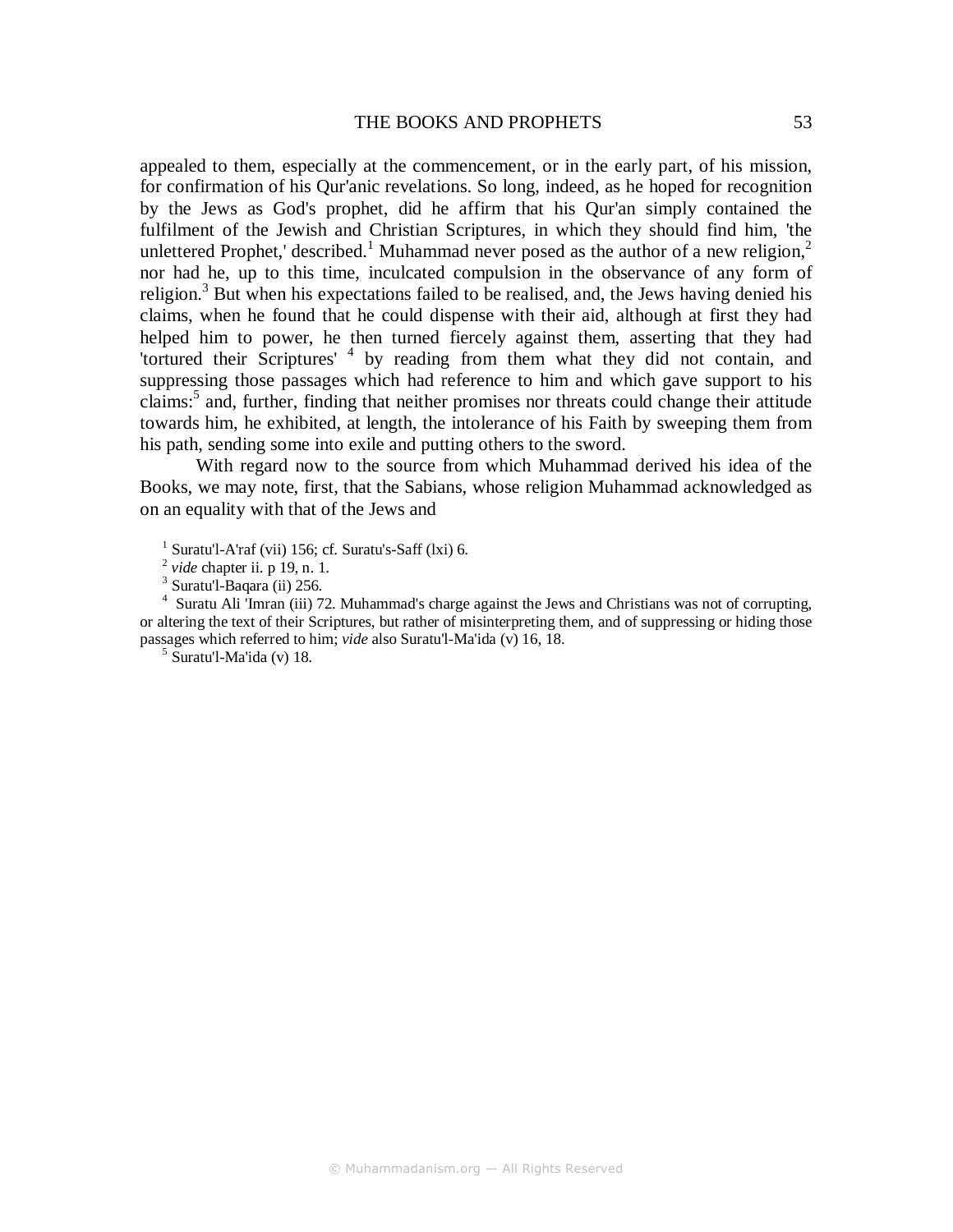Christians, $<sup>1</sup>$  possessed several books which they attributed to prophets before the Flood.</sup> One of their books is called *The Book of Seth,* the authorship of which they ascribe to Seth who, they say, along with Enoch, was the founder of their religion. The religious ideas of this sect and the contents of *The Book of Seth* would be known among the Arabs in Muhammad's time, and as several of the religious practices of the Muslims are identical with those of the Sabians,<sup>2</sup> we cannot but conclude that Muhammad was indebted to this semi-Christian sect for some of the rites of his religious system. *The Book of Adam* is referred to in the *Talmud* (*Baba Metzia,* fol. 85 *b*): 'Shemuel said . . . I have seen it written in *the Book of Adam*.' This *Book of Adam*, it is said, was bequeathed to Seth, and became one of the precious legacies of the Jews. It is not now extant. Cf. *'Abodah Zarah*, fol. 5*a*; *Sanhed*., fol. 38*b*; Gen. v. 1.

While, however, Muhammad was doubtless acquainted with the books of the Sabians, it is self-evident

<sup>1</sup> Suratu'l-Baqara (ii) 59; Suratu'l-Ma'ida (v) 73; *vide ante*, p. 7, n. 2. We may note, further, that our knowledge of this Sect is somewhat limited and obscure. Seba and Sheba are mentioned several times in Scripture; Gen. x. 7, 28; xxv. 3. Seba is also mentioned, along with Ethiopia and Egypt, in Isa. xliii. 3; and in Isa. xlv. 14, the Sabians are again mentioned with Ethiopia, which lends support to the opinion of Gesenius that Seba was 'a province of Ethiopia.' Keil and Delitzsch think that the descendants of Raamah, Sheba and Dedan 'are to be sought in the neighbourhood of the Persian Gulf.' The kingdom of Sheba is mentioned in I Kings x. 1; Job vi. 19; Psalms lxxii. 10, (15); Isa. lx. 6; Jer. vi. 20; Ezek. xxvii. 22, 23; xxxviii. 13. Arabia seems to have been the seat of this kingdom (cf. Jer. xxv. 24). There is an Arabian kingdom of this name mentioned in Classical and Oriental writings, which seems to have corresponded with Yaman.

 $2 E.g.$  their times of prayer, five of which correspond with those of the Muslims. They also fast for thirty days as the Muslims do during Ramadan [Suratu'l-Baqara (ii) 181]. They also honoured the Ka'ba. Abu'l-Fida, *Al-Tawarikhu'l Qadimah* (*Hist. Ante-Islamica*), p*.* 148; *vide ante*, p.7 n. 2.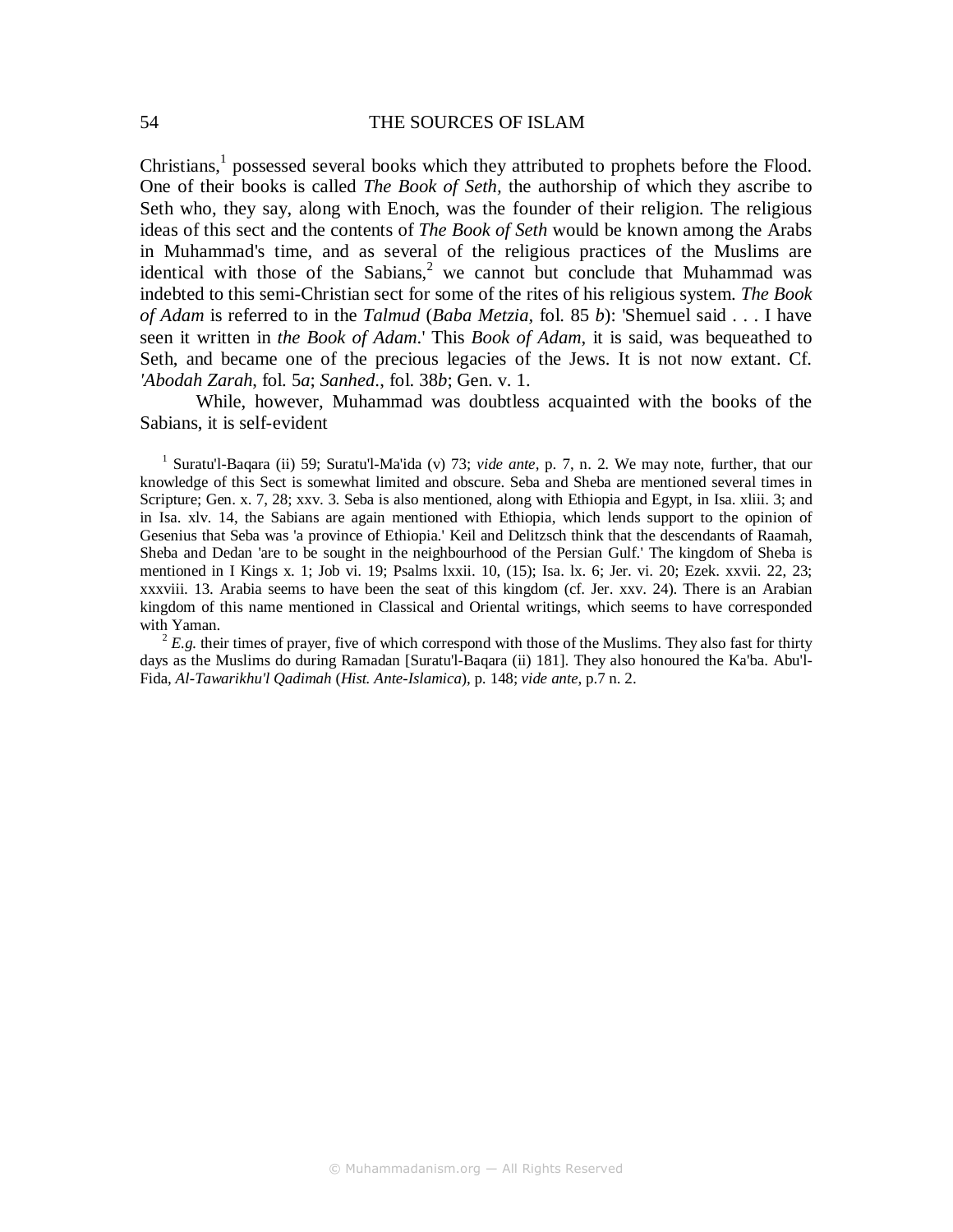from even a superficial study of the Qur'an that it was chiefly from Jewish and Christian sources that he borrowed this distinctive article of his Creed. And, as we shall see presently, it was mainly from the same sources that he obtained his conception of the Prophets. Muhammad frequently mentions in the Qur'an 'the people of the *Book*',<sup>1</sup> and this 'Book' of Sacred Writings he implicitly believed in, and accepted as God-revealed. The *Taurat,* the *Zabur* and the *Injil* which he refers to in the Qur'an, are the Scriptures of the Jews and Christians, and it cannot be doubted that his idea of, and claim for, the Qur'an as divine, arose from his contact with the Jews and Christians, and his knowledge of their belief in the divine nature of their Books.

In Suratu'l-A'la (lxxxvii) 19, Muhammad refers to *The Book of Abraham*; 'This truly is in the books of old, the Books of Abraham and Moses'. In this he follows the Rabbis who attribute *The Book of Jasher* to Abraham.<sup>2</sup> "'Behold it is written in *The Book of Jasher*' (II Sam. 1. 18). What book is this *Book of Jasher?* Rabbi Cheya bar Abba, in the name of Rabbi Yochanan, says it is *The Book of Abraham*. . . ." So much, indeed, was Muhammad indebted to the Jews for a great portion of his teaching on this and other subjects, that the Qur'an has been described as a compendium of Talmudic Judaism.

We pass, now, to consider 'The Prophets', by which title Suratu'l-Anbiya' (xxi) of the Qur'an is called. There are twenty-five mentioned by name in the Qur'an, which, however, draws no distinction<sup>3</sup> between prophets and patriarchs, and in some instances

1 Suratu Ali 'Imran (iii) 57, 58, 62-65, 68.

2 Fabr. *Cod. Apoc*. V. T., p. 349.

3 This is also a Jewish custom; Heber is reckoned a prophet by the Jews (*Seder Olam*., p. 2); *vide*  Josephus, *Ant.* L. I., ch. 2.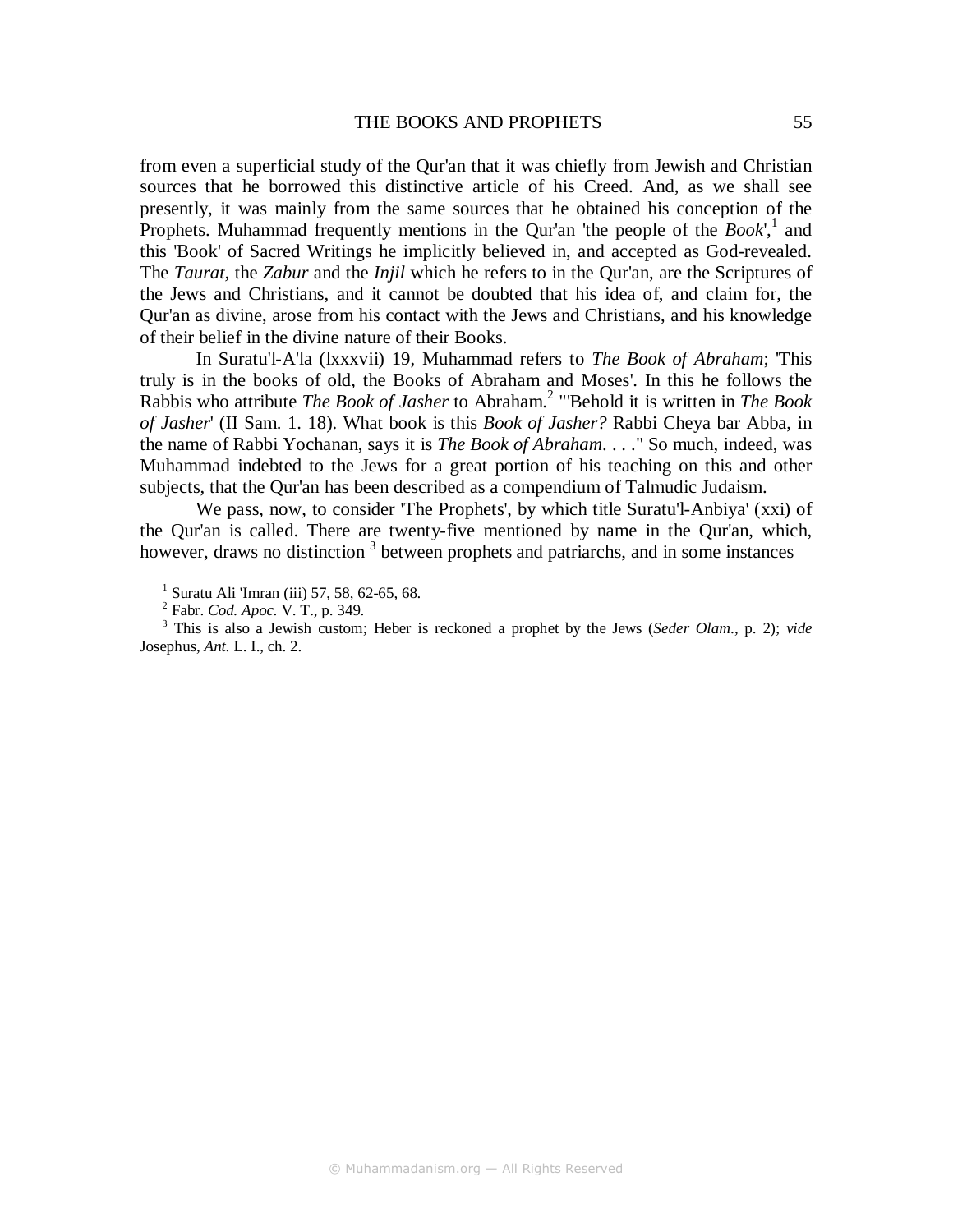changes their Scriptural names, as for example, Edris<sup>1</sup> for Enoch, Houd<sup>2</sup> for Heber, Shoiab<sup>3</sup> for Jethro, Dhoulnoun<sup>4</sup> for Jonah, and Dhoulkefl<sup>5</sup> for another Old Testament prophet. The Qur'an also recognises other prophets whose names do not appear in the Jewish or Christian Scriptures, e.g. Luqman-i-Hakim, or Lukman, <sup>6</sup> by whose name the thirty-first Sura is called, and who is supposed to have been Æsop; and Dhoulkarnain,<sup>7</sup> 'the two-horned,' who is identified with Alexander the Great; and Saleh  $8$  who was sent to the people of Themoud, and who seems to have been a prophet of Muhammad's own invention.

Muslim tradition augments greatly the number of the prophets who have appeared in the world at various times. One tradition gives the number as 124,000, while another says it is 224,000.

There are six prophets mentioned in the Qur'an with special titles given to them by way of preeminence. They were the heads of their respective dispensations, and introduced new laws and institutions among the people to whom they were sent. These six prophets are Adam, 'the chosen of God' (Safiyu'llah);  $9$  Noah, 'the prophet of God' (Nabiyu'llah); <sup>10</sup> Abraham, 'the friend of God' (Khalilu'llah); <sup>11</sup> Moses, 'who . spoke with  $\text{God' (Kalimu'llah)}$ ;  $^{12}$  Jesus, 'the Spirit of God' (Ruhu'l-

1 Suratu Maryam (xix) 57; Suratu'l-Anbiya' (xxi) 85.

2 Suratu'l-A'raf (vii) 63; Suratu Hud (xi) 52; Suratu'sh-Shu'ara' (xxvi) 124. *Vide* Geiger's *Was hat Mohammed aus dean Judentume aufgenommen*, pp. 113-20.

 $4$  The man of the fish. Suratu'l-Anbiya' (xxi) 87.

6 Suratu Luqman (xxxi) 11.

 $^7$  Suratu'l-Kahf (xviii) 82. (Cf. Dan. viii).  $^8$  Suratu Hud (xi) 64.

<sup>9</sup> Suratu Ta Ha (xx) 119[121]. <sup>10</sup> Suratu Nuh (lxxi) 1, 2, 5.

<sup>11</sup> Suratu'n-Nisa' (iv) 124; 'God took Abraham for His friend.' Muslims, therefore, call Abraham 'The friend of God,' as in the Old Testament Scriptures (Isa. xli. 8).

 $12$  Suratu Maryam (xix) 53; Suratu Ta Ha (xx) 11-50.

<sup>3</sup> Suratu'sh-Shu'ara' (xxvi) 177.

 $6$  Ibid. (xxi) 85.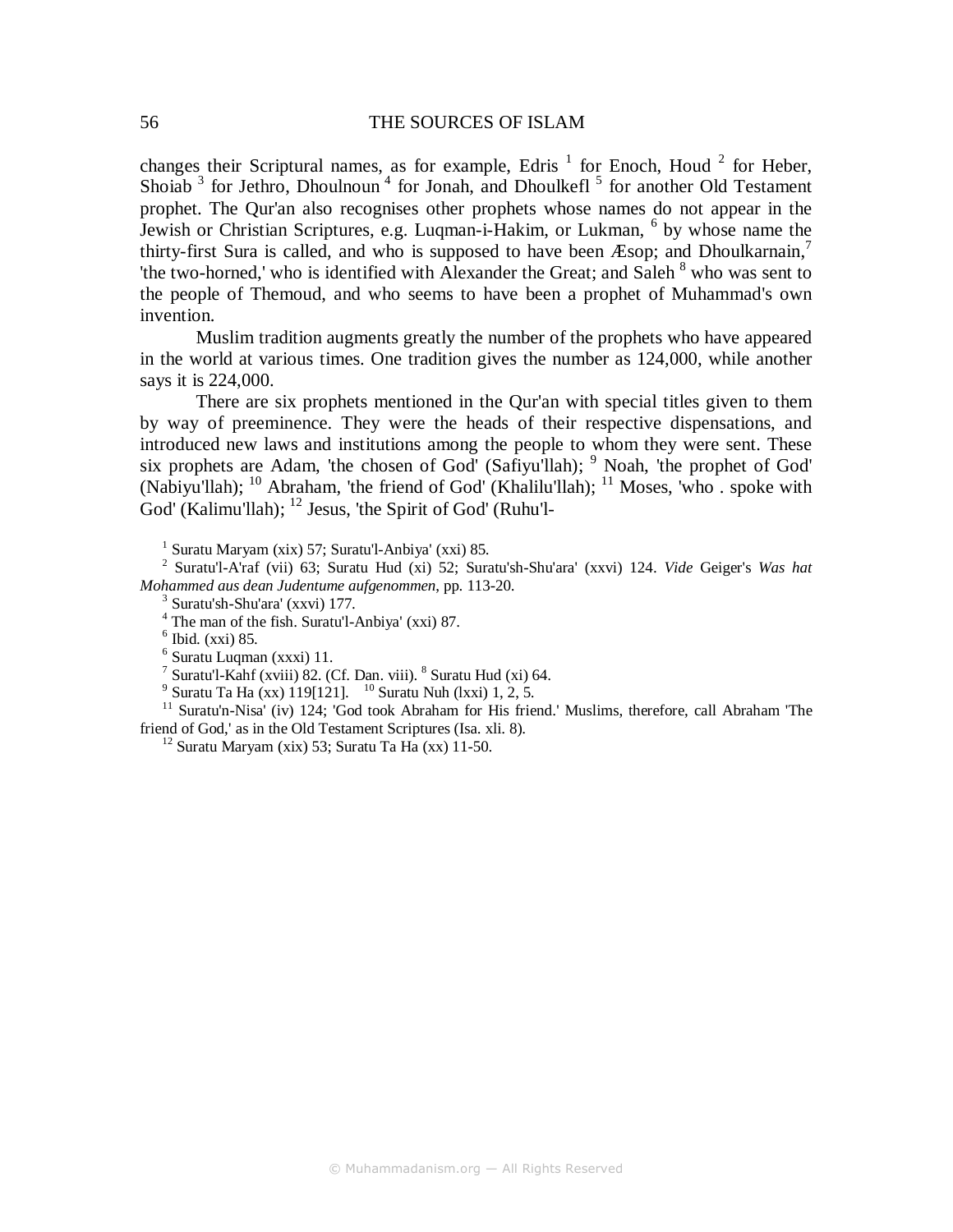lah);<sup>1</sup> and Muhammad, 'the Messenger of God' (Rasulu'llah). <sup>2</sup> Adam is said to have been the first of the Prophets, and Muhammad the last, and, hence, called in the Qur'an 'the seal of the prophets.<sup>3</sup> Tradition ascribes to Muhammad the saying 'there is no prophet after me.'

In seeking the sources of Muhammad's teaching concerning the prophets, it is apparent, as mentioned above, that he obtained the names of the chief prophets from the Jews and Christians, just as he conceived his idea of the Sacred Books from the same source. The special designations given to these prophets clearly indicate this, e.g. Abraham is 'the friend of God'; Noah is 'the warner (or prophet) of God'; Moses is the prophet 'with whom God spoke'; and Jesus is 'the Word of God'; and 'a Spirit proceeding from God.' 4

The Virgin Birth of Jesus is also a dogma of the Qur'an,<sup>5</sup> and His Deity,<sup>6</sup> as *the* Word of God, or *the* Word proceeding from God, is also verbally implied, although expressly denied. These great truths Muhammad could only have become

 1 Suratu'n-Nisa' (iv) 169; Suratu Ali 'Imran (iii) 40. In these verses Jesus is called *the* (not *a*) Word of God, and the 'Messiah,' yet in the same verse (Su. iv. 169) Muhammad denies His Deity.

2 Suratu'l-Ahzab (xxxiii) 44.

<sup>3</sup> Suratu'l-Ahzab (xxxiii) 40. Al-Fudali says, 'God ... Has distinguished our Prophet in that he is the seal of the Apostles.'

<sup>4</sup> The term 'Spirit of God' is frequently used in the Old and New Testament Scriptures, and as Muhammad never comprehended the meaning of the Third Member of the Trinity, he would naturally apply this term to the Person of Jesus.

It should be noted that Muhammad, in accordance with his usual method in plagiarism of never repeating the exact phraseology of anything he heard, changes the Scriptural expressions somewhat, in order to give them the appearance of originality: *vide* pp. 62, 82.

5 Suratu Maryam (xix) 20-22; Suratu'l-Anbiya' (xxi) 91; Suratu't-Tahrim (lxvi) 12; cf. Suratu Ali 'Imran (iii) 52, in which it is said 'Jesus is as Adam,' i.e. neither of them had a human father, as 'Abbasi and Jalalain explain it.

6 Suratu Ali 'Imran (iii) 40, 42; Suratu'n-Nisa' (iv) 169; cf. Suratu'l-A'raf (vii) 190.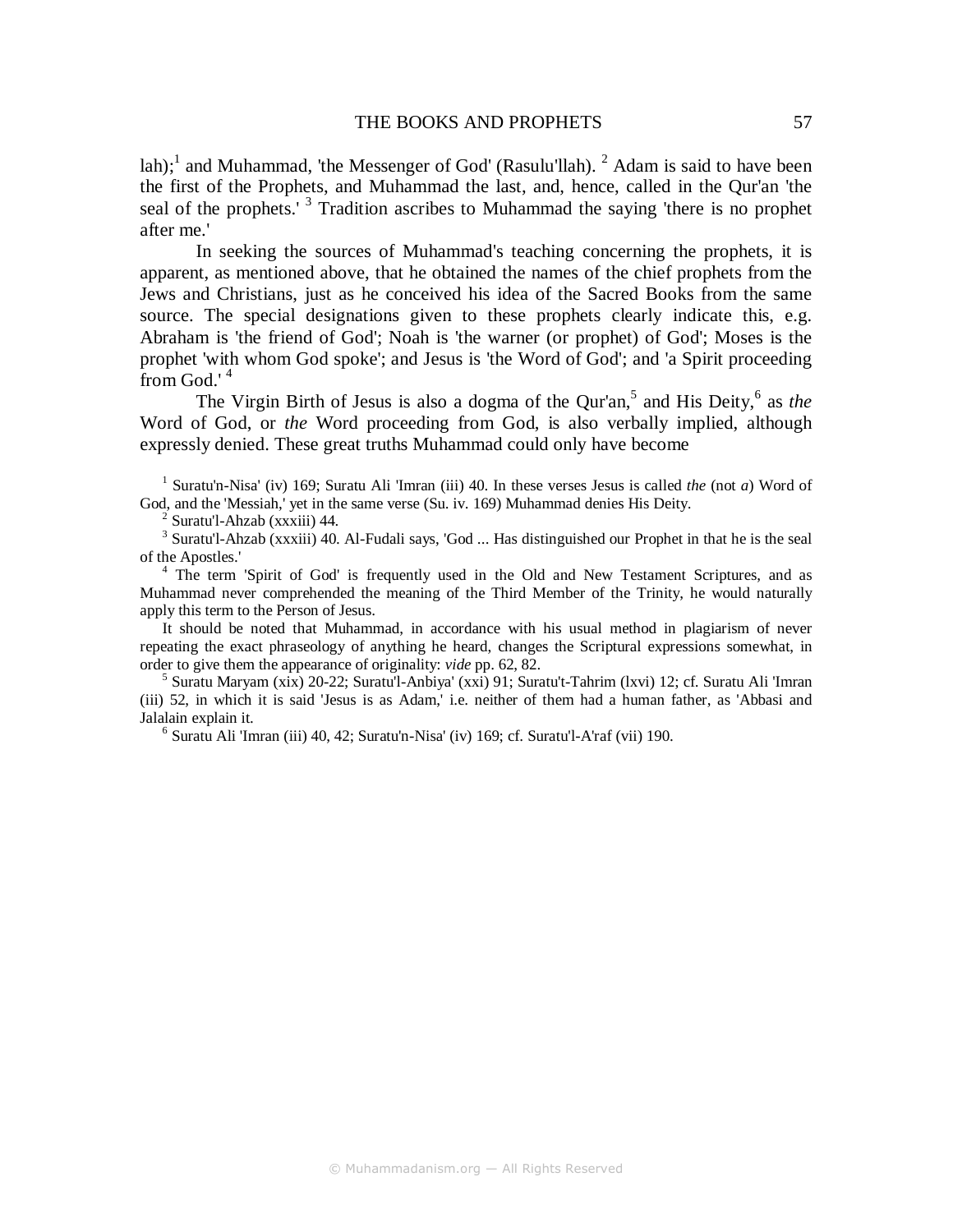acquainted with from the Christian Scriptures, or from persons conversant with these Scriptures.

Moreover, although all the prophets are supposed to have been free from  $sin - a$ belief which I have found prevalent among Muslims to-day — faults, or sins, which they have committed are mentioned in the Qur'an, $<sup>1</sup>$  and could only have become known to</sup> Muhammad through his Jewish or Christian informants.

In several Suras of the Qur'an sin is also attributed to Muhammad. His 'earlier and later sins' are referred to in Suratu'l-Fath (xlviii) 2; and in Suratu'l-Mu'min (xl) 57, and Suratu Muhammad (xlvii) 21, he is told to 'ask pardon for thy  $\sin^{-2}$ 

While, however, both the impeccability and moral frailty of the prophets are set forth in the Qur'an, it is a remarkable fact that Jesus alone is proclaimed in the Qur'an as the sinless Prophet of Islam.  $3$  There is no passage in the Qur'an which attributes sin to Jesus, and no shadow of a suggestion that He had, like Muhammad, to ask forgiveness for Himself. This conception of the sinlessness of our Lord could have been obtained only from

<sup>1</sup> Adam's sin is referred to in Suratu'l-Baqara (ii) 34, and Suratu'l-A'raf (vii) 19-22; Noah's, in Suratu Hud (xi) 49, and Suratu Nuh (lxxi) 29; Abraham's, in Suratu'sh-Shu'ara' (xxvi) 82; and Moses', in Suratu'l-Qasas (xxviii) 14, 15.

 $2$  There are various interpretations of these passages by Muslim writers, who endeavour to explain them away, and to maintain that Muhammed was not guilty of committing sin.

 $3$  Jesus is the only Prophet mentioned in the Qur'an who is called 'the Word of God,' and 'the Spirit proceeding from God.' Muhammad, in thus asserting that Jesus is 'the *one* expression of God's Will,' affirmed at the same time His absolute sinlessness. How often have I heard, when preaching in the bazaars and villages of Gujarat and Kathiawar, the phrase 'Isa Nabi (the Prophet Jesus) is the sinless Prophet of Islam'; and only to-day did a high Muhammadan official here make a similar acknowledgment to me about our Lord, with whom, however, he, naturally, coupled the name of Muhammad.

Muslims believe that all the prophets professed, and taught, the Faith of Islam.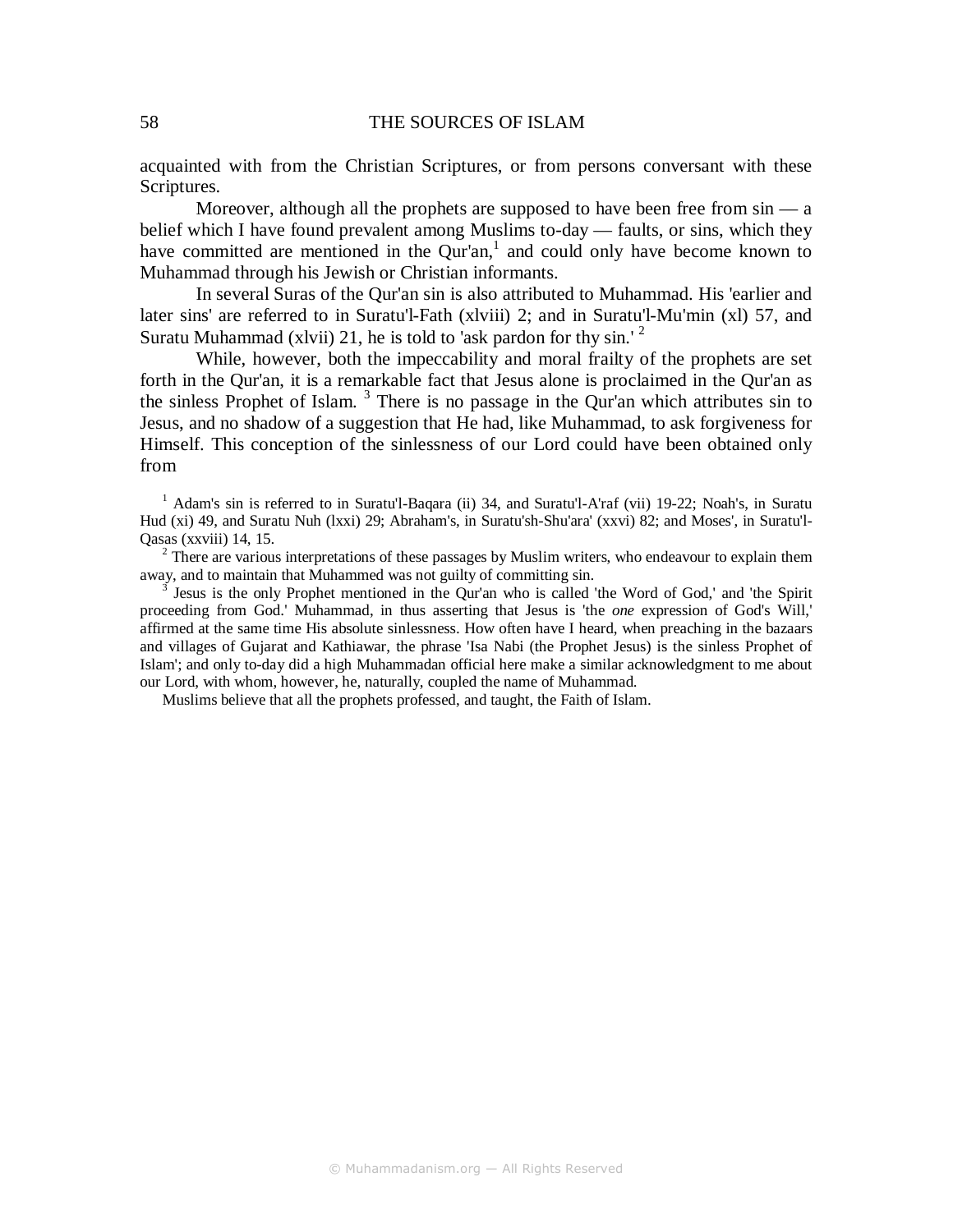Christian sources. The miraculous conception and the Sinlessness of Jesus are, therefore, dogmas taught in the Qur'an; and His Deity, although expressly denied, is at least verbally implied. Muhammad, perhaps, did not understand the significance of the term 'Word of God.'

But while thus verbally implying the doctrine of Christ's Deity, the dogma did not harmonize with Muhammad's Islamic system, and he repudiated it in his denial of the Trinity, which he either ignorantly believed, or wilfully misbelieved, to consist of God, Mary and Jesus.<sup>1</sup> If it were through ignorance that Muhammad formed his erroneous conception of the Trinity, then the corrupt character of Christianity as it existed in Arabia in Muhammad's time, or the distorted view which he obtained of Christianity on his mercantile journeys into Syria, may account for his gross perversion of this doctrine in the Qur'an.

Muhammad also denied the Divine Sonship of Jesus, $^2$  rejecting the title 'Son of God' and always using in the Qur'an 'Jesus, son of Mary.'<sup>3</sup> 'The Messiah, Jesus, son of Mary, is only an apostle of God'<sup>4</sup> 'Jesus is no more than a servant';<sup>5</sup> 'Verily,' said the infant Jesus from the cradle, 'I am the servant of God; He hath given me the Book, and He hath made

<sup>1</sup> Suratu'n-Nisa' (iv) 169; Suratu'l-Ma'ida (v) 77, 79, 116. Muhammad was not the first to deny the Deity of Jesus. Corinthus, and the Ebionites in the early days of Christianity, and, later, Arius, and Beryllus the Bishop of Bostra in Arabia, all denied the Godhead of Jesus. The Aryian heresy had been propagated in the Peninsula before Muhammad's time.

<sup>2</sup> Suratu'n-Nisa' (iv) 169; Suratu't-Tauba (ix) 30; Suratu Maryam (xix) 36; Suratu'l-Furqan (xxv) 2; Suratu'l-Kahf (xviii) 3, 4.

<sup>3</sup> Suratu'n-Nisa' (iv) 156, 169; Suratu't-Tauba (ix). 31; Suratu Maryam (xix) 35; Suratu'z-Zukhruf (xliii) 57.<br> $\frac{4}{5}$  Suratu'n-Nisa' (iv) 169.<br> $\frac{5}{5}$  Suratu'z Zulchmf (yliji)

 $5$  Suratu'z-Zukhruf (xliii) 59; Suratu Maryam (xix) 31; Suratu'n Nisa' (iv) 170.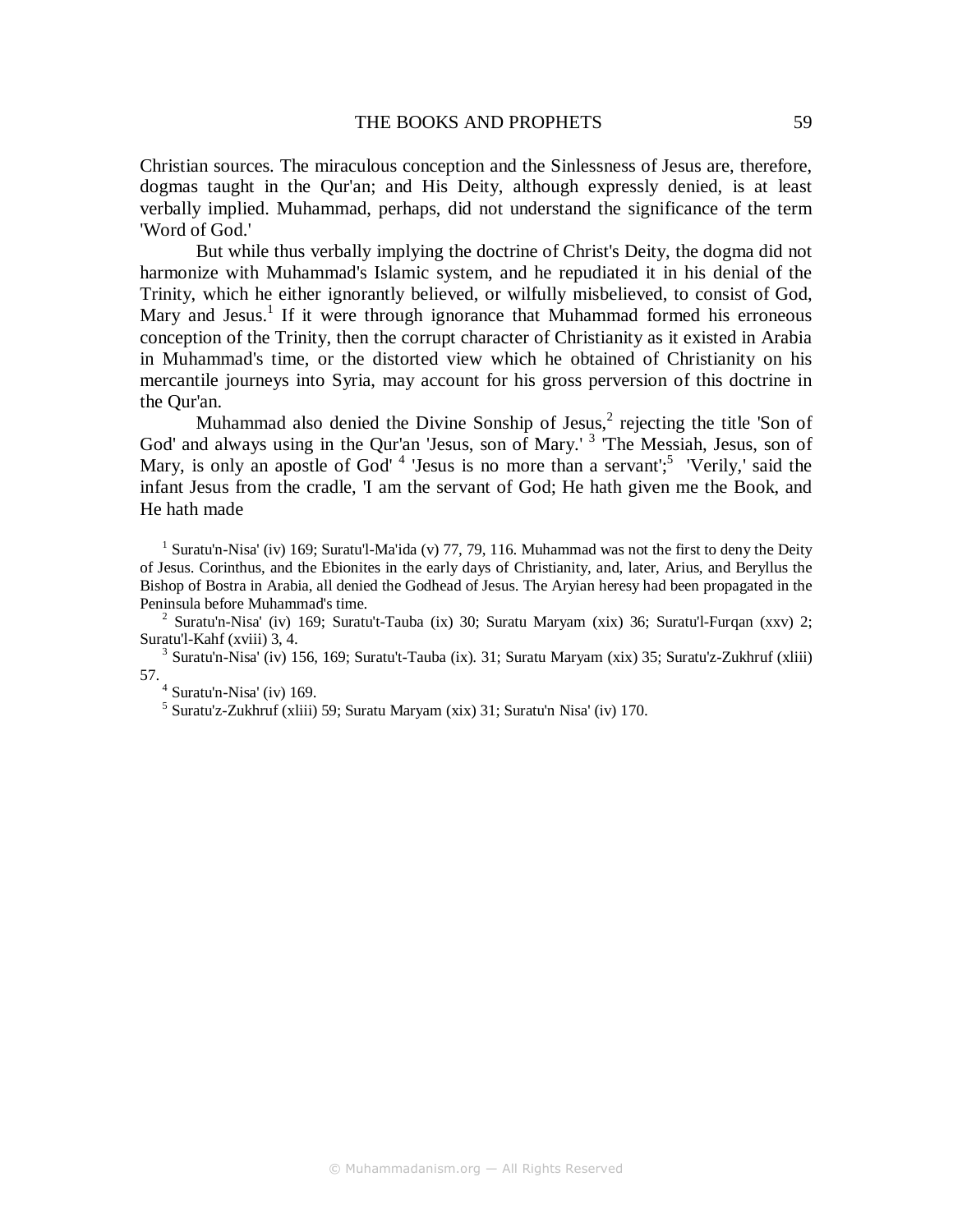me a prophet;  $1$  The Christians say, "The Messiah is a Son of God" . . . They resemble the Infidels of old.  $\ldots$  How are they misguided!' <sup>2</sup> Such are the terms used by Muhammad with reference to Jesus in repudiating the doctrine of His Divine Sonship.

It has been mentioned above that the corrupt state of Christianity, as it was presented to Muhammad, accounted for his rejection of the Deity of Jesus, and for his misconception of the doctrine of the Trinity. His denial of the Divine Sonship of Jesus must also be attributed to the same cause. A Greek writer, in his *History of the*  Martyrdom of Athanasius the Persian,<sup>3</sup> depicts the moral depravity of the Christians of Palestine in Muhammad's time. Mosheim<sup>4</sup> also speaks of the spiritual degradation — the superstition and idolatry of the Christians of the seventh century. And Ibn Ishaq, in describing the Christian embassy from Najran to Muhammad at Madina in A.D. 632, says that, 'Like all the Christians, they said "Jesus is God, the Son of God, and the third of three" . . . namely, God, Christ, and Mary.' Such a caricature of Christian doctrine could not but be repugnant to the monotheistic mind of Muhammad, and we can scarcely be surprised that he rejected it, although we cannot but regret that, in 'discarding the husk, he threw away, also, the kernel.' Sir W. Muir, in reference to this subject, writes, in his *Life of Mahomet* (p. 22), 'It must surely have been by such blasphemous extravagances that Mahomet was repelled from the true doctrine of Jesus as "the Son of God," and led to regard Him only as "Jesus, son of Mary."'

Much of Muhammad's teaching about the Person of Jesus was evidently taken from apocryphal sources.

1 Suratu Maryam (xix) 30, 31. 2 Suratu't-Tauba (ix) 30. 3 *Acta Martyrii S. Athanasii Persae*, p. 2. 4 Pt. II, cap. iii. s. 1 (ed. Reid).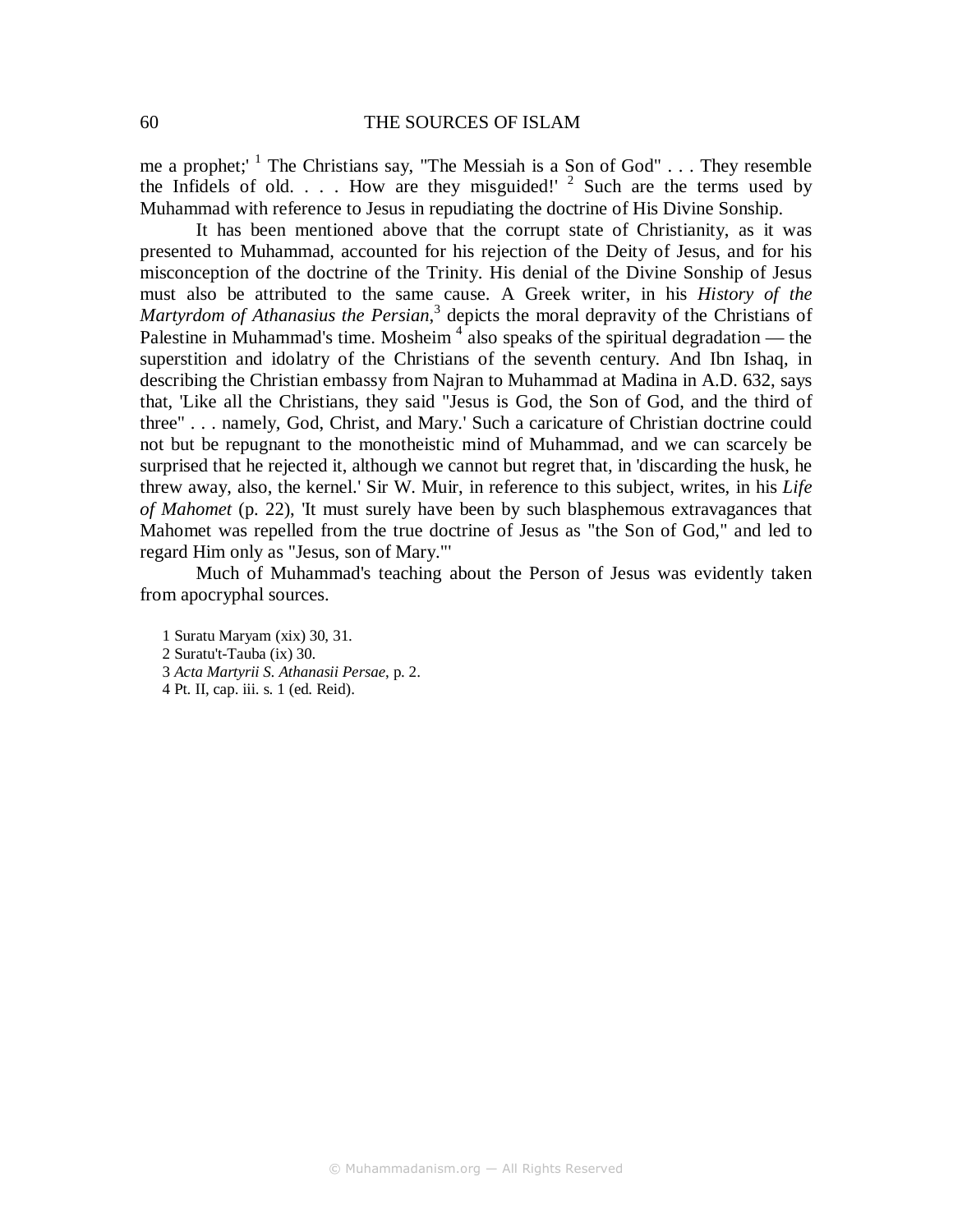#### THE BOOKS AND PROPHETS 61

At the Annunciation, the Qur'an tells us that the Angel said to Mary: 'He shall speak to men . . . in the cradle;  $\frac{1}{1}$  and, accordingly, in Suratu Maryam (xix) 31, the babe is made to say, 'Verily, I am the servant of God; He hath given me the Book, and He hath made me a prophet.' This is one of the legends borrowed from the apocryphal *Gospel of the Infancy*, 2 in which the child Jesus, speaking in the cradle, says to Mary His mother, 'Verily I am Jesus the Son of God, the Word which thou hast borne. . . . My Father hath sent Me for the salvation of the world.' As Muhammad denied the Divine Sonship of Christ, in adopting the story, he changed the words of Jesus, in order to make them harmonise with his own teaching concerning the Person of Jesus. It is probable that Muhammad learned the story from Mary, his Coptic concubine, as the *Gospel of the Infancy* was most probably composed in the Coptic language, from which it was translated into Arabic after Muhammad's time.

There is a similar story told of Buddha in several Sanskrit works, e.g. the *Buddha-Carita,* <sup>3</sup> which bears a striking resemblance to that contained in the *Gospel of the Infancy*.

There is also an account given in the *Avesta* of the monster Snavidhaka's speaking at birth, or when very young, and saying: 'I am an infant still, I am not yet of age; if I ever grow of age, I shall make the earth a wheel, I shall make the heavens a chariot. '<sup>4</sup> The mention of the 'wheel' in this passage indicates a Buddhist origin of the legend.

Other passages of the Qur'an, in which Muhammad speaks of Christ's miracles of healing and of raising

3 Book i. 34.

4 *The Avesta, Yast*, xix. 43. (According to Pliny, and later Parsi tradition, it is said that Zarathustra, alone of mortals, laughed while being born.)

<sup>&</sup>lt;sup>1</sup> Suratu Ali 'Imran (iii) 41; Suratu'l-Ma'ida (v) 109.

<sup>2</sup>  *Injilu't Tufuliyyah* (*Gospel of the Infancy*), chap. i.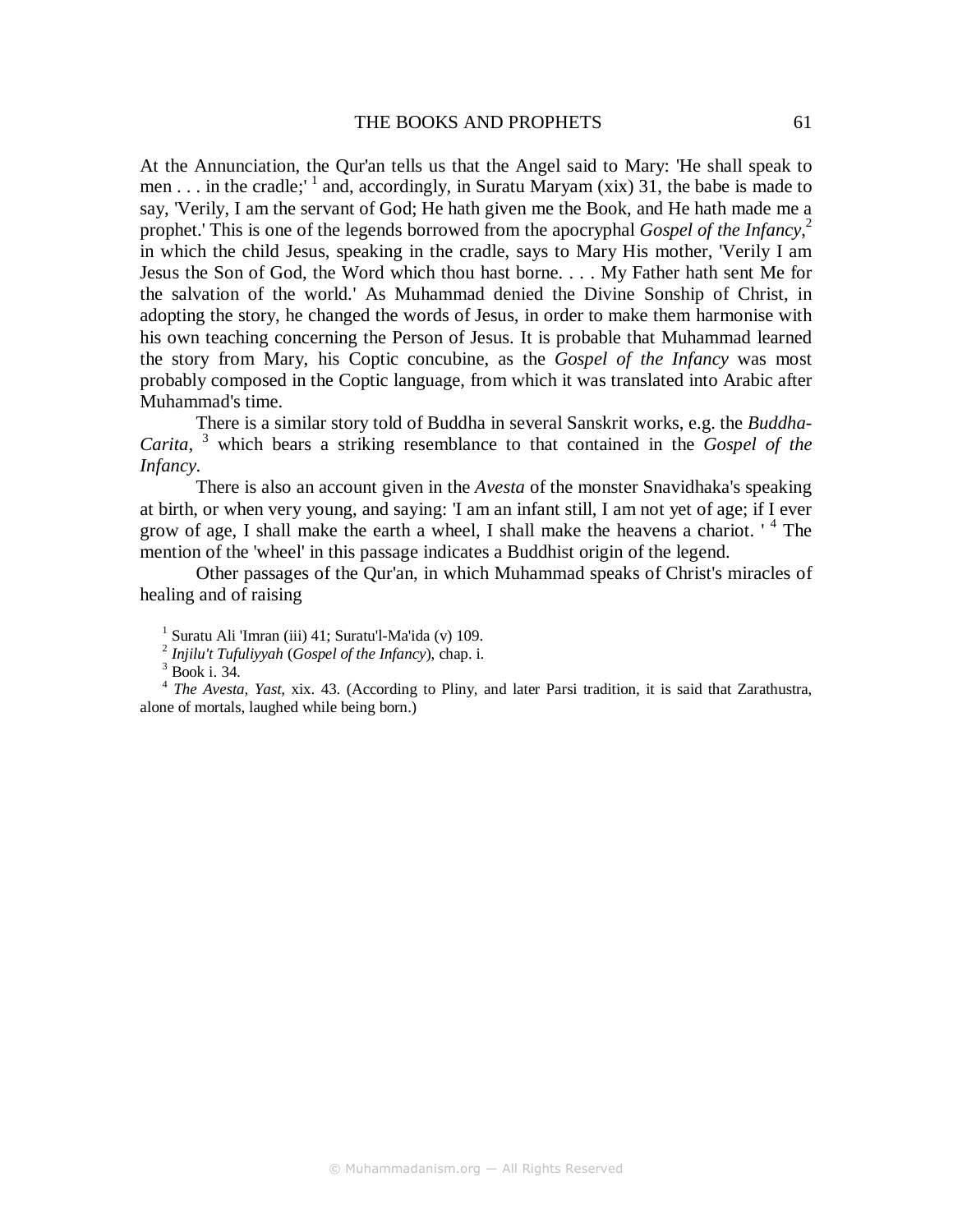the dead,<sup>1</sup> may have been derived from the Canonical Gospels, or perhaps from apocryphal gospels which contained these accounts. The fable about Jesus, when a child, making a bird of clay and giving life to it, which is referred to in Suratu Ali 'Imran (iii) 43 and Suratu'l-Ma'ida (v) 110, along with references to His miracles of healing and of quickening the dead, is borrowed from the apocryphal *Gospel of Thomas the Israelite*. 2 The legend also occurs twice in the Arabic *Gospel of the Infancy*,<sup>3</sup> and as the latter part of this work, in which the story occurs, was taken from the *Gospel of Thomas the Israelite,*  the legend was, therefore, borrowed from the same source. The slight verbal differences in the accounts given of the legend in these Gospels and in the Qur'an, $4$  may be accounted for by Muhammad's repeating the story from hearsay and not from the written Gospels; or, perhaps, the reason may lie in Muhammad's attempt to hide his plagiarism (*vide* p. 57, n.4, and p. 82).

Further, although there are passages in the Qur'an which at least imply that the death of Jesus actually occurred, <sup>5</sup> Muhammad explicitly denies His crucifixion.

<sup>1</sup> Suratu Ali 'Imran (iii) 43; Suratu'l-Ma'ida (v) 110.

<sup>2</sup> Chapter ii.

<sup>3</sup> In chapters xxxvi and xlvi.

<sup>4</sup> Muhammad mentions only one bird, and that Jesus breathed into it to give it life, whereas in the 'Gospel' twelve birds are mentioned which received life by the command of Jesus.

5 Suratu Ali 'Imran (iii) 48; Suratu Maryam (xix) 34. Some Muslim commentators, in explanation of these verses, say that Jesus actually died, and remained dead for some hours, and was then taken by Gabriel to Heaven. This is supposed to have occurred, when He was imprisoned, on the night before His crucifixion, and that another in His likeness was crucified in His stead. But according to Muslim traditions, and the general belief of Muslims at the present day, Jesus was taken up to Heaven, by Gabriel, *alive.* The words of Suratu'n-Nisa' (iv) 156, quoted in the text, remind us of what the *Talmud* says concerning the escape of Moses from Pharaoh: 'The king, after having had Moses seized, gave the order to cut off his head ... an angel descended from heaven *and took the form of Moses,* who thus escaped while they seized the angel.' *Berakhoth* (*Jeru. Tal*.), fol. 13 *a*, col. 1.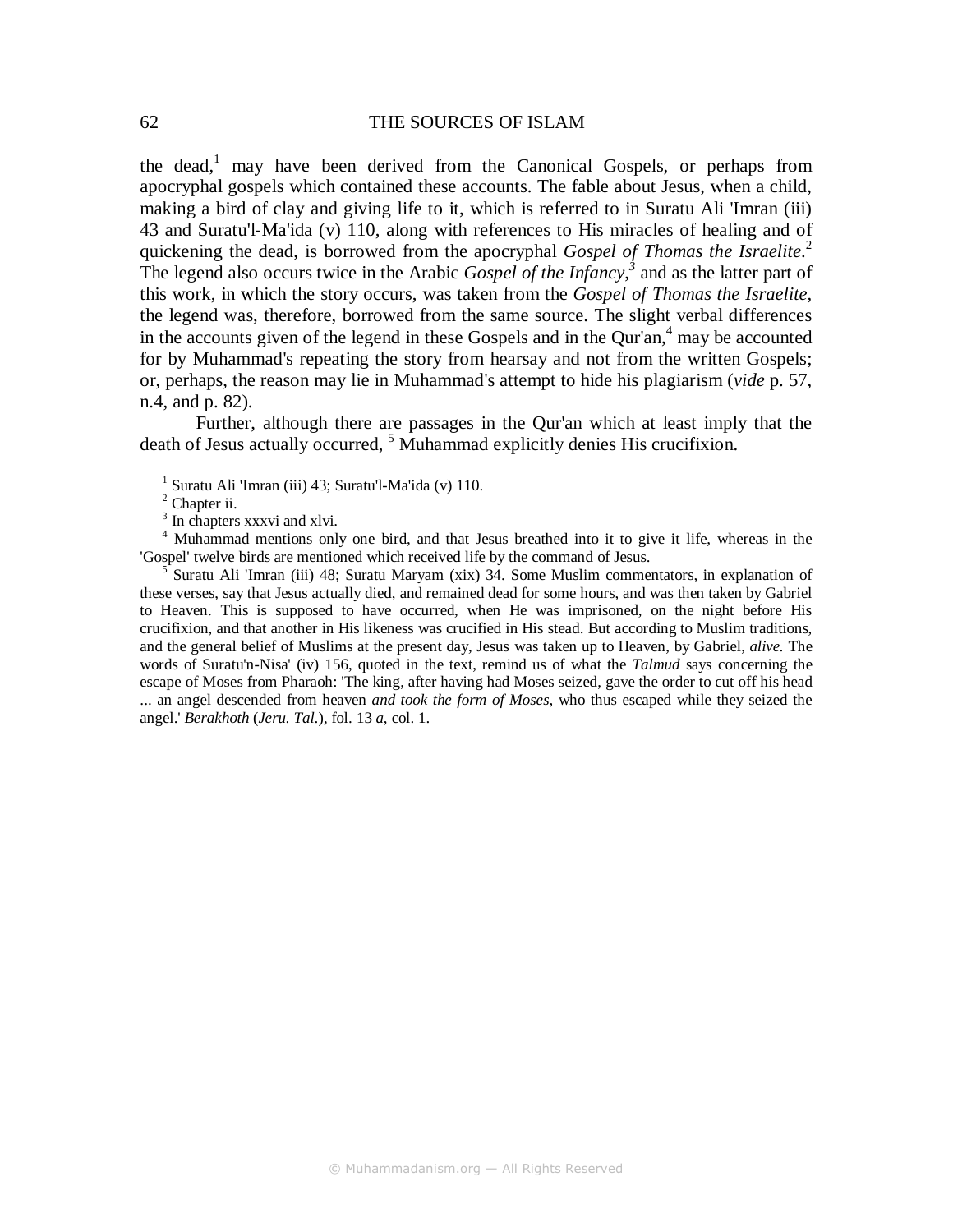#### THE BOOKS AND PROPHETS 63

In Suratu'n-Nisa' (iv), 156, he says: 'Yet they slew Him not, and they crucified Him not, but they had only His likeness . . . God took Him to Himself.' From this denial of the Crucifixion it would appear that Muhammad was ignorant of the fundamental doctrine of Christ's Atonement, as well as of other doctrines of the Christian Faith;<sup>1</sup> for his repudiation of this dogma was not aimed at the Christians, but against his enemies, the Jews, who, gloried in the fact that their nation had put Jesus to death. In verses 154, 156, of the same Sura (Suratu'n-Nisa') he says: 'God hath sealed them (the Jews) up for their unbelief, so that few believe. . . . And for their saying, "Verily we have slain the Messiah, Jesus."'

From whence came this denial of the central theme of Christianity by Muhammad? Tisdall, in his *Sources of the Qur'an* (p. 182), thinks that 'it seemed to him to be derogatory to the dignity of Christ to have been crucified and put to death by His enemies.' But in other parts of the Qur'an Muhammad admits that the Jews put 'prophets to death unjustly,<sup>2</sup> so that the denial of Christ's death on the cross must have some other source than Muhammad's own ideas. Nor can this denial be traced to the usual apocryphal gospels to which he, or his informants, had recourse. For light on this question we must refer to the writings of certain heretics who flourished in the second and third centuries of our era, and who also denied the crucifixion

<sup>1</sup> The Sacrament of Baptism is not referred to in the Qur'an, and the Sacrament of the Lord's Supper, if referred to at all, is mixed up with fable. Christianity seems to have had practically little influence on Islam, which may be accounted for by the fact that Islam had taken shape before Muhammad had become properly acquainted with its tenets. Judaism, on the other hand, as Muir says, 'gave colour to the whole system, and lent to it the shape and type, if not the actual substance, of many ordinances.'

 $2$  Suratu'n-Nisa' (iv) 154.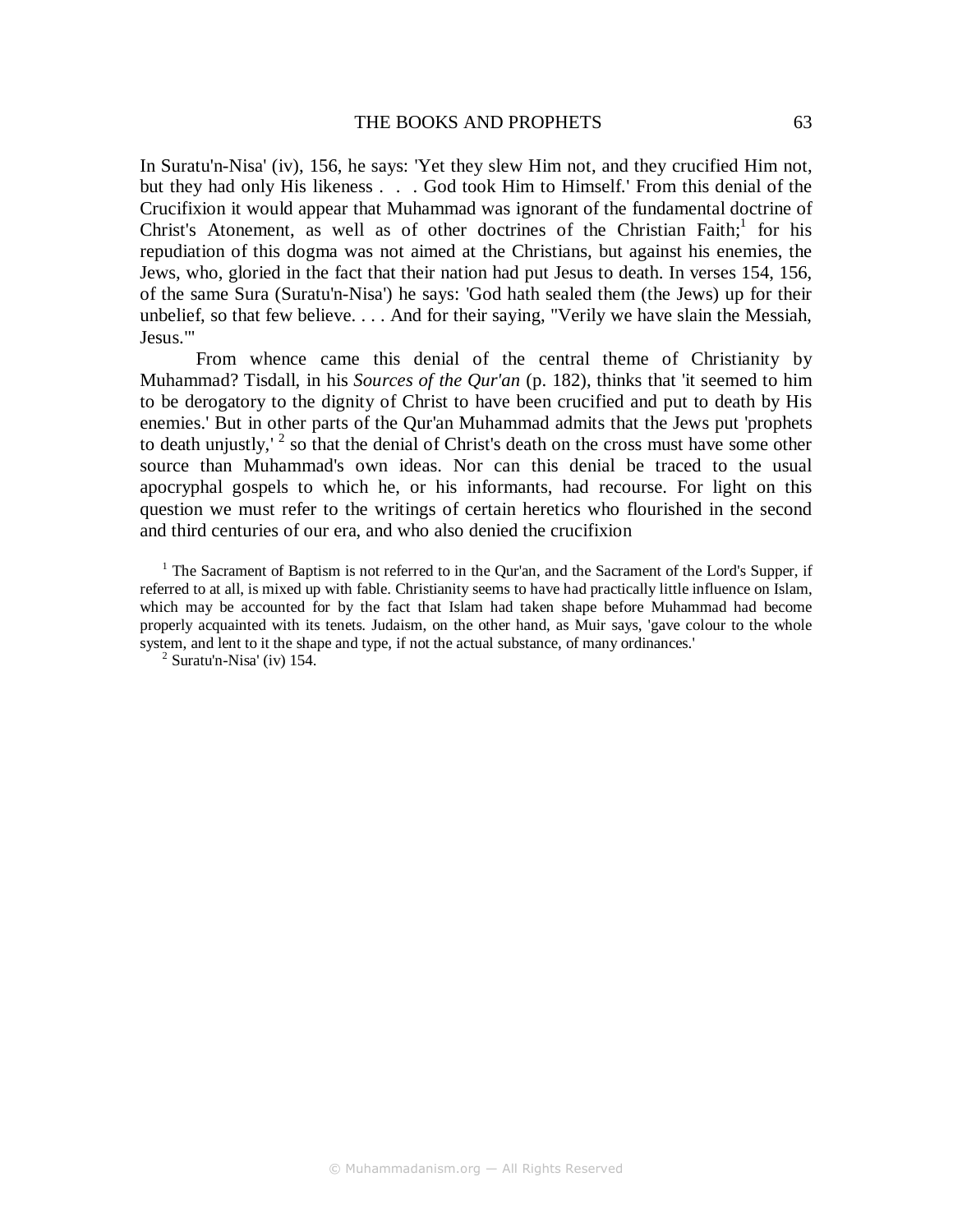of Christ. From Irenæus we learn that the Gnostic Basilides, whose date is about A.D. 138, taught his followers that Jesus 'had not suffered, and that a certain Simon of Cyrene . . . was crucified through ignorance and error, having been changed in form by Him, so that it should be thought that he was Jesus Himself.<sup> $1$ </sup>

It is true, as Sir W. Muir points out in his *Life of Mahomet* (p. 161) that Gnosticism had disappeared from Egypt before the sixth century, and may never have gained a footing in Arabia. But some of its strange teaching was doubtless preserved in Syrian tradition, and would come to the knowledge of Muhammad, or his informants, who, even on Christian subjects, seem chiefly to have been Jews.

Manes was another heretical teacher who flourished about A.D. 270. He, too, denied the crucifixion of Christ, and taught his followers, 'Princeps itaque tenebrarum cruci est affixus, idemque coronam spineam portavit.<sup> $2$ </sup> The doctrines of this heretical sect were known in Arabia before Muhammad's time, and were doubtless known to Muhammad. Palmer, in his Introduction to the Qur'an (p. lii) quotes the opening verse of Suratu'l-An'am (vi), which says, 'Praise belongs to God Who created the Heavens and the Earth, and brought into being the darkness and the light,' as directed against, and 'negativing, the Manichaean theory that the two principles of light and darkness were uncreated and eternal, and by their admixture or antagonism gave birth to the material universe.'

#### With regard to Muhammad's denial of the crucifixion

<sup>1</sup> 'Neque passum eum; et Simonem quendam Cyrenæum angariatum portasse crucem eius pro eo; et hunc secundum ignorantiam et errorem crucifixum, transfiguratum ab eo, uti putaretur ipse esse Jesus.' Iren., *Adv. Haeres*, bk. i. 23.

<sup>2</sup> The Prince of darkness, therefore, was fastened to the Cross, and the same person bore the crown of thorns.' Manes (or Mani), *Eb. Fund., ap. Evodium.*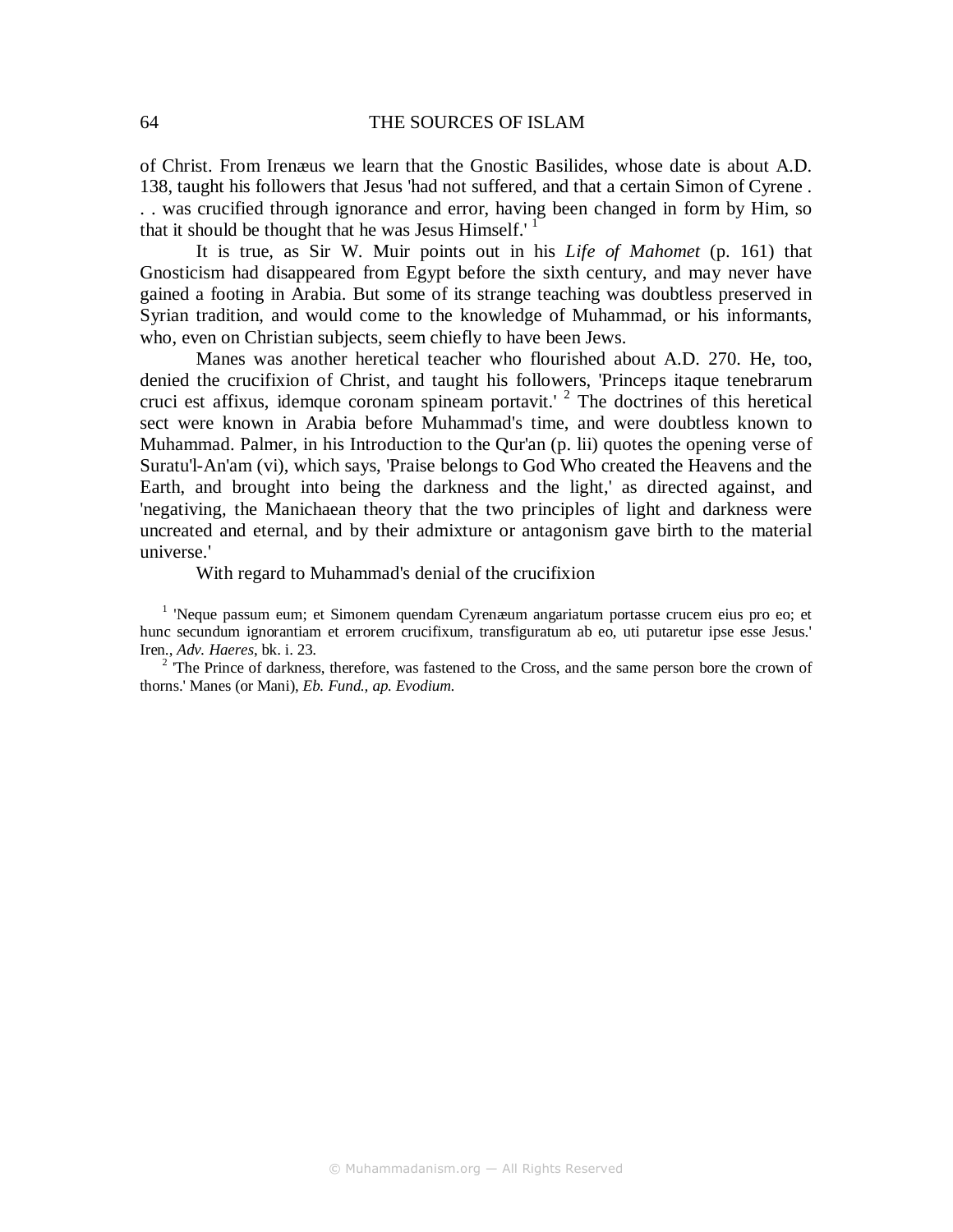of Christ, Dr. Sell categorically asserts that, 'Muhammad borrowed the idea from the Manichaeans.'<sup>1</sup>

The same idea is contained in an apocryphal work called the *Travels of the Apostles,* which Photius in his *Bibliotheca* refers to. It is asserted in this book that 'Christ had not been crucified, but another in His stead.' $^2$ 

In denying the crucifixion of Christ, Muhammad was, therefore, only following the heretical teaching on this subject which was then more or less prevalent in Arabia, and which he may have regarded as a kind of compromise between Judaism and Christianity, by which he may have hoped to gain both Jews and Christians to an acceptance of the Faith of Islam. It should be borne in mind, however, that Muhammad's conception of the Person of Christ had nothing in common with the Docetic doctrine<sup>3</sup> of these heresiarchs, upon which they based their denial of Christ's crucifixion.

It is also taught in the Qur'an, although the passages are obscure, that Jesus will die after His Second Advent, and be raised to life again.<sup>4</sup> A similar idea concerning Enoch and Elijah, who were trans-

1 Sell, *The Faith of Islam*, pp. 239-40, n.1.

<sup>2</sup> Photius in the *Bibliotheca*, Cod. cxiv, says that the Apocr. Bk. περίοδοι ἀποστόλων, πολλὰς. . . . ἀτοπίας ἀναπλλάττει, κὰι τὸν χριστὸν µὴ σταυρωθῆναι, ἀλλ᾽ ἔτερον ἀντ ἀυτοῦ.

The statement in the *Gospel of Barnabas* that Judas was crucified instead of Christ, is not relevant to the present discussion, as this work was composed long after Muhammad's time; *vide ante*, p. 40.

<sup>3</sup> The docetic principle that Jesus was identical with νοῦς or mind, the first emanation from God, and that He had not a real human body, but only the appearance of one, and was, hence, incapable of suffering — this principle was opposed to Muhammad's conception of Christ's Person, which he regarded as *human*  in every respect. But while he discarded the premisses of these heretics, he, probably through ignorance, accepted their conclusion.

4 Suratu Ali 'Imran (iii) 48; Suratu'n-Nisa' (iv) 157; Suratu Maryam (xix) 34.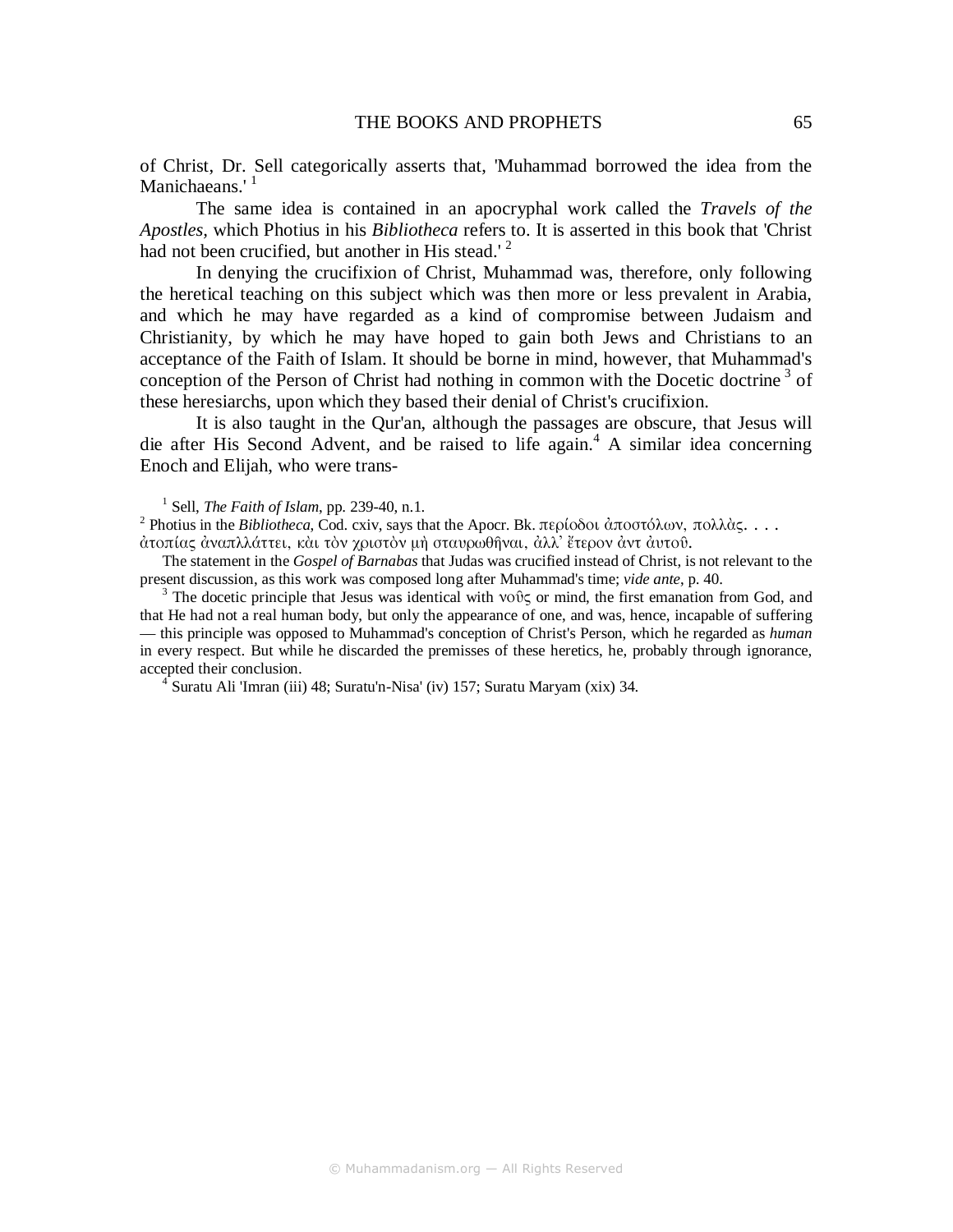lated, is contained in an apocryphal work, which, though in Arabic, is probably of Coptic origin, and is entitled *The Decease of our holy Father, the old man Joseph the Carpenter*; and also in a Coptic work called *The History of the Falling Asleep of Mary*. In the former book it is written, 'These men' (Enoch and Elijah) 'must come to the world at the end of time . . . and must die.'  $\frac{1}{1}$  In the latter work almost similar words are used with reference to these prophets, namely, Tt is necessary for them also finally to taste of death.<sup>' 2</sup> Muhammad was evidently acquainted with these references, for in two Suras of the Qur'an  $3$  he repeats the phrase, 'every soul shall taste of death'; and as he believed that Jesus had been taken to Heaven without dying a natural death, he, therefore, thought that, like Enoch and Elijah, He must die after His return to earth. There is, therefore, a vacant tomb reserved for the body of Jesus, at Madina, close beside the graves of Muhammad, Abu Bakr, and 'Umar.

The references in the Qur'an and Muslim Traditions, $4$  to the Second Advent of Christ, which is to be a sign of the last hour,<sup>5</sup> His overthrow of Antichrist,<sup>4</sup> and the

<sup>1</sup> Chapter xxxi.

- 3 Suratu Ali 'Imran (iii) 182; Suratu'l-'Ankabut (xxix) 57.
- <sup>4</sup> *Qisasu'l-Anbiya*, p. 275; '*Araisu't Tijan*, p. 554.

<sup>5</sup> Suratu'z-Zukhruf (xliii) 61. According to the Qur'an, Christ will not come as a judge, but to be judged with the other prophets, Suratu'l-Ahzab (xxxiii) 7, 8. He will also bear witness against the Jews who reject Him, Suratu'n-Nisa' (iv) 157. Muslims believe that Jesus will descend near the mosque at Damascus; act as Imam, or Leader in the prayers of the Faithful; marry, and live for forty years, during which time peace and prosperity will abound. The Muslim traditional belief that Jesus will marry, on His Second Advent, may have arisen from a misunderstanding of the passage in the Apocalypse which refers to the 'Marriage of the Lamb. . And His wife hath made herself ready' (Rev. xix. 7). Similarly, a misunderstanding of Christ's remaining with His disciples for *forty days,* after His Resurrection, as told in Acts i. 3, may explain the tradition that He is to live *forty years* on the earth after His return.

<sup>2</sup> *Coptic Apocry*. *Gospels*, pp. 108-9.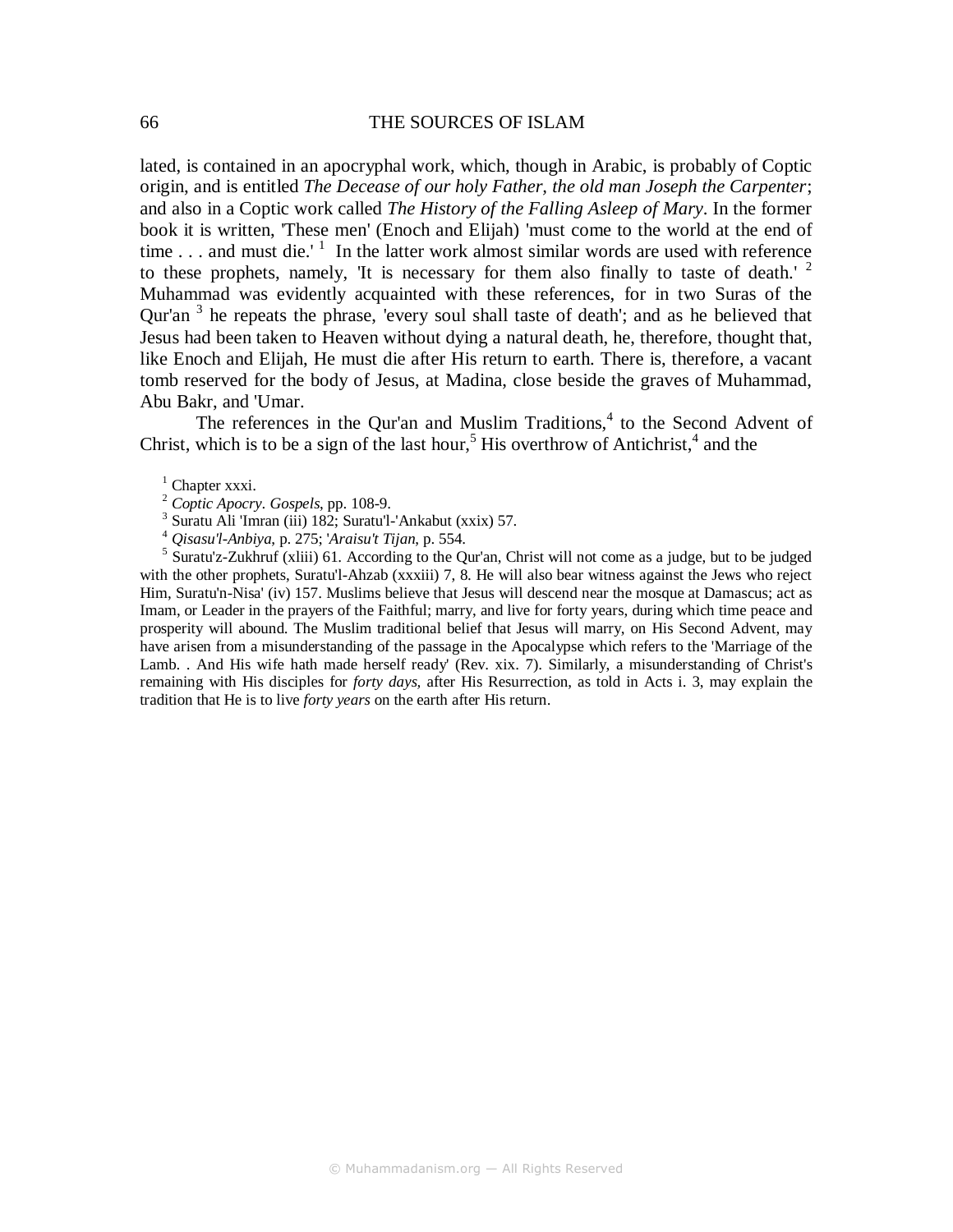universal spread of His Kingdom on the earth, are all manifestly borrowed from the Old and New Testament Scriptures.<sup>1</sup> But the statement that 'He will slay every one who does not believe in Islam,<sup>2</sup> is only in accordance with, and dictated by, the intolerant spirit of Islam.

Before closing the Qur'anic references to Christ, we must mention the supposed prediction by Christ of the coming or appearance of Muhammad. In Suratu's-Saff (lxi) 6, we read, 'And remember when Jesus the Son of Mary said, "O, children of Israel! of a truth I am God's apostle to you, to confirm the law which was given before me, and to announce an apostle that shall come after me, whose name shall be Ahmad."' The word 'Ahmad,' in this passage, is one of the Prophet's names, and is from the same root, and has the same meaning, as Muhammad (i.e. 'the praised'). In the New Testament passages here referred to, namely, *Injil*, John, xiv. 16, 26; xv. 26; and xvi. 7, the word in Greek is παράκλητος, 'The Comforter' or 'Holy Spirit,' and Muhammad, or his informants confounded this word, or identified it, with περικλυτός, which may possibly be rendered by 'Ahmad.' Sir W. Muir says that 'παράκλητος may in some imperfect or garbled translation have been rendered by the equivalent of περικλυτός.<sup>3</sup> The Our'anic

1 Acts, i. 11; Rev., I. 7; Isaiah, xi. 1-9; xxxii. 1, 16-18; xxxv.

<sup>2</sup> *Qisasu'l-Anbiya*, p. 275; *'Araisu't Tijan*, p. 554.

 $3^3$  *Life of Mahomet*, p. 164, n. 2. It should also be noted, in this connection, that Manes or Mani, the false prophet of Persian fame, had, long before Muhammad, made a similar claim that this prediction of Christ concerning the coming of the 'Paraclete,' applied to him. He was put to death by Bahram I, of Persia, about A.D. 276.

We may also note here the Avestan prediction (*Yast* xix. 89, 90) to the coming of the victorious Saoshyant, son of Zarathustra, who will destroy the evil Spirit, Ahriman, and 'restore the world, which will (thenceforth) never grow old and never die.'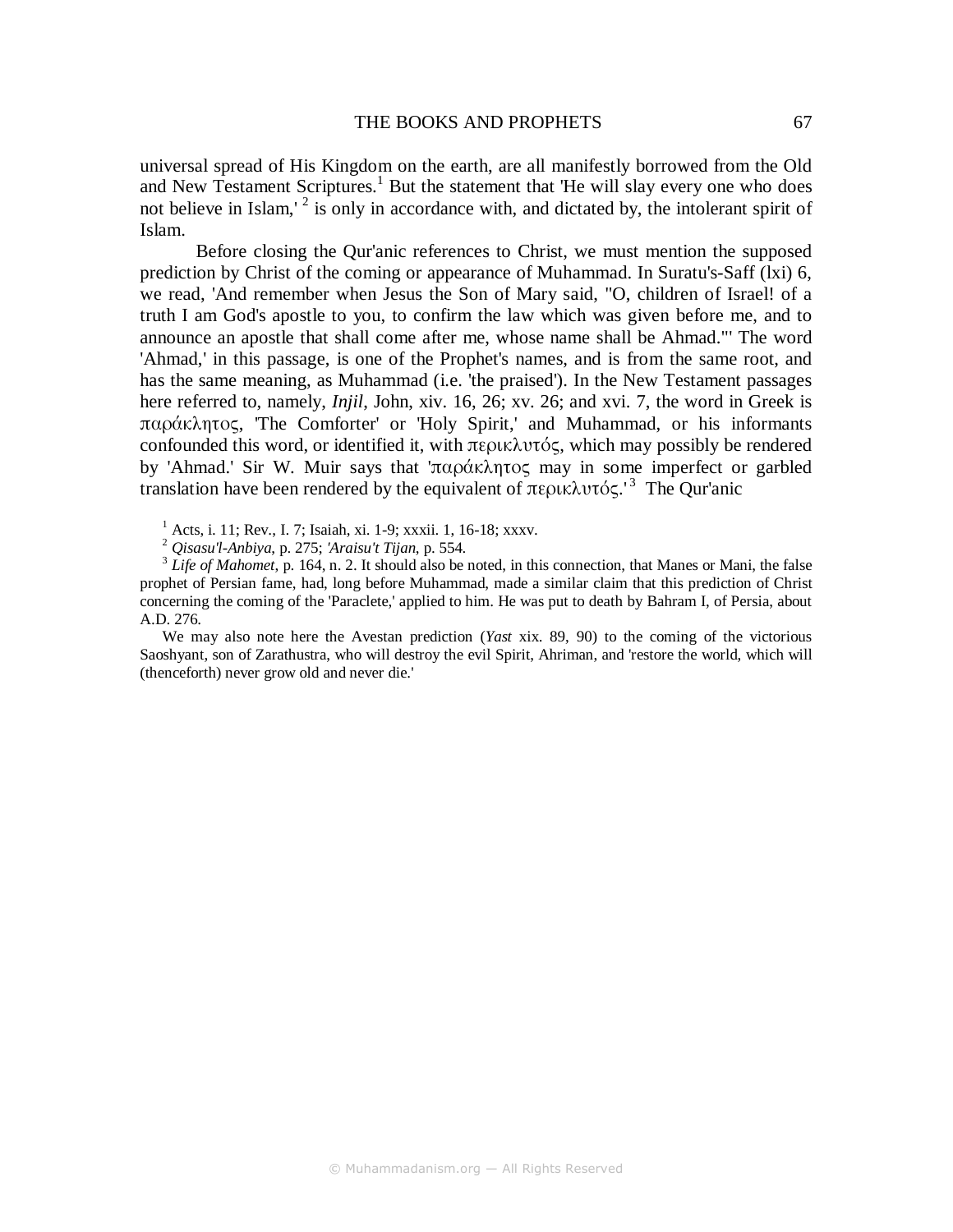misconception of these passages is prevalent in India to-day, as I have had occasion to know in my talks and discussions with Muslims and their Mullas.<sup>1</sup>

The foregoing Qur'anic references to the Person of Jesus have, I think, disclosed the fact that Muhammad's teaching on this subject is, in some respects, vague and inconsistent. In endeavouring to account for this, we can only suppose that Muhammad adopted the expressions about the Person of Jesus then current among the Christians, probably with the intention of commending his religion of Islam to them, and of gaining their recognition of him as God's Prophet, or, probably, because he did not fully understand their significance.

It is also a Qur'anic belief, derived ultimately from the old and the New Testament Scriptures, that the prophets had the power of working miracles, and those of Moses and Jesus are specially referred to.<sup>2</sup> But Muhammad, to whom Muslim Tradition, and orthodox Muslims, ascribe many miracles, $3$  distinctly disclaims in the Qur'an any such power. When asked by the Quraish for some miraculous sign which would convince them of his divinely inspired Apostleship, his reply was, 'Am I more than a man?' <sup>4</sup> and in other passages he grounded his refusal on the fact that he was sent only as a 'warner,' <sup>5</sup> and that the miracles of previous prophets had been

<sup>1</sup> Muslim Doctors of Divinity.

 $2$  Suratu Ali 'Imran (iii) 43; Suratu'l-A'raf (vii) 160.

 $3$  Namely, 'The splitting of the moon'; 'the Mi'raj'; 'the coming of a tree into his presence'; ' the returning of the sun'; 'feeding a million people upon a few loaves, many fragments being left', 'fountains flowing from his fingers and toes'; etc.; *vide Mishkatu'l-Masabih*, vol. ii. This work was written by Shaikh Wali'ud' din, 737 A.H., and contains the most important Muslim Traditions.

4 Suratu Bani Isra'il (xvii) 92-95.

5 Suratu'r-Ra'd (xiii) 8; *vide ante*, p. 18, n. 3.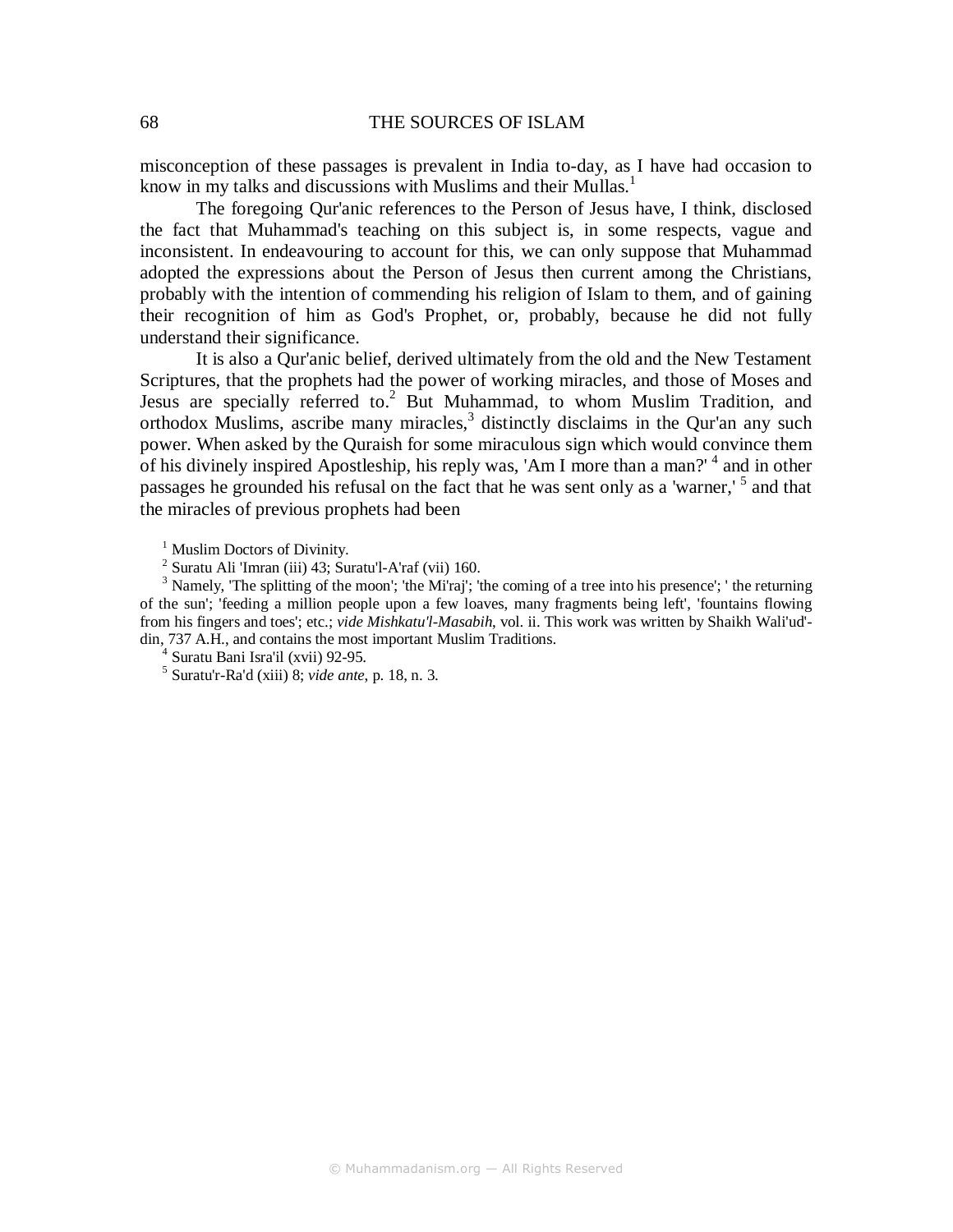treated 'as lies' by the people of old.<sup>1</sup> These refusals were, moreover, accompanied by threats of punishment in this present life, and Hell-fire in the next, for those whom 'God causeth to err' in rejecting his prophetic claims.<sup>2</sup>

The Prophet's plea that the miracles of former prophets were treated 'as lies' by the people, is not in accordance with truth, and, with his declinature to furnish visible proofs of his Apostleship such as those given by other prophets, is only another indication of the conscious fraud which he had recourse to, in order to maintain his self-appointed commission as God's Prophet, and which Palmer, in his Introduction to the Qur'an (p. xlvi.), seems to palliate by saying, 'the profession of a prophet necessarily involves' it, but which, to our thinking, in a religious teacher, cannot be too severely condemned.

Muhammad, it is true, asserted that the Qur'an was the great outstanding miracle of Islam,<sup>3</sup> and was intended for all ages and people, while the miracles and messages of former prophets were meant only for their own people. And, further, when his enemies made the charge that 'The Qur'an is his own device,' he challenged them to 'bring ten Suras like it,  $\frac{1}{4}$  or even one Sura like it,' as he said in a later 'revelation.' <sup>5</sup> When, however, his opponent, Nadr bin al-Harith, as Ibn Hisham in Siratu'r-Rasul tells us, produced some tales from Persian lore about 'Rustam the strong, and about Isfandiyar and the kings of Persia,' and then said, 'Muhammad is not a better story-teller than I am, and his discourse is nothing but the "Tales of the

1 Suratu Bani Isra'il (xvii) 61; cf. Suratu'l-An'am (vi) 37.

 $2$  Suratu'r-Ra'd (xiii) 32-34; Suratu Bani Isra'il (xvii) 99.

<sup>3</sup> Suratu Bani Isra'il (xvii) 90.

<sup>4</sup> Suratu Hud (xi) 16.

<sup>5</sup> Suratu'l-Baqara (ii) 21; Suratu Yunas (x) 39.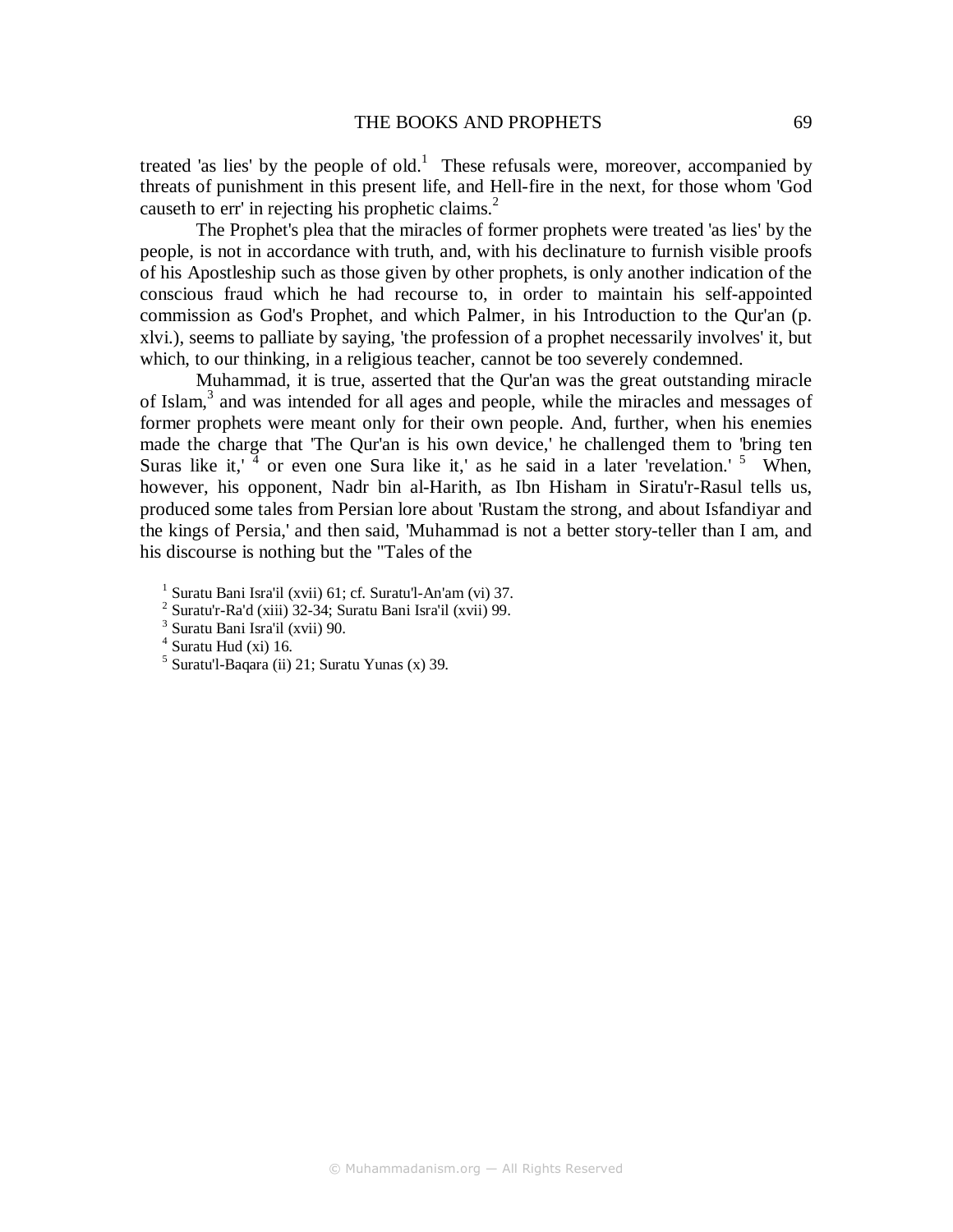Ancients";<sup>1</sup> he has composed them just as I have composed them,' he brought down upon himself the 'revealed ' imprecations of Muhammad, with threats of 'a shameful punishment,'  $2$  and ultimately paid for his audacity by the forfeiture of his life. When taken prisoner at the battle of Badr, although other prisoners were allowed by Muhammad to be ransomed, this privilege was denied to him, and he was put to death. Muhammad evidently considered him an opponent too dangerous to be allowed to live.

<sup>&</sup>lt;sup>1</sup> Suratu'l-Furqan (xxv) 5, 6; Suratu'l-Qalam (lxviii) 15.

<sup>2</sup> Suratu'l-Jathiya (xlv) 6-8; Suratu'l-Qalam (lxviii) 16.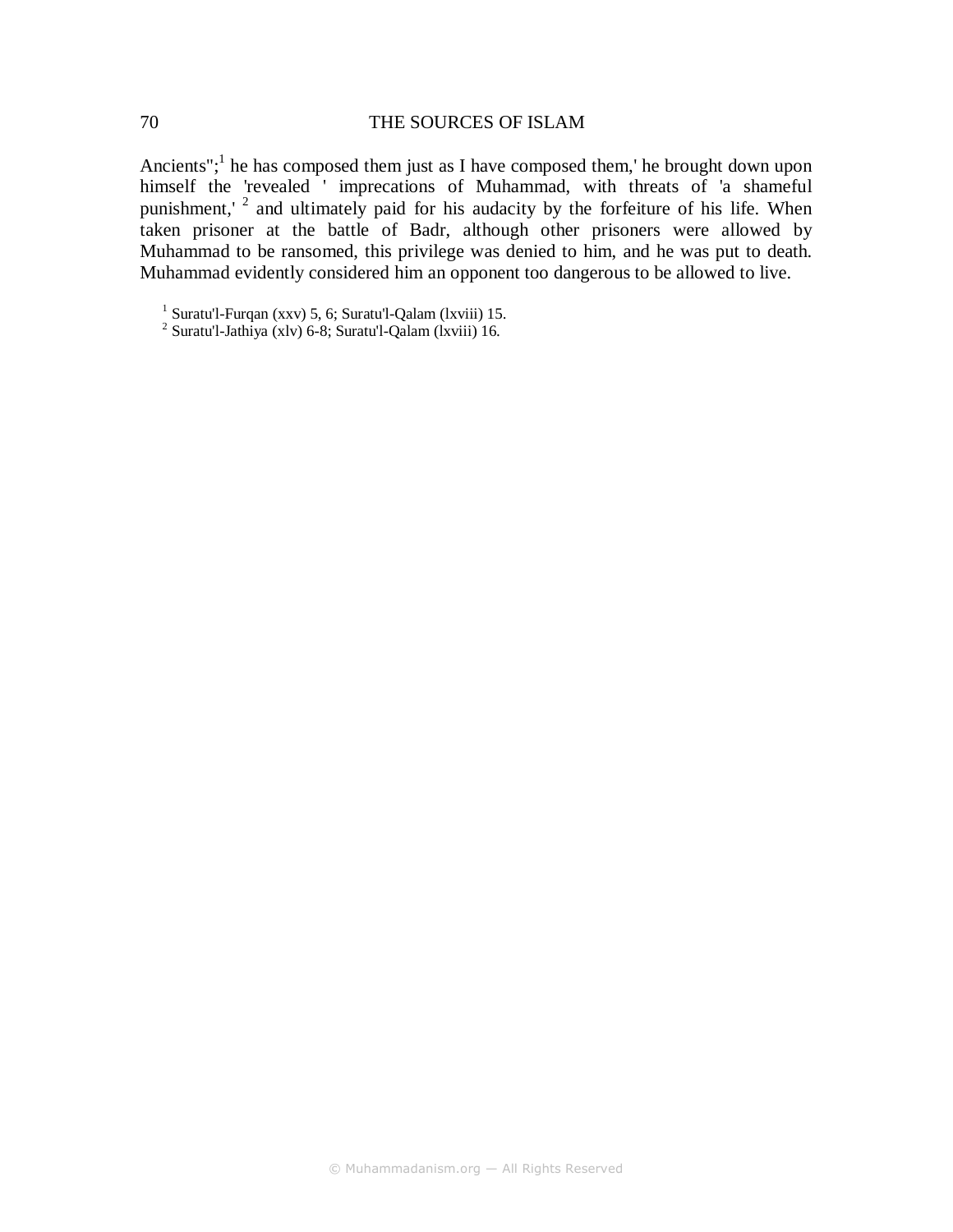# CHAPTER VI

## THE RESURRECTION AND THE DAY OF JUDGMENT

'And there shall be a blast on the trumpet,  $-$  it is the threatened Day!'  $<sup>1</sup>$ </sup> 'And lo! they shall speed out of their sepulchres to their Lord.'<sup>2</sup> 'And the earth shall shine with the light of her Lord, and the Book shall be set, and the prophets shall be called up, and the witnesses; and judgment shall be given  $\ldots$  with equity; and none shall be wronged.<sup>3</sup>

THE doctrine of the Resurrection, and the Day of Judgment, as taught in the Qur'an and amplified in Muslim Traditions, is a very elaborate one; but we shall confine ourselves largely to the teaching of the Qur'an.

The Day of Judgment or 'the Hour',  $4$  as it is sometimes called in the Qur'an, 'is a secret known only to  $God.5$  This is in accordance with the teaching of the New Testament, which Muhammad would learn from his Christian or Jewish informants, <sup>6</sup> as he would also obtain

5 Suratu'n-Nazi'at (lxxix) 42, 44. Cf. Matthew, xxiv. 36; Zech., xiv. 7; Acts, i. 7.

<sup>6</sup> Muhammad obtained his knowledge of Christianity partly from Christian slaves, and Arab converts to Christianity; but his chief in-

<sup>&</sup>lt;sup>1</sup> Suratu'l-Qaf (L) 19.  $^2$  Suratu Ya Sin (xxxvi) 51.  $^3$  Suratu'z-Zumar (xxxix) 69.

<sup>4</sup> Suratu'l-An'am (vi) 40; Suratu'l-Anbiya' (xxi) 50; Suratu's-Saba' (xxxiv) 3; Suratu Maryam (xix) 77; Suratu'l-Qiyamat (lxxv) 34; Suratu'n-Nazi'at (lxxix) 42. It is also called 'The Day' in Suratu Ali 'Imran (iii) 102; Suratu'l-An'am (vi) 22; Suratu'l-Qari'a (ci) 3; and 'The last Day' in Suratu'n-Nisa' (iv) 42, 43. These are also Scriptural expressions. *Vide Injil*, Matthew, xxiv. 36.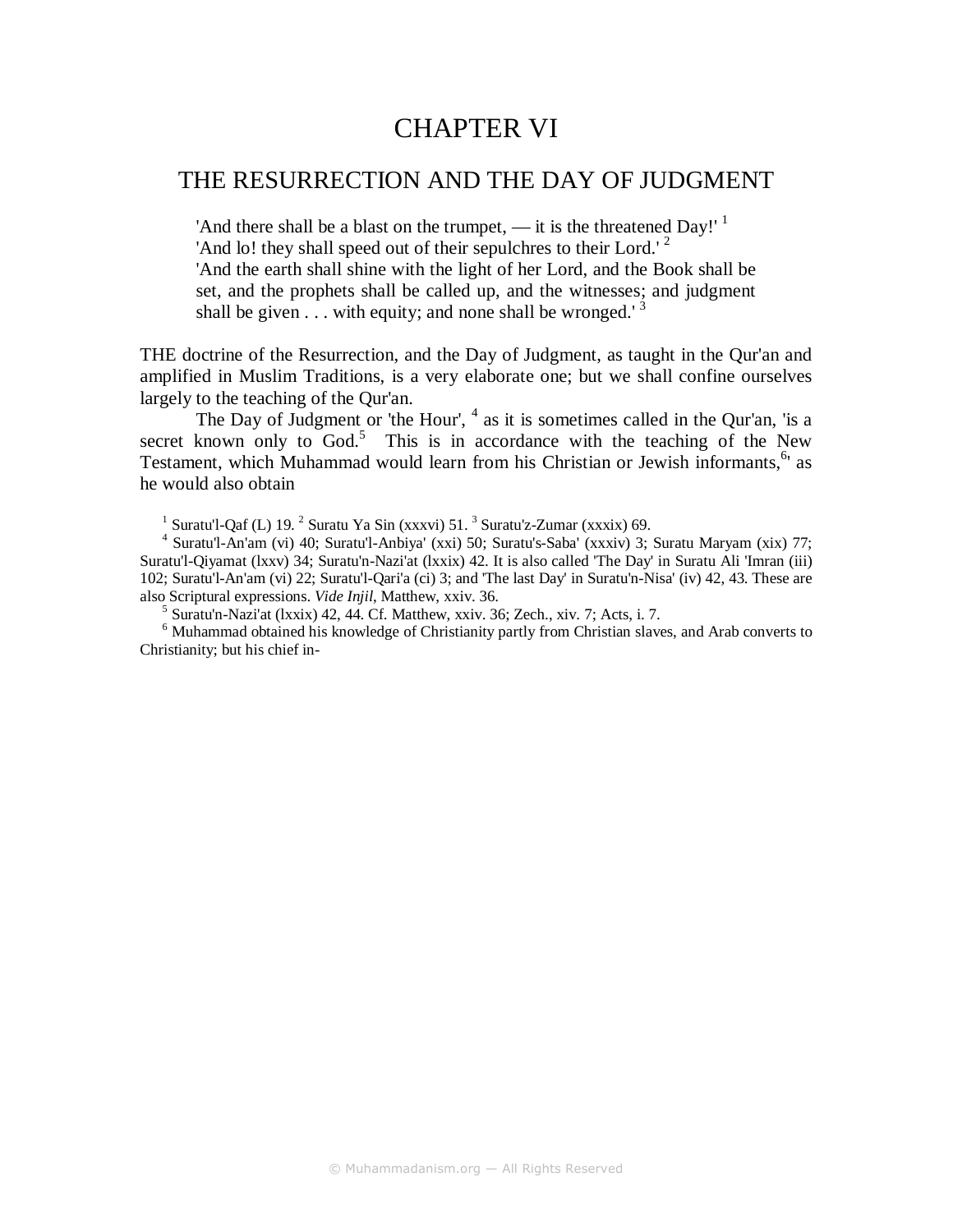his designation of 'the Day'  $1$  and 'the Hour' from the same source. It is also called in the Qur'an 'the day of severing,' or 'the day of separation'  $2 \ \text{m}$  an idea which Muhammad would obtain from the account given in the *Injil* of the separation of the sheep from the goats.<sup>3</sup>

There are certain signs  $<sup>4</sup>$  mentioned in the Qur'an and the Traditions — twenty-</sup> five in all — which are said to precede the Day of Judgement, and by which its approach may be determined. Among these may be mentioned the decay of faith,<sup>5</sup> and great distress in the world:<sup>6</sup> the rising of the sun in the West:<sup>7</sup> a smoke filling the earth: $^8$  the splitting asunder of the Moon: $\overline{9}$  the appearance of the Beast:<sup>10</sup> the coming of Masih-ud-Dajjal (Mishkatu'l-Masabih, Book xxiii. Chap. iv), or Anti-Christ: the descent of Jesus<sup>11</sup> (not as a

formants seem to have been Jews. Zwemer, in his *Arabia: The Cradle of Islam*, p. 163, points out that 'both Jews and Christians ... dwelt in the vicinity of Mecca for two hundred years before the Hegira' (or the flight from Mecca).

 $<sup>1</sup>$  See last page, n. 4.</sup>

<sup>2</sup> Suratu'sh-Shura (xlii) 20; Suratu'd-Dukhan (xliv) 40; Suratu'l-Mursalat (lxxvii) 13, 14, 38. 'The Day of Severing' here means 'the Day of Judgment,' when the wicked shall be separated from the believers.

3 *Injil*, Matthew, xxv. 32, 33.

<sup>4</sup> vide Mishkatu'l-Masabih, Book xxiii. chaps. iii., and iv. In Suratu Muhammad (xlvii) 20, the signs referred to are the mission of Muhammad, and the splitting of the Moon.

<sup>5</sup> There is a tradition from the *Sharh-i-'Aqa'id-i-Jami* that the Prophet said, 'The last hour will not be till no one is found who calls on God.' *Vide* also *Mishkat*. bk. xxiii. chap. iii ('Among the Signs . . . will be the taking away of knowledge' . . . 'Men shall not attend to . . . the Law'). Cf. 11. Thess., ii. 3 ('That day shall not come, except there come a falling away first'); Lu. xviii. 8.

6 Suratu'l-Anbiya' (xxi) 97; Suratu'd-Dukhan (xliv) 10, 11; Suratu'l-Muddaththir (lxxiv) 9.

<sup>7</sup> Suratu'l-Qiyamat (lxxv) 9 ('The sun and moon shall be together'); i.e. either 'united' in the loss of their light (Baidawi), or both rising in the West.

 $8$  Suratu'd-Dukhan (xliv) 9, 10.  $9$  Suratu'l-Qamar (liv) 1.

 $^{10}$  Suratu'n-Naml (xxvii) 84.

 $11$  Suratu'z-Zukhruf (xliii) 61 (i.e. at His Second Advent).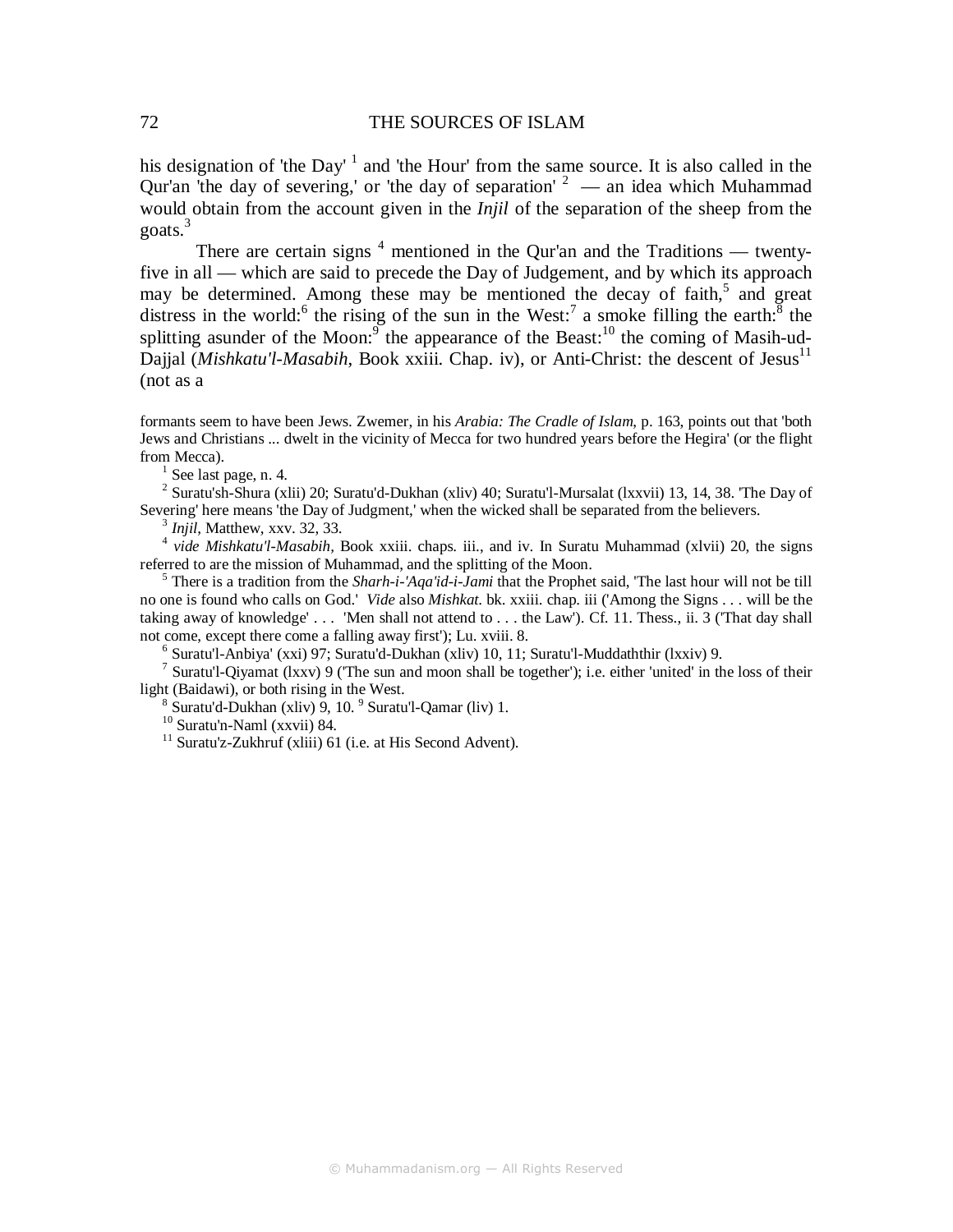judge, but, like other prophets, to be judged),<sup>1</sup> Who will overcome Anti-Christ, and during whose sojourn the earth will enjoy peace and prosperity, and the lion and the bear shall lie down with the camel and the sheep, and a child shall play unhurt with serpents: the invasion of Gog and Magog,  $2$  and their attack on the Holy City, and God's destruction of them: and the coming of Imam Madhi.<sup>3</sup>

Then, at God's appointed time, Israfil shall sound the trumpet once, when all in the Heavens and on the earth shall die, and, again, a second time, when all shall be resurrected.<sup>4</sup> After an intervals  $<sup>5</sup>$  'the Book shall be set,' and the Judgement will begin.</sup>

1 Suratu'l-Ahzab (xxxiii) 7, 8; Suratu'z-Zumar (xxxix) 69.

2 Suratu'l-Anbiya' (xxi) 96; Suratu'l-Kahf (xviii) 93, 97, 99; *Mishkat*. bk. xxiii. ch. iv, ('The sixth sign is the coming of Gog and Magog'). Cf. Rev. xx. 8; Ezek. xxxviii. 2; (*Pseudojon* on Lev. xxvi. 44). There is an ancient Jewish and Christian legend which connects Gog and Magog with the end of the world.

<sup>3</sup> Ibn 'Abbas records a tradition that the twelfth, and last, Khalifa will be the 'Madhi, who will fill the earth with justice, even though it be covered with tyranny. He will come at last. Jesus will then appear and follow him. The light of God will illuminate the earth and the empire of the Imam will extend from east to west.' The coming of the Madhi is frequently referred to in the *Mishkat.* bk. xxiii ch. iii.

4 Suratu'z-Zumar (xxxix) 68; Suratu'n-Nazi'at (lxxix) 6, 7, 13; Suratu'n-Naml (xxvii) 89; some commentators say that the blast mentioned in Su. lxxix. 13 is the second, and others say it is the third, blast. See also Suratu'l-Mu'minun (xxiii) 103; Suratu Ya Sin (xxxvi) 51; Suratu's-Saffat (xxxvii) 19; Suratu'l-Qaf (L) 19. As there are only two blasts distinctly mentioned in the Qur'an, some commentators make no distinction between the first and second blast. According to the tradition related by Abu Huraira, Israfil will blow three times. 'The first time, the blast of consternation, to terrify; the second, the blast of examination, to slay; the third, the blast of resurrection, to quicken the dead;' *vide ante*, p. 35, n. 5.

<sup>5</sup> According to tradition, this interval will last forty years, during which time the books, which contain the record kept by the 'Illustrious Recorders', will be given up. The books of the wicked are kept in Sijjin, a prison in Hell, which gives its name to the books kept there; [Suratu't-Tatfif (lxxxiii) 7-9]; and the registers of the righteous are kept in Illiyun, a *lofty* apartment in Paradise, which also gives its name to the registers kept there (Su. *ibid*. 18-20).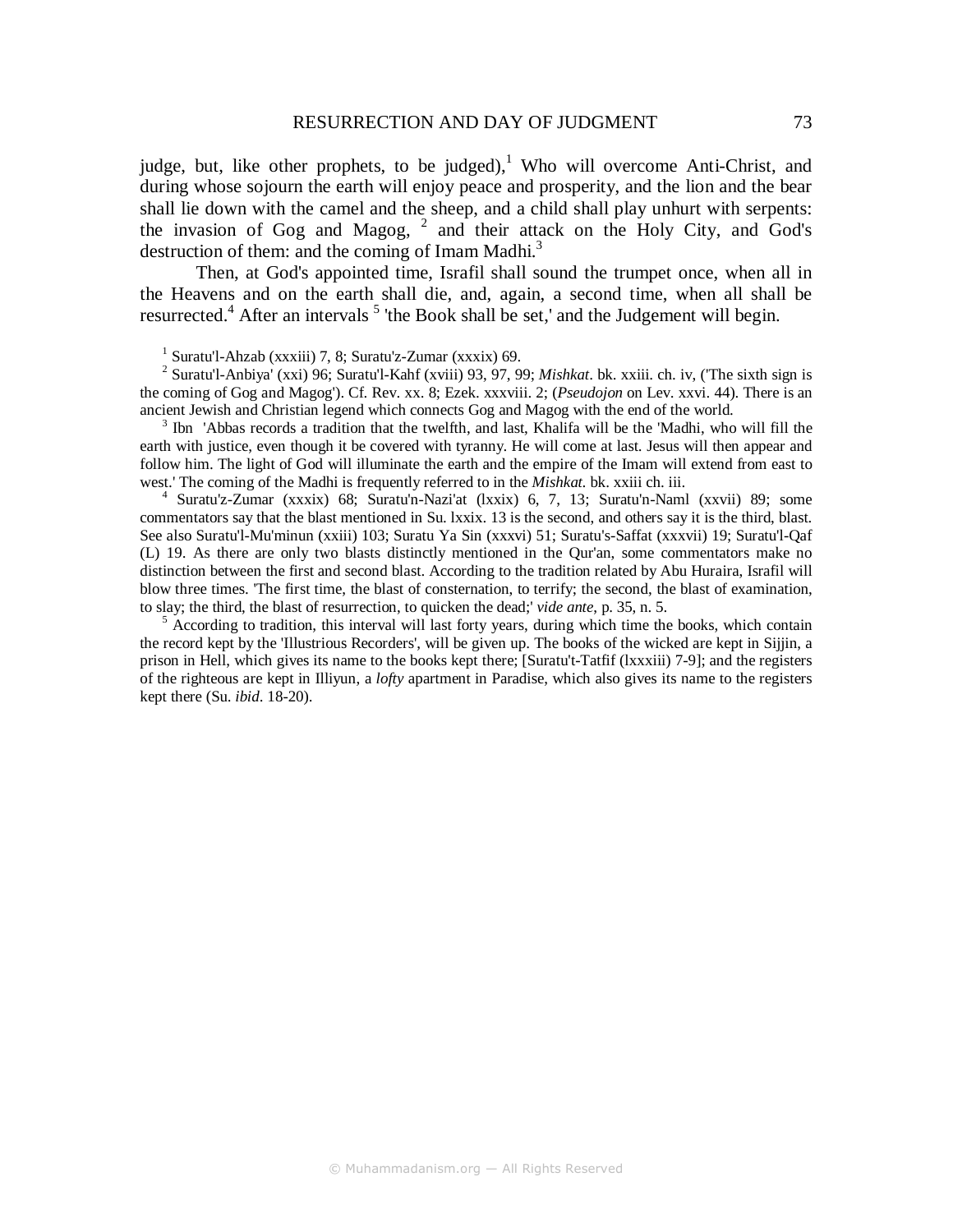Every person will receive his own book in which all his good and evil deeds are recorded;<sup>1</sup> and these deeds (or as some think, the books) will then be weighed in the 'Balance,'  $2$  which is suspended between Heaven and Hell. They into whose right hand  $3$ the book is given will rejoice, for their balances are heavy, as their good deeds outweigh their evil ones: these shall go into Paradise. They into whose left hand<sup>4</sup> the book is given will grieve, for their balances are light, as their evil deeds outweigh their good ones, and Hell-fire is their portion. $5$ 

The deeds of unbelievers (non-Muslims) will not be weighed, for 'By their tokens shall the sinners be known, and they shall be seized by their forelocks and their feet' (Su. lv. 41). 'Vain . . . are their works; and no weight will we allow them on the day of resurrection. This shall be their reward — Hell' (Su. xviii. 105-6).

Besides this doctrine of 'Works,' there is also the doctrine of 'Grace' more or less dimly taught in the

1 Suratu Bani Isra'il (xvii) 14.

<sup>2</sup> Suratu'l-A'raf (vii) 7, 8; Suratu'l-Anbiya' (xxi) 48; Suratu'l-Mu'minun (xxiii) 104, 105; Suratu'sh-Shura (xlii) 16; Suratu'r-Rahman (lv) 6; Suratu'l-Hadid (lvii) 25; Suratu'l-Qari'a (ci 5, 6. Muslim writers say, on the authority of Tradition, that the 'Balance' will be suspended between Heaven and Hell. Weighing is a figure frequently employed in the *Talmud*; *vide* Tr. *Rosh Hashshanah,* fol. 17*a* ['The Most Compassionate inclines (the scale of justice) to the side of mercy']. We shall see later (p. 84,), that Muhammad was indebted to *The Testament of Abraham* for his idea of the 'Balance.' The ultimate source is ancient Egyptian mythology.

3 Suratn'l-Haqqa' (lxix) 19; Suratu'l-Inshiqaq (lxxxiv) 7-9.

<sup>4</sup> Suratu'l-Haqqa (lxix) 25; Suratu'l-Inshiqaq (lxxxiv) 10, 11. Muslims believe that the right hand of the lost will be chained to their neck, and the left hand chained behind their back; hence in the last reference it is said the 'Book shall be given behind his back.'

5 Suratu'l-A'raf (vii) 8; Suratu'l-Mu'minun (xxiii) 105; Suratu'l-Haqqa (lxix) 30, 31; Suratu'l-Inshiqaq (lxxxiv) 10-12; Suratu'l-Qari'a (ci) 6-8.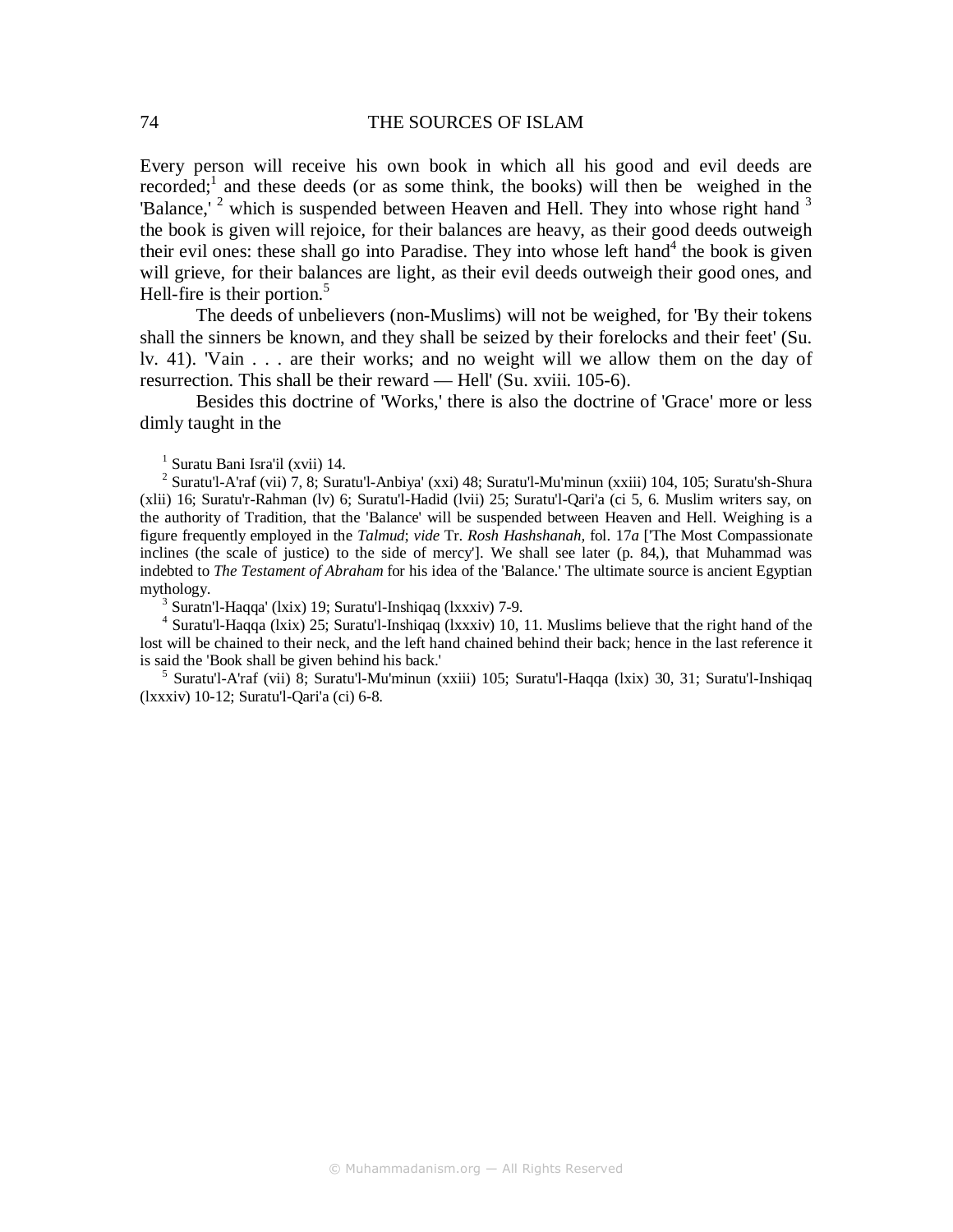Qur'an and the Traditions. Bukhari records a tradition that the Prophet said to his followers: 'Not one of you shall enter Paradise except through the mercy of God;' and when asked, 'Not even thou, O apostle of God?' he replied, 'Not even I.' Some passages in the Qur'an seem to give colour to this belief. In Suratu'd-Dukhan (xliv) 40-42, we read: on 'the day of severing' none shall be helped, 'save these on whom God shall have mercy.<sup>1</sup> This belief, if really held by Muhammad, would have been ultimately derived from the teaching of the Old and New Testament Scriptures; but there are allusions to the doctrine in the *Talmud*; e.g. *Rosh. Hashshanah,* fol. 17*a,* 'The Most Compassionate inclines (the scale of Justice) to the side of mercy;' *Pirqey Aboth*, chap. iii. 24, 'The world is judged by Grace.' These and other references would suggest the idea to Muhammad.

The Qur'an also teaches that every one — even believers — must pass through Hell, $^2$  but no Muslim will remain in Hell for ever.<sup>3</sup> Eternal torment is reserved only for infidels, or unbelievers, who have rejected the Faith of Islam.<sup>4</sup> Baidawi, Al-Ghazali, and Al-'Ash'ari, all support the view that the believer will not be left in Hell for ever. Baidawi says that the verse, 'Every soul shall be paid what it hath earned' (Su. iii. 24), teaches that 'Service done is not lost. The believer will not be left in Hell forever, because, as the reward for his faith and his works cannot be paid in Hell or before he enters it, it can only be given after he is released from it.'<sup>5</sup> Al-Ghazali says, 'There will not remain in Hell an attester of God's Unity. . . . And he who remains of the believers . . . shall be brought

<sup>1</sup> Cf. Suratu Ali 'Imran (iii) 103; Suratu'l-Ma'ida (v) 59; Suratu Bani Isra'il (xvii) 56, 59; Suratu Maryam (xix) 94; Suratu'l-Hujurat (xlix) 7, 8.

<sup>3</sup> Suratu Maryam (xix), 73; Suratu'z-Zilzal (xcix) 7; belief in Islam is considered a good work, which ultimately merits Paradise.

<sup>4</sup> Suratu'l-Kahf (xviii) 102; Suratu'l-Bayyina (xcviii) 5; Suratu'l-Qaf (L) 23-25.<br><sup>5</sup> Baidawi, vol. i. p. 150.

 $2$  Suratu Maryam (xix) 72.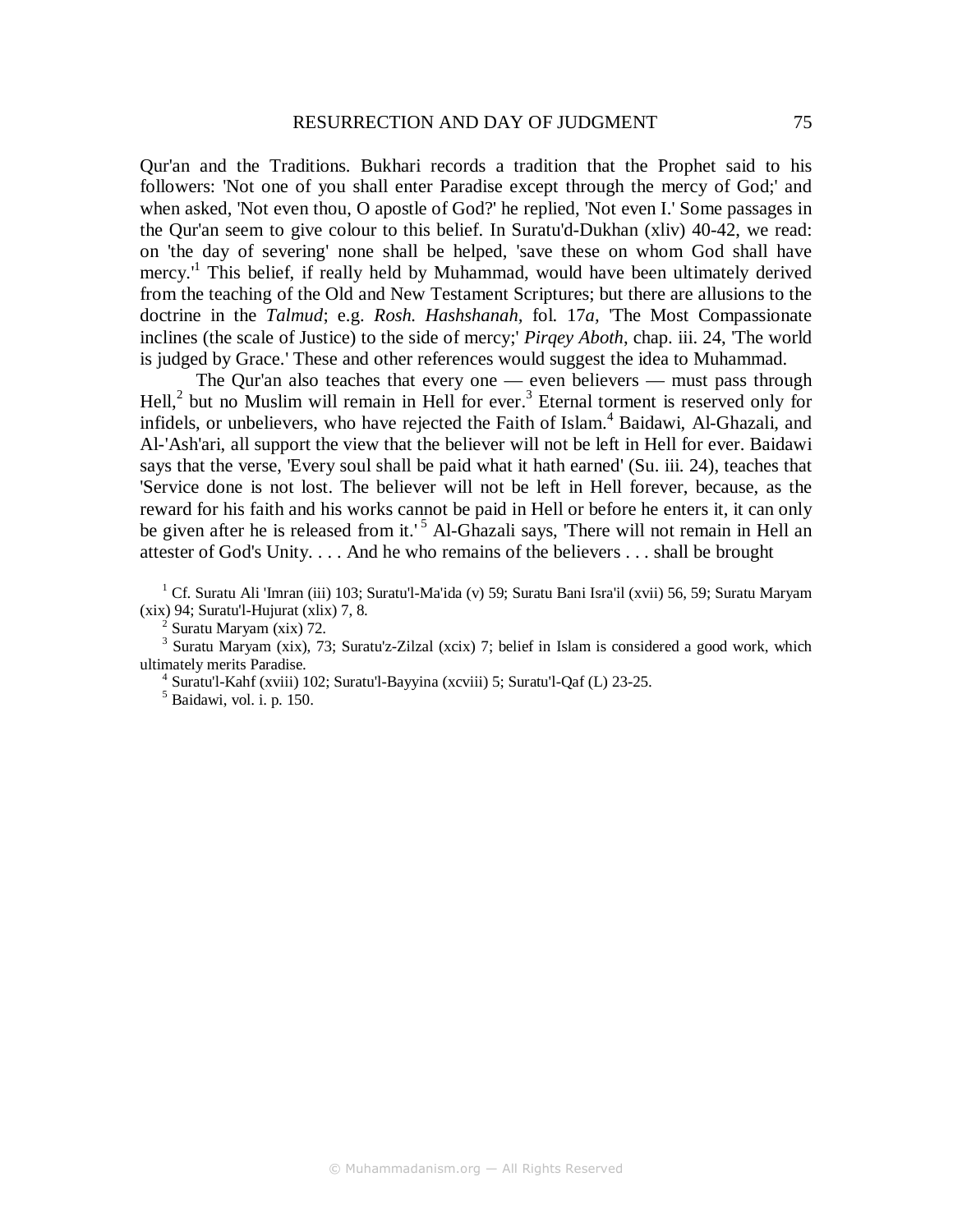forth of the Grace of God . . . so there shall not abide eternally in the Fire a single believer.<sup>1</sup> And Al-'Ash'ari says: 'The sinner who dies unrepentant is at the mercy of God, but the Prophet will intercede for him, as he said, "My intercession is for those among my people who commit great sins." . . . At the last they enter Paradise. . . . He in whose heart is one atom of faith cannot be finally lost.<sup> $2$ </sup>

This doctrine of the final Salvation of the Muslim believer bears at least a resemblance to the New Testament doctrine of 'the Perseverance of the Saints,' although differing from it in some important respects.

The passage in the Qur'an (Su. xix. 72), which teaches that even believers must go down to Hell, has caused much anxious thought among Muslims, even to the present day. Some commentators have tried to explain it metaphorically, or as indicating that believers will come near to Hell, as they pass over the 'Bridge,' As Sirat, on their way to Paradise. The passage, however, is of uncertain interpretation. Tisdall  $3$  thinks that it probably contains a reference to Purgatory, which Muhammad may have heard of from the Christians of his day; or it is possible that he may have misunderstood some passages of Scripture<sup>4</sup> which seem to favour this doctrine. Hughes says, 'Jahannam' (the word used by Muhammad for this purgatorial Hell) 'is the Arabic form of the Greek γεέννα, and it is remarkable that the word should be used for a purgatorial Hell, and not ἅδης, which, according to the Papists, denotes that state.'<sup>5</sup>

- 1 *Ihya' 'ulumu'd-Din* vol. ii. pp. 37-42.
- 2 Shahrastani, *al-Milal wa'n-Nihal*, p. 73.
- 3  *Sources of the Qur'an*, p. 198.
- 4 *Injil,* Mark, ix. 49; I Cor. iii. 13.

<sup>5</sup> *Notes on Muhammadanism*, p. 96*,* n. †. But the *Talmud* has *Gehinnom* (נּוֹםִיהֵגּ ( which is rendered by γεέννα in Greek, and the Arabic نَّمهج) Jahannam) is really a transliteration of the Hebrew: *Berak-hoth,* fol. 15*a*, 19*a*; *Erubin,* fol. *19a.*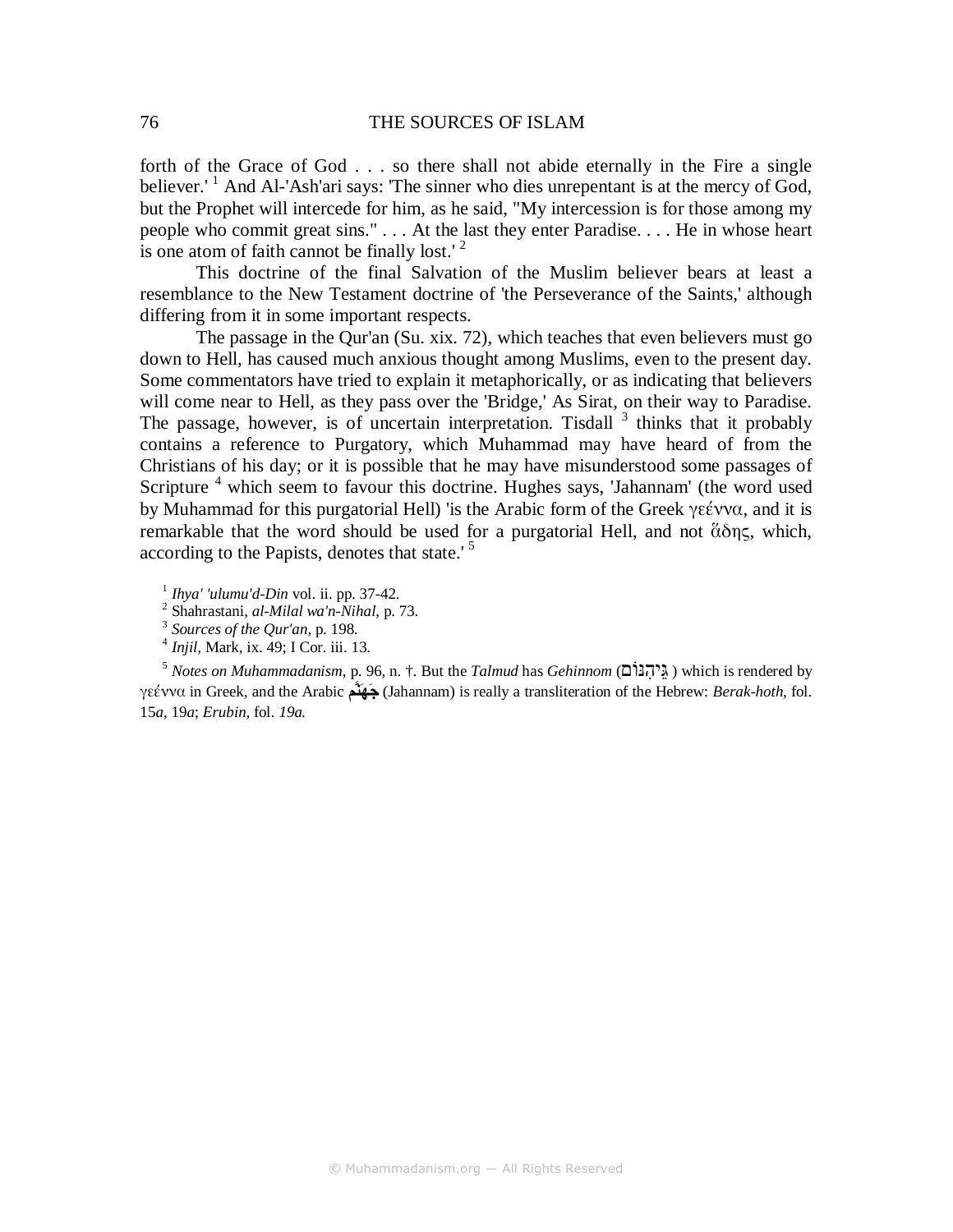#### RESURRECTION AND DAY OF JUDGMENT 77

In spite, however, of the attempts made to give another meaning to the passage (Su. xix. 72, 73) than that which the words obviously convey, it is the general belief among Muslims of the present time, that believers will enter Hell, but will riot be detained long there, nor will they suffer much in their passage through it. Muhammad may have been indebted for the idea to *The Testament of Abraham* which speaks of every man's work being tried by fire, and if the fire burns it up, the man is carried away to the place of torment by the Angel who presides over the fire. The idea must have come originally from the Apostle Paul's warning to the Corinthian Church, in I Cor. iii. 13, 15. We shall see (p. 84), that other features of Muhammad's teaching may be traced to this ancient apocryphal work (*The Testament of Abraham*).

The place where the Judgement will be held is said to be the Earth, which on that "Day' 'shall be changed into another Earth, and the Heavens also.' <sup>1</sup> From this Qur'anic passage it would seem that Muhammad was acquainted with the Scriptural expression, 'new heavens and a new earth.'<sup>2</sup>

The duration of the Day of Judgement, according to one passage of the Qur'an, will be a thousand years,<sup>3</sup> and according to another passage, fifty-thousand years.<sup>4</sup> These expressions may only be figurative, like Muhammad's reference in Suratu'l-Hajj (xxii) 46 ('Verily, a day with thy Lord is as a thou-

 $<sup>1</sup>$  Suratu Ibrahim (xiv) 49.</sup>

 $2$  Isaiah lxv. 17; lxvi. 22; II Peter iii. 13; Rev. xxi. 1.

<sup>3</sup> Suratu's-Sajda (xxxii) 4.

<sup>4</sup> Suratu'l-Ma'arij (lxx) 4. The expressions in these last two references, as mentioned in the text, may be hyperbolical. Cf. Suratu'l-Qadar (xcvii) 1-3.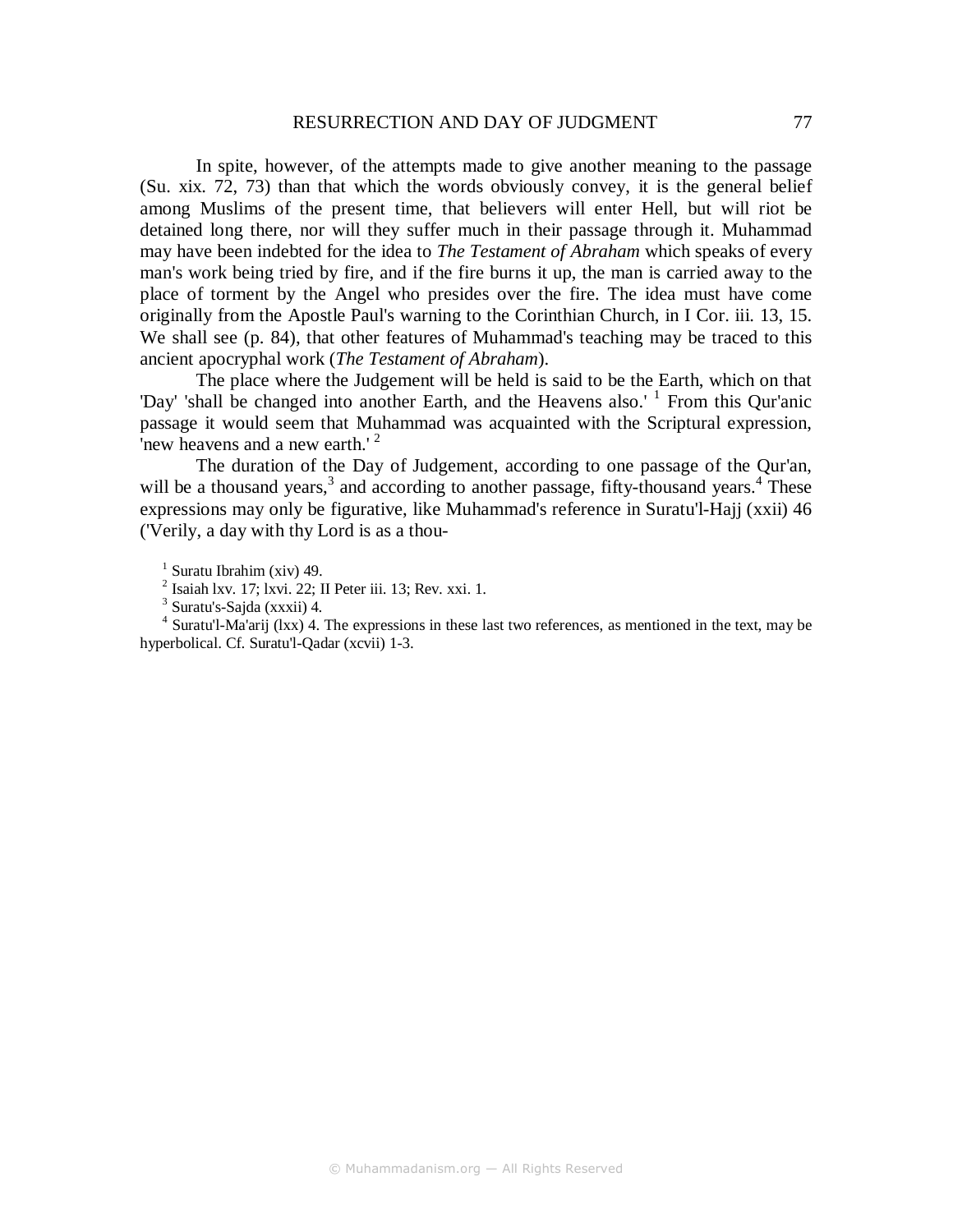sand years'), which was evidently taken from Psalm xc.  $4<sup>1</sup>$ 

The Qur'an also states that the bodily members of unbelievers shall witness against them on the Day of Judgement [Suratu'n-Nur (xxiv) 24; Suratu Ya Sin (xxxvi) 65]; and that idols shall be punished with their worshippers [Suratu'l-Anbiya' (xxi) 98- 100.] Both these ideas, we may point out here, are Talmudic: the former is found in *Hagigah*, fol. 16, and *Taanith*, fol. 11 ('The very members of a man bear witness against him'). The latter idea is found in *Sakkah,* fol. 29 ('Whenever a people is punished for idolatry, the beings honoured by them as gods shall also be punished, for so it is written, on all the gods also of Egypt will I inflict judgments'). In *Berakhoth* (*Jeru. Tal*.), fol. 12 *b*, col. 1, it is said 'Idols will be a cause of shame . . .on the Day of Judgment, to those who made them.'

After the Judgement all must pass over As-Sirat 'the Road'  $2$  or 'the Bridge' which is suspended over Hell, and which Tradition says is 'sharper than the edge of a sword,' and 'finer than a hair.' Believers, guided by the Angels, will cross in safety into Paradise, but the unbelievers will slip, and fall headlong into Hell.

It is unnecessary to discuss in detail the cogency of Muhammad's arguments with the Quraish, in order to

<sup>1</sup> Cf. 2 Peter iii. 8. Muhammad appears to have been fairly well acquainted with the Psalms, although there is only one direct quotation from them, in the Qur'an, viz. Suratu'l-Anbiya' (xxi) 105 ('The righteous shall inherit the earth'), which is from Psalm xxxvii. 29; this is, moreover, the only direct quotation from the entire Bible.

<sup>2</sup> Suratu's-Saffat (xxxvii) 23; Suratu Ya Sin (xxxvi) 66. The Qur'an calls it a 'Road,' or a 'Way'; Tradition speaks of it as a 'Bridge.' Al-Ghazali says, 'It is a bridge stretched over the back of Hell, sharper than a sword, finer than a hair. The feet of the unbelievers slip upon it, by the decree of God, and they fall into the fire; but the feet of believers stand firm upon it, by the grace of God, and so they pass into the Abiding Abode.' *Ihya' 'ulumu'd-Din*, vol. ii.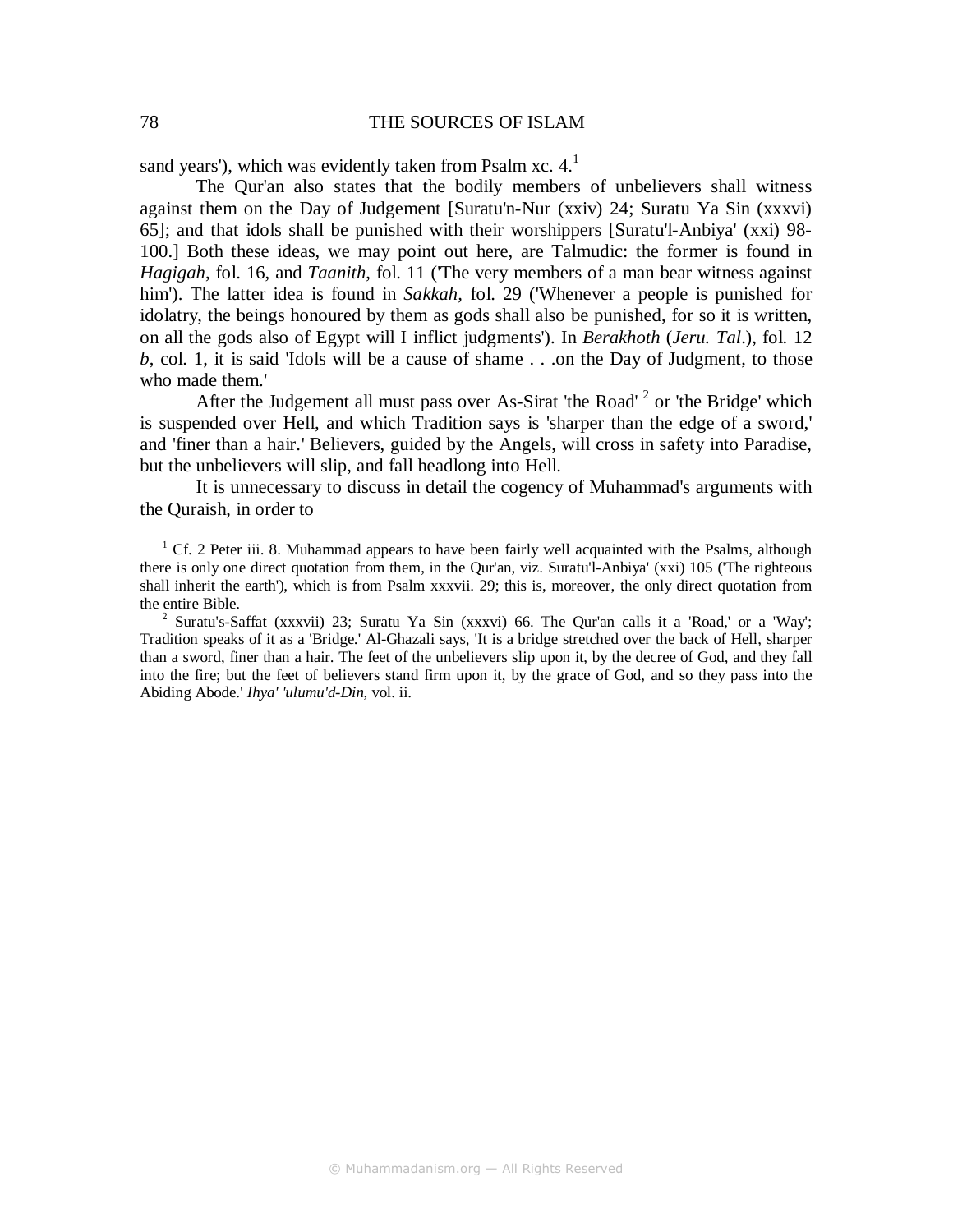prove the resurrection of the body.<sup>1</sup> In 'the days of Ignorance,' the Pagan Arabs had a dim conception of a resurrection, as evidenced by their custom of tying a camel near the grave of the dead. This Arab custom, and the belief underlying it, were, doubtless, known to Muhammad. But the fuller comprehension of the doctrine of the Resurrection, and its expression as set forth by Muhammad in the Qur'an, were, undoubtedly, derived from Jewish and Christian teaching. The *Talmud* is full of references to it: *Rosh Hashshanah,*  fol. 17*b,* 'Those who deny . . . the Resurrection of the dead . . . shall go down into Hell'; *Kethuboth*, fol. 111*b*, 'The dead will arise in the garments in which they were buried'; also passages in *Kiddushin*, fol. 39*b*, *Emek Hammelech*, fol. 132*b*; *Berakhoth* (*Jeru. Tal*.), fol. 13*b*, col. 2. Muhammad also follows the Jewish Rabbis in referring to the effect of rain on a dead country, as illustrating the power of God in raising the dead. Suratu'l-Qaf (l) 9, 11: 'We send down the rain from heaven . . . and life give we thereby to a dead country. So also shall be the Resurrection.' Similarly, in Suratu'l-A'raf (vii) 55. Cf. *Berakhoth,* fol. 33 (in which rain is associated with the Resurrection), and *Taanith,* fol. 1. In *Hagigah,* fol. 9*b,* it is said that Araboth (the seventh Heaven) contains, with other things, 'The dew with which the Holy One . . . is about to quicken mortals.'

According to the Qur'an, the Resurrection will extend to all creatures, $2$  viz. to Angels, Jinn, and animals, as well as to men. The animals, after obtaining retribution for injuries done to them, will become dust.

<sup>1</sup> The Quraish objected, 'Who will bring us back?' Muhammad replied, 'He Who created you at first' [Suratu Bani Isra'il (xvii) 53.] See also Suratu Maryam (xix) 67, 68; Suratu Ya Sin (xxxvi) 78, 79; Suratu'l-Qiyamat (lxxv) 40; Suratu'n-Nazi'at (lxxix) 10-14.

 $2$  Suratu'l-An'am (vi) 38.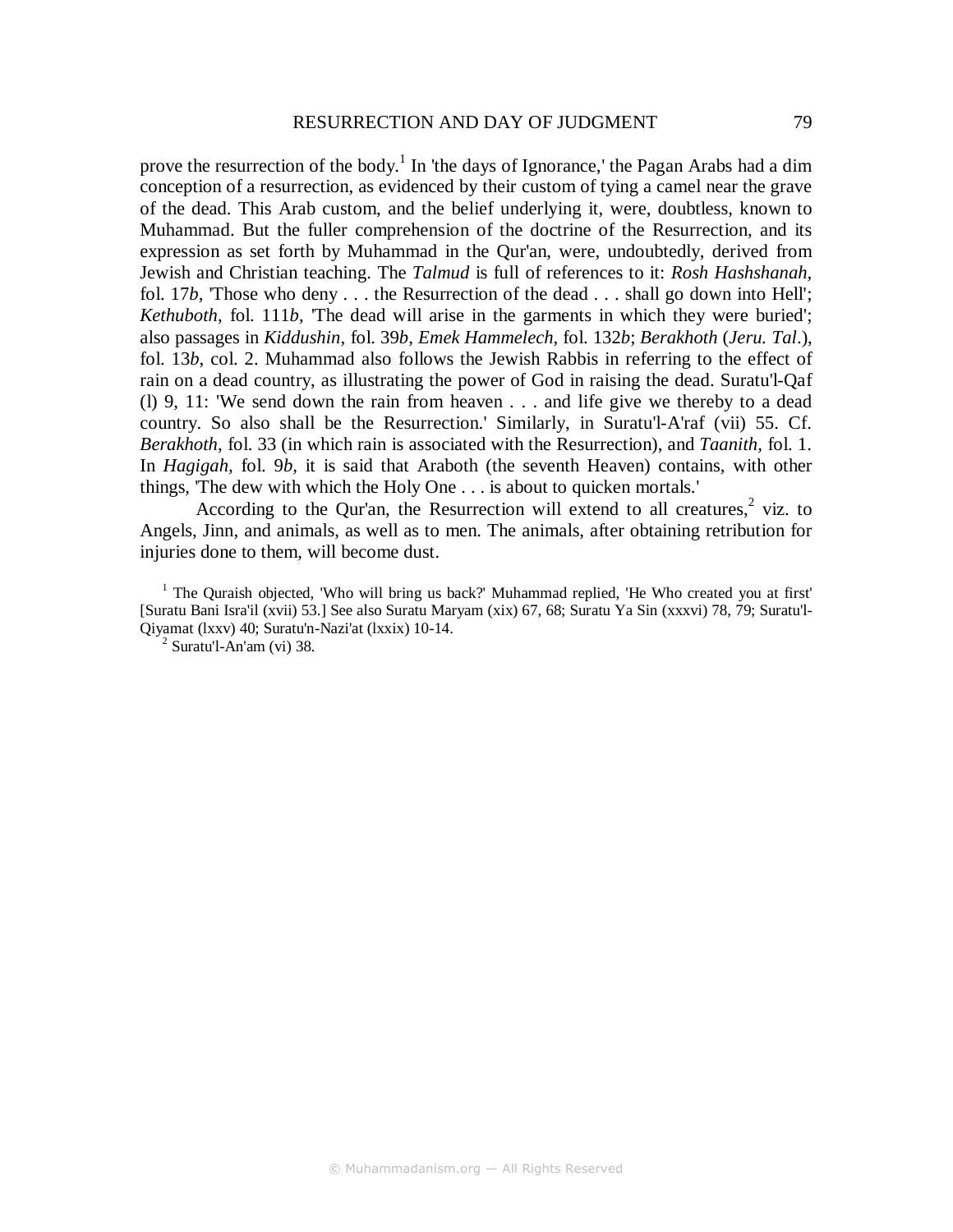There is much more taught in Muslim Traditions concerning the Resurrection, and the Day of Judgement, to which it is unnecessary here to refer.

With regard, now, to the sources of these ideas and expressions concerning the Resurrection and the Day of Judgement, which are contained in the Qur'an and Muslim Traditions, as many, or most, of them are so manifestly borrowed from the Jewish or Christian Scriptures, there is little difficulty in tracing them to their origin. We have already indicated the sources of some features of the doctrine, as we dealt with them, in passing. We have seen that the expressions which Muhammad used to designate the Day of Judgement, viz. 'the Hour,' 'the Day,' are New Testament ones, and occur in several of the Canonical Gospels, $<sup>1</sup>$  and his statement that 'the Hour' is known only to God, is also</sup> taken from the New Testament,<sup>2</sup> or, indeed, it may have been obtained from the allusion in the Book of Zechariah (chap. xiv. 7) to the 'Day' of Christ's Coming, 'which shall be known to the Lord.' There is also a reference to the 'speedy coming' of 'the Hour' in Suratu'sh-Shura (xlii) 17, which is, in some respects, similar to one in Isaiah v. 19. $3$  And the idea of the Judgement, together with the record of men's deeds kept in books out of which they shall be judged, may have been derived either from the Book of Daniel, $4$  or from the Apocalypses.<sup>5</sup>

Moreover, the appearance of the Beast,  $6$  the smoke that is to fill the earth, $7$  and the reference to Gog

<sup>1</sup> Injil, Matt. xxiv. 36; xxv. 13; Mark xiii. 32; John v. 25; Rev. vi. 17; xvi. 14; cf. Isa. xiii. 9 ('The day of the Lord'); Malachi iv. 1 ('The day').

2 *Injil*, Matt. xxiv. 36; Mark xiii. 32.

<sup>3</sup> They who believe not, challenge its speedy coming' [Suratu'sh-Shura, (xlii) 17). 'They say, let Him make speed . . . His work . . . that we may know it' (Isa. v. 19).

<sup>4</sup> The Judgement was set, and the books ... opened' (Dan. vii. 10).

<sup>5</sup> 'Rev. xx. 12, 13.

6 Rev. xiii. 1-8, 11-17; cf. Daniel vii. 7, 11.

 $^7$  Rev. ix. 2; cf. Joel ii. 30; Acts ii. 19.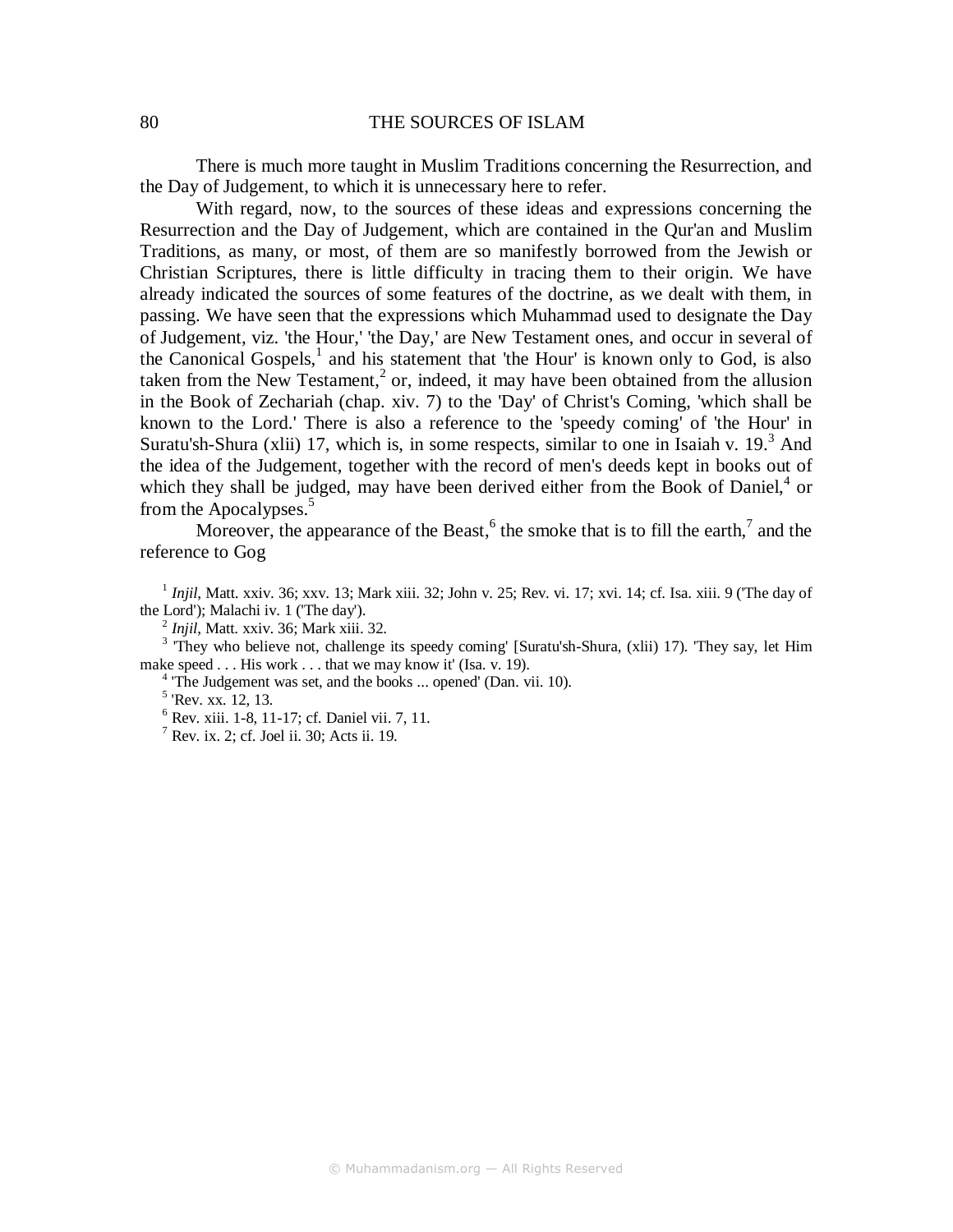#### RESURRECTION AND DAY OF JUDGMENT 81

and  $Magog<sup>1</sup>$ , are all contained in the Book of Revelation.

The Beast is also mentioned in the Book of Daniel (vii. 7, 11), and the smoke by the Prophet Joel (ii. 30). God's Judgement upon Gog and Magog, their overthrow, and the burning of their weapons for seven years, are referred to in the thirty-ninth chapter of Ezekiel. There is also an ancient Jewish and Christian legend which connects Gog and Magog with the end of the world. $^{2}$ 

The decay of faith,<sup>3</sup> and great distress<sup>4</sup> in the world, the coming of Anti-Christ,<sup>5</sup> the descent of Jesus upon the earth, $6$  are indicated in several books of the New Testament; and the era of universal peace and plenty, which is to follow Christ's Advent, is clearly borrowed from Isaiah's description of the Millennial reign of Christ upon earth.<sup>7</sup> The blowing of the trumpet at the Resurrection  $\frac{8}{3}$  is also taught in the New Testament, but Muhammad appears to have followed the Jewish belief that the trumpet will sound more than once.

The reward which, at the Judgement, will be Given according to one's works, is mentioned in several Books of the Old and New Testaments.<sup>9</sup> But it must not be supposed that Muhammad borrowed these ideas of the Resurrection and the

 $1$  Rev. xx. 8; cf. Ezekiel xxxviii. 2, 3; xxxix. 1.

<sup>2</sup> Pseudojon on Lev. xxvi. 44; vide Rev. xx. 8. There are also references to Gog and Magog in the *Talmud*; *Sanhedrin,* fol. 94*a*; and *Berakhoth,* fol. 7*b*; and fol. 13*a.* The wars of Gog and Magog figure prominently in Jewish eschatology.

<sup>3</sup> *Injil*, Luke xviii. 8; Matt. xxiv. 12; 2 Thess. ii. 3; 1 Tim. iv. 1.<br><sup>4</sup> *Injil*, Matt. xxiv. 7-10; Mark xiii. 8, 19, 20; Luke xxi. 23, 25.

 $<sup>5</sup> Injil, Matt. xxiv. 24; 2 Thesis. ii. 3-10 (The 'man of sin').$ </sup>

 $<sup>6</sup> Injil$ , Matt. xxiv. 30; Mark xiii. 26; l Thess. iv. 16; 2 Thess. i. 10; Rev. i. 7; cf. Job xix. 25.</sup>

 $<sup>7</sup>$  Isaiah ix. I-9.</sup>

<sup>8</sup> Injil, Matt. xxiv. 31; 1 Cor. xv. 52; 1 Thess. iv. 16; cf. Zechariah ix. 14. According to Maracci the idea of the two blasts may have been derived from 1 Thess. iv. 16 ('The voice of the archangel, and the trump of God').

9 Job xxxiv. 11; *Zabur,* Psalm lxii. 12; Jer: xvii. 10 *Injil*, Matt. xvi. 27; Rev. ii. 23: xx. 1, 13; xxii. 12.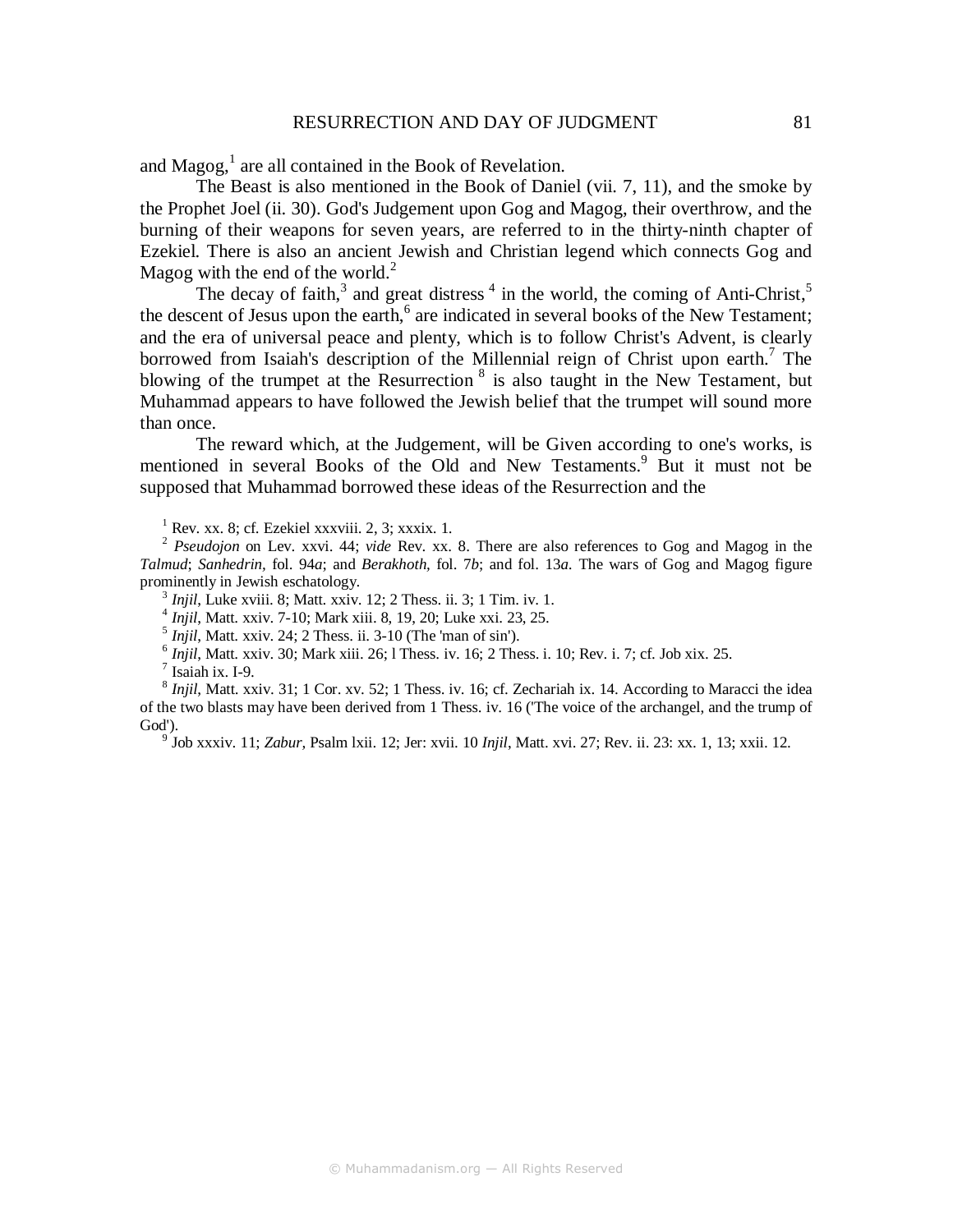Day of Judgement directly from the Old and New Testament Scriptures. We have seen  $<sup>1</sup>$ </sup> that there is no evidence to prove that these Scriptures had been translated into Arabic before Muhammad's time. And as many of the Qur'anic references to these doctrines, and to other Scriptural subjects, differ in form from the original Scriptural passages, we are led to conclude that Muhammad did not acquire his knowledge of the Old and New Testaments from the written Records, but obtained it largely, if not altogether, by hearsay. This, of course, would account for the anachronisms  $2$  to be found in the Qur'an, and also for the discrepancies that occur between the Sacred Records and the Qur'anic version of them. We must also remember, in this connection, that it was Muhammad's usual custom to disguise his borrowings, and never to repeat his information in the same language in which he heard it.<sup>3</sup> It would appear, moreover, that his informants, whoever they may have been, were better acquainted with Talmudic lore, and apocryphal writings (which contain many references to the Resurrection, and the Day of Judgement), than with the Canonical Books of the Old and New Testaments.

There are other Scriptural ideas and expressions reproduced in the Qur'an with reference to this time, viz. The passing away of the mountains';  $4$  'The stars falling';  $5$  'The Heaven shall be stripped

 $<sup>1</sup>$  Chapter i. p. 10, and n. 4.</sup>

<sup>2</sup> The Virgin Mary is confounded with Miriam, the sister of Aaron — Suratu Maryam (xix) 29; Haman is made contemporary with Pharaoh — Suratu'l-Qasas (xxviii) 5; the Samaritans are referred to as existing in the time of Moses — Suratu Ta Ha (xx) 87, 90.

3  *Vide* Chap. v. p. 57, n. 4. Hastings, *Encyclopædia of Religion and Ethics*, p. 875 (contribution by D. S. Margoliouth).

4 Suratu'n-Naml (xxvii) 90; Suratu'l-Kahf (xviii) 45; Suratu'l-Qari'a (ci) 4; cf. Rev. vi. 14; xvi. 20; Jer. iv. 24; *Injil*, Matt. xxiv. 35.

5 Suratu't-Takwir (lxxxi) 2; Suratu'l-lnfitar(lxxxii) 2; cf. *Injil*, Matt. xxiv. 29; Mark xiii. 25; Rev. vi. 13; Isa. xiii. 10; xxxiv. 4; Joel iii. 15.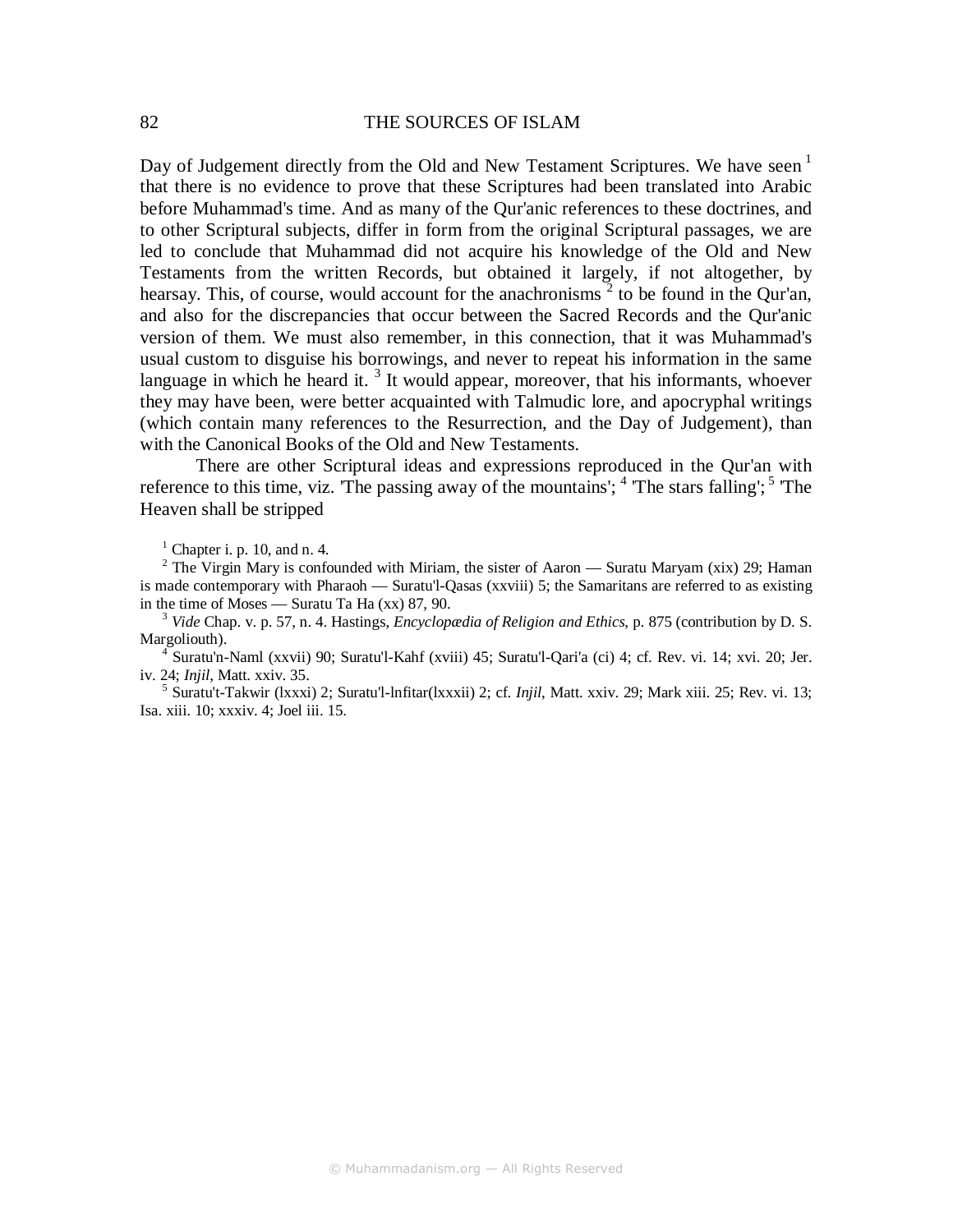away'; <sup>1</sup> The Sun shall be folded up'; <sup>2</sup> and 'The earth and the mountains shall be shaken';<sup>3</sup> all these indicate how much Muhammad was indebted to Christianity, and, in a lesser degree, to Judaism for much of his eschatological teaching.

The assembling of the animals,<sup>4</sup> on the Day of Judgement, which are referred to in the Qur'an as a folks or people, and similarly described in the Book of Proverbs,  $5$  is mentioned in the *Babylonian Talmud*; <sup>6</sup> and there is also a reference to their Judgement in Ezekiel. $6$ 

The 'Balance,' or scales, mentioned in the Qur'an,  $7$  in which the good and bad deeds, or their records, will be weighed on the Day of Judgement, is a Jewish idea, and occurs frequently in the *Talmud*; <sup>8</sup> In the *balances* they will go up; 'He who is full of compassion will incline *the scale of justice* to the side of mercy.' The *Talmud,* doubtless, got the idea from the Old Testament, in several Books of which it occurs.<sup>9</sup> There is also a well-known reference in the Book of Daniel<sup>10</sup> to the weighing of Belshazzar 'in the balances,' from which the Talmudic idea may have arisen; but the 'setting' of the picture in Daniel is different from that of the Qur'an.

<sup>1</sup> Suratu't-'Takwir (lxxxi) 11; cf. Rev. vi. 14; Isa. xxxiv. 4. Rodwell (*Koran*, p. 45, n. 4) says, that the idea in Suratu't-Takwir (Ixxxi) 11 'is perhaps borrowed from the *Sept. V.* of Psa. civ. 2.

2  *Ibid*. (lxxxi), 1; cf. *Injil*, Matt. xxiv. 29; Mark xiii. 24; (Luke xxi. 25); Isa. xiii. 10; Joel ii. 10; iii. 15.

<sup>3</sup> Suratu'l-Muzzammil (lxxiii) 14; cf. references under 2 (except the last); Joel iii. 16; Luke xxi. 26.

4 Suratu't-Takwir (lxxxi) 5.

 $<sup>5</sup>$  Suratu'l-An'am (vi) 38; cf. Prov. xxx. 25, 26.</sup>

<sup>6</sup> Bab. Talmud, Erchin, fol. 3 ('In the Day to come all the beasts will assemble'). Ezek. xxxiv. 17.

7  *Vide ante*, p. 74, and n. 2.

8 Tr. *Rosh Hashshanah,* fol. 17*a; Taanith* (*Jer. Tal*.); *vide ante*, *ibid*.

9 Job vi. 2; xxxi. 6; *Zabur*, Psalms lxii. 9; Prov. xvi. 11; Isaiah xl. 1, 15; Dan. v. 27; Hosea xii. 7; also Rev. vi. 5.

 $10$  Daniel v. 27.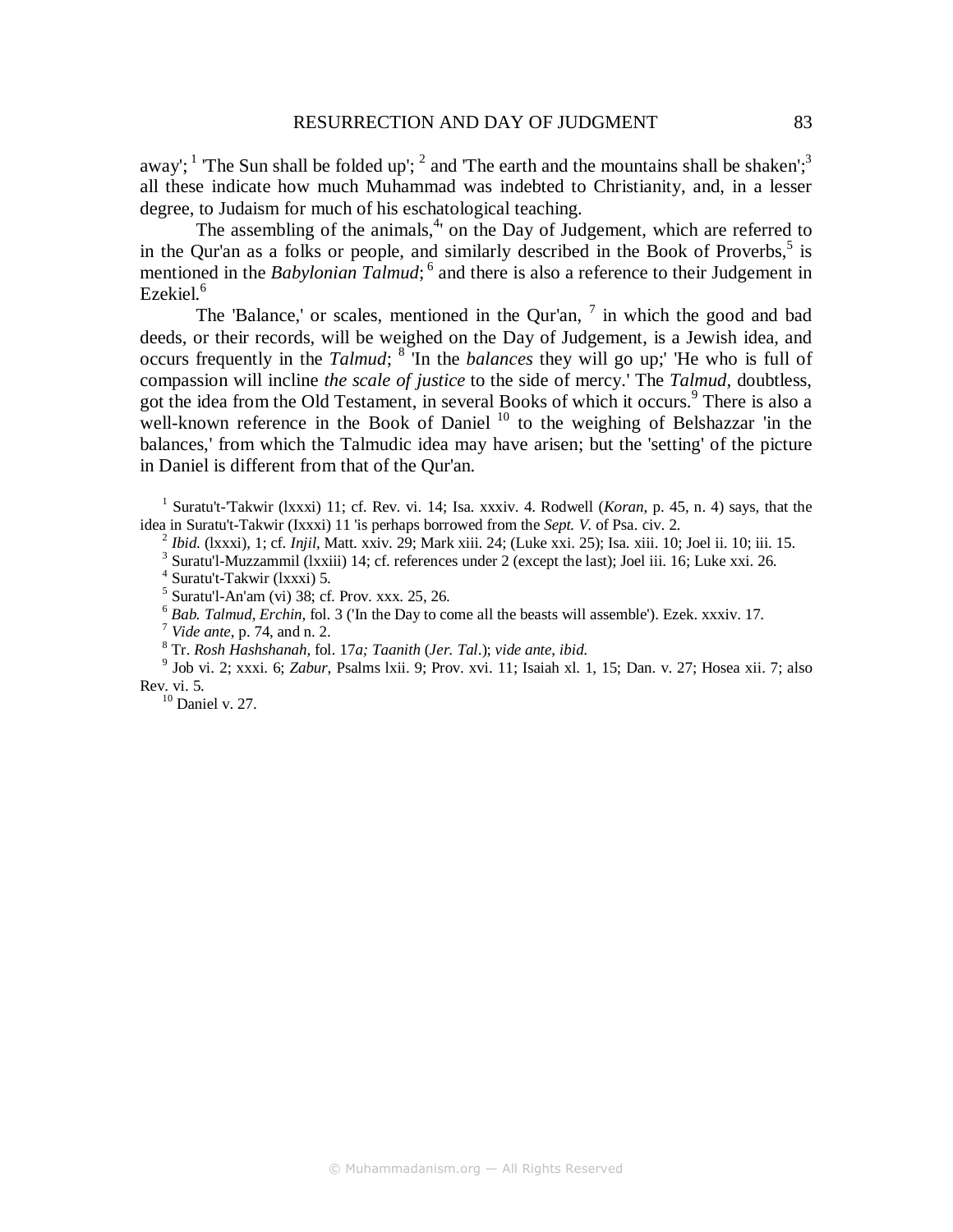There is a striking resemblance between the description of the 'Balance' given in the Qur'an and Muslim Traditions, and that (contained in an apocryphal work called *The*  Testament of Abraham,<sup>1</sup> which we have already referred to (pp. 41, 77). This book appears to have been written in Egypt, in the second or third century of our era, by a Jewish convert to Christianity, and as there is an Arabic version of it, its contents would become known in Arabia. There can be, therefore, little doubt that Muhammad was acquainted with the book, or at least with some of the ideas which it contained. Moreover, it is very probable, as the work originated in Egypt, that Muhammad obtained these ideas, one of which was that of the 'Balance,' from Mary, his Coptic concubine, whom the Negus of Abyssinia[†] sent to him, with other gifts.

In this work Abraham is said to witness the weighing of the soul's good and bad deeds in a 'Balance' held by an angel before the Throne at the Judgement.

The idea of the 'Balance' in which men's actions are weighed after death, is also contained in Mazdayasnian mythology. In an old Pahlavi work,<sup>2</sup> Rashnu, the angel of Justice and one of the three judges of the dead, holds the 'Balance' in which men's deeds

<sup>1</sup> The Testament of Abraham, cap. xii. p. 91. Besides the reference to the 'Balance,' there are several other matters mentioned in this work which Muhammad and his followers seem to have borrowed and incorporated into Islam, e.g., 'The two recording angels'; 'The two angels who attend every soul at the Judgement'; 'the scene that Muhammad gazed upon when he entered the lowest Heaven, during the Mi'raj, or his celebrated Night Journey.

[† It was not Negus of Abyssinia, rather it was Muqauqis who was ruler of Alexandria, Egypt. See Ibn Ishaq, *The Life of Muhammad: A Translation of Ishaq's Sirat Rasul Allah*, Translated by A. Guillaume, Oxford University Press, Oxford, England, (Re-issued in Karachi, Pakistan, 1967, 13th impression, 1998) 1955, p. 653. See also the entry for Maria al-Qibtiyya in the Wikipedia Encyclopedia]

<sup>2</sup> *Minok-i-khard* (*Spirit of Wisdom*), ii. 120, 121 (tr. West); *Vide* (*Rashnu*) *Yasht*, xii; *Yasna,* xxxiii. 1; xlviii. 8.

' Pahlavi' is the term generally applied to the language of the inscriptions of the Sassanian dynasty, whether on rocks or coins. The name is now given to 'ancient Persian' in general. Pahlavi works are of two kinds, viz., translations from the *Avesta*; and writings of which there is no Avestan original extant. The *Minok-i-khard* is of the latter class. See Haug's excellent chapters on the Pahlavi Language and Literature, *Essays on the Parsis*, pp. 78-115.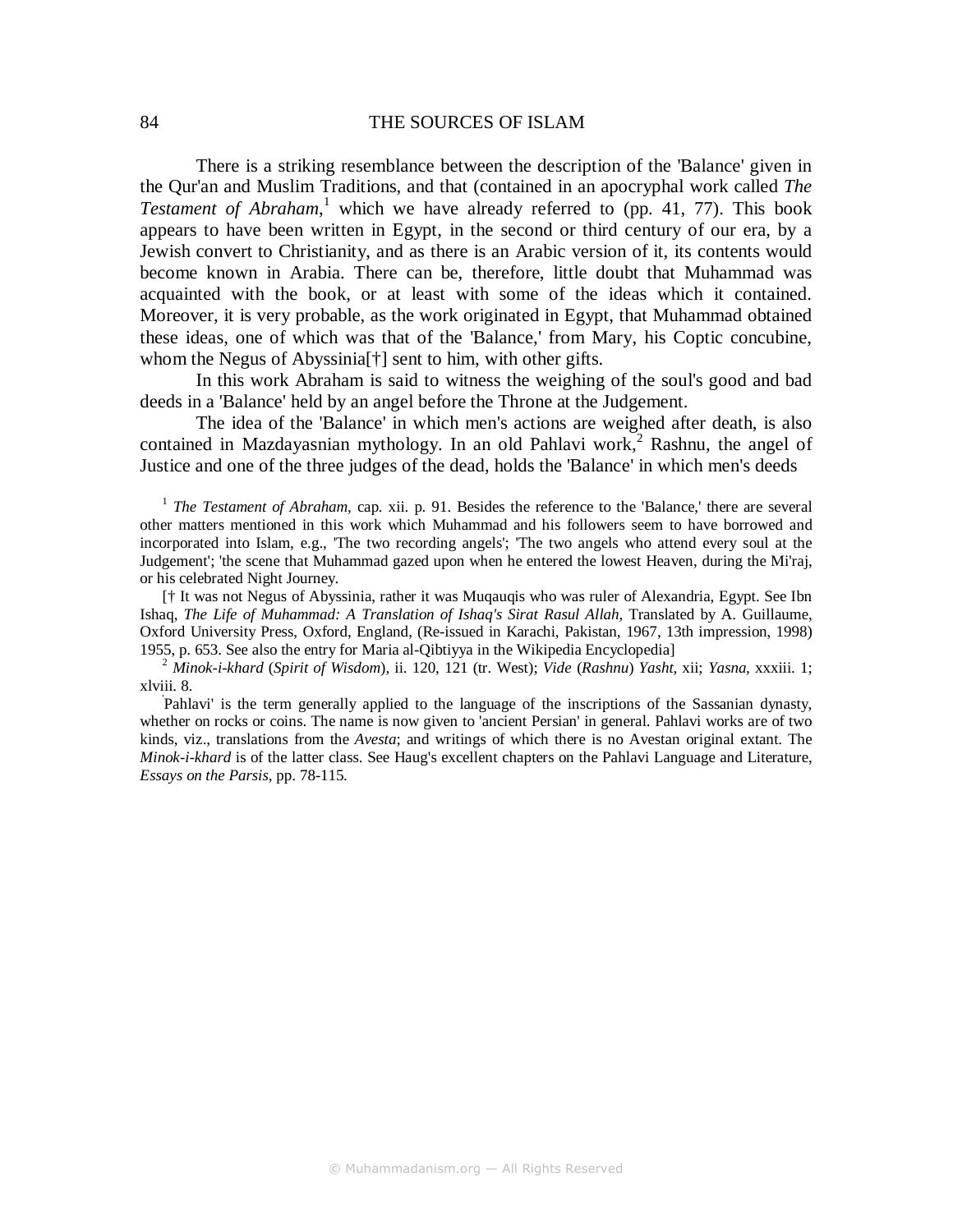are weighed after death; 'He makes no unjust balance . . . neither for the pious nor yet the wicked, neither for lords nor yet rulers; as much as a hair's breadth he will not vary, and he shows no favour.' This Persian idea was doubtless current among the Arabs in Muhammad's time, and would be, therefore, known to the Prophet.

But this idea of a 'Balance,' in which men's good and bad deeds are weighed after death, is also a very old Egyptian one. It is contained in the representation of the 'Judgement Scene' in the Egyptian *Book of the Dead.* This book is very ancient. Dr. Budge says, 'It is . . . as old as Egyptian civilisation, and . . . its sources belong to prehistoric times, to which it is impossible to assign a date. . . . If we accept one tradition, which was current in Egypt as early as B.C. 2,500, we are right in believing that certain parts of it are, in their present form, as old as the time of the First Dynasty.<sup>' 1</sup> This book was regarded by the ancient Egyptians as a guide to the next world, and it was supposed to contain the secrets of the life to come; when a man died chapters of it were engraven on the walls of his tomb and on his coffin, and a copy of it was buried with his mummy in order to guide the soul on its journey thither.

From the foregoing remarks we conclude that the ultimate source of Muhammad's idea of the 'Balance' is to be found in ancient Egyptian mythology; and while there was a somewhat similar conception in Zoroastrian mythology, it is evident that Muhammad obtained the idea from the apocryphal work called *The Testament of Abraham,* which was composed originally in Egypt, and which says that Abraham saw every soul and its deeds weighed in a 'Balance' at the Judgement.

Al-A'raf, 'the Partition' or 'Wall' or 'Veil' (as it is variously called), which is said, in the  $Qur'an, <sup>2</sup>$  to

<sup>1</sup> *The Book of the Dead*, vol. iii. p. xlvii.

 $2$  Suratu'l-A'raf (vii) 44-46.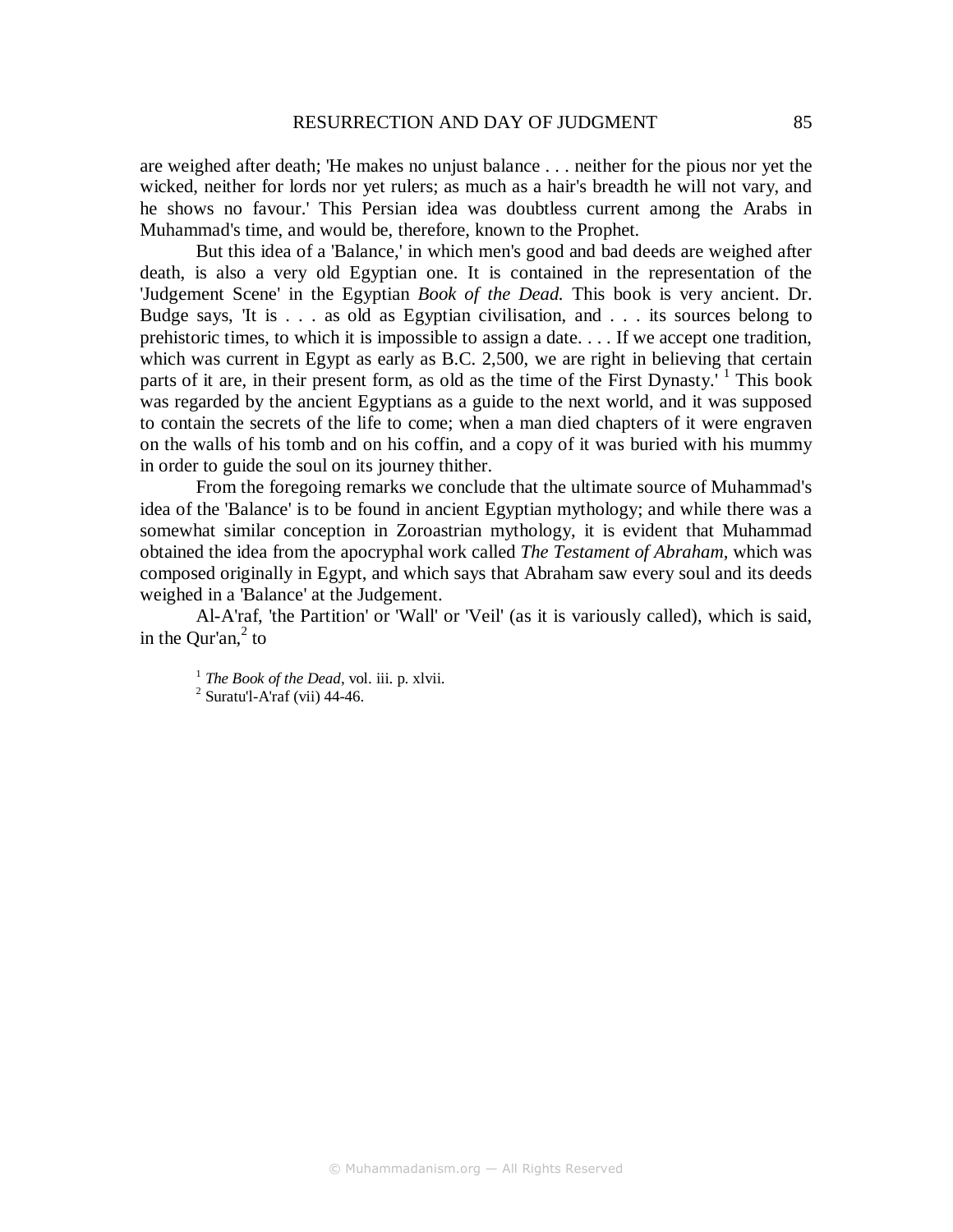exist between Paradise and Hell, where those dwell whose good and evil deeds are equal, and who, therefore, enter neither Heaven nor Hell, corresponds to a similar idea which is contained in *The Testament of Abraham*.<sup>1</sup> In this work it is said that Abraham saw, after the soul's deeds had been weighed in the 'Balance,' that those whose good deeds just equalled their evil ones were admitted to neither Heaven nor Hell, but were kept in a place midway between the two.

A similar idea is found in the *Talmud.* In *Rosh Hashshanah,* fol. 16*b,* we read: 'There are three divisions of mankind at the Resurrection; the wholly righteous, the completely wicked, and *the intermediate class.*' In the same tract (*R. Hash.* fol. 16*b*), it is said: 'Three books are opened on New Year's Day; one for the perfectly wicked, one for the perfectly righteous, and one for *an intermediate class of persons.* And in the *Midrash*  on Eccles. vii. 14, when answering the question, 'How much space is there between them?' (Heaven and Hell), Rabbi Yohanan said, 'A wall': Rabbi Akhah said, 'A span.' 'And the Rabbis say that they are both near one another, so that rays of light pass from this to that'; and 'a person may see from one into the other.' The Talmudic idea may have been derived from the Gospel parable of Dives and Lazarus, according to which there is 'a great gulf fixed' between the place of torment and the abode of the Blessed. $^2$ 

Tracing the source of this idea of a 'mid-world' further back, we find that Zarathustra also taught it in the *Avesta,* which seems to be the ultimate source of the conception of an intermediate place, or 'limbo of those whose merits and demerits balance.' We have seen that Zoroastrianism contained the idea of the 'Balance' in which the soul's actions are weighed

<sup>1</sup> *The Testament of Abraham*, p. 114. 2 *Injil* (Luke) xvi. 26.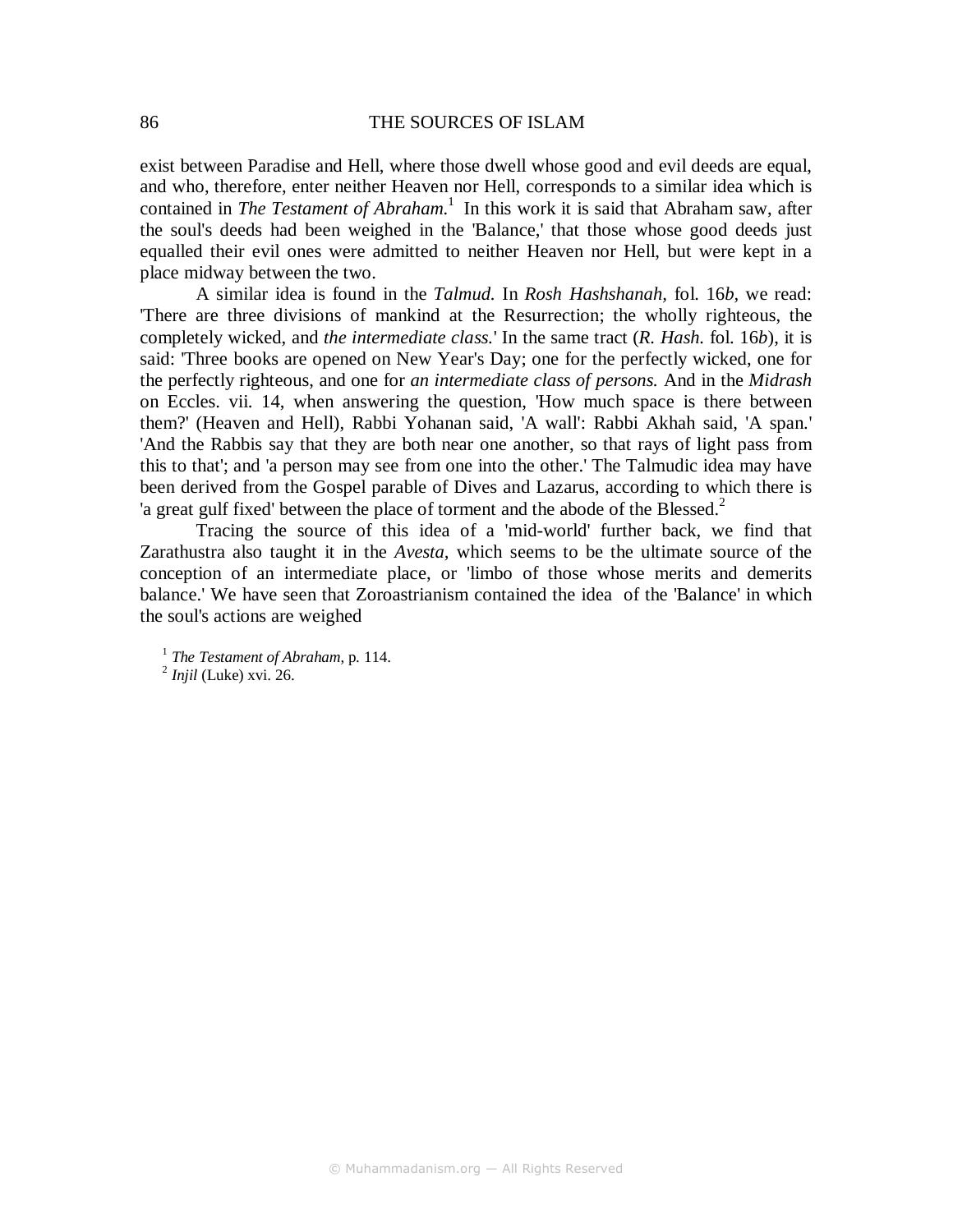after death. The weighing of actions is a fundamental idea in the eschatology of Zarathustra, although, as Moulton points out in *The Treasure of the Magi*, p. 35, 'there is only one direct mention of it in the *Gathas' (Yasna, xlviii.* 8),<sup>1</sup> and the crucial word there has to be rendered by conjecture.' The idea, however, is contained in later Avestic teaching (See *ante*, p. 84). Now, holding this belief of the weighing of actions, it was natural that the question should present itself to the mind of the Iranian Prophet, 'What shall be the destiny of those whose merits and demerits balance?' Accordingly, in *Yasna*, xxxiii. 1, it is taught that: 'As it is with the laws that belong to the present life, so shall the Judge act with the most just deed towards the man of the Lie, and the man of the Right, and him whose false things and good things balance.<sup> $2$ </sup> And the 'separate place' which is reserved for those 'whose false things and good things balance' is indicated in *Yasna*, xlviii. 4: 'Whoso, O Mazda, makes his thought now better, now worse, and likewise his self by action and by word, and follows his own inclinations, wishes, and choices, he shall in thy purpose be in a *separate place* at the last.' <sup>2</sup>

The same idea is contained in *Yasna*, xxxiii. 1: 'Deeds most just he will do towards the wicked, as towards the righteous, *and towards him whose deeds of fraud and righteous deeds combine* (*in equal measure*).' <sup>3</sup>

<sup>1</sup> Moulton's version of this passage is: 'Is the possession of thy good Dominion, Mazdah, is that of thy Destiny assured to me, Ahura? Will thy manifestation, O thou Right, be welcome to the pious, even *the weighing of actions* by the Good Spirit? Mill's translation (*The Zend-Avesta,* Part iii. p. 157) does not bring out this idea.

2 Moulton's translation, *The Treasure of the Magi*, p. 36.

<sup>3</sup> Mills gives this translation, following the Pahlavi and Roth. He, however, is inclined to render it differently. 'But,' he says, 'if Roth and the Pahlavi are right, we have here the origin of the later hamestaga, the souls in the intermediate place between Heaven and Hell, whose sins and good works have been equal.' *The Zend-Avesta,* Part iii. p.72, n. 3.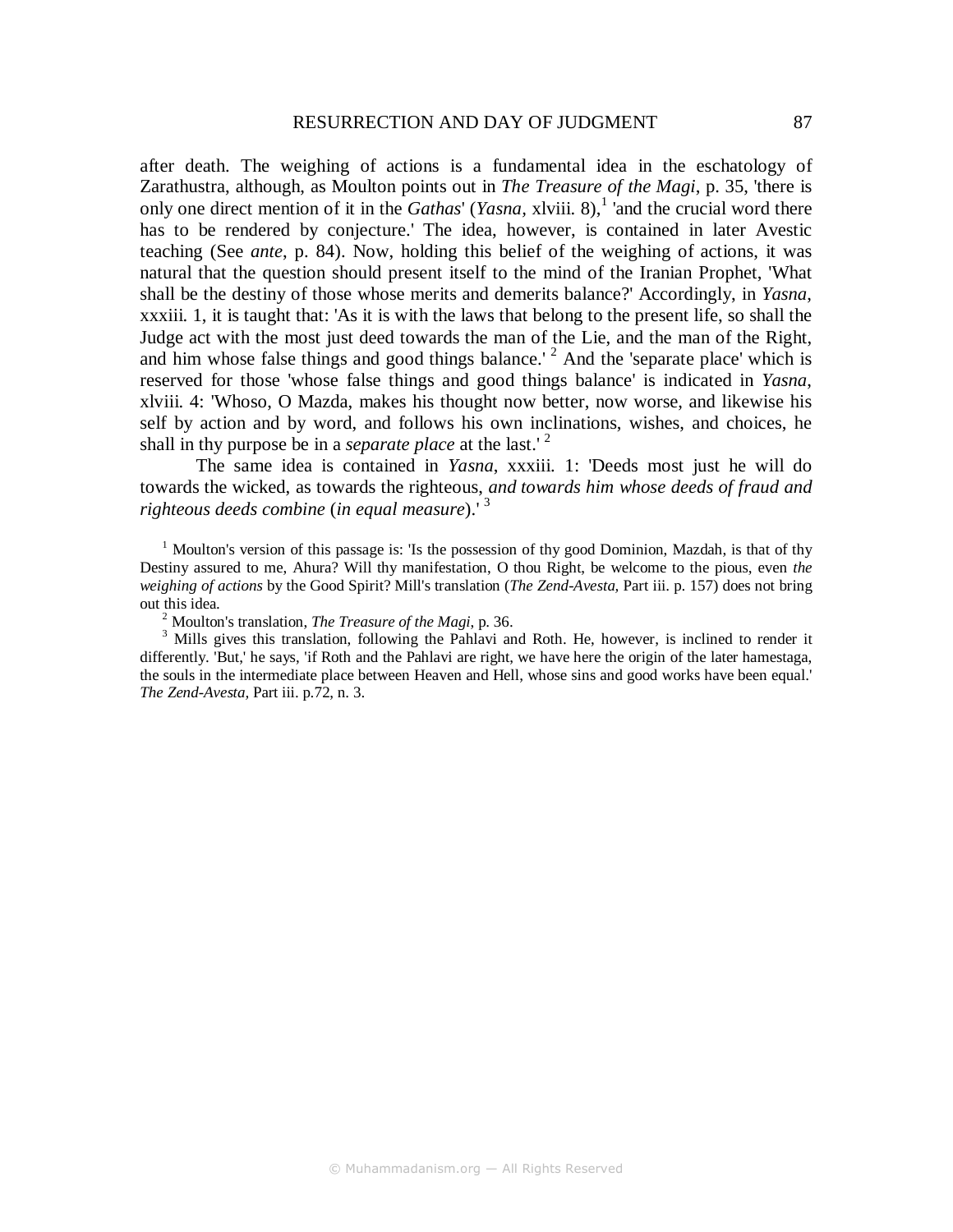The Vendidad has a similar notion in *Fargand xix*. 122: T praise the mid-world,<sup>1</sup> the selfcreated.'

From the foregoing it will appear that the Avestan eschatology is, in this respect, somewhat similar to that taught in *The Testament of Abraham,* and also in the *Talmud.*  We must, therefore, regard Mazdeism as the ultimate source of Muhammad's idea of Al-A'raf, or 'The Partition' between Heaven and Hell, in which the souls are placed whose good and bad deeds are equally balanced.

We have still to consider the source of As-Sirat the Muslim 'Road' or 'Bridge' which stretches over Hell, and across which all must pass after the Judgement. The idea is distinctly Zoroastrian, and was borrowed from the Mazdean belief in the existence of the bridge *Chinvat,* or 'bridge of the gatherer,' which all must cross before they can enter Paradise. The souls of the pious alone can pass over this bridge, while the wicked fall from it down into Hell.

This bridge *Chinvat*, <sup>2</sup> which Mills renders 'the Judge's Bridge' (*Ys.* xlvi. 11), is frequently mentioned

<sup>1</sup> This is Bleeck's version, which largely follows Professor Spiegal's; vol. i. pp. 142, 144, n. 15. Darmesteter's translation, 'the sovereign place of eternal weal,' does not bring out the meaning so well as Bleeck's 'mid-world;' or Moulton's 'separate place,' in his translation of *Yasna*, xlviii. 4; *The Treasure of the Magi*, p. 36. Haug (*Essays on the Parsis* p. 256.) translates the passage in the *Vendidad, Farg.* xix. 122, as 'the self-created intermediate region (between heaven and hell).'

2 Also spelled '*Chinvad*,' '*Kinvat*,' '*Kinvad*,' by different writers. Sirat is the Persian word *Chinvat* in Arabic characters, which is another indication of the Persian origin of the Muslim idea of this 'Bridge' of the dead. As there is no letter in the Arabic alphabet to represent the sound *ch*, the letter  $\omega$  (S), which is the first letter in Sirat, is used instead.

The word *Chinvat* means 'gatherer,' or 'collector,' or 'one that sums up' or 'takes account' (the root being equivalent to the Sanskrit  $\sqrt{z}$ ). Hence 'Separator.'

The full Avestic name for this bridge is *Chinvato-peretu*, 'The bridge of him who sums up,' or 'takes account' of the soul's good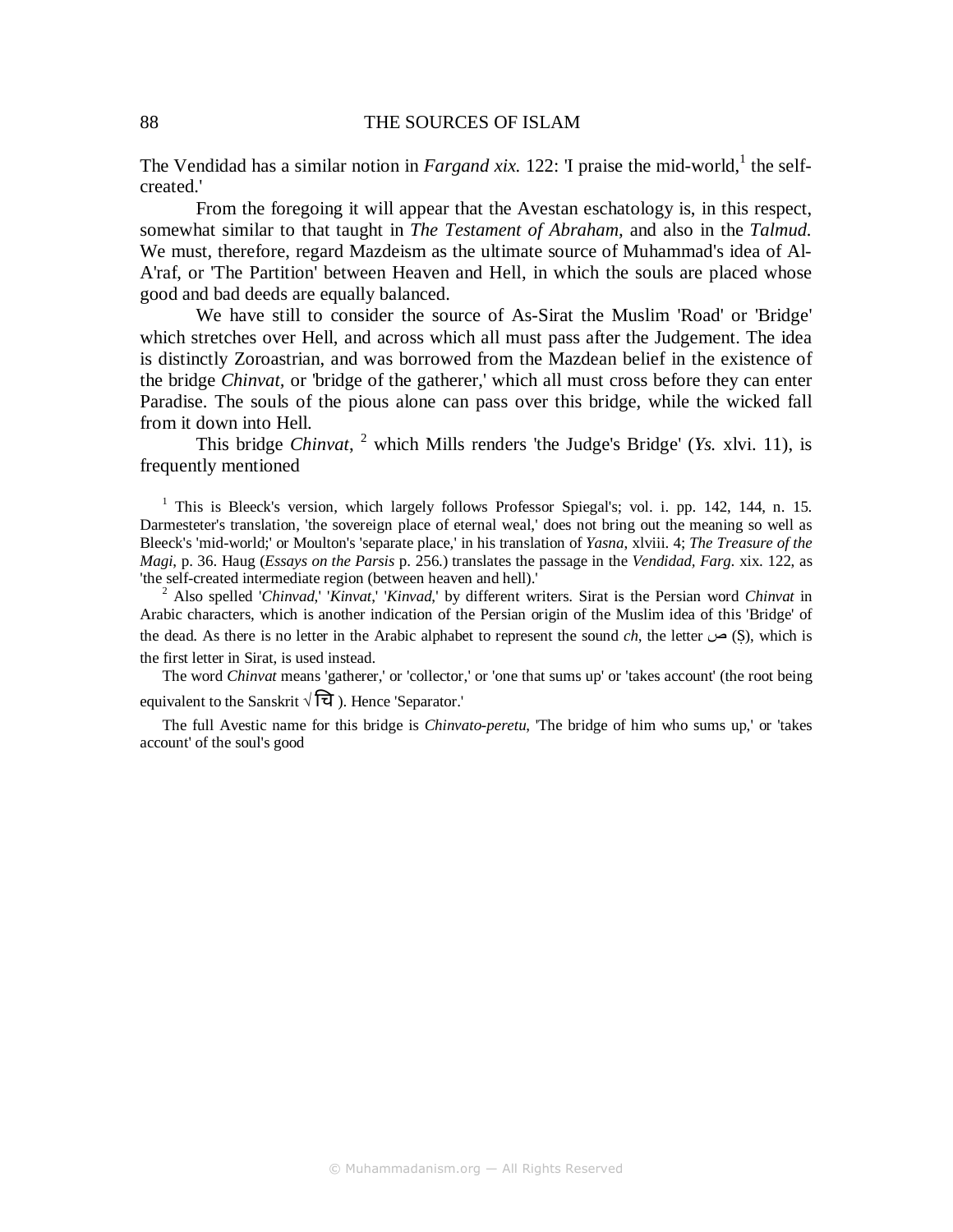in the *Avesta,* and also in later Pahlavi writings; and it is a very definite Article of belief in the eschatology of the Parsis at the present time. Devout Mazdeans, in accordance with the teaching of the *Mihir Yasht*  $(x, 5)$ ,<sup>1</sup> invoke the angel called Mithra or 'friend' (Mihir in Persian), who is 'the lord of wide pastures,' and one of the three Judges at the 'Bridge,' for a 'good conscience,' that their souls may pass the 'Bridge' in safety, and enter for ever 'The House of Song.' Unto the righteous who keep Truth, and 'lie not unto Mithra,' he gives swift horses (to take their holy course towards Heaven), 'gaining thereby (at last) the Bridges<sup>2</sup> where Your adoration (rules and is complete).' 'As thou dost desire, O holy (one); so shalt thou be, holy shalt thou cause (thy) soul to pass over the *Kinvat* Bridge; holy shalt thou come into Heaven' (*Ys*. lxxi. 16). But the wicked man's 'soul rages fiercely on the open *Kinvat* Bridge, as he strives by his tongue's (cursing speech) to reach (and to pollute) Asha's paths (where the faithful souls come)' (*Ys*. li. 13). Such a man

and bad deeds. Hence 'Bridge of the Separator,' as in *Yasna*, xlvi. 10, 'Those whom I impel to Your adoration, with all these will I cross the Bridge of the Separator.'

The 'Separator' is the Supreme Deity, Ahura Mazdah, as indicated in 'Before Him Who shall separate the wise and the unwise through Right, His prudent Counsellor, even Mazdah Ahura' (*Ys*, xlvi. 17).

This 'Separation' between the righteous and the wicked takes place before the 'Bridge' is passed, although the three judges of the dead, Rashnu, Mithra, and Sraosha, are said to meet the soul after crossing the 'Bridge,' and judge it in accordance with the account of its good and bad deeds. The wicked, however, never cross, for they fall from it down into Hell — a belief which Islam also borrowed from Zoroastrianism.

The *Bundahishnih* (p. 22, West.), an old Pahlavi work, states that the mountain, 'Chakad-i-Daitih, is the middle of the world, the height of a hundred men, on which the *Chinvad* bridge stands, and they take account of the soul at that place.'

<sup>1</sup> Cf. *Farg.*, xviii. 6 (14), in which it is said that the study of the Law will make a man 'cheerful at the head of the . . . Bridge.'

<sup>2</sup> Mills (*Z-Av*. p. 174, n. 8) says: 'Possibly the extension of the Bridge for the pious arose from the plural use here.' *Ys*. l. 7.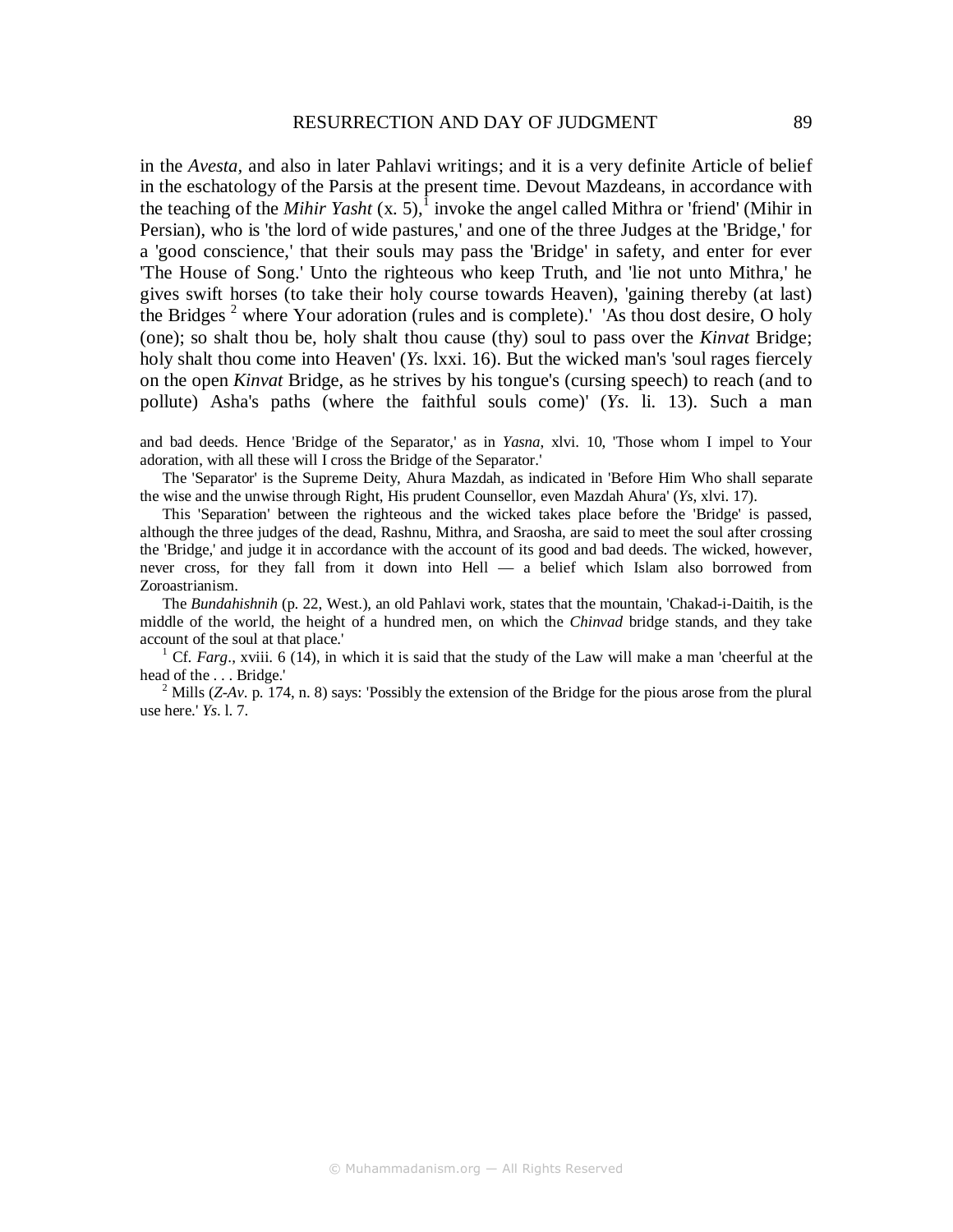'kills his own soul . . . , nor shall he find a way over the *Kinvad* Bridge' (*Farg*. xiii. 3 (6). 'And when they approach ... the Bridge . . . (these shall miss their path and fall), and in the Lie's abode for ever shall their habitation be' (*Ys*. xlvi. 11).

There are several other references in the  $Avesta<sup>1</sup>$  to the *Chinvat* Bridge, and some also in Pahlavi literature. The *Dinkart,* which is the longest Pahlavi work extant, gives an account of the twenty-one Nasks, or Books which comprised the whole Mazdean Scriptures, and in one of these called the *Damdad* there is a reference to the gathering and the separation at the Chinvat Bridge. One more reference may be given concerning the Muslim tradition <sup>2</sup> that *As-Sirat* becomes a broad and safe path for the feet of the righteous, but becomes sharper than a sword and finer than a hair for the feet of the wicked. This is found in the Pahlavi works called *Minukhirad,* and *Arta Viraf.* The former says: 'When the soul of the pious passes over that Bridge, the width of that Bridge becomes about one league.' <sup>3</sup> And the latter says: 'The *Kinvad Bridge* extends over Hell, and leads to Paradise: for the souls of the righteous it widens to the length of nine javelins; for the souls of the wicked it narrows to a thread, and they fall down into Hell.<sup>'4</sup>

It is apparent from the above quotations, that the source of the Muslim idea of *As-Sirat,* or the 'Bridge' over which all souls must pass after death, is the *Avesta,* and later Pahlavi works from which Muslim Tradition derived many details concerning it.

2 See *ante*, p. 78, and n. 2.

 $3$  p. 134 (Westergaard).

<sup>4</sup> *Arta Viraf*, v. 1.

<sup>1</sup> *Farg*. xviii. 6 (14); xix. 29 (94); *Yasht*, xxiv. 27; (note in the last two references the designation of the Bridge by the term 'way,' as in the Qur'an); *Sirozah*, i. 30; *Visp*. vii. 1; etc.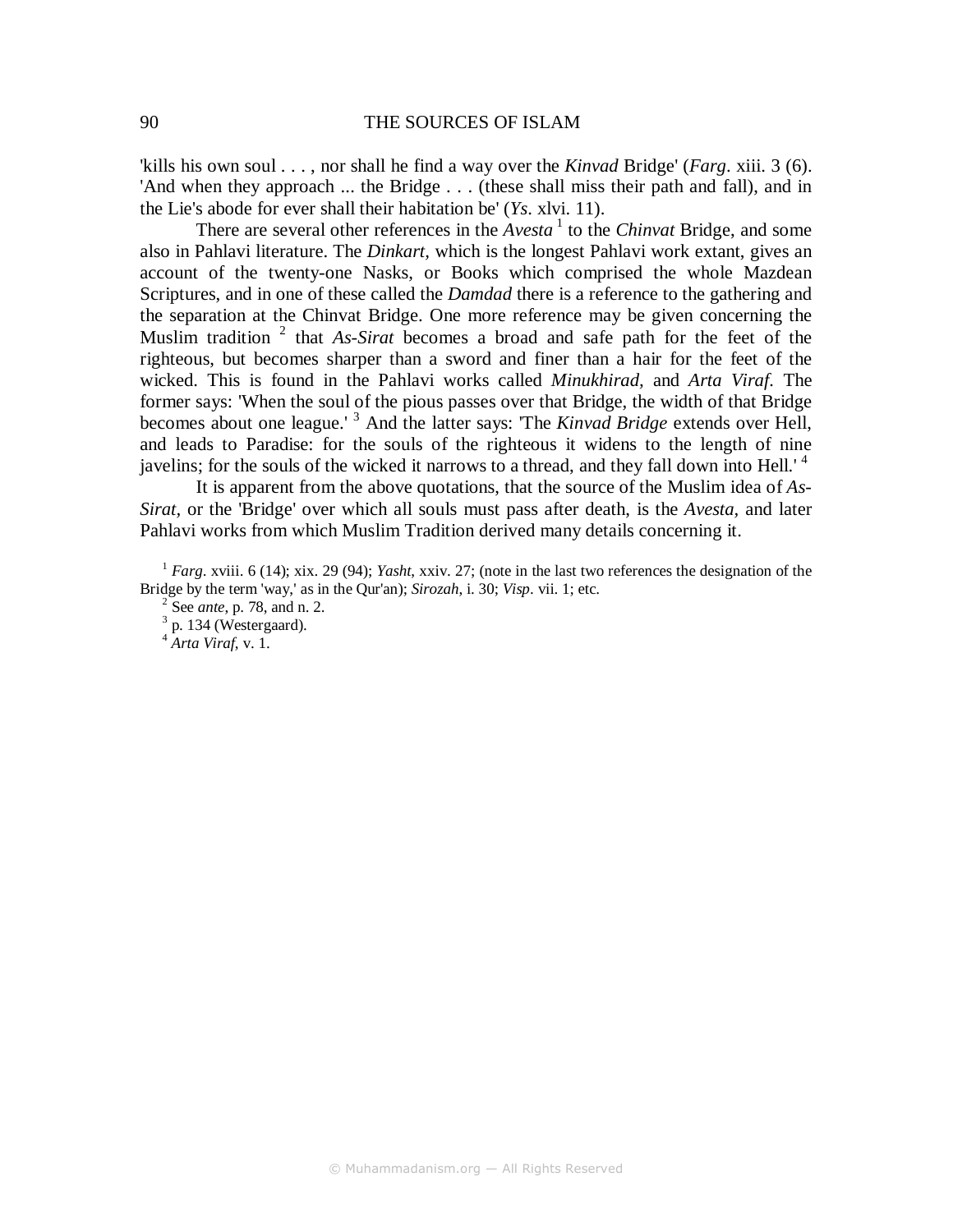This conclusion is strengthened by the consideration of the etymology of the word *Sirat*, which is not an Arabic word, but is the Persian word *Chinvat* in Arabic characters (see above p. 88, n. 2).

There is a reference to 'the bridge of the gods' in ancient Scandinavian mythology, which indicates the Aryan origin of the legend. Worshippers of the deified forces of the phenomena of Nature, the idea was probably suggested to these old Nature-worshippers by the rainbow or the Milky Way, as the bridge by which the gods passed from heaven to earth. As the Persians would hold this idea in common with them, before they separated, the Zoroastrian *Chinvat,* in all probability, took its origin from this old Aryan myth.

Jewish tradition also speaks of a Bridge of Hell, which is described in *Midrash Yalkut* as fine as a thread; but only idolaters will pass over it, who will fall from it down into Hell. The Jewish idea would be derived from the Persians.

There is still the Islamic doctrine of Heaven and Hell to be considered, which is intimately connected with the Muslim belief in the Resurrection and the Day of Judgement. As the present chapter has been somewhat prolonged, we shall consider in a separate chapter the Islamic teaching concerning Heaven and Hell — the two remaining subjects in Muslim eschatology.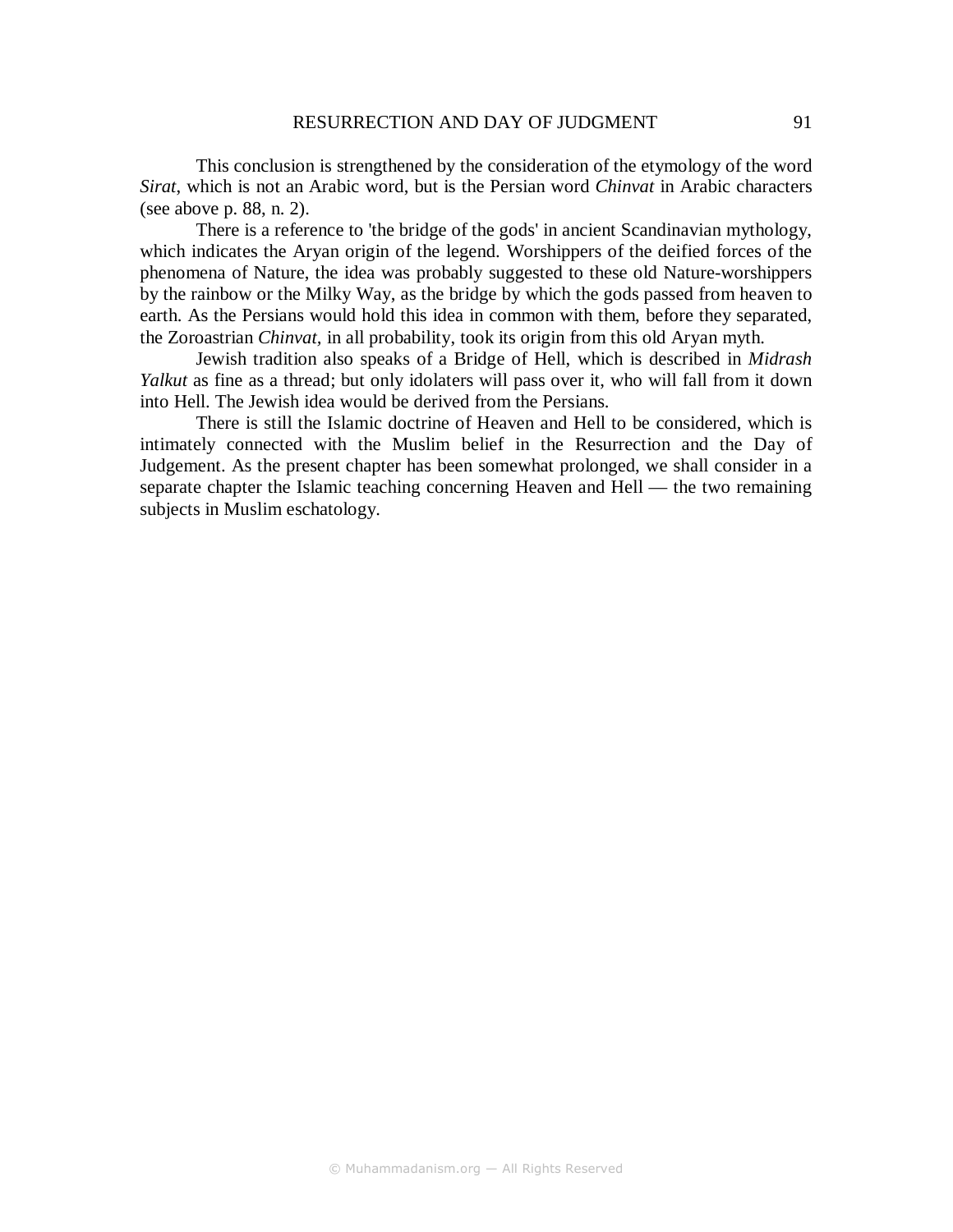# CHAPTER VII

## HEAVEN AND HELL

'Verily for the pious is a blissful abode, Gardens and vineyards, And damsels  $\dots$  and a full cup.'  $^{-1}$ 'And the companions of the left hand How miserable they! In scorching blasts and scalding water, And the shade of smoke.<sup>72</sup>

THE Qur'an contains many allusions to Heaven and Hell. In all the chief Suras — we might say, in almost every Sura there is some reference to them by Muhammad. In fact, the terrors of 'the Day,' the threats of Hell-fire for the wicked, and the sensual rewards of the 'Garden' for believers, occupy a more prominent place in the preaching of the Prophet at the commencement of his Mission, than his fundamental doctrine of the Unity of God. About one-sixth part of the Qur'an is taken up with such references to Heaven and Hell.

According to the Qur'an there are seven abodes or divisions of bliss, $3$  one above the other; and seven regions or 'Portals' of torment, $4$  one below the other. There is an eighth<sup>5</sup> abode in Paradise, with a gate leading thereto, which is said to be situated above the seventh Heaven, under the Throne of God.

1 Suratu'n-Naba' (lxxviii) 31-34.

 $2$  Suratu'l-Waqi'a (lvi) 40-42.

3 Suratu'l-Baqara (ii) 27; Suratu Bani Isra'il (xvii) 46; Suratu'l-Mu'minun (xxiii) 17 (lit., 'seven paths,' which is a Talmudic expression); Suratu'l-Fussilat (xli) 11; Suratu't-Talaq (lxv) 12; Suratu'l-Mulk (lxvii) 3; Suratu Nuh (lxxi) 14; Suratu'n-Naba' (lxxviii) 12 [The name 'solid heavens' used here is the title given in the *Talmud* to the fifth heaven; cf. *Berakhoth* (*Jeru. Talmud*), fol. 2, col. 1].

 $4$  Suratu'l-Hijr (xv) 44.

5  *Mishkatu'l-Masabih,* Book VII. Chap. i ('There are eight doors in Paradise, one of which is called Rayyan').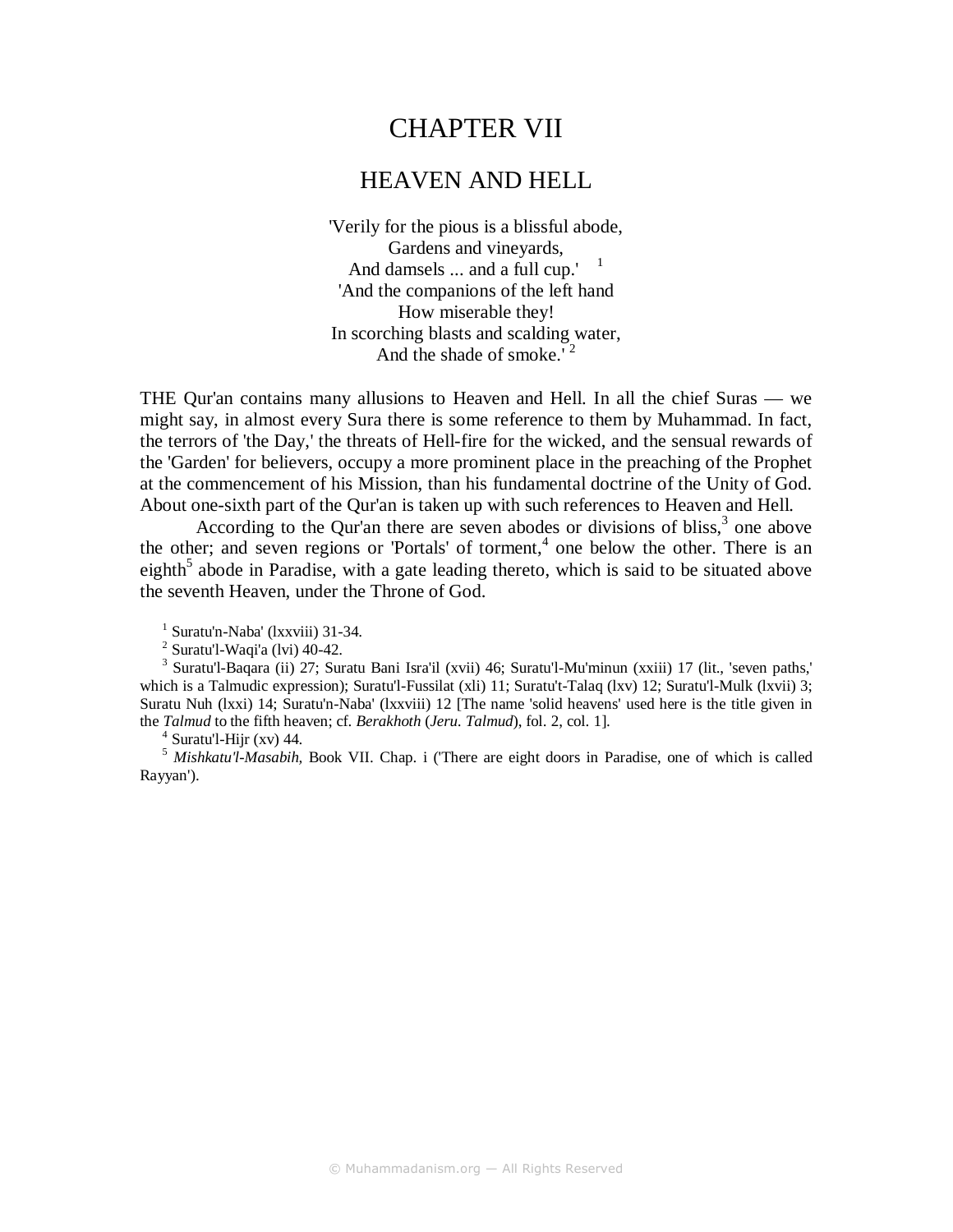#### HEAVEN AND HELL 93

Different names are given in the Qur'an to these regions,<sup>1</sup> which some commentators interpret as indicating different degrees of felicity of the believer.

Both these Qur'anic ideas regarding Heaven and Hell were derived from the *Talmud*, or from Jewish tradition based upon it. The former, in reference to Heaven, is found in *Hagigah,* fol. 9*b*, which says, 'There are seven Heavens: the veil (Vilon), the firmament (Rakia), the clouds (Shehakim), the habitation (Zbul), the abode (Maon), the fixed seat (Makhon), the Araboth, or place of glory.' The idea may have arisen from the Old Testament words: 'Behold, unto the Lord thy God belongeth the heaven, and the heaven of heavens' (Deut. x. 14 R.V.).

The counterpart of the Qur'anic Hell is found in *Zohar,* which says, 'Hell hath seven gates.<sup>' 2</sup> The *Midrash* on Psalm xi. also says, 'There are seven houses of abode for the wicked in Hell.'

And in the *Talmud* (*Sota,* fol. 10*b*), David is said to have rescued Absalom from 'the seven dwellings of Hell.'<sup>3</sup>

There is a Hindu belief analogous to this mentioned in Sanskrit literature, according to which there are seven lower abodes below the surface of the earth, and seven higher storeys above it.

<sup>1</sup> The names applied to Heaven are: Jannatu'l-Khuld (Garden or Paradise of Eternity), Suratu'l-'Furqan (xxv) 16; Jannatu's-Salam (Dwelling of Peace), Suratu'l-An'am (vi) 127, Suratu Yunas (x) 26; Daru'l-Qarar ('Mansion that abideth'), Suratu'l-Mu'min (xl) 42; Jannatu'l-'Adan (Garden of Eden), Suratu't-Tauba (ix) 73, Suratu'r-Ra'd (xiii) 23; Jannatu'l-Ma'wa (Garden of Repose), Suratu'n-Najm (liii) 15; Jannatu'n-Na'im (Place of Delights), Suratu'l-Infitar (lxxxii) 13; Jannatu'l Illiyun (Garden of Illiyun), Suratu't-Tatfif (lxxxiii) 18; Jannatu'l-Firdaus (Gardens of Paradise), Suratu'l-Kahf (xviii) 107.

The names given to Hell are: Jahannam (Hell), Suratu Maryam (xix) 69, 89[86]; Laza (Fire), Suratu'l-Mu'arij (lxx) 15; Hutamah (Crushing Fire), Suratu'l-Humaza (civ) 4, 5; Sa'ir (the Flame), Suratu'n-Nisa' (iv) 11; Saqar (Scorching Fire), Suratu'l-Qamar (liv) 48, Suratu'l-Muddaththir (lxxiv) 43; Jahim (a Boiling Caldron), Suratu'l-Baqara (ii) 113; Hawiya (the Abyss or Pit), Suratu'l-Qari'a (ci) 7.

2 *Zohar,* ii. 150.

It may be noted here that Sayyid 'Amir 'Ali, in his *Spirit of Islam,* pp. 387, 394, speaks of the Qur'an's 'Talmudic ideas of Hell.'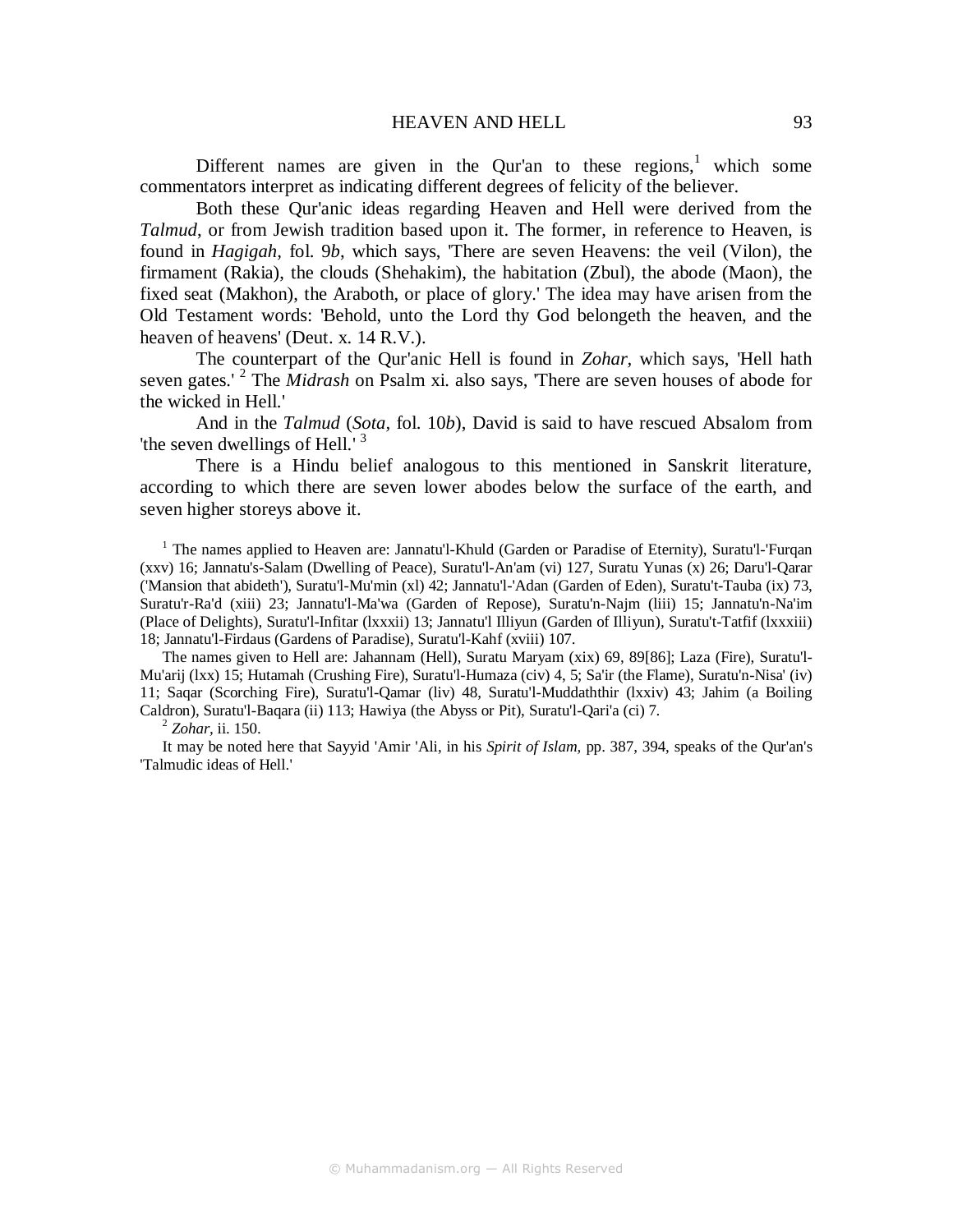There are seven Heavens mentioned in Persian mythology; and the *Avesta* speaks of the 'seven *Karshvares* or regions of the earth.' <sup>1</sup> This and other matters of belief common to the Hindus and Zoroastrians further indicate the common origin of the two races (see pp. 47, 49, 95, n. 2, 96, n. 9).

The Talmudic idea of Heaven is, in many respects, similar to that contained in the Qur'an and the *Avesta* also contributes something to the Muslim Paradise.

The Jews regarded Paradise as a delightful garden reaching to the seventh Heaven,<sup>2</sup> with gates and four rivers of water, wine, milk and honey.<sup>3</sup> One of the Rabbinical names for Paradise was 'the Garden of Eden'; "Rabbi Eliezar used to add at the conclusion of his prayer: 'May it be Thy will, O Lord ... to set our portion in the Garden of Eden.'" The name 'Eden' frequently occurs in the tractate *Berakhoth* to designate Paradise: 'Grant that we may enjoy happiness in Eden;' 'I work to deserve Eden.' In an apocryphal work called the *Visio Pauli* (Chap. xlv), it is said that Paul, ascending to Heaven, beheld the four rivers of Paradise.<sup>4</sup>

The *Avesta* speaks of the 'bright, happy, blissful abode' <sup>5</sup> in which the 'soul tastes as much of pleasure as the whole living world can taste': <sup>6</sup> and it refers to the food and oil 7 (or butter) of Paradise, which amid sweet-smelling winds  $8$ 

<sup>1</sup> *Avesta, Vend. Farg*., xix. 13 (42); *Yast*, viii. 9, 33, 40; xix. 31. The ancient Indo-Iranians spoke of seven worlds, which in Persia became the seven *Karshvares* of the earth. These are enumerated in *Farg*., xix. 39 (120).

2 *Taanith* (*Gemara*), fol. 25. *Berakhoth*, fol. 34.

<sup>4</sup> These correspond with the four rivers which, according to Muhammadan Tradition, Muhammad saw during the Mi'raj, or 'ascent' (his celebrated night journey).

5 *Sirozah*, ii. 27; cf. *Yasna*, xxxi. 12 (heavenly abodes); *Fargand*, xix. 36 (122).

6 *Yast*, xxii. 6. <sup>7</sup> *Ibid*. 18. <sup>8</sup> *Ibid*. 7, 8.

<sup>3</sup> *Megillah, Amkoth*, p. 78: *Midrash Yalkut*.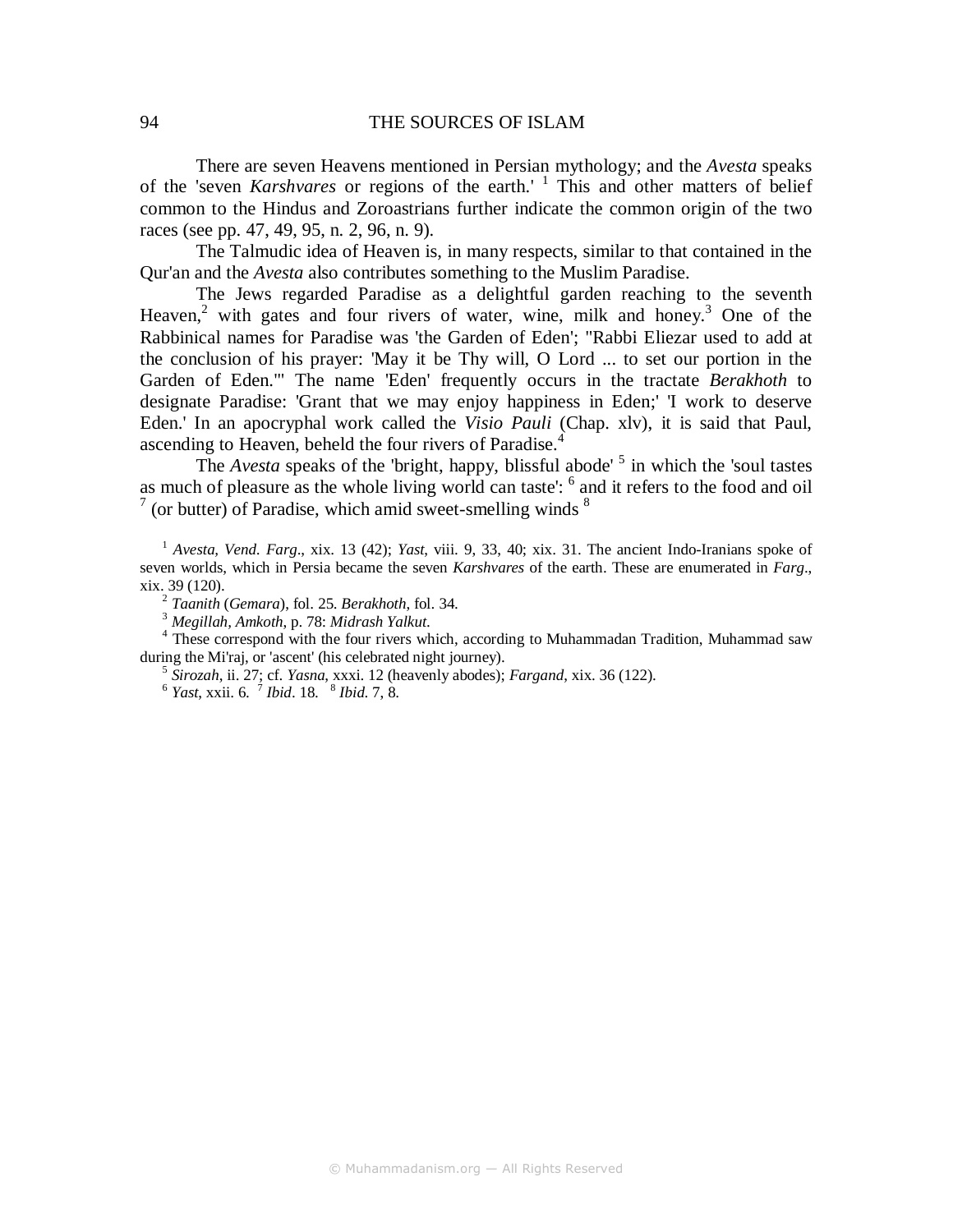#### HEAVEN AND HELL 95

will be supplied to its inmates. It also mentions a beautiful shining maiden as fair as the fairest of maidens, who meets the pure soul in Paradise as the personification of the law of his life — his good thoughts, words and works.<sup>1</sup> There are also the Avestan Pairikas<sup>2</sup> or beautiful maidens, 'nymphs of a fair but erring line,' which become the dark-eyed Huris of the Muslim Paradise.

Muhammad, borrowing these ideas for his garden of Paradise, wherein are rivers of water, and of milk and wine and honey, $3$  and abundant fruits, added to the sensuous delights thereof vivid pictures, of material joy and voluptuousness. Believers will be there clothed in garments of silk, and, reclining upon couches and beautiful carpets, $4$  will be served by the Ghilman<sup>5</sup> or immortal youths of Paradise, with meats and abundant fruits,<sup>6</sup> and wine which does not

1 *Yast*. xxii. 9, 11; *Farg*. xix. 30 (98).

<sup>2</sup> *Vendidad, Farg*. i. 10 (36); viii. 80 (250); xi. 12 (38); xx. 10 (25), 12 (29); xxi. 19, 21; *Yast*, i. 10; iii. 5; iv. 4; v. 13, 22, 50; vi. 4; viii. 8, 12, 39, 44; x. 34, 59; xi. 6; xiii. 135; xiv. 4, 62; xv. 12; xix. 41; xvi. 8.

The Pairikas (called, in modern Persian, the Paris) afterwards became the seduction of idolatry.

The Qur'anic word 'Hur,' which designates these nymphs, probably comes from the Avestic 'Hvare' (in Pahlavi, Hur, and in modern Persian, Khur) denoting 'light' or 'sunshine.' Belief in the existence of these heavenly maidens is of Aryan origin, as the Avestic Pairikas correspond with the Hindu Apsarasas

(creatures of light), mentioned in Sanskrit literature, which inhabit  $\overline{\mathcal{F}}$ d $\overline{\mathcal{F}}$  (Svarga), the sky or Indra's Heaven. This is another indication that the Iranians are of Aryan origin with the Hindus.

3 Suratu Ali 'Imran (iii) 13; Suratu Yunas (x) 9; Suratu'r-Ra'd (xiii) 35; Suratu Muhammad (xlvii) 16,

17; Suratu'dh-Dharayat (li) 15; Suratu't-Tur (lii) 22; Suratu'r-Rahman (lv) 50, 52, 66, 68; Suratu'l-Waqi'a (lvi) 30, 31.

4 Suratu Ya Sin (xxxvi) 56; Suratu'r-Rahman (lv) 54, 76; Suratu'l-Waqi'a (lvi) 15, 16.

 $<sup>5</sup>$  Suratu't-Tur (lii) 24; Suratu'l-Waqi'a (lvi) 17, 18.</sup>

<sup>6</sup> 'Unfailing,' 'unforbidden'; Suratu'l-Waqi'a (lvi) 31, 32. There is an allusion here to the 'forbidden' fruit of the tree of knowledge in the terrestrial Paradise.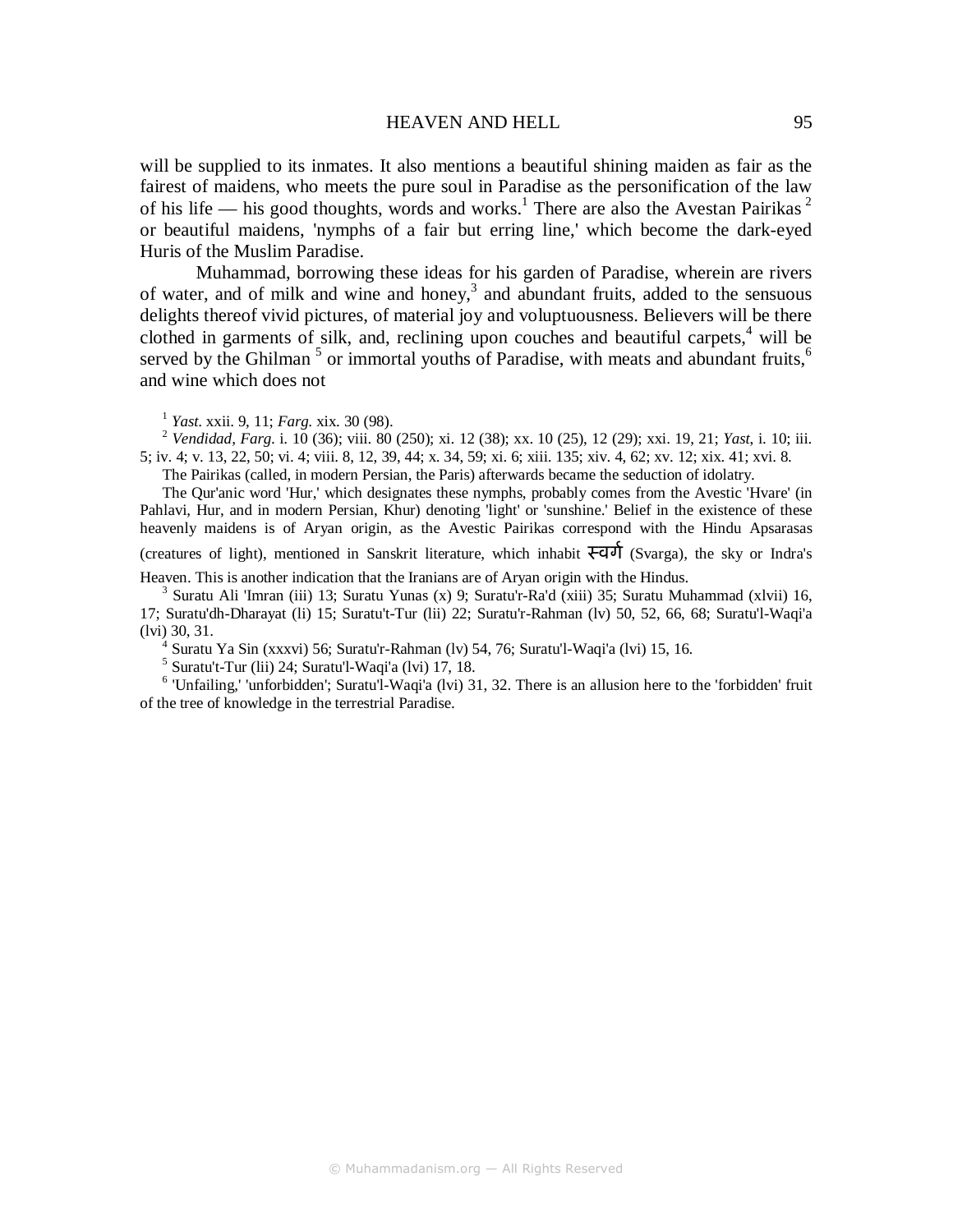intoxicate or cause headache.<sup>1</sup> For companions they will have the dark-eyed Huris<sup>2</sup> or beautiful virgins of Paradise. In brief, 'whatsoever they shall desire awaiteth them with their Lord.' $3$ 

The Muslim Paradise also contains the tree of 'goodness' called 'Tuba,' which corresponds to the tree of life mentioned in the Book of Genesis. Muslim tradition, in describing this tree, has evidently borrowed from Jewish legends.<sup>4</sup>

In the *Avesta* there is mentioned a wonderful tree called Hvapa<sup>5</sup> and also Gaokerena  $\delta$  — the tree of all good remedies,<sup>7</sup> growing in the midst of the sea Vouru-Kasha and surrounded by ten thousand healing plants. Whosoever eats (or drinks) of this tree will, at the resurrection, become immortal. <sup>8</sup>

Hinduism has also a tree called Pakshajati, growing in the garden of Indra's heaven, and bearing a fruit named Amrita, which confers immortality upon those who eat thereof.  $9$ 

1 Suratu's-Saffat (xxxvii) 44, 46.

<sup>2</sup> Suratu's-Saffat (xxxvii) 47; Suratu't-Tur (lii) 20; Suratu'r-Rahman (lv) 56, 70-74; Suratu'l-Waqi'a (lvi) 22, 34.

<sup>3</sup> Suratu'l-Furqan (xxv) 17; Suratu Ya Sin (xxxvi) 57; Suratu'sh-Shura (xlii) 21; Suratu't-Tur (lii) 22, Suratu'l-Qaf (l) 34.

<sup>4</sup> In *Berakhoth (Jeru. Tal.)*, fol 2*b*, col. 1, it is said: 'The tree of life was of such a length that it would have taken five hundred years to go over it' R. Juda said ' . . . the trunk itself is of this length'; cf. *Taregum*  of Jonathan. The Muslims, confounding this tree with the tree of knowledge, say that when it presented itself to Adam, tempting him to eat of it, he rose to his full height of '*500 years journey*' to avoid it. But the tree, growing, kept on a level with his mouth. *Qisasu'l-Anbiya*, p. 17.

5  *Vend. Farg*. v. 58. <sup>6</sup>  *Vend*., *Farg*. xx. 4 (17). <sup>7</sup> *Yast*, xii. 17.

8  *Bundahis*, xlii. 12; lix. 9, 4. *Vide Avesta*, vol. i, Intro. iv. 28, p. lxix (Darmesteter). There are two Haomas: one is yellow and earthly, and is used in sacrifice (*Bund*. lviii, 10), and the other is the 'white Haoma' or 'Gaokerena,' the tree of eternal life.

<sup>9</sup> This also points to the common origin of the two races. It should be noted that, according to the Muslim belief, the Garden of Eden was situated in Heaven, and hence they transfer many features of the earthly Paradise to the heavenly. They also make no distinction between the tree of life, and the tree of knowledge.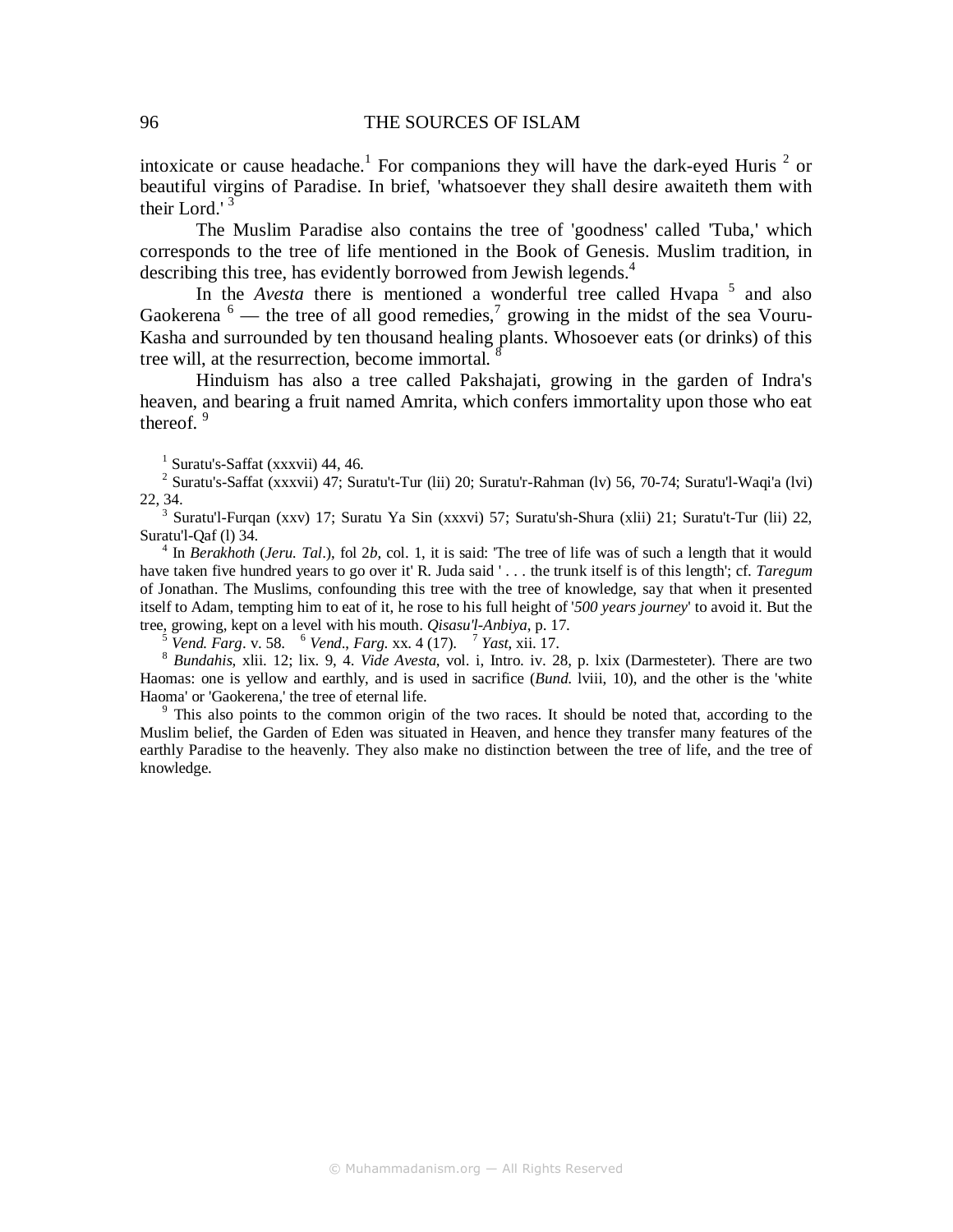It is apparent from the above that the Muslim conception of the tree, 'Tuba,' was derived partly from Jewish and partly from Zoroastrian sources.

Attempts have been made by apologists of Islam to show that Muhammad's sensuous descriptions of Paradise are, like the descriptions given in the Apocalypse, merely figurative. These attempts have been made chiefly by Muslims of high moral tone,<sup>1</sup> who have come under the influence of Western culture and Christian thought. Orthodox Muslim theologians, however, agree that a literal interpretation must be given to these descriptions of Paradise, just as the torments of the wicked in Hell, as described in the Qur'an, are interpreted literally.

Muhammad, in describing the pleasures of his Qur'anic Paradise, was doubtless influenced by the figurative language of Scripture and of Talmudic literature,<sup>2</sup> and his conception of rivers and fruit and shade, and the absence of hunger and thirst may have primarily arisen from this source. But while admitting this, it must also be admitted that there is not the shadow of any sensuous thought connected with Heaven as described in the Apocalypse, or in any part of the Christian and Jewish Scriptures. On the contrary, these Scriptures distinctly teach the abrogation in Heaven of all earthly relationship; 'For in the resurrection they neither marry, nor are given in marriage, but are as the angels of God in Heaven' *Injil*, Matt. xxii. 30).

1 e.g. Mirza Ghulam Ahmad. *vide* his *Teaching of Islam*, pp. 118, 134-42, 158; cf. *ibid*. pp. 78, 103, 175, 176, 183.

<sup>2</sup> *Vide Mishnah Aboth*, iv. 17; Muhammad also describes the difficulty of entering Paradise in terms similar to those of the New Testament, and of the *Talmud*; Suratu'l-A'raf (vii) 38: 'Nor shall they enter Paradise until the camel passeth through the eye of the needle;' cf. *Injil*, Matt. xix. 24; Mark x. 25; Luke xviii. 25. The Jewish Rabbis substituted 'the elephant' for 'the camel'

( נְּמָא דִמָעַיֵל פִּיַלָא בְּקֻפָא דְמַחְטָא)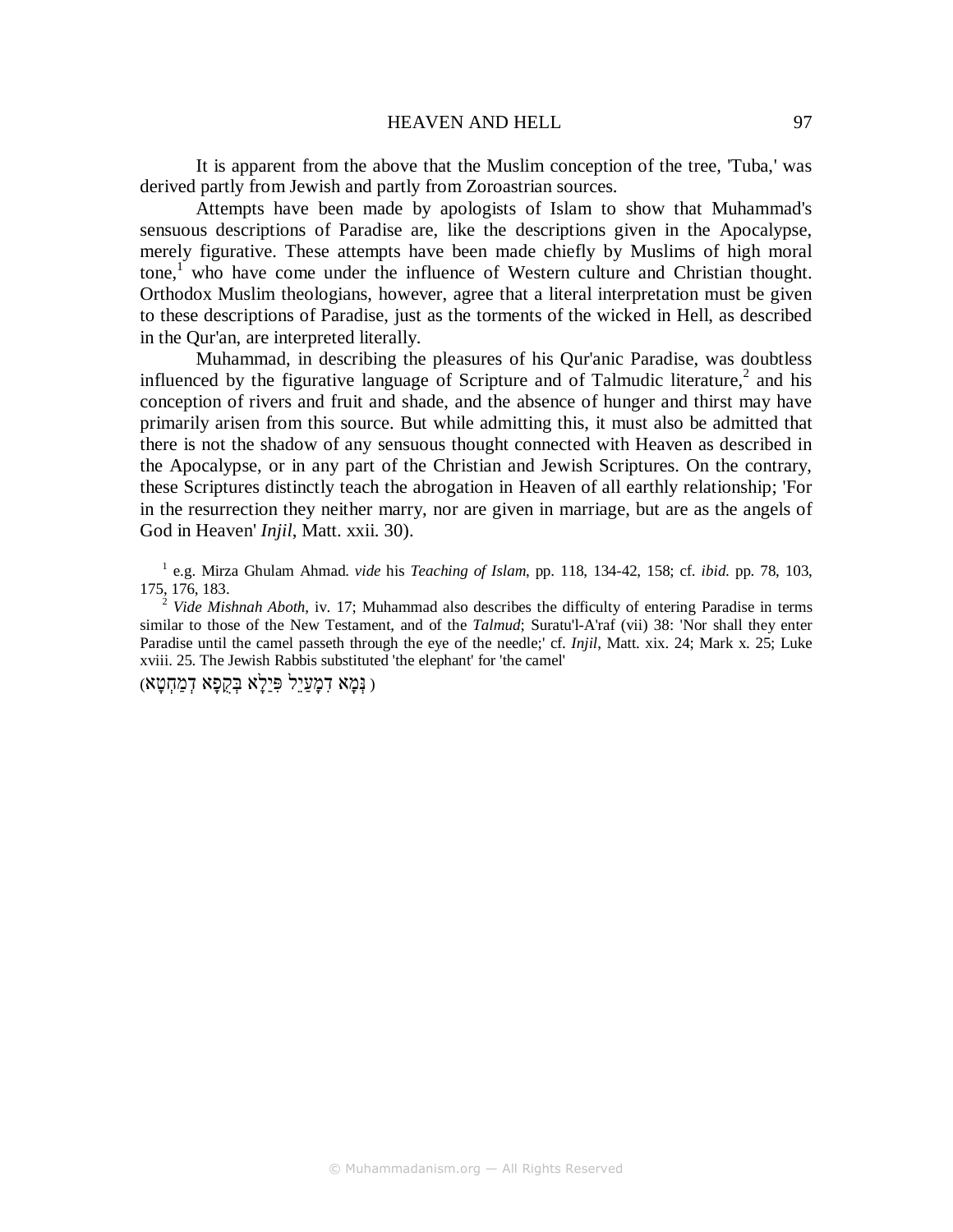### 98 THE SOURCES OF ISLAM

The sensuous portions of Muhammad's Paradise must, therefore, be traced to the Prophet's own sensuous disposition.

It should be noted that these sensuous descriptions of Paradise come in the Meccan or earlier Suras of the Qur'an, when Muhammad had only one wife many years older than himself. In all the Madina Suras, which extend over a period of ten years after the Hijra (or flight from Mecca), women are only mentioned twice  $\frac{1}{1}$  as one of the joys of Paradise, and in these simple words, 'Therein shall they have wives of stainless purity.'

Muhammad's temperate life at Mecca was probably owing to the influence of his wife, Khadijah, to whom he was indebted for a certain amount of affluence, but who retained in her own hands the disposal of her wealth.

The absence in the Madina Suras of these descriptions of the carnal joys of Paradise which occur in the Meccan 'revelations' may be accounted for by Muhammad's closer contact with Judaism, and his consequent higher moral perceptions. Or, perhaps, the reason may be his own satiety, having enjoyed these pleasures to the full, and without restriction, in Madina.

Two months after Khadijah's death, he was married to Sauda, the widow of Sakran, and also betrothed to 'Ayesha, then a girl of six or seven years of age, to whom he was married three years later.

Legends have been invented to show how Muhammad, when a young man shepherding his flocks by the mountain side, was miraculously preserved from sin when he repaired to the town at night to enjoy forbidden pleasures. Physicians have, moreover, drawn an inference concerning his moral character, from the death of

<sup>&</sup>lt;sup>1</sup> Suratu'l-Baqara (ii) 23; Suratu'n-Nisa' (iv) 60.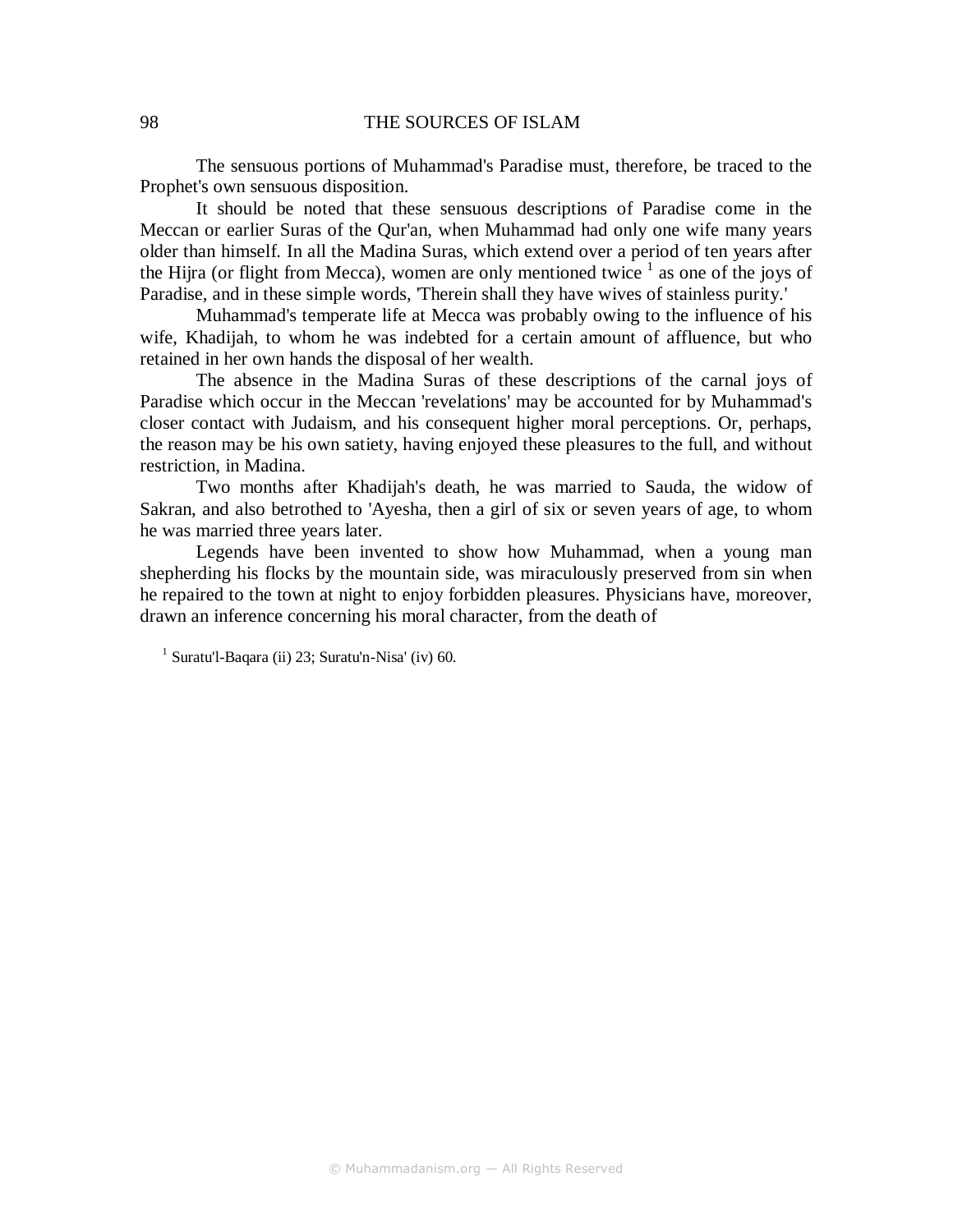all his sons in infancy, $<sup>1</sup>$  and of all his daughters at, or before they had attained to, middle</sup> age.

With regard now to the seven 'portals' or regions of Hell, we have seen (p. 93) that Muhammad borrowed this idea from the *Talmud,* whose descriptions of Hell correspond in several respects with those in the Qur'an. Muhammad also speaks of an accursed tree  $2$ which cometh up from the bottom of Hell, whose foul or bitter fruit the wicked shall eat amid pestilential winds:  $3$  their drink shall be boiling water and filthy corruption.<sup>4</sup>

The tree of Paradise may have suggested to Muhammad his tree of Hell: or he may have been indebted for the idea to Jewish tradition, which teaches that bitter, herbaceous food is one of the punishments of Hell.<sup>5</sup>

The Zoroastrian idea of Hell as contained in the *Avesta,* with which Muhammad was doubtless acquainted, would also influence him in describing this place of torment.

The Magians believed in seven apartments of Hell,<sup>6</sup> which in the *Gathas* is described as 'the worst existence,'  $7$  'the house of the lie,'  $8$  or 'of the worst thought.'  $9$ There the soul of the wicked 'tastes as much of suffering as the whole of the living world can taste.' <sup>10</sup> It is an impure place,<sup>11</sup> full of stench,<sup>11</sup> foul and poisonous food <sup>12</sup> is given, and amid a foul and evil

<sup>1</sup> Suratu'l-Kauthar (cviii) is directed against those who taunted Muhammad with the death of all his sons in early infancy.

<sup>2</sup> Ez-Zaqqum. Suratu Bani Isra'il (xvii) 62; Suratu's-Saffat (xxxvii) 60, 62-64; Suratu'd-Dukhan (xliv) 43; Suratu'l-Waqi'a (lvi) 52.

- 3 Suratu'l-Waqi'a (lvi) 41.
- 4 Suratu's-Saffat (xxxvii) 65; Suratu'l-Waqi'a (lvi) 54.
- 5  *Vide* Schroder's *Rabb. Und. Talm. Judenthum*, p. 403.
- 6 Hyde, *De Rel. Vet. Pers*. p. 245.
- 7 Or' the worst life,' *Yasna*, xxx. 4.
- 8 *Yasna*, xlvi. 11; li. 14; xlix. 11. Also called 'House of Destruction' (Dragodemana).

9 Or 'the worst mind,' *Yasna*, xxxii. 13; xxx. 6.

- <sup>10</sup> *Yast*, xxii. 4. <sup>11</sup> *Yast*, xxii. 25.
- <sup>12</sup> *Yast*, xxii. 36; *Yasna*, xxxi. 20; xlix. 11.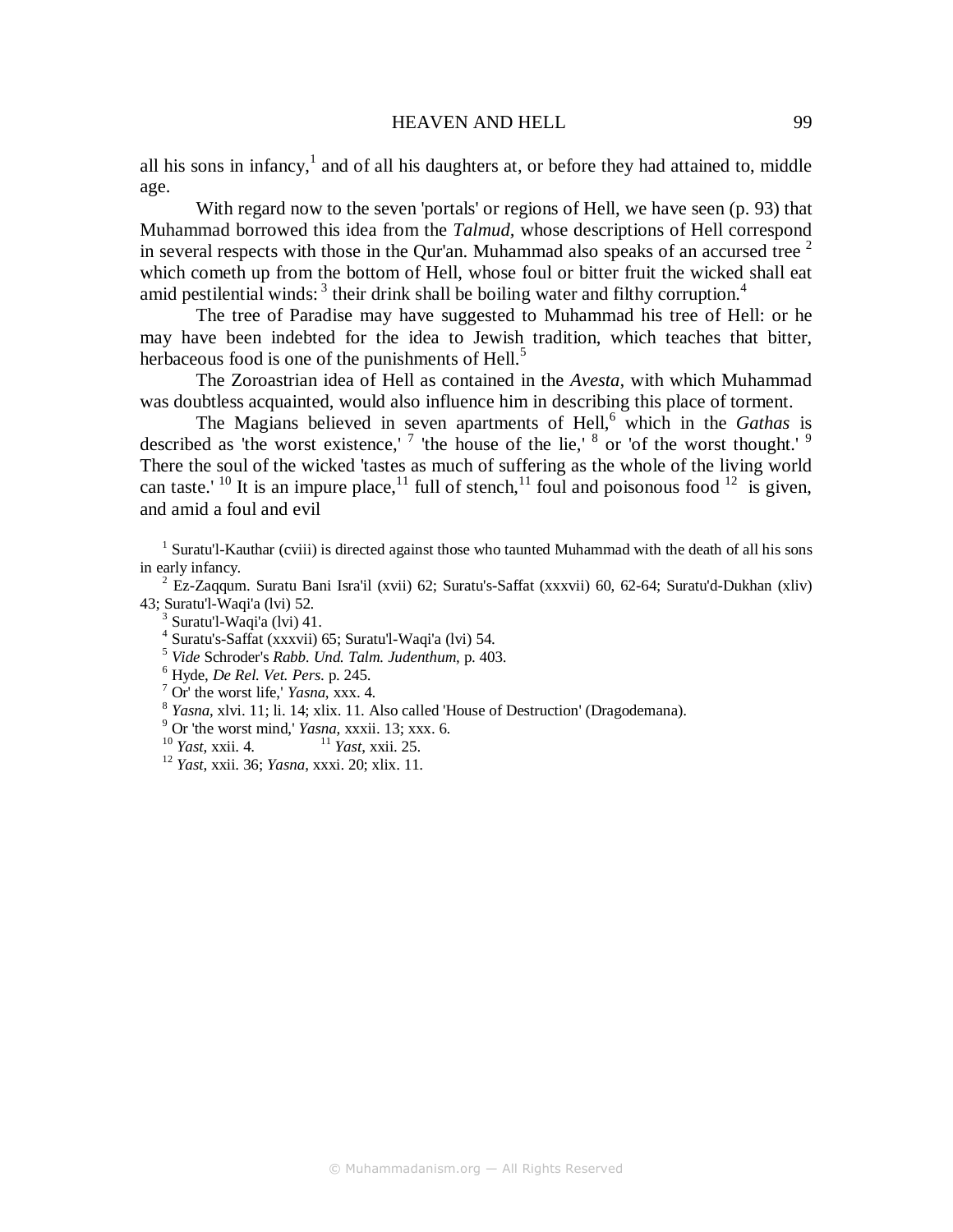### 100 THE SOURCES OF ISLAM

smelling wind, the soul dwells in darkness in the lie's abode.

One passage from the *Gathas* may be quoted in this connection: 'But those that are of an evil dominion, of evil deeds, evil words, evil self and evil thought, men of the lie, the souls go forth to meet them with foul food: in the house of the lie they shall be meet inhabitants. $1$ 

This retribution is eternal for the 'man of the lie,' as the joy of the righteous is eternal in the 'House of song;'  $2 \text{ 'In}$  immortality shall the soul of the righteous be happy, in perpetuity the torments of the man of the lie.' <sup>3</sup>

Besides the Talmudic descriptions of Hell, which Muhammad largely copied, he had also these descriptions of the Gathic Hell from which he could borrow for his Qur'anic teaching on this subject.

The Talmud speaks of a 'Prince of Hell,' <sup>4</sup> whom the Jewish Rabbis called שׂל ש גהנם . The *Avesta* also mentions an angel or genius of fire who is called *Adhar* (or *Atar*).<sup>5</sup> But fire, according to the *Avesta*, is one of the sacred elements,<sup>6</sup> and is not, therefore, one of the instruments of torture in Hell.

The Jewish 'Prince of Hell' would furnish Muhammad with the idea of the angel Malik, who is mentioned in

1  *Yasna,* xlix. 11; *Yasna,* xxxi. 20.

2  *Garo-demana* (*Garotman* in later Persian), which is the home of Ahura Mazda, and of 'the Blessed' (*Ys*. li. 15). cf. Christina Rossetti's beautiful phrase, 'the home-land of music'; also the home of 'the new song' in the Apocalypse.

3  *Yasna*, xlv. 7: cf. *Yasna*, xlvi. 11.

<sup>4</sup> Vide Rabbi 'Aqiba's *Othioth*, viii., 1: 'The Prince of Hell saith daily, 'Give me food enough;" cf. Suratu-l-Qaf (L) 29; *Midrash Yalkut,* Pt. II, fol. 116.

5  *Yast*, x. 127; ii. 4, 9; xix. 45-50; xxiv. 26, 40, 59; *Sirozah,* i. 9; ii. 9; *Yasna*, xlvii. 6 ('By thy Fire'). 6  *Fargand,* v. 9 (29); *vide ante*, p. 39, note 4.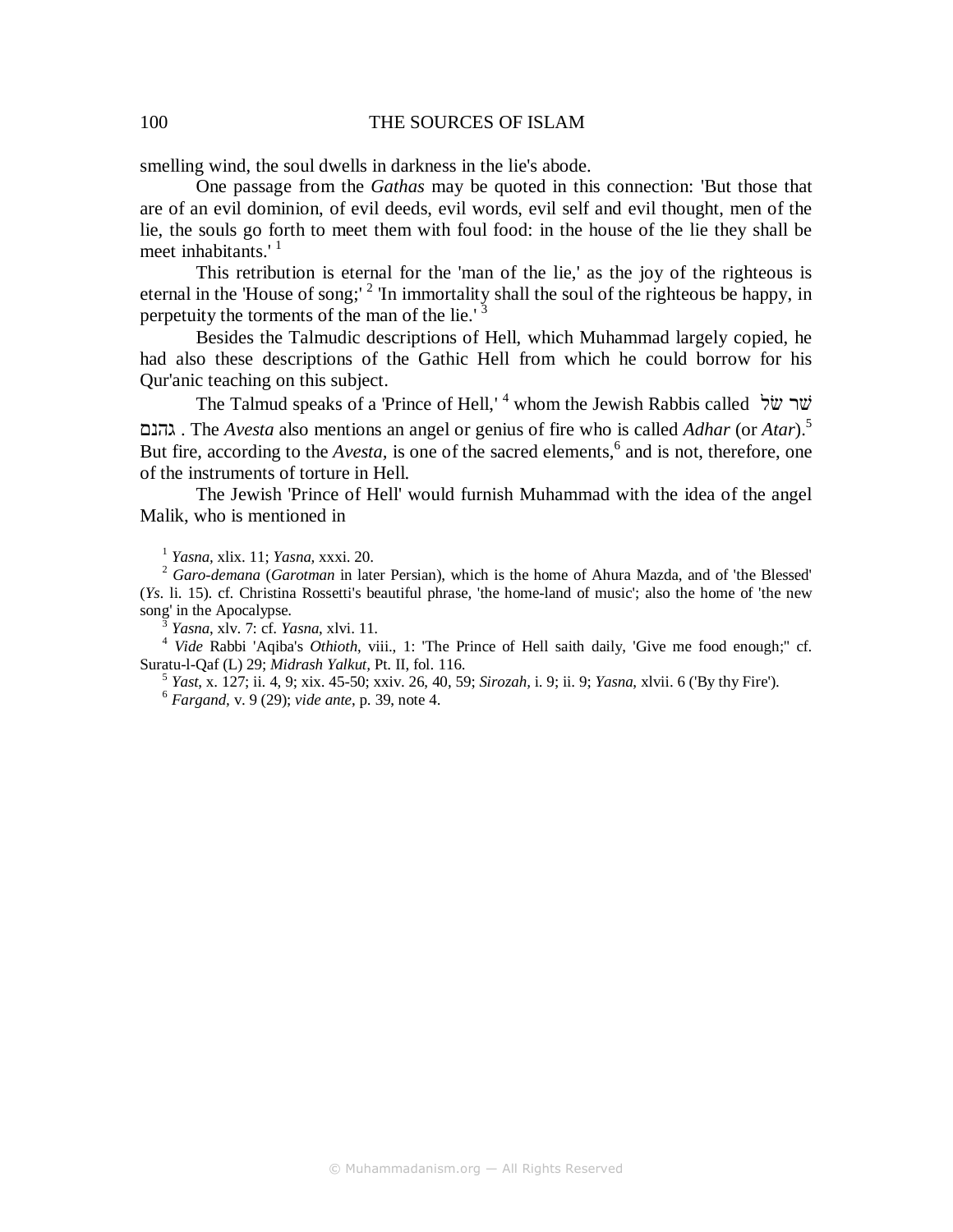Suratu'z-Zukhruf (xliii) 77, and who is regarded by Muslims as chief of the nineteen angel-guardians of the fire [Suratu'l-Muddaththir (lxxiv) 30, 31]. In the former passage he is appealed to by those in the torments of Hell: 'O Malik! Would that thy Lord would make an end of us?' And he replies: 'Here must ye remain.'

We have already seen  $1$  that Muhammad borrowed this angel's name from a Canaanitish deity called Molech, to whom human sacrifices were offered by burning.

Degrees of punishment in Hell,<sup>2</sup> which the Qur'an teaches, and its eternality,<sup>3</sup> are New Testament ideas. They are also taught in the *Avesta*;<sup>4</sup> or rather the latter doctrine is expressly taught, and the former indirectly, in the weighing of merits and demerits at the 'Bridge.' The imagery of Zarathustra, as Moulton points out (*Treasure of the Magi*, p. 38), leaves little room for gradations of punishment.

The Qur'an also teaches that believers as well as unbelievers will go down to Hell,<sup>5</sup> but that no true believer in Islam will remain in Hell for ever. The 'Faithful' will be ultimately released after expiating their sins.<sup>6</sup> We have dealt with this question at some length, in the last chapter (pp. 75-77), and to what has been already said, we need only add here that the Jews had a similar belief that no Jew would remain in Hell, but for a short time.<sup>7</sup> That

 $<sup>1</sup>$  Chapter iv. p. 38.</sup>

2 Suratu'l-Furqan (xxv) 69; Suratu'l-An'am (vi) 129; Suratu'l-A'raf (vii) 3.

<sup>3</sup> Suratu'l-Baqara (ii) 75; Suratu'l-An'am (vi) 128; Suratu Hud (xi) 109; Suratu'l-Furqan (xxv) 66; Suratu'l-Fatir (xxxv) 33.

4 *Yasna*, xlv. 7; xlvi. 11.

 $<sup>5</sup>$  Suratu Maryam (xix) 72.  $<sup>6</sup>$  Suratu Maryam (xix) 73.</sup></sup>

<sup>7</sup> *Erubin*, fol. 19*a*, 'The fires of hell cannot gain access to the bodies of the sinners in Israel.... The sinner in Israel escapes the fires of hell.... The light (or fire) of Gehinnom does not rule over (or touch) the sons of Israel.'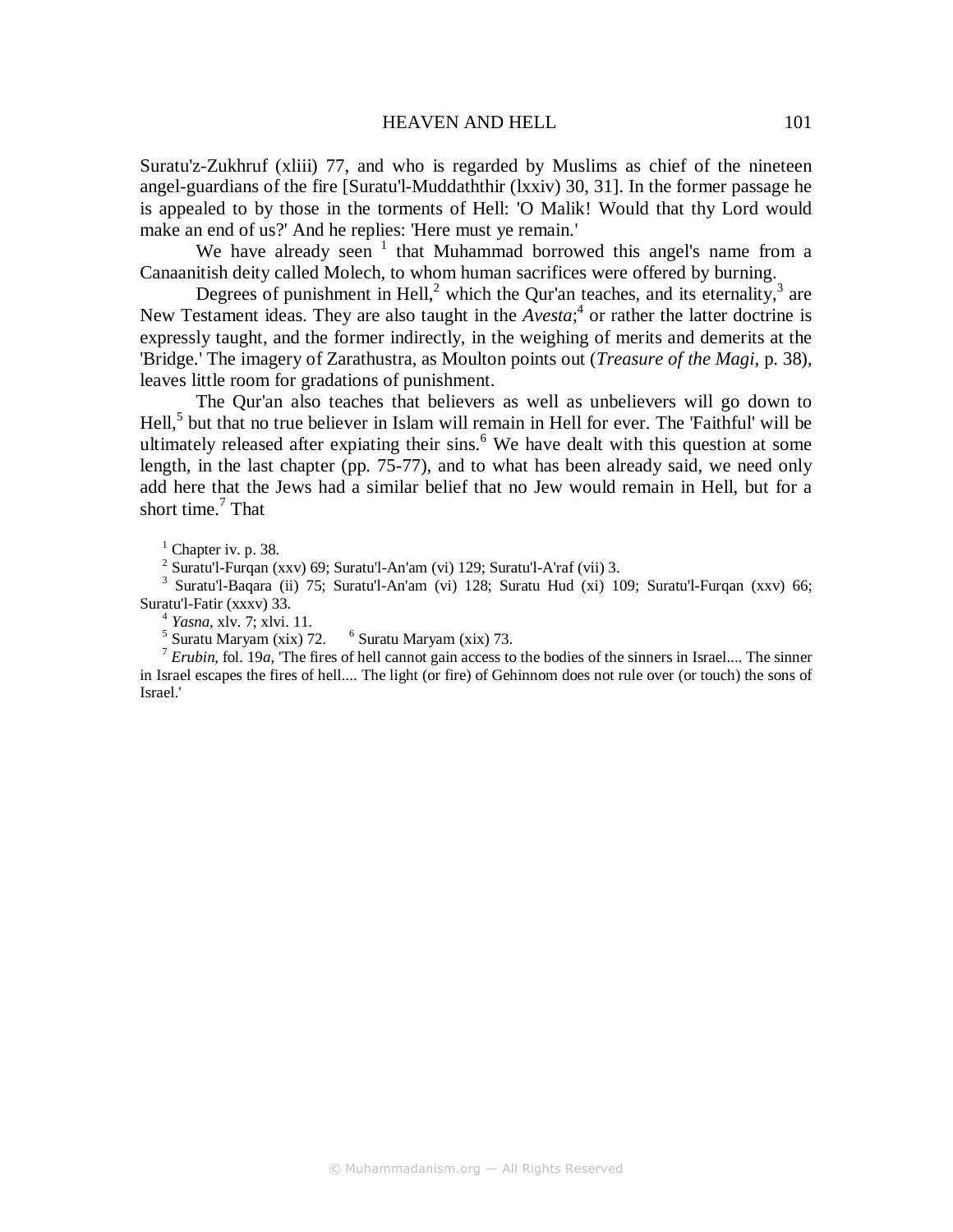Muhammad was acquainted with this Jewish belief, is indicated in Suratu'l-Baqara (ii) 74, which reads: 'And they (the Jews) say, Hell-fire shall not touch us, but for a few days.' Suratu Ali 'Imran (iii) 23, is of similar import.

Muhammad contests this belief of the Jews, and in his reply that: 'Their own devices have deceived them in their religion,  $\frac{1}{1}$  he thus rejects the belief so far as the Jews are concerned, but, in another 'revelation,' he adopts it for the Muslims.

There are other minor references to Hell in the Qur'an, which were evidently derived from Jewish or Christian sources. In Suratu'l-Qaf (l) 29, on the Day of Judgement, Hell will be asked, 'Art thou full?' and it will reply, 'Is there more?' A somewhat similar statement is contained in the *Othioth* of Rabbi, 'Aqiba, viii. 1, which we have already referred to (pp. 38, 100, n. 4). The passage reads: 'The Prince of Hell saith daily, "Give me food enough." In corroboration of this assertion, the Rabbi quotes the passage in Isaiah v. 14, 'Therefore Hell hath enlarged herself, and opened her mouth without measure.' In Suratu Ali 'Imran (iii) 102, it is said: 'On the day when faces shall turn black! And as to those whose faces shall have turned black . . . taste then the punishment.' This is a Rabbinical idea, and is found in *Rosh Hashshanah*, fol. 17*a*: 'Rabbi Isaac b. Abhin says (of those in Hell): Their faces are black like the sides of a caldron.'

Our last reference is to Suratu'l-Fajr (lxxxix) 24, 'And Hell on that day shall be moved up,' i.e., it will be brought to the seat of Judgement on the day of the great and final assize. We need not here discuss the question of the literal or metaphorical interpretation of this passage, which most Muslim commentators

<sup>1</sup> Suratu Ali 'Imran (iii) 23.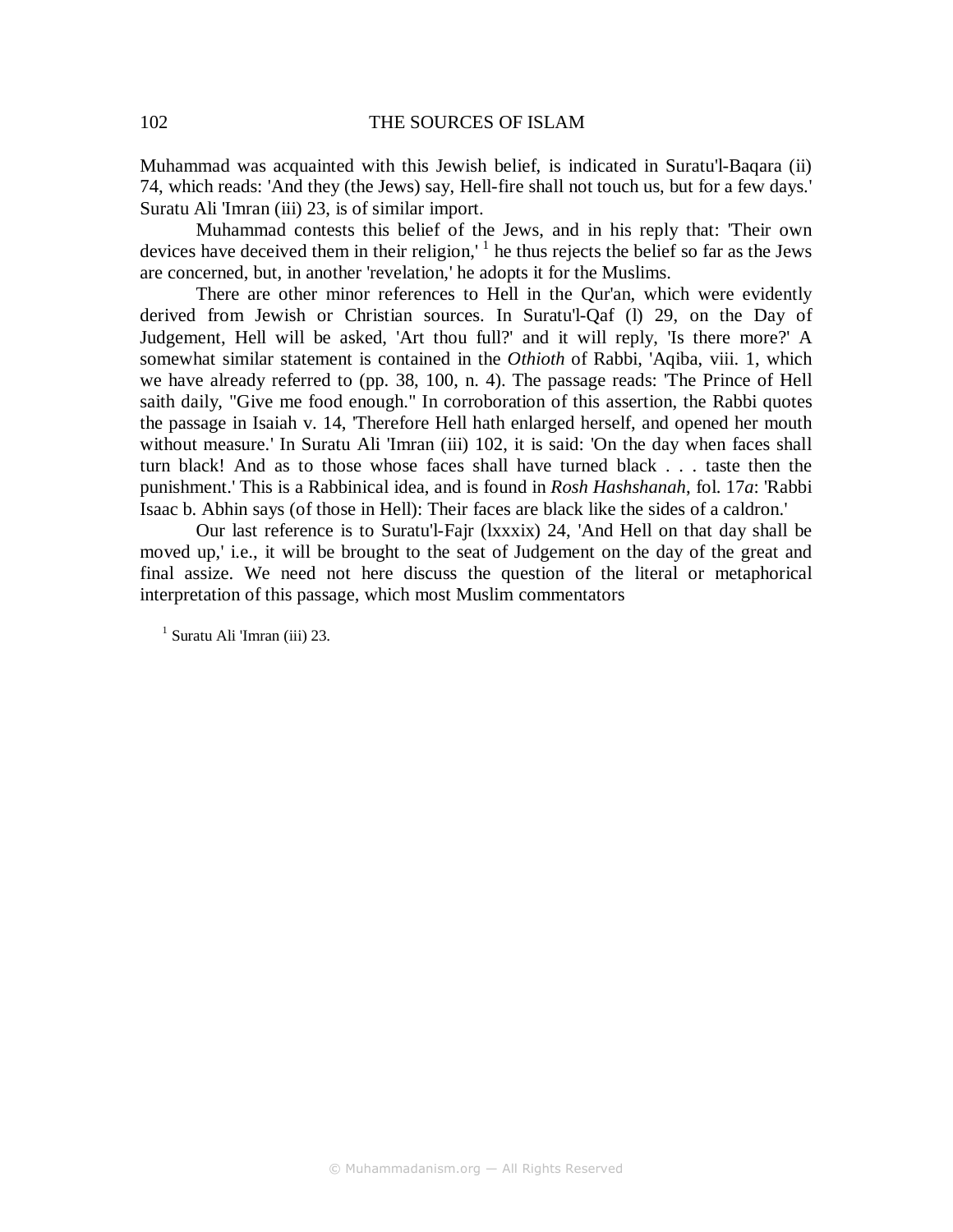### HEAVEN AND HELL 103

explain literally. Our concern is with its source, and this appears to be the Apocalyptic passage, 'And death and Hell were cast into the lake of fire' (Rev. xx. 14).

It will be apparent from the foregoing that Muhammad was indebted largely to Talmudic Judaism, and in a minor degree to Mazdeism, for his Qur'anic teaching concerning Heaven and Hell, and while the imagery of the eschatology of the Apocalypse may have influenced Muhammad in describing his Qur'anic Paradise, there can be no doubt that the grosser and sensual portions of his teaching can only be traced to his own sensuous disposition.

We are aware that some Muhammadan commentators would dispute the final part of this conclusion. Sayyid 'Amir 'Ali in *The Spirit of Islam*, p. 394, says: 'The descriptions are realistic, in some places almost sensuous; but to say that they are sensual, or that Muhammad, or any of his followers, even the ultra-literalists, accepted them as such, is a calumny.' To enlightened Muslims, who, like Sayyid 'Amir 'Ali,<sup>1</sup> have come under the influence of Christian teaching, and who have, therefore, adopted a high moral standard of conduct, this explanation of the pleasures of the Muslim Paradise may commend itself, but it is not in harmony with the exegesis of the Maulavi or orthodox Muslim theologians, nor with the general belief of the Muslims with whom the writer is acquainted. The orthodox belief is that the Qur'anic descriptions of both Heaven and Hell are not allegorical, but must be interpreted literally; and this belief derives support from the character of 'the Arabian Prophet' as it is portrayed in the Qur'an and Muslim traditions.

<sup>1</sup> And Mirza Ghulam Ahmad; *vide ante*, p. 97, n. 1.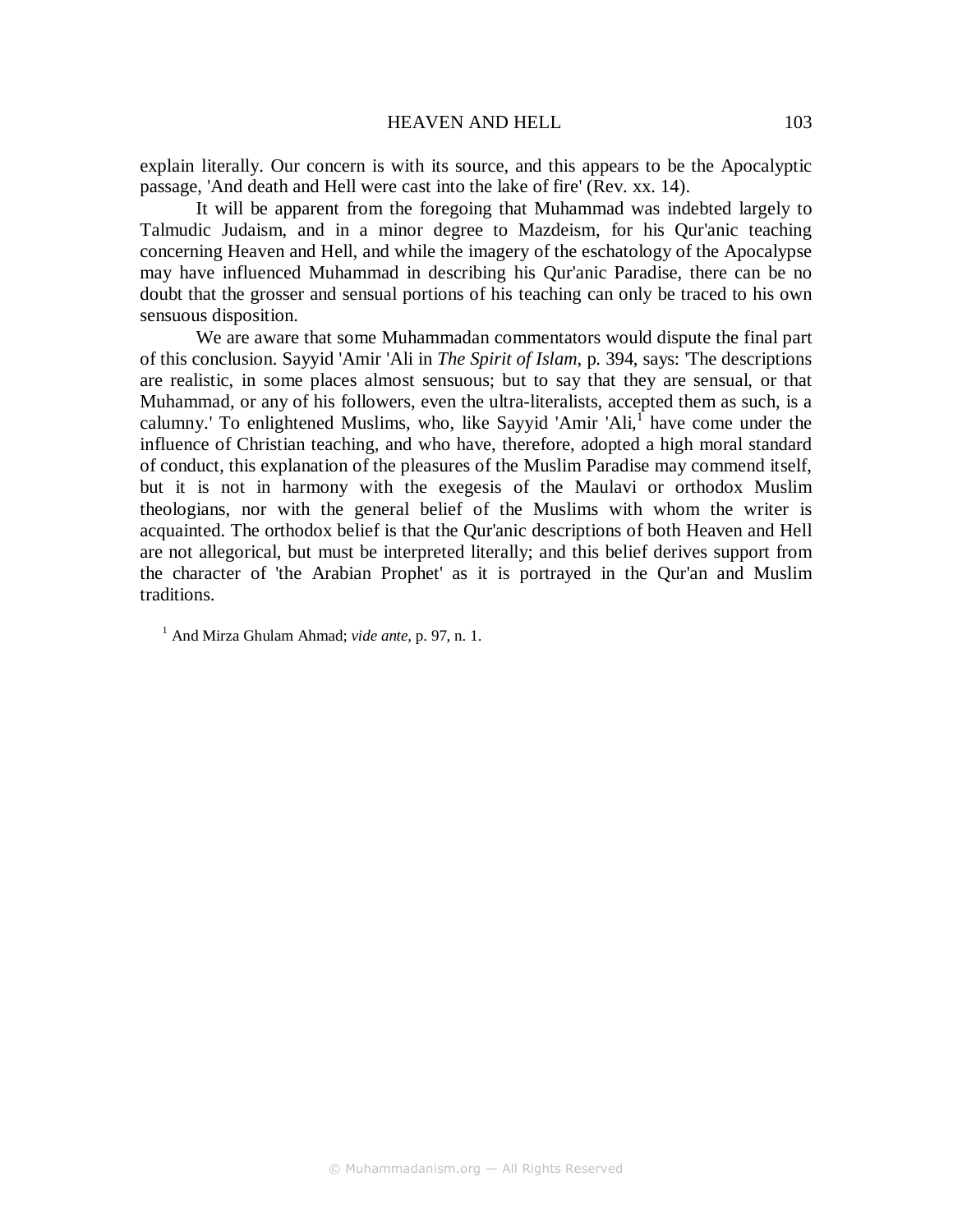## CHAPTER VIII

### PREDESTINATION, OR GOD'S DECREE

### 'ALL THINGS HAVE WE CREATED UNDER A FIXED DECREE.'<sup>1</sup>

THE last article of the Muslim faith is Predestination, or God's absolute and eternal decree of good and evil. Muhammad taught in the Qur'an that whatever happens, be it good or bad, was inevitable, because decreed by God from all eternity, and written on the 'Preserved Tablet' in Heaven. In other words, and to use a time-worn formula, 'God has, from all eternity, according to the good pleasure of His will, foreordained whatsoever comes to pass.'

The Qur'an contains many passages which teach this doctrine, and Muslim traditions are as dogmatic in their assertion of it. Great stress was laid upon it by Muhammad, for the 'master-mind' of Arabia, with his far-seeing judgment and intimate knowledge of human nature, discerned what subtle and powerful effects the doctrine would exercise on the minds of his unsophisticated and fanatical followers, not only to establish more firmly his own position among them as a prophet, but also for the propagation of the Muslim faith, and the establishment of a Muhammadan empire. It taught his followers to be courageous and fearless in the face of danger, to attribute victory to the purpose of God<sup>2</sup> — thus deepening their faith in Islam, and in times of adversity<sup>3</sup> to be resigned to God's will, in the belief that no act of

 $1$  Suratu'l-Qamar (liv) 49.  $2$  $2$  Suratu'l-Anfal (viii) 17 (at Badr).

<sup>3</sup> Suratu Ali 'Imran (iii) 160 (at Ohod).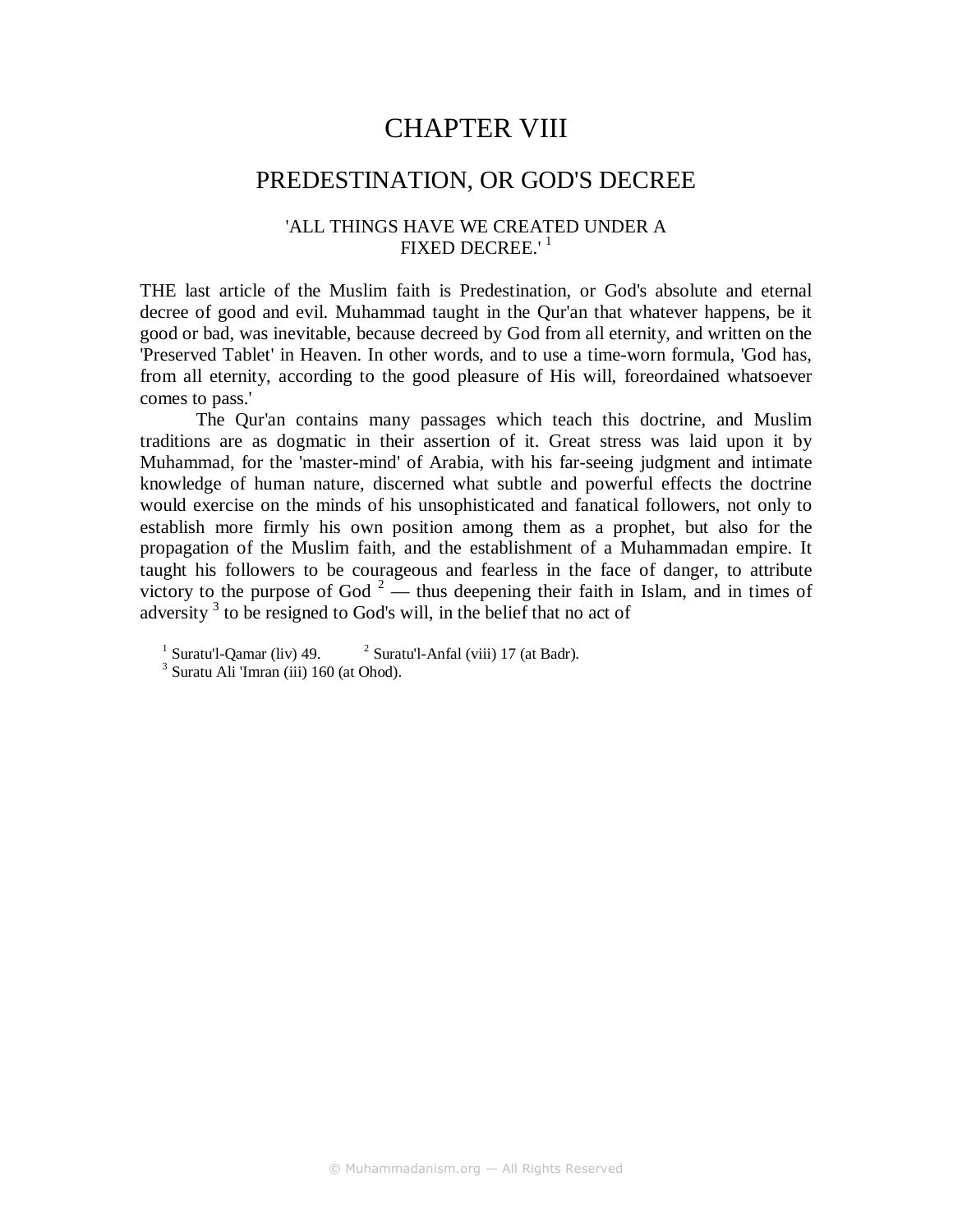theirs, or of others, could alter their destiny as decreed by Him.<sup>1</sup> It accounted also for the opposition and unbelief of his fellow-citizens at Mecca, which indicated the hardening stamp of God's reprobation. The belief practically developed into fatalism, which exists largely among the Muslims of India at the present day, and is used by them as an excuse or cloak for wrong-doing.

The Qur'an states [Suratu'l-An'am (vi) 38], 'We have not omitted anything in the Book' (of God's decree). Nothing, therefore, can happen but what is decreed by God. Faith and unbelief, the award of Heaven or of Hell, every act of man, whether good or evil, have all been decreed and written on the 'preserved tablet,' before the creation of the world, and a man can no more act contrary to, or alter the irrevocable decree, than he can order the day of his birth or the character of his parents.

We are not, therefore, surprised to find that the doctrine of election and reprobation is as dogmatically taught in the Qur'an and by Muslim writers,  $2$  as that propounded by the strictest sect of the Calvinists. 'He pardons whom He pleases, and punishes whom He pleases.' <sup>3</sup> 'God will mislead whom He pleaseth, and whom He pleaseth He will place upon the straight path.'<sup>4</sup> 'The fate of every man we have bound about his neck.<sup> $5$ </sup> 'Some of them there were whom God guided, and there were others decreed to err.' <sup>6</sup> 'God cometh in between a man and his own heart.' <sup>7</sup> 'This is the grace of God! On whom He will He bestoweth it.'  $8$  'All sovereignty is in the hands of God.... Had He pleased, God would certainly

<sup>&</sup>lt;sup>1</sup> Suratu't-Tauba (ix) 51.

<sup>2</sup> *vide* Mirza Ghulam Ahmad, *The Teaching of Islam*, p. 78 ('The chosen ones of God').

 $3$  Suratu'l-Ma'ida (v) 21.

<sup>4</sup> Suratu'l-An'am (vi) 39; cf. Suratu'z-Zumar (xxxix) 23.

<sup>5</sup> Suratu Bani Isra'il (xvii) 14.

<sup>6</sup> Suratu'n-Nahl (xvi) 38.

<sup>7</sup> Suratu'l-Anfal (viii) 24.

<sup>8</sup> Suratu'l-Ma'ida (v) 59.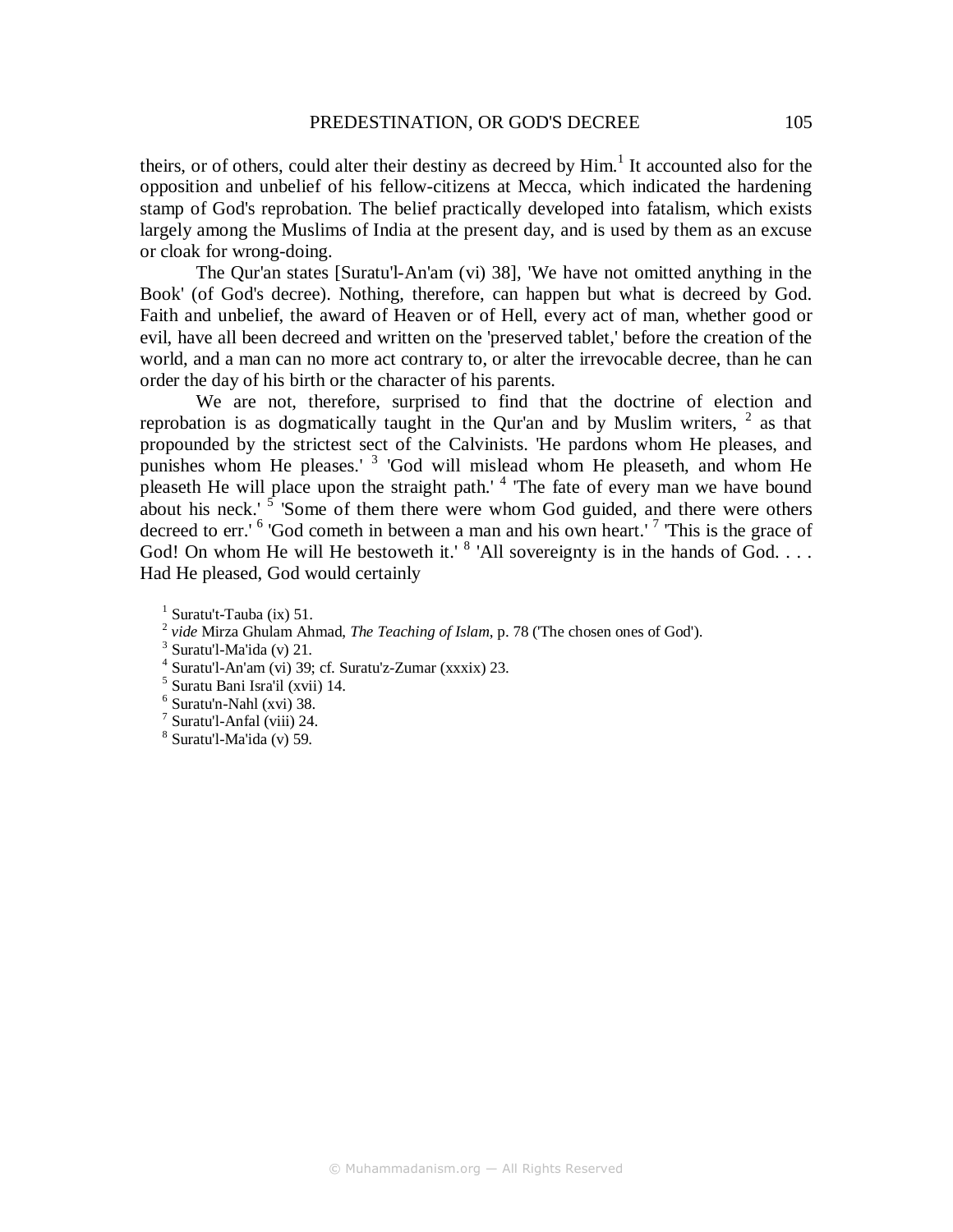have guided all men aright.'<sup>1</sup> 'Whom God causeth to err, no guide shall there be for him.<sup>2</sup> 'Verily, God ordaineth what He pleaseth.' <sup>3</sup> There could be no more dogmatic theory of predestination taught than what these, and many other Qur'anic passages,  $\frac{4}{3}$  convey.

But lest this bald statement of the doctrine should seem to make God the author of evil, it is explained by some 'Ulama of Islam that the unbelief and evil acts of men, while foreordained according to God's will and eternal decree, are not predestined in accordance with His satisfaction, an explanation which is at once illogical and contrary to any conceivable theory of the Divine Essence.

There are passages in the Qur'an which teach, at least by implication, the freedom of the human will, and man's responsibility for his unbelief and wrong-doing. 'Throw not yourselves *with your own hands* into ruin' [Suratu'l-Baqara (ii) 191]; 'Let him who will, believe; and let him who will, be an infidel;<sup>5</sup> 'Whatever good befalleth thee is from God, and whatever evil betideth thee is from thyself;' <sup>6</sup> and when those (the Quraish) who 'added gods to God,' quoting his own doctrine of predestination, said; 'If God had willed, neither we nor our fathers had given Him companions,' Muhammad, who was an opportunist in theology as well as in law, repudiated their contention, and his own doctrine, by replying, 'Verily, ye follow only a conceit; ye utter only lies.' <sup>7</sup> 1

Suratu'r-Ra'd (xiii) 30. Suratu'r-Ra'd (xiii) 33.

 $3$  Suratu'l-Ma'ida (v) 1.

4 Suratu'l-An'am (vi) 35, 150; Suratu't-Tauba (ix) 51; Suratu Hud (xi) 120; Suratu Bani Isra'il (xvii) 47, 48, 99; Suratu'l-Ahzab (xxxiii) 38; Suratu'l-Hujurat (xlix) 7; Suratu'l-Hadid (lvii) 22; Suratu'l-Mujadala (lviii) 22; Suratu'l-A'la (lxxxvii) 3.

<sup>5</sup> Suratu'l-Kahf (xviii) 28; cf. Suratu'n-Najm (liii) 32; Suratu'l-Mu'min (xl) 43. 'Abbas says: 'This verse (xviii) 28, refers to the decree, "He whom God wills to believe certainly will do so, and whom He wills to be an infidel will be one," and not at all to man's free will.' *Tafsir-i-Husaini*, vol. ii, p.9.

6 Suratu'n-Nisa' (iv) 81.

 $7$  Suratu'l-An'am (vi) 149.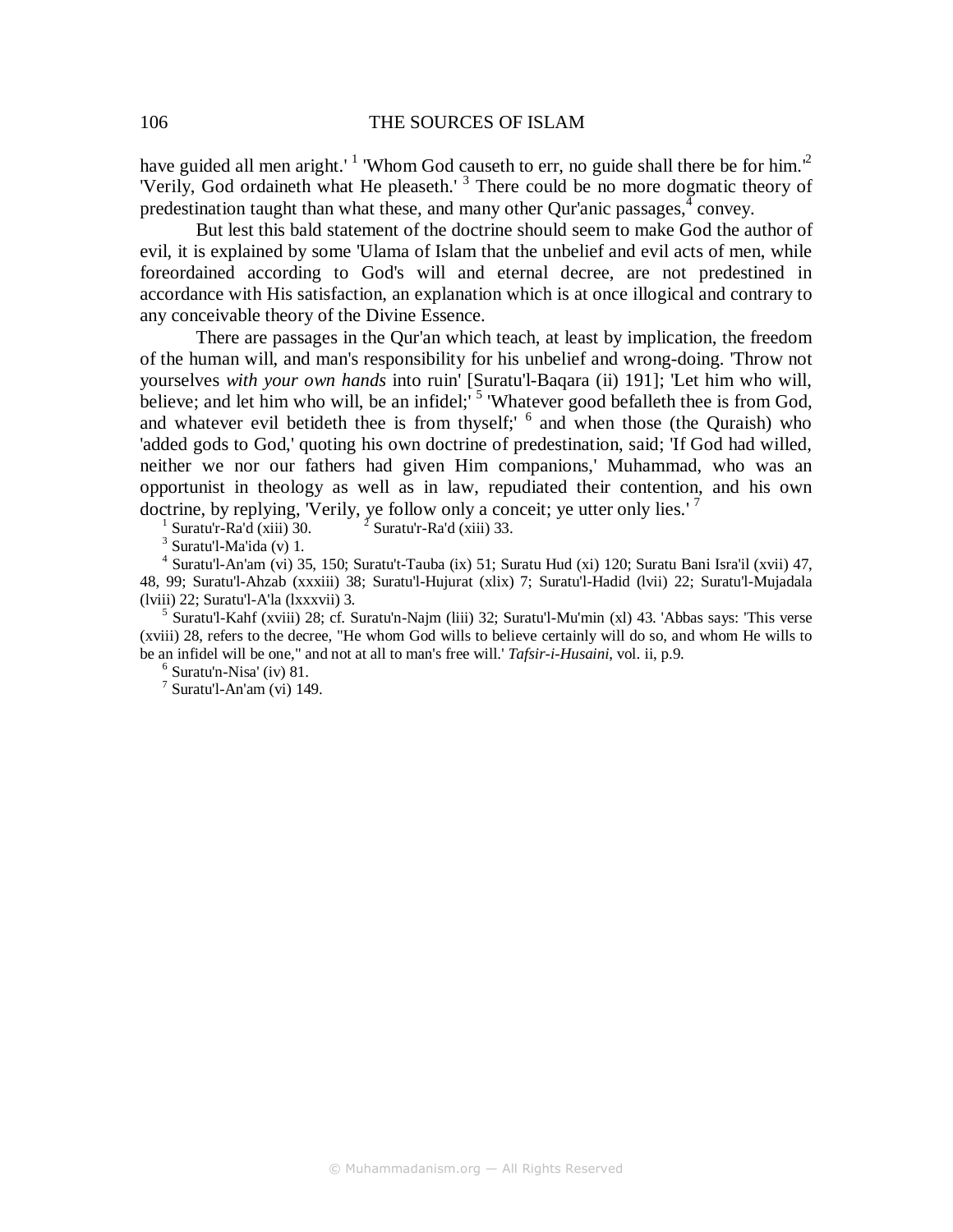There is also much stress laid, in the Qur'an, on the efficacy of prayer, $<sup>1</sup>$  and of</sup> repentance. $2$ 

Around this question of man's free will as consistent with the sovereignty of God, there has been considerable controversy among Muslim, as among Christian, theologians; and different schools of thought in Islam have held different views on the subject.

One school<sup>3</sup> denies all free agency in man, and another,  $4$  the extreme opposite, affirms that man is a free agent, and attributes to him moral responsibility for his evil  $actions. A third school<sup>5</sup> adopting a middle course, asserts that God wills both good and$ evil, but ascribes the power of choice to man, and in order to preserve the moral responsibility of man, they say that he has the power to convert will into action. While, however, the will or choice is man's, the act corresponding to this desire is created by God. In this way the Ash'arians endeavour to reconcile the sovereignty of God with the moral responsibility of man. This attempt to settle a question, which is really outside the range of the human understanding, we can only regard as mere theological hair-splitting.

It is unnecessary to follow this Muslim controversy further, which naturally, remains unsettled to the present day.

<sup>1</sup> Suratu'l-Furqan (xxv) 66, 74; Suratu'l-Baqara (ii) 239; Suratu Ali 'Imran (iii) 188, 191, 192; Suratu Hud (xi) 116; Suratu Bani Isra'il (xvii) 80; Suratu'l-'Ankabut (xxix) 44; Suratu'l-Qaf (l) 39.

<sup>2</sup> Suratu'l-Furqan (xxv) 70, 71; Suratu'sh-Shura (xlii) 12; Suratu'l-Qaf (L) 31-34.

<sup>3</sup> The Jabarians (from 'jabr,' compulsion).

<sup>4</sup> The Qadarians, so called because they deny al-qadar, or God's absolute decree.

 $<sup>5</sup>$  The Ash'arians. 'Nothing exists upon earth be it good or bad, but that which God wills. . . . Good and</sup> evil happen according to destiny (qada) and decree (qadar) of God for good or evil.' Al-Ash'ari, quoted in Macdonald's, *Muslim Theology*, p. 295. *Vide* Canon Sell's, *Faith of Islam,* (4th ed.) pp. 329-37 for detailed account of these different Muslim schools of thought.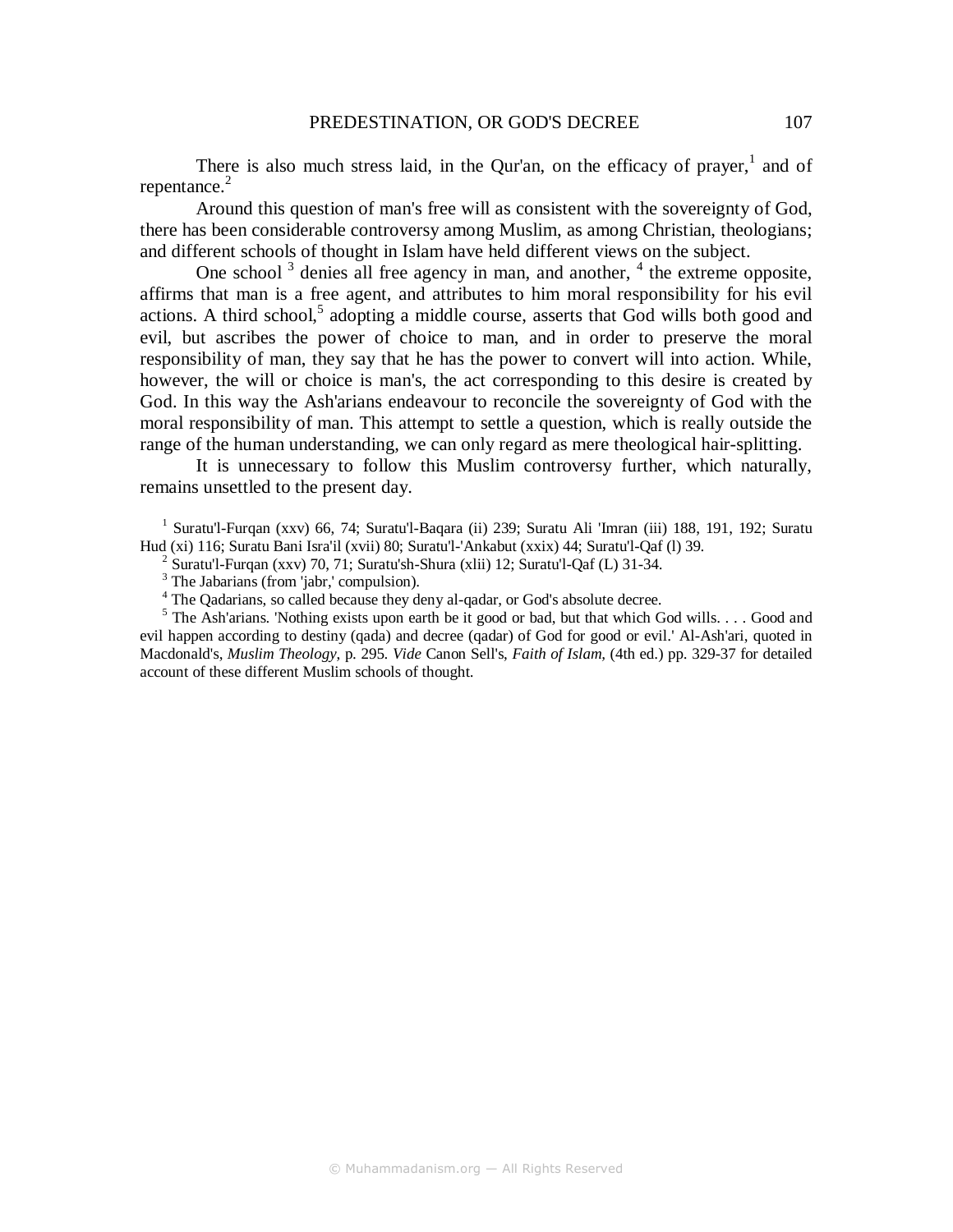### 108 THE SOURCES OF ISLAM

We may regard the orthodox Muslim belief in a stern predestination dogma, as the recognised doctrine of the Qur'an, although there are several passages in seeming conflict with it, and one  $1$  in which Muhammad, in the same sentence, teaches the Divine sovereignty and the freedom of the will in repentance. The Qur'anic teaching on this subject furnishes, indeed, another illustration of the subjective, and sometimes discordant, character of Muhammad's 'revelations,' which in many instances were called forth by the circumstances occurring around him, and whose tenor suited the varying necessities of the hour. One passage, however, may be quoted as conclusive of the orthodox belief in the absolute and unchangeable nature of the Divine decree. This occurs in Suratu'l-Insan (lxxvi) 29, 30: 'And whoso willeth, taketh the way to his Lord; *but will it ye shalt not, unless God will it,* for God is knowing, wise.'

It remains for us now to inquire into the source of this article of the Muslim faith.

It must be admitted that in formulating this doctrine, Muhammad was considerably influenced by the teaching of both the Jewish and Christian Scriptures, in which the doctrine of God's sovereignty is clearly expressed; but his bald, even repulsive, statement of the dogma cannot be attributed to these Scriptures. Jews, as well as Christians, would repudiate the thought that their Scriptures taught that God misleadeth men and causeth them to err. This may be illustrated by an incident which occurred at the entry of the Khalifa 'Umar into Jerusalem. In his address, quoting from Suratu Bani Isra'il (xvii) 99, he said 'He whom God shall guide shall be

<sup>1</sup> Suratu'sh-Shura (xlii) 12: 'Whom He pleaseth will God choose for it (the faith of Islam), and whosoever will turn to Him in penitence will He guide to it.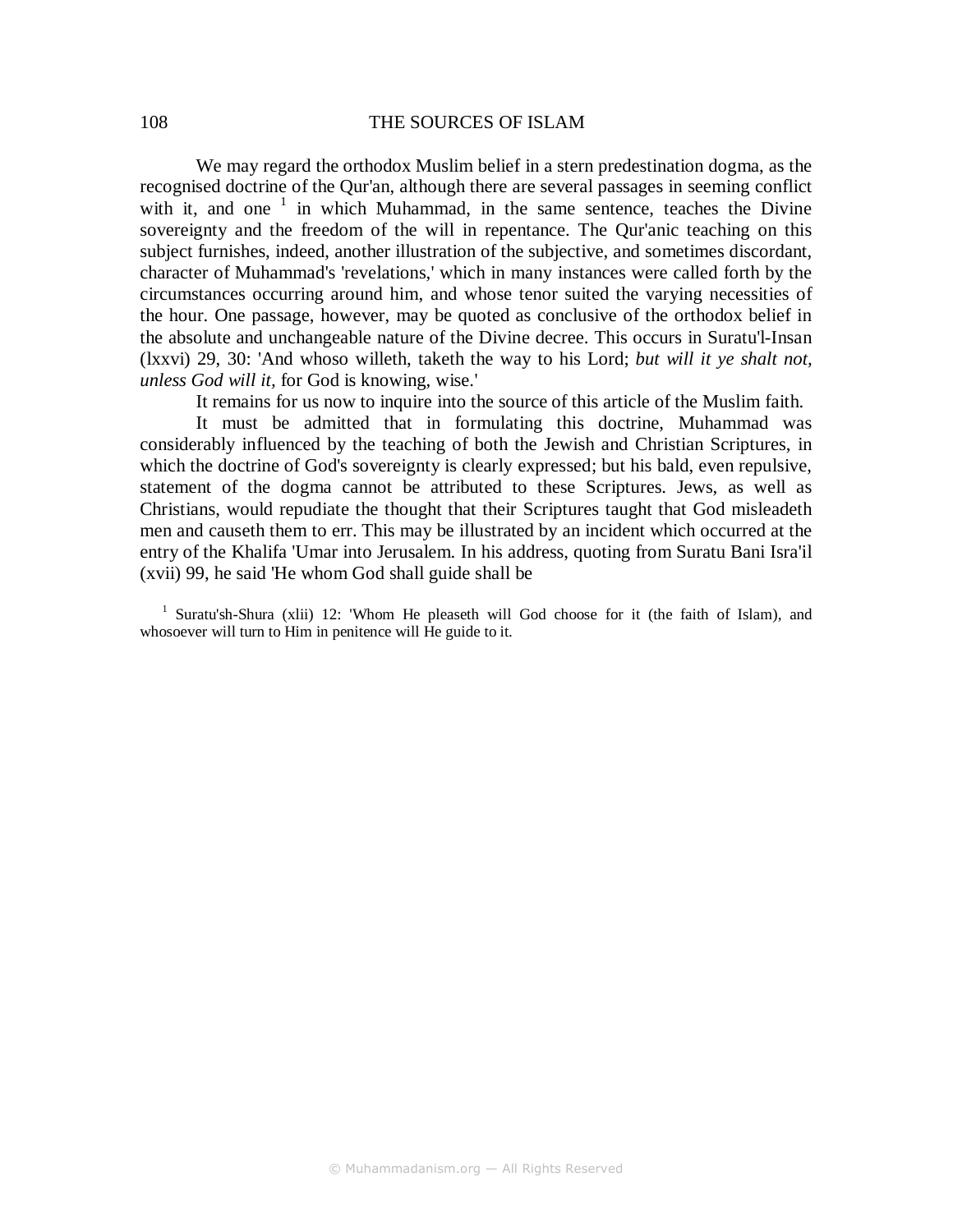guided indeed; and whom He shall mislead, thou shalt find none to guide.' On hearing these words, a Christian monk, interrupting him twice, said, 'God forbid, the Lord doth not mislead anyone, but desireth rather the right direction of all.' Only the threat of instant beheadal silenced this Christian objector.

What other sources, we may ask, were there open to Muhammad, which would influence him in his conception, and Qur'anic expression, of this dogma?

We have seen in the opening chapter, that Fetichism and Sabianism were among the primitive cults prevalent in Arabia in the time of Muhammad. And, as in all such cults and animistic religions, the idea of fatalism is rooted in the minds of their devotees, $<sup>1</sup>$  and</sup> interwoven with their beliefs, we may conclude, with some certainty, that the primary source of Muhammad's doctrine of Predestination, which, at times, can scarcely be distinguished from fatalism, or blind destiny, is to be found in the primitive cults of Arabia, which existed there before the rise of Islam. Doubtless, his conception of the doctrine was also fostered and strengthened by the long continued hostility of the Quraish, and the prevailing unbelief and idolatry around him, together with the apparent failure of his mission in Mecca, events which could only be explained by the doctrine of an unalterable and predestined destiny.

But to whatever source, or sources, this article of the Muslim faith, in its crystallized form, may be traced, be it the inherent fatalism of the primitive cults which existed in Arabia in 'The Times of Ignorance,' or the broader outlook of this divinelyrevealed truth as contained in the Jewish and Christian Scriptures, it is

<sup>1</sup> The writer has come in contact with several of the aboriginal tribes of India, and has found the idea of fatalism embedded among their religious beliefs.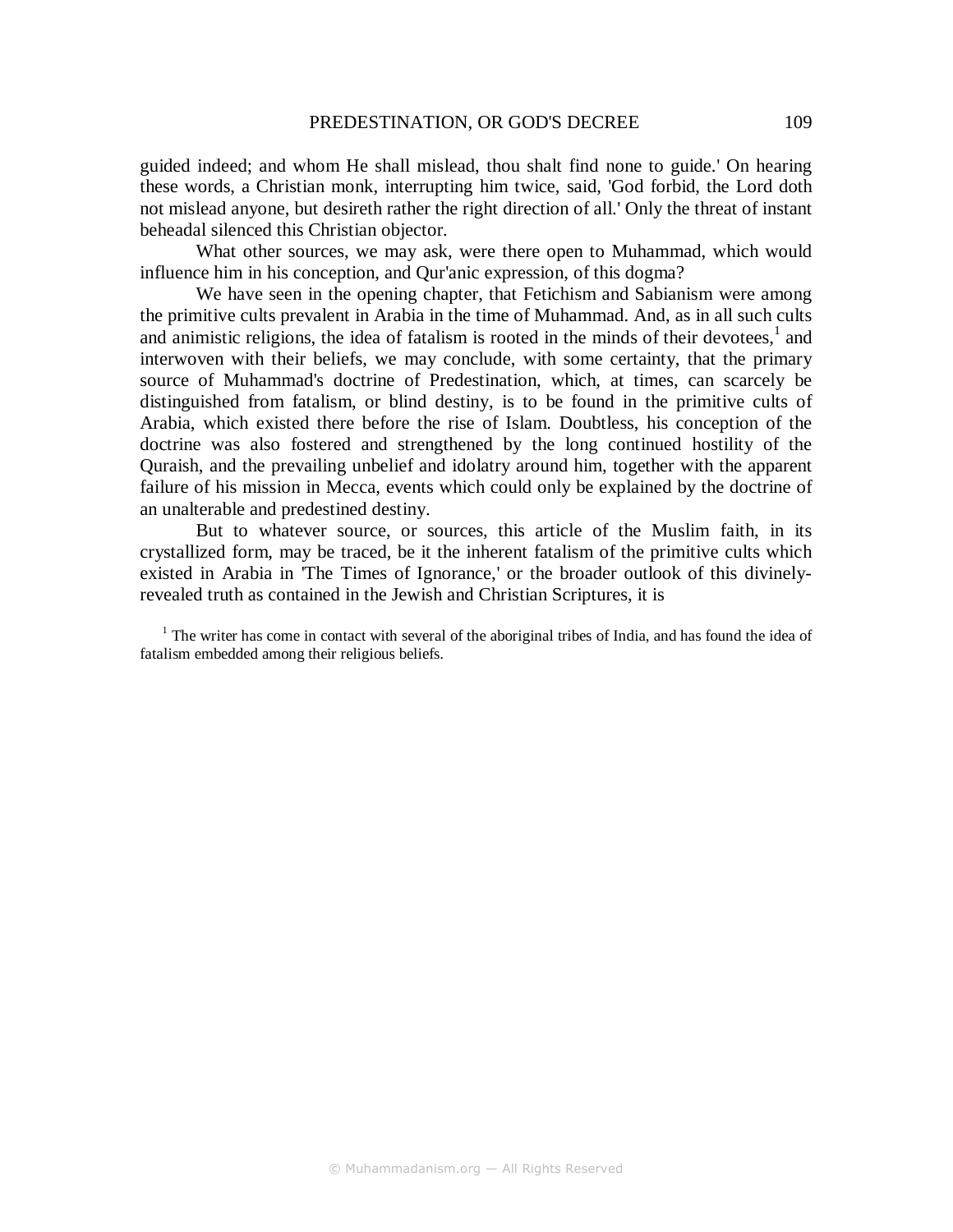### 110 THE SOURCES OF ISLAM

certain that, in the hands of the 'Prophet,' it underwent a certain amount of 'hardness' in the process of converting it into a tenet of Islam.

There are a few faint references to fate, or destiny, in the *Avesta*, <sup>1</sup> but the doctrine was not taught by Zarathustra, nor was it developed in later Avestan teaching.

<sup>1</sup> *Fargand*, v. 8 (23); 9 (29).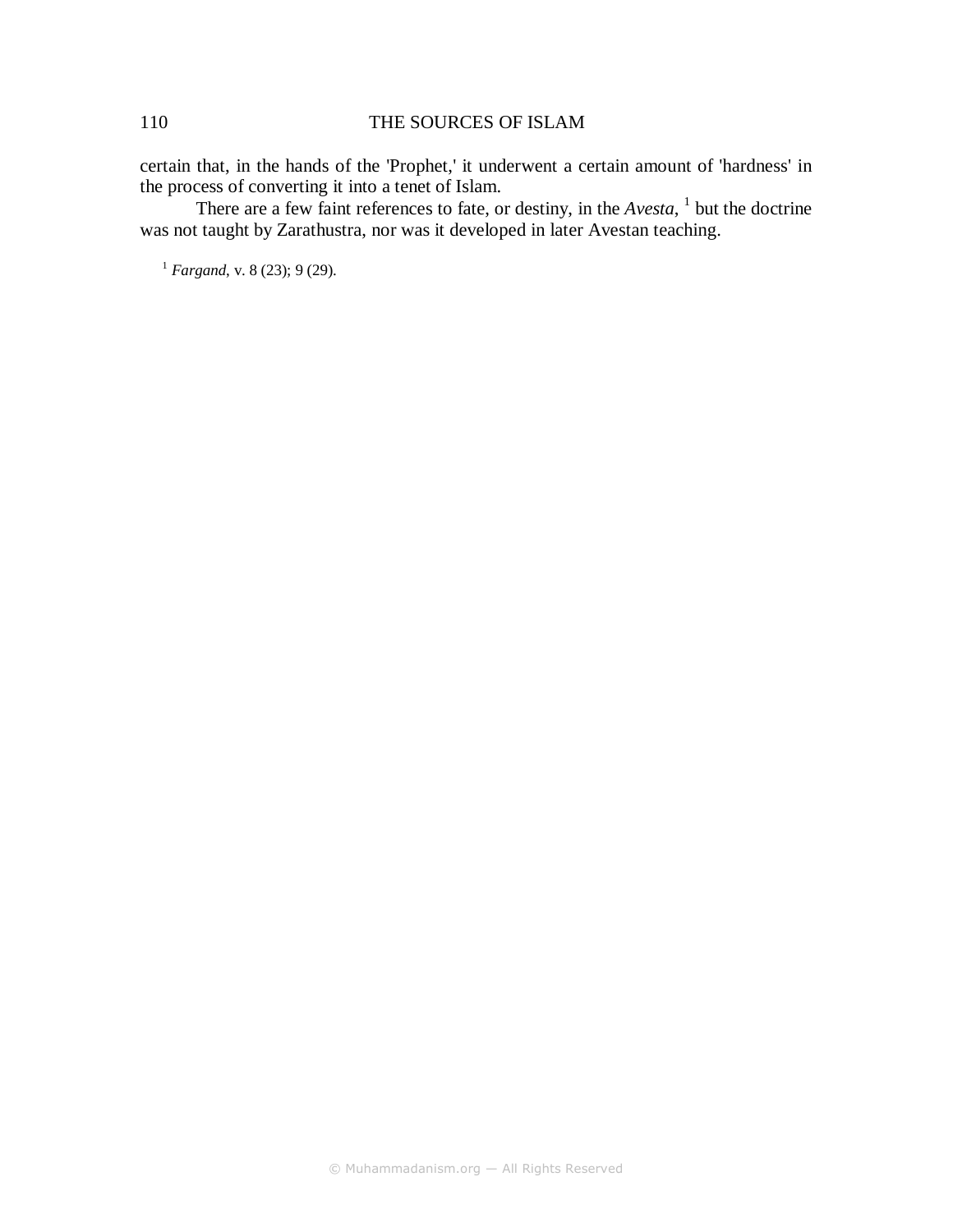# PART II

THE PRACTICE OF ISLAM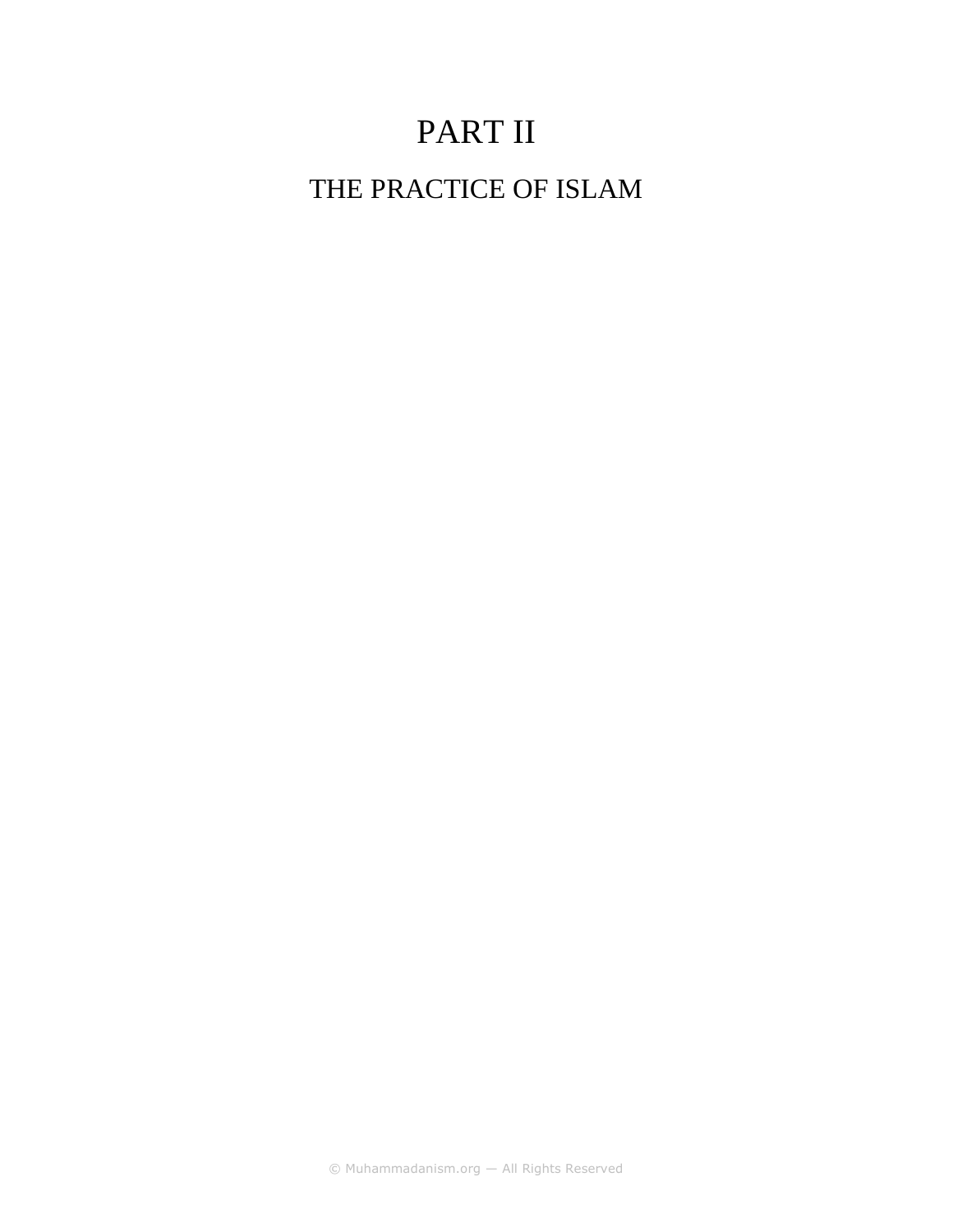# CHAPTER IX

### TASHAHHUD — THE RECITAL OF THE KALIMA

### 'TO EVERY PEOPLE HAVE WE APPOINTED OBSERVANCES.' <sup>1</sup>

HAVING finished our inquiry into the sources of the faith (iman  $2$ ) of Islam, we shall proceed now to investigate the sources of its practice (din).<sup>2</sup>

We have seen (p. 20) that the articles of the faith of Islam are six in number, namely, Belief in the unity of God, the Angels, the Books, the Prophets, the Day of Judgement, and Predestination, or God's eternal decree. But belief in these dogmas does not comprise the entire religious duty of the followers of the Prophet. To render this belief effective it must be supplemented by the observance of the 'Acts of Practice.'

These are five in number, and constitute the Arkanu'd-din, or foundation pillars of religious practice in Islam. They are:—

(1) Tashahhud, the recital of the Kalima, or Creed.

(2) Salat, the five appointed times of daily prayer.

(3) Roza, fasting, especially during the thirty days of Ramadan.

(4) Zakat, almsgiving.

(5) Hajj, the pilgrimage to Mecca.

These 'five pillars', or practical duties, of Islam

 $<sup>1</sup>$  Suratu'l-Hajj (xxii) 66.</sup>

 $2$  These two words (iman and din) indicate all that is required of Muslims as regards their faith and practice. The former refers to doctrine, and the latter to practical duty.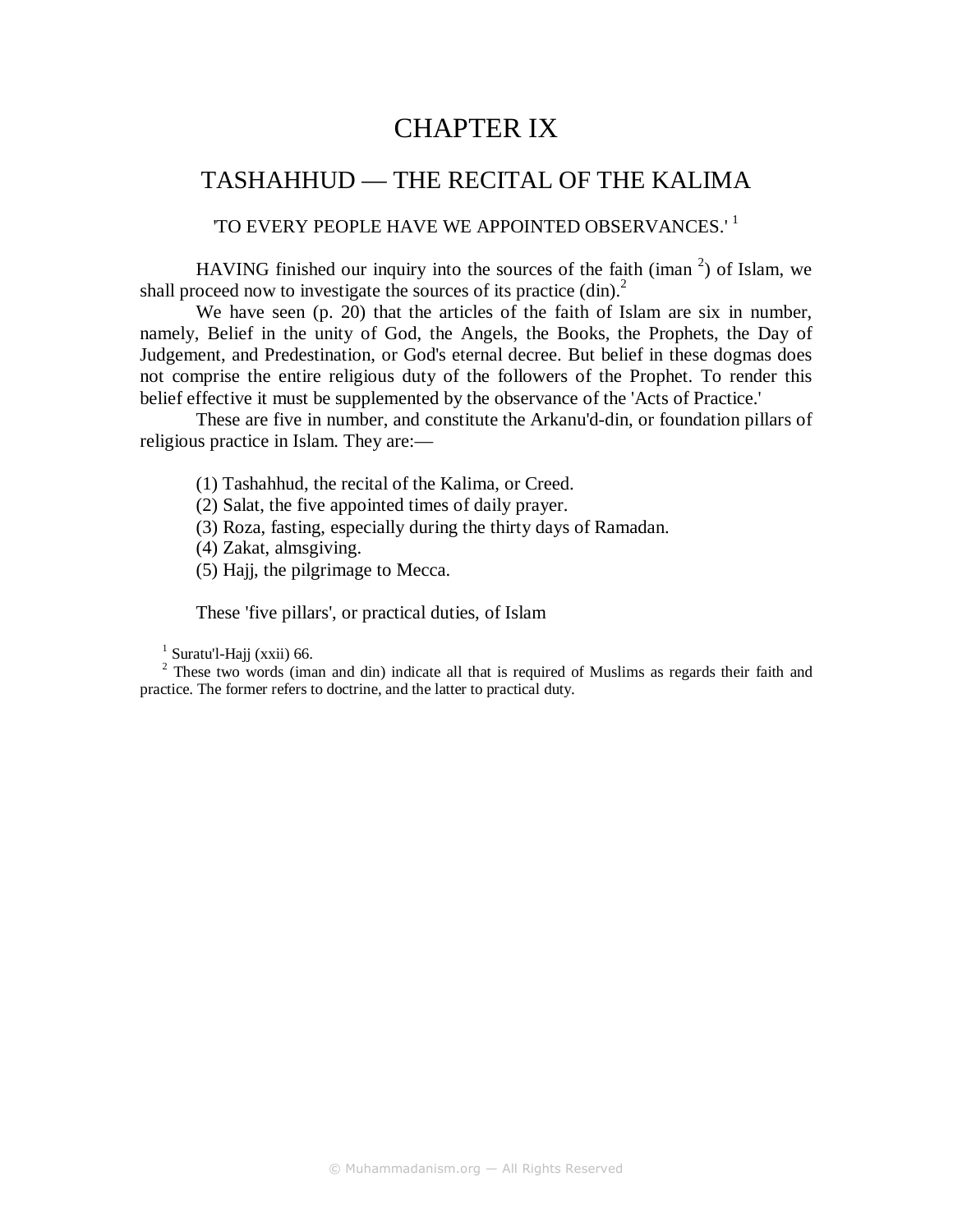are called fard,<sup>1</sup> or obligatory duties, because they are clearly revealed in the Qur'an, and are, therefore, incumbent upon every Muslim believer. The Qur'anic references to them will be given in due course; here we may note a tradition given by Shahrastani<sup>2</sup> that Gabriel came in the form of an Arab of the desert . . and said: "O Apostle of God, what is Islam?" He said, "That thou shouldst bear witness that there is no god save God and that I am the Apostle of God; that thou shouldst perform the prayers (salat) and bring the alms (zakat) and fast in the month of Ramadan and make pilgrimage to the House (ka'ba) if the way is possible for thee." He said, "Thou hast spoken truly."'

These duties are scrupulously observed by every true Musalman. Perhaps there is no other religion in the world whose devotees so rigorously observe the outward forms of their religion, $3$  and who so blindly accept the articles of their faith. Even the Hajj, or pilgrimage to Mecca, which involves to many a long and costly and sometimes dangerous journey, every devout Musalman hopes, and endeavours, to perform sometime before the day of his death.

We shall consider these practical duties, and inquire into their sources, in the order in which they are given above.

The first is Tashahhud — the recital of the Kalima,

 $<sup>1</sup>$  The word fard denotes an obligatory duty because clearly enjoined by the Qur'an and, hence, by God.</sup>

<sup>2</sup> Al-Milal wa'n-Nihal, p. 27. This tradition continues, 'Then he (Gabriel) said, "What is faith (iman)?" The Prophet said, "That thou shouldst believe in God and His angels and His book and His, messengers and in the Last Day and that thou shouldst believe in the decreeing (qadar) both of good and evil." He said, "Thou hast spoken truly."'

 $3$  Living, as the writer has done for many years, among Muhammadan, examples of Muslim piety have come almost daily under his notice. When any of the stated times of prayer occur, the Muslim, wherever he may be, in the train, or by the road-side, or at work in a bungalow, leaves his occupation, spreads his carpet, and engages in prayer.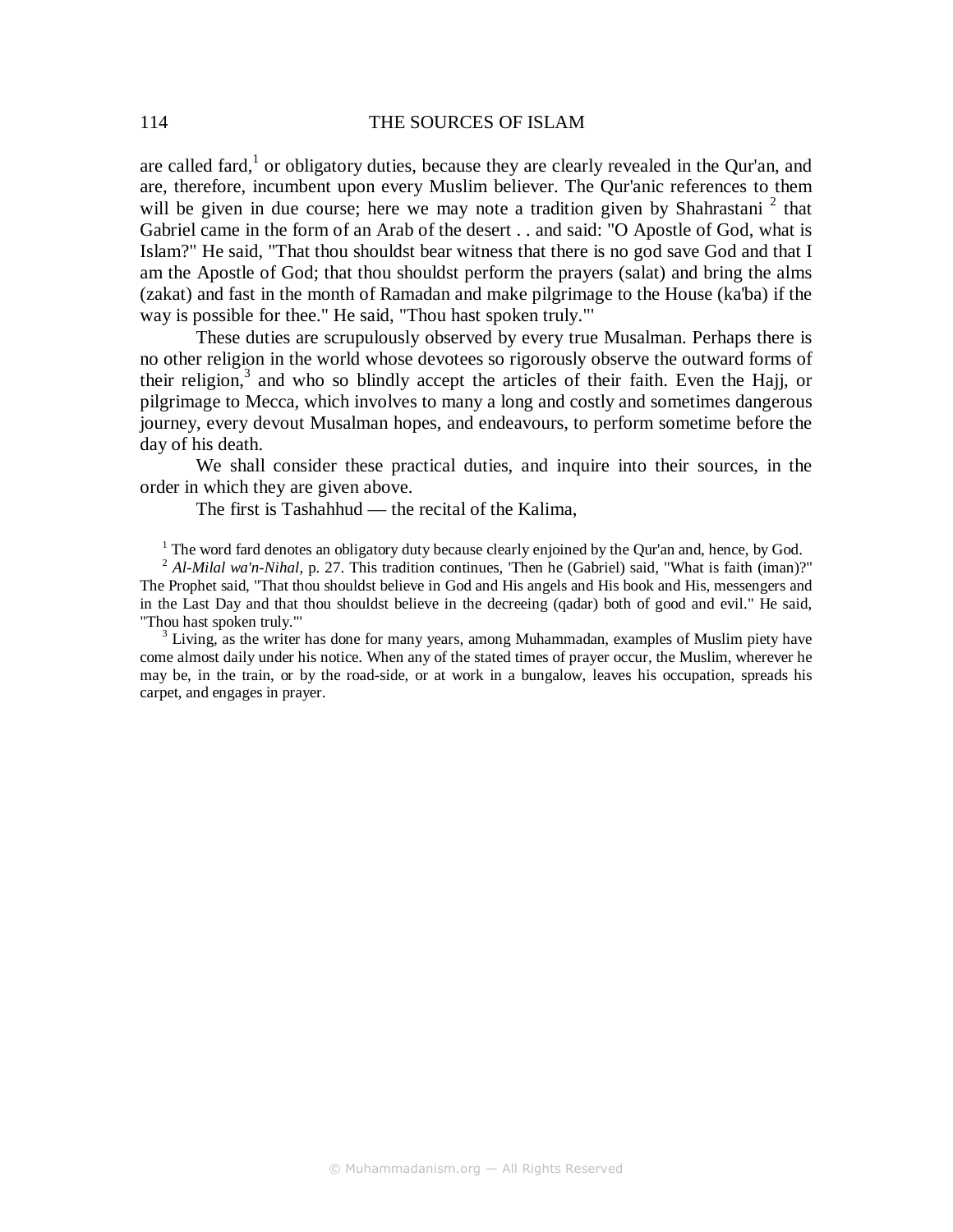or Creed.<sup>1</sup> Sale and other English<sup>2</sup> writers omit this act of practice in their enumeration of the practical duties of Islam, and, consequently, reduce these acts of practice to four. But as it is the mere *act of reciting* the creed (not the creed itself) which is enjoined, and which must be repeated aloud by every Muslim believer at least once in his life-time, it is rightly included among the practical duties of Muslims, and constitutes, therefore, one of the 'five pillars' of their religion.

The act consists in reciting, in the Arabic language, the following short formula, or confession of faith La-ilaha il-lallahu Muhammadu'r-Rasulu'llah, 'There is no god but God, and Muhammad is the Apostle of God.'<sup>3</sup> This declaration or confession of faith, which witnesseth to the unity of God, and the apostleship of Muhammad, is taught in several passages of the Qur'an, $4$  and may be heard repeated by Musalmans all over India to-day. It has seemed to the writer, sometimes, to be regarded by uneducated Muslims in the light of a talisman, the repetition of which may act as a charm to ward off evil from the believer in his contact, perhaps, with the Christian. Frequently in his discussions with Muhammadans, when comparing the

<sup>1</sup> The Kalima, or Creed, is the short formula, or confession of faith (stated above) in one God, and in Muhammad as His Apostle. See p. 33 (and note 2) where the word 'Creed' is used in its usual sense of a body of doctrine denoting all the Articles of the Faith of Islam.

 $\bar{2}$  *vide Commentary on the Qur'an*, Sale's Translation, E. M. Wherry, vol. i. p. 165; see also Hughes' *Notes on Muhammadanism*, p. 101, n.1

 $3$  There is also a longer formula, namely, 'I testify that there is no god but God; I testify that Muhammad is the servant of God, and the messenger of God.'

4 Unity of God: Suratu'l-Baqara (ii) 158; Suratu Ali 'Imran (iii) 1, 4, 16; Suratu'n-Nisa' (iv) 89, 169[171]; Suratu't-Tauba (ix) 130; Suratu Ta Ha (xx) 7[8], 14, 98; Suratu'l-Anbiya' (xxi) 87; Suratu Sad (xxxviii) 65; Suratu'd-Dukhan (xliv) 7; Suratu'l-Ikhlas (cxii). Apostleship of Muhammad: Suratu'l-Hujurat (xlix) 14, 15; Suratu'n-Nur (xxiv) 46, 51, 53, 55, 62; Suratu'l-Ahzab (xxxiii) 29, 31, 66, 70[71]; Suratu'l-Hadid (lvii) 7, 18[19], 21, 28; Suratu'l-Mudjadala (lviii) 5; Suratu'l-Fath (xlviii) 9, 13, 28, 29; Suratu's-Saff (lxi) 11.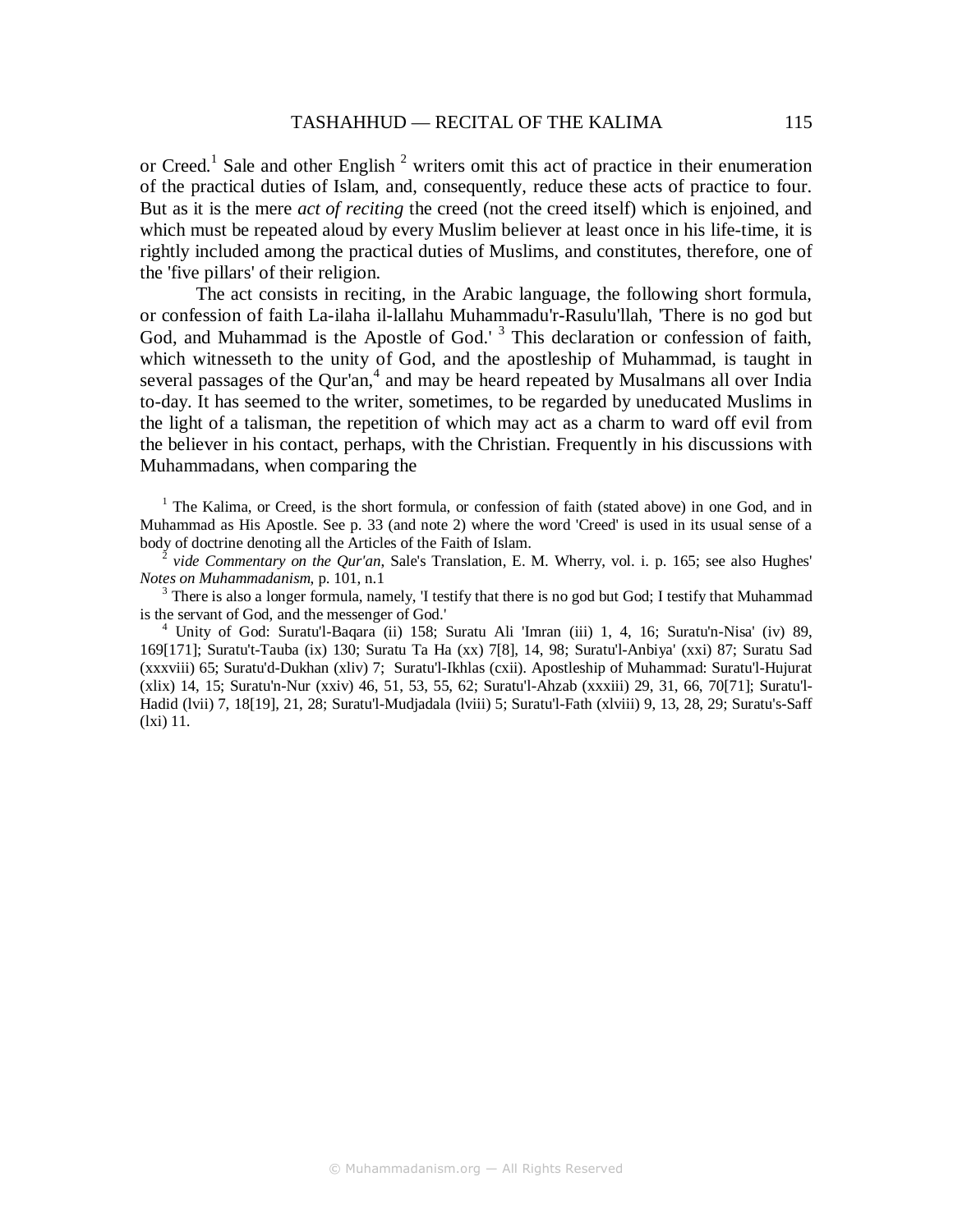character and claims of Muhammad with those of Jesus, the sinless Prophet of Islam (see *ante* p. 58), the Muslim objector, or one of the audience, would interrupt by reciting the Kalima.

The Tashahhud, uniting as it does the chief doctrine of Islam — the unity of God — with, to Muslims, the no less important truth, the Apostleship of Muhammad, is at once the foundation and corner-stone of the whole religious system of Islam. It is proclaimed daily, twice repeated, in the Adhan, or call to prayer; and is daily repeated by the worshippers at the close of every two rak'ats, or forms of prayer. It was the battle-cry of Islam, and in its declaration of an eternal truth, with personal devotion to Muhammad as the Apostle of God, it doubtless helped to fan the flame of fanaticism in the minds of the Prophet's followers. The religious significance of, and the importance attached to, the recital of this formula may be gathered from the fact that every convert to Islam, as well as every Muslim believer, is required to repeat the confession aloud, and must be prepared to declare it without hesitation, at any time until death.<sup>1</sup>

With regard to the origin of this formula and its recital, we have seen (Chapter III, pp. 23, 24) that the Quraish, Muhammad's own tribe, when performing the religious ceremony called Ihlal, used the following words, which imply a profession of belief in the Unity of God; 'Labbaika, Allahumma: We are present in Thy service, O God; we are present in Thy service. Thou hast no partner, except such partner as Thou hast; Thou ownest him and whatsoever he owneth.' From this expression, or formula, of religious belief, it is evident that something similar to the first part of the Kalima was in use among the Arabs long before the rise of Islam. There is, moreover, a marked similarity between the con-

<sup>&</sup>lt;sup>1</sup> There are some other conditions attached to the recital of the Kalima, namely, It must be recited correctly, and in the Arabic language; its meaning must be perfectly understood; and it must be sincerely believed in.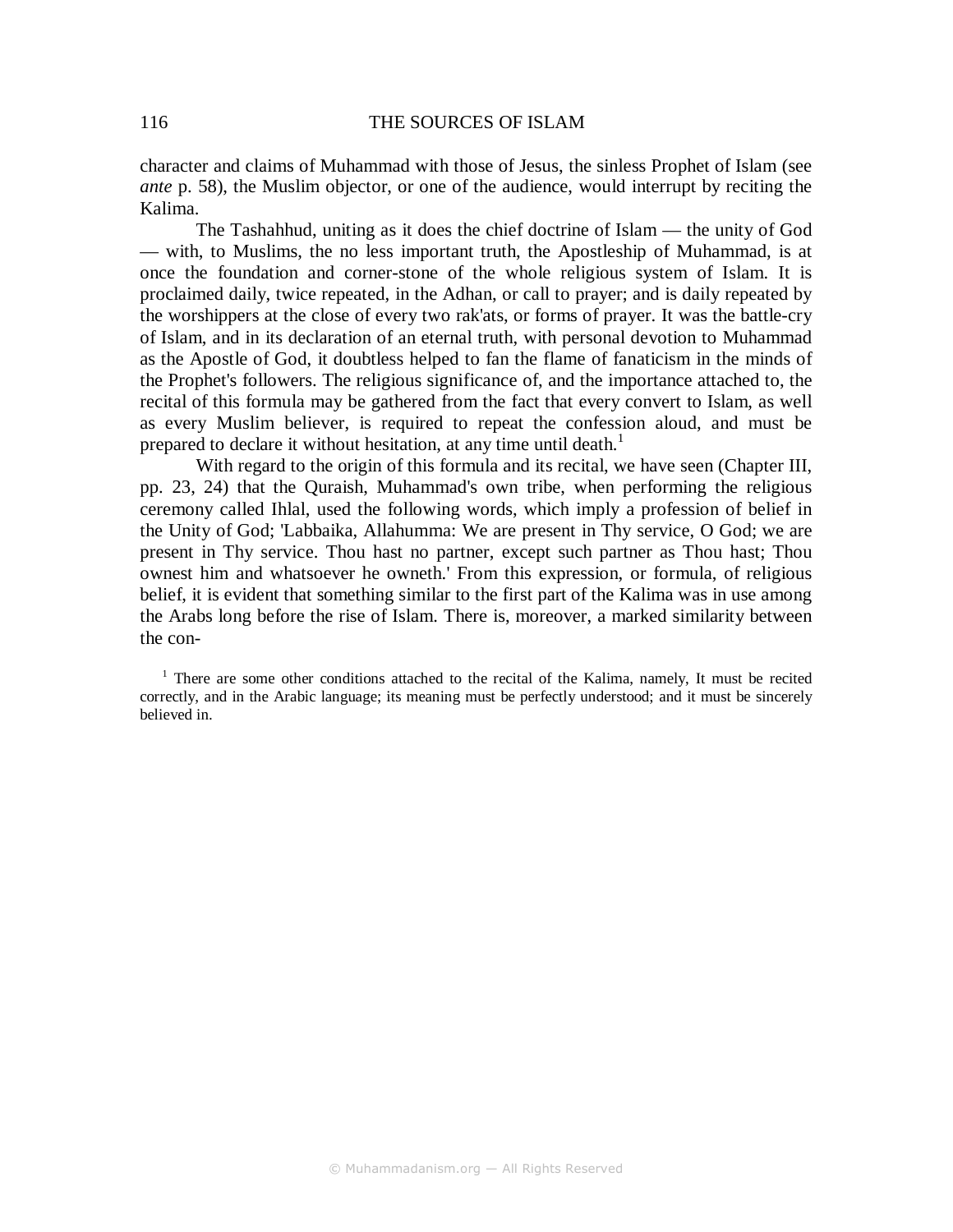fession of God's Unity in the first part of the Muslim Creed and the confession of the Divine Unity, with which the עַמ ֶשׁ *Shema*' (the chief formula of the Jewish liturgy) begins, 'Hear O Israel, the Lord our God is One Lord,' and which is recited daily by the Jews. The whole of the first chapter of the *Talmud* contains a discussion about this great  $formula<sup>1</sup>$ 

Further, the confession of their faith in one God, which was made by the sons of Jacob at their father's death-bed, is referred to by Muhammad in Suratu'l-Baqara (ii) 127, and his account is evidently taken from the Rabbinical account, according to which they say, 'The Lord is our God, and He is One.'<sup>2</sup>

We have seen in Chapter III, that Muhammad derived his idea of the Divine unity primarily from the Semitic, or monotheistic idea of God, which was the ancient traditional belief of the Arabs long before Muhammad's time; and, further, that this idea obtained additional significance in the Prophet's mind by his contact with Judaism.<sup>3</sup> It can scarcely be doubted, therefore, that the declaration of God's Oneness, which is contained in the first part of the Kalima, may be traced to these sources, while the second part of the Creed is, apparently, Muhammad's own invention, being the offspring of his own imagination.

3 *idem*, pp. 22-24, 27.

<sup>1</sup> Deut. vi. 4; *Berakhoth* fols. 2*a-*13*a*; *vide ante*, p. 28.

<sup>&</sup>lt;sup>2</sup> vide ante, Chap. iii, p. 28, note 1.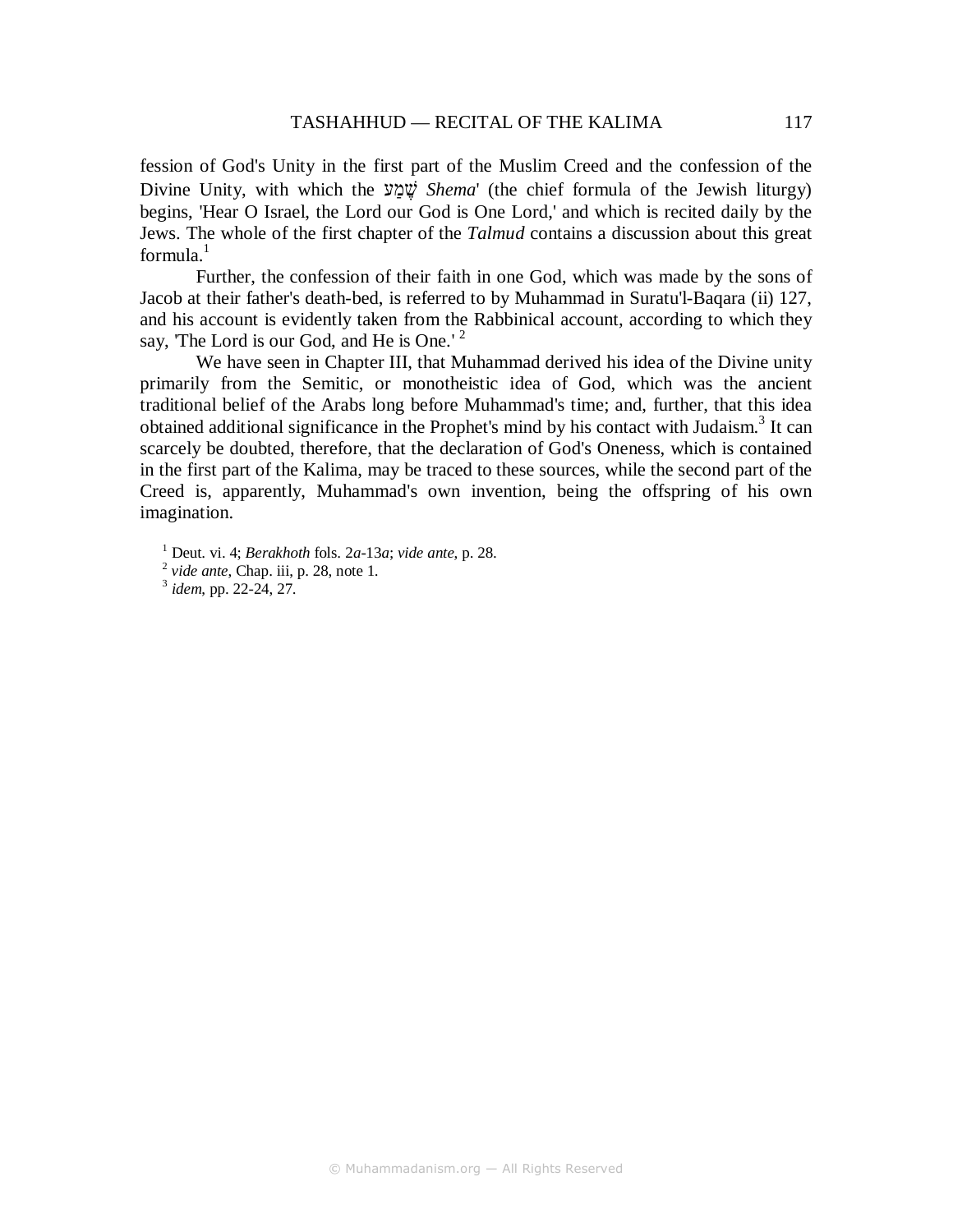# CHAPTER X

### PRAYER

### 'OBSERVE STRICTLY THE PRAYERS' 1 'BELIEVERS ARE THEY . . . WHO OBSERVE THE PRAYERS.' <sup>2</sup>

 $SALAT$ ,<sup>3</sup> or prayer, is the second practical duty which the Qur'an enjoins upon Muslims, and the frequency with which this 'act of practice' is prescribed in the Qur'an indicates the importance which the Prophet attached to it. It is one of the essential traits of the believer, and its absence is indicative of reprobation by Allah. 'He is pious who believeth in God, and ... who observeth prayer';<sup>4</sup> They who believe . . . and observe the prayers ... shall have their reward with their Lord';<sup>5</sup> Believers are they only ... who observe the prayers'<sup>2</sup>. These passages could be multiplied.

In its final stereotyped form, this Muslim salat is, strictly speaking, a religious service,  $^7$  the Arabic word du'a' being the more correct term for prayer, as we understand it. To the majority of Musalmans the salat, or

<sup>1</sup> Suratu'l-Baqara (ii) 239.

 $<sup>2</sup>$  Suratu'l-Anfal (viii) 2, 3.</sup>

<sup>3</sup> Salat is the Arabic term used to denote this 'second pillar' of Islam; in Persian and Hindustani the word Namaz is used.

4 Suratu'l-Baqara (ii) 172.

5 *idem*. 277.

6 In the early Meccan period, the salat was performed in private. A convert relates that 'we used at first, not knowing what to say when we prayed, to salute God, Gabriel and Michael; The Prophet presently taught us another formula instead.' *Vide Muhammad and the Rise of Islam*, p. 103 — D. S. Margoliouth.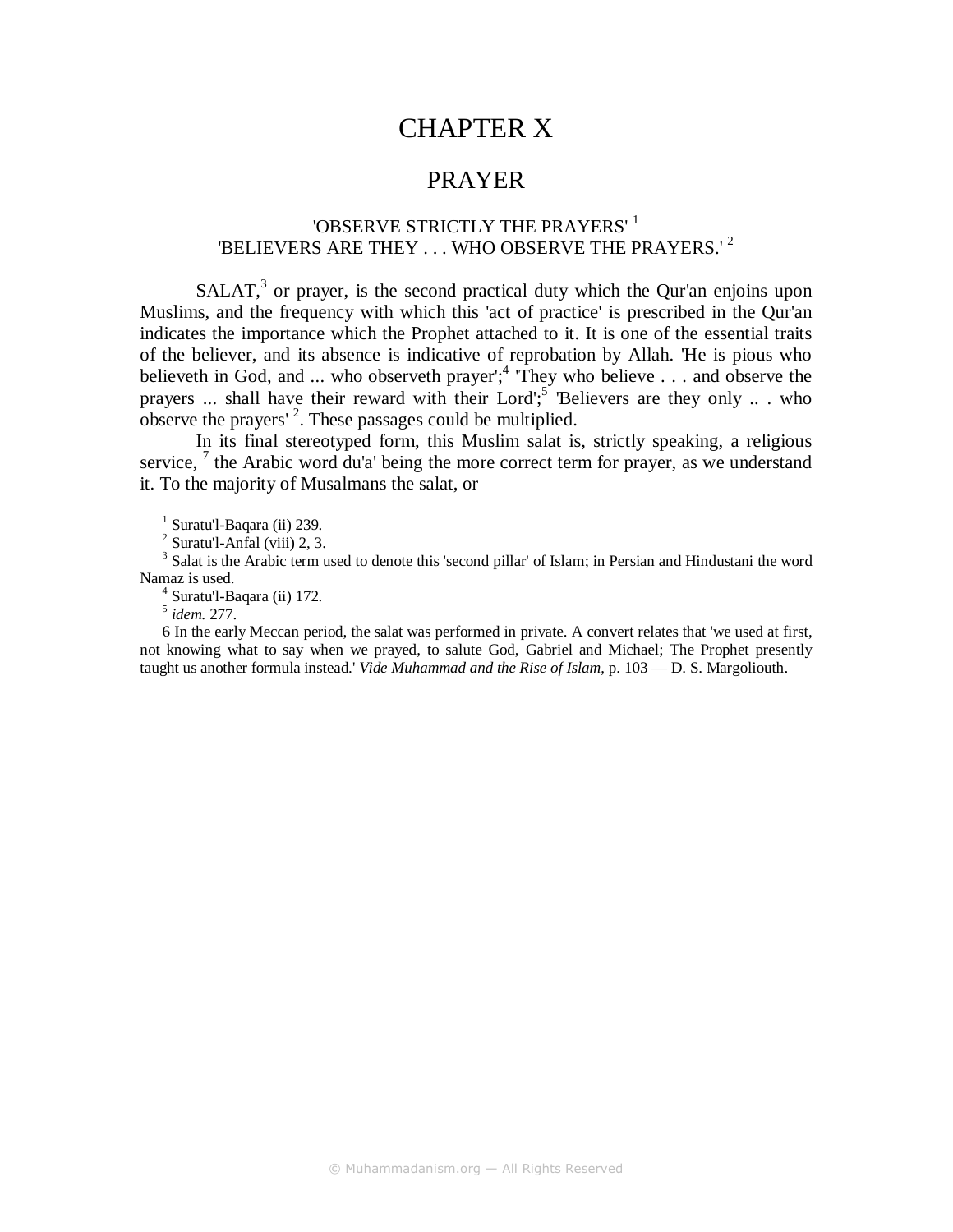prayer-service is a purely formal act of devotion, and all the minute regulations connected with it must be scrupulously observed by the worshippers. The extreme formalism of the exercise, instead of stimulating the soul's devotion, tends rather to hinder and sterilise the true expression of the heart in prayer to  $God.1$ 

In all Muhammadan countries, and by every true Musalman, salat must be observed five times daily, namely, at daybreak (subh); at noon (zuhr); in the afternoon('ashi); at sunset; and after sunset  $(masa')$ .<sup>2</sup> These five daily periods of prayers are 'fard,' or obligatory, because enjoined in the Qur'an, and, therefore, by God. They must also be said in Arabic.<sup>3</sup> There are three other periods in the day in which prayer may be observed, but these are 'nafl,' or voluntary prayers the observance of which is said to confer additional merit upon the worshipper; they may be omitted, however, without committing sin. They are Salatu'l-'Ishraq, after the sun has risen; Salatu'd-Duha about an hour before noon; and Salatu't-Tahajjud,

<sup>2</sup> Suratu'r-Rum (xxx) 16, 17: Only four periods are mentioned in this passage. Muslim commentators say that masa' includes the sunset and after-sunset periods of prayer. I have given the times of prayer as from early morning, but Muslims regard the salatu'l-maghrib prayers at sunset as the first period; the salatu'l-'isha' prayers, said after sunset, as the second period; daybreak (subh) as the third period; noon (zuhr) as the fourth period; and the afternoon ('ashi, between noon and nightfall) as the fifth period; cf. Suratu Ta Ha (xx) 130; Suratu Hud (xi) 116.

<sup>3</sup> A Musalman was publicly excommunicated in the chief mosque at Madras on Friday, February 13 1880, because he affirmed that the salat might be said in Hindustani. *Vide* Sell's, *Faith of Islam,* 4th ed., pp. 413-17.

<sup>&</sup>lt;sup>1</sup> The writer has been present at the Friday salat, or prayer-service, in the great mosque at Delhi, when about 3,000 worshippers assembled within the quadrangle, under the vault of heaven, and with perfect discipline assumed the postures, and engaged in all the genuflections connected with the service, and, while the solemnity of the service appealed to him, he was impressed more with its extreme mechanical formality.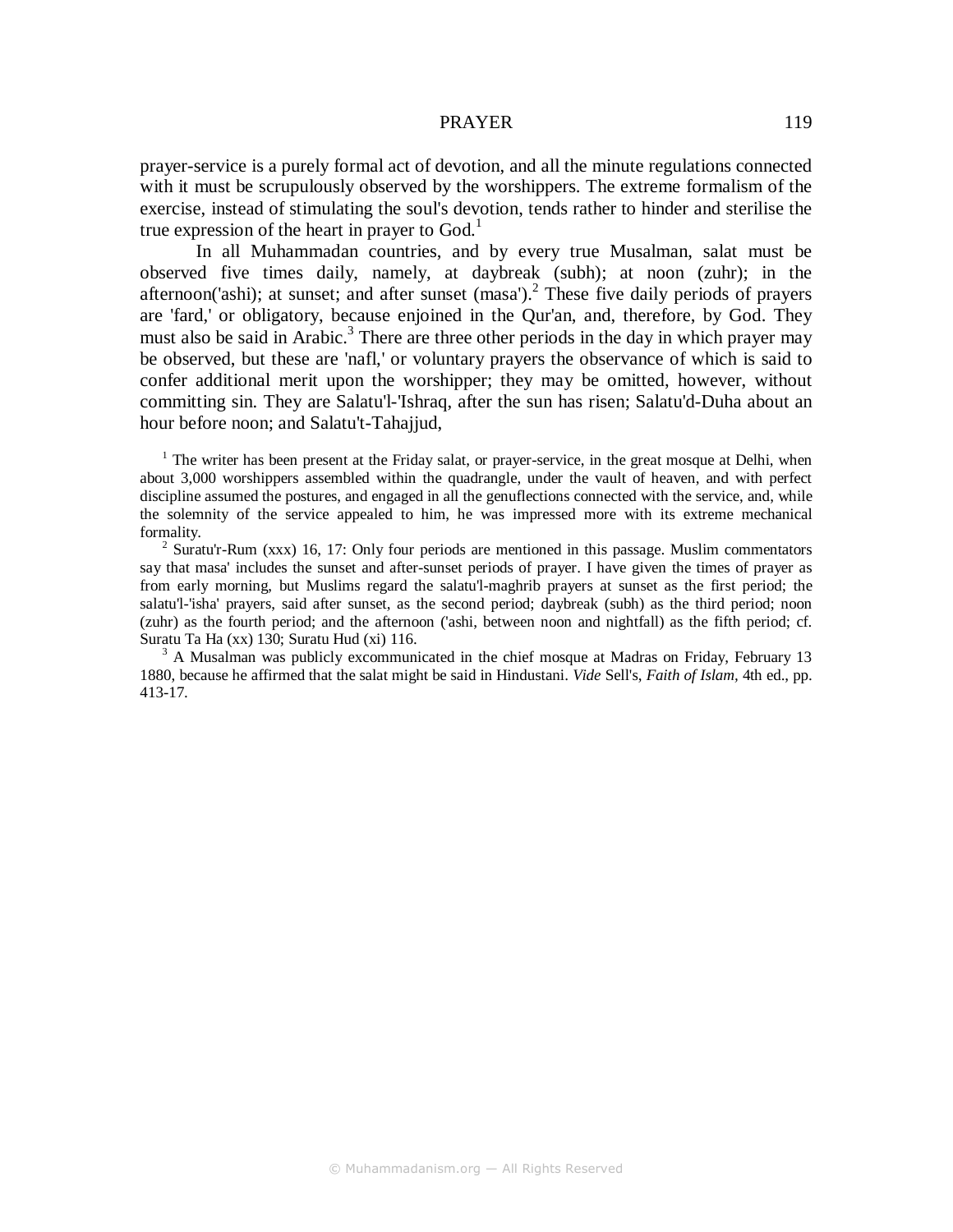after midnight.<sup>1</sup> Besides these daily prayers, there are others appointed for special occasions: e.g., Salatu'l-Jum'a, 'The Friday Prayer,' which has the authority of the Qur'an;<sup>2</sup> Salatul-Musafir, 'Prayers for a traveller;' <sup>3</sup> Salatu'l-Khauf,' 'Prayers of fear,' <sup>4</sup> said when in danger from an enemy; Salatu'l-Janaza, 'Prayers at a funeral;' Salatu'l-Istikhara, 'Prayers for guidance,' said before undertaking any special work; Salatu't-Tauba, 'The Prayer of repentance,<sup>15</sup>

Salat must always be preceded by certain rites of purification, the observance of which is an essential preparation for the effective discharge of this ' act of practice.' Indeed, the efficacy of the whole 'act' is dependent upon the exactness with which these rites are performed by the worshipper. Any neglect or omission, even the most trivial and unintentional, in the performance of these rites, or any change in the order in which they are prescribed, renders the whole ceremony worthless and the succeeding prayers nugatory.

Great importance is attached by Muslims to these ablutionary ceremonies, as, according to a saying of the

<sup>1</sup> There is a tradition in reference to these 'nafl' or voluntary prayers, which states: 'He who, for the sake of faith and with a good intention, in Ramadan makes these "nafl" or voluntary prayers, will receive all the pardon of his former sins.' *Sahihu'l-Bukhari*, vol. i, p. 4.

<sup>2</sup> Suratu'l-Jumu'a (lxii) 9 'The day of the assembly,' in this passage, is Friday: the day on which Muhammad made his first entry into Madina, and the final day of Creation.

<sup>3</sup> The Khalifa 'Umar in reply to what some persons said to him; 'We find the prayer of fear and the prayer of residence written in the Qur'an, but not the prayer of the traveller,' answered: 'God sent to us Muhammad when we did not know anything about religion, we do what we saw him do.' *Kashf i*, 197, quoted by Klein, *Religion of Islam*, p. 143.

4 Suratu'n-Nisa' (iv) 102-3.

5 Suratu Ali 'Imran (iii) 129, 130.

Besides the special prayers mentioned above there are others, namely: Salatu'l-Kusuf, two rak'ats said during an eclipse of the sun; Salatu'l-Khusuf, two rak'ats said during an eclipse of the moon; Salatu'l-Istisqa', prayer in time of drought; and Salatu'l-Tarawih, twenty rak'ats said every night in the month of Ramadan.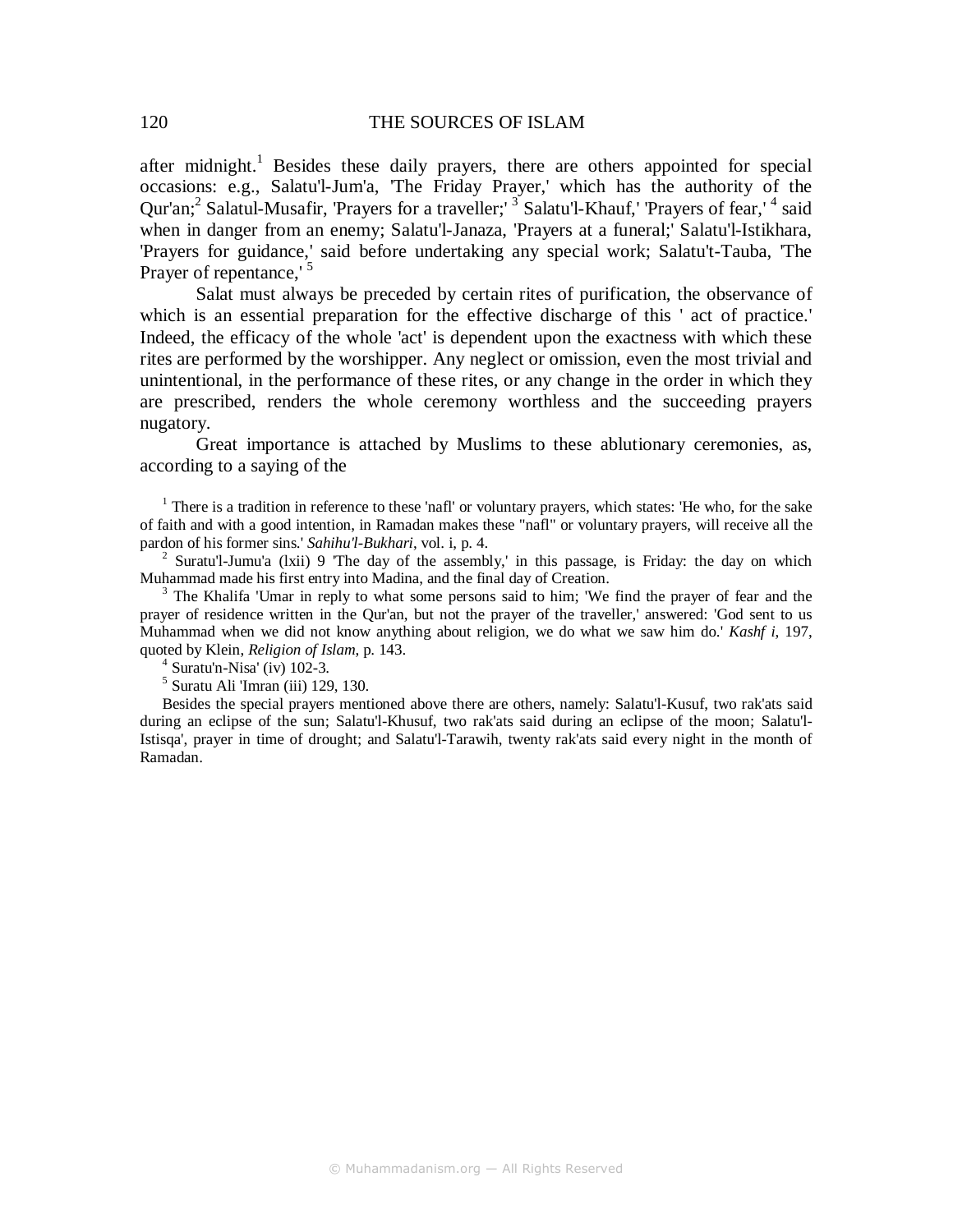Prophet recorded by Ghazali, 'the whole practice of religion is founded on cleanliness,' which is the one-half of the faith, and the key of prayer, without which it will not be heard by God. Hence, both the person and clothes of the worshipper must be clean and, also, the place where prayer is observed, be it in the public mosque or at home in private.

The rites of purification which must be observed before Salat are of three kinds, namely:

- (1) Wadu', the partial bathing of the body;
- (2) Ghusl, the total immersion, or bathing of the body:
- (3) Tayammum, purification by sand.

(1) Wadu' is the bathing of the face from forehead to chin, and ear to ear; and the hands and arms up to the elbow; and the feet to the ankles; the head is also wiped with the wet hand. It is a fard duty which must always precede namaz, except when water is not obtainable, or its use may be injurious; sand is then allowable. The passage in the Qur'an, authorising this rite is Suratu'l-Ma'ida (v) 8, 'O Believers! when ye address yourselves to prayer, wash your faces, and your hands up to the elbow, and wipe your heads, and your feet to the ankles.' The Qur'anic instructions pertaining to wadu' are thus simple enough; but there are various sunnat regulations  $1$  concerning the manner, and the order, in

<sup>1</sup> These sunnat regulations are (1) to make the intention of wadu', thus: I make this wadu' for the purpose of putting away impurity; (2) to wash the hand up to the wrist; (3) to repeat one of the names of God when beginning wadu'; (4) to clean the teeth; (5) to rinse the mouth three times; (6) to put water into the nostrils three times; (7) to do all the above in the proper order; (8) to do all without any delay between the various acts; (9) each part is to be purified three times; (10) the space between the fingers of one hand must be rubbed with the wet fingers of the other; (11) the beard must be combed with the fingers; (12) the whole head must be rubbed once; (13) the ears must be washed with the water remaining on the fingers after the last operation; (14) to rub under and between the toes with the little finger of the left hand, drawing it from the little toe of the right foot, and between each toe in succession. *Vide* Canon Sell's, *Faith of Islam,* (4th ed.) pp. 358-9.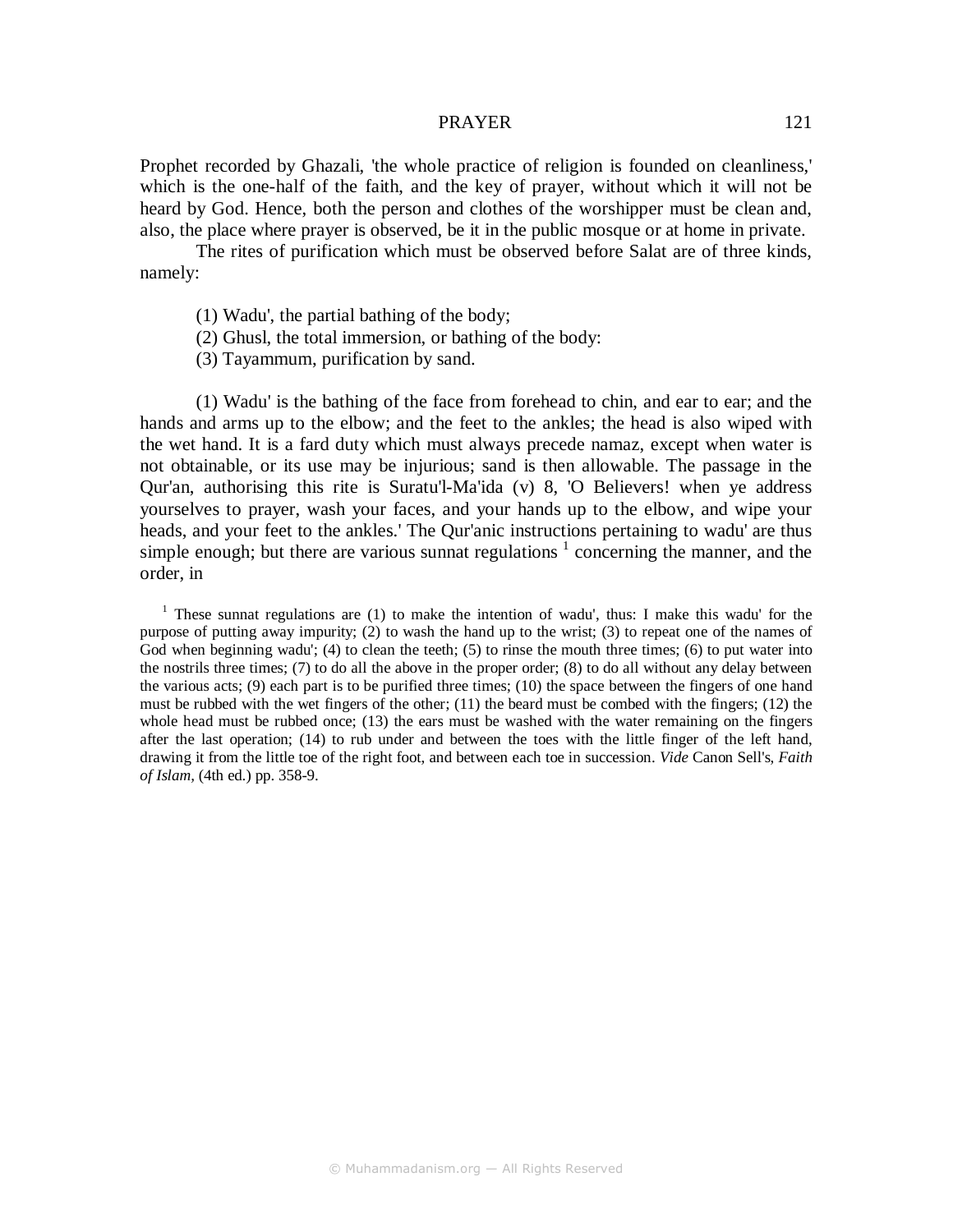which the various members of the body must be washed, which tend to mere formalism, and violate the teaching of that beautiful, pathetic prayer in the Qur'an, 'O Lord! lay not on us a burden like that which Thou hast laid on those who have been before us; neither make us, O Lord! to bear that for which we have not strength' [Suratu'l-Baqara (ii) 286]. The extreme formality of these ablutions may be gathered from the fact that if the nostrils are washed before the mouth, or the left hand before the right, or the toes of the left foot before the toes of the right, or if each part is not washed three times, the whole ceremony is rendered abortive, nor can the worshipper lawfully engage in the daily Salat.

The correct observance of wadu' is said to confer forgiveness of the venial sins of the worshipper. $<sup>1</sup>$ </sup>

(2) Ghusl is a special purificatory rite, in which the whole body is bathed, by water being poured three times over the right and left shoulders, and the same number of times over the head. As no part of the body must be left unclean the nostrils must also be washed, and the mouth rinsed. The ceremony is required of him who is in a state of uncleanness or impurity, $2$  owing to certain actions which he has, either voluntarily or involuntarily, committed.<sup>3</sup> It is preceded by wadu' and, as in wadu', the least infringement of its regulations — even the leaving of one hair dry — renders the rite barren and unprofitable.

(3) Tayammum, or purification by sand,  $4$  takes the place of wadu', when it is difficult to obtain water,

<sup>1</sup> A tradition says, 'He who performs the wadu' in proper manner will be cleansed of his sins.' Muhammad also said, 'He who makes wadu' according to my wadu' (i.e., three times), and then makes two rak'ats, without being defiled between; all his former sins will be forgiven him.' — *Sahihu'l-Bukhari*, Kitabu'l-wadu'. With reference to Suratu'l-Ma'ida (v) 9, Baidawi says, 'Certainly the wadu' is an atonement for sins.'

 $2$  Suratu'l-Ma'ida (v) 9; Suratu'n-Nisa' (iv) 46.

3 e.g. Sexual intercourse, contact with the dead, etc.; *vide* last Qur'anic references.

4 Suras *idem*.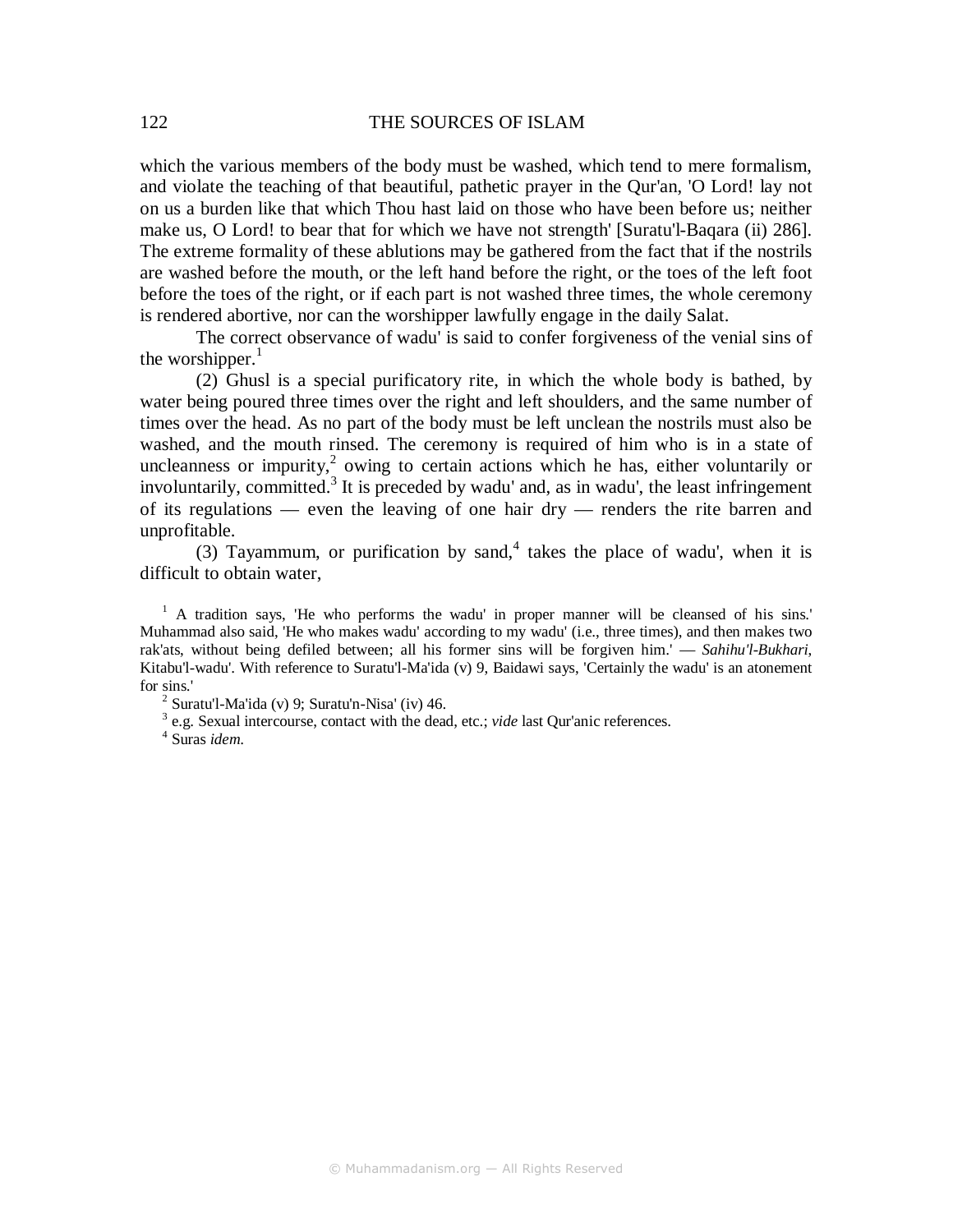owing (i) to its remoteness;<sup>1</sup> or (ii) the presence of an enemy, wild beast, or reptile; or (iii) in the case, of sickness, when its use might be prejudicial to health; or (iv) on feastdays, or at funerals, when the worshipper is late and there is insufficient time to observe the wadu' ceremony.

The rite consists in the worshipper placing his open hands upon the sand, and then rubbing, or passing, them over the parts to be washed as in wadu'.

There are a few other points in connection with the Salat which may be noted, namely, the face of the worshipper must be turned towards Mecca, the several postures used in prayer, the paring of the nails, and the exclusion of women from the public prayer-service.

In considering now the origin of this somewhat complicated prayer ritual, especially as regards the number of times the daily Salat is enjoined in the Qur'an, we may note, first, that the Islamic practice has several points of contact with the Jewish. The earlier passages of the Qur'an in which the observance is referred to, lend weight to the belief that Muhammad, in the early days of his mission when he was on friendly terms with the Jews, and when he hoped to be recognised by them as their coming prophet, imitated the Jewish custom in respect to the number of times prayer should be observed daily. In Suratu Hud (xi) 116 (which is a late Meccan one), Muslims are directed to 'observe prayer at early morning, at the close of the day, and at the approach of night.' Suratu'l-Qaf (l) 38, 39 (which is an earlier Meccan one), contains the injunction, 'Celebrate the praise of thy Lord before sunrise and before sunset and praise Him in the night<sup>' 2</sup>. And in Suratu Bani

<sup>&</sup>lt;sup>1</sup> One kos, which is between one-and-a-half and two miles.

 $2$  The continuation of this passage is, 'and perform the two final prostrations.' Sale renders it, 'the additional parts of worship,' and in a note says, 'these are the two inclinations used after the evening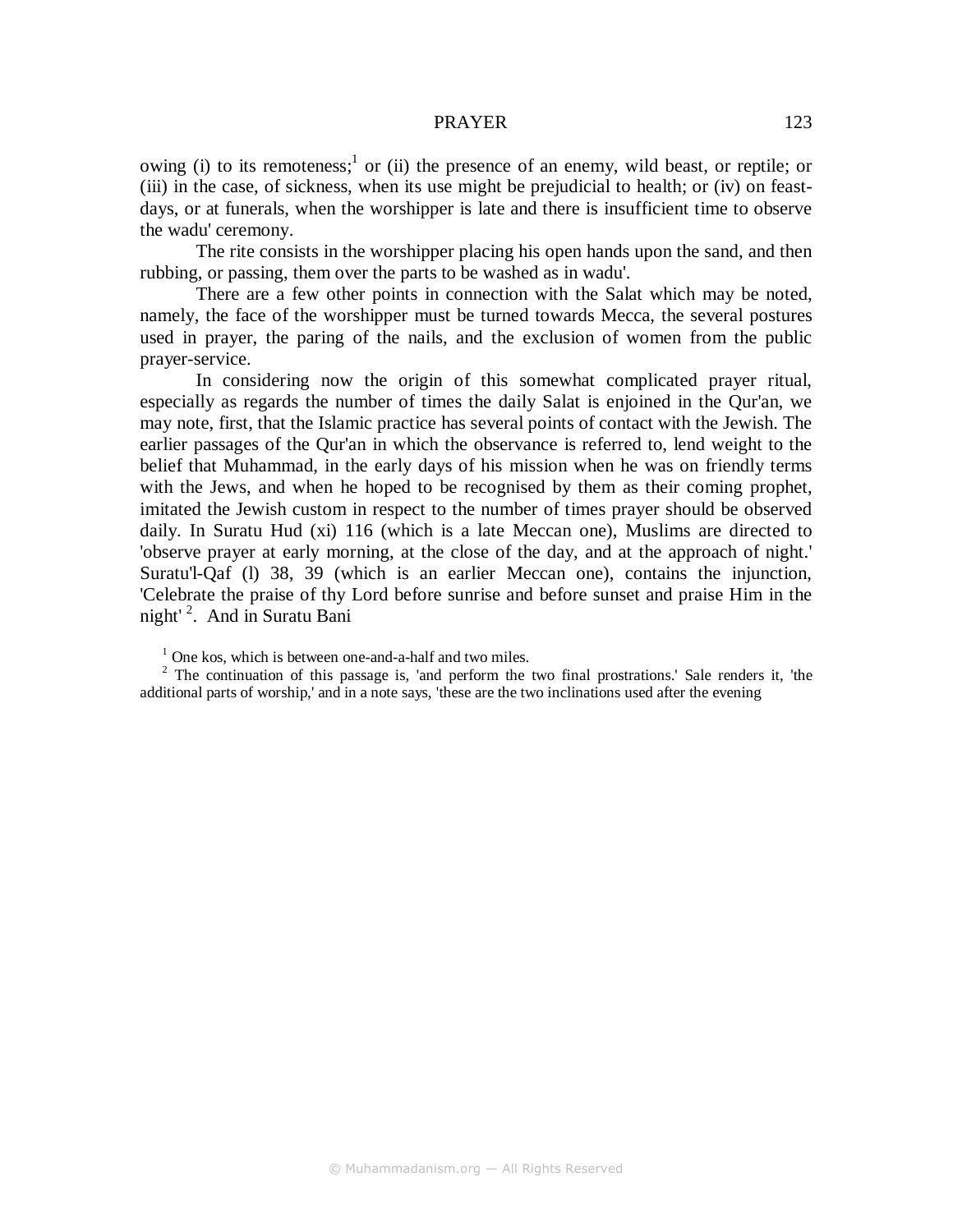Isra'il (xvii) 80 (which is also an early Meccan one), the command is, 'Observe prayer at sunset, till the first darkening of the night, and the daybreak reading . . . and watch unto it in the night.'

These passages,<sup>1</sup> which inculcate the observance of prayer three times daily, indicate that Muhammad at first adopted the practice of the Jews as it is set forth in the Old Testament Scriptures, and in *Talmudic* writings. Daniel (vi. 10) in spite of the king's prohibition, we read, 'kneeled . . . three times a day, and prayed, and gave thanks before his God, as aforetime.' The Psalmist David says, 'Evening and morning and at noon will I pray and cry aloud.' Direction is also given in the *Talmud* <sup>2</sup> for the observance of prayer three times each day, after the example of Abraham,<sup>3</sup> Isaac,<sup>4</sup> and Jacob.<sup>5</sup> There are also instances given in the Apocrypha of the morning and evening prayer sacrifice. <sup>6</sup>

But in other passages of the Qur'an Muhammad departed from the Jewish practice in this, as in other

prayer, which are not necessary, or of precept, but voluntary, and of supererogation; and may therefore be added or omitted, indifferently.' Wherry, however, says 'The *additional parts* of worship are *commanded*  here, and therefore cannot be regarded by Muslims as indifferent. It is better to apply these words to other hours of prayer not mentioned here.' — Wherry, *Comprehensive Commentary on the Qur'an*. vol. iv, p. 78, note 39.

1 cf. Suratu'l-A'raf (vii) 204; Suratu'r-Ra'd (xiii) 16, in which prayer is enjoined morning and evening. These are both late Meccan Suras.

<sup>2</sup> *Berakhoth, (Jeru. Tal)* fol. 7*b*, col. 1: 'From where have they (the ancients) obtained the three prayers? They are established upon the three periods of the day  $\ldots$  morning  $\ldots$  afternoon . evening  $\ldots$  R. Yehoshuah ben Levi says: they have learnt them (the three prayers) from the patriarchs . . . Abraham . . . Isaac . . . Jacob.' 'A vow to fast . . . should be mentioned at each of the three services (evening, morning, and afternoon).'

 $3$  Gen. xix. 27.

 $4$  Gen. xxiv. 63.

6 1 Esdras v. 50; Judith ix. 1; xi. 17; xii. 6-8.

 $<sup>5</sup>$  Gen. xxvii. 11, etc.</sup>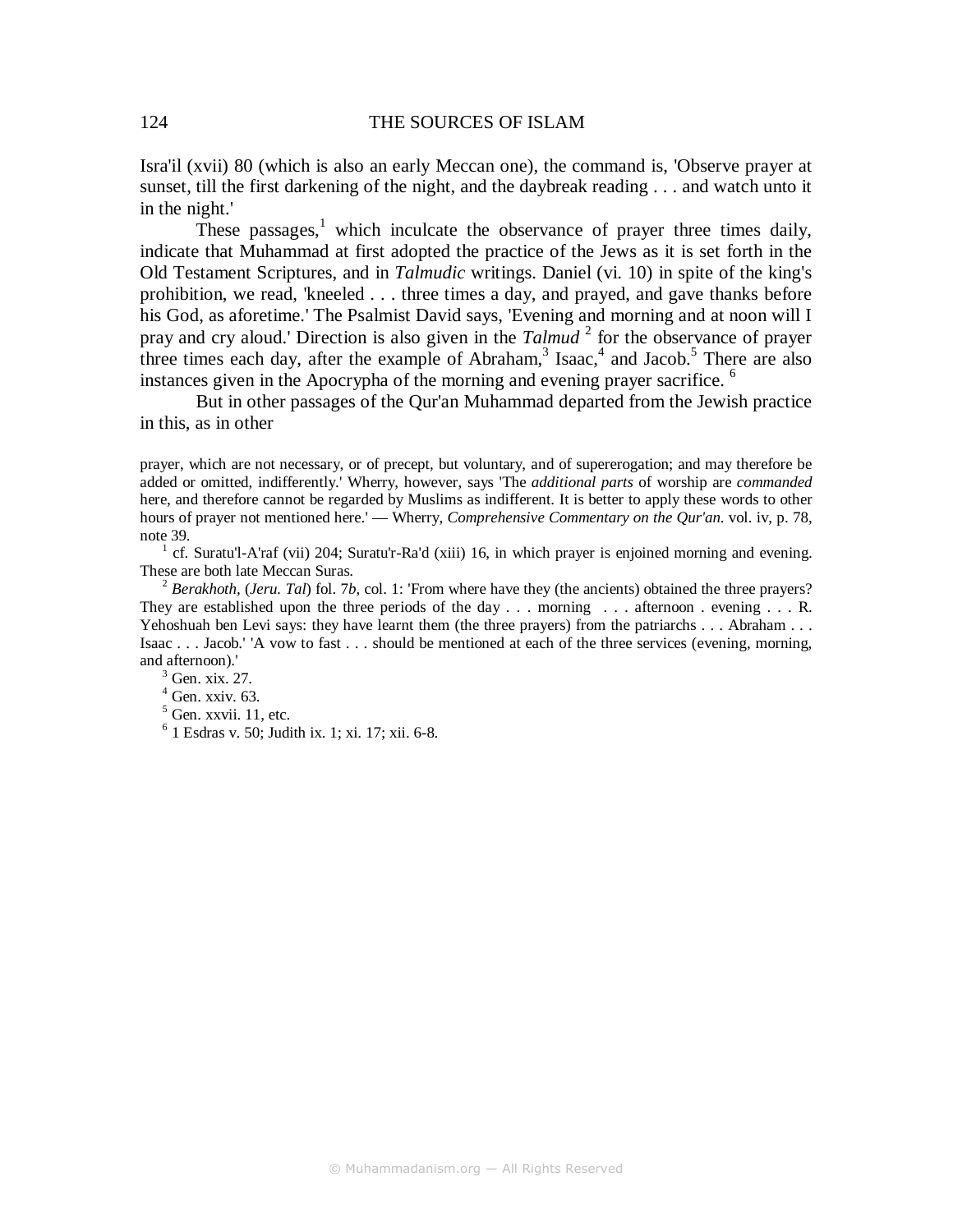respects, and increased the number of times in which prayer should be observed by his followers daily. This occurred after his celebrated night journey to Heaven when, it is said, he received the divine injunction that his followers should engage in prayer five times a day. In the passage already referred to (p. 119), namely, Suratu'r-Rum (xxx) 16, 17, the command is 'Glorify God therefore when ye reach the evening (masa'), and when ye rise at morn (subh), ... and at twilight ('ashi), and when ye rest at noon' (zuhr). In explanation of this passage, and, presumably, to bring the teaching of the Qur'an on this subject into harmony with the universal practice of Muhammad's followers, Muslim commentators affirm that masa', the evening salat, comprehends both the salatu'l-maghrib and the salatu'l-'isha', that is, the prayers said at sunset, and after sunset.

In Suratu Ta Ha (xx) 130, four daily periods are only mentioned in which prayer should be observed, 'Celebrate the praise of thy Lord before the sunrise, and before its setting, and . . . in the hours of the night and in the extremes of the day.' From this, and the previous passage in which four appointed periods of daily prayer are mentioned, some English writers  $1$  on Islam assert that Muhammad appointed four periods, not five, for the daily salat. But in our interpretation of the Qur'an, and especially in matters relating to the content of words or phrases, we should be guided by the opinions and explanations of commentators belonging to the Muslim faith; just as we hold that a Christian theologian is a better commentator on the Bible than one of another faith.

In reference to the above passage (xx) 130, therefore, we must accept the explanation given by Baidawi,

<sup>1</sup> e.g. Bosworth Smith, *Muhammad and Muhammadanism*, p. 196.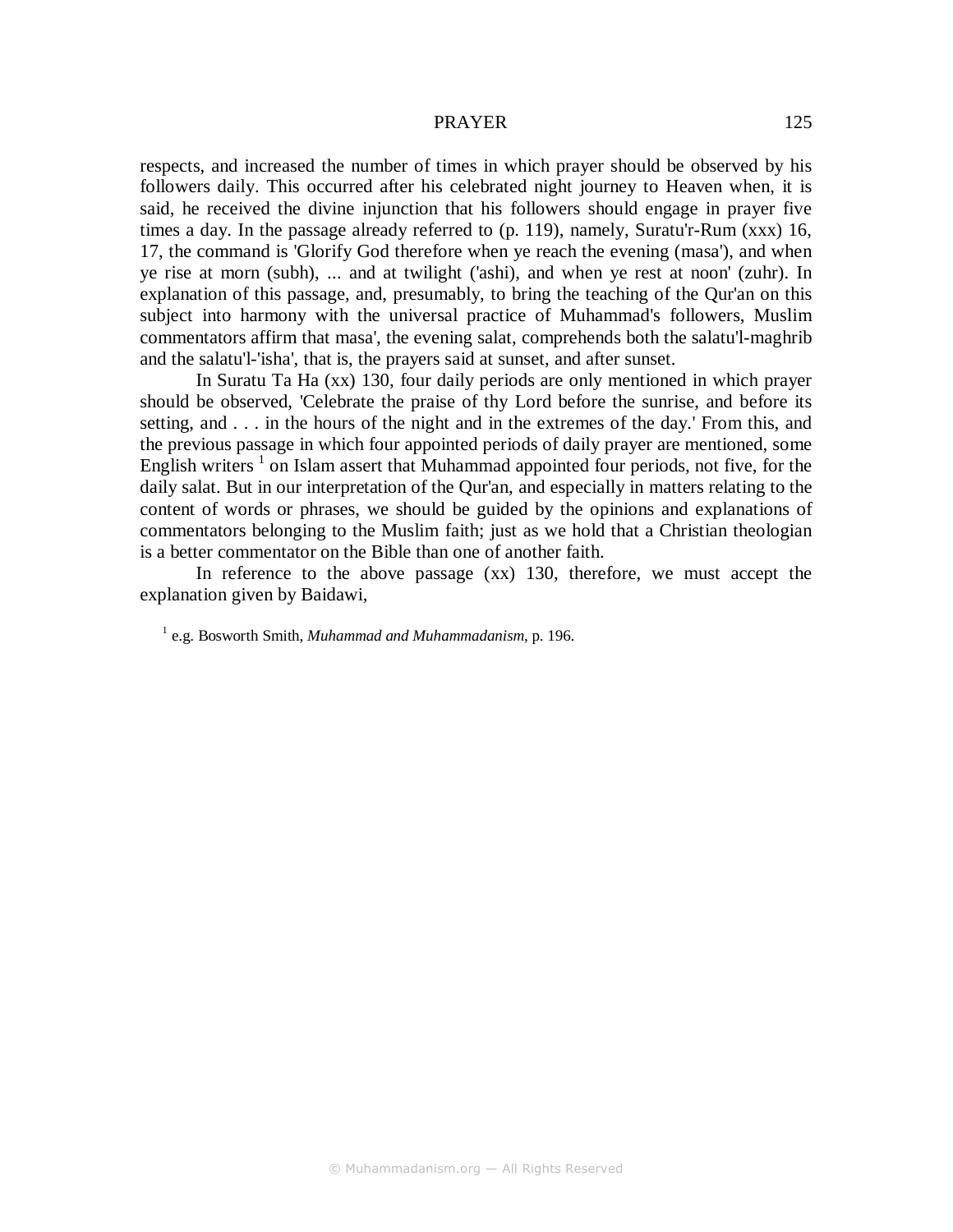that the 'hours of the night' mean the salatu'l-maghrib and the salatu'l-'isha' or the sunset, and after-sunset, prayers; and that 'before the setting of sun' comprehends the salatu'zzuhr and salatu'l-'asr, or the prayers said at noon, and in the afternoon; and that the phrase 'extremes of the day' is meant to emphasise the necessity of the morning and evening prayers, i.e. the salatu'l-fajr and the salatu'l-maghrib.

But apart from these explanations, the fact remains that five periods of prayer have been observed daily, by the followers of the Prophet, from time immemorial; and the origin of the practice is, we think, not difficult to find.

We have already seen  $1$  that Muhammad borrowed not a little of his religious practice from the ancient sect of the Sabians. So close, indeed, was the resemblance between many of the Sabian religious rites and customs and those adopted by Muhammad, that some converts to Islam expressed the belief that they had become Sabians. There is a very precise account of these Sabian practices given by the ancient Arabic writer, Abu 'Isa'l-Maghribi, which seems definitely to settle the direct source from which Muhammad adopted his five periods of daily prayer. 'The Sabians,' he says, 'had certain religious rites, among which are seven fixed times of prayer, *five of which correspond with those of the Muslims.* The sixth is the prayer at dawn, and the seventh a prayer, the time for which is at the end of the sixth hour of the night. . . . Their prayer, like that of Muslims, is one which requires real earnestness and that the worshipper should not let his attention wander to anything else when offering it. They prayed over the dead without either bowing down or prostration.<sup>'</sup> <sup>2</sup> The agreement which this old writer points out between the five periods of prayer observed by the Muslims, and

 $<sup>1</sup>$  Chapters i, p. 7; v, pp. 53, 54.</sup>

<sup>2</sup> Quoted by Abu'l-Fida, *At-Tawarikhu'l-Qadimah* (*Hist. Ante-Islamica*), p. 148.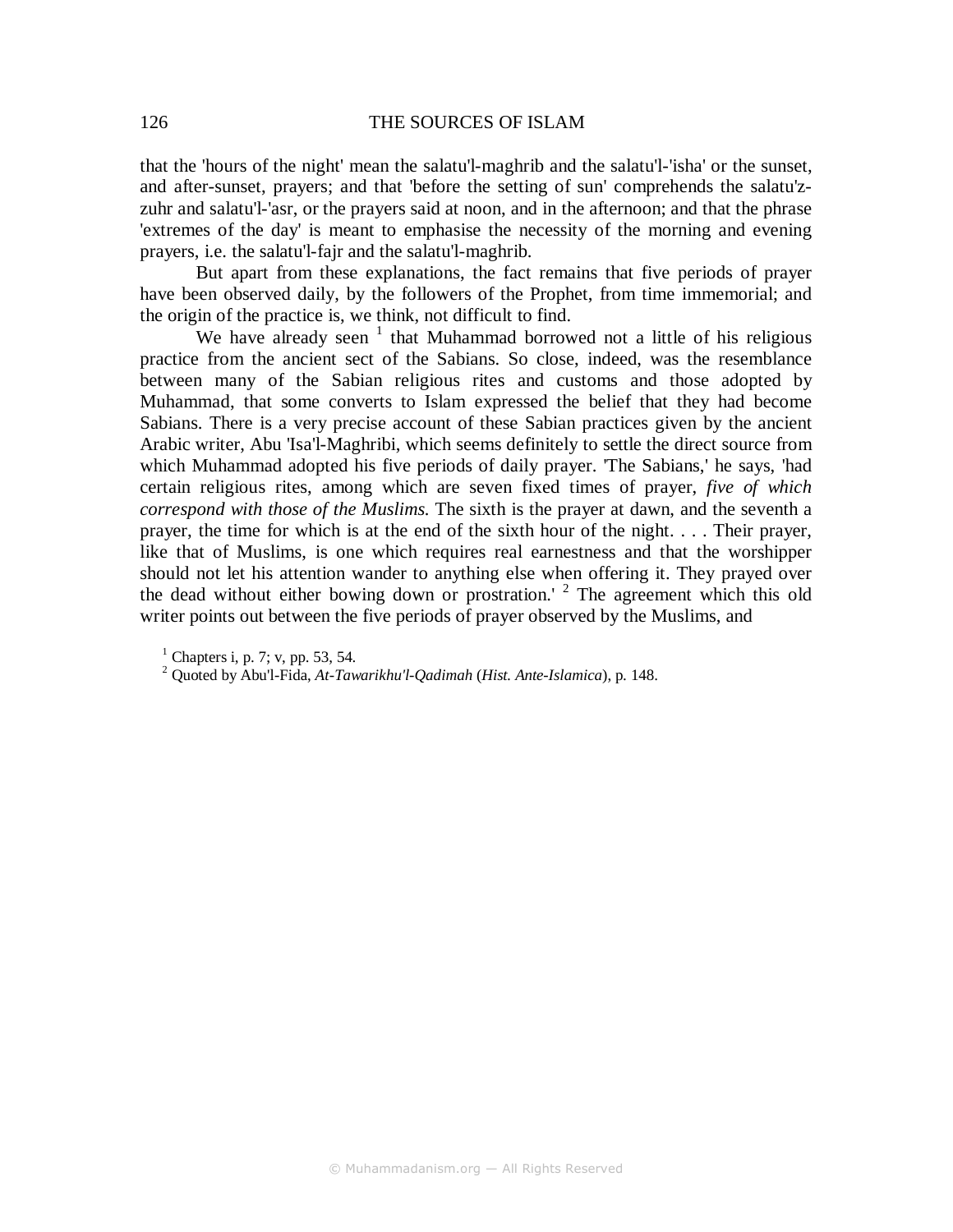the five (of the seven) appointed times, which the Sabians observe, can scarcely be accidental; and as the Muslims have other times in the day in which nafl, or voluntary prayer may be observed, which practically bring their practice into harmony with that of the Sabians, we must conclude that Muhammad borrowed his five stated periods of prayer directly from this source.

But, we may ask, was the Sabian cult the ultimate source of this Muslim practice? Was there no older, no more primitive religious system, to which the Muslim Salat may be traced; and to which even the ancient Sabians may have been, to some extent, indebted for their practice? We think the answer must be given in the affirmative. A reference to the *Avesta* will show that the Zoroastrians are instructed to observe prayer five times a day. According to the *Avesta* the day is divided into five periods, during which the gahs,<sup>1</sup> or prayers, which belong to each period should be recited.

These five periods or divisions  $2$  of the day are:

- (1) Ushahina, which is reckoned from midnight till the disappearance of the stars (from 12 p.m. to 6 a.m.).
- (2) Havani, from sunrise till mid-day (from 6 a.m. to 12 noon).
- (3) Rapithwina, from mid-day till the beginning of twilight (from 12 noon to 3 p.m.).

<sup>1</sup> The word 'gahs' is also applied to the five divisions of the day. The term probably arose from the practice of reciting the *Gathas* at different periods of the day. The *Gathas* are the most ancient *Avestic*  writings, and consist of hymns resembling those of the *Vedas.* They are ascribed to the prophet Zarathustra.

 $2$  It may be of interest to note that there are five prayers for the use of lay Parsis, which are addressed to the sun, to Mithra, to the moon, to waters, and to fire. The term 'nyayis' (which is a begging prayer, as distinct from sitayis, a prayer of praise), is specially applied to these five prayers. The sun nyayis is recited three times a day, at sunrise (gah havan), at noon (gah rapitvin), at 3 p.m. (gah uziren). The mithra nyayis with the sun nyayis, and the water nyayis and the fire nyayis (when one is in proximity to these elements) are recited each day.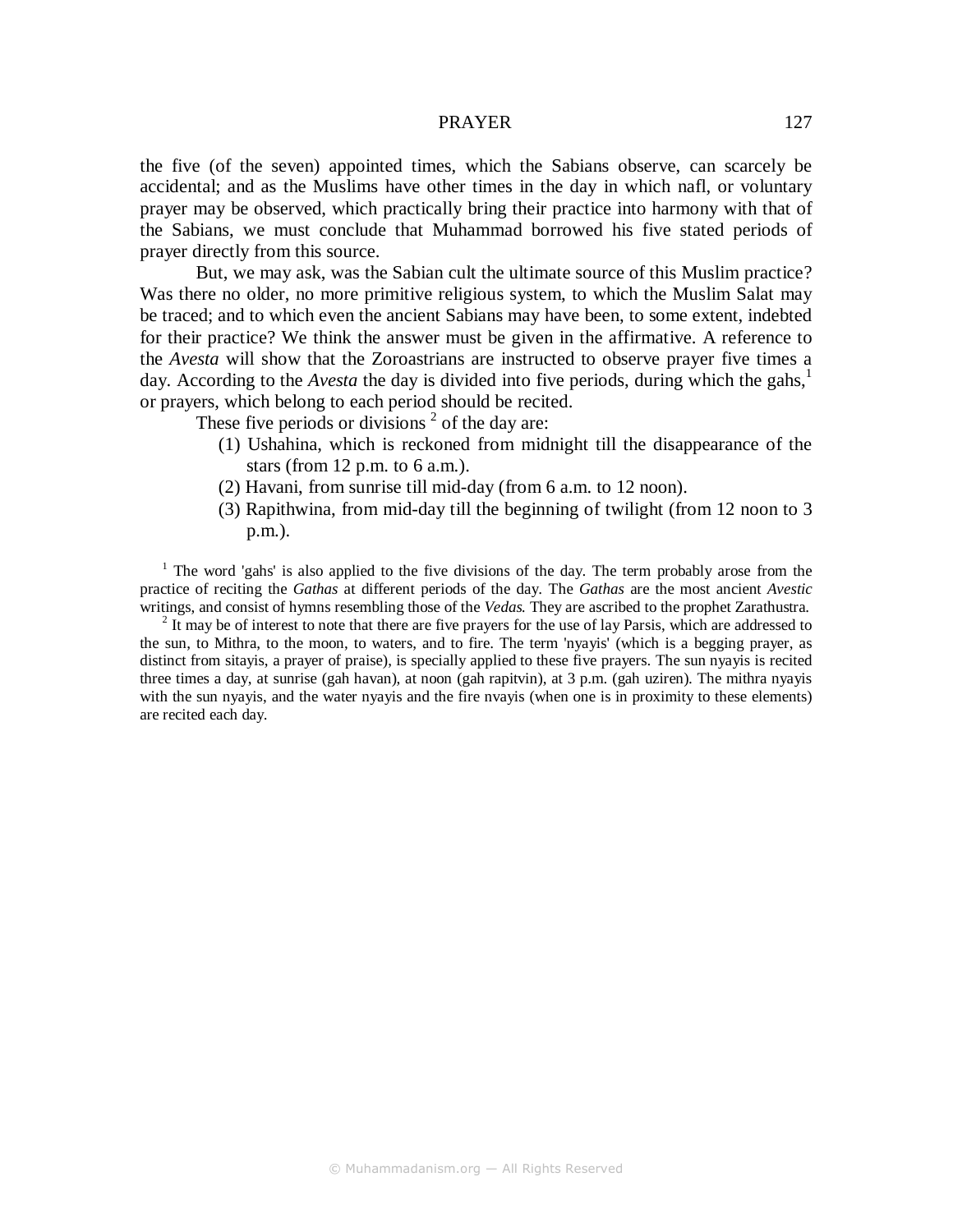### 128 THE SOURCES OF ISLAM

- (4) Uzayeirina, from the beginning of twilight till the appearance of the stars  $(from 3 p.m. to 6 p.m.).$
- (5) Aiwisruthrima, from the appearance of the stars till midnight (from 6 p.m. to 12 p.m.).

Every Zoroastrian, after investiture with the *kasti,* or sacred cord of the Parsis (see p. 31, note 1), should observe the gahs or special prayers, which belong to these five separate periods of the day. From personal observation, however, and intercourse with Parsi acquaintances, it must be admitted that these five daily periods of prayer are, by the majority of Parsis, more observed in the breach than according to the letter.<sup>1</sup> Still, devout Parsis are punctilious in their discharge of this duty.

A comparison of these five daily prayer-periods of the Zoroastrians with those of the Muslims, will disclose a striking parallelism between them. In tracing, therefore, to Zoroastrianism the five stated times in the day in which prayer should be observed by the followers of the Prophet, it is evident that we have come to the original source of the Muslim practice.

With regard, now, to the origin of the ablutions which precede the Salat, and which must be scrupulously performed if the succeeding prayers are to be efficacious, it may be first noted that the Arabs had some ceremonial washings, and rites of purification, which they observed after defilement, e.g. the washing of the teeth, the paring of the nails,<sup>2</sup> etc; these customs, doubtless, Muhammad,

<sup>1</sup> When visiting a Parsi friend, who happened on this occasion to be engaged in his morning prayers, and who carried on a conversation with me at the same time, in reply to my question if he observed the five times of daily prayer enjoined in the *Avesta,* answered with a decided negative; 'If we were not in the world,' he said, 'or had nothing else to do but pray, then we might observe the five times of prayer each day, but as we are engaged in commerce, it is not possible. We always observe one prayer-time, either morning or evening, and generally two; very devout Parsis will observe all the five times; it depends on the inclination of the mind.'

2 Abu l-Fida, *Hist. Ante-Islamica,* ed. Fleischer, p. 180.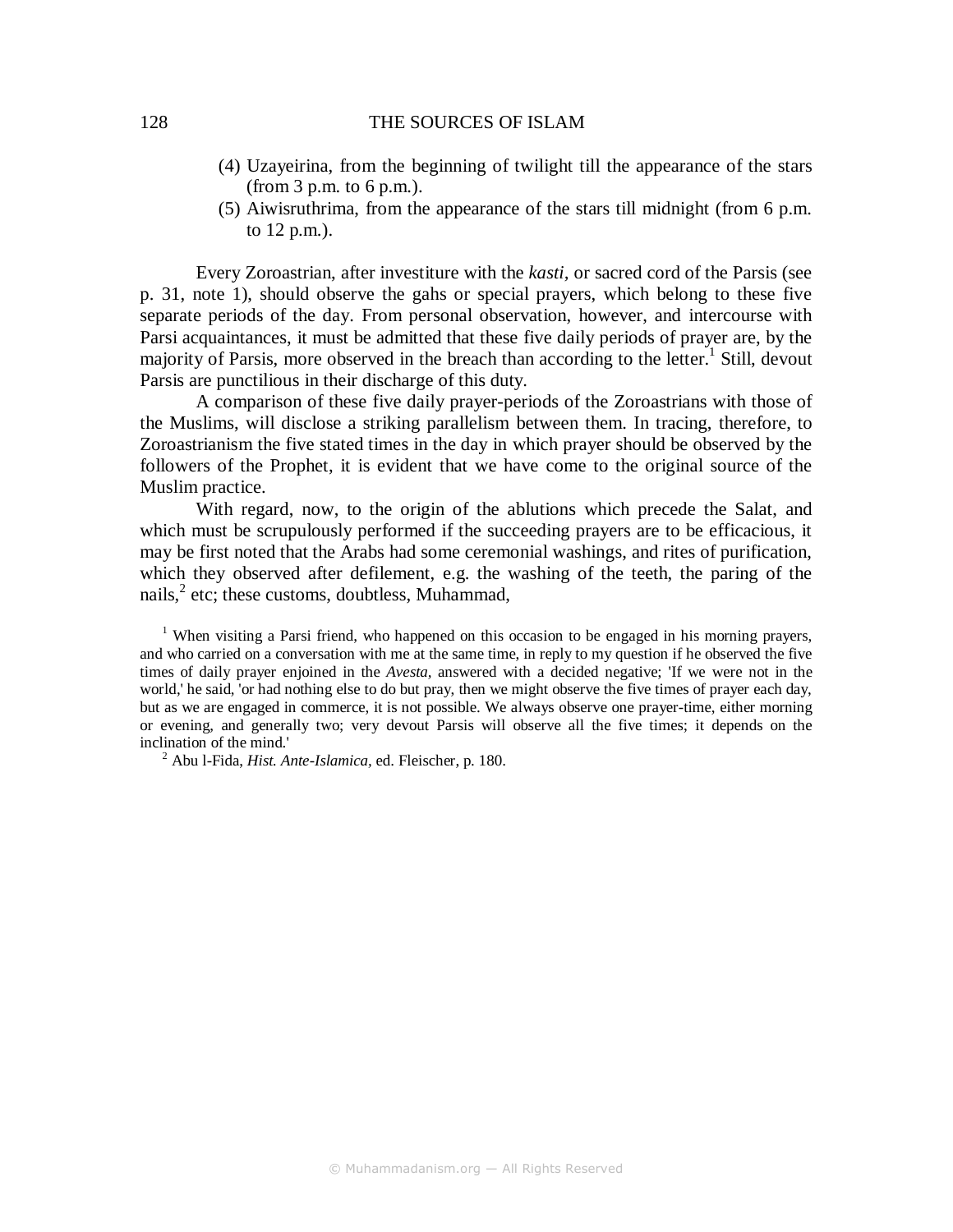with his usual eclecticism, would have copied and imported into Islam. But there was the more defined and elaborate purificatory ritual of the Jews, as laid down in Leviticus and amplified in the *Talmud.* These washings and ceremonial observances, which are also referred to in the New Testament,<sup>1</sup> were with Pharisaic punctiliousness, practised by the Jews in Muhammad's time; and remembering how Muhammad, at first, acknowledged the Jewish religion to be co-ordinate, and of equal authority, with that of Islam,  $2\overline{a}$  and considering the close analogy there is between many of the Jewish and Muslim rites and ceremonies, and in particular, between the rites of purification as observed by Jews and Muslims, there is, we think, scarcely any room for doubting that the Muslim rites were borrowed from the Jewish.<sup>3</sup> Even Tayammum, or purification with sand, is borrowed from the *Talmud.*<sup>3</sup>

The Ebionites and the Sabians also observed certain ablutions somewhat similar to those enjoined in the Qur'an, $4$  and, it is possible, they, too, may have influenced Muhammad when instituting his rites of purification,

<sup>1</sup> Matt. xv. 2; xxiii. 25, 26; Mark vii. 2, 5, 8; and, figuratively, in 2 Cor. vii. 1; Eph. v. 26; James iv. 8.

 $2$  Suratu'l-Baqara (ii) 59.

<sup>3</sup> Tisdall, *Sources of Islam*, p. 127, says, 'Here there is room for doubt.' But most writers on Islam (with whom I am in accord) trace these rites to Judaism; *vide* Muir, *Life of Mahomet*, p. 181; C. Snouck Hurgronje, *Mohammedanism*, p. 57; D. S. Margoliouth, *Mohammed and the Rise of Islam*, p. 102-3. *Vide Berakhoth* (*Jer. Tal*.), fol. 11*b*. col. 2, and fol. 12*a*. col. 1; *Kabbalah Kitzur Sh'lh,* fol. 61, col. 1, 2, for washing the face, hands and feet, and the whole body; also for paring the nails. Washing, or purification, with sand is also enjoined in the *Talmud,* when water is not available; *Tr. Berakhoth,* fol. 15*a* ['Who has no water wherewith to wash his hands should rub them with earth,' i.e. sand;. cf. Suratu'n-Nisa' (iv) 46;

Suratu'l-Ma'ida (v) 9]; *Tr. idem,* fol. 46 (יוַֹדִו רוֹרְצִבּ הָנַּקְמ' He purifies himself with sand, and has done enough').

<sup>4</sup> Epiphanies, *Haer*. x. refers to these ablutionary rites of the Ebionites.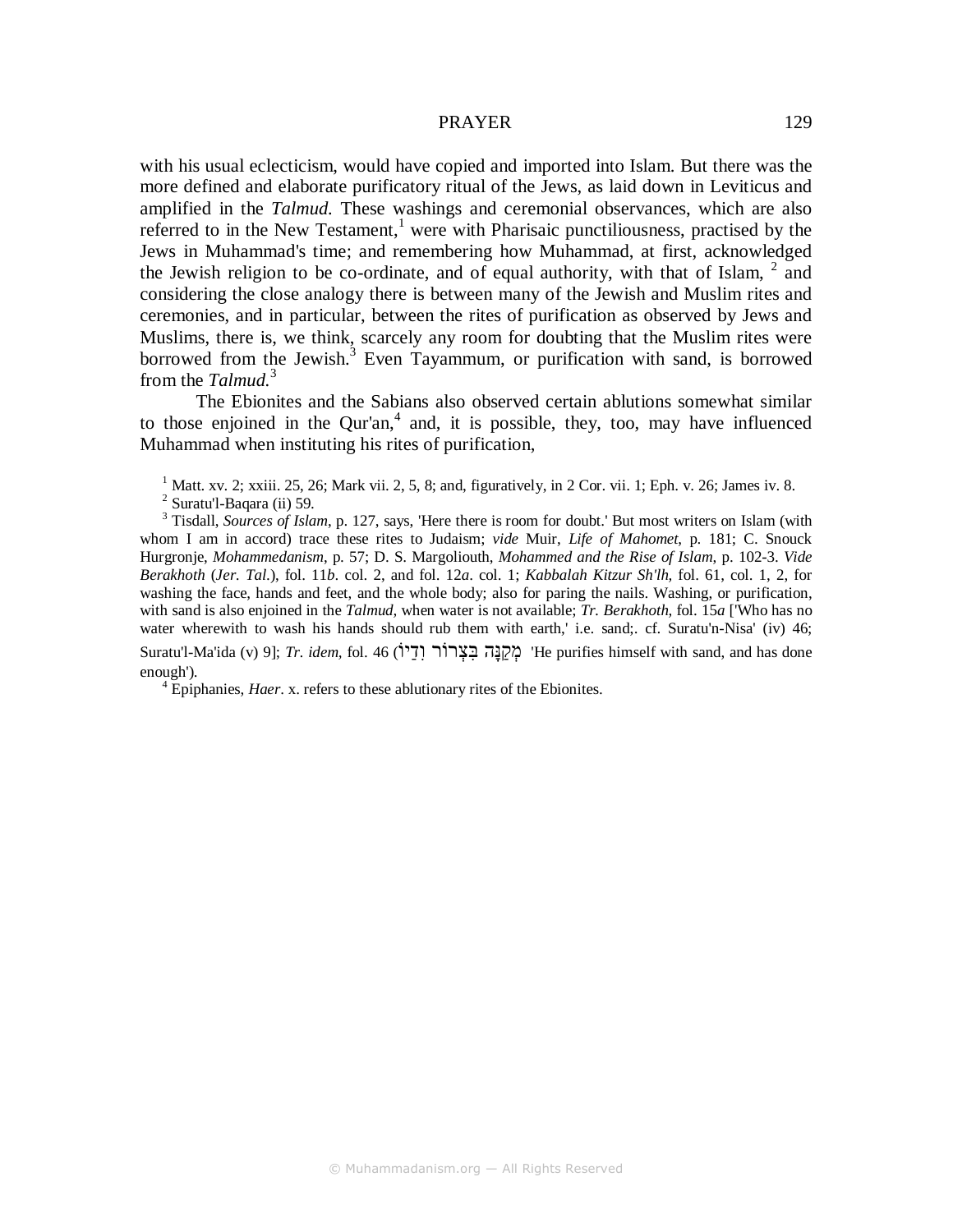### 130 THE SOURCES OF ISLAM

but it is a moral certainty that in this, as in so many other borrowed Islamic customs and ideas, the Jewish influence was the predominant one.

There are some other customs observed by Muslims in connexion with the Salat, the sources of which have yet to be indicated. The several postures of the body, particularly those of standing, bowing, kneeling, and prostration, which are used by the worshippers during the prayer service, are all Jewish customs<sup>1</sup>. These postures were, however, practised by the Sabians, and the fact that these exercises are not observed by Muslims and Sabians when prayers are said over the dead,<sup>2</sup> is another indication of Sabian influence on Islam.

We may note, in passing, that Muhammad, in Suratu'r-Ra'd (xiii) 16, to enforce these forms of obeisance, draws a lesson from the natural phenomenon of the prostrate, elongated shadows which are cast on the ground by the sun's rays in the morning and in the evening.

The Muslim custom of praying in public, in the streets of the city, or by the roadside, or wherever they may happen to be, when the stated times of prayer come round, may be traced to the old Pharisaic custom of 'standing and praying in the synagogues, and in the corners of the streets,' which is condemned in the Sermon on the Mount (Matt. vi. 5).

<sup>1</sup> The *Tract Berakhoth* contains numerous instructions concerning postures in prayer: fol. 3*b*, col. 2 (*Jer. Tal*.), 'We must kneel, bow, and prostrate ourselves before Thee;' *ibid.* fol. 13*a*, col. 2, 'In the evening all men are to recline when they recite the *Shema*', and in the morning they are to stand up;' cf. Suratu'n-Nisa' (iv) 104 ('Make mention of God, standing, sitting, and reclining'); Suratu Ali 'Imran, (iii) 188; Suratu'l-Baqara (ii) 239; Suratu Yunas (x) 13; Suratu'r-Ra'd (xiii) 16 ('bow down'); Suratu'l-Furqan (xxv) 65 ('prostrate'). So, in the Old and New Testament Scriptures, the Publican 'stood ' (Lu. xviii. 13). Daniel 'kneeled' (Dan. vi. 10); Abraham 'fell on his face' (Gen. xviii. 3); 'Bow before God ' (Micah vi. 6).

2 *vide ante*. p. 126.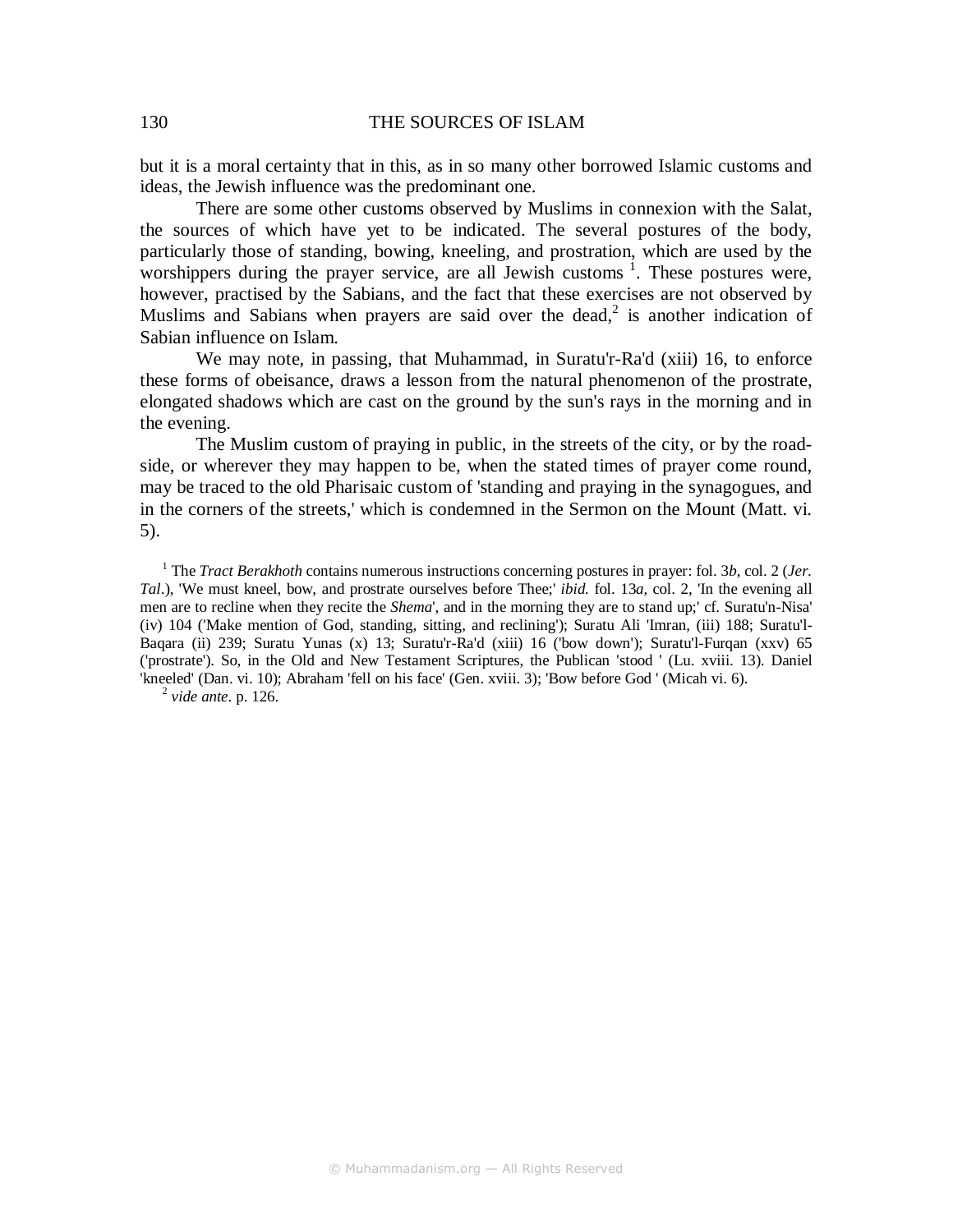The Jews of Arabia in Muhammad's time were the lineal descendants of the Pharisees mentioned in the Gospels, and would, therefore, retain their outward sanctimonious forms of worship. The practice, moreover, is distinctly referred to in the *Talmud, Berakhoth,*  fol. 9a, col. 1 ['If one is standing, saying the prayers in the street (strata) or public roads (palatium), one ought to get out of the way to let the asses or chariots pass, without, however, interrupting the prayer']. It was natural that Muhammad should adopt this striking practice, which would serve as an object lesson to the Arabs that the Muslim was no less devout in his worship of God than the Jew.

The separation  $\frac{1}{1}$  of the men from the women in public worship, which is a practice common to the Jews and Muslims, and their manner of worshipping with covered heads and bare feet, are peculiarly eastern customs. These practices may be seen to-day, even in an Indian Christian congregation, though in some places Indian Christians have begun to copy the custom of Europeans by uncovering the head during worship.

The Muslim practice of congregational worship, which is not observed by the heathen, is a Jewish custom; and was distinctly enjoined upon the Jews, in the Old Testament.<sup>2</sup> It was also followed by the Christians, in accordance with divine instruction given in the New Testament.<sup>3</sup>

The Qur'anic injunction [Suratu'n-Nisa' (iv) 102] to shorten prayer in time of danger, is also taken from the

<sup>1</sup> Women are excluded from the public prayers in the mosque, when the men are present. But if a woman be a Haji, i.e., one who has performed the pilgrimage to Mecca, she is allowed to enter the mosque, and to stand at the back during the prayers. The writer, however, has never seen a woman in a mosque, and a Muslim, who is working near me at present, asserts that women are never allowed into a mosque,

 $2^{2}$  Lev. viii. 3; Num. viii. 9; x. 3; Isa. xlv. 20; Luke i. 10.

 $3$  Hebrews x. 25.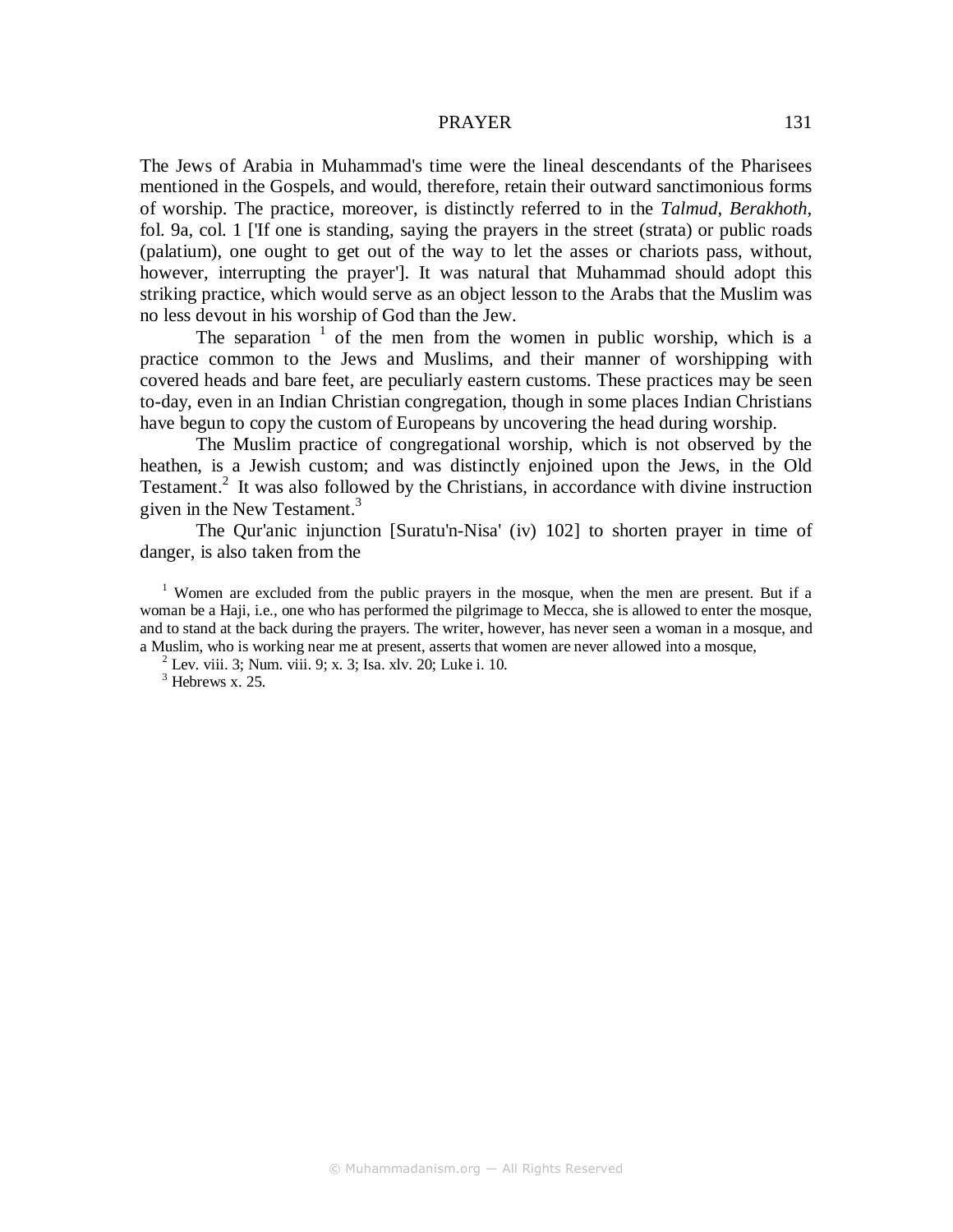*Talmud*; 'He that goeth in a dangerous place may pray a short prayer' (*Berakhoth. Jer. Tal*., fol. 7*a,* col. 1). Prayer may also be said while riding [Suratu'l-Baqara (ii) 240,]; 'If one ride . . . he must turn his face . . . and . . . direct his heart towards the Holy of Holies' (*Berakhoth, Jer. Tal*., fol. 8*a,* col. 2). Prayer is forbidden to the drunken and polluted [Suratu'n-Nisa' (iv) 46]: 'It is forbidden to say one's prayers in a state of drunkenness' (*Berakhoth, Jer. Tal*., fol. 7*a.* col. 1); 'One who is intoxicated should not pray' (*Erubin*, fol. 64*a*); (cf. *Berakoth* fol. 31*b*); 'A man in his uncleanness, … all require the bath (before prayers)' (*Berakhoth, Jer. Tal.,* fol. 6*b*, col. 2; and *7a,* col. 1).

In the Meccan days of his mission, when Muhammad seems to have had a truer conception of the nature of prayer than in later years, there was no particular direction towards which his followers were commanded to face in prayer. 'To God belongeth the East and the West,' he then inculcated, therefore, whithersoever ye turn yourselves to pray, there is the face of God' [Suratu'l-Baqara (ii) 109]. But after his arrival in Madina, where there were large colonies of Jews, with whom he was, at first, on friendly terms, Muhammad adopted their Qibla, or sanctuary, the Temple of Jerusalem, $<sup>1</sup>$  as the direction</sup> towards which the face should be turned in prayer. This may have been due to his reverence for the Jewish

<sup>1</sup> Suratu'l-Baqara (i:) 136, 138. Muhammad followed this custom for several months after the Hijra. Bukhari says, 'At first the Prophet said prayers towards Jerusalem for sixteen or seventeen months, and he was glad when Mecca became the Qibla.' *Sahihu'l-Bukhari, Kitabu'l-Imam*, vol. i. p. 18. For the Jewish practice, as set forth in the *Talmud,* see *Berakhoth* (*Jeru. Tal*.), fol. 8*b,* col. 1: 'Those who are in the countries (out of Palestine) should turn their faces towards the Holy Land.... Those who live in Palestine should turn their faces towards Jerusalem. . . . Those who pray in Jerusalem should turn their faces towards the Mount of the Temple. . . . Those who are on the Mount of the Temple should turn their faces towards the Holy of Holies. . .;' *Ibid.* fol. 7*b*, col. 1; fol. 8*a*, col. 2; and *Baba Bathra,* fol. 25*b.* For Scripture references see 1 Kings viii. 29, 30; Psalms v. 7; cxxxviii. 2; Dan. vi. 10; Jonah ii. 4.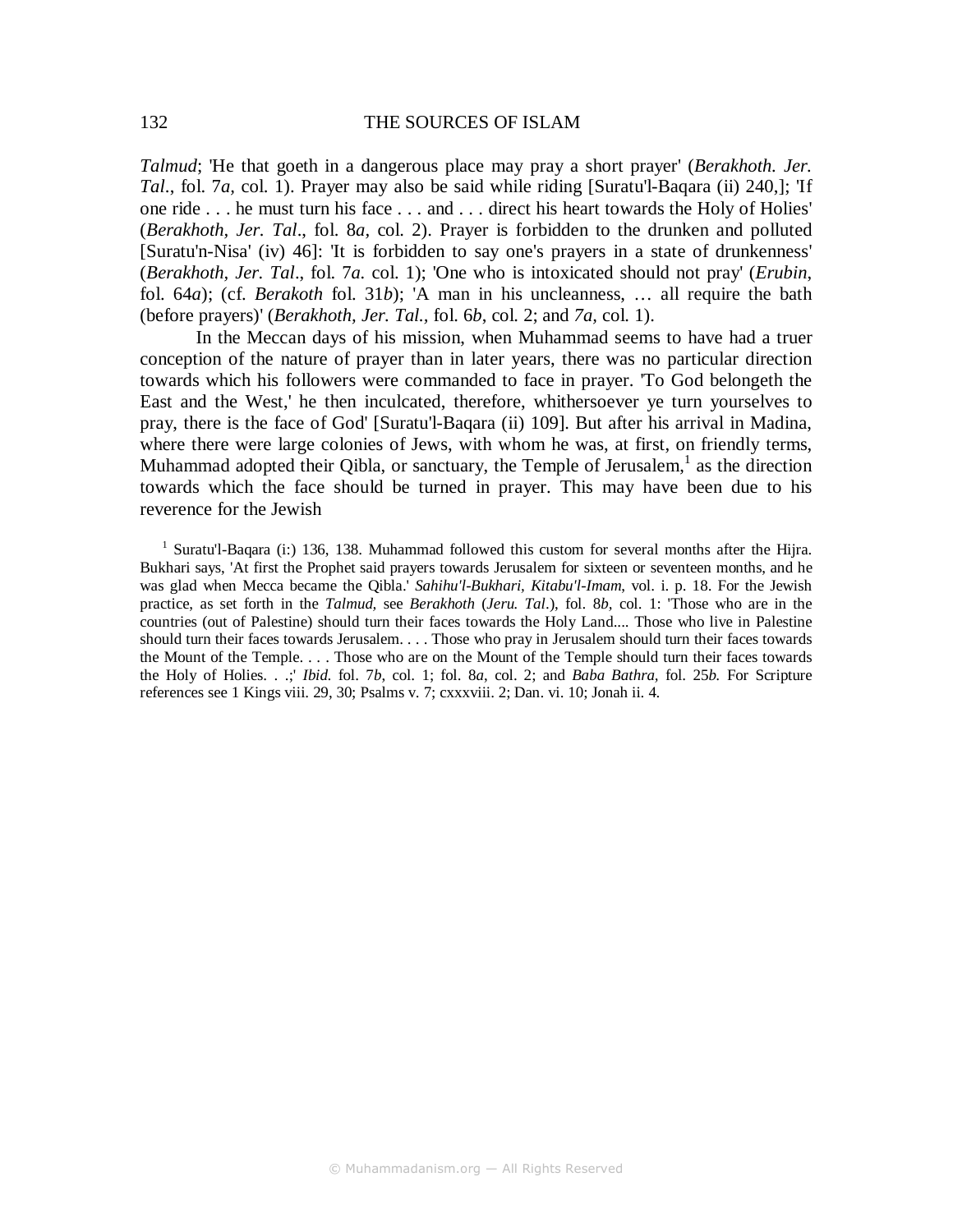forms of worship, which he undoubtedly, at that time, considered to be divine. Or it may have been to conciliate the 'children of Abraham,' in the hope of their recognising him as God's prophet. But when this hope was not fulfilled, and the strained relations became a breach, and the rupture was past healing, Muhammad conveniently produced a 'revelation' <sup>1</sup> enjoining the Ka'ba, or Temple of Mecca, as the Muslim Qibla. 'We have seen thee turning thy face towards every part of Heaven; but we will have thee turn to a Qibla which shall please thee. Turn thy face towards the Sacred Mosque, and wherever ye be, turn your faces towards that part' [Suratu'l-Baqara (ii) 139].

This change of Qibla was really a master-stroke of policy on the part of Muhammad, for, while it further alienated the Jews, it helped to conciliate the Arabs, and to win them for Islam, as they were devoted to their ancient shrine at Mecca.

Moreover, the practice of facing, and always remembering, in prayer, the Sacred House of Mecca, thus making it the centre and pivot of the Muslim faith, has played by no means an unimportant part in the progress and development of Islam. It has awakened and fostered affection for a place of such great antiquity, and supposed sanctity, as 'the House of Abraham,' and by enkindling the religious zeal of the worshippers in the observance of the rites and ceremonies of their faith, it has tended to rivet these rites more firmly upon the followers of the Prophet.

It was not to be supposed that the Jews would allow the occasion to pass, without reproaching Muhammad for his fickleness and inconsistency in thus adopting a heathen shrine as his Qibla; and the echo of their objections may be heard in Muhammad's attempt to answer them. 'The foolish ones will say,

<sup>1</sup> Suratu'l-Baqara (ii) 119, 139, 144. This was in the second year of the Hijra; A. H. ii, or A.D. 623.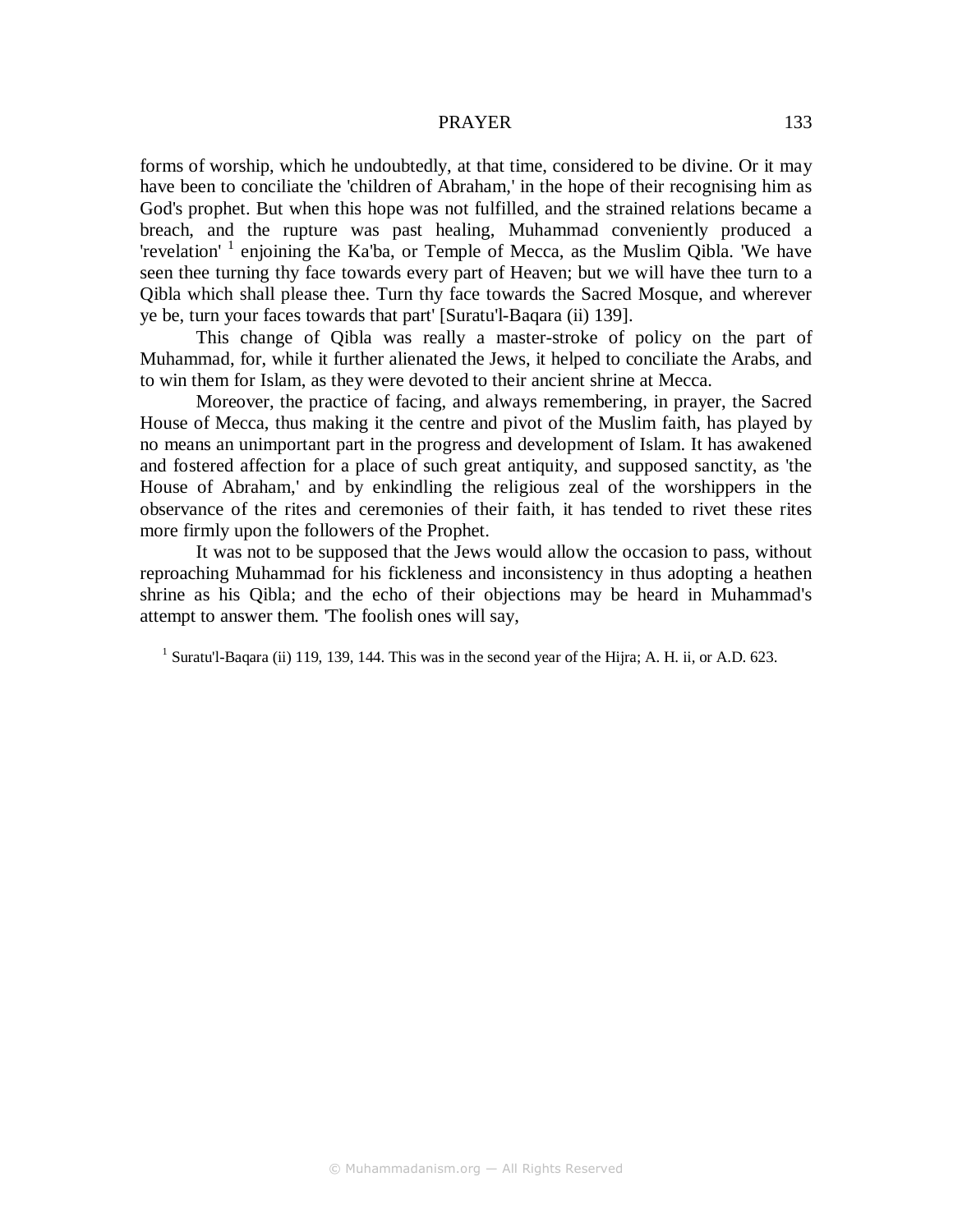'What hath turned them from the Qibla which they used? Say, The East and the West are God's. He turneth whom He will into the right path.'<sup>1</sup> Muhammad, indeed, seems to have realised the difficulty of making the change, and the force of the Jewish taunts; for in this same Sura he says: 'The change is a difficulty, but not to those whom God hath guided' [Suratu'l-Baqara (ii) 138]; and in the same verse he says, 'We appointed the Qibla which thou formerly hadst, only that we might know him who followeth the Apostle, from him who turneth on his heels.' Thus did the time-serving Prophet of Arabia, by his artful 'revelations,' and cunningly-devised theory of abrogation,<sup>2</sup> endeavour to cover his inconstancy, in transferring his Qibla from Jehovah's Temple at Jerusalem to an old heathen shrine at Mecca, making it the centre of Islam, and the pivot around which his followers should offer their devotions to the one true God.

In concluding this chapter, we may briefly refer to the rite of Circumcision, which is practised by Muslims, but is not prescribed in the Qur'an or Traditions, and, therefore, cannot be regarded as an ordinance, or institution of Islam.<sup>3</sup> It was an Abrahamic rite,<sup>4</sup> and was practised by the Jews, and also by the Arabs<sup>5</sup> before Muhammad's time.

<sup>1</sup> Suratu'l-Baqara (ii) 136.

<sup>2</sup> Suratu'l-Baqara (ii) 100; Suratu'r-Ra'd (xiii) 39; Suratu'n-Nahl (xvi) 103. It may be noted that Rabbinical writings contain the dogma of 'abrogation'; *vide Hilkhoth Mamrim*, ii. 1, 2.

<sup>3</sup> Hughes (*Notes on Muhammadanism*, p. 103, note) says, 'Circumcision although never once enjoined in either the Qur'an or Traditions, is an institution of Islam; but it is not incumbent upon adults, the recital of the creed being sufficient.' Although practised by Muslims, the rite can scarcely be called an 'institution' of Islam; *vide* Muir, *Life of Mahomet*, p. 185; Wherry, *Comp. Comm. on the Qur'an*, vol. II. p. 168; D. S. Margoliouth, *Mohammedanism*, p. 115.

<sup>4</sup> Genesis xvii. 10, 23-27.<br><sup>5</sup> vide Pococke, *Hist. Arab*, p. 319. Herodotus (ii. 14) says that the, Phoenicians and Syrians obtained the rite from the Ethiopians and Egyptians who first practised it.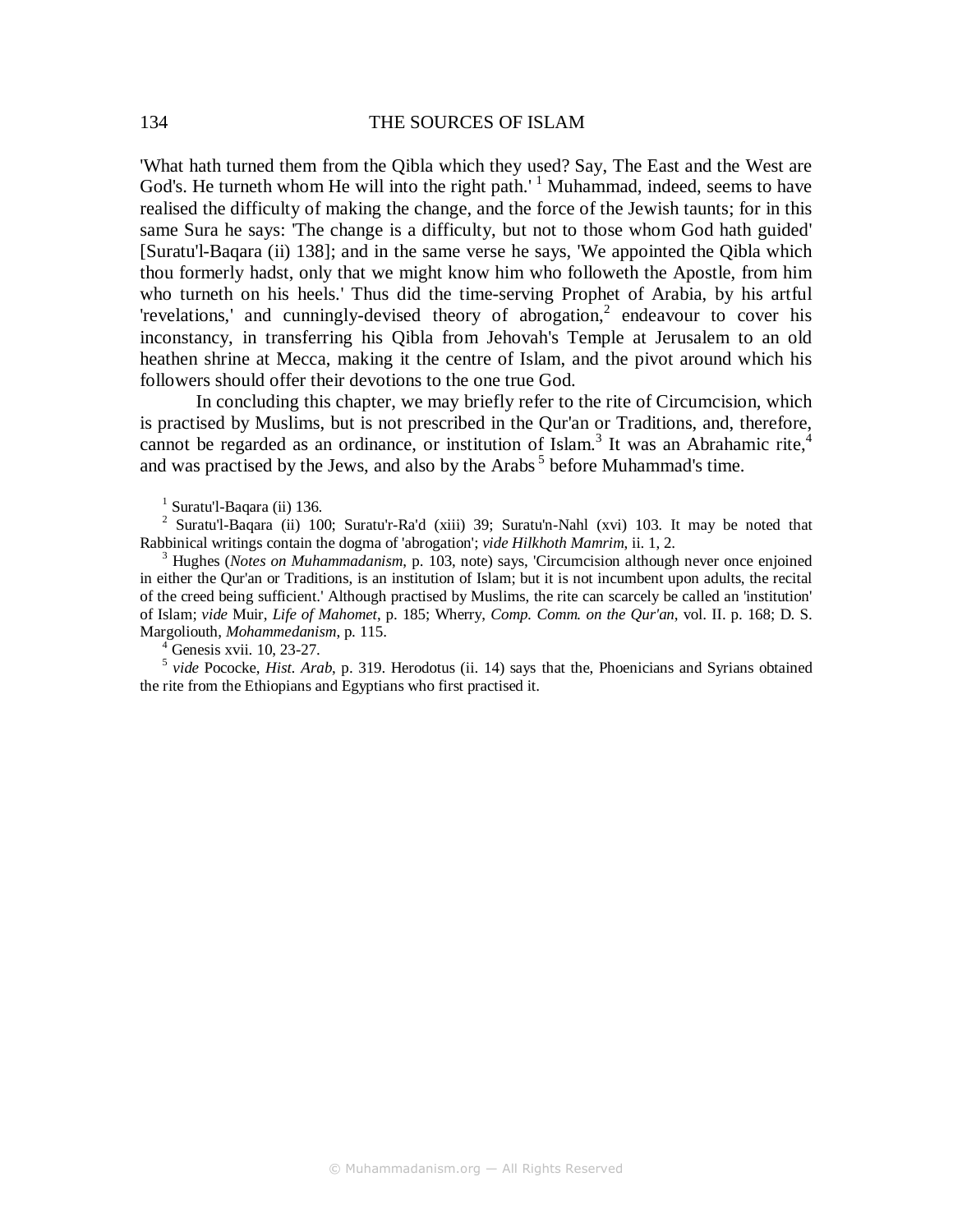## PRAYER 135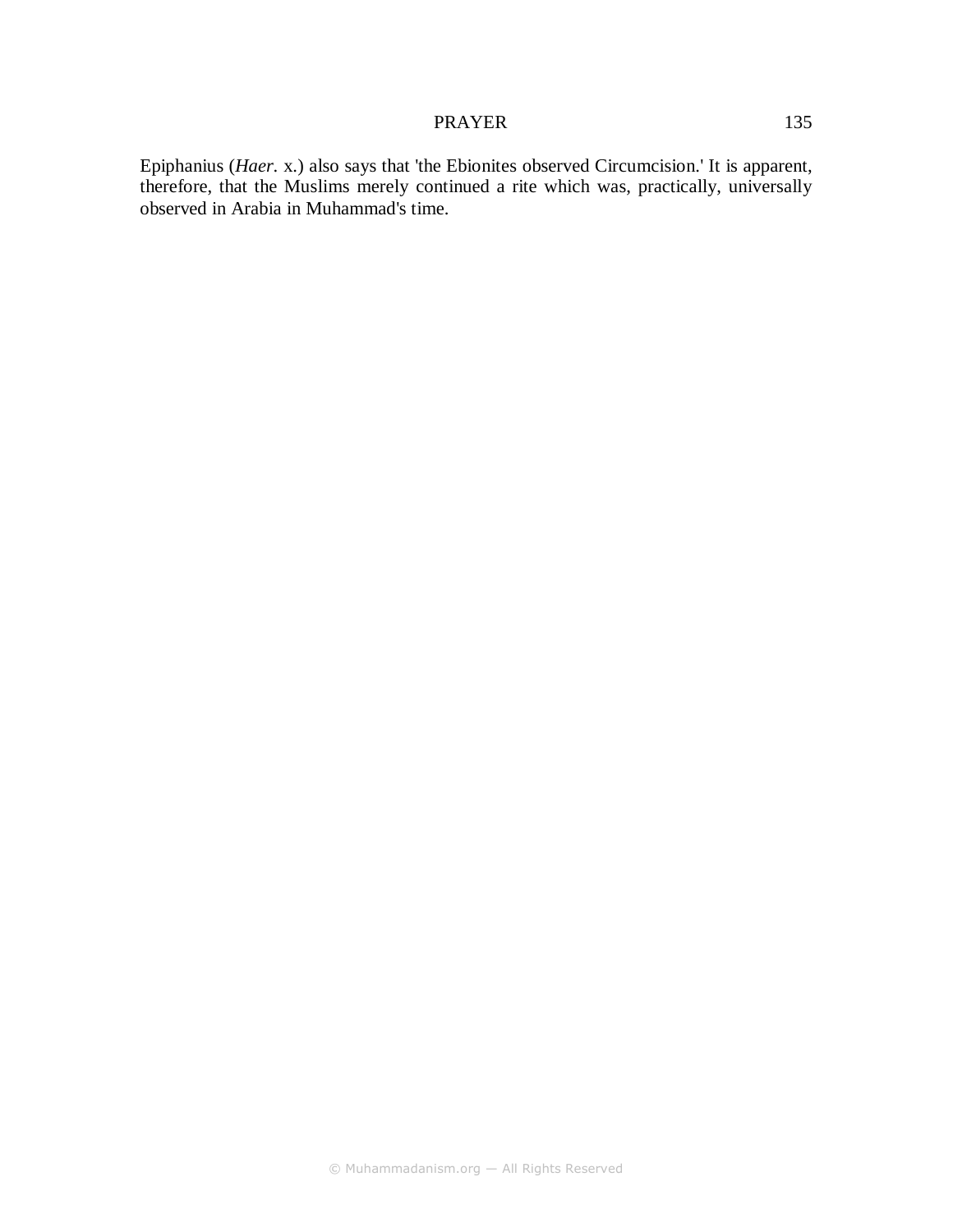# CHAPTER XI

# ROZA-FASTING

## O believers! a Fast is prescribed to you, as it was prescribed to those before you, that ye may fear God.' $<sup>1</sup>$ </sup>

 $ROZA<sub>1</sub><sup>2</sup>$  or the Fast during the month of Ramadan, is the third practical duty of the Muslims which we have now to consider. The duty of fasting, which is fard (i.e. obligatory) and includes abstinence from cohabition as well as from food and drink, seems to have been inculcated by Muhammad at Madina, as it is only once mentioned in a Meccan Sura [Suratu Maryam (xix) 27], and only historically, not as an injunction to the Faithful. Muhammad, however, at Madina soon recognised, from the practice of others, the religious significance of imposing such a penance upon his followers, in the added odour of sanctity which it would give them; and as he was at this time anxious to propitiate the Jews, and to bring Islam into harmony with the Jewish ceremonial, he adopted, at first, their fast of the Day of Atonement,<sup>3</sup> for which he afterwards substituted the Fast of Ramadan. The rite became so important in Islam, that Muhammad is said to have called it 'the gate

<sup>1</sup> Suratu'l-Baqara (ii) 179.

 $2^2$  Roza is a Persian word, and is commonly used by Muslims in India to designate the Fast of Ramadan. In Arabic the word Saum is used.

<sup>3</sup> Ibn 'Abbas relates the tradition that Muhammad, after his arrival in Madina, asked a Jew who was fasting, '"What fast is this which you are keeping?" The Jew said, "This is the great fast; God redeemed Moses and his tribe on this day, and drowned Pharaoh and his tribe; then Moses kept fast on account of gratitude for this benefit, and we keep fast as following him." Then the Prophet said, "We are more worthy, and nearer to Moses than you," and the Prophet kept fast on the day of 'Ashura, and ordered his companions to fast on that day.' (*Miishkatu'l-Masabih*, bk. vii. chap. vii.)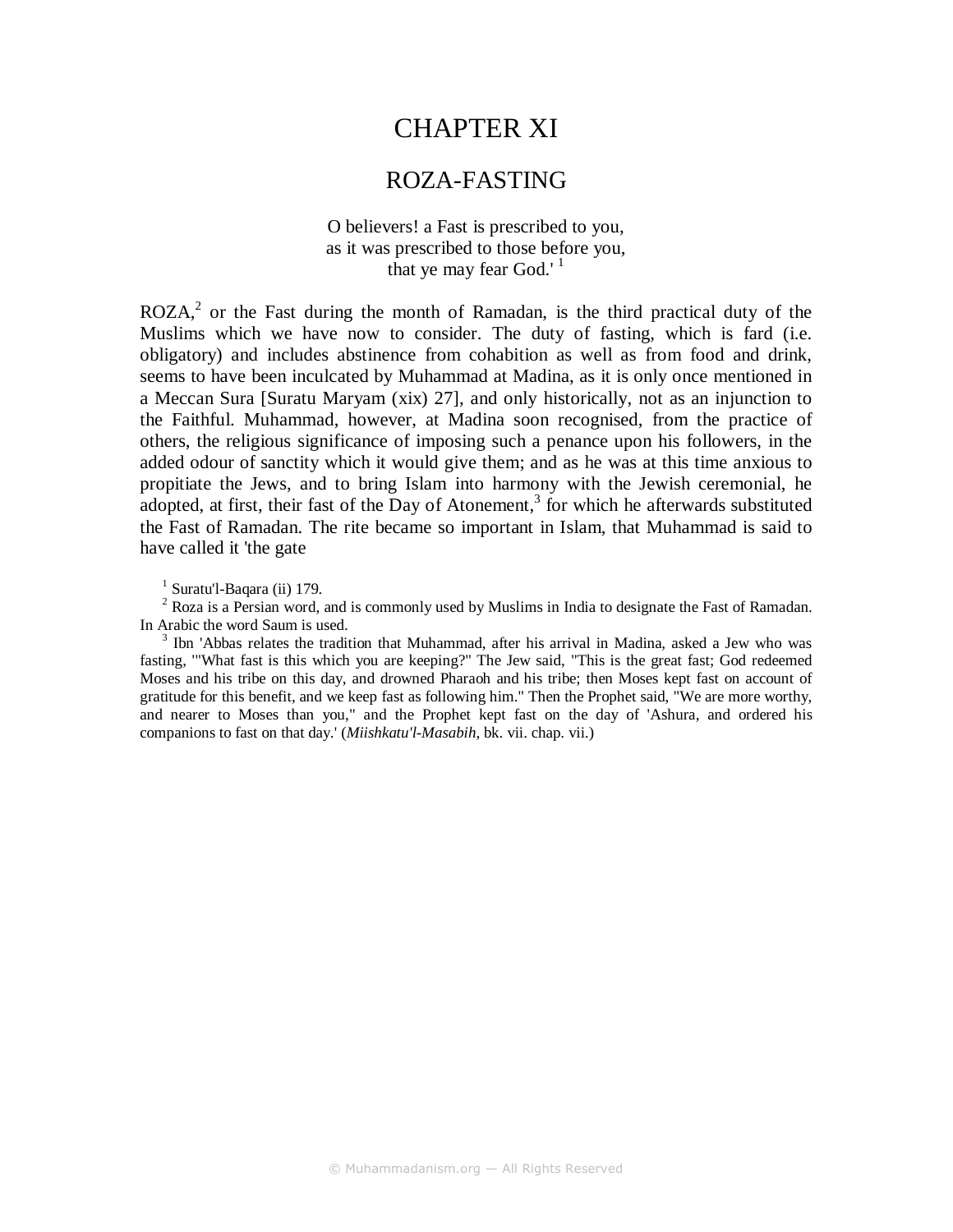#### ROZA-FASTING 137

of religion';<sup>1</sup> and Ghazali held it to be the fourth part of the Faith.

The fast is observed during the month of Ramadan, which is the ninth month of the Muhammadan year, and the most sacred of all months, as in it the Qur'an was 'sent down' for man's guidance and illumination. 'As to the month of Ramadan in which the Qur'an was sent down to be man's guidance, . . . and illumination, as soon as any of you observeth the moon, let him set about the fast' [Suratu'l-Baqara (ii) 181].

The observance of this fast is only enjoined during the day, from sunrise to sunset. After sunset, during the night, sanction is given to satisfy every kind of appetite: 'You are allowed on the night of the fast to approach your wives; . . . and eat and drink until ye can discern a white thread from a black thread: then fast strictly till night' [Suratu'l-Baqara (ii) 183]. But, at the same time, this day-penance is a mortification of the flesh, especially when Ramadan occurs (as it sometimes does, the Muhammadan year being lunar) in the hot weather. To the poor, and those who have to work all day in the heat to earn their living, it is a very trying ordinance. Yet it is very strictly observed by all Muslims, and the writer has never known it to be unlawfully broken. It is regarded as an atonement for venial sins;<sup>2</sup> and a special door of entrance to Heaven, is reserved for those who observe it.<sup>3</sup>

The fast is broken if the least drop of water, or morsel of food, voluntarily or involuntarily, pass down the throat; or if a portion of the previous night's meal remains between the teeth; or if an injection is taken, or

<sup>1</sup> The *Mishkat* (bk. vii. ch. i) relates that Muhammad said, 'There are eight doors in Paradise, one of which is called Rayyan by which none enter but keepers of the Fast'; 'When the month Ramadan arrives . . . the doors of Paradise are opened, and the doors of hell are shut'; 'The doors of God's mercy are opened.'

<sup>2</sup> *Mishkatu'l-Masabih*, bk. vii. chap. i. sect. i.

<sup>3</sup> *vide* above, note 1.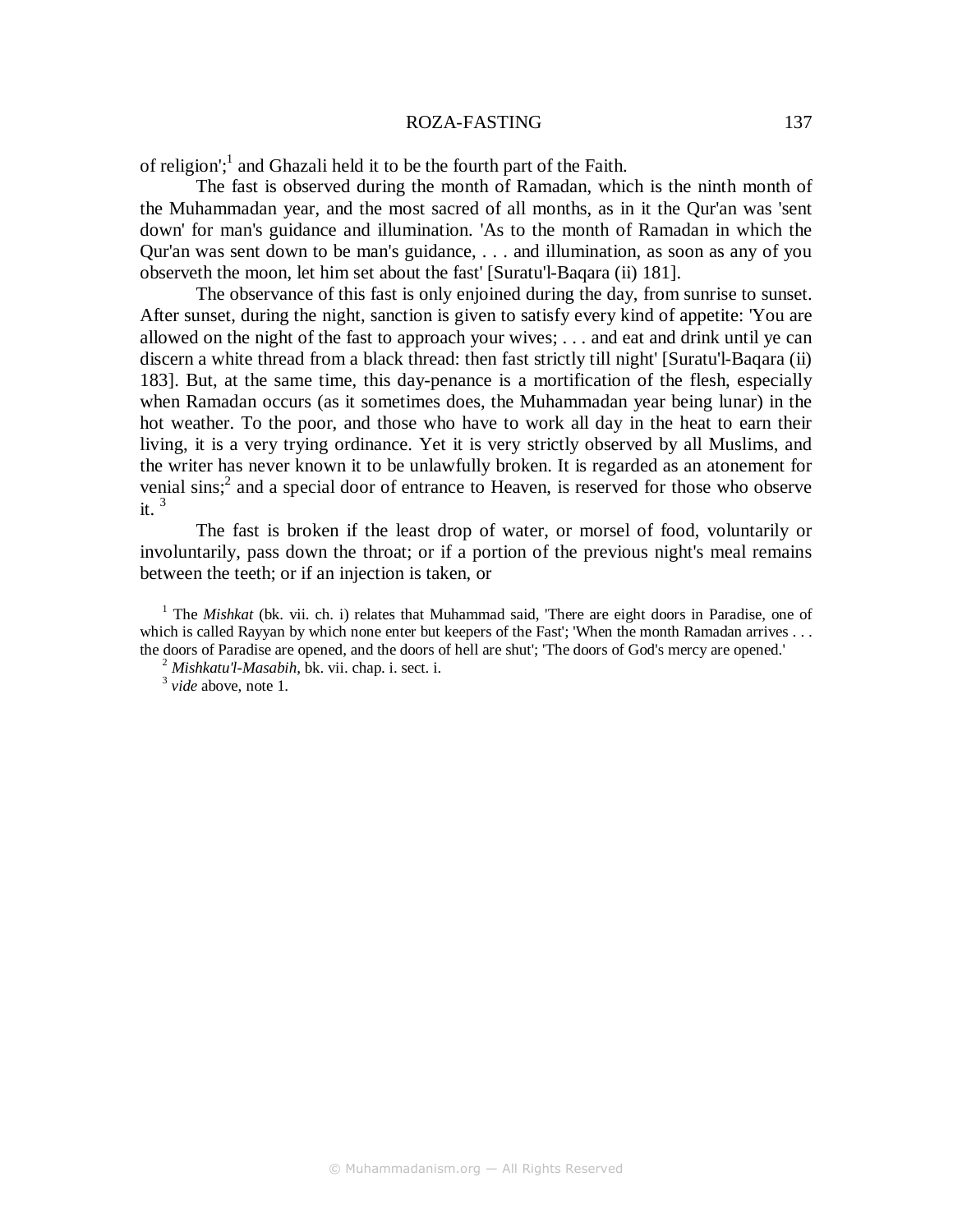medicine is put into the nose or ears<sup>1</sup>; or if food is vomited; or if the niyyat, or prayer of intention at the beginning of the fast, is not properly made. Should a person thus break the fast, he must observe a qada', or expiatory, fast, which is kept at another time, instead of the one thus broken. The fast of Ramadan is, thus, like the Muslim salat, a formal rite, which must be observed according to the letter, otherwise it is rendered null and void. A worshipper who may have undergone all the rigour and discomfort of the ordinance for twenty-nine days, but who, on the last day of the fast, may have, unconsciously, omitted to observe some trivial point connected with it, is guilty of transgression; and, obtaining no credit for his previous self-denial, must fast, again, 'a like number of other days.' When the fast is deliberately broken, heavier penalties are imposed.

There are certain persons exempt from the observance of this 'act of practice.' Children and young people who have not attained the age of puberty, and women during pregnancy, or when nursing their children, and also idiots, are excused altogether. Sick persons and travellers are also exempt, but they are enjoined to fast 'a like number of other days' Suratu'l-Baqara (ii) 181]. The aged, who would have difficulty in observing the rite, must perform sadaqa, that is, they must feed a poor person.  $2^2$ 

<sup>1</sup> Burton, in his *Pilgrimage to al-Madinah and Meccah*, vol. i. p. 74, says (when he was in Cairo preparing for the Hajj disguised as a Muslim doctor), 'I found but one patient who would eat even to save his life.' Much the same difficulty is experienced in the case of Muslim patients in Mission hospitals in India to-day. They either do not know, or are reluctant to take advantage, of the permission given them in the Qur'an to postpone the rite until they are well.

2 Suratu'l-Baqara (ii) 180; This passage, which says 'As for those who are able *to keep it and yet break it*, the expiation of this shall be the maintenance of a poor man,' seems to make fasting optional, and Baidawi (vol. i. p. 101) says that at first it was so, but the passage was abrogated by the next verse (ii. 181), which enjoins the fast of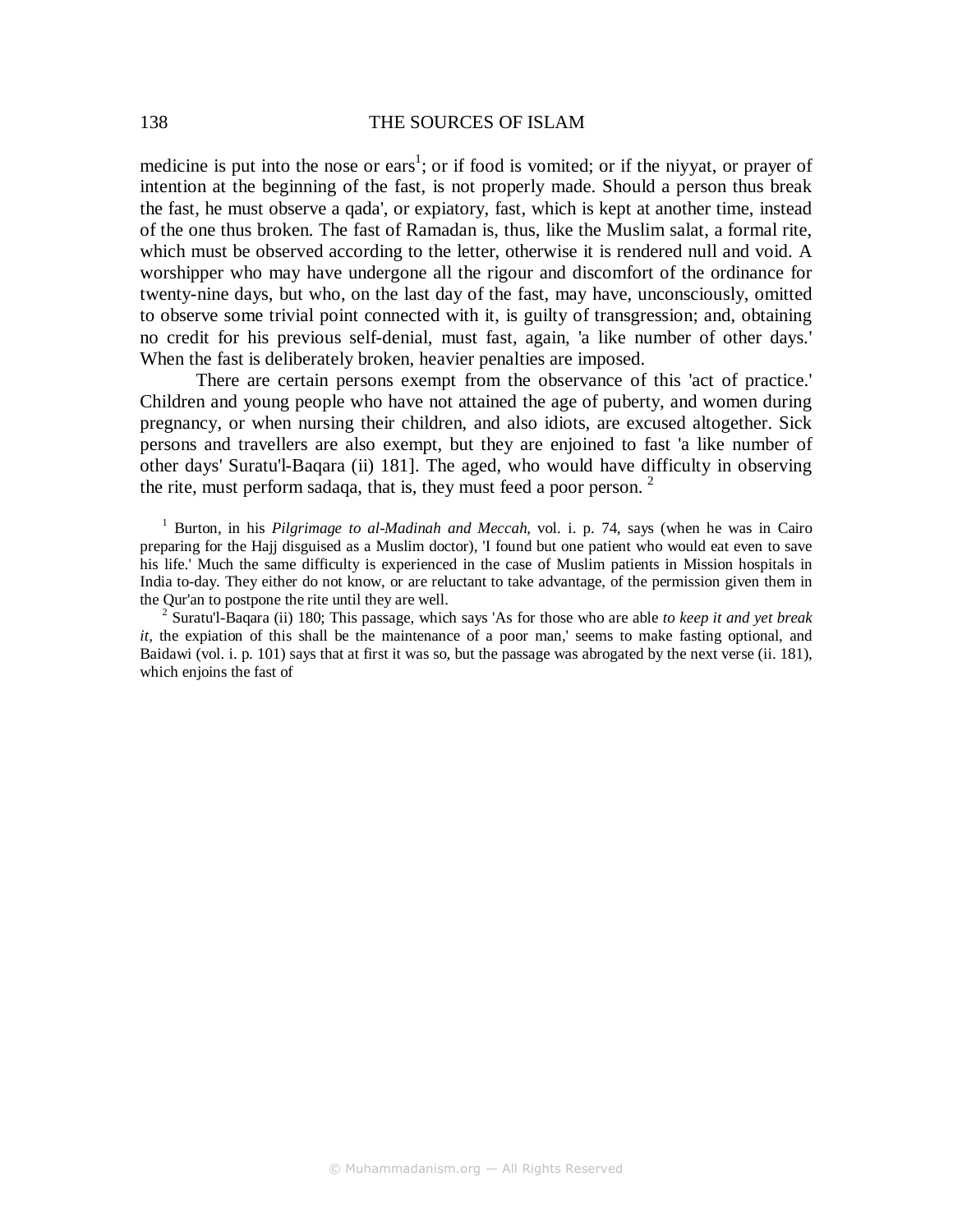#### ROZA-FASTING 139

With reference, now, to the origin of the fast of Ramadan, we have seen that it was imposed at Madina, after Muhammad had observed for some time the Jewish fast of the Day of Atonement (p. 136). When the Jews rejected the overtures which Muhammad made to them, both by Qur'anic precept and by imitating their customs, and when they scoffed at his claims to prophethood, and scorned the new faith which he inculcated, it was only natural that this Arabian reformer should change his Jewish fast, as he also changed his Jewish Qibla. Hence, in the second year of the Hijra, the fast during the whole month of Ramadan was appointed by Muhammad, which superseded the Jewish fast of 'Ashura, $<sup>1</sup>$  or the fast of the Tenth (the Day of Atonement).</sup>

But while Muhammad might discontinue the observance of the Jewish ordinance, and substitute for it another fast with a different period, and mode of observance, the 'act' or ordinance, of fasting was manifestly adopted from the Jews. It is true that the Sabians also observed the practice of fasting, and we shall see, presently, that, Muhammad was indebted to them for the period or duration of his fast, but as the Prophet was aware of their practice, at Mecca, and did not there adopt it, and as he appointed the rite at Madina, when, observing the Jewish fast of the Great Day of Atonement, he realised the religious significance of the ordinance, it is evident that the source

Ramadan. Others say that the word 'not' must be understood before 'able,' and the following seven words omitted. The usual interpretation now accepted is that the passage refers to the aged and infirm who have difficulty in observing the fast; *vide Tafsir-i-Husaini*, p. 30; *Tafsir-i-Faidu'l-Karim*, p. 120.

1 Muhammad, after instituting the fast of Ramadan, gave no order concerning the continuance, or prohibition, of the Jewish fast of 'Ashura. He seems to have left it to the option of his followers; *vide Mishkat*, bk. vii. ch. vii ['When the fast of Ramadan was ordained by divine command, he (Muhammad) neither ordered us to keep fast on 'Ashura, nor forbade it to us ']. The Hebrew word 'Asur (ten),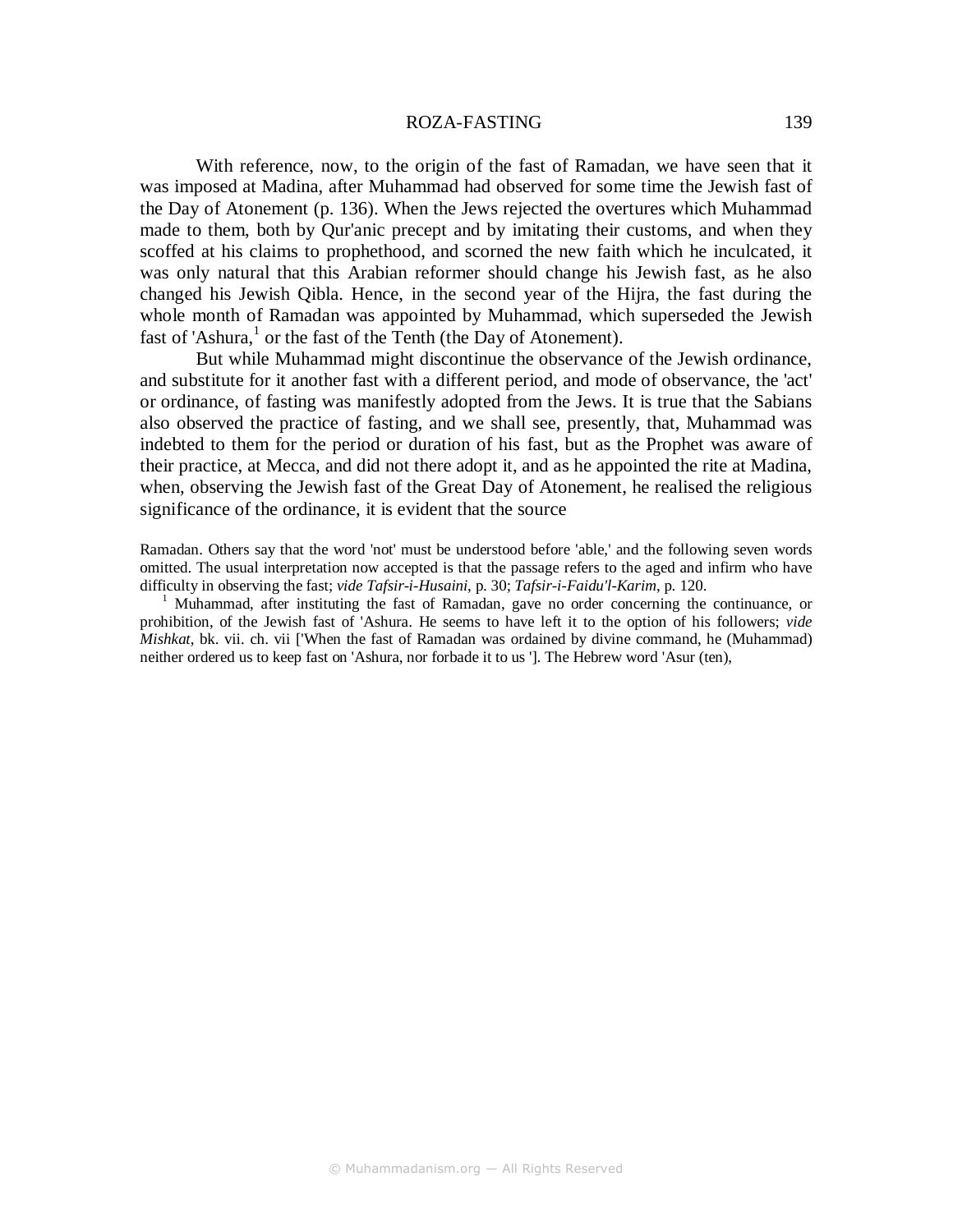of the Muslim practice of fasting must be traced to the Jewish, $<sup>1</sup>$  rather than to the Sabian,</sup> custom.

This conclusion is strengthened by the fact, that Muhammad adopted the Jewish rule as to when the night ends and the day begins. 'On the night of the fast,' the Qur'an says, 'eat and drink until ye can discern a white thread from a black thread by the daybreak' (ii. 183). This is a Talmudic direction, for in *Berakhoth,* fol. 9*b*, the day is said to begin, and prayer (the Shema') is to be said 'From the time a man can distinguish between a blue and a white thread.' The blue and white threads refer to the fringes of the garments worn by the Jews; and Muhammad's change of 'blue' thread to 'black,' is in accordance with his usual mode of disguising what he borrowed from others.

From whence, we may now ask, did Muhammad obtain the idea of a thirty days' fast, and especially during the month of Ramadan? There is a reference in Suratu'l-A'raf (vii) 138, to a thirty nights' fast by Moses when on the mount with God, 'which he completed with ten other nights.' In reference to this passage, Muslim commentators say that God, before He gave him the Law, commanded Moses to fast for thirty days, which he did during the whole month of Dhu'l-Qa'da, and that for rubbing his teeth with a dentifrice, he was ordered to fast ten more days. Baidawi and others hold that Moses was commanded to fast for thirty days only,

it will be seen, is retained in the Muslim name, 'Ashura, which was given to the fast. This name is also retained in the Muharram festival of mourning for the martyrdom of 'Ali and his two sons, Hasan and Husain. The tenth day, the 'Ashura, is the great day of the festival. Some of the rites of the Jewish fast also appear in the Muslim feast of Baqar-'I'd, when Muhammad at its institution, sacrificed two kids, one for the people, and the other for himself and family.

1 There are references to fasting in the Canonical and Apocryphal Gospels, which Muhammad, through his informants, would be acquainted with.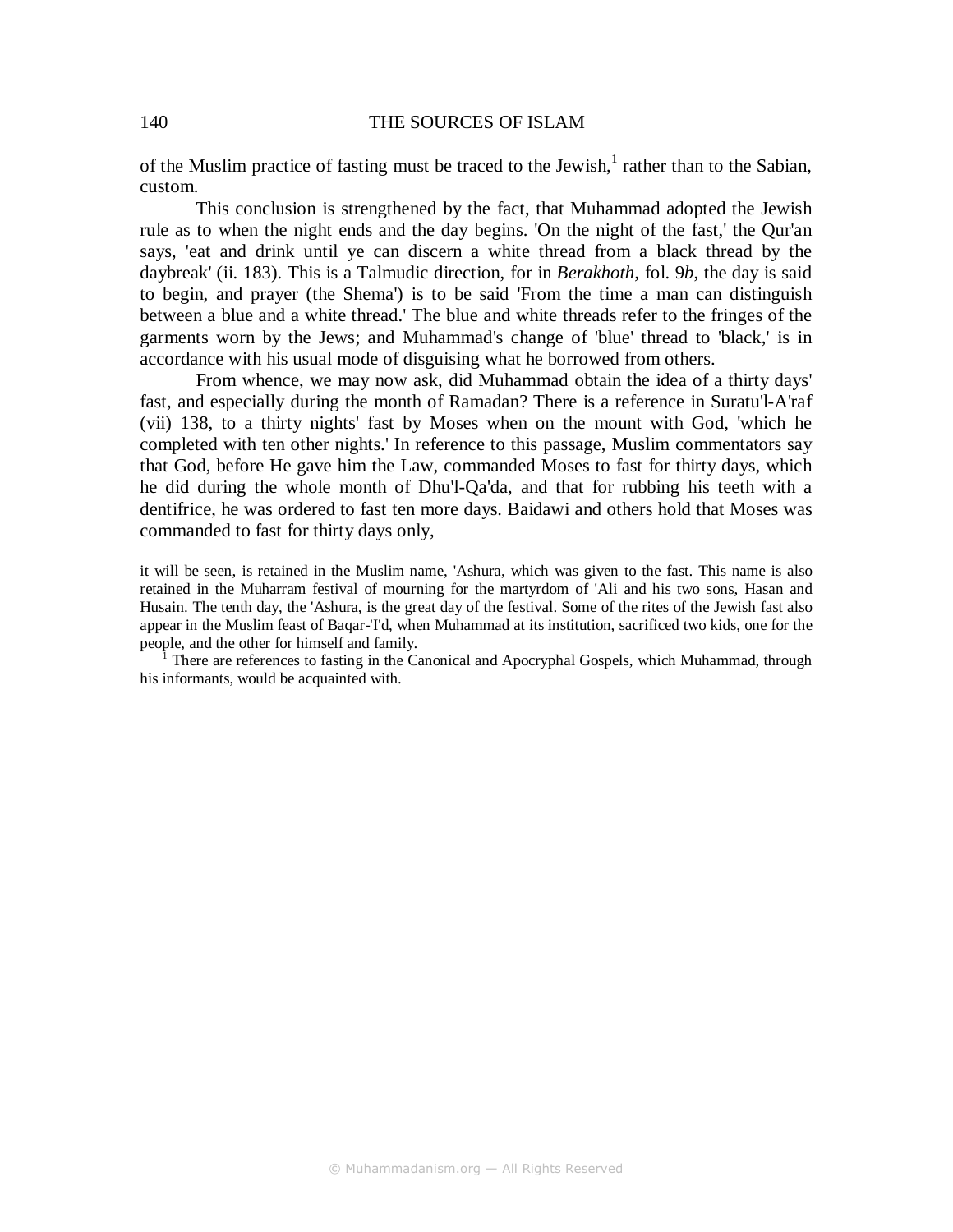#### ROZA-FASTING 141

and that God communed with him during the other ten. But Suratu'l-A'raf (vii) is a Meccan Sura, and while Muhammad was then evidently aware of the forty days fast of Moses on the Mount (Ex. xxxiv. 28), the event can scarcely be regarded as the source of the Prophet's injunction to his followers to fast for thirty days. The origin of this must be sought elsewhere. We have seen (p. 126), from the account given of the Sabian customs, by the Arabic writer, Abu 'Isa'l-Maghribi, that Muhammad adopted his five periods of daily prayer from the Sabian practice. The continuation of the quotation from this writer, which is given above (p. 126), will show that Muhammad was also indebted to the Sabians for his practice of fasting for thirty days. 'They (the Sabians) ... fasted thirty days; and if the month of the new moon were a short one, they kept the fast for twenty-nine days. In connection with their fast they observed the festivals of Fitr (i.e. breaking the fast at the end of the thirty days) and Hilal (new moon), in such a way that the festival of Fitr occurred when the sun entered Aries. And they used to fast from the fourth quarter of the night until the setting of the disk of the sun.' It is evident from what this author writes, that the period of thirty days during which Musalmans are enjoined to fast, was adopted by Muhammad from the Sabian custom.<sup>1</sup>

We learn, also, from this ancient writer, that the Muslim 'I'du'l-Fitr, or the 'feast of the breaking of the fast,' has its counterpart in the Sabian festival of Fitr; and, further, that their custom of fasting only during the day coincides with the Sabian practice of fasting 'from the fourth quarter of the night until the setting of the disk of

<sup>1</sup> Hughes, *Notes on Muhammadanism*, p. 124, says, 'It is probable that Muhammad got his idea of a thirty days' fast from the Christian Lent. The observance of Lent in the Eastern Church was exceedingly strict.' This is scarcely probable, as the Christian fast was for forty days.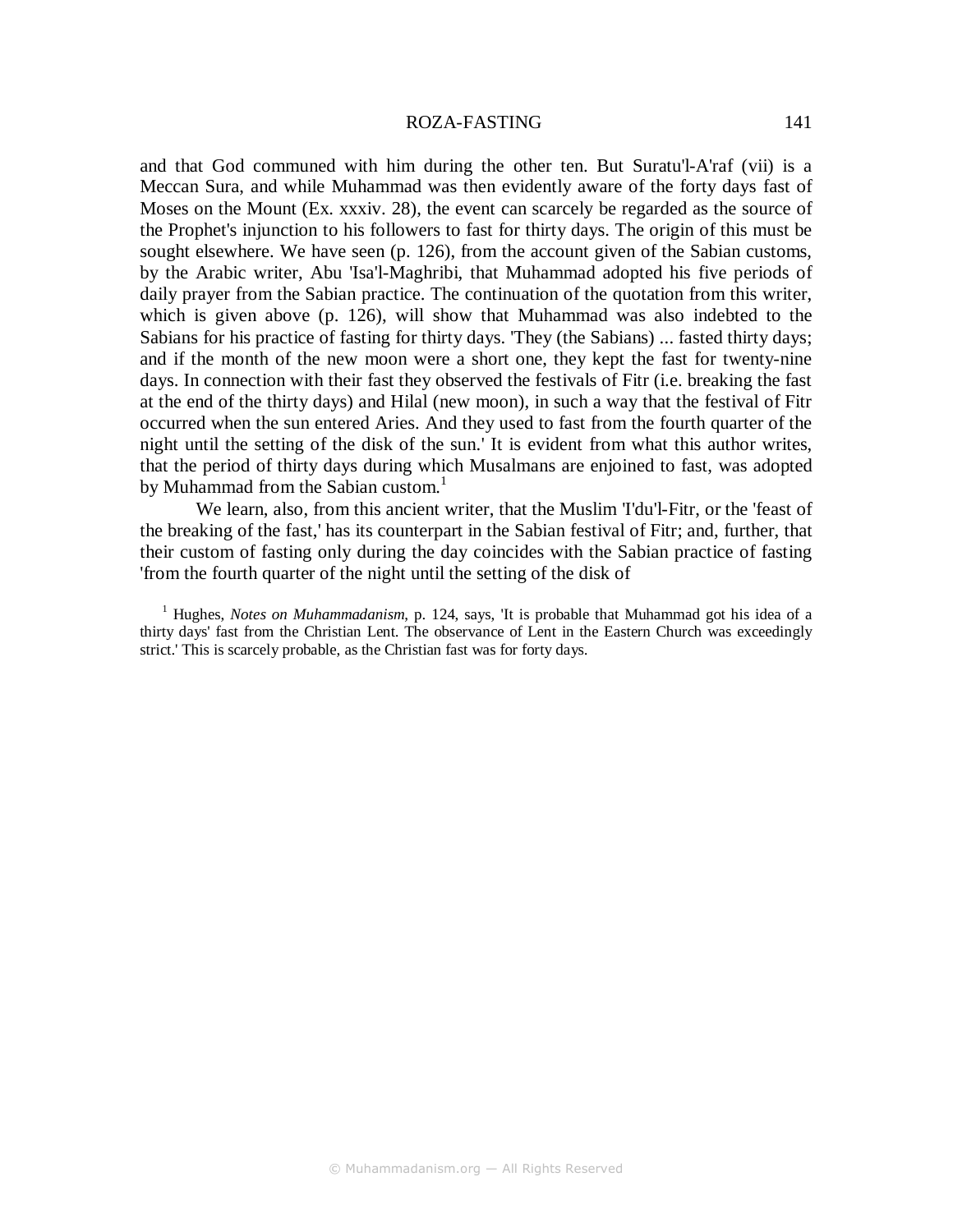the sun.' But the Muslim practice of fasting only during the day may also have been in imitation of the Jews, whose custom was to fast from daybreak until sunset, and the stars begin to appear.<sup>1</sup> The Jews, when fasting, also abstained from cohabition, as well as; from food and drink; and young children, and women during pregnancy, or nursing their children, and the aged, are all exempt from the observance, $2$  just as in the Muslim practice. It will be apparent from the foregoing how much Muhammad was indebted to the Jews for this 'act of practice,' the *Talmud* furnishing him with most of his regulations concerning it.

There is one question yet to be considered in connection with the origin of the fast of Ramadan, viz., Why did Muhammad select the particular month of Ramadan for the observance of the rite? This seems to be traceable to a social custom of the Quraish, Muhammad's own tribe, at Mecca. Ibn Ishaq relates that the Quraish, 'in the Days of Ignorance,' were accustomed to leave the city and spend the month of Ramadan upon Mount Hira, every year in the practice of penance  $(Tahannuth)<sup>3</sup>$  Muhammad himself, we are told, observed this custom yearly, which probably arose by reason of the wealthier classes seeking (as they do in India to-day) a cool retreat from the heat of the plains in the hot season, during which the month of Ramadan, at that time, occurred.<sup>4</sup>

<sup>1</sup> *Taanith,* fol. 12*a,* 'He may not eat or drink till the sun sets, and two stars at least are seen'; *ibid*. 10*a*  'As soon as it becomes dark on the fast-days, it is allowed to eat and to drink.'

<sup>2</sup> *Yoma,* fol. 82*a*; *Kethuboth*, fol. 50*a*, 'Children exempt — boys, up to thirteen years of age, and girls up to twelve.' *Yoma,* fol. 73*b*, 'Cohabition prohibited.' *Taanith* (*Jer. Tal*.), fol. 64*b*, col. i, 'Pregnant and nursing women exempt.' *Yoma,* fol. 82*a*,' Pregnant women and invalids exempt.'

<sup>3</sup> *Siratu'r-Rasul*, vol. i. p. 79.

<sup>&</sup>lt;sup>4</sup> The Muhammadan year being lunar, the month of Ramadan does not always fall in the hot season.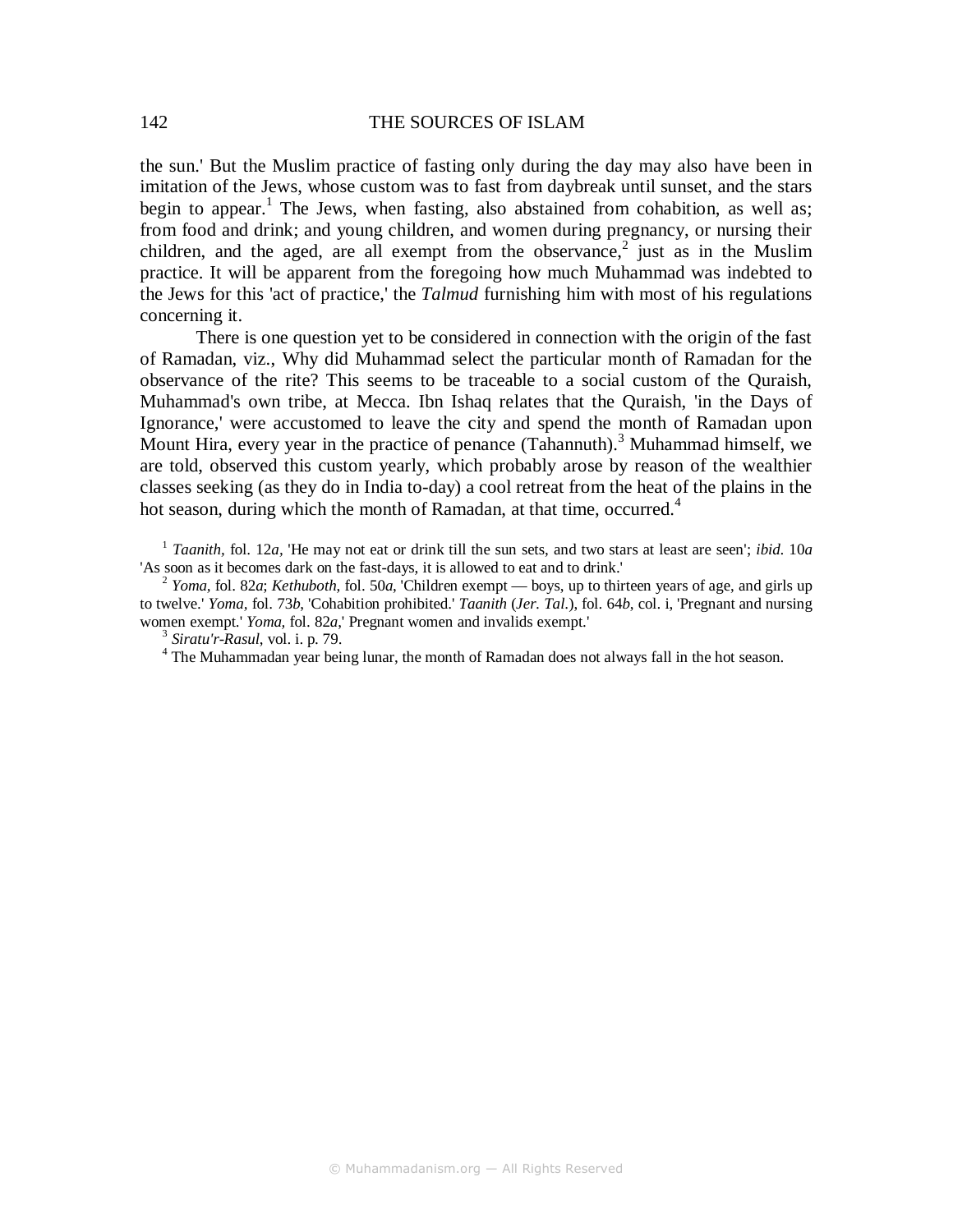#### ROZA-FASTING 143

It was during these yearly visits that Muhammad was brought into contact with the aged Zaid, who had sought peace and retirement from the world at Mount Hira. We have already seen (p. 25) the great influence which this Hanif, or Arabian reformer, who was accused of abandoning the religion of his people, but who claimed to be searching for the 'religion of Abraham,' had exercised upon the character and the teaching of Muhammad. Sprenger says, 'Muhammad openly acknowledged Zaid as his precursor, and every word known as Zaid's we find again in the Qur'an.<sup>' I</sup> It was in the cave formerly occupied by Zaid, that Muhammad first received his 'revelation' from Gabriel. While Muhammad does not appear to have exercised any kind of abstinence, during these periods of retirement,<sup>2</sup> it is evident, however, that it was in consequence of this social custom of his tribe, that he appointed the month of Ramadan as the month in which his ordinance of fasting should be observed.

To summarise, briefly, the foregoing remarks the fast of Ramadan has a composite origin. The 'Act' itself, or rite of fasting, was borrowed from the Jews, and also the rule for determining the exact time the fast should commence in the morning. The duration of the fast, or the period of thirty days, was adopted from the Sabians, and, probably, from the social custom of the Quraish in spending a month every year upon Mount Hira, near Mecca. The Fitr festival of the 'breaking of the fast' was also a Sabian custom, as was, also, the Muslim practice of fasting only by day, though Muhammad may have adopted this practice from the Jews. The Muslim exemption regulations are similar to those of the Jews; and, finally, the month of Ramadan was

<sup>1</sup> Koelle, *Mohammed and Mohammedanism*, p. 53.

<sup>&</sup>lt;sup>2</sup> His wife, Khadijah, always accompanied him.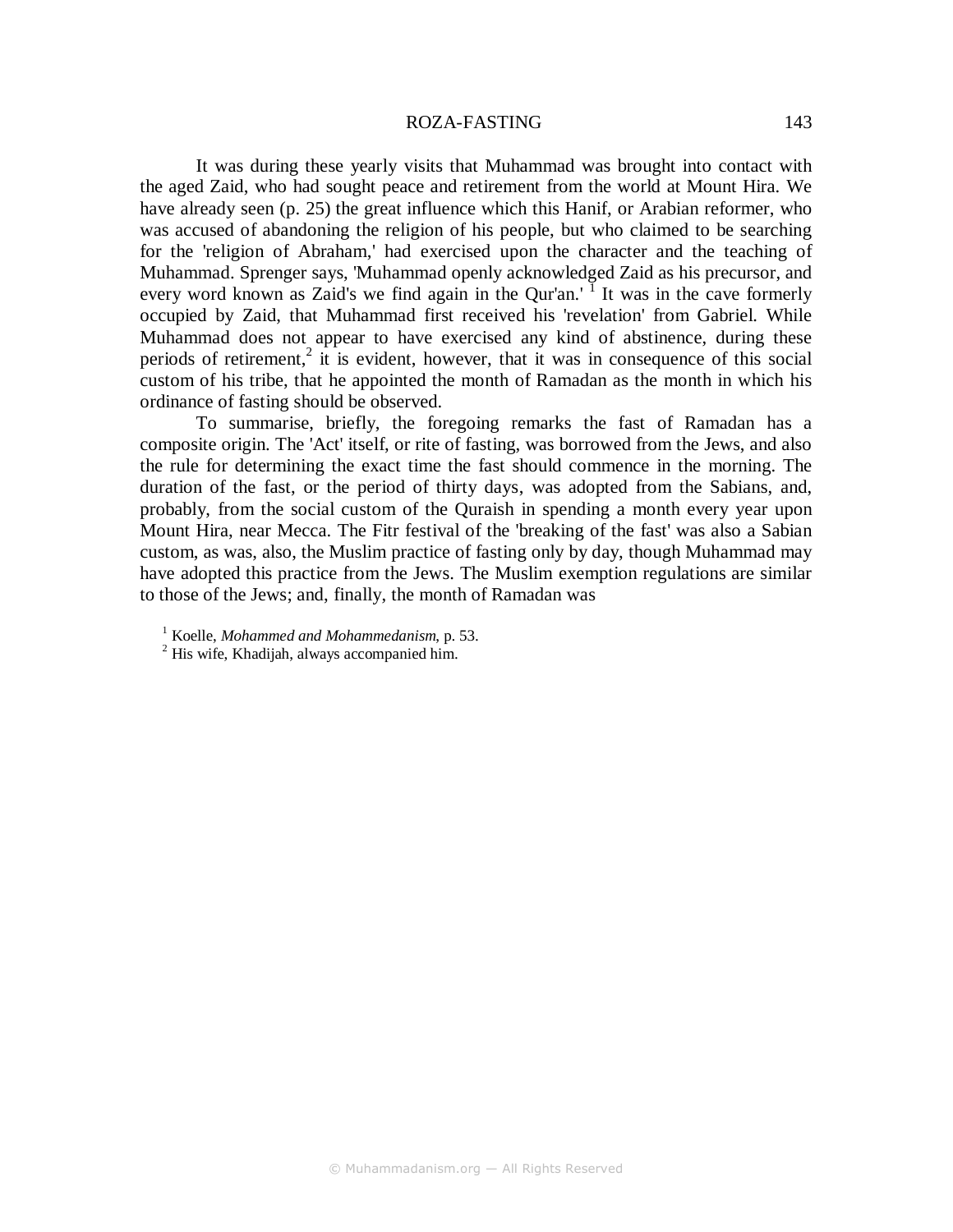appointed, following the custom of the Quraish just referred to, as this was the month spent by them, and Muhammad, upon Mount Hira every year in 'the Days of Ignorance.'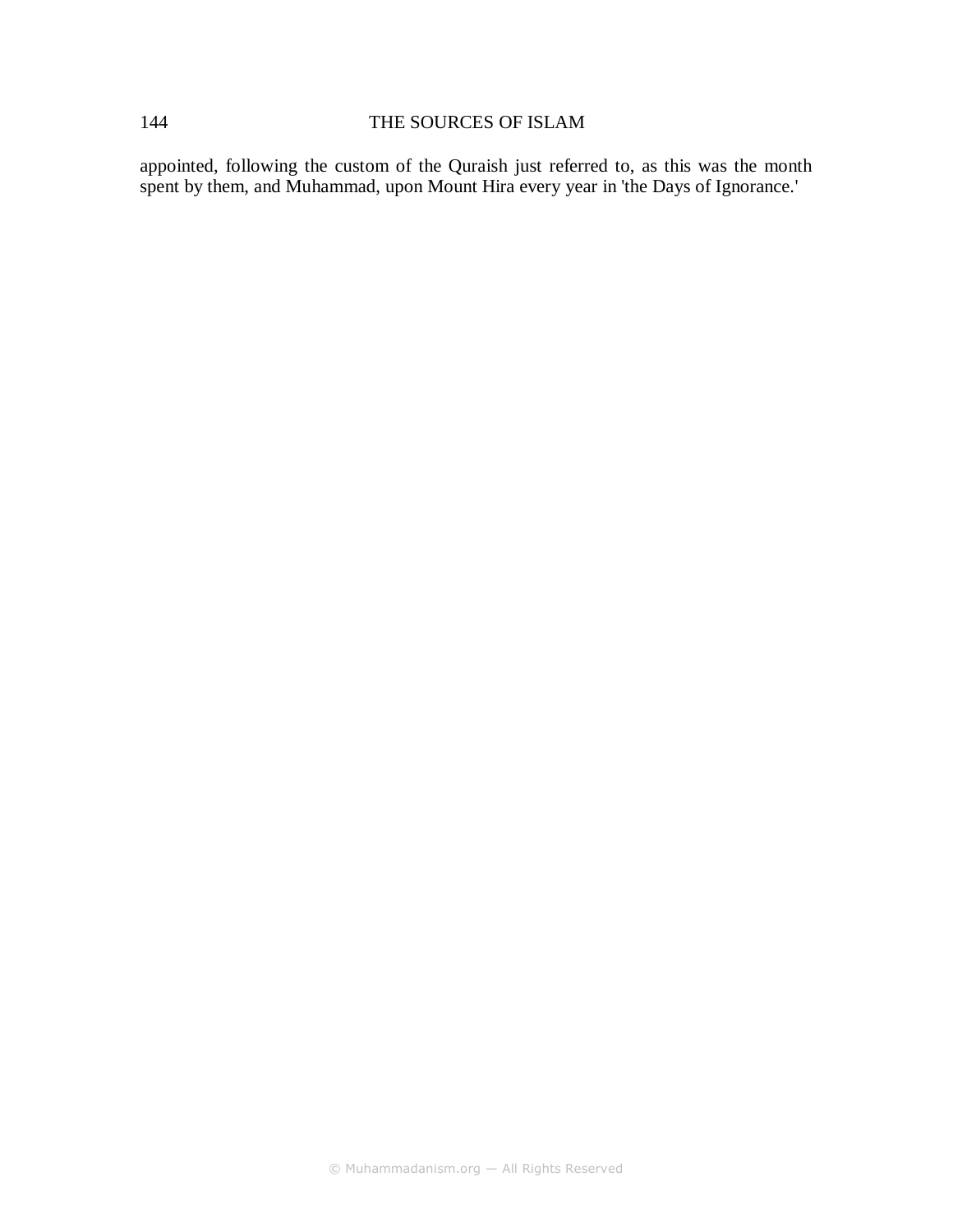# CHAPTER XII

# ZAKAT-ALMSGIVING

## 'O Believers! Give alms of that which we have supplied you, before the day cometh when there shall be no trafficking, nor friendship, nor intercession.<sup>' 1</sup>

THE next 'pillar' of the Muslim religion which we have to consider is Zakat, or Almsgiving. This 'act of practice' is a fundamental part of worship ('ibadat), and is an obligatory (fard) duty for every Muslim of full age, if he has an adequate income.

The duty is frequently commanded in the  $Qur'an<sub>1</sub><sup>2</sup>$  and the ethical value of the ordinance is also referred to. 'Ye shall never attain to goodness till ye give alms of that which ye love' [Suratu Ali 'Imran (iii) 86]. The 'act' is said to 'cleanse and purify' the worshippers [Suratu't-Tauba (ix) 104]; and is regarded as 'an approach to God' [Suratu't-Tauba (ix) 100]; and an 'expiation for sin' [Suratu'l-Baqara (ii) 273; Suratu'l-Ma'ida (v) 49]. It is often prescribed in the Qur'an along with prayer. 'Observe prayer and give alms' [Suratu'l-Hajj (xxii) 36]; 'Observe prayer and pay the impost' [Suratu'l-Ahzab (xxxiii) 33]; 'Observe prayer and pay the legal impost' [Suratu'l-Hajj (xxii) 78]. Indeed, the efficacy of prayer is believed to depend upon the proper discharge of this duty. The Khalifa 'Umar Ibn 'Abdu'l-'Aziz was wont to say: 'Prayer carries us half-way to God, fasting brings us to the door of His palace, and alms procures us admission.'

<sup>1</sup> Suratu'l-Baqara (ii) 255.

2 *vide* Suratu'l-Baqara (ii) 40, 77, 104, 269, 273, 277; Suratu Ali 'Imran (iii) 128; Suratu'n-Nisa' (iv) 79; Suratu'l-Ma'ida (v) 15; Suratu't-Tauba (ix) 5, 11, 72; Suratu'l-Hajj (xxii) 42; Suratu'n-Nur (xxiv) 37, 55; Suratu'l-Mujadala (lviii) 14.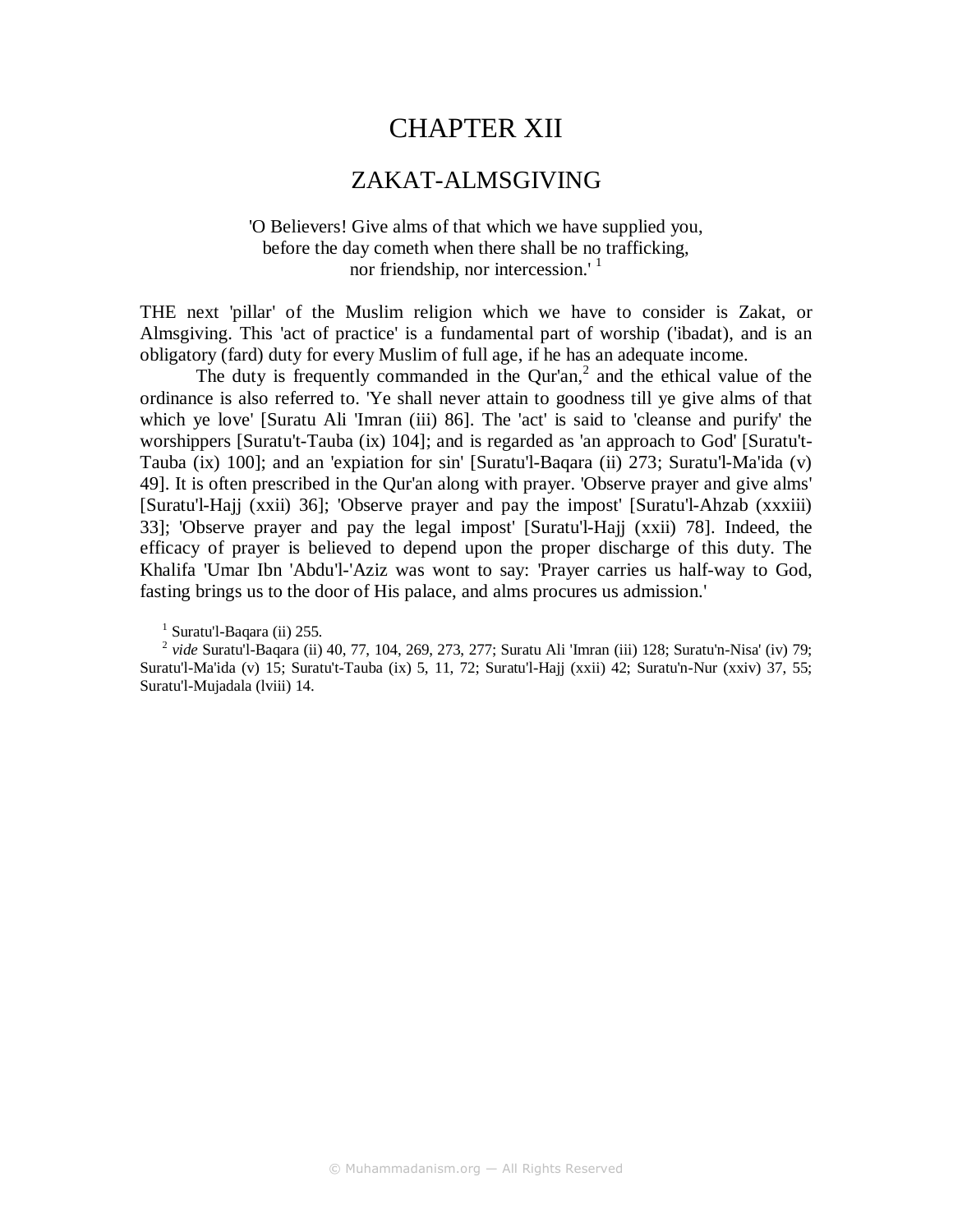Muslims distinguish between two kinds of alms, viz., zakat, the legal, or obligatory, alms; and sadaqa, or voluntary alms. The amount of the former, and the articles or stock on which the rate is levied, are definitely fixed. The sadaqa, or offerings voluntarily given, especially those bestowed upon the poor during the feast of 'I'du'l-Fitr, at the close of Ramadan, are left to the pleasure of the donors. But, during the namaz at this festival, in the khutba, or sermon, preached, the necessity of giving the sadaqa is insisted upon. 'Your fasting will not be rewarded, and your prayers will be stayed in their flight to heaven, until you have given the sadaqa. O congregation of believers, to give alms is to you a wajib  $1$  duty. Give to the poor some measures of grain or its money equivalent' — such is the exhortation usually given by the Imam, or leader, at this festival.

With regard to the legal, or obligatory, impost, there are five kinds of property on which zakat must be paid, provided the goods have been in the possession of the person for one year, and he has sufficient for his own maintenance. These are, money, merchandise, live stock, fruits and grains. The amount levied on the first two, is onefortieth part, or two and a half per cent. On the last two a tithe is taken.  $2$  The rate for live stock is varied according to the number possessed.<sup>3</sup>

At first these alms were intended for 'parents, and kindred, and orphans, and the poor, and the wayfarer'. [Suratu'l-Baqara (ii) 211]. But after the battle of Hunain (A.H. 8), when Muhammad, to win over the Arab chiefs whom

 $2$  If the fruit is irrigated, only one-twentieth is taken.

<sup>&</sup>lt;sup>1</sup> Wajib means that of which there is doubt concerning its Divine institution. Some authorities make no distinction between wajib and fard duties, but they are usually held to be distinct. The sadaqa here is a wajib, not a fard, duty. *Vide* Mirza Ghulam Ahmad, *The Teaching of Islam*, p.58.

 $3$  In Suratu'l-Baqara (ii) 217, the injunction as to what should be given in alms is, 'What ye can spare.'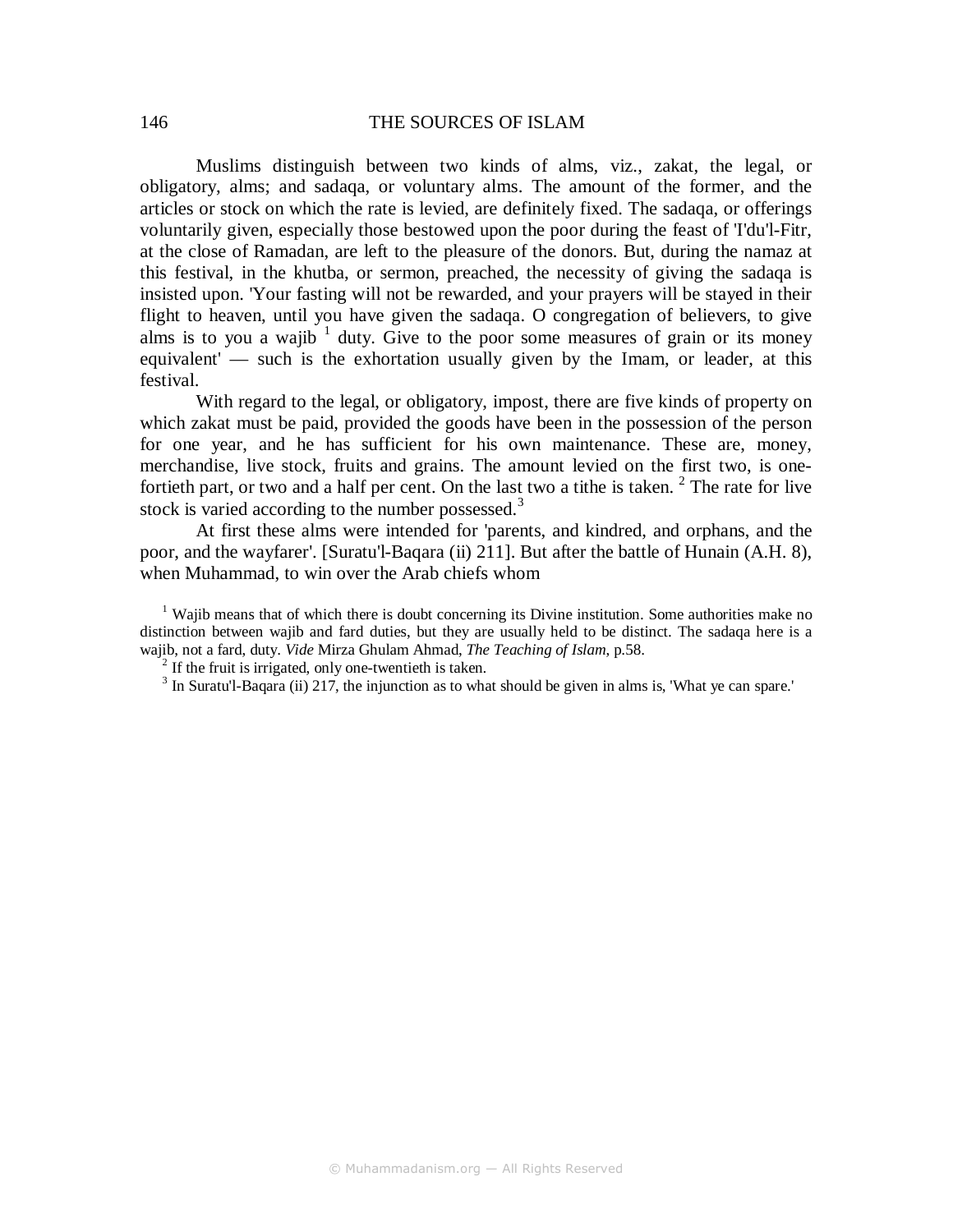#### ZAKAT-ALMSGIVING 147

he had defeated, made princely gifts to them, from his own share of the booty, much discontent and grumbling arose among his own faithful followers, some of whom received nothing at all. To justify his action in bestowing these largesses upon the new converts, and to allay the discontent among his followers, Muhammad had recourse to another 'revelation,' in which the grumblers are reproved, and a new class added to whom alms should be given 'Some of them also defame thee in regard to the alms. . . .Would that they were satisfied with what God and His Apostle had given them. . . . But alms are only to be given to the poor and the needy, and those who collect them, and *to those whose hearts are won to Islam,* and for ransoms, and for debtors, and for the cause of God, and the wayfarer. This is an ordinance from God' [Suratu't-Tauba (ix) 58-60].

This new practice, introduced by Muhammad, of giving alms (or, in these cases, bribes) for the purpose of spreading the new Faith, was only continued in the early years of Islam. When Islam became strong, and required no such support, but was able to compel obedience and submission by the sword, the custom was abolished by Abu Bakr. 'This zakat was given,' said the Khalifa 'Umar, 'to incline your hearts towards Islam. Now God has prospered Islam. If you be converted it is well; if not, a sword is between us.'<sup>1</sup> Thus, the sword became, by practice as well as precept, the chief determining factor in the propagation of Islam, although Muhammad, at first, had expressly said, 'Let there be no compulsion in religion' [Suratu'l-Baqara (ii) 257].

Nor was the practice discontinued, or held in abeyance, because the motive of its introduction was an

<sup>1</sup> Baidawi, Husain, and others say that the words, 'And to those whose hearts are won to Islam,' have been allowed to fall into disuse. *Baidawi*, vol. i. p. 390; *Tafsir-i-Husaini*, vol. i. p. 260. The chiefs who accepted Islam, after the battle of Hunain, were known as 'those whose hearts are won.'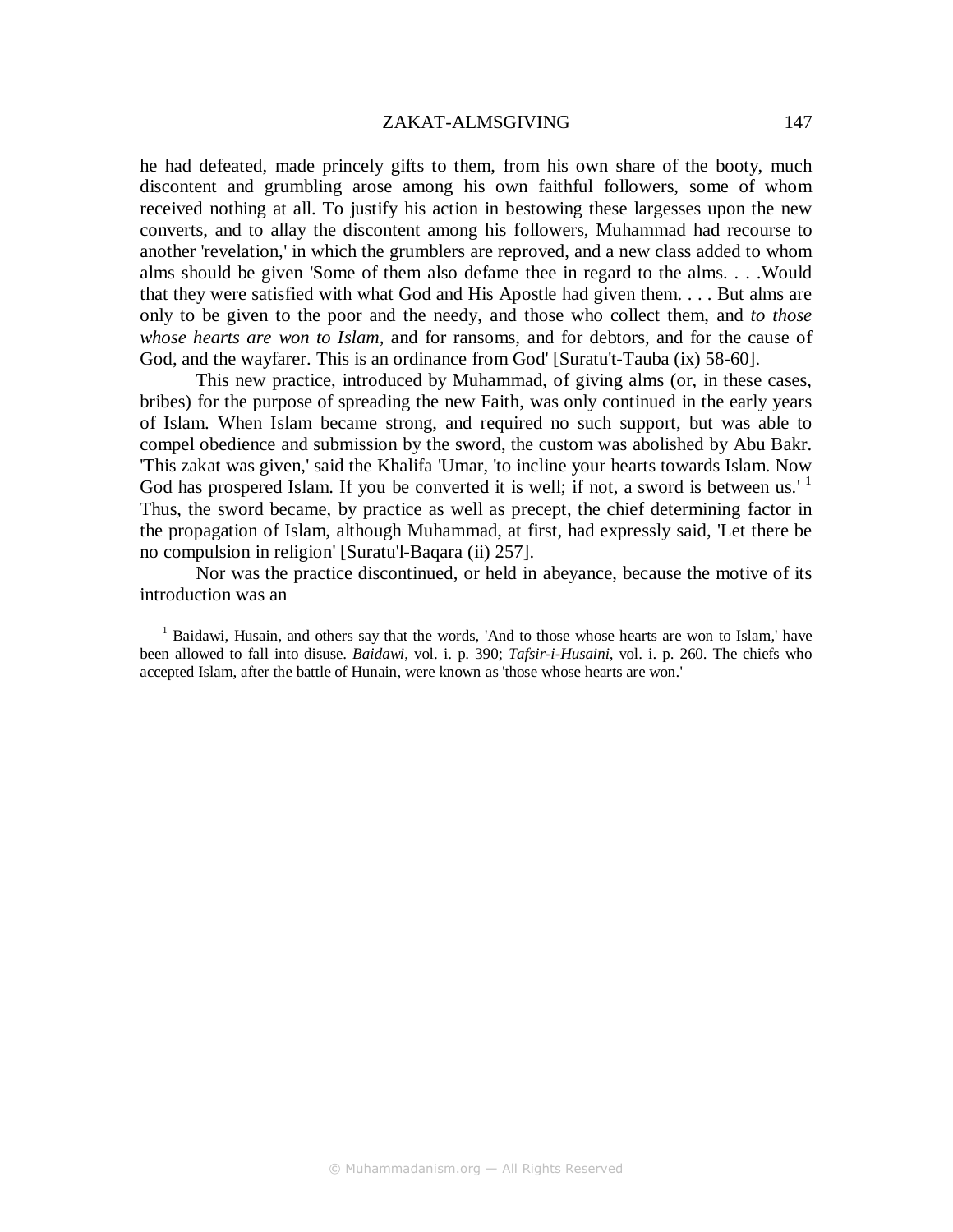unworthy one in the propagation of religion; but simply because Islam became dominant, and could not be rejected under peril of the sword.

The origin of this Muslim 'act of practice' is also traceable to the Jews. This may be seen, first, from the etymology of the terms used in the Qur'an to designate the ordinance. Zakat and sadaqa are both of Jewish derivation.<sup>1</sup> The former signifies 'purification,' <sup>2</sup> as in the passage, 'Give alms  $\dots$  and behold, all things are clean unto you' (Luke xi. 41). Sadaqa means 'righteousness,' as in Matt. vi. 1, 'Take heed that ye do not your alms ' (i.e. righteousness, <sup>3</sup> ∆ικαιοσύγη) 'before men.' And in Proverbs x. 2, 'righteousness' (i.e. alms הָקָדְצ, tsedaqah) 'delivereth front death.' <sup>4</sup> We shall see, presently, that the same word, 'righteousness' is used in the *Talmud*<sup>5</sup> for the practice, but the references already given are sufficient to indicate that Muhammad was indebted to Judaism for the terms he adopted to express his practice of almsgiving.

Further, from the Jewish origin of the terms, it may be inferred that almsgiving was a common practice among the Jews; and a reference to the Levitical law clearly reveals this. The duty was distinctly enjoined

1 *vide* Muir, *Life of Mahomet*, p. 418, note 1.

 $2$  They are called zakat, either because they increase a man's store by drawing down a blessing thereon, and produce in his soul the virtue of liberality, or because they purify the remaining part of one's substance from pollution, and the soul from the filth of avarice; and sadaqa, because they are a proof of a man's sincerity in the worship of God.' Sale, *Prelim. Disc.* sect. iv. pp. 84-5; *vide* also Mirza Ghulam Ahmad, *The Teaching of Islam*, p. 58.

<sup>3</sup> *Vide* Eng. Bible, marg. note; cf. 2 Cor. ix. 10; Psalms xxxvii. 21; cxii. 5, 6; Proverbs x. 7 ('Just,' here, means 'righteous'); *vide* Mirza Ghulam Ahmad, *The Teaching of Islam*, p. 62.

<sup>4</sup> Cf. Psalm xxxvii, 21; and last references.

<sup>5</sup> *Rosh Hashshanah,* fol. 16*b*; *Baba Bathra*, fol. 10*b*.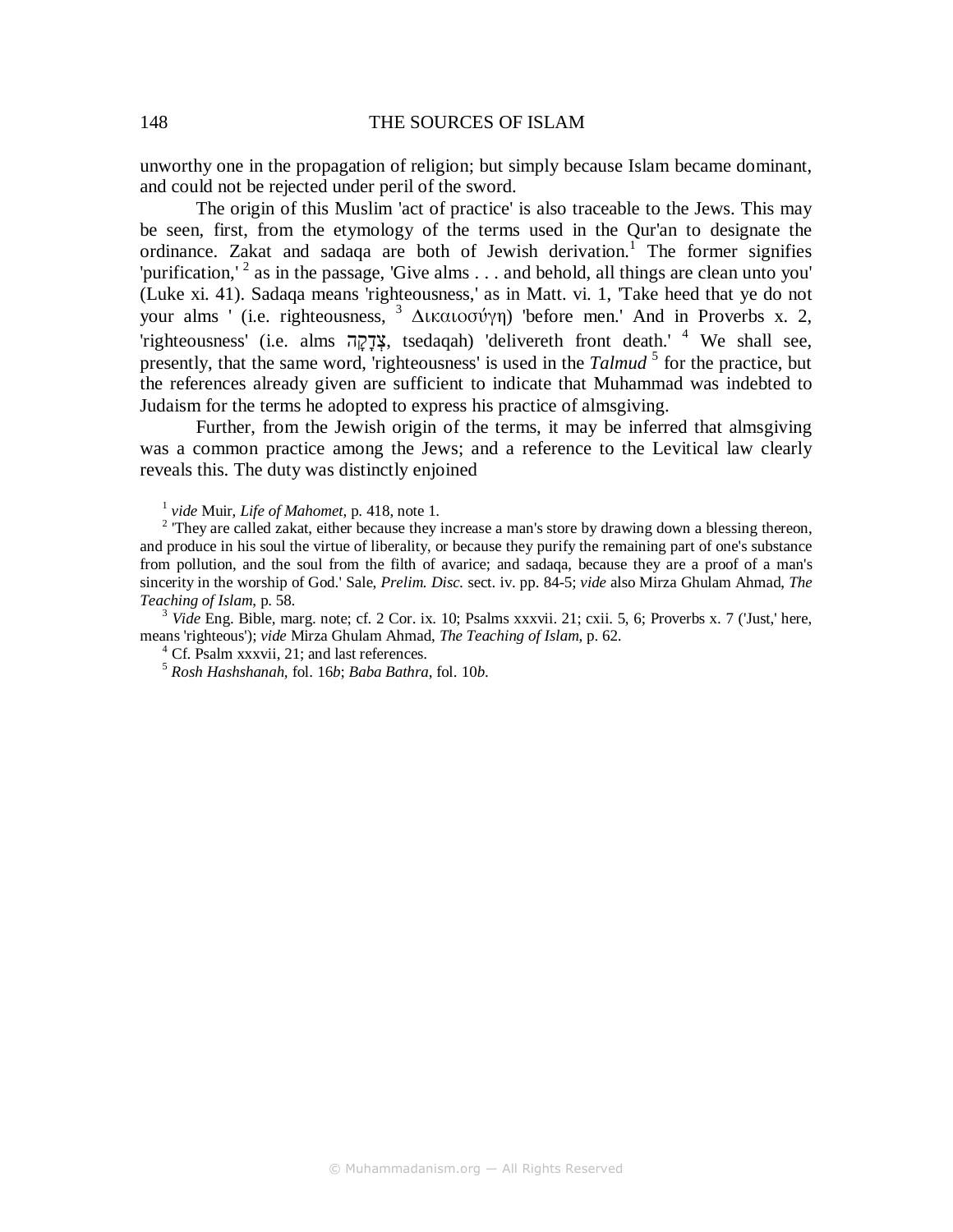#### ZAKAT-ALMSGIVING 149

upon them by Divine authority. The corners of their fields, the gleanings of their harvest, and of their vineyards, were to be left for 'the poor and the stranger' (Lev. xix. 9, 10); and all the tithes of their increase belonged to the Lord (Lev. xxvii. 30), and were to be 'given unto the Levite, and the stranger, the fatherless, and the widow' (Deut. xxvi. 12). That the duty, here prescribed, was scrupulously discharged by the Jews, we know from the writings of the Old and New Testament Scriptures. Boaz allowed Ruth to 'glean even among the sheaves,' and she gleaned 'unto the end of  $\dots$ . Harvest.' <sup>1</sup> The 'Children of the Covenant' were zealous, also, in the tithing  $2$  of their goods, remembering, perhaps, the Divine blessing attached thereto.<sup>3</sup> In New Testament times the practice was sedulously followed. The Pharisee, in the parable, gave 'tithes of all' he possessed, $4$  and so scrupulous was this sect of the Jews in their observance of the minutiae of the ordinance, as to tithe 'mint and rue and all manner of herbs,' that our Lord reprimanded them for doing so, and neglecting 'the weightier matters of the Law, judgement, mercy, and faith.<sup>'5</sup> There are examples, also, of munificent almsgiving, greatly in excess of what the Law demanded. Zacchaeus, in joyful gratitude to Jesus, gave the half of his goods to the poor;<sup>6</sup> 'Dorcas . . . was full of good works and almsdeeds,'<sup>7</sup> and Cornelius, the devout, Gentile centurion, in imitation doubtless of the Jews, 'gave much alms to the people.' <sup>8</sup> These references are sufficient to show that almsgiving, in accordance with Divine instruction, was an established custom among the Jews both in Old and New Testament times.

Moreover, the *Talmud* discloses, that almsgiving

<sup>1</sup> Ruth ii. 15, 23.  $2^2$  $2$  Neh. xiii. 12; cf. xii. 44. 3 Deut. xiv. 29; Psa. xli. 1; Pro. xiv. 21; xix. 17; Mal. iii. 10.  $<sup>4</sup>$  Luke xviii. 12.  $<sup>5</sup>$ </sup></sup>  $<sup>5</sup>$  Matt. xxiii. 23; Luke xi. 42</sup>  $6$  Luke xix. 8.  $7$  $<sup>7</sup>$  Acts ix. 36.</sup> 8 Acts x. 2.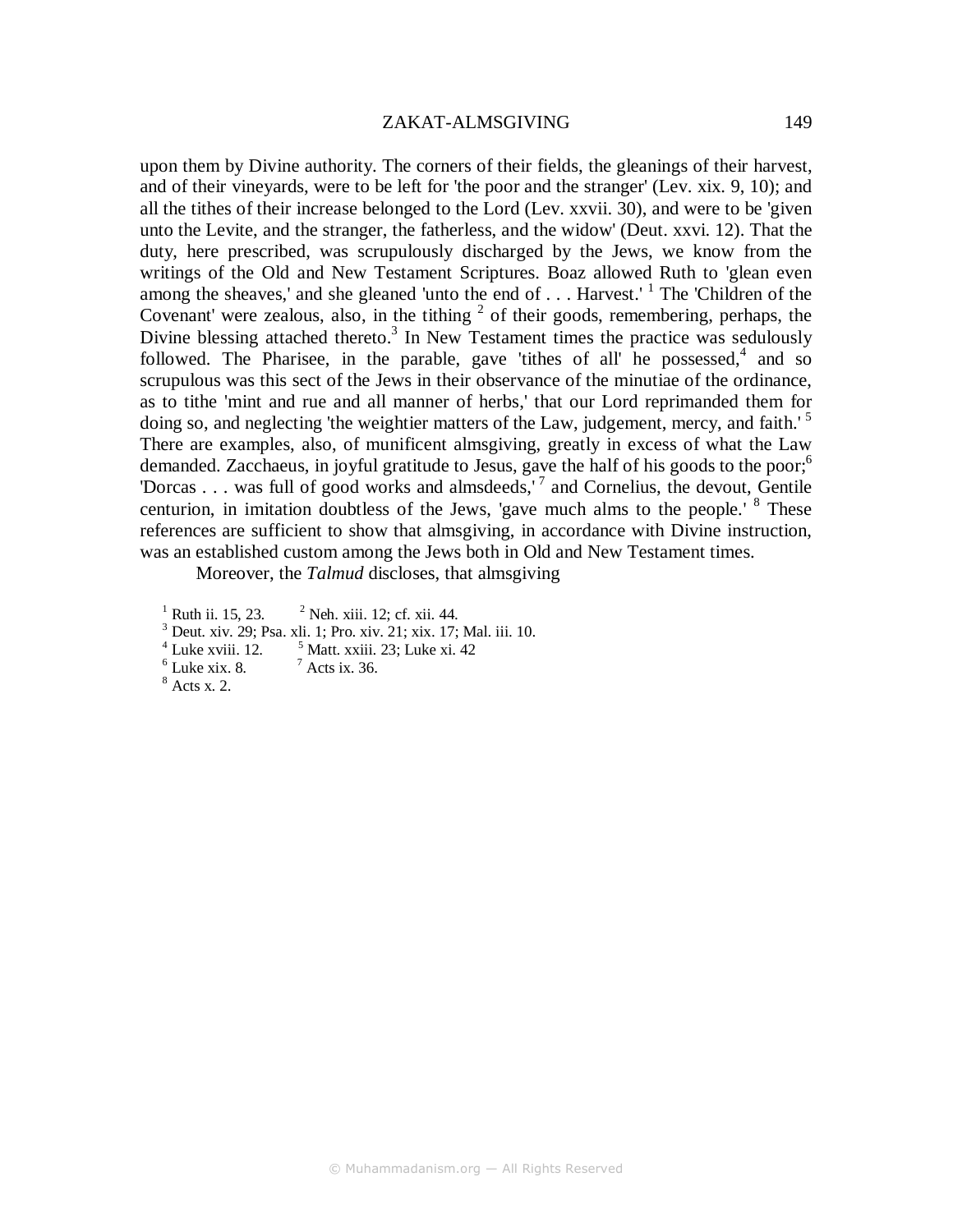became a prominent feature in later Judaism. Several tractates contain many specific references to this duty. In *Baba Bathra,* it is said: '"Almsgiving" (quoting Prov. xiv. 34, which, in the English version, has "righteousness"), הָקָדְצ" exalteth a nation," that is to say, the nation of Israel.'<sup>1</sup> And in *Rosh Hashshanah*, alms is said to be one of the 'four things' which 'cancel the decrees of Heaven: Alms . . . as it is written (Prov. x. 2), "But alms (more correctly, righteousness) delivereth from death."<sup>2</sup> Again, it is said, 'Alms delivers from death and suffereth not to come into darkness.<sup>3</sup> The Qur'an says, that almsgiving 'cleanses and purifies,' and is 'an approach to God.' The *Talmud* says, 'he who gives . . is pious.' <sup>4</sup> The Qur'an says, that almsgiving is an 'expiation for sin.' The *Talmud*  says, it delivers from Hell, $3$  and entitles to Heaven.<sup>5</sup>

The *Talmud* contains many other references to the virtue, and necessity, and the rewards of almsgiving,<sup>6</sup> but from what has already been said, it is clear that, just as Muhammad was indebted to the Jews for his act, or practice, of fasting, so to Judaism was he indebted for his practice of almsgiving, although he altered, in many respects, the details or regulations in connexion with both ordinances.

This conclusion is further confirmed by a reference to the *Apocryphal Gospels*, and other such writings, with

<sup>1</sup> *Baba Bathra*, fol. 10*b*; *Gittin*, fol. 76. Note in this, and the following, quotation, that attention is drawn to the Hebrew word which is used for alms, and which means, more correctly, righteousness: *vide* p. 148.

<sup>2</sup> *Rosh Hashshanah,* fol. 166.

3 *Tobit*, iv. 10.

<sup>4</sup> *Baba Kama,* fol. 7; cf. *Pirqey Aboth*, chap. v. sect. 19.

<sup>5</sup> *Rosh Hashshana*, fol. 166.

6 R. 'Aqiba 'used to say, tradition is a fence to the Torah; tithes are a fence to riches' (*Pirqey Aboth*, chap. iii, sect. 20). *Vide Aboth d' Rab. Nathan*, chap. xli ('He who gives alms brings a blessing on himself ').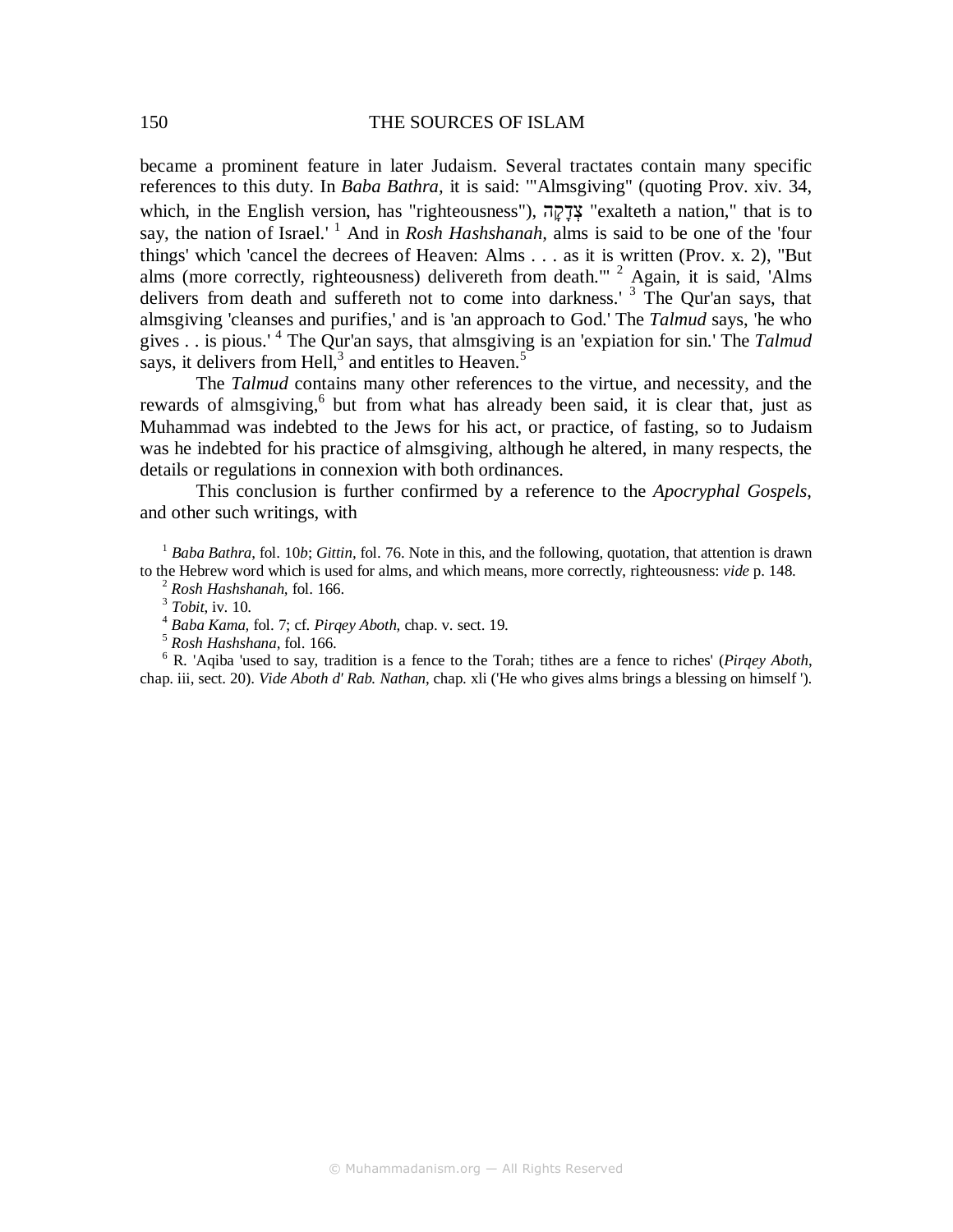#### ZAKAT-ALMSGIVING 151

which Muhammad seems to have been more familiar than with the Canonical Books of Scripture; and from which, we have seen when treating of the sources of the Faith of Islam, he drew not a few of his Qur'anic 'revelations.' As prayer and alms are frequently referred to jointly in the Qur'an, so they are found mentioned in these writings. In the *Gospel of the Birth of Mary,* we read that the angel of the Lord appeared to Joachim, and said to him, 'Your prayers are heard, and your alms ascended in the sight of God.'  $1$  The *Protevangelion* says, 'Joachim . . . being very rich, made double offerings to the Lord God, having made this resolution: My substance shall be for the benefit of the whole people, and that I may find mercy from the Lord God for the forgiveness of my sins.' <sup>2</sup> The *Gospel of the Infancy* <sup>3</sup> contains references to offerings; and the *Epistle of Clement*  has the exhortation, 'Do . . . whatsoever our Lord has commanded us to do. And particularly that we perform our offerings and service to God at their appointed seasons . . . They, therefore, who make their offerings at the appointed seasons, are happy and accepted . . . they are free from sin.'<sup>4</sup> In the *Epistle of Barnabas* we also read, 'Thou shalt also labour with thy hands to give to the poor that thy sins may be forgiven thee.' <sup>5</sup>

It is unnecessary to pursue this question further. But while it is evident, from the above, that Muhammad borrowed his fourth 'act of practice' from the Jews,<sup>6</sup> he did not, however, adopt the Jewish rite in its entirety.

 $<sup>1</sup>$  Chap. ii. 3; cf. Acts x. 4 (Cornelius).</sup>

 $<sup>2</sup>$  Chap. i. 1.</sup>

<sup>3</sup> Chap. ii. 5; iii. 1.

4 *I. Clement*, xviii. 13, 14, 16. *I. Clement* xl. 1-4.

<sup>5</sup> Chap. xiv. 20; The Greek is, 'For the redemption of thy sins.' cf. Daniel, iv. 27.

<sup>6</sup> There is a passage in the Qur'an which indicates that Muhammad had the Jewish practice in his mind when he instituted the ordinance.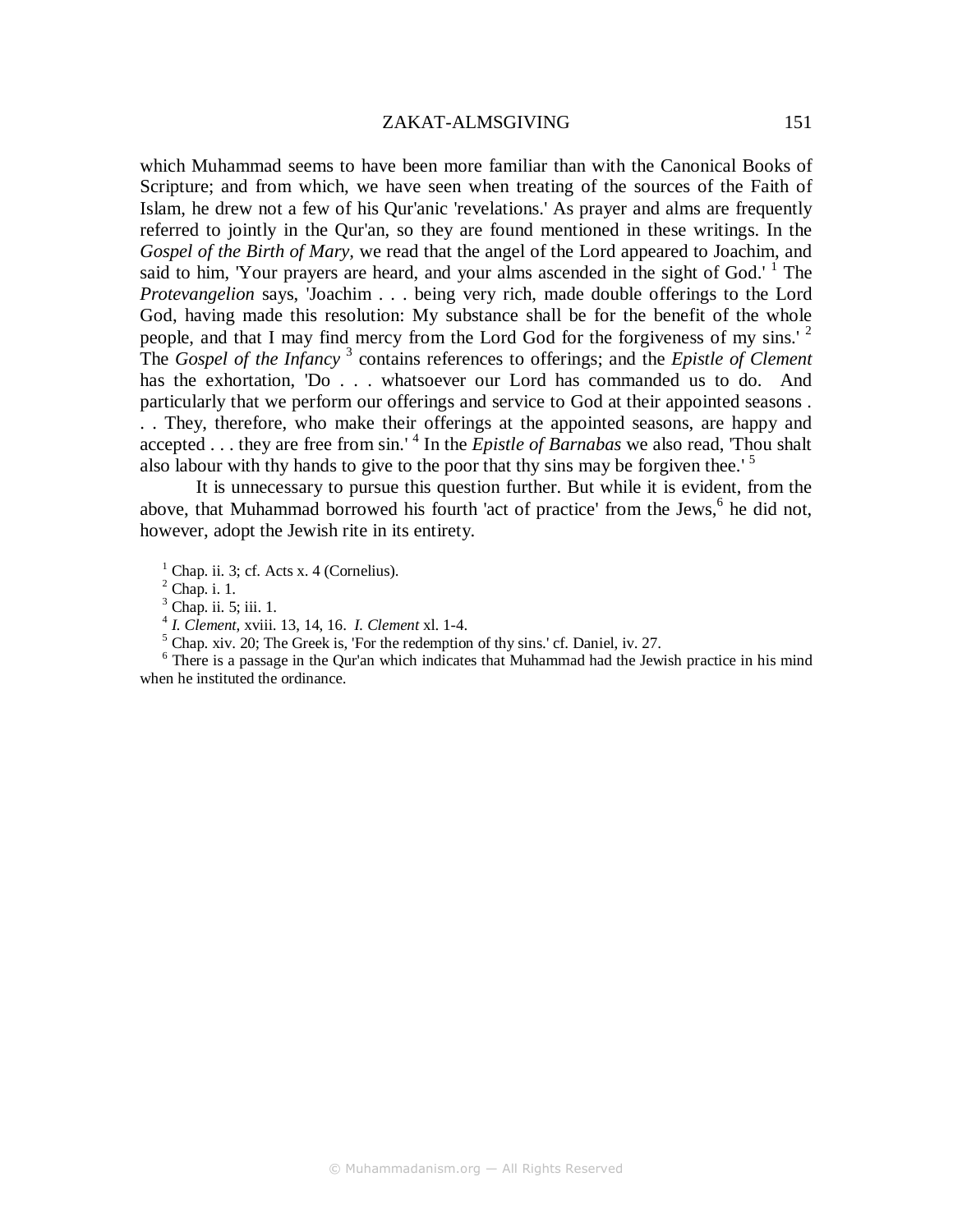There are differences between the Jewish and the Muslim ordinance, as regards both the amount demanded, and the purpose for which it is given. The Jewish tithe did not become the Muslim regulation, which in some things was more, and in others less, than the tenth.<sup>1</sup> Nor was the Muslim zakat given for the maintenance of the Muslim priesthood, $2$  although the tithes of the Jews were given for the support of the Priests and Levites.<sup>3</sup>

Muhammad seems, also, to have been aware of the old Pharisaic custom of giving 'alms before men,' and of our Lord's injunction to observe the practice 'in secret'; so he countenances both these methods. 'Give ye your alms openly? It is well. Do ye conceal them and give them to the poor? This, too, will be of advantage to you, and will do away your sins' [Suratu'l-Baqara (ii) 273]. 'They who give away their substance in alms, by night and by day, in private and in public, shall have their reward with their Lord' [Suratu'l-Baqara (ii) 275].

It is only right, and fair to Islam, to say that, in its provision for supplying the needs of indigent Muslims, it is worthy of much commendation. In India the Hindu mendicant is ubiquitous; the Muslim beggar is a *rara avis.* When travelling in Egypt and Palestine,

Referring to the gardens and trees of his followers, he said, 'Eat of their fruit ... and pay the due thereof *on the day of its ingathering* [Suratu'l-An'am (vi) 142]. Compare this with the command given to Israel to bring 'The first of the first fruits of thy land into the house of the Lord' (Ex. xxiii. 19).

There is another Qur'anic injunction, in connexion with almsgiving, very similar to a direction given by Moses. In Suratu'l-Baqara (ii) 216, 217, we read, 'They will ask thee also what they shall bestow in alms: Say, What ye can spare.' In Deut. xvi. 17, the precept is, 'Every man shall give as he is able.' The New Testament has a similar instruction: 'Give alms as you are able' (see marginal reference, Luke xi. 41).

<sup>1</sup> A fifth part is exacted from whatever is found in mines; a twentieth part of irrigated fruits.

 $2$  There is land set apart for the support of the Maulavi and 'Ulama of Islam; also offerings are given to them at the time of harvest.

3 Number xviii. 11-14, 21, 24.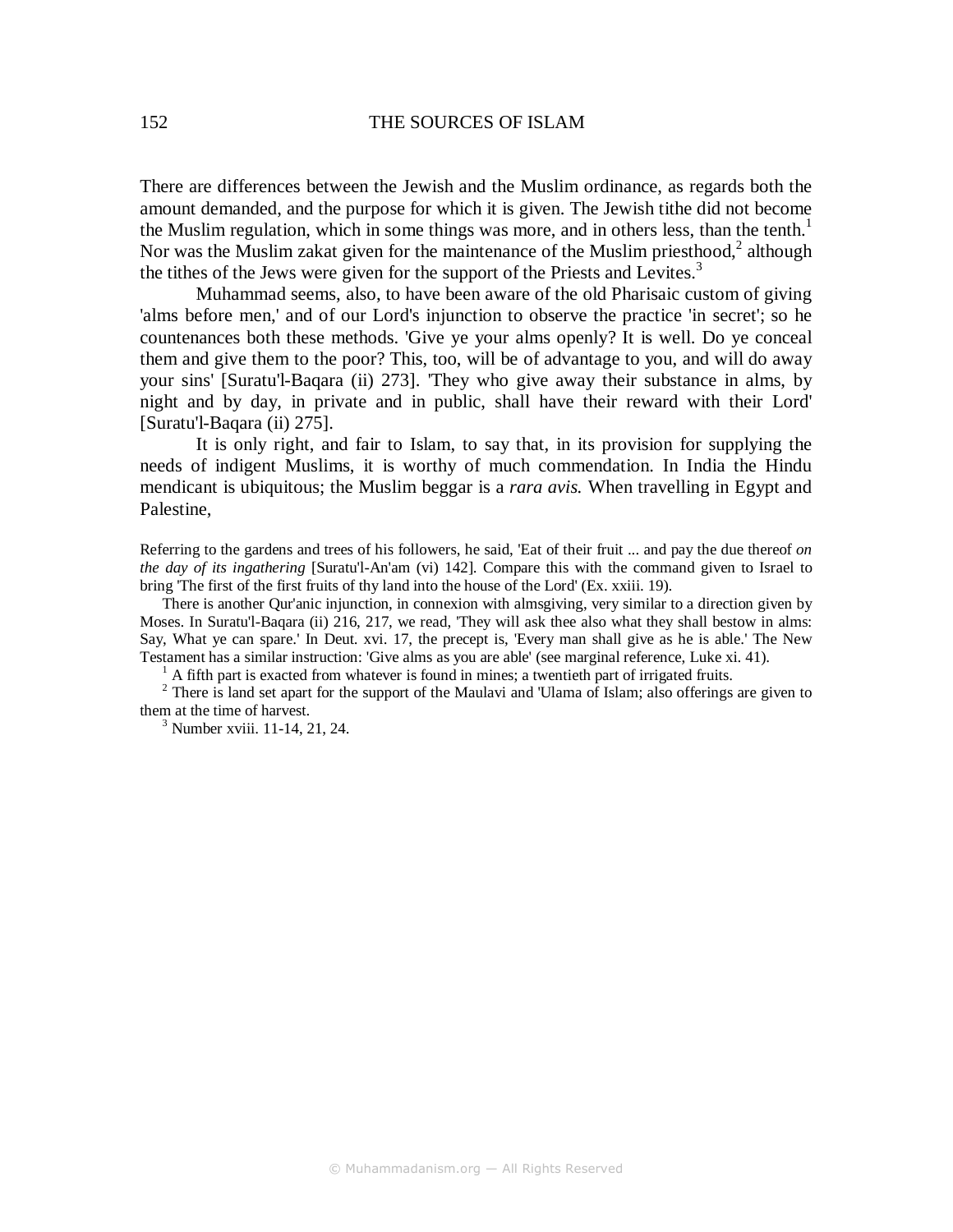### ZAKAT-ALMSGIVING 153

this feature of Islam was, also, noticed by the writer. While the word 'bakhshish'  $1$  was most frequently heard at every place we visited, it was used mostly by young people who appeared well-fed and in no need of charitable relief, and also by some others who could scarcely be reckoned poor, but who regarded the sahib as their legitimate prey, sent perhaps by Allah to enrich them with as much money as they were able, by any means, to extort from  $him!^2$ 

 $<sup>1</sup>$  A Persian word, very commonly used by beggars, meaning gift, or gratuity.</sup>

<sup>2</sup> Although not in any need of charitable relief, the cupidity of these Muslims, the writer thinks, accounts for their practice of begging from European visitors, and for their persistence in demanding substantial 'bakhshish' for the slightest service rendered, if only to direct the traveller on his way, or guide him through a town. Even the presence of the visitor seems to excite their avarice, and to cause expectations of gratuities. Perhaps the writer may be pardoned a personal reference to illustrate this. When in Samaria, on our way to Jerusalem, having left my wife in the courtyard of a tomb, which is said to be that of St. John, I went to photograph in the town, with my guide, a Syrian Christian. During my absence, several Turks gathered round my wife, and one of them, noticing the ring on her finger, tried to draw it off. Failing in this, he drew his dagger, and, by signs, threatened personal violence, if she did not give him the ring. I arrived back at the critical moment, and this person gave no more trouble. But when we had mounted our horses, and attempted to leave, having offered a 'bishlik' (10d) as a gratuity, the reins of my pony were seized by a Turk who, though he had done nothing for us, intimated that I must give him a 'medjidi' (3/6) before I could leave. This was mere bluff, and when he saw I was not to be intimidated, releasing the reins, he asked for the 'bishlik,' which I gave him, and we were allowed to proceed on our way, without further molestation.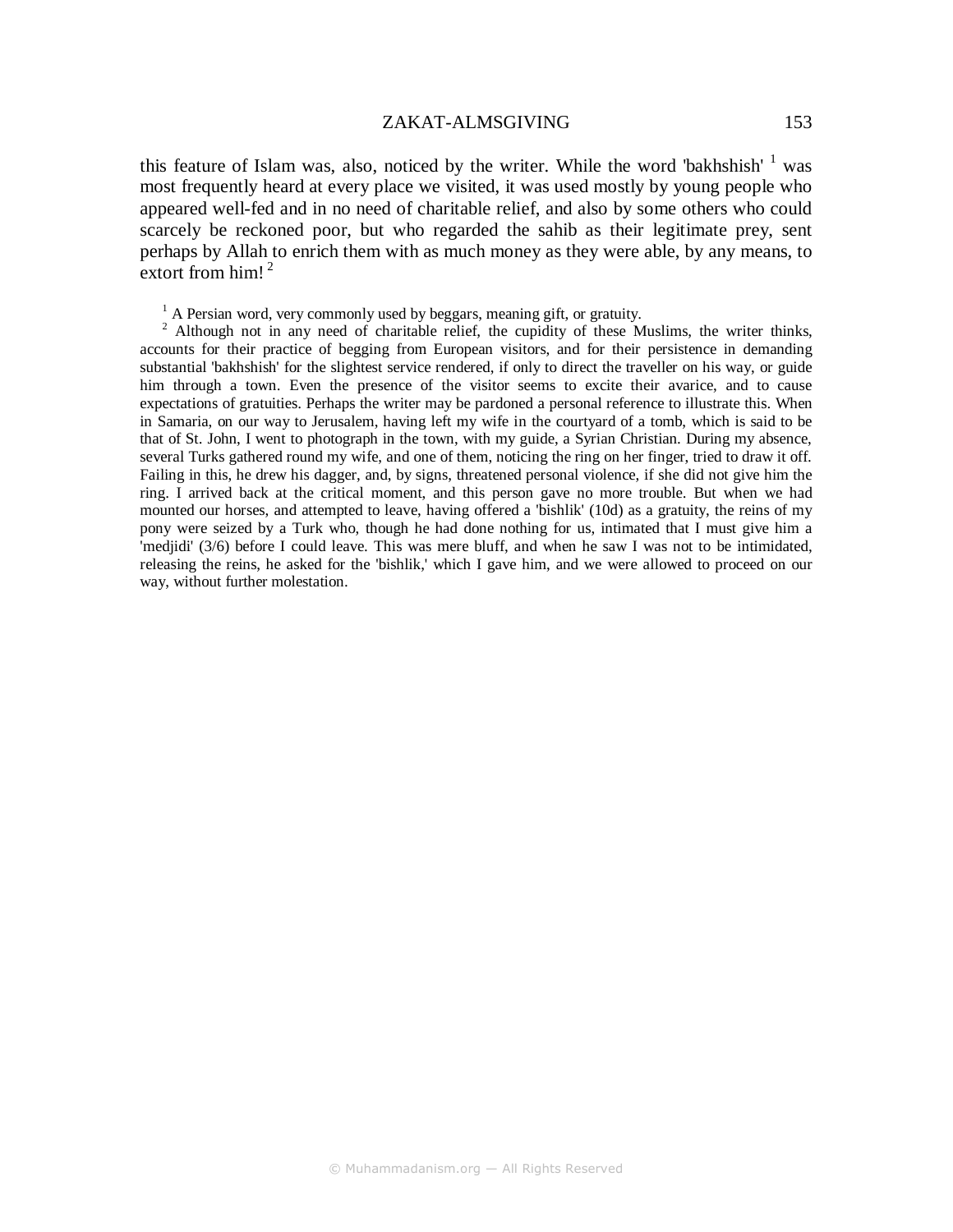# CHAPTER XIII

# THE HAJJ, OR PILGRIMAGE TO MECCA

'Proclaim to the people a PILGRIMAGE.... Let them pay their vows, and circuit the Ancient House.'<sup>1</sup>

WE have come now to the consideration of the fifth and last, 'pillar,' or foundation of practice, of Islam, namely, the Hajj, or Pilgrimage to Mecca, which will, therefore, complete our inquiry into the sources of Islam.

The Pilgrimage to Mecca, and the observance of all the ceremonies in connexion with it, at least once in a person's life, is a fard duty, incumbent upon every Musalman who is able  $2$  to accomplish it. The Qur'an explicitly says, it 'is a service due to God,'  $3$ and Muslims regard it as the most important rite of their religion, because it is the consummation of all the other ceremonies of Islam. The merits of the Hajj are so great, that it is believed to be 'the surest way to salvation and Paradise.' <sup>4</sup> Every step taken towards the Ka'ba $5$  in

 $<sup>1</sup>$  Suratu'l-Hajj (xxii) 28, 30.</sup>

<sup>2</sup> Suratu Ali 'Imran (iii) 91. The words 'who are able' in this passage, Baidawi says, refer to the possession of sufficient means for the accomplishment of the journey. Imam Abu Hanifa says they refer both to the means and the strength of the person. *Baidawi*, vol. i. p. 147.

<sup>3</sup> Suratu Ali 'Imran (iii) 91.

<sup>4</sup> Stated in Memorial of Pilgrims, sent to the Viceroy of India, 1895.

<sup>5</sup> The Ka'ba (lit., a cube) is the oblong stone building in the centre of the Musjidu'l-Haram, or sacred Mosque of Mecca, which is also called Baitu'llah, or the House of God. The Ka'ba contains the hajaru'laswad, or black stone, about seven inches in diameter, which is set in silver, and fixed in the south-east corner of the building. This stone, which is probably a meteorite, is said, according to tradition, to have come from Paradise, and to have been, originally, whiter than milk, but became black by the sins of those who touched it. On the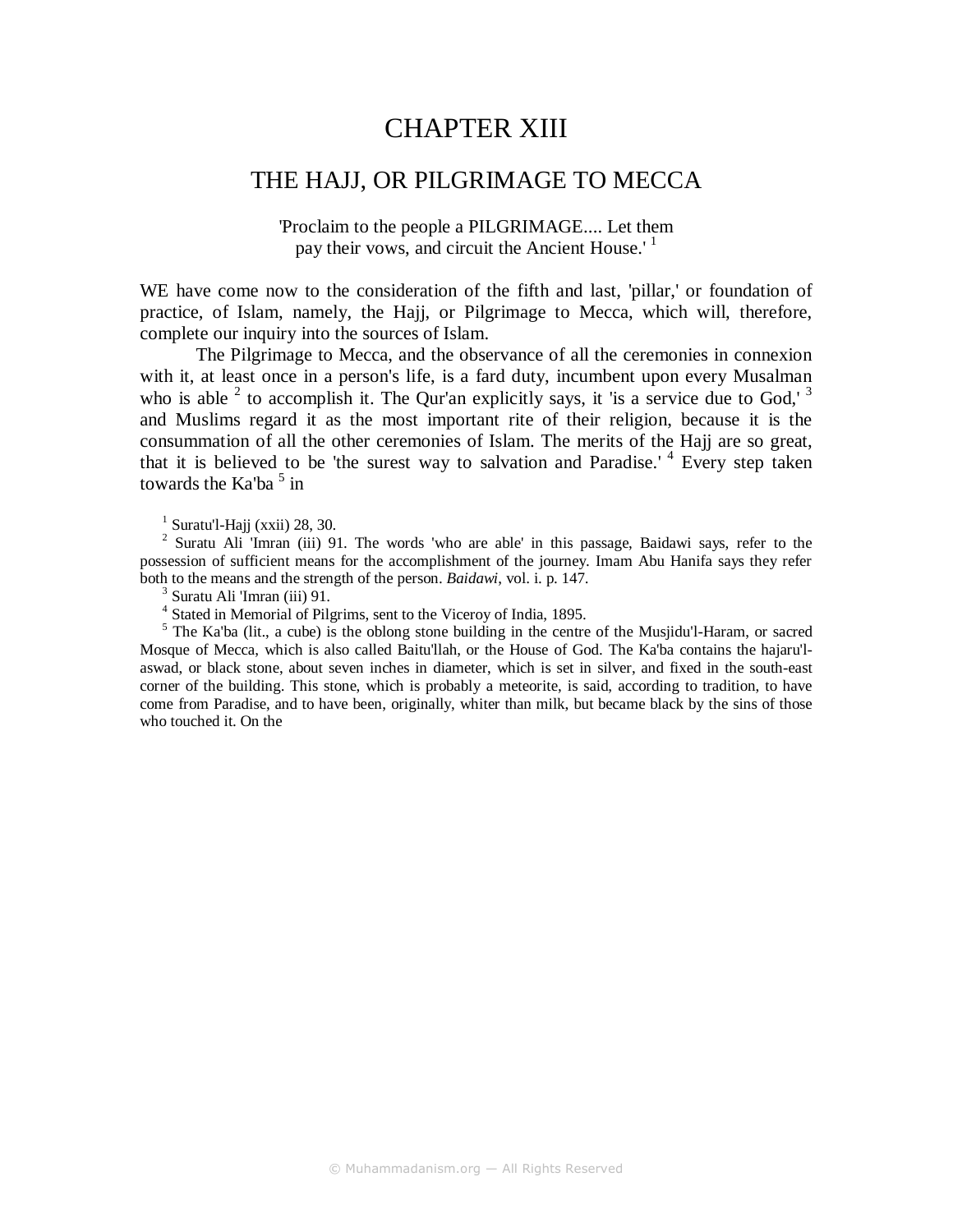the sacred Temple of Mecca, is supposed to blot out a sin, and the pilgrim who dies on his way to Mecca, is reckoned a martyr of the faith, and is thus assured of an entrance into Heaven, and of those sensual joys which attend the martyrs there.

The Qur'anic injunctions to observe this 'act of practice' are found in several Suras, and are endorsed by the sunnat, or practice of Muhammad. 'Proclaim to the people a PILGRIMAGE; Let them come to thee on foot and on every fleet camel, arriving by every deep defile: That they may bear witness of its benefits to them, and may make mention of God's name on the appointed days, over the brute beasts with which He hath supplied them for sustenance: Therefore eat thereof yourselves, and feed the needy, the poor: Then let them bring the neglect of their persons to a close, and let them pay their vows, and circuit the Ancient House' [Suratu'l-Hajj (xxii) 28-30]. We shall see, later, that this passage contains directions concerning several ceremonies of the Hajj. In Suratu'l-Ma'ida (v) 98, Muhammad says, 'God hath appointed the Ka'ba, the sacred House, to be a station for mankind, and the sacred month, and the offering, and its ornaments.' Further, in Suratu Ali 'Imran (iii) 91, he says, 'The Pilgrimage to the Temple is a service due to God, from those who are able to journey thither.' And in Suratu'l-Baqara (ii) 192, the command is, 'Accomplish the Pilgrimage, and the Visitation  $1$  of the holy places in honour of God.'

These 'divine' injunctions were confirmed by the practice of the Prophet (and of his companions), $<sup>2</sup>$  who</sup>

Day of Judgement it will, it is said, be able to see and also have the power of speech, and so will bear witness in favour of those who have kissed it.

<sup>1</sup> This refers to the 'Umra, or 'Little Pilgrimage,' which can be performed at any time, except on the days of the 'Greater Pilgrimage.' Animal sacrifice is not a part of the 'Umra. *Vide* Burton's *Pilgrimage to al-Madinah and Meccah*, vol. ii. ch. xxxii. pp. 241-246.

 $2^2$  The companions (Ashab) of the Prophet were those in constant intercourse with him.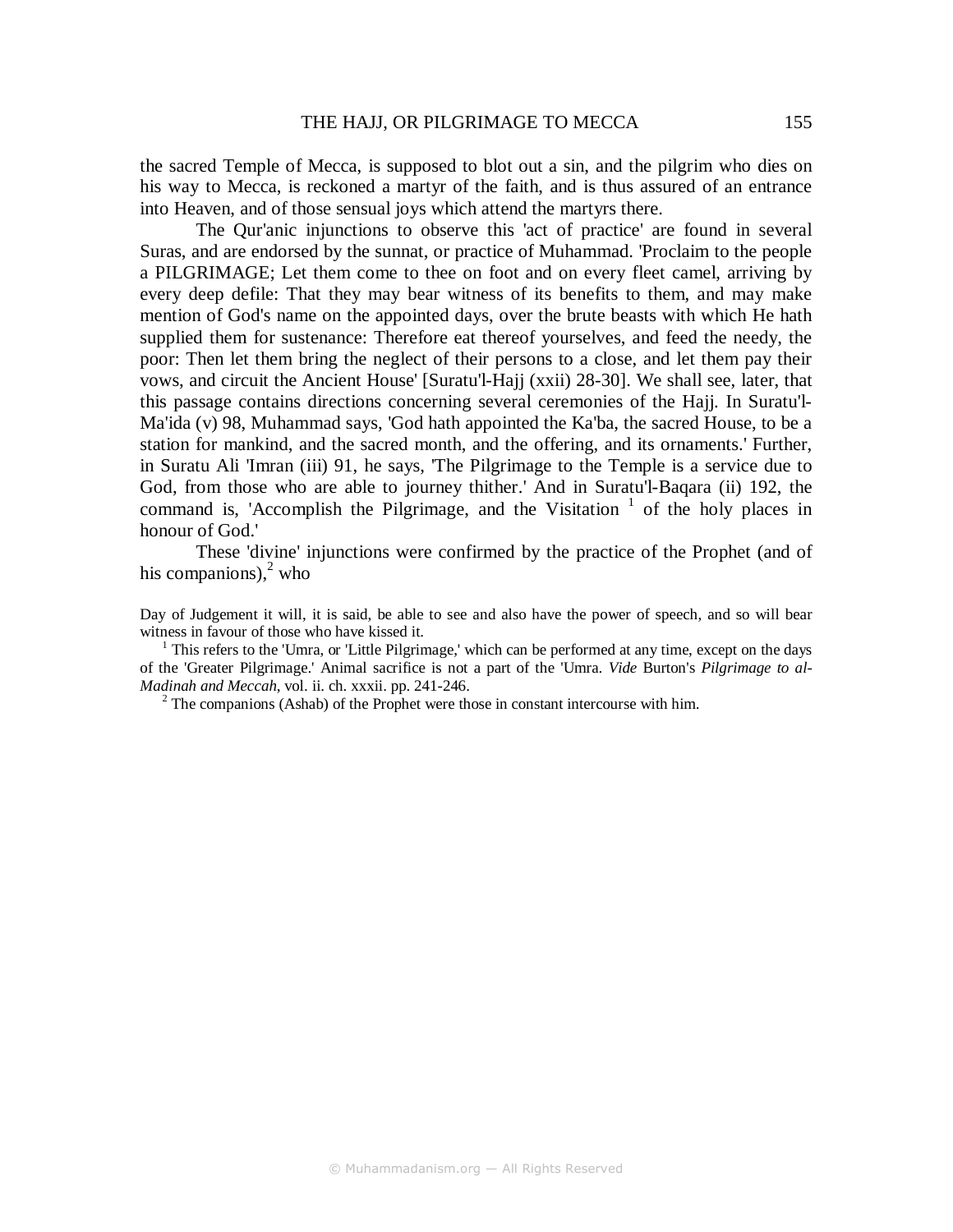several times performed the Pilgrimage, and observed all the rites connected with it. This was, of course, after he had overcome the hostility of the Meccans and practically the whole of Arabia was subdued by the warrior-prophet.

A practice so expressly commanded, and observed, by Muhammad, could not but exercise a deep impression, and have a binding effect, upon his followers, who were ever ready to follow, unquestioningly, in the footsteps of the Prophet; and, connected as the practice was with a sacred Arab shrine, hallowed by its antiquity, and glorified by its reputed Abrahamic origin, it doubtless helped to reconcile the Arabs to the acceptance of a Faith which, by force of arms, had made itself dominant throughout Arabia, and which they were now no longer able to resist.

The practice, however, has become a burden to a great part of the Muhammadan world, who live far distant from the holy city with its hallowed shrine. So long as the sway of the Crescent was confined to Arabia, 'the institution of the Hajj Pilgrimage,' as Palmer says,<sup>1</sup> 'was an admirable one for consolidating the Arab tribes'; but when the power of Islam was extended to other lands, where its followers multiplied and are now counted by millions, to impose on them, as obligatory in the service of God, a rite which, we will see, is only a relic of heathendom, and which, for the great majority of Muslims is impossible of accomplishment this, surely, was to lay on them 'that for which' they 'have not strength' to bear, and does more perhaps to falsify the pretensions of Islam to be a divine revelation than any other institution founded by Muhammad. A rite, which Muslims believe to be 'the surest way to Salvation and Paradise,' but the benefits of which may be denied them, by circumstances over

<sup>1</sup> *Sacred Books of the East*, vol. vi. p. lxxvi.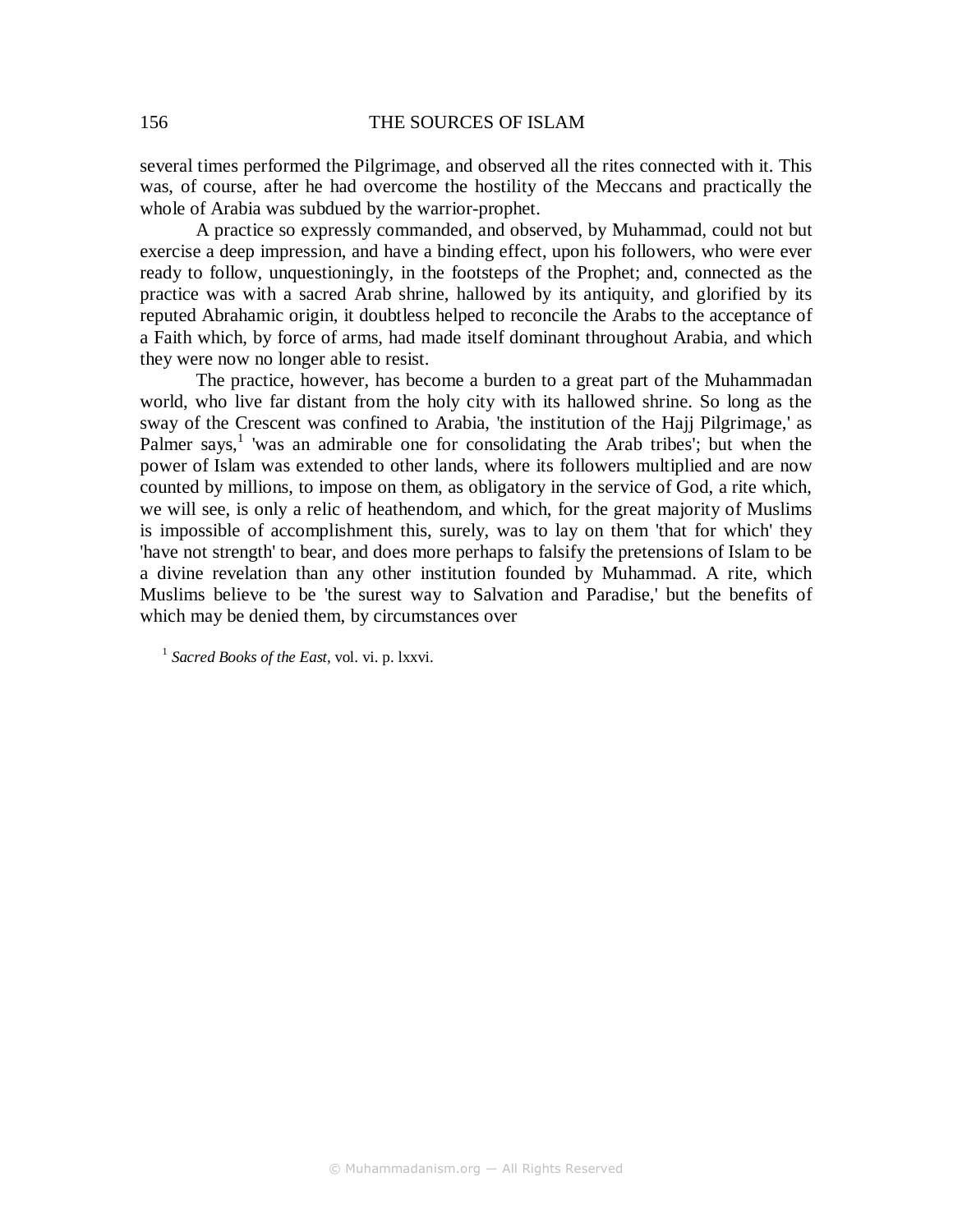### THE HAJJ, OR PILGRIMAGE TO MECCA 157

which they have no control, cannot be regarded as of divine appointment.<sup>1</sup>

Let us now see what the ceremonies of the Hajj consist in. It should be noted, first, that, while preparations for the Pilgrimage can be made during the tenth and eleventh months of the Muhammadan year (i.e. during Shawwal, and Dhu'l-Qa'da), the actual Pilgrimage can only be done on three days of the twelfth month, Dhu'l-Hijja, namely, from the seventh to the tenth. The Qur'anic command is 'Let the Pilgrimage be made in the months already known' [Suratu'l-Baqara (ii) 193].

At the appointed time, therefore, pilgrims, from all parts of the world, arrive at the stages<sup>2</sup> on the different roads leading to Mecca. Here they divest themselves of their own clothing, bathe, pare their nails, offer up two prayers, and then put on the Ihram, or pilgrim's sacred garb, which consists of two seamless pieces of cloth, one of which is wound round the waist, and the other is thrown over the shoulders. After saying the niyyat, or prayer of intention, namely, 'O God, I purpose to make the Hajj; make this service easy to me, and accept it from me,' the pilgrim, wearing only sandals, proceeds towards Mecca. From this time until the Pilgrimage has been completed, the head and the face must remain unwashed and unshaven [Suratu'l-Baqara (ii) 192]; all intercourse with women, and all wrangling and bad language, are prohibited [Suratu'l-Baqara (ii) 193]; nor is hunting, and the killing of game allowed [Suratu'l-Ma'ida (v) 96,

<sup>1</sup> Maulavi Rafi'u'din Ahmad, writing in the *Nineteenth Century*, October, 1897, said, 'The Hajj cleanses the hearts of men and makes them innocent like new-born babes.' Any Muslim who is able to make the pilgrimage, and who fails to do so, is considered guilty of mortal sin. Ghazali relates a Tradition of Muhammad that he who dies without performing the Pilgrimage may as well die a Jew or a Christian.

 $2$  These are called Miqat, and are six in number. They are situated about six miles from Mecca, on the various roads leading to it.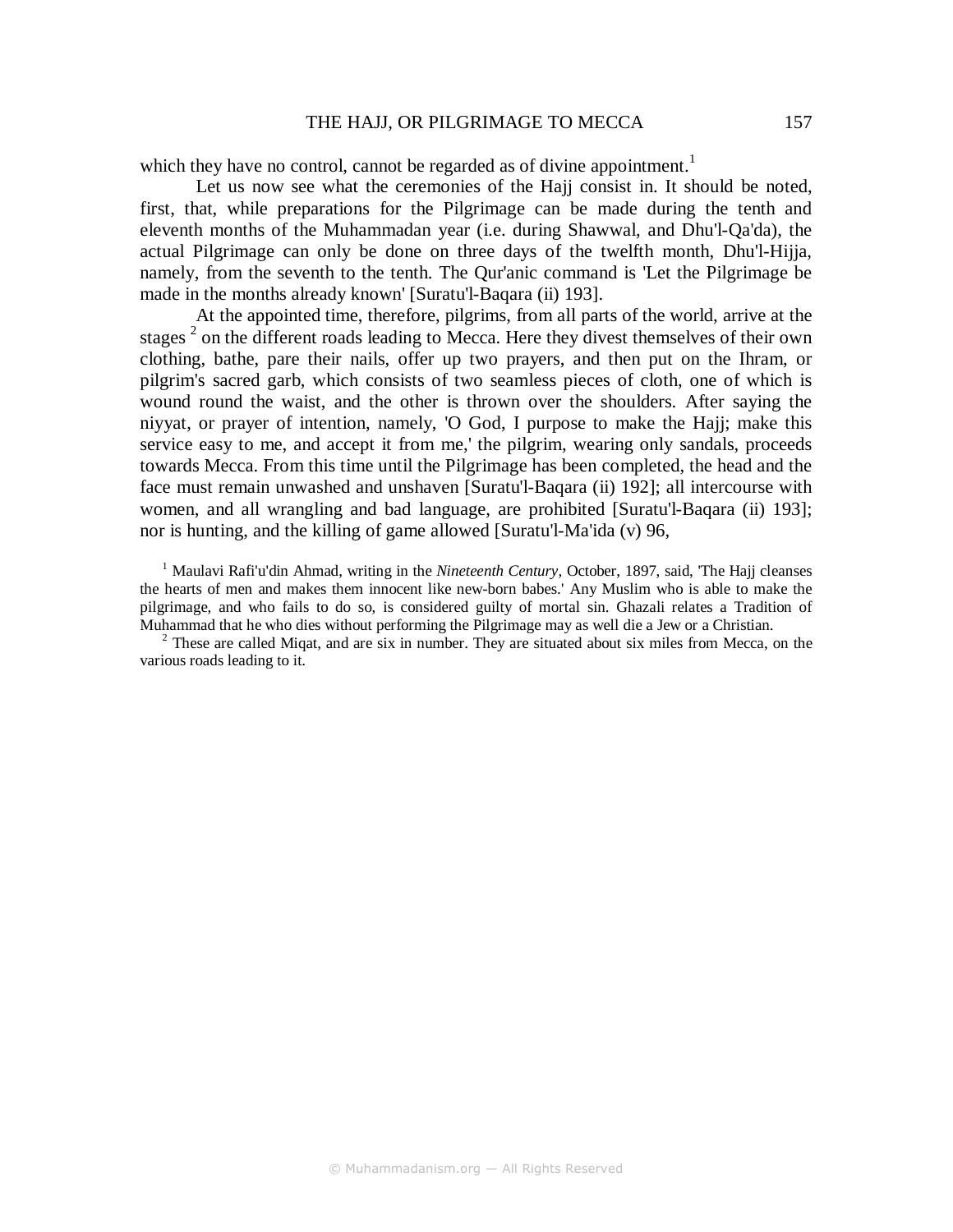97].<sup>1</sup> The pilgrim is now within the holy territory, and the 'truce of God' must be kept. All his attention must now be given to the performance of the holy ritual, and all worldly thoughts and affairs must be abandoned.

On entering the city or the Mosque, the pilgrim says the Talbiya,  $2$  repeating 'Labbaik, Allahumma, Labbaik! . . . Labbaik.' 'Here I am! O Allah! Here I am! There is no God but Thee! Truly, praise and bounty, and the kingdom are to Thee! No partner hast Thou! Here am I!'

On entering the Mosque, and approaching the Ka'ba, praying all the time, he kisses the black stone, which is fixed in the south-east corner of the Ka'ba on the outside; or if that be impossible, on account of the crowd, he must touch it with his hand or with a stick, and then kiss his hand or the stick that touched it. He then encompasses the Ka'ba seven times, $3$  three times running and four times walking slowly.<sup>4</sup>

The pilgrim next proceeds to the place of Abraham (Maqamu'l-Ibrahim), $<sup>5</sup>$  where</sup> he prays and repeats Suratu'l-Baqara (ii) 119, 'Remember when we appointed the Holy House as man's resort and safe retreat, and said, "Take ye the station of Abraham for a place of prayer"; And we commanded Abraham and Ishmael, "Purify my

<sup>1</sup> Fishing, however, is allowed, and the eating of fish [Suratu'l-Ma'ida (v) 97]; also the killing of five kinds of harmful animals, viz., a scorpion, a kite, a crow, a rat, and a mad dog (*Sahihu'l-Bukhari*, vol. i. p. 458).<br>
<sup>2</sup> Talbiya means the repetition of 'Labbaik,' which corresponds to 'I am here.'<br>
<sup>3</sup> This is called the *Tawaf* coromony. Shehrastani says that the Arabs believe

 This is called the *Tawaf* ceremony. Shahrastani says that the Arabs believed it to be symbolical of the motion of the planets round the sun.

4 This is according to the practice of the Prophet. *Raudatu's-Safa,* Pt. II. vol. ii. p. 694.

<sup>5</sup> This is a small building within the Mosque, where there is a stone much revered by Muslims, as Abraham is said to have stood on it when building the Mosque. It is now enclosed in an iron case from which water from the sacred well, Zamzam, is drunk by the pilgrims.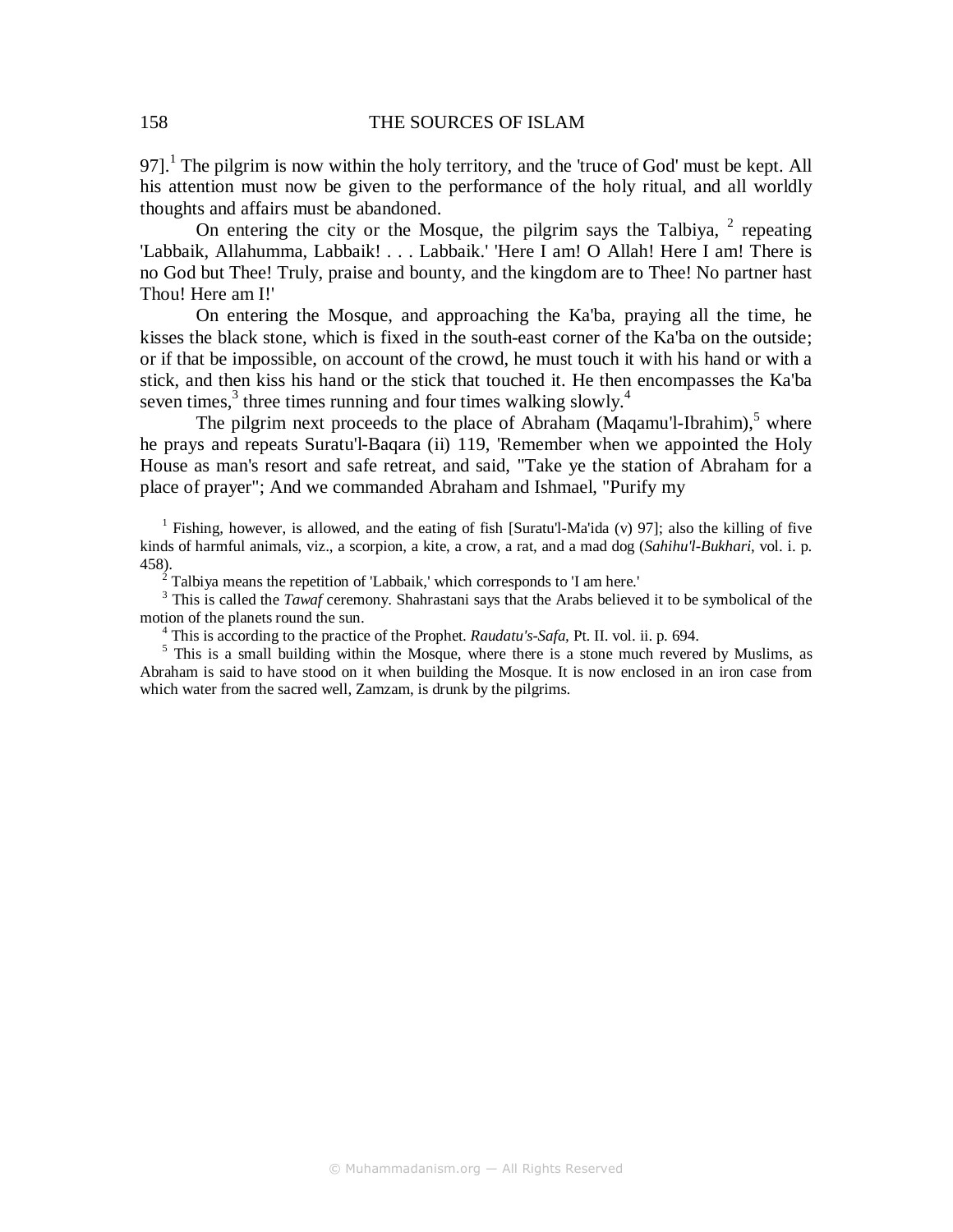House for those who shall go in procession round it, and those who shall abide there for devotion, and those who shall bow down and prostrate themselves."' The 'unity' Sura [Suratu'l-Ikhlas (cxii)] is also repeated, after which water is drunk from the sacred well, Zamzam,<sup>1</sup> and the pilgrim returns to the hajaru'l-aswad, and again kisses it.

Having offered his devotions, and observed these ceremonies in the Sacred Mosque, he then leaves it by the gate leading to Mount Safa. He ascends this hill, and, on reaching its summit, runs seven times between it and the summit of Mount Marwa,  $2^2$ praying as he runs for pardon and pity, and for deliverance from the fire. This duty is performed in accordance with the practice of the Prophet, and with the Qur'anic direction given in Suratu'l-Baqara (ii) 153, 'Verily Safa and Marwa are among the monuments of God: Whoever then maketh a Pilgrimage to the Temple, or visiteth it, shall not be to blame if he go round about them both.'

On the eighth day the pilgrim goes to Mina, which is about three miles distant from Mecca. Here he unites with the other pilgrims in observing the Muslim salat, and remains the night.

In the morning, after the salatu'l-fajr (morning prayer), he proceeds to Mount 'Arafat, $3$  where he prays,

 $<sup>1</sup>$  This is supposed to be the spring which appeared for the relief of Ishmael. To quench Ishmael's thirst,</sup> Gabriel is said to have stamped with his foot, and this spring appeared.

 $2$  This is called the as-sa'i bainu's-Safa wa'l-Marwa ceremony, and is said to represent the wanderings of Hagar to find water for Ishmael. The pilgrims sometimes walk, and sometimes stop and look back, as if looking for something as Hagar did when searching for water.

<sup>3</sup> 'Arafat is a mountain near Mecca, so called because Adam, when cast out of Paradise, met and recognised Eve there, after many years' separation. The legend is, that Adam fell upon the island of Ceylon, and Eve upon 'Arafat. After a separation of 200 years, Gabriel guided Adam, when he had repented, to this mountain of Mercy, where Eve was constantly calling for Adam; their recognition gave the mountain the name of 'Arafat. *Vide* Burton's *Pilgrimage to al-Madinah and Meccah*, vol. ii. chap. xxviii. p. 188.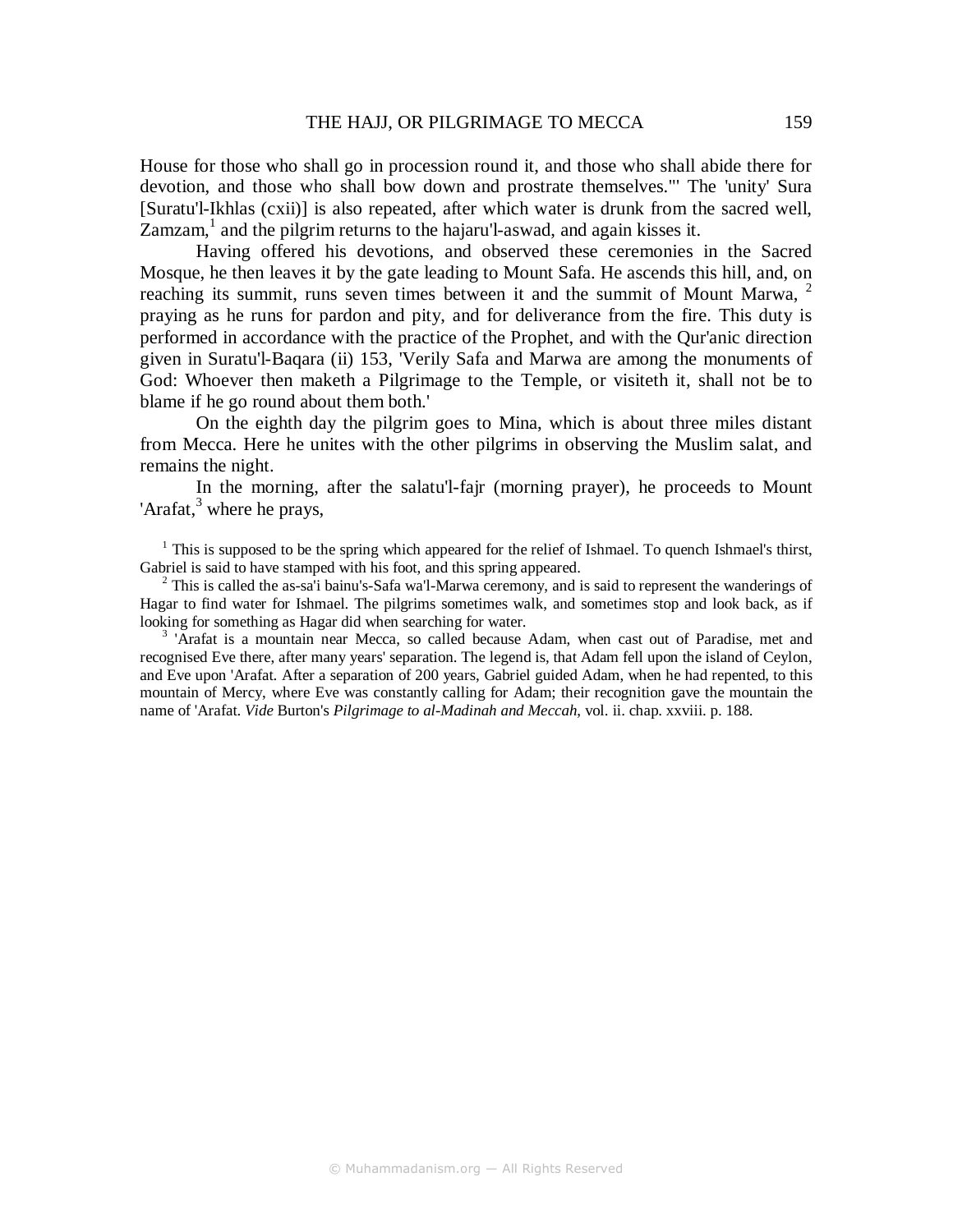stands upon the spot, or near to it, which Muhammad is said to have occupied. Here he also listens to the sermon of the Imam, in which he instructs the pilgrims in the remaining rites of the Hajj. He remains here until sunset, and then goes to Muzdalifa, a place about half-way between Mina and 'Arafat where he says the salatu'l-maghrib and the salatu'l- 'isha' together, and remains for the night.

At daybreak next morning, which is the tenth day, the 'Idu'd-Duha, or as it is also called the 'Idu'l-Adha, or great feast, he visits the Masharu'l-Haram, or sacred monument,<sup>1</sup> and having collected seven small stones, he again proceeds to Mina. In this valley of Mina there are three pillars, one of which is called the 'great devil' (ashshaitanu'l-kabir). Here the pilgrim, having prayed over each pebble, throws them singly at one of the pillars, saying, 'In the name of Allah, and Allah is Almighty (I do this) in hatred of the Fiend and to his shame.' This ceremony is called Ramyu'l-jamr, or the throwing of stones.

On the same day, in the place of sacrifice at Mina, the pilgrim, finally, offers up a sacrifice of animals. The ceremony is called the 'Idu'l-Adha, and, also, the 'Idu'd-Duha, or the feast of sacrifice. Part of this sacrifice is eaten by the pilgrim, and the rest is given to the poor. The Qur'anic reference to this ceremony is, 'Ye may obtain advantages from the cattle up to the set time for slaying them; then the place for sacrificing them is at the Ancient House. . . And the camels have we appointed you for the sacrifice to God' [Suratu'l-Hajj (xxii) 34, 37].<sup>2</sup>

<sup>1</sup> Suratu'l-Baqara (ii) 194, 'When ye pour swiftly from 'Arafat, then remember God near the holy monument.' This is a place where, it is said, Muhammad stood communing with God, till his face became shining.

<sup>2</sup> Cf. Suratu'l-Baqara (ii) 192. '... until the offering reach the place of sacrifice.'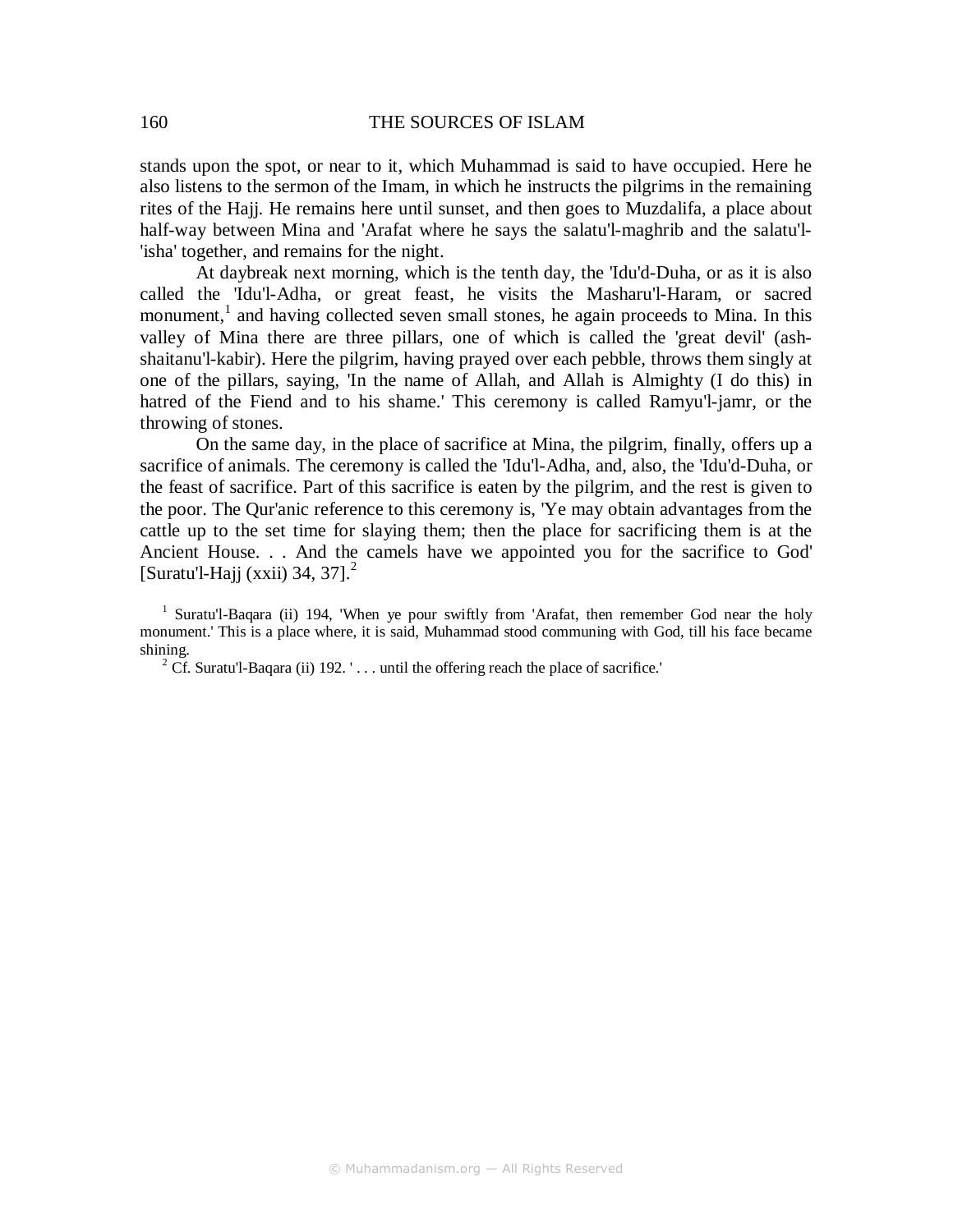The ceremonies connected with the Hajj are now ended, and the Pilgrimage, properly speaking, is finished. The pilgrim is now a Haji, that is, one who has performed the Haii.

Commanded to 'bring the neglect of their persons to a close' (xxii. 30), the Haji now shaves his head, pares his nails, and removes the Ihram.

The next three days  $1$  are spent resting, and in making preparations for the return journey. During these days, however, the Haji again visits Mina, and each day casts seven stones at each of the pillars. He then returns to Mecca and makes the farewell circuit  $2$  of the Ka'ba, after which, with tears, and prayers, and many expressions of regret, he leaves its sacred precincts, and the Pilgrimage is ended.

Such are the ceremonies of the Hajj, the recital of which, were it not for the earnestness of the pilgrims, forcibly reminds one of a burlesque, or melodramatic show.

The origin of these peculiar religious rites of the Hajj is not difficult to trace. They were, practically, all borrowed from heathen practices of the Arabs. Long before Muhammad's time the Pilgrimage to the Ka'ba, the wearing of the Ihram, $3$  shaving the head, running between Safa and Marwa, the circuit of the Ka'ba, kissing the hajaru'laswad, the casting of the stones, and the sacrifice of animals at Mina,<sup>4</sup>

<sup>1</sup> These days (from the 11th to the 13th) are called Ayyamu't-tashriq, or 'days of drying flesh.' Suratu'l-Baqara (ii) 199, 'Bear God in mind during the stated days' (i.e. three days after slaying the sacrifice); 'but if any haste away in two days, it shall be no fault in him and if any tarry longer, it shall be no fault in him, if he fear God.'

 $2$  The farewell circuit is called tawafu'l-wida'.

3 Abu'l-Fida says so (*Hist. Ante-Islamica*, ed. Fleischer, p. 180), but others affirm that the heathen Arabs performed the ceremony of going round the Ka'ba naked, and that Muhammad introduced the wearing of the Ihram; *vide* Suratu'l-A'raf (vii) 25, 29, 30. Also Muir, *Life of Mahomet*, Introd. p. cii; Sale, *Prelim. Discourse*, p. 94.

<sup>4</sup> J. M. Arnold (*Islam*, p. 28) says, 'The valley of Mina was as much the place of religious resort before Muhammad, as it has been since the days of Islamite Pilgrimage to the Ka'ba.'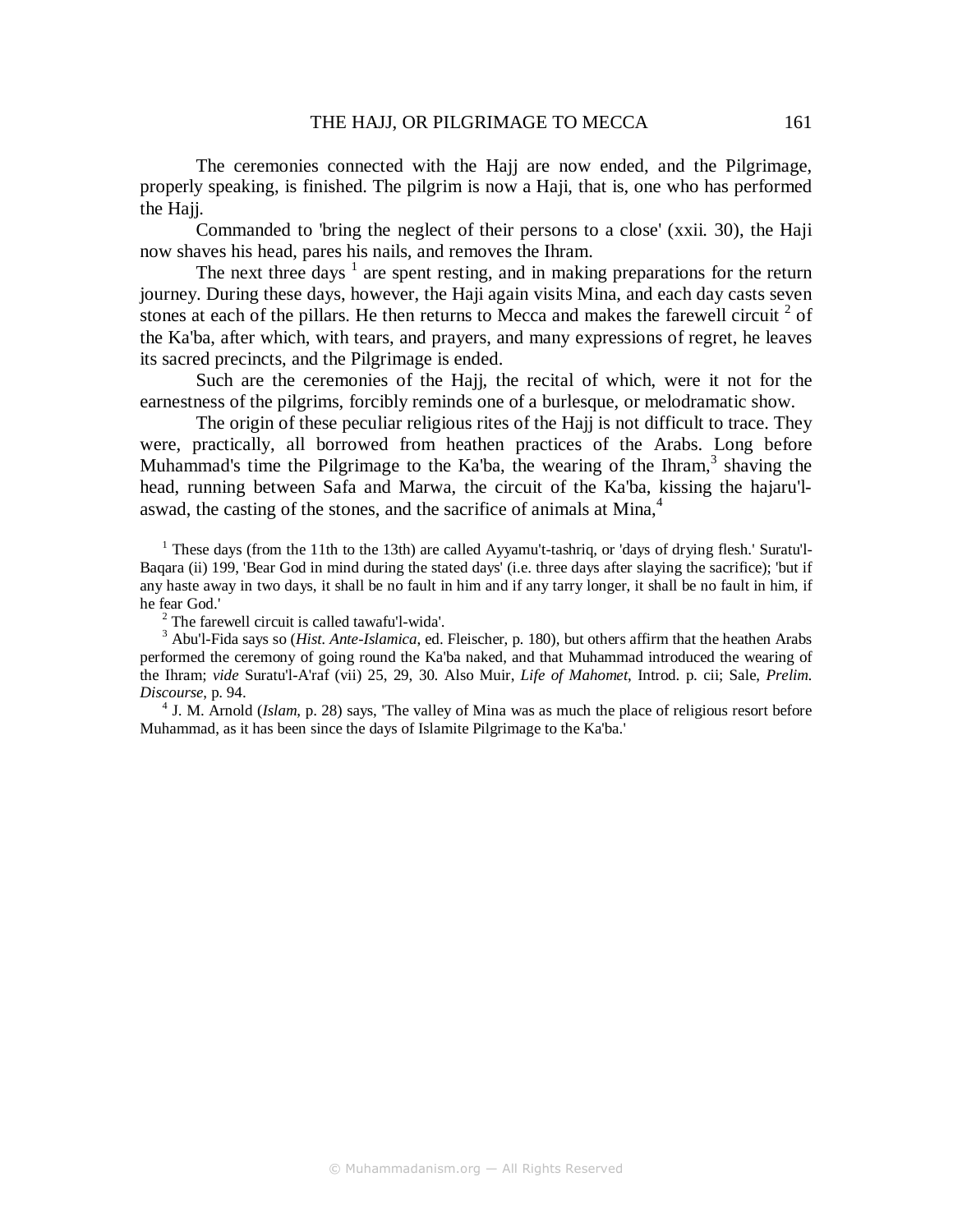were customs observed by the heathen Arabs, and were all incorporated by Muhammad into Islam, as the great culminating rite of his religion, 'which professes to be monotheistic in principle and iconoclastic in practice.'

It is, therefore, in these absurd rites of the Hajj, that Islam finds its severest condemnation, and the falsity of Muhammad's pretended revelations is amply demonstrated. The Hajj was Muhammad's compromise with Arabian Paganism. The prophet was an Arab patriot, and, as mentioned at the beginning of this thesis, he conceived his mission to be, not only to recall the people to the 'faith of Abraham,' but to achieve also the unification of the Arab race, whose scattered tribes were then living in disunion, often at war with each other, and without any recognized head or central authority in Arabia. Towards the accomplishment of his purpose the 'master mind' of Arabia was not slow to recognise the importance of this ancient Arab custom of the Hajj, which all the Arab tribes had in common, and which appealed strongly to their national sentiment. It was indelibly engraven upon their minds by its very antiquity, and endeared to them by its connection with their sacred shrine, the Ka'ba. Muhammad, moreover, realised that, while he could uproot the practice of idolatry by means of the sword, he was unable to eradicate from the minds of the people the superstitious beliefs connected with the practice, and their reverence for their sacred shrine at Mecca. An opportunist in sacred, as well as in secular, affairs, Muhammad, therefore, compromised with Arab Paganism, towards the close of his career, as he had done once before, at the commencement of his Mission. He admitted as a rite of Islam an idolatrous practice of the Arabs, which had been in vogue among them from time immemorial, $<sup>1</sup>$ </sup>

<sup>1</sup> Prof. D. S. Margoliouth, (*Mohammedanism*, p. 119) says, in reference to the ceremonies of the Pilgrimage, 'all apparently go back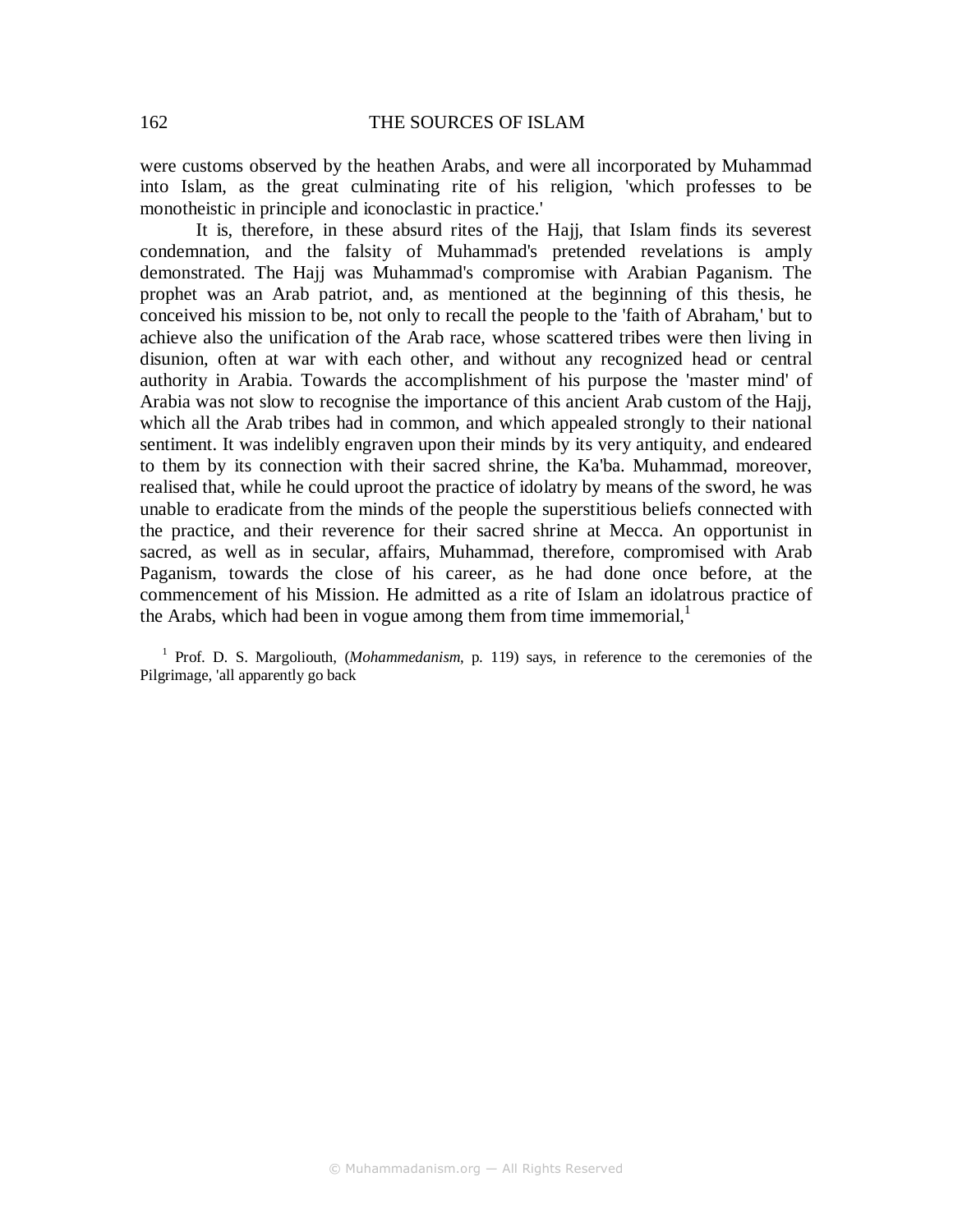and gave to it the authority of Divine sanction. The verse, 'This day have I perfected your religion unto you, fulfilled my mercy upon you, and appointed for you Islam to be your faith' [Suratu'l-Ma'ida (v) 5], is said to have been delivered by Muhammad, when he ascended Mount 'Arafat, during his observance of the Pilgrimage.<sup>1</sup> Divine sanction has thus been given, in the Qur'an, to the Hajj, as the great culminating, or perfecting, rite of Islam.

But while Muhammad, by this concession to heathenism, gained the allegiance of the Arabs to Islam, and thus welded the scattered tribes together in a national and spiritual bond, it must be admitted, even by the friends of Islam, that, by his adoption of, and proclaiming Divine sanction to, an idolatrous custom, which antagonizes our conception of Deity, and is at variance with the character of Divine enactments, the Prophet of Arabia lowered his flag to Paganism, and stained the purity of the white standard of Islam.

In support of the above, it may not be out of place here to quote the opinions of some writers on Islam, concerning the Hajj. Hughes says,  $<sup>2</sup>$  The Pilgrimage to Mecca is</sup> one of the numerous inconsistencies of Muhammad's pretended revelation.' 'In its institution the false prophet layeth open his own folly, for in the ridiculous ceremonies of the Hajj, we see the law-giver, whose professed mission it was to uproot the idolatry of Arabia, giving one of its superstitious customs the authority of a Divine enactment.<sup>3</sup> Kuenen calls the ceremonies of the Hajj 'a fragment of

to a remote antiquity, and the original association of most of them can only be divined.'

- <sup>1</sup> *Raudatu's-Safa*, Part II. vol. ii. p. 696.
- <sup>2</sup> Notes on Muhammadanism, p. 132. <sup>3</sup>  *Ibid*. pp. 131,132.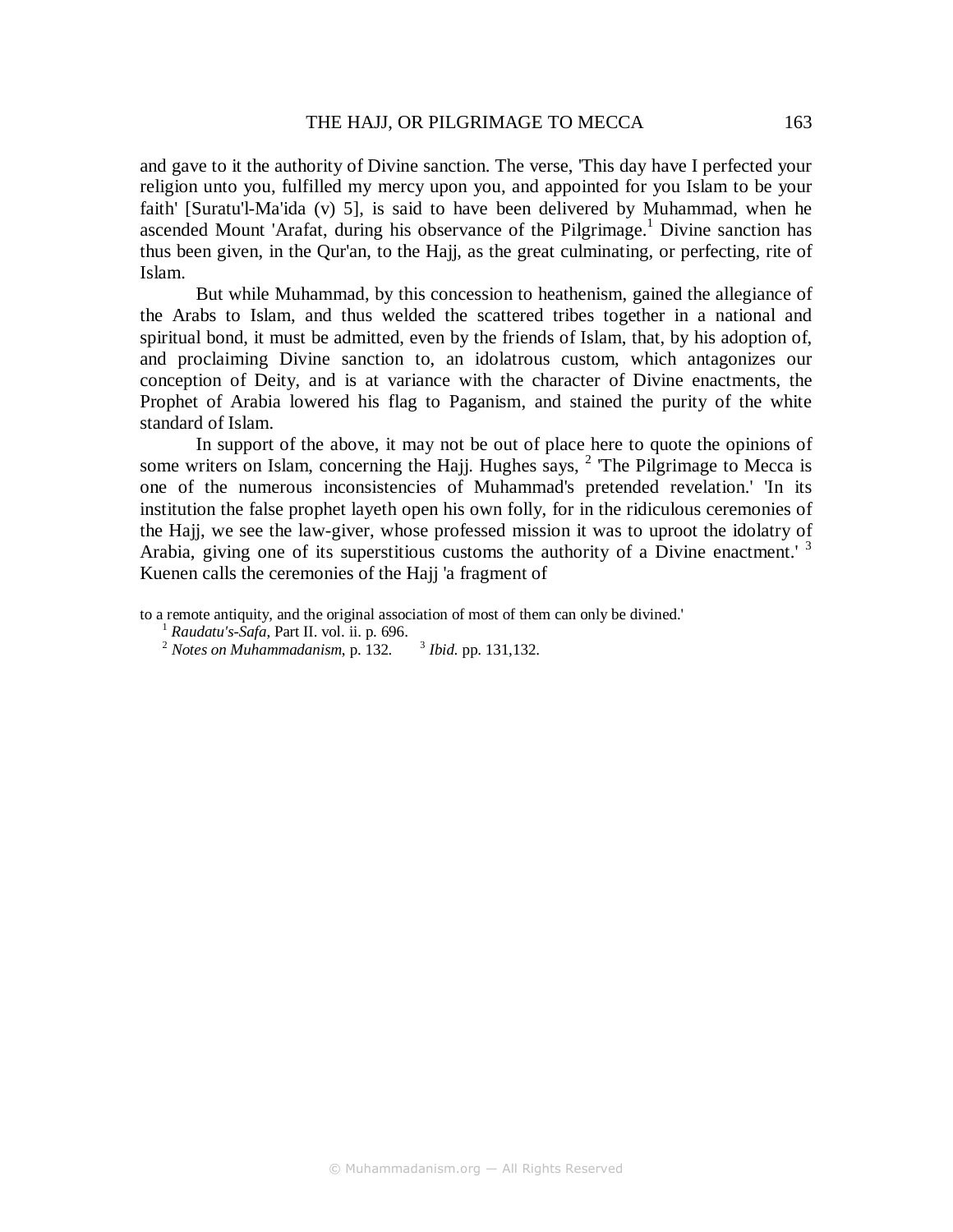incomprehensible heathenism taken up undigested into Islam.'  $1$  Sale says,  $2$  The Pilgrimage to Mecca, and the ceremonies prescribed to those who perform it, are, perhaps, liable to greater exception than any other of Muhammad's institutions; not only as silly and ridiculous in themselves, but as relics of idolatrous superstition.' Sell says,  $3\text{ Tt}$ is certainly very curious to find the old pagan customs, superstitious and silly, of the Hajj incorporated into a religion which professes to be monotheistic in principle and iconoclastic in practice.' Muir says,<sup>4</sup> The ceremonies of Pilgrimage . . . handed down by Cossai' (the heathen ancestor of Muhammad), 'were substantially the same as we find them in the time of Mahomet; and, with some modifications introduced by Mahomet himself, the same as practiced at the present day. The centre of them all is the Ka'ba . . The worship of the Ka'ba' (i.e. before Muhammad's time) 'was active and vigorous, and . . . its directors exercised a wonderful influence over the whole of Arabia. The practices then enforced were superseded only by Islam. . . . The reverence for the Ka'ba, which permitted the imposition of customs so unreasonable and oppressive, must necessarily have been grossly superstitious as well as widely prevalent.' 'The rites of the Ka'ba were retained' (by Muhammad, and) 'they still hang, a strange unmeaning shroud, around the living theism of Islam.'

That these statements of English writers on Islam

<sup>1</sup> *Hibbert Lectures*, 1882, p. 33.

<sup>2</sup> *Koran, Prel. Discourse*, p. 94. The writer must dissent from Sale's further statement, that we 'must excuse Muhammad's yielding some points' to Paganism, as 'herein he followed the example of the most famous legislators, who instituted not such laws as were absolutely the best in themselves, but the best their people were capable of receiving' (p. 95). Sale seems to have overlooked the fact that the progressive stage of Old Testament revelation had been closed six centuries before the rise of Islam.

<sup>3</sup> *Faith of Islam*, 4th ed. p. 410. [3rd ed. 345.]

4 *Life of Mahomet*, Intro. pp. lxxxviii, xciii, cii, ciii.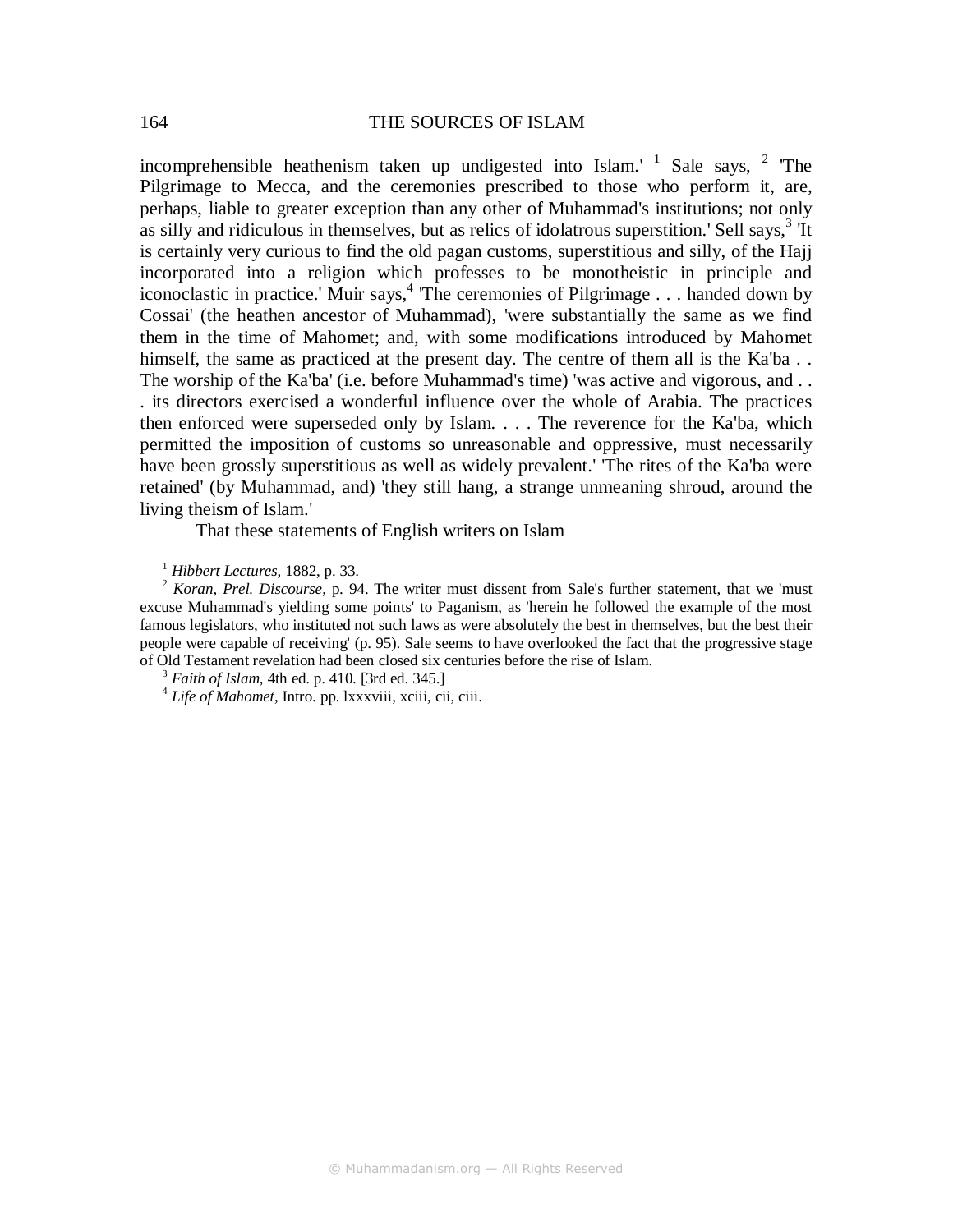are just, and in accordance with fact, may be proved from the testimony of ancient Arabic, and other, writers on the subject. Abu'l-Fida writes,<sup>1</sup> The Arabs of the times of ignorance used to do things which the religious law of Islam has adopted. . . . They used, moreover, to make the Pilgrimage (Hajj) to the House,<sup>2</sup> and visit the consecrated places, and wear the Ihram, $3$  and perform the Tawaf, and run, $4$  and take their stand at all the stations, and cast the stones.' Ibn Ishaq, who is the earliest biographer of the Prophet, whose writings have come down to us through Ibn Hisham, bears similar testimony to that of Abu'l-Fida, and adds that the rites were practised in the time of Abraham.<sup>5</sup>

Herodotus, we have seen (p. 23), refers to the heathen deities worshipped by the Arabs, and in the same book <sup>6</sup> mentions the Arab custom of shaving their hair around their temples, and that they used seven stones when taking an oath.

Diodorus Siculus, who flourished in the century before the Christian Era, refers to a shrine, honoured by all the Arabs, which was probably the  $Ka<sup>7</sup>$  And the Arabic writer, Abu 'Isa'l-Maghribi, says, 'The Sabians . . . used to honour the House of Mecca.'<sup>8</sup>

These last two references indicate, at least, the antiquity of the Ka'ba, but from the other references given, and particularly from the testimony of Abu'l-Fida which Ibn Ishaq corroborates, it is clear that the heathen rites of the Pilgrimage, which the Arabs practised in

<sup>1</sup> *Hist. Ante-Islamica,* ed. Fleischer, p. 18.

- $2$  i.e. the Ka'ba. <sup>3</sup> vide ante, p. 161, note 3.
- 4 i.e., between Safa and Marwa.
- <sup>5</sup> Siratu'r-Rasul, Part I. p. 27. The reference to Abraham is scarcely probable.
- $<sup>6</sup>$  Lib. III. chap. Viii.</sup>  $<sup>7</sup> Diod. Sic., Lib. III.$ </sup>
- 8 Quoted by Abu'l-Fida, *At Tawarikhu'l Qadimah* (*Hist. Ante-Islamica*) p. 148.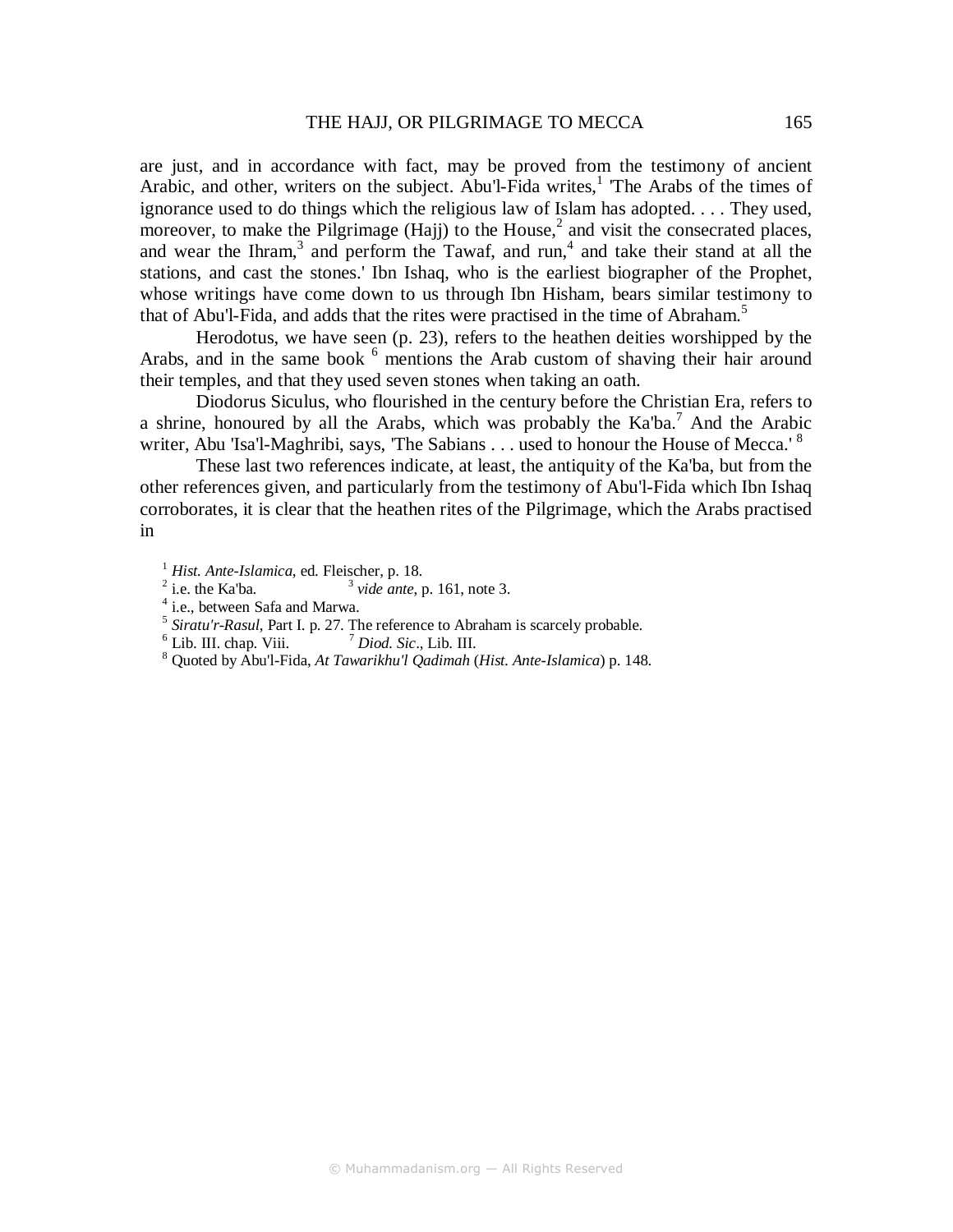'the Days of Ignorance,'  $1$  were, with some modifications introduced by Muhammad, incorporated by him into Islam, and, stamped by Qur'anic revelation with Divine sanction, were made the great culminating rite of his religious system. The conclusion is obvious to all right thinking persons, whose reason has not been clouded by prejudice, namely, that in this last 'act of practice,' or 'pillar' of Islam, lies the exposure and falsification of Islam as a Divine revelation, and by its institution the 'false Prophet of Arabia' stands self-condemned.

But, it may be pertinently asked, what was the origin of the Ka'ba, and to what source may be traced the heathen ceremonies connected with it? Before attempting to answer these questions, let us first note the Qur' anic references to this ancient shrine, which will afford an indication of the Arab belief, in Muhammad's time, concerning it. In Suratu Ali 'Imran (iii), 90, 91, we read, 'The first temple that was founded for mankind, was that in Becca, $^2$  — Blessed, and a guidance to human beings. In it are evident signs, even the standing-place of Abraham: and he who entereth it is safe.' Suratu'l-Ma'ida (v) 98 says, 'God hath appointed the Ka'ba, the Sacred House, to be a station for mankind.' And in Suratu'l-Hajj (xxii) 25, 27, it is said, 'The Holy Mosque which we have appointed to all men, alike for those who abide therein, and for the stranger. . . . And call to mind when we assigned the site of the House to Abraham and said "Unite not aught with Me in worship, and cleanse My House for those who go in procession round it, and who stand or bow in worship." $3$ 

 $<sup>1</sup>$  i.e. before the rise of Islam.</sup>

 $2$  i.e. Mecca, or 'place of crowding.' This verse, and other Suras are woven into the kiswad, or covering of the Ka'ba.

 $3$  cf. Suratu'l-Baqara (ii) 119. There is also a belief among Muslims, that the Ka'ba is coeval with the world, having existed in Paradise (or Eden). After Adam's expulsion from Paradise, [which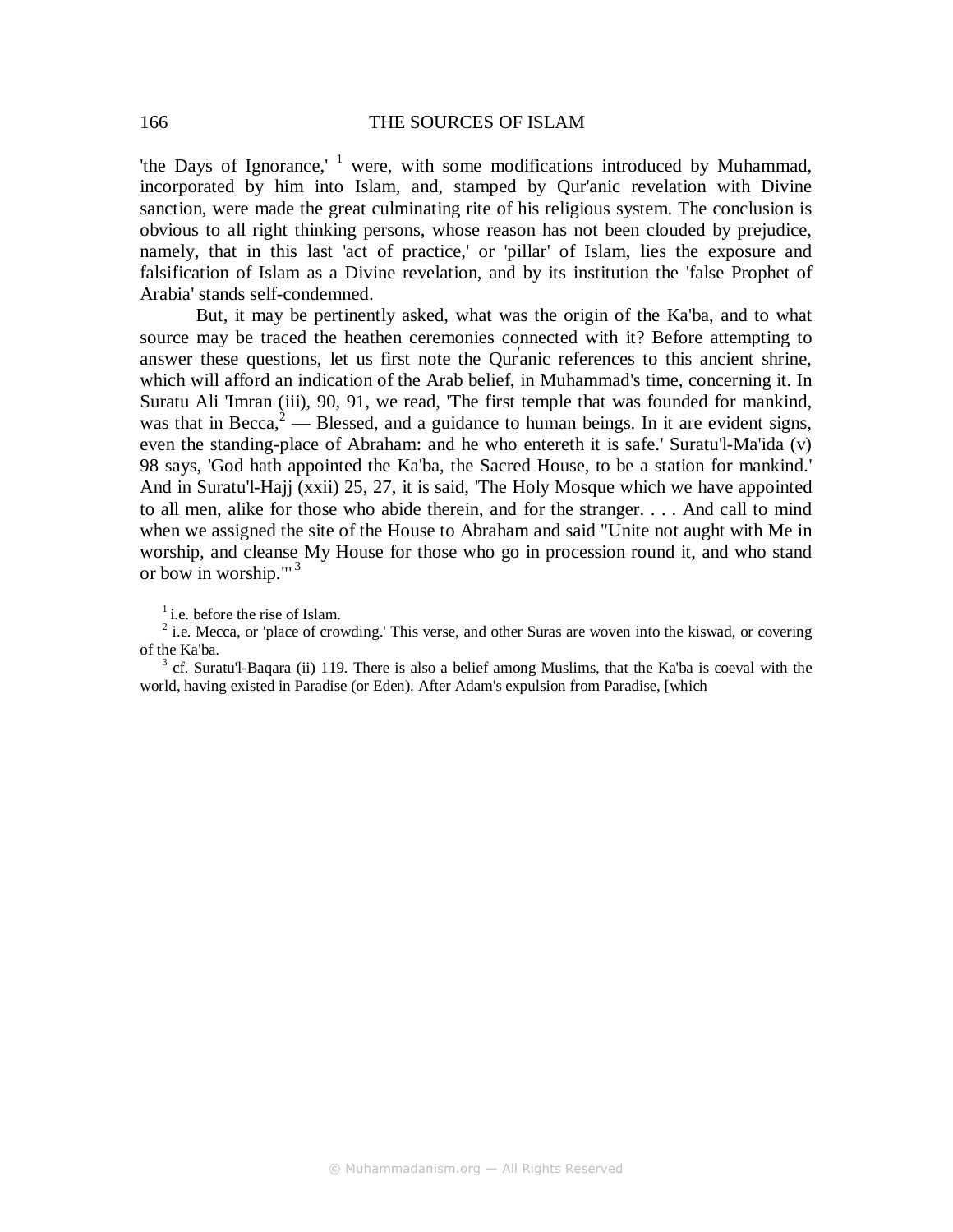#### THE HAJJ OR PILGRIMAGE TO MECCA 167

These Qur'anic statements indicate, among other things, the antiquity of the Ka'ba, and the worship offered at it, and, also, give expression to the widespread Arab belief that Abraham was the original founder of the Ka'ba. This belief is, moreover, distinctly mentioned in Suratu'l-Baqara (ii) 121, 'And when Abraham, with Ishmael, raised the foundations of the House, they said, O our Lord! accept it from us."' While, however, it is indisputable, that this traditional belief existed among the Arabs, the credibility of the tradition is open to question. Burton, in his *Pilgrimage* (iii. 336), says that the tradition is clear and consistent, but he leaves the acceptance of it an open question. Freytag  $1$  goes further, and says that there is no good reason for doubting the statement in Suratu'l-Baqara (ii) 121, that Abraham, with Ishmael, founded the Ka'ba. J. M. Arnold (*Islam*, p. 27) says, 'Nor is the popular notion of the Arabs which considers Ishmael to be the original founder of the Ka'ba, to be entirely rejected.'

But the weight of recognized authority  $2$  on Islam is against the acceptance of this tradition; and as it rests upon no historical foundation, and, moreover, is susceptible of a natural and rational explanation, it must, therefore, be regarded as untrustworthy, if not discounted altogether. One thing, however, maybe predicated of the Ka'ba, with certainty, namely,

Muhammad places, not upon the earth, but in the seventh heaven [Suratu'l-Baqara (ii) 34], on his requesting permission to erect a temple like the one in Paradise, a representation of it was let down from Heaven, and placed in Mecca. This was, at the flood, taken up again into Heaven. When Adam died, his son Seth erected a building resembling the heavenly one, which was destroyed by the deluge, but afterwards rebuilt by Abraham and Ishmael.

<sup>1</sup> *Einleitung,* p. 339.

 $2$  e.g. Muir, Sale, Palmer, Sell, Tisdall, Margoliouth, and others. Muir says, 'the story is plainly a fable,' and he gives very cogent reasons for his opinion (*L. of M*., Intro. pp. xc-xci).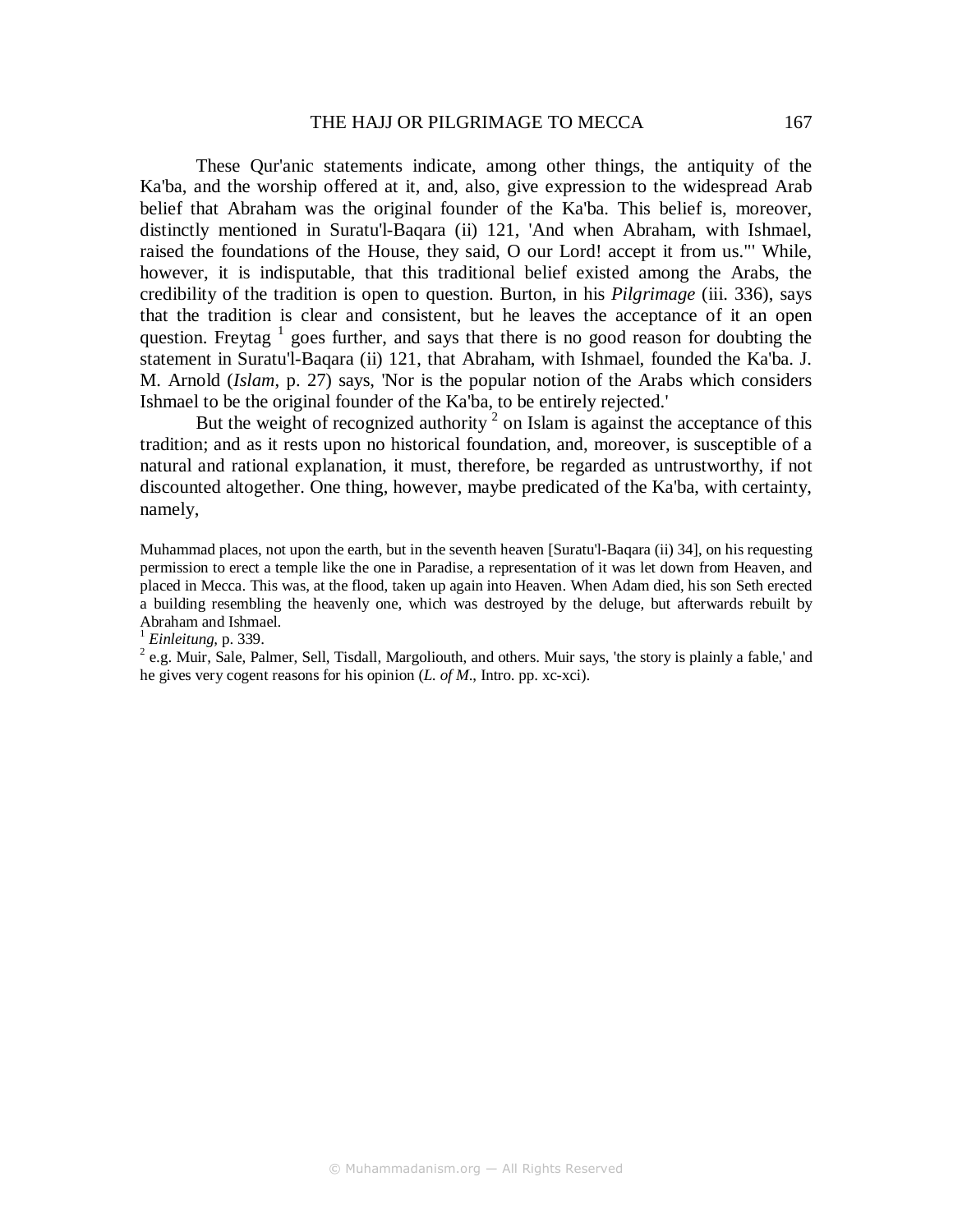that long before Muhammad's time, it was used as an idolatrous shrine, and visited as a place of pilgrimage by the Arabs from all parts of Arabia. But the real origin of the Ka'ba is unknown, having been lost in the obscurity of antiquity.<sup>1</sup>

How, then, may the belief in its Abrahamic origin be explained, and the assumed connexion of its ceremonial with Old Testament stories? Briefly stated, the explanation lies in the origin of the ancient inhabitants of Mecca, and their association with Abrahamic tribes from Syria, who had settled in Mecca.

It has been pointed out (pp. 7, 8) that from time immemorial, the practice of idolatry prevailed throughout the whole of Arabia, special features of which were the worship of stones, and of the heavenly bodies. The practice most probably arose in Yaman, which was the cradle of the Arab race, and afterwards spread throughout the Peninsula. As the ancient inhabitants of Mecca came from Yaman, they would bring with them the idolatrous customs observed in their native home. Thus would be introduced into Mecca, the practice of idolatry, with the worship of stones, and adoration of the heavenly bodies.

Further, we know that, at one time, Mecca, which lay on one of the routes of commerce between the East and West, was an important halting place for caravans engaged in this trade; $<sup>2</sup>$  and, owing to its convenient situation, and its never-failing supply</sup> of water in the

<sup>1</sup> The hajaru'l-aswad, or black stone, which is fixed in the Ka'ba, seems to be older even than the Ka'ba, and its presence there indicates a knowledge by the Arabs of a custom in Old Testament times of setting up stones to commemorate special acts of divine favour; e.g. Jacob at Bethel (Gen. xxviii. 18).

<sup>2</sup> It was the ancient Macoraba, and was situated about half-way between Arabia Felix and Petrae. Heeren says, 'Such places of repose became entrepôts of commerce, and not unfrequently the sites of temples and sanctuaries, under the protection of which the merchant prosecuted his trade, and to which the pilgrim resorted' (*Researches in Africa*, vol. i. p. 23).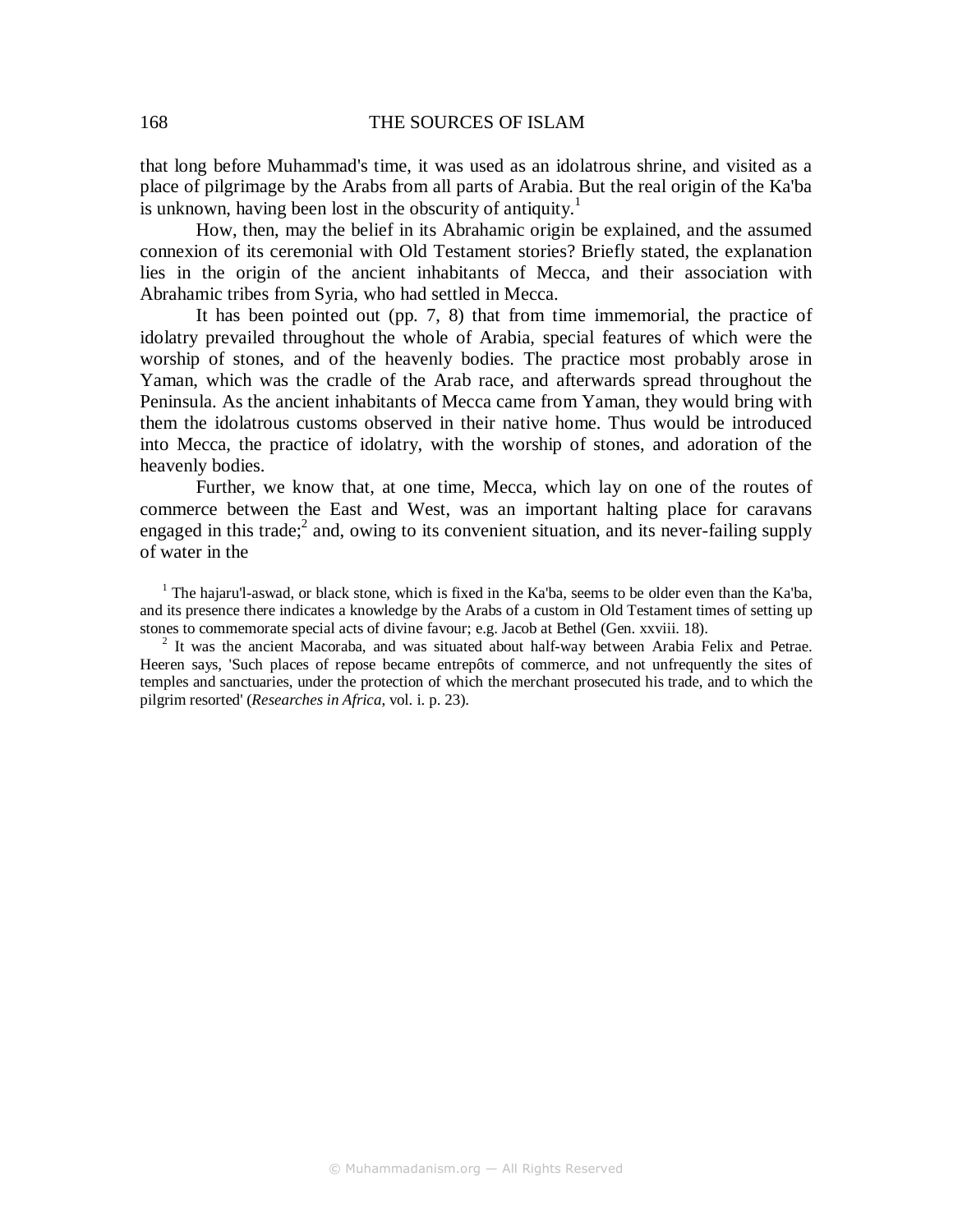well Zamzam, it became a commercial centre, to which were attracted settlers from other parts of Arabia. Communication would thus be kept up between the original inhabitants of Mecca, and their ancient home in Yaman, which would tend to establish the idolatrous practices introduced from Yaman into Mecca. It can scarcely be doubted that the old immigrants into Mecca erected a shrine, at which they offered their devotions to the sun, moon, and stars, and probably, also, to the wonderful black stone. Sacrifices, too, were offered, in Yaman, to the heavenly bodies, and would become part of the idolatrous rites introduced into Mecca.

Moreover, the commercial importance of Mecca, in attracting the Arabs from all parts of Arabia would augment the number of those who worshipped at its shrine, and impart to its worship something of a national character, till, ultimately, it became the religion of the whole Peninsula.

The mercantile decadence of Mecca could not destroy the superstitious reverence of the Arab race, so gradually acquired, for the Temple and its religious rites, and the Ka'ba retained its sanctity as a place of resort, or sacred pilgrimage, for all the people of Arabia.

Thus far have we endeavoured to explain the heathen origin of the Ka'ba, with its idolatrous ceremonies. There still remains to be explained, how the origin of this heathen shrine, and its idolatrous rites, became connected with the names of Abraham and Ishmael, which was the popular Arab belief in Muhammad's time, and, also, long before the rise of Islam.

We have seen (pp. 8, 9), that several emigrations of Jewish tribes took place from Syria to Arabia, and large colonies of Jews established themselves in different parts of the Peninsula — in Madina, and Khaibar, and other places. It is highly probable that one of these tribes, of Abrahamic and Ishmaelitish origin, penetrated as far as Mecca, and became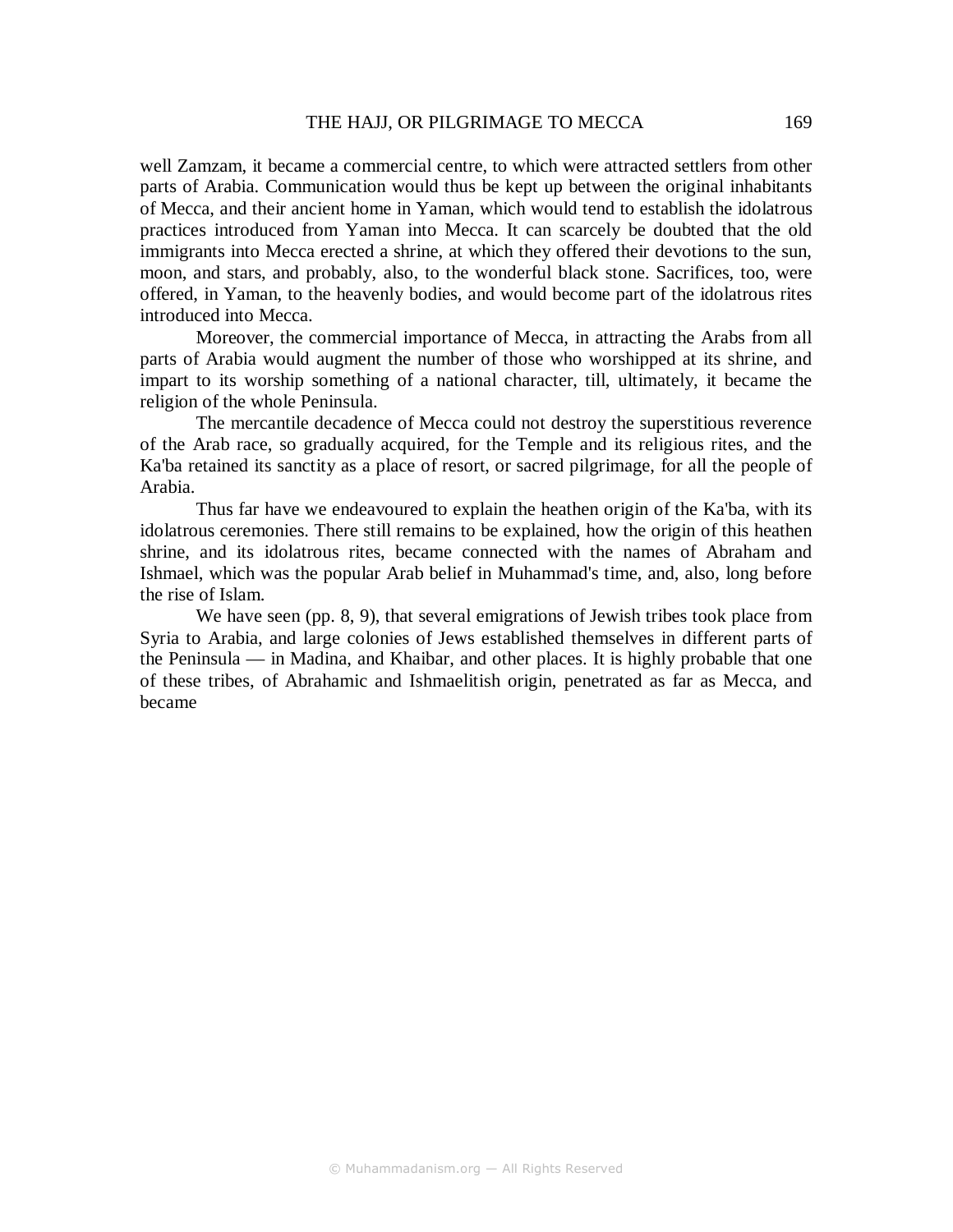settlers there with the original inhabitants from Yaman. The new-comers would bring with them their traditions, and stories of Abraham, and of Hagar and Ishmael, which, in process of time, and by the intermingling of the two races, became connected with the shrine, and with the local religious rites, of the original residents. Moreover, as these Abrahamic traditions and stories imparted to these rites a definite explanation of their origin, and an intelligent ground for their observance, they were, ultimately, implanted or superimposed upon them, and came to be regarded by the Arabs, as the authentic explanation of their primary institution. Thus, as Muir aptly writes,<sup>1</sup> 'By a summary adjustment, the story of Palestine became the story of the Hejaz. The precincts of the Ka'ba were hallowed as the scene of Hagar's distress, and the sacred well Zamzam as the source of her relief. The pilgrims hastened to and fro between Safa and Marwa, in memory of her hurried steps in search of water. It was Abraham and Ishmael who built the Temple, imbedded in it the black stone, and established for all Arabia the pilgrimage to 'Arafat. In imitation of him it was that stones were flung by the pilgrims as if at Satan, and sacrifices offered at Mina in remembrance of the vicarious sacrifice by Abraham. And so, although the indigenous rites may have been little, if at all, altered by the adoption of Israelitish legends, they came to be viewed in a totally different light, and to be connected in Arab imagination with something of the sanctity of Abraham, the friend of God.'

Muhammad, when adopting and incorporating into Islam these heathen pilgrimage rites of the Ka'ba, introduced some changes in them, in accordance with his usual custom of borrowing. The heathen sacrifices offered at Mina, were superseded by the sacrificial rites of the Great Day of Atonement, which Muham-

1 *Life of Mahomet,* Introd. pp. xcii, xciii.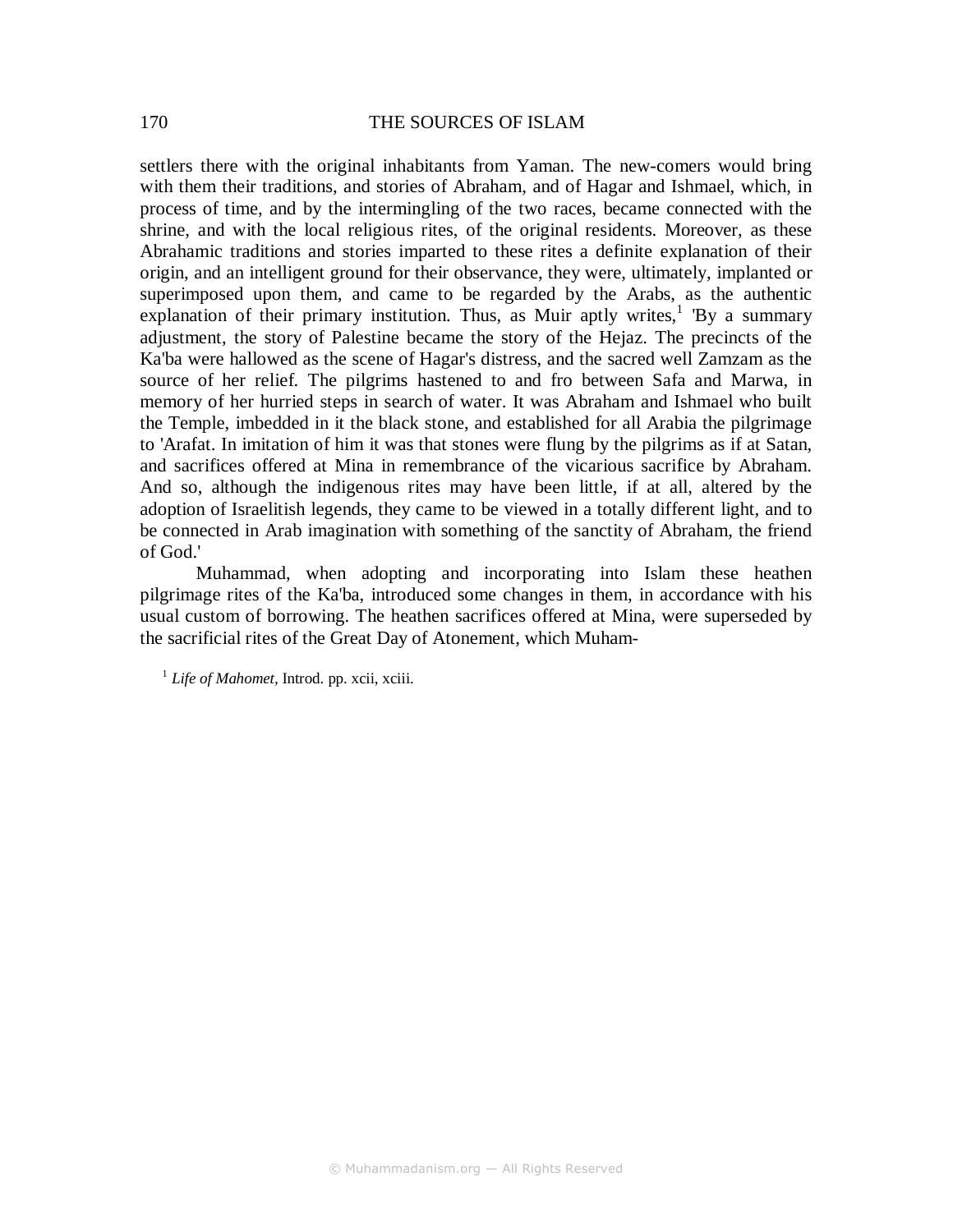mad borrowed from the Jews<sup>1</sup>; and the practice of encompassing the Ka'ba in a state of nudity, was discountenanced, and forbidden, by the Prophet. Still, the Islamic rites of the Pilgrimage, as observed and commanded by Muhammad, were, and are to the present day, substantially the same as the heathen ceremonies of the Arabs, which were practised before the rise of Islam.<sup>2</sup>

We have, now, come to the end of our inquiry into the sources of Islam. In the concluding review we shall summarize, briefly, the conclusions which have been arrived at in the foregoing pages. Here, before closing this part of our inquiry, it may be noted that most of the rites and ceremonies pertaining to Islam were borrowed from religious rites practised in Arabia, long before the time of Muhammad.

In the region, therefore, of practice, as in the domain of faith, Islam is a complex aggregation of religious ideas and customs borrowed from many, and divers, sources, and moulded by Muhammad into a system of religion distinctively his own, because stamped with his own personality and character. Moreover, this hybrid system of incongruous elements, promulgated as by Divine authority, was made the inflexible and unalterable rule of faith and practice

<sup>1</sup> vide ante, pp. 139, 140, and note 1 of p. 139. This fast of the Jews, which Muhammad at first imitated, was superseded by the Muslim fast of Ramadan; but its sacrificial rites were retained by Muhammad, and incorporated into his new ordinance of the Baqar-'Id (called also the 'Idu'd-Duha, or Feast of Sacrifice), which the Prophet introduced in imitation of the heathen sacrifices offered at Mina, at the close of the Greater Pilgrimage. In this ceremony Muhammad reversed the order of the sacrifice of the kids, offering the first for his people, and the other for himself: *vide* Lev. xvi. 6, 15; Heb. vii. 27.

2 The writer dissents from the statement of Sir W. Muir in his *Life of Mahomet* (Introd. p. xciii), that Muhammad, in retaining the rites of the Ka'ba . . . stripped' them 'of all idolatrous tendency.' The worship paid to the Black Stone — for the kissing of it is an ancient form of worship in the East — is distinctly heathen.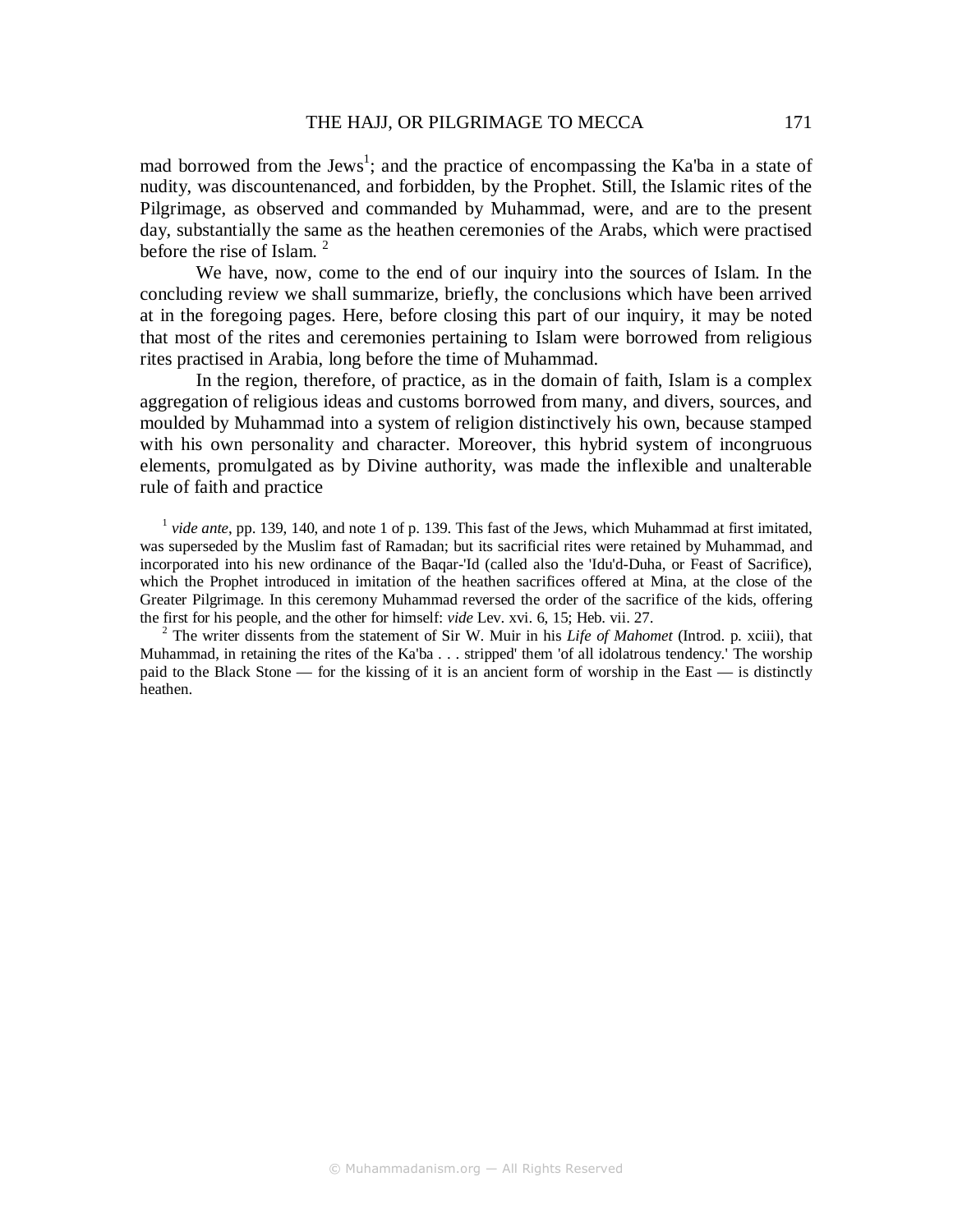for the followers of the Prophet, in every age, and for all time. The maxims and practices,<sup>1</sup> and some absurd heathen customs, of unenlightened Arabs in the Dark Ages, are, therefore, binding upon, and should be observed by, the most highly cultured Muslims in our present age of enlightenment.

The defects, and baneful influence of such a religious system are obvious. Like some inland lake whose waters, fed by many streams, but devoid of outlet, becoming stagnant, exhale poisonous vapours which cause death and desolation to all the region around it, so Islam — a religious system, gathered from many heterogeneous sources, and possessing some facets of the Truth, but many traits of error which offend against the better judgement of its enlightened followers, as well as being repugnant to the commonsense of mankind — which professes to be a perfect, unalterable,  $2$  Divine Revelation of the Faith and Practice required of all men and for all time, and admits of no change in its moral precepts and no progress in the character of its religious rites, though the advance of knowledge and the progress of civilization may have shown that many of its precepts and ordinances are contrary to the nature of the Divine Being — this hybrid, incongruous, and unchangeable, religious system of Islam has poisoned the moral conceptions of its people, and fettered their intellectual<sup>3</sup> outlook, and

<sup>1</sup> e.g. polygamy, concubinage, slavery, etc.

 $2A$  striking statement concerning the unalterable nature of Islam was made by the editor of a Muslim newspaper in Cairo. Speaking of the adaptation of Islam to European ideas, he said, 'No adaptation or alteration of Islam will be accepted by any Muslim people. Islam as a religion, as a guide to man in life, in his duties to God and man, is divine and perfect. . . . Islam as it is, is perfect, and wonderfully adapted to the needs of man in England or in the Arctic regions, as it is to the Bedouins of the Arabian desert, and the fact that it is so is one of the striking proofs of its divine origin. It is written, "There is no change in the words of God," and therefore the Qur'an and the Sunnat are *for ever and for all men unchangeable*.' — *Egyptian Herald*, Feb. 22, 1896. ["…There is no changing the Words of Allah - that is the Supreme Triumph." Suratu Yunas 10:64]

 $3$  The backward state of education among the Musalmans has been a noted feature of the Indian census statistics.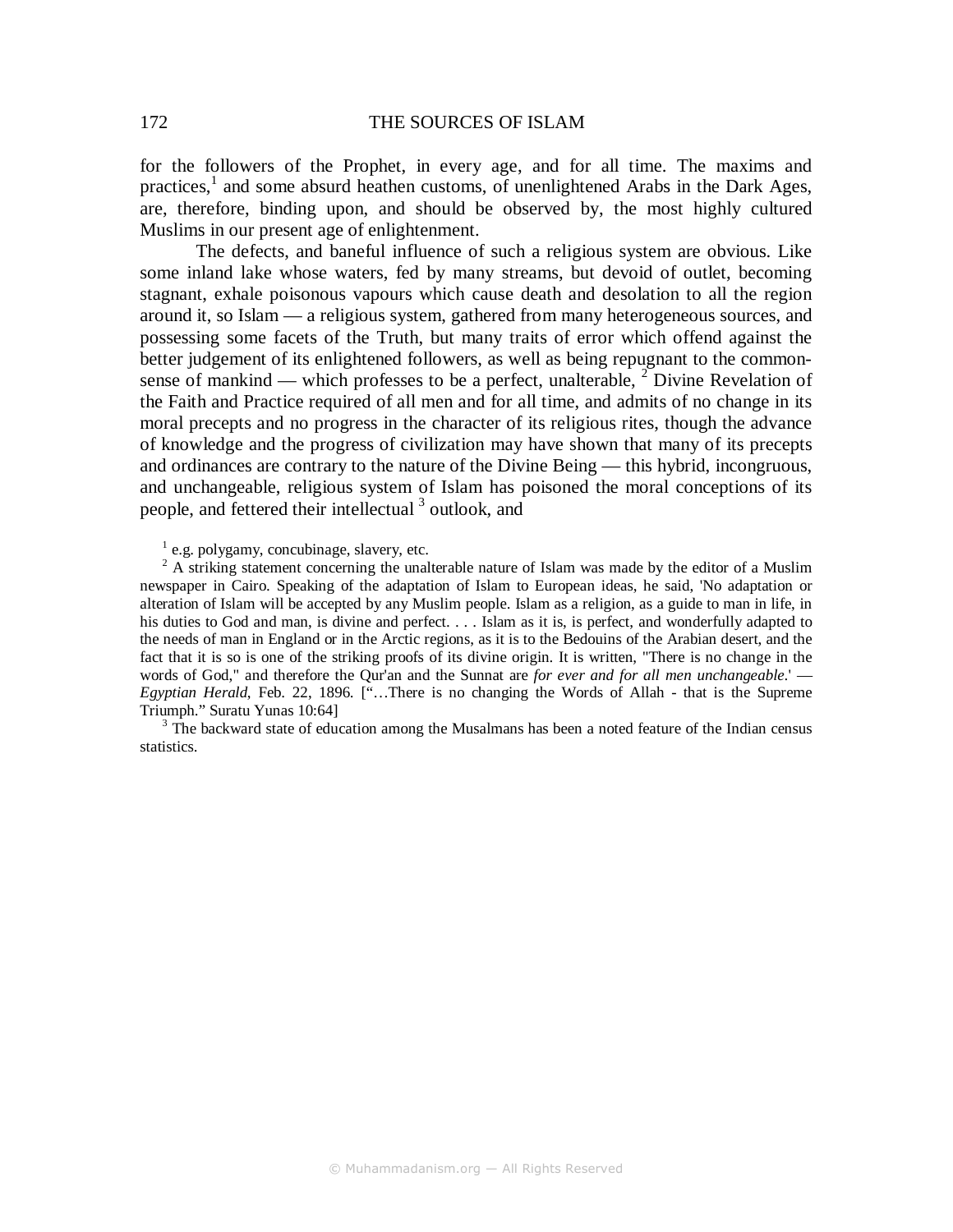has thus caused moral and intellectual stagnation  $1$  and death in those countries which acknowledge its sway, or are kept in bondage to it through ignorance, or by the power of the sword.

1 *vide* Prof. D. S. Margoliouth's *Muhammadanism*, p. 149; G. H. Lancaster's *Prophecy, the War, and the Near East*, p. 148. Ibn Khaldun, the Muslim historian, attributes the unhappy and decadent condition of Muhammadan countries to the conservative influences of Islam.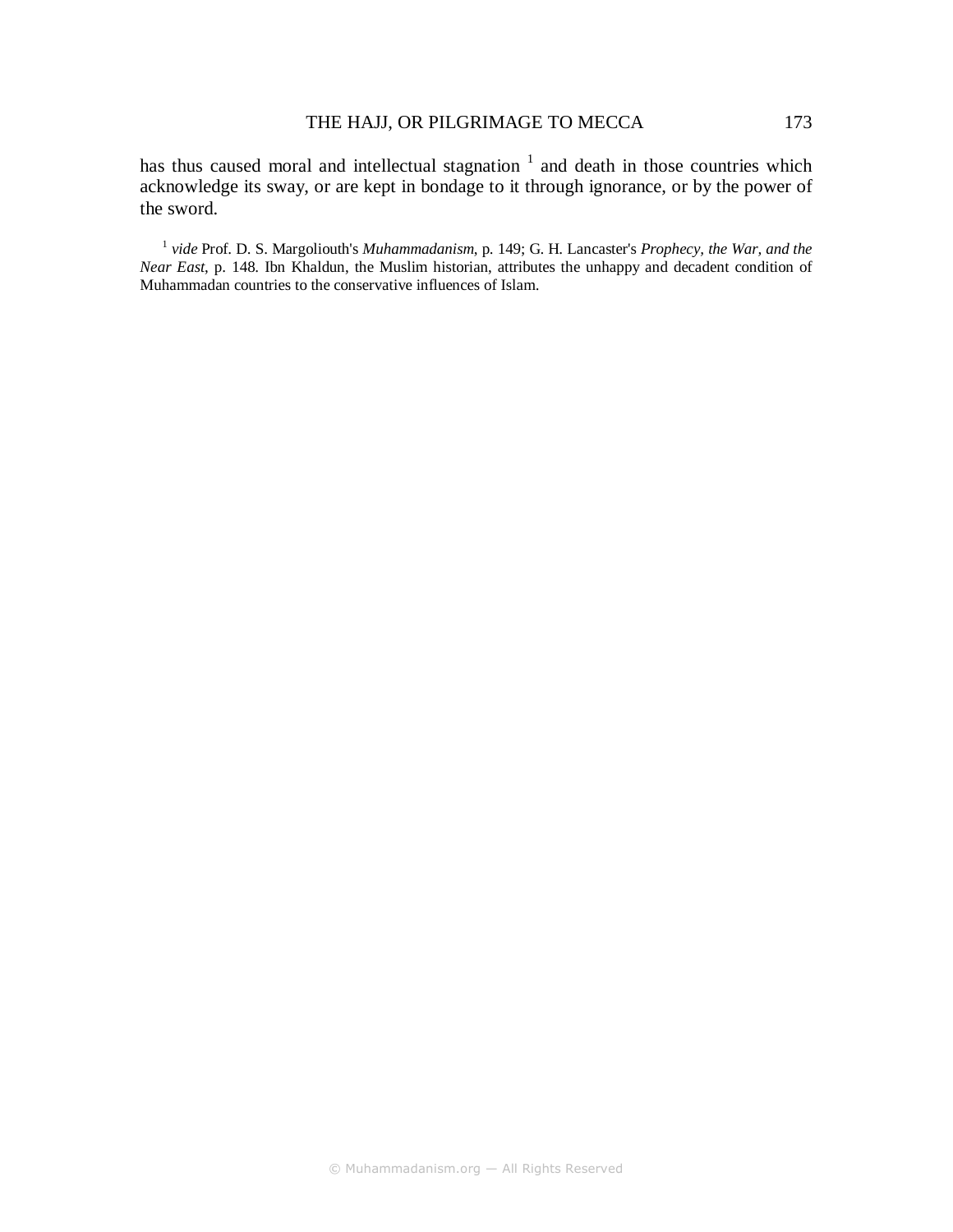# CHAPTER XIV

# CONCLUDING REVIEW

As to those who believe, and the Jews, and the Sabians, and the Christians, and the Magians, and those who join other gods with God, of a truth, God shall decide between them on the day of Resurrection $<sup>1</sup>$ </sup>

Islam was born in the desert, with Arab Sabianism for its mother, and Judaism for its father; its foster nurse was Eastern Christianity. *Edwin Arnold.* 

As we conceive God, we conceive the universe; a being incapable of loving is incapable of being loved. *Principal Fairbairn.* 

WE have completed our inquiry into the sources of Islam, and in this concluding chapter, we shall review briefly, and summarize, the conclusions which have been reached in the foregoing pages.

We have seen that the fundamental doctrine of the Faith of Islam, namely, the Unity of God, was derived from the Semitic, or monotheistic, idea of God, which was the ancient traditional belief of the Arabs, and was in harmony with belief in their Semitic origin. This belief was evidenced by some of their social and religious customs, and by the testimony of Herodotus, and the etymology of the word 'Allah,' which was also frequently used in Arabic poetry in pre-Islamic times. Moreover, several Arabic writers state that the original worship of the Arabs, and especially those who claimed descent from Ishmael, was that of the One True God. Muhammad's intercourse with the 'Hanifs' or Arabian reformers who rejected idolatry, and claimed to be followers of the faith of Abraham, would also confirm his belief in the Divine Unity. And, besides all this, the dogma derived

 $<sup>1</sup>$  Suratu'l-Hajj (xxii) 17.</sup>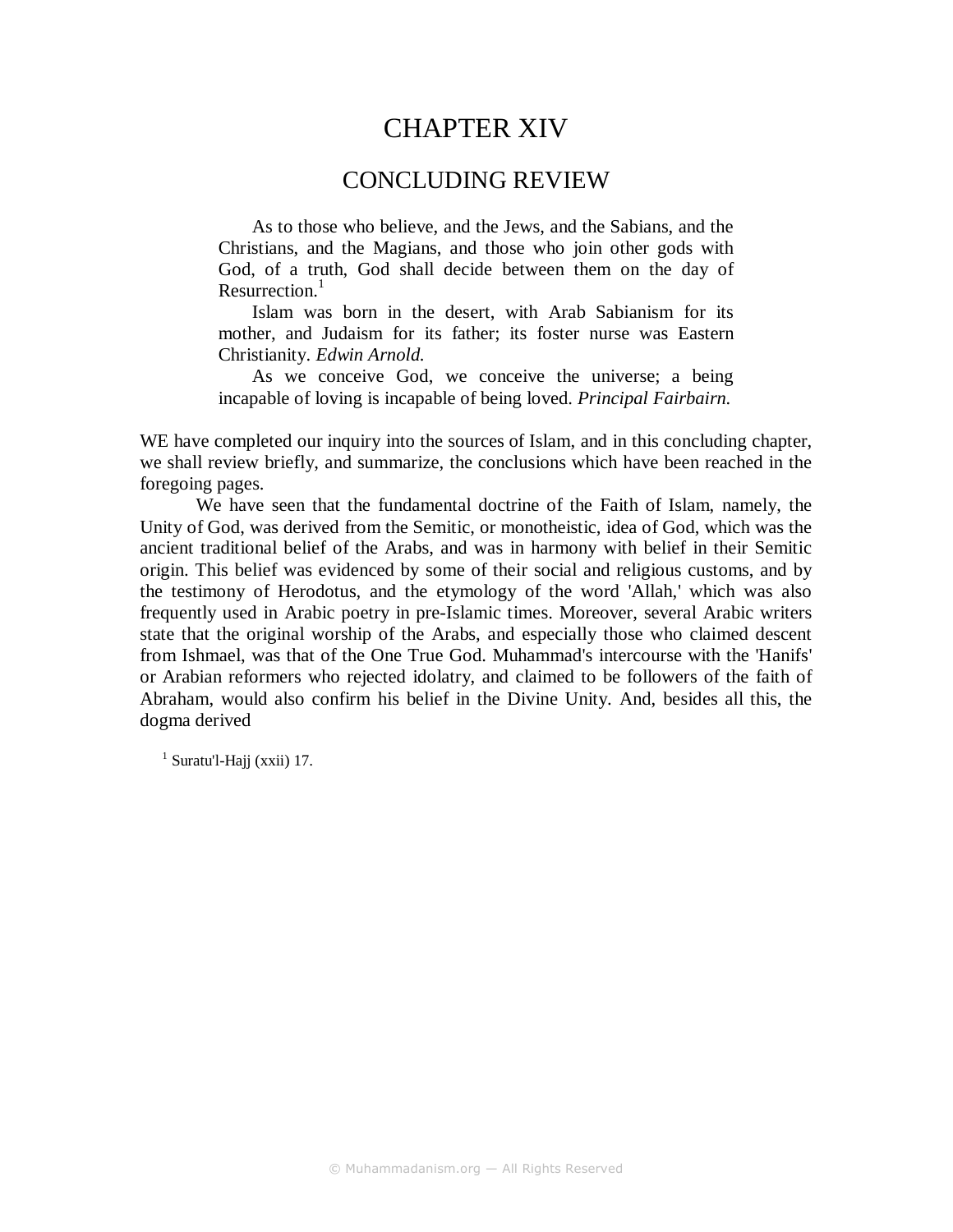great additional significance by the 'Prophet's' contact. with Judaism.<sup>1</sup>

As regards the Angelism and Demonology of the Qur'an, it has been shown at some length that these beliefs came ultimately from Zoroastrianism, but were borrowed directly from Jewish sources, coloured somewhat by local Arab beliefs and superstitions. Some features of the doctrine came from a Christian source, and some from Armenian and Babylonian mythology.

The Qur'anic doctrine of the Books and the Prophets was derived mainly from Jewish and Christian sources, although the Sabians acknowledged some Books which they ascribed to certain prophets before the Flood. One of the books of the Sabians was called the *Book of Seth,* which was known to the Arabs in Muhammad's time, and would, therefore, be also known to Muhammad, as several of the religious practices of the Muslims are identical with those of the Sabians.

Jesus is described in the Qur'an as Ruhu'llah, 'The Spirit of God,' and the one Sinless Prophet of Islam. These conceptions of the Divine Person of our Lord, and His Virgin Birth, which is also taught, could have been derived only from a Christian source. Yet His Deity as the Triune God, and His Divine Sonship are repudiated by Muhammad, either through wilful misbelief, or the corrupt and distorted views of the Trinity, prevalent among the Christians in Arabia and Syria in Muhammad's time.

Much of Muhammad's teaching about the Person of Jesus is taken from apocryphal sources; and in denying

<sup>1</sup> In addition to what has been said on this subject in Chapter III, we may here add what H. Hirschfeld says, in the *Journal of the Royal Asiatic Society,* 'The religious decay in Arabia shortly before Islam may well be taken in a negative sense, in the sense of the tribes losing the feeling of kinship with the tribal gods. We may express this more concretely by saying that the gods had become gradually more and more nebulous *through the destructive influence exercised, for about two hundred years, by Jewish and Christian ideas, upon Arabian heathenism.'*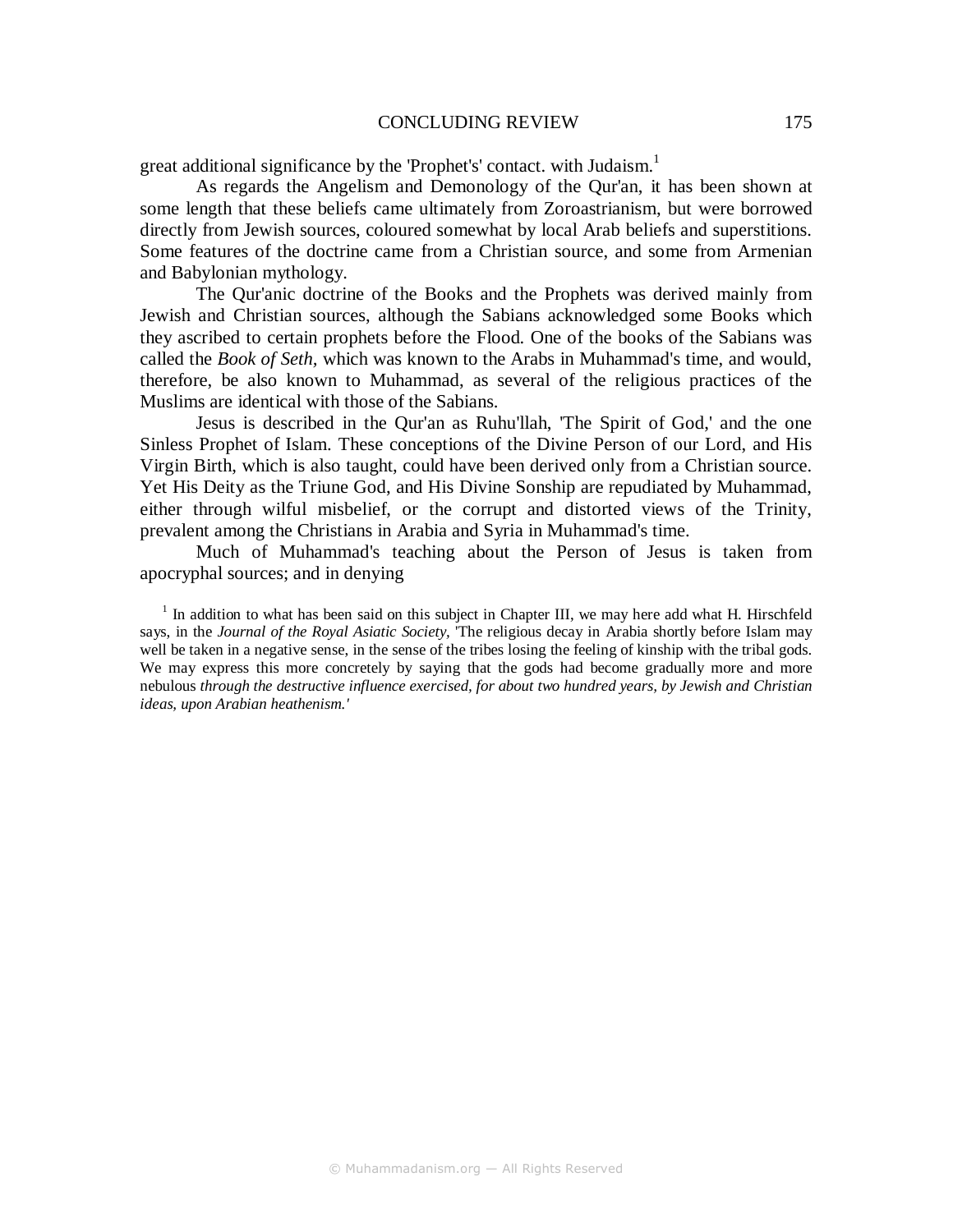the Crucifixion, Muhammad was only following the teaching of certain heresiarchs who flourished in the second and third centuries of our era. The Qur'anic references to the Second Advent of Christ were derived from our Scriptures, and the supposed New Testament prophecy pointing to the appearance of Muhammad, arose from confounding the word for 'Paraclete' (παράκλητος) with another word (περικλυτός) almost similar in sound, which, might be rendered by 'Ahmad' (The praised), one of the Prophet's names.

The doctrine of the Resurrection and the Day of Judgement was manifestly borrowed from the Christian Scriptures, but some details connected with the 'Day,' which are mentioned in the Qur'an, were taken from some of the Prophetical Books of the Old Testament. The *Talmud* also contributed towards the Qur'anic descriptions of the Resurrection and the Day of Judgement, and of the 'Hour'; in fact, most of Muhammad's knowledge of the Old Testament was obtained through the medium of the *Talmud.* 

The 'Balance' in which men's deeds are weighed on the Day of Judgement, was borrowed by Muhammad from the apocryphal work called *The Testament of Abraham.*  The idea is also contained in the *Talmud,* and in Zoroastrian mythology, but its ultimate source is ancient Egyptian mythology. As *The Testament of Abraham* was composed originally in Egypt, the writer of it may have obtained this idea from the Egyptian *Book of the Dead*, which contains a pictorial representation of the idea in the last 'Judgement Scene.'

Al-A'raf, 'the Partition,' or 'Veil,' which is said to exist between Heaven and Hell, has its counterpart in the *Talmud,* and in *The Testament of Abraham,* from which the Qur'anic idea may have been directly borrowed, but the ultimate source of this idea is Avestan eschatology, which reserves a 'separate place' for those whose, 'false things and good things balance.'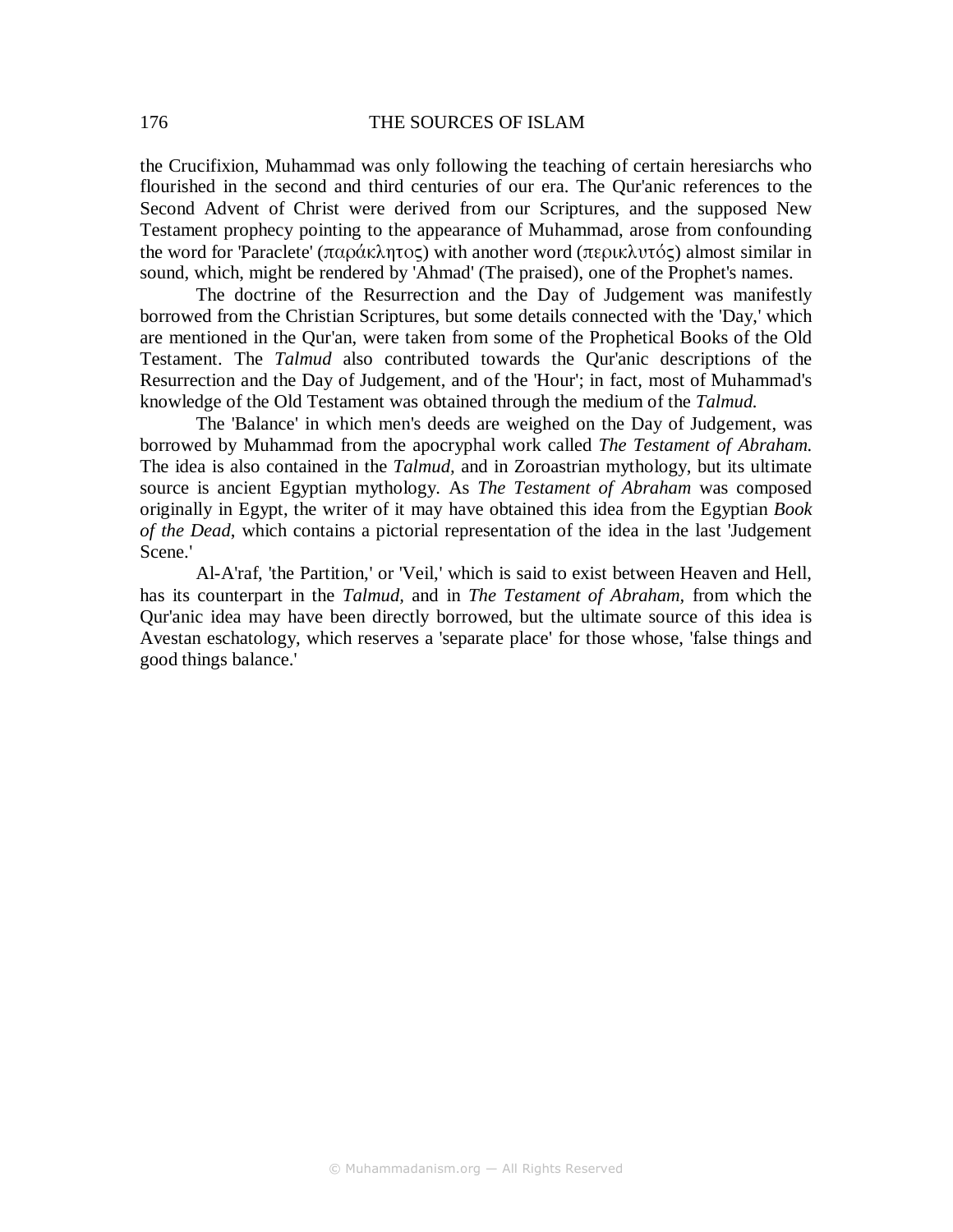As-Sirat, the Muslim 'Way' or 'Bridge,' which stretches over Hell and across which all must pass after the Judgement, was borrowed from the same ultimate source as Al-A'raf. It is the *Chinvat* bridge of the *Avesta,* the 'Bridge of the Gatherer,' which all must pass over before they can enter Paradise, and which only the souls of the righteous can cross in safety, while the souls of the wicked fall from it down into Hell.

There is a reference to a bridge of Hell in Jewish tradition, but only idolaters, it is said, will pass over it, who will fall down from it into Hell. The Jews would derive this idea from the Persians.

Aryan mythology has also a 'bridge of the gods,' which was probably suggested to these ancient nature-worshippers by the rainbow, or by the Milky Way, as the bridge by which the gods passed from Heaven to Earth. This is one of several indications noticed in this Inquiry, which point to the Aryan origin of the Persians. In all probability the Avestan *Chinvat* had its origin in this old Aryan myth.

The Qur'anic doctrine of Heaven and Hell was largely borrowed from the *Talmud,*  or from traditions based upon it. There are also Hindu and Persian beliefs somewhat analogous to each other, and to that contained in the Qur'an, which again indicate the common ethnic stock of these two races.

Muhammad's descriptions of Paradise, and the joys of believers there, resemble, in many respects, those contained in the *Talmud,* and in the *Avesta.* The dark-eyed Huris of the Muslim Paradise are the Avestan Pairikas, or celestial maidens 'endowed with seductive beauty,' whom the Hindus also believed in as the Apsarasas, or creatures of light, who dwelt in the god Indra's heaven, called *Swarga* (स्वर्ग).

Muhammad, in describing the pleasures of his Qur'anic Paradise, was doubtless influenced by the allegorical language of the Apocalypse, but his sensuous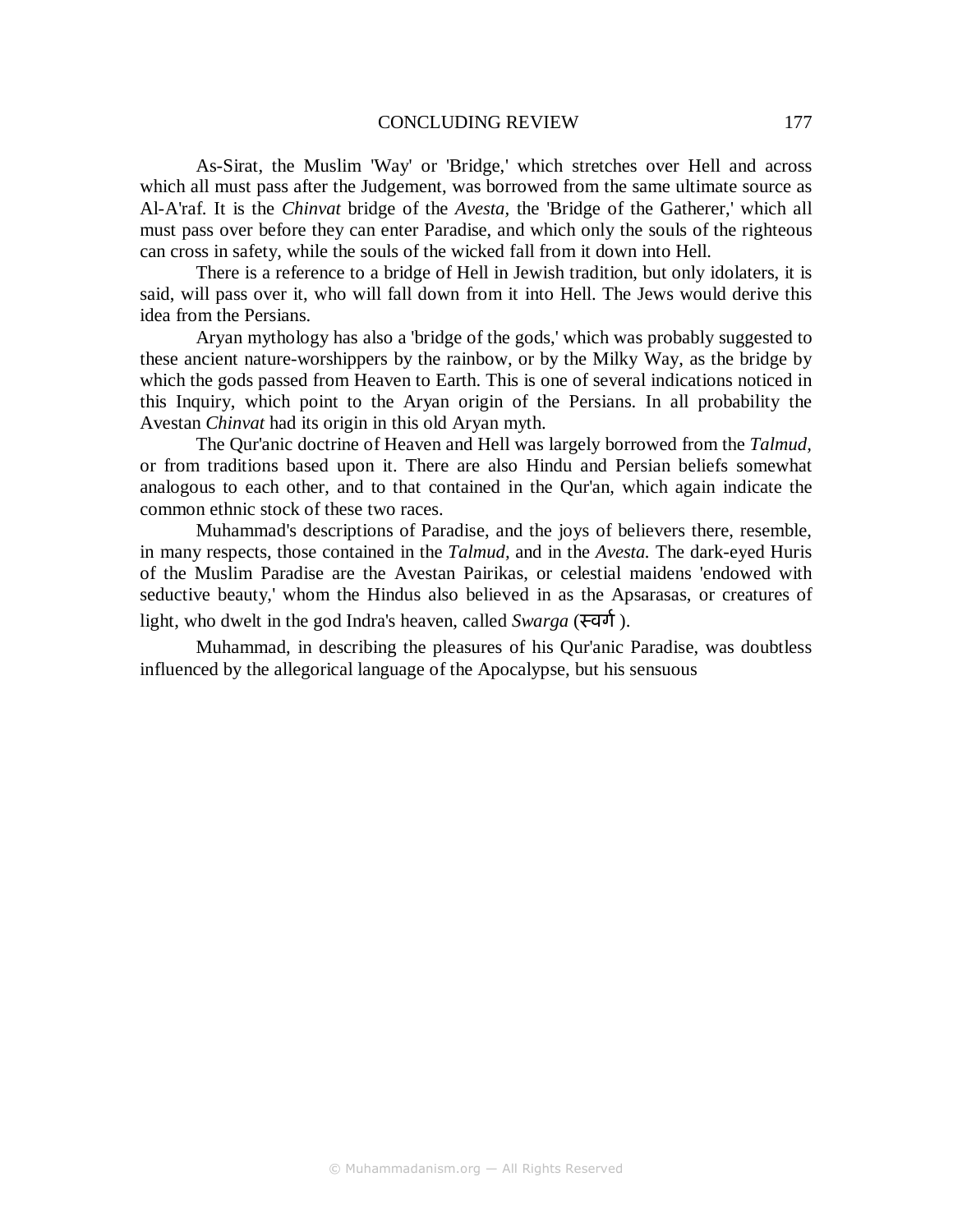representations can only be attributed to his sensuous disposition.

Besides the *Talmudic* descriptions of Hell which Muhammad largely borrowed, there was the Gathic Hell, minutely described in the *Avesta,* from which he could also borrow for his Qur'anic teaching on this subject.

There are other minor references to Hell, which were derived from Jewish and Christian sources.

The last article in the Faith of Islam is Predestination, or God's eternal Decree, upon which much emphasis was laid by Muhammad in the Qur'an.

We have seen that in formulating this doctrine, Muhammad was considerably influenced by the teaching of the Jewish and Christian Scriptures, in which the absolute Sovereignty of God is clearly revealed; but the Qur'anic statement of the doctrine in its bald repulsiveness cannot be attributed to these Scriptures. We sought, therefore, some other source which would explain the grim sternness of his expression of the doctrine, which indicated, because contrary to the principle of equity, an unworthy and ungodlike conception of Deity, one of whose essential attributes is justice. And we found that the primary source of the Muslim doctrine of Predestination, which at times can scarcely be distinguished from Fatalism, or blind destiny as it is thus understood by Muslims at the present day, is to be found in the primitive cults and animistic religions which existed in Arabia before the rise of Islam. Rooted in the minds of the devotees of all such cults, and interwoven with their beliefs, is the idea of fatalism, or blind destiny, to which they attribute the various phenomena of their existence. In the Prophet's hands, however, the dogma, in its crystallized form, certainly gained in 'hardness' in the process of its adoption as a tenet of Islam.

With regard now to the Practice of Islam, and to the first 'act' or 'pillar,' Tashahhud, the recital of the Kalima, or Creed, we noted that something resembling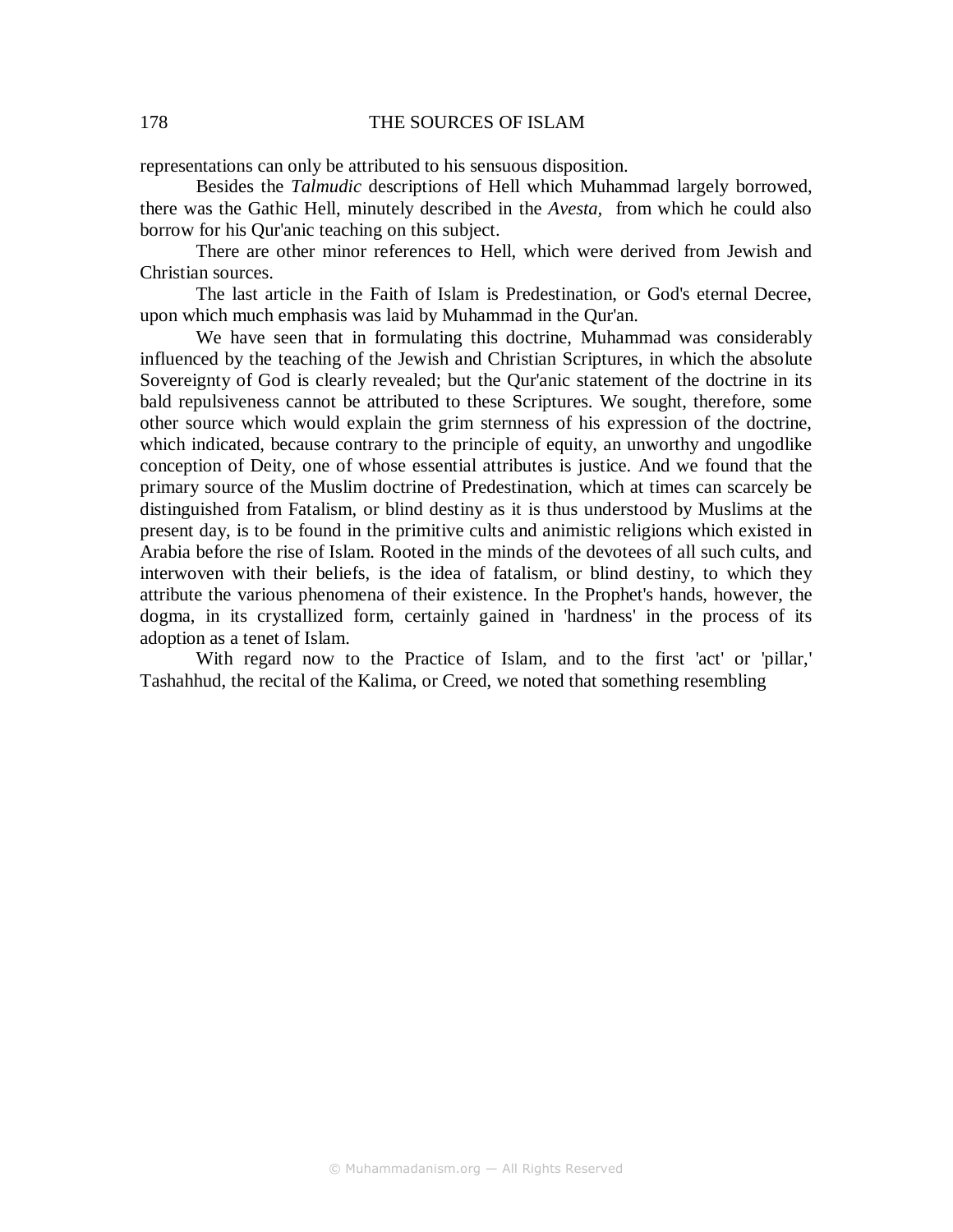the first part of this Muslim symbol was in use among the Arabs, in their observance of the Ihlal ceremony, long before the rise of Islam. We noted also the similarity between this part of the Kalima and the confession of God's Unity, made in the *Shema*', or liturgy of the Jews which is recited by them every day — 'Hear, O Israel! The Lord our God is one Lord'; and, further, its similarity to the confession of faith in one God, made by the sons of Jacob at the death-bed of their father, the Qur'anic account [Suratu'l-Baqara (ii) 127] of which was obtained by Muhammad from the *Talmud.* The declaration or recital of God's Unity, which is contained in the first part of the Kalima, was evidently derived from these sources. The other element in the Creed, which declares the Apostleship of Muhammad, was, manifestly, the Prophet's own invention.

Muhammad's injunction to observe Salat, or prayer, at certain times of the day, which is the second 'act of practice,' we traced, in the first instance, to the practice of the Jews, which was in accordance with the teaching of the Old Testament Scriptures, and also of the *Talmud.* Later, after his 'night journey,' and when he became less friendly with the Jews, he increased the periods of the daily Salat to five, which correspond, as the ancient Arabic writer, Abu 'Isa'l-Maghribi, points out, to five of the daily prayer periods of the Sabians. The ultimate source of these five prayer periods of the Muslims, we found in Zoroastrianism, which, according to the *Avesta,* has its five divisions, or periods, of the day during which prayer should be observed.

The Muslim rites of purification, which precede Salat, were borrowed chiefly from the purificatory ritual of the Jews as it is commanded in the Old Testament Scriptures, and amplified in the *Talmud.* The Arabs had some rites of purification, and the Ebionites and Sabians observed ablutionary ceremonies somewhat similar to those enjoined in the Qur'an, and these sources may have influenced Mu-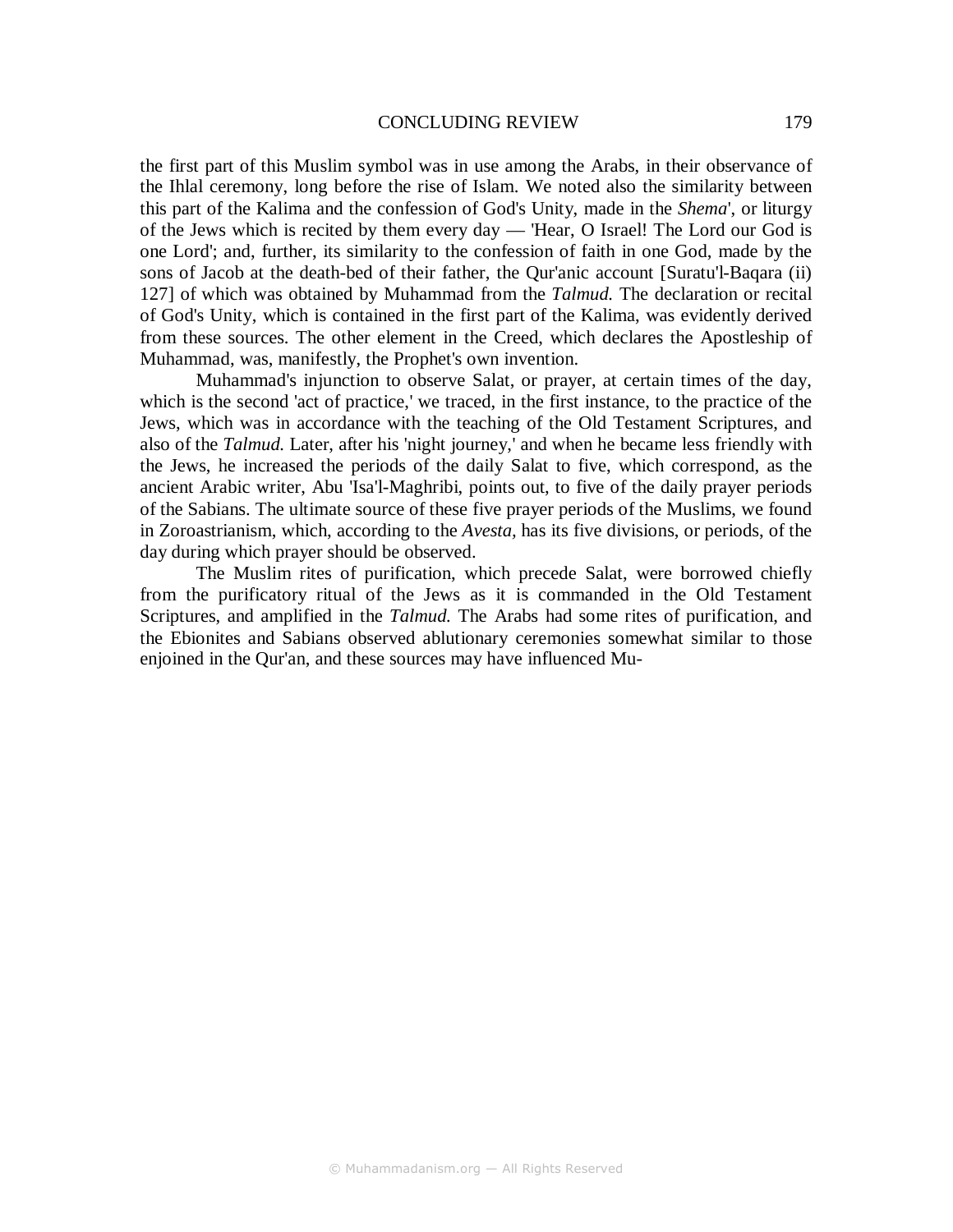hammad when instituting his Qur'anic rites, but the chief source, and predominant influence was undoubtedly Jewish.

The several postures of the body used by Muslims during prayer, their practice of congregational worship; and their Pharisaic custom of praying in public, are all of Jewish origin. Muhammad's first Qibla — the Temple of Jerusalem — was adopted from the practice of the Jews, which he afterwards changed for the Ka'ba at Mecca, in order to conciliate the Arabs, but chiefly because of his growing hostility to the Jews.

The rite of Circumcision which is universally practised by Muslims is not prescribed in the Qur'an or Traditions, and therefore cannot be regarded as an Institution of Islam. It was an Abrahamic rite and was practised by the Jews, and also by the Arabs long before the rise of Islam.

Roza, the fast of Ramadan, and the third practical duty of Muslims, has a composite origin. The rite or act of fasting, and the Qur'anic rule for determining the exact time the fast should begin, were borrowed from the Jews, the latter being a Talmudic direction. The practice of fasting only during the day was in accordance with the custom of the Jews (and also of the Sabians); and, further, the Qur'anic exemptions from the fast are similar to those in vogue among the Jews, as mentioned in the *Talmud.*  The duration of the fast, or period of thirty days, and 'Idu'l-Fitr or ' feast of the breaking of the fast,' were borrowed from the Sabians. But in fixing the period of thirty days, Muhammad may have been influenced by the custom of the Quraish, who spent a month every year upon Mount Hira, near Mecca, in the 'practice of penance.' Moreover, this custom of the Quraish seems to have led Muhammad to select the month of Ramadan for the observance of his fast, as this was the month spent by them, and Muhammad, upon Mount Hira every year in 'the Days of Ignorance.'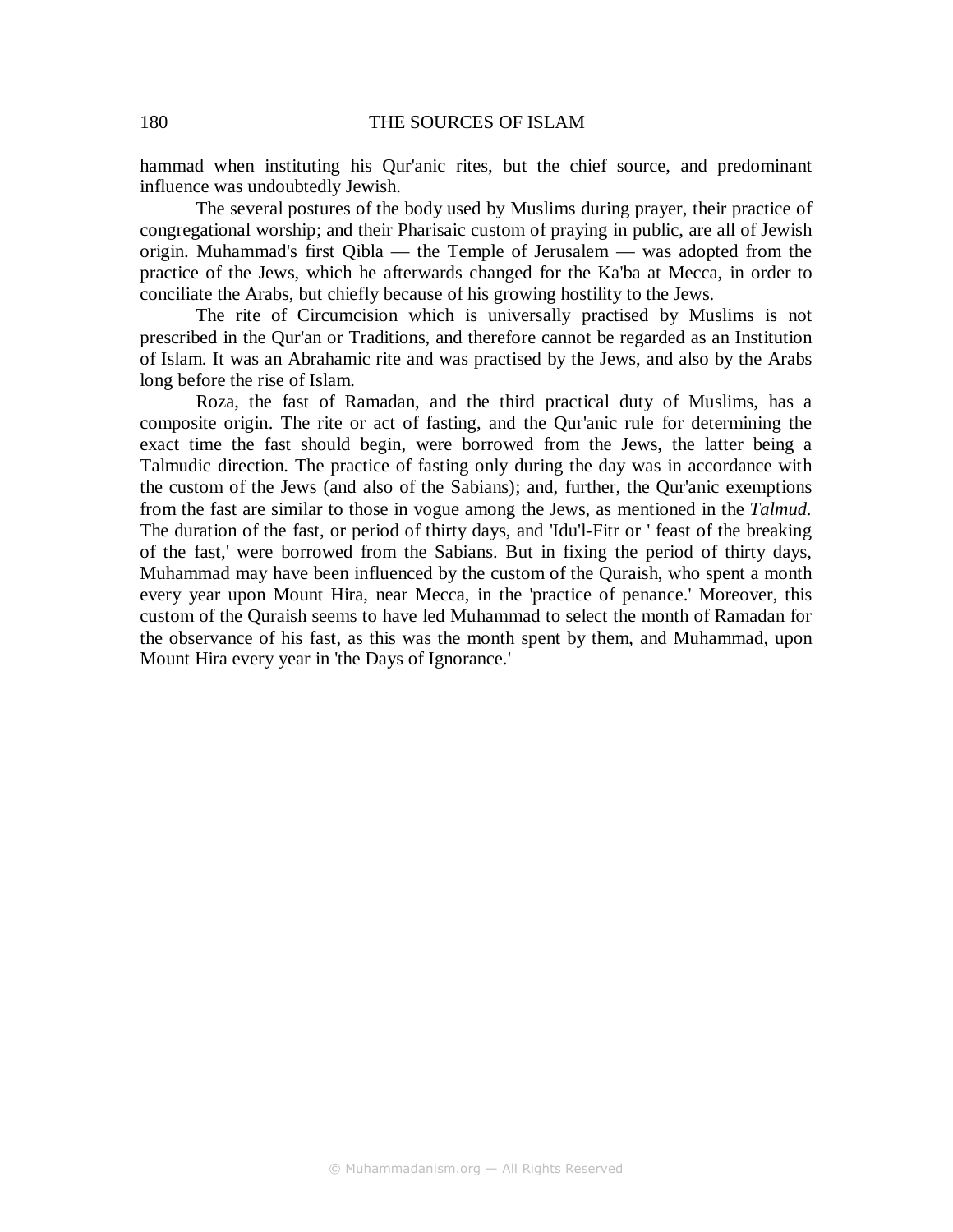The source of Zakat, or Almsgiving, the fourth 'pillar' of Islam, is also found in Judaism. This is evident from the etymology of the Qur'anic terms used to designate the 'act' — zakat and sadaqa, which are of Jewish derivation. The practice of the Jews as commanded in the Old Testament, and exemplified in both the Old and New Testament Scriptures gives additional support to this conclusion, which is also confirmed by apocryphal writings, and especially by the references in the *Talmud* to the virtue, necessity and the rewards of almsgiving.

But Muhammad did not adopt the Jewish practice in *every* particular. In accordance with his usual mode of borrowing, he introduced changes in the ordinance both as regards the amount demanded and the purpose for which it was given.

As regards now the Hajj, or Pilgrimage to Mecca which is the fifth 'pillar' of Islam, and the last Muslim 'act of practice,' the origin of its peculiar ceremonies may all be traced to Arabian Heathenism. Long before Islam came into existence, these ceremonies of the Hajj, except some changes introduced by Muhammad, were practised by all the Arab tribes of Arabia. To win for Islam these scattered, independent tribes, and thus weld them together in a common bond of spiritual and national union, Muhammad adopted their idolatrous practice of the Pilgrimage, and made it the great culminating rite of Islam. By thus lowering his flag to, and compromising with, Arab Paganism, Muhammad accomplished his object, but at the same time exposed himself and his religion to severe and just condemnation; for these absurd heathen rites of the Hajj, which are commanded in the Qur'an as Divine enactments, nullify the claim of Islam to be a Divine revelation and of Muhammad to be a prophet of God.

Our Inquiry into *The Sources of Islam* is now finished; our task is, therefore, completed. All the essential features of Islam have been examined, and their source, or sources, indica-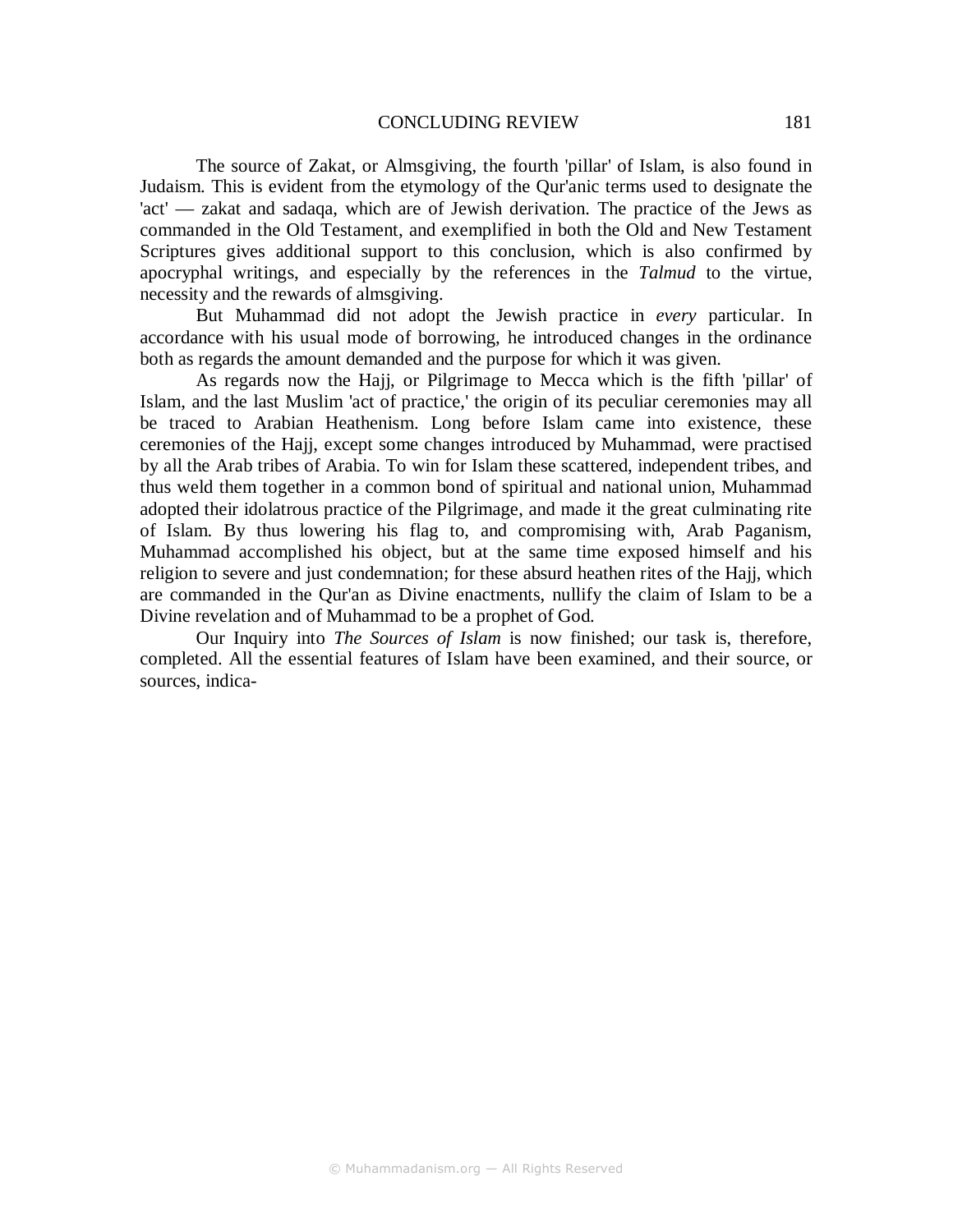ted. Other matters mentioned in the Qur'an, which might have come within our purview, have been omitted in order to keep this treatise within reasonable limits. They are, moreover, all traceable to one, or other, of the sources already indicated.

Looking back now, and taking a comprehensive survey of all the sources from which the Muslim Faith and Practice have been derived, one factor among the *Origines Islamicae* stands out in clear relief as the predominant influence in the formation and development of Islam. This factor is Talmudic Judaism.<sup>1</sup> Arabian idolatry with its latent monotheism, Fetishism, Sabianism, Hanifism, Zoroastrianism, and Christianity, to which may be added, though in a minor degree, Buddhism, and both Hindu and Egyptian mythology — all these contributed their quota towards the growth of Islam. But it was to Judaism, or rather Talmudic Judaism (not the Judaism of the Old Testament) that Muhammad was most indebted for the distinctive character of his religion, which provided also the form and the substance of so many of his 'revelations,' and which was unmistakably the 'predominant partner' in the varied and heterogeneous elements which composed the Faith and Practice of Islam. Rabbi Geiger,  $<sup>2</sup>$  that learned Jew, has clearly</sup> demonstrated this conclusion, by tracing all the principal features of Islam to Talmudic sources. Hughes' verdict must, therefore, stand, namely; 'Muhammadanism . . . is simply Talmudic Judaism adapted to Arabia, plus the Apostleship of Jesus and Muhammad.<sup>3</sup>

Thus in Muhammad's conception and development of Islam, there was nothing new *except Muhammad* as the self-constituted Apostle of God and his sensuous descriptions of the joys of Paradise. His religion

<sup>1</sup> Carlyle's statements (*Heroes*, p 52) that 'Islam is definable as a confused form of Christianity' and 'is a kind of Christianity' (p. 70), are not warranted by the teaching of the Qur'an, which categorically denies the Deity and Divine Sonship of Jesus Christ.

 $2^{2}$  Was hat Mohammed aus dem Judenthume aufgenommen  $-$  A. Geiger.

<sup>3</sup> *Notes on Muhammadanism*, pp. 27, 28.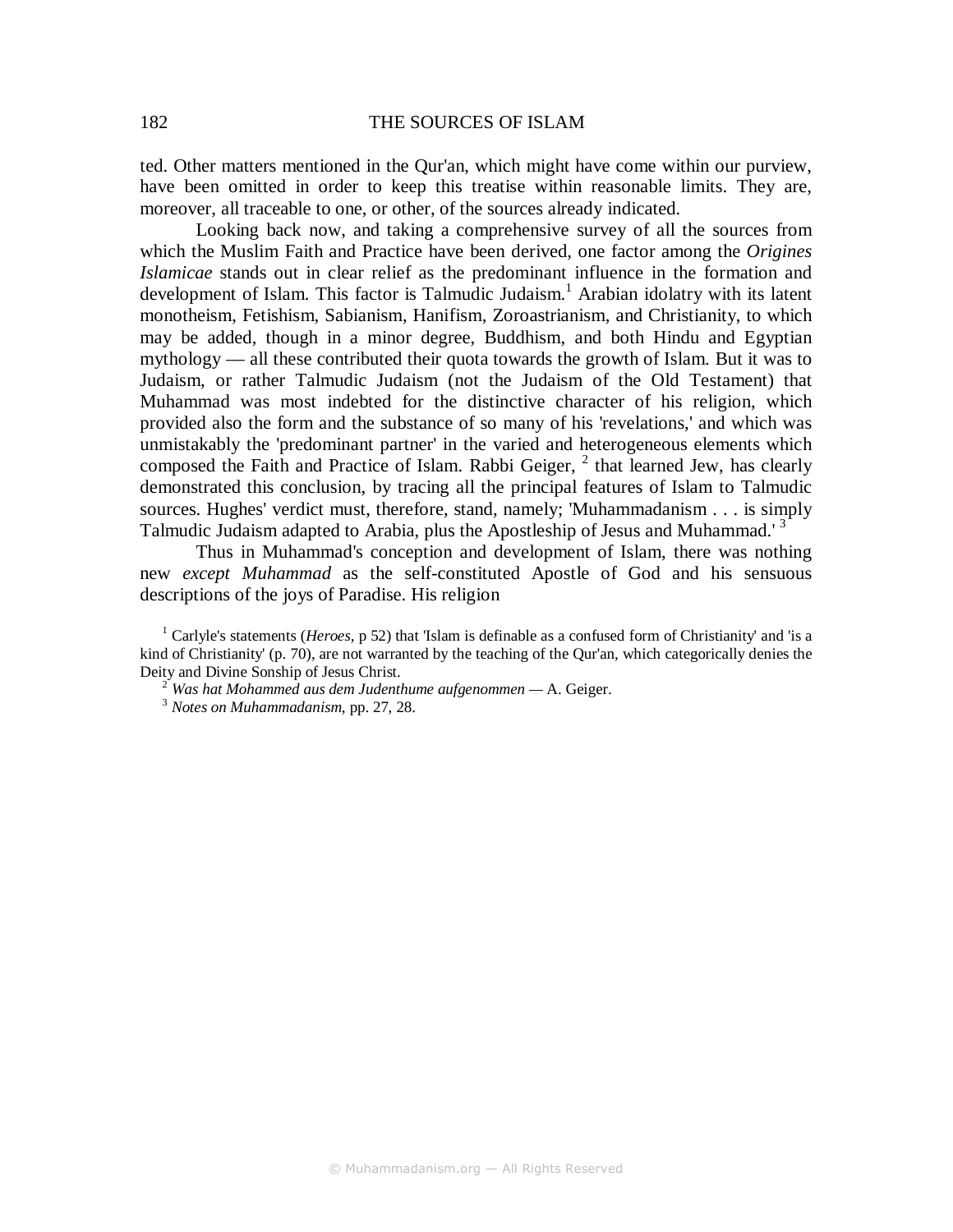'is not an invention, but a concoction; there is nothing novel about it except the genius of Muhammad in mixing old ingredients into a new panacea for human ills, and forcing it down by means of the sword.' $<sup>1</sup>$ </sup>

Doubtless Muhammad's first poetic effusions, promulgated at the beginning of his prophetic career, when, we believe, he was honest and sincere  $2$  in his religious pretensions, and which, therefore, breathe a spirit of deep religious fervour — these, doubtless, emanated from his own inner consciousness, as the result of, and also revealing, the intensity of his belief in his Divine call and commission. But all his later productions, instead of being, as he affirmed them to be, objective 'revelations' brought down to his heart by the 'faithful Spirit,' bear evident marks of much time and painstaking labour having been taken in their composition, for there is presumptive evidence that Muhammad could both read and write.<sup>3</sup>

While, however, all the leading features of his religion were borrowed from different sources, ranging from the most primitive cults to the most highly developed systems of religious faith and worship, in combining all these various alien elements into one con-

#### <sup>1</sup> *Arabia: The Cradle of Islam*, by Zwemer, p. 170.

2 I cannot but dissent from what Zwemer (who follows Koelle) says, that Muhammad 'was *semper idem*'; 'only . . a clever impostor from the day of his first message to the day of his death.' — *The Cradle of Islam*, p 182. Muir, *L. of M*., p. 165; Palmer, *The Qur'an*, p. xxi., Kuenen, Tisdall, D. B. Macdonald, Rabbi Geiger and others believe that Muhammad was at first sincere, and 'believed in the reality of his revelations.'

3 Prof. A. H. Sayce writes, 'Arabia had for ages been the home of culture and *the art of writing*.' Quoted by Zwemer in *Arabia The Cradle of Islam*, p. 159. Zwemer also points out that 'In "the time of ignorance" writing was well known and poetry flourished ' in Arabia. *Ibid*, p. 163. There is no absolute proof in the Qur'an that Muhammad was ignorant of reading and writing. The Jewish Rabbi Geiger has shown that the word 'Ummi' in the phrase 'An nabiyyu'l Ummi' [Suratu'l-A'raf (vii) 156] which is rendered 'The Unlettered Prophet' really means 'Gentile' as opposed to Jewish, and 'refers to Muhammad's ignorance, previous to the revelation of Islam, of the ancient Scriptures.' The same word is used in Suratu Ali 'Imran (iii) 19, in reference to the 'common people,' or the Arabs in general.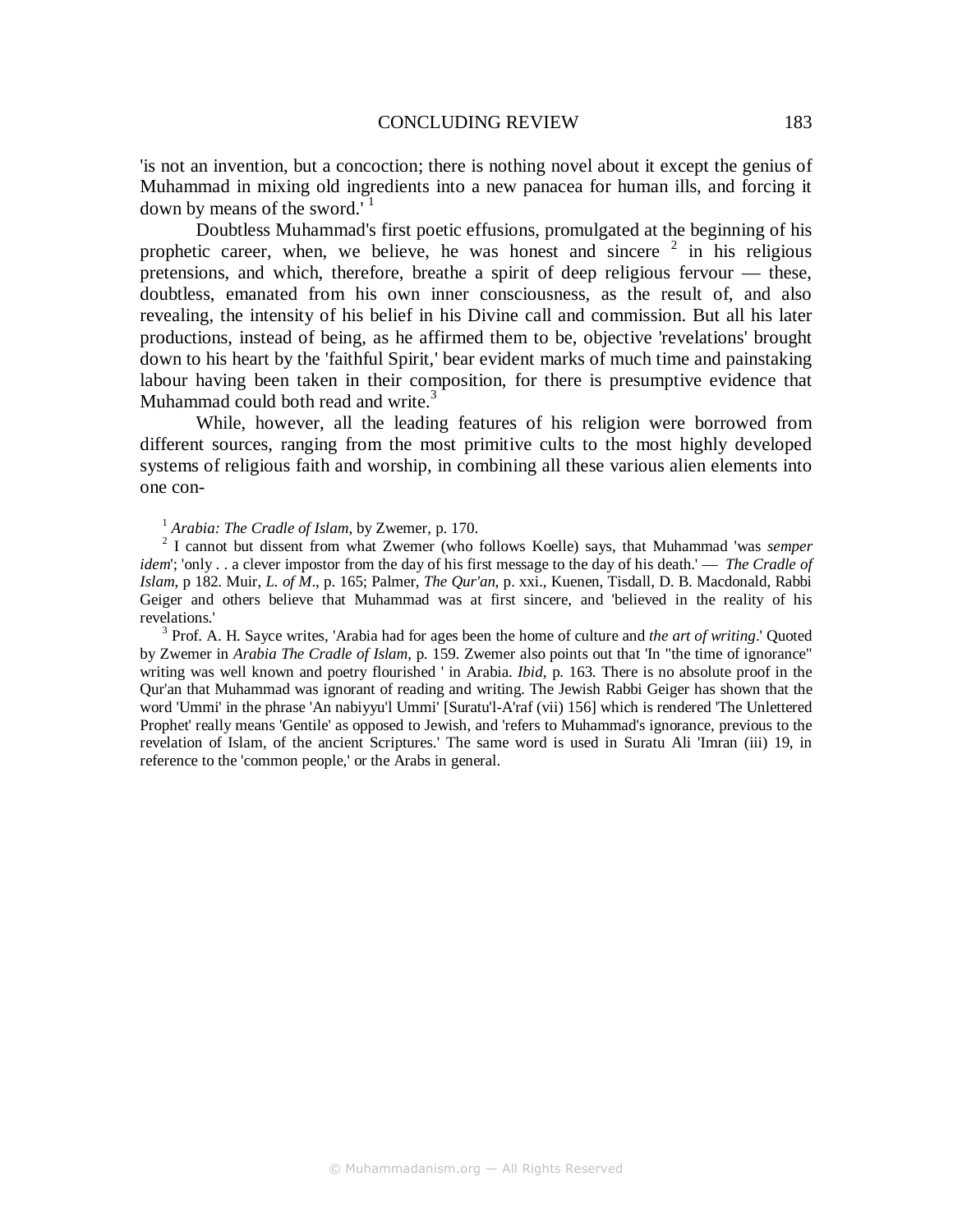tinuous, and more or less consistent, whole, Muhammad has left the distinct impress of his own remarkable personality upon the system which he thus founded, and called by the name of Islam.

It seems only just to give honour to the Arabian 'Prophet,' for the sincerity of his early religious convictions, and for the zeal with which he sought to propagate them; for his sublime, though mistaken, conception of the Divine Unity, and for his many high and pious exhortations to a life of submission to the Divine Will, as well as for his own unfaltering confidence in God, in the face of the ridicule and open hostility of his fellowcitizens, which, having born with fortitude for many years, drove him ultimately from his home at Mecca. In giving him this meed of praise we may lament that the untrained, but master, mind of Arabia had never come into contact with pure New Testament Christianity, whose beneficent influence and transforming power would doubtless, have made him an ardent follower and propagator of the religion of the Cross.

But, while saying all this in the 'Prophet's' praise, we cannot hide from ourselves that he gradually degenerated into an ambitious enthusiast, and a clever designer, who scrupled not to use any kind of means for the attainment of the end he had in view. He broke, openly and repeatedly, almost every precept of the moral law, and he made flagrant breaches of the code of honour, or unwritten law, of the Arabs. He connived at the assassination and murder of those who troubled him, and his cruel massacre of the Jewish captives, will for ever leave a dark stain upon his character, forming a sinister background to his oft-repeated phrase, 'In the Name of the Merciful and Compassionate God.' He was an open voluptuary, and his law which allowed his followers to have four lawful wives, was not considered binding upon him, because inadequate to gratify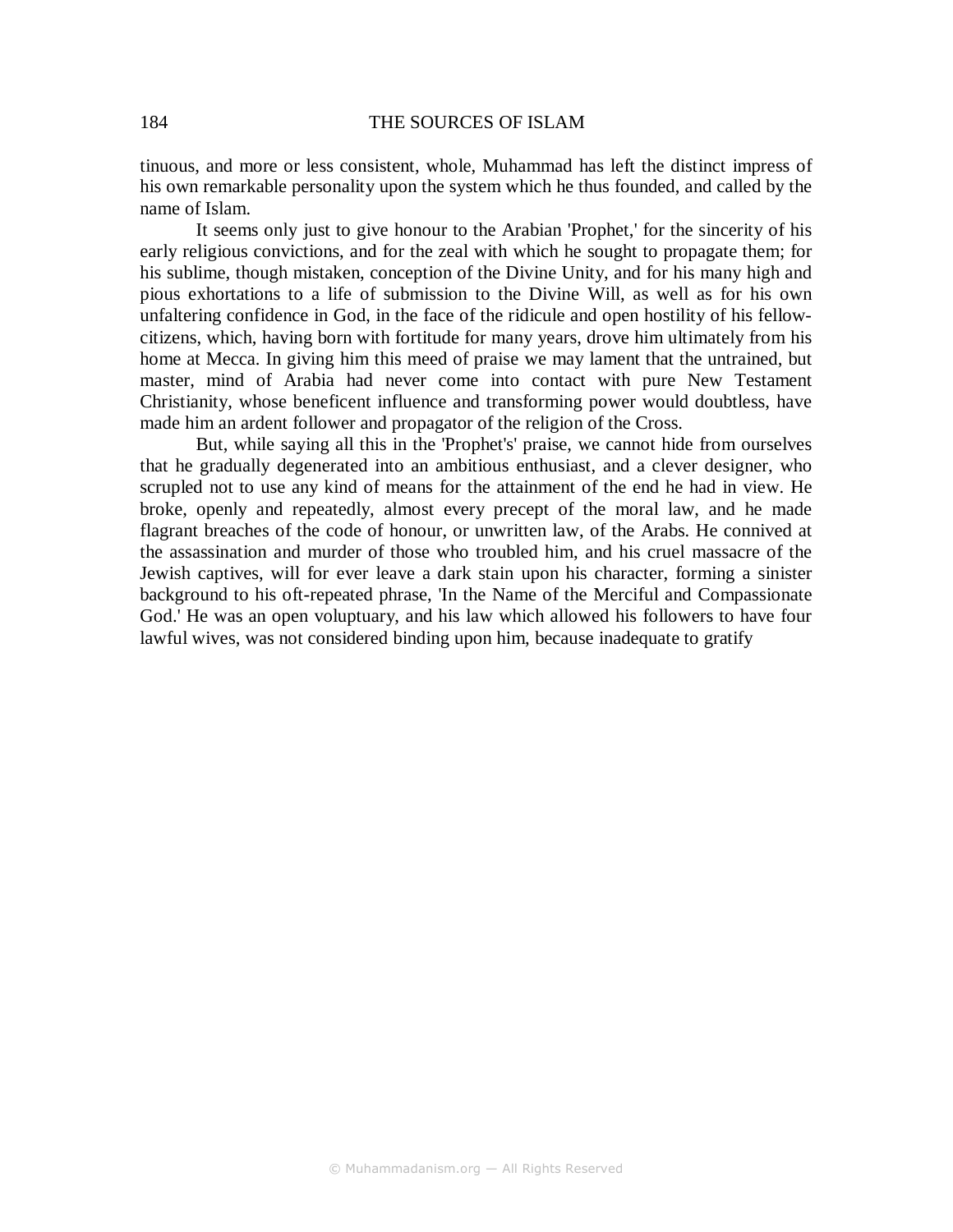his sensuality; he, therefore, indulged in ten  $<sup>1</sup>$  (or eleven) wives, besides several slaves as</sup> concubines.

Moreover, to condone his crimes and to excuse his licence, this self-constituted 'Prophet' produces 'special revelations' from God, which indicate the Divine approval. There is one chapter of the Qur'an entitled 'The forbidding' [Suratu't-Tahrim (lxvi)] parts of which are unfit for reading, even to an audience of men, in which God is said to release Muhammad from his oaths, and to countenance his voluptuous behaviour with Mary, his Coptic slave — this Qur'anic 'revelation' is sufficient to disprove Muhammad's claim to Divine Inspiration, and to condemn the Faith which he inculcated.

Thus by practice as well as precept, which gives Divine sanction to slavery, polygamy, concubinage, and religious intolerance, the Arabian 'Reformer,' and 'Seal of the Prophets,' instead of elevating the moral standard of his people, and freeing them from the bonds of barbarism, lowered and degraded that standard, and bound these bonds more firmly upon his followers for ever. It is true that he opposed the cruel Arabian custom of female infanticide,<sup>2</sup> and made it an unlawful practice in Islam, but his institution of the 'veil' which had its origin in one of his many marriage affairs, perpetuates the seclusion and the

<sup>1</sup> According to Abu'l-Fida, Muhammad had fifteen wives and had entered into negotiations for thirty. There was really no limit to the number of wives which the Qur'an allowed Muhammad to possess, *vide*  Suratu'l-Ahzab (xxxiii) 49: 'O Prophet! we allow thee thy wives whom thou hast dowered, and the slaves whom thy right hand possesseth out of the booty which God hath granted thee, and the daughters of thy uncle and of thy paternal and maternal aunts who fled with thee to Madina, *and any believing woman* who hath given herself up to the Prophet, if the Prophet desired to wed her — a privilege for thee above the rest of the Faithful.' Yet Carlyle says (*Heroes*, pp. 64, 65), 'Muhammad was not a sensual man,' and excuses the sensual indulgence permitted in the Qur'an.

 $2$  In doing so, Muhammad followed the teaching of the aged Zaid, the Hanif reformer, who protested against this practice.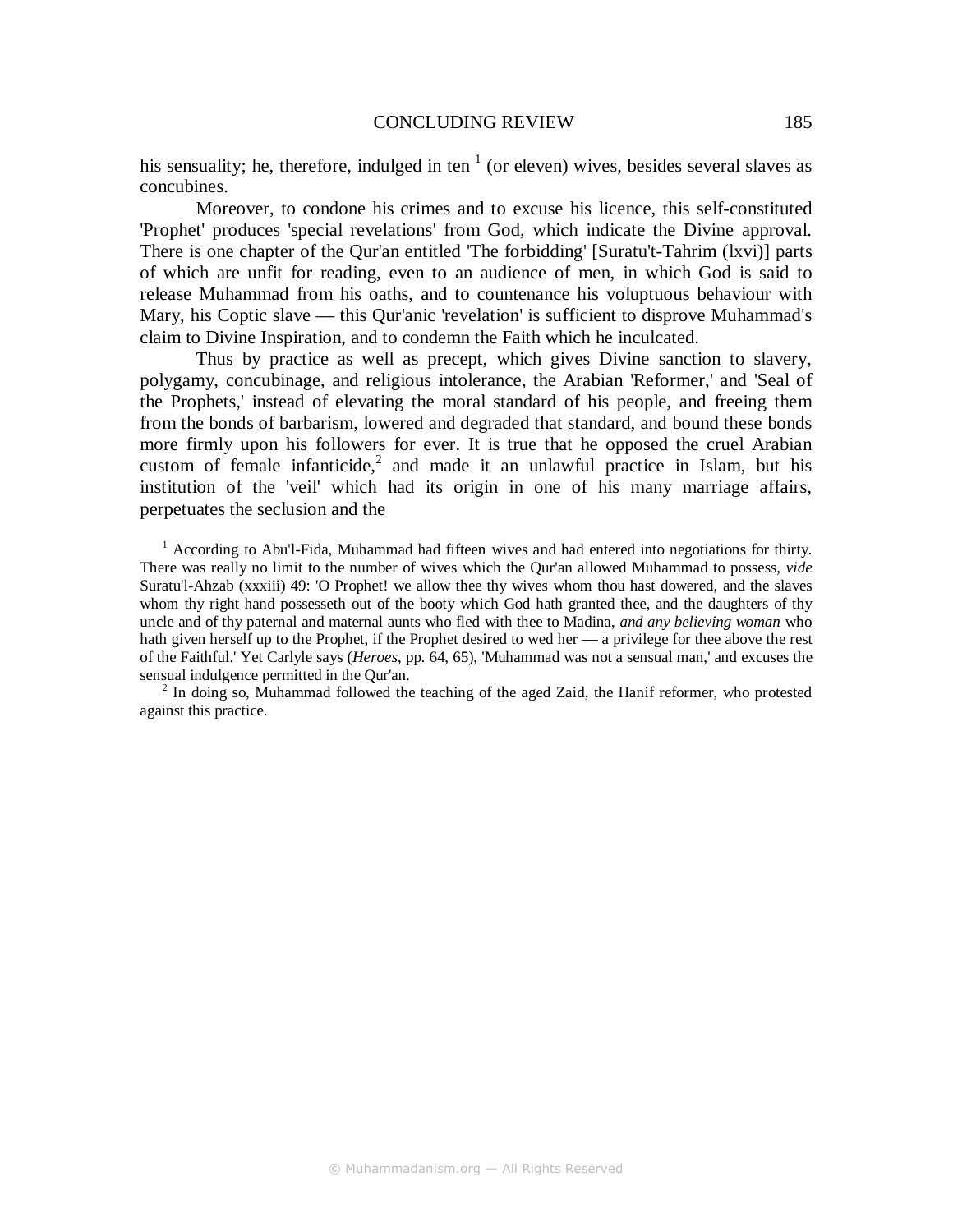degradation of all Muhammadan women, and is largely responsible for the deathlike stagnation<sup>1</sup> which exists in Islam to the present day. Before Muhammad's time the 'veil,' or harem-system did not exist in Arabia, $2^{2}$  and the Arabian women had then acknowledged rights, and occupied a position of respect and honour in Arabian society. To-day a Muslim woman is regarded as a chattel, which may be bought or sold, divorced or 'kept,' at the whim or caprice of men. All this, moreover, may be done under the Divine sanction of Muhammad's Qur'anic 'revelations.'

In bringing this inquiry to a close, we may finally, ask, first, in view of its nonmoral elements, to what source or cause may be attributed the rapid expansion of Islam, and its widespread acceptance in the world? And secondly, how may we account for the moral declension of its founder, and his unmoral teaching, which reached its climax in the command [Suratu't-Tauba (ix) 5, 29] to make war upon all unbelievers, and to slay them if they do not become Muslims? The questions are inter-related, and may be ultimately referred to the Muslim conception of God, as it is revealed in the Qur'an.

<sup>1</sup> Keene says that the veil 'lies at the root of all the most important features that differentiate progress from stagnation.'

2 Prof. D. S. Margoliouth (*Muhammadanism*, pp. 135-138) and Savary (Sale's *Koran* with Savary's notes, p. 249, note 11) point out that the 'veil' is an eastern custom from remote antiquity: and we read that Rebekah 'took a veil and covered herself' in the presence of Isaac (Gen. xxiv. 65). Zwemer (*Arabia*, p. 161), and Gairdner (*Reproach of Islam*, p. 188), agree with the view stated in the text, that the women of Arabia, before Muhammad's time, did not wear the veil. A striking corroboration of it is also given by J. A. Campbell (*Shadow of the Crescent*, p. 202), who states, that when he visited the old city of Oufa which, according to tradition, is identified with Ur of the Chaldees, he saw a tomb which workmen had recently discovered during excavations. On the side of the tomb there were six portraits of its occupants, in mosaic, and the women are represented *unveiled.* The work, he says, is not later than the sixth century.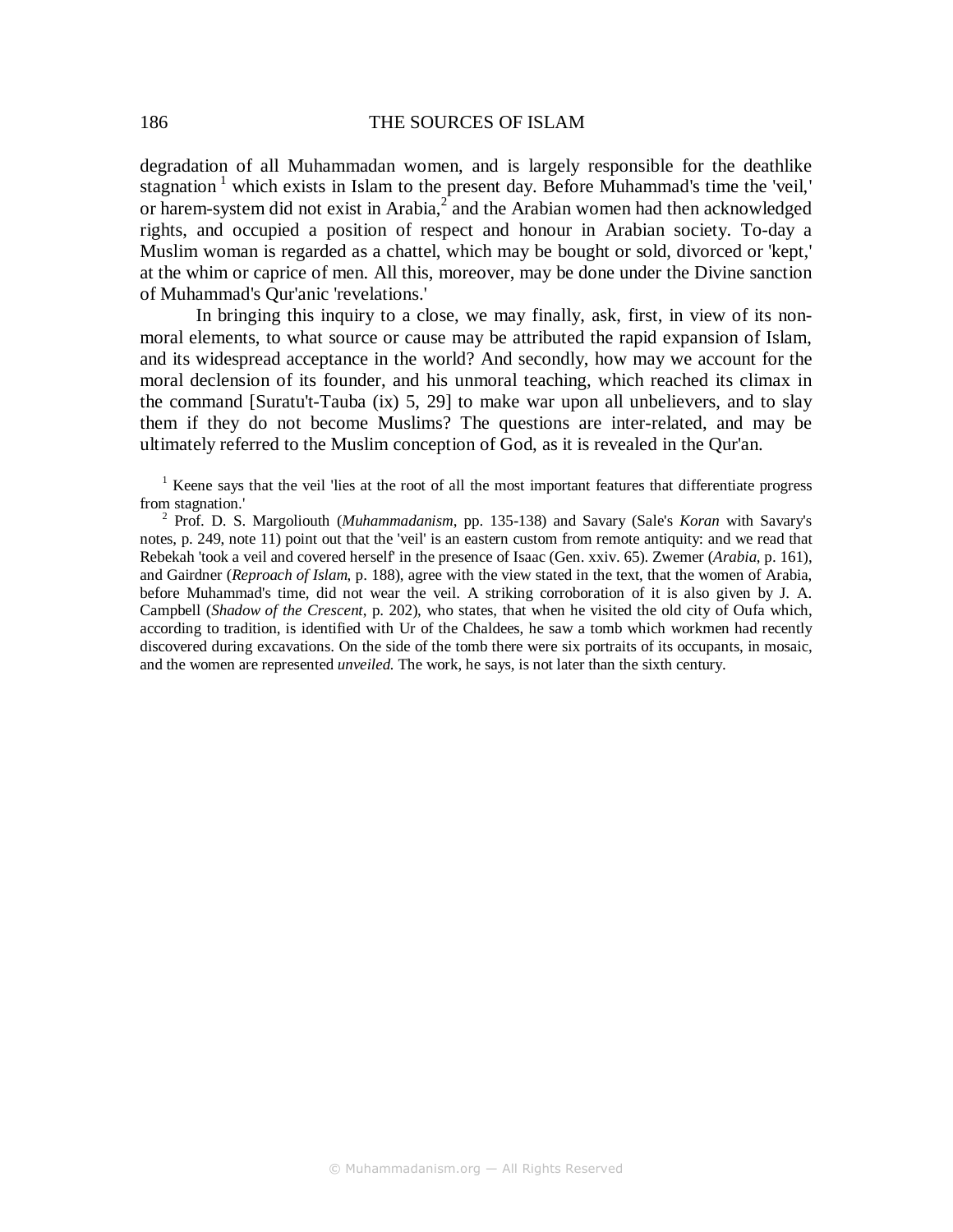First, Islam was, and is to-day, or would be if it had the power, a religion of the sword, by which its moral as well as its political, conquests were won. The existence of the large Borah class of Muslims in India to-day bears witness to the spiritual swordconquests of Islam, as their ancestors were Hindus, who were forced, during the Muhammadan conquest, to become Muslims at the point of the sword. War and bloodshed are, by the example and teaching of Muhammad, through an inadequate conception of the Divine Nature, consecrated to the service of God, in the propagation of the Faith of Islam.

But apart from the conquests by the sword, the Faith of Islam contains, as Gibbon has pointed out, 'an eternal truth,' which is expressed in the first part of the Kalima, or Muslim Creed: 'There is no god but God.' It is this quintessence of eternal truth contained in the system, coupled with the personal element of blind devotion to Muhammad as 'the Apostle of God,' which also accounts for the widespread diffusion, and continued existence of a Faith which dwarfs the spiritual life of its adherents, and retards both their mental and moral progress; and, in those lands where it is predominant, which seals to its followers the deeper sacred fount of Divine Truth, and sterilizes every effort after progressive reform.

As regards now the moral declension of a 'prophet' who began his career, as we believe, sincere in his pretensions, and lofty in his ideals, but who degenerated into a sensual, opportunist, whose religious teaching, in many respects, may be characterised not only as unmoral but also immoral — these dark traits which appear in the life and character of Muhammad, and in much of his moral teaching, may also be traced to his wrong conception of the Nature and Attributes of God, and to his ignorance — wilful or undesigned — of the requirements of the moral law. We have seen (chapter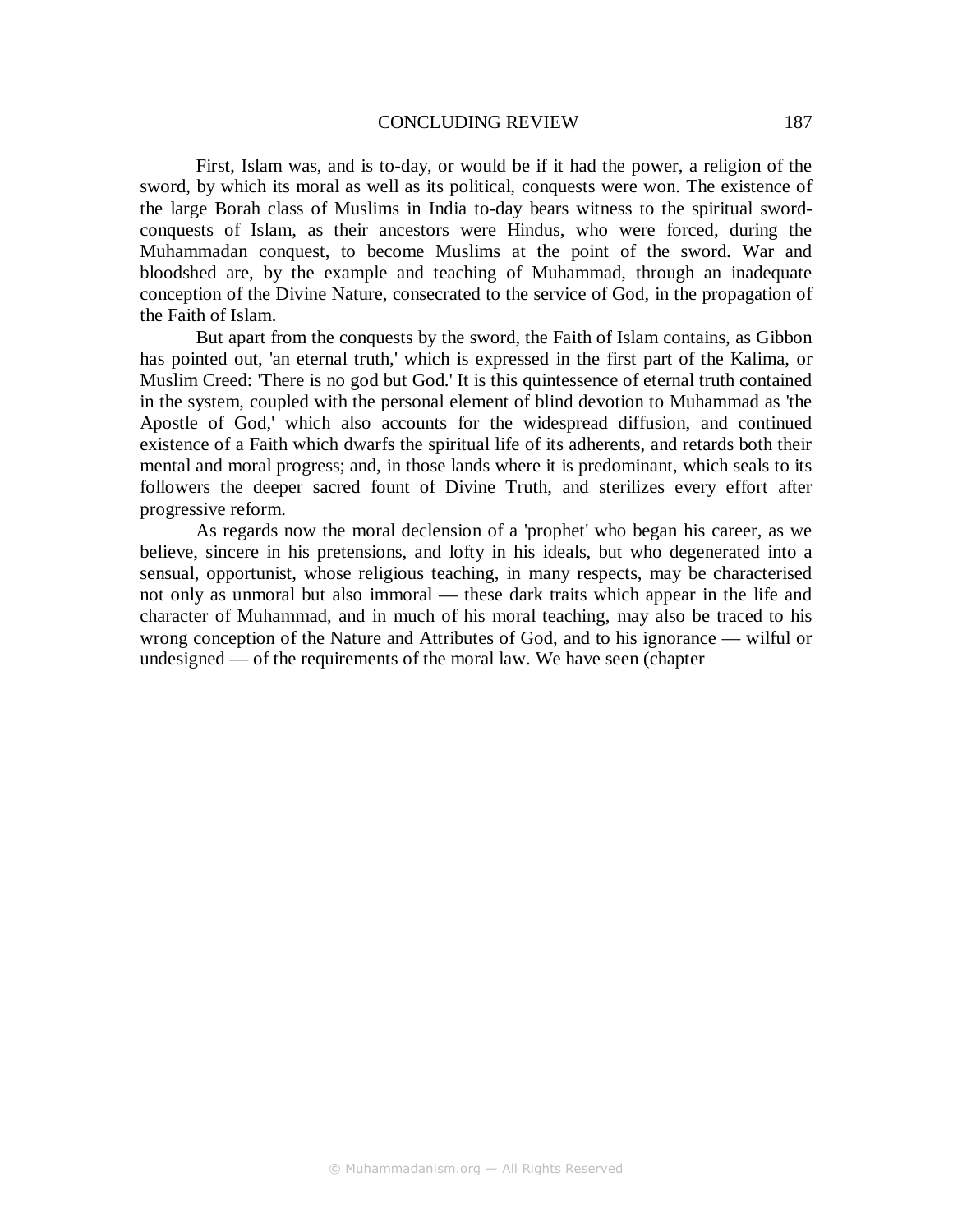iii. p. 30) that Muhammad's conception of God was lacking in several of the essential attributes of Deity. He rightly described God as a Sovereign Infinitely Exalted, Omnipotent, Omniscient, Holy, Just, Compassionate, and Forgiving. Beautiful and true as the concepts are which these names convey to the Christian, they are 'as sounding brass, or a tinkling cymbal' to the Muslim mind — empty terms, destitute of all real, or essential, signification. Allah is described as 'just' in his own supposed 'revelation,' yet he betrays partiality in his dealings with men. He is called 'holy,' yet his purity is degraded, and his deity compromised, by his indulgence towards evildoers, and his connivance at the sins of the 'Prophet'; for is he not also the *indulgent* one to those who 'obey God *and His Apostle'* [Suratu'l-Hujurat (xlix) 14].<sup>1</sup> He is said to be compassionate and forgiving, yet he displays a pitiless, unrelenting ruthlessness towards those who are outside the pale of Islam.

Absolute sovereignty, ruthless omnipotence, autocratic will, uncontrolled and unsympathetic, which acknowledges no law or standard outside its own caprice, unrelated, immeasurably remote and separate from his creatures who are mere puppets in the play of destiny, according to his eternal and inflexible decree, imparting to his devotees no impulse towards the good, no influence or attribute of his own divine excellence, jealous of any encroachment on the domain of his own arbitrary prerogative, more ready to inflict punishment than to bestow pleasure, unloving and unloved, alone, unconditioned, impersonal, inaccessible, unapproachable such is the Muslim conception of God as contained in the Qur'an, and attested by Muslim Tradition.

It is this inadequate conception of God in which there is no Divine Fatherhood to soften the 'hardness' of His Eternal and Immutable Decrees, no redemptive purpose in His Providence, no plan of salvation to reclaim

<sup>1</sup> See also Suratu'l-Ma'ida (v) 5; Suratu'n-Nur (xxiv) 62; Suratu'l-Ahzab (xxxiii) 50, 59, 71; Suratu'sh-Shura (xlii) 3.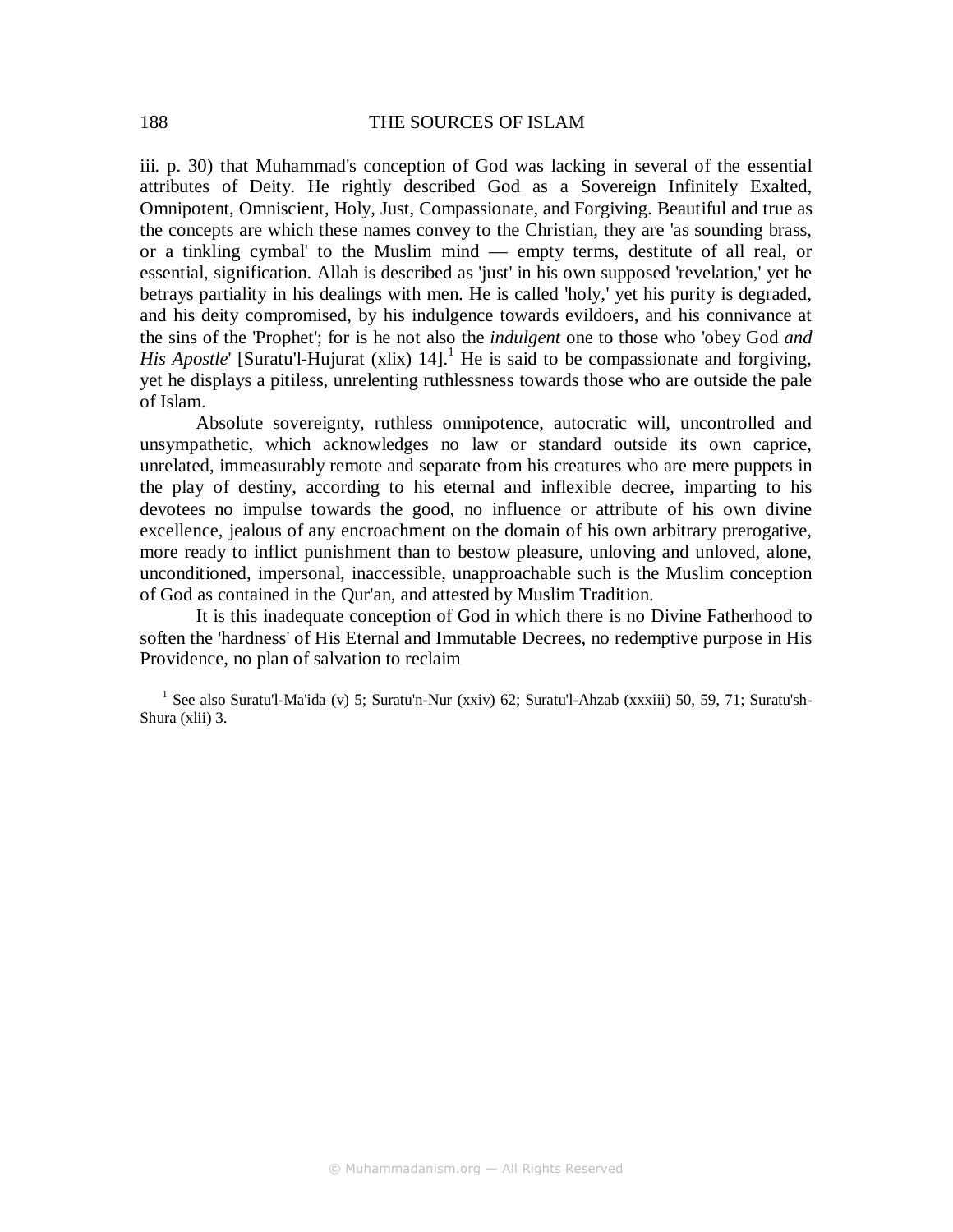the fallen and to win them back to righteousness and life, by revealing the greatness of God's love for His creatures, in the substitution of Himself as their Sin-Bearer and Redeemer — it is this idea of God, inadequate because of its negations, and unethical in some of its positive concepts, to which we may trace the unmoral, and at times the immoral, teaching of Muhammad, by perverting his moral perception, obscuring the real nature of sin, and by lowering and degrading God's moral standard of righteousness, whose ethical precepts are given no prominence, and have no emphasis laid on them, in all Muhammad's Qur'anic 'revelations.' In a word, Muhammad's theology, in Palgrave's phrase, is 'the pantheism of force;' his Faith is, therefore, a religion of the sword.

Finally, a religion must stand or fall by its conception of God, and its doctrine of sin, for these are questions which lie at the foundation of every religion, and the Faith that errs on these cardinal dogmas must be rejected as false. Judged by this standard, Muhammad, the Founder of Islam, is self-condemned, and the *Faith of Islam,* which he inculcated is not Divine because it condones moral evil, and belies the character of the Deity from Whom Muhammad professed to receive all his 'revelations.'

FINIS